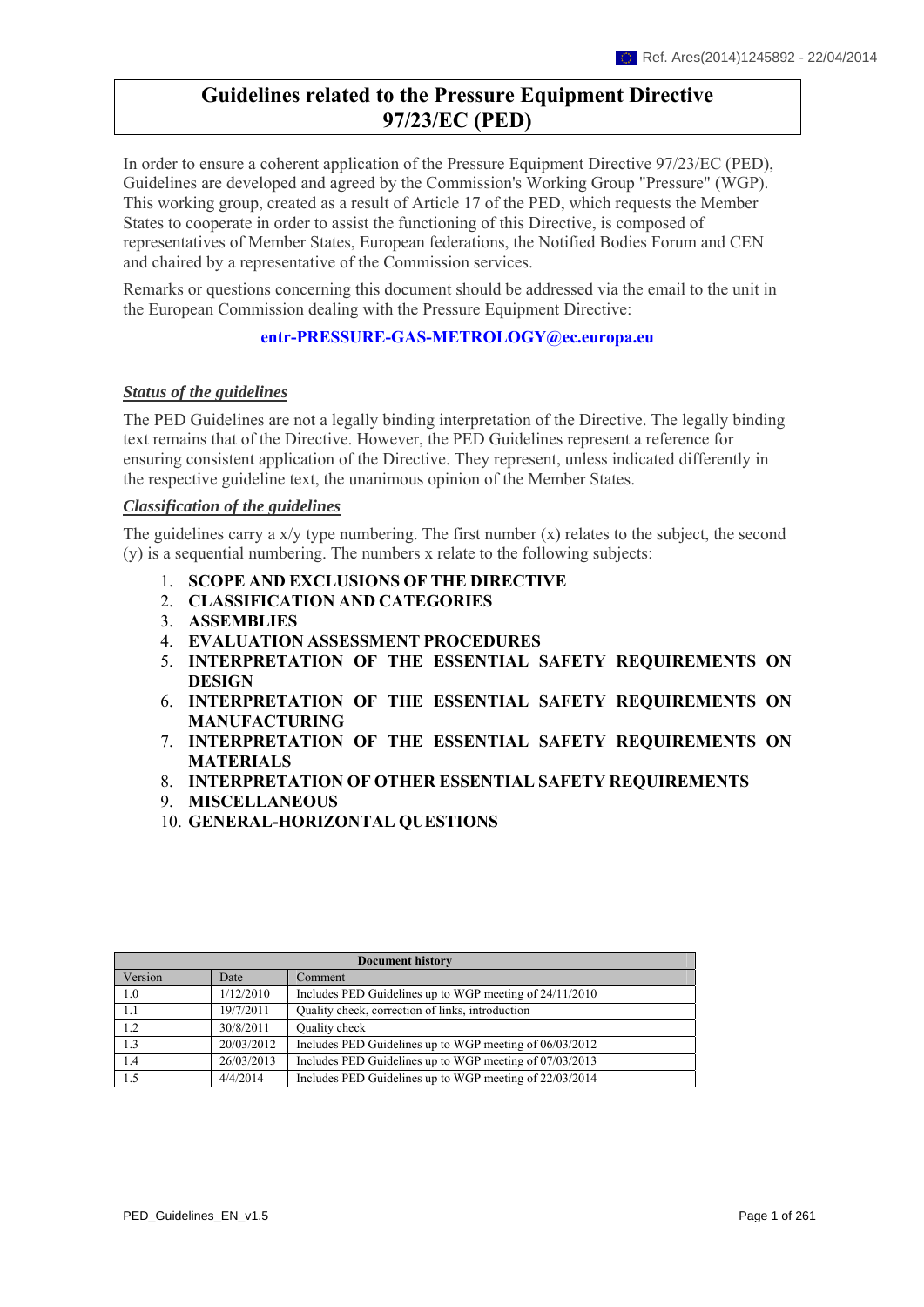#### **1. SCOPE AND EXCLUSIONS OF THE DIRECTIVE**

| $\mathbf{1}$   | <b>SCOPE AND EXCLUSIONS OF THE DIRECTIVE</b>                                          |
|----------------|---------------------------------------------------------------------------------------|
| 2              | <b>CLASSIFICATION AND CATEGORIES</b>                                                  |
| 3              | <b>ASSEMBLIES</b>                                                                     |
| $\overline{4}$ | <b>EVALUATION ASSESSMENT PROCEDURES</b>                                               |
| 5              | <b>INTERPRETATION OF THE ESSENTIAL SAFETY REQUIREMENTS ON DESIGN</b>                  |
| 6              | <b>INTERPRETATION OF THE ESSENTIAL SAFETY REQUIREMENTS ON</b><br><b>MANUFACTURING</b> |
| 7              | <b>INTERPRETATION OF THE ESSENTIAL SAFETY REQUIREMENTS ON MATERIALS</b>               |
| 8              | <b>INTERPRETATION OF OTHER ESSENTIAL SAFETY REQUIREMENTS</b>                          |
| 9              | <b>MISCELLANEOUS</b>                                                                  |
| 10             | <b>GENERAL-HORIZONTAL QUESTIONS</b>                                                   |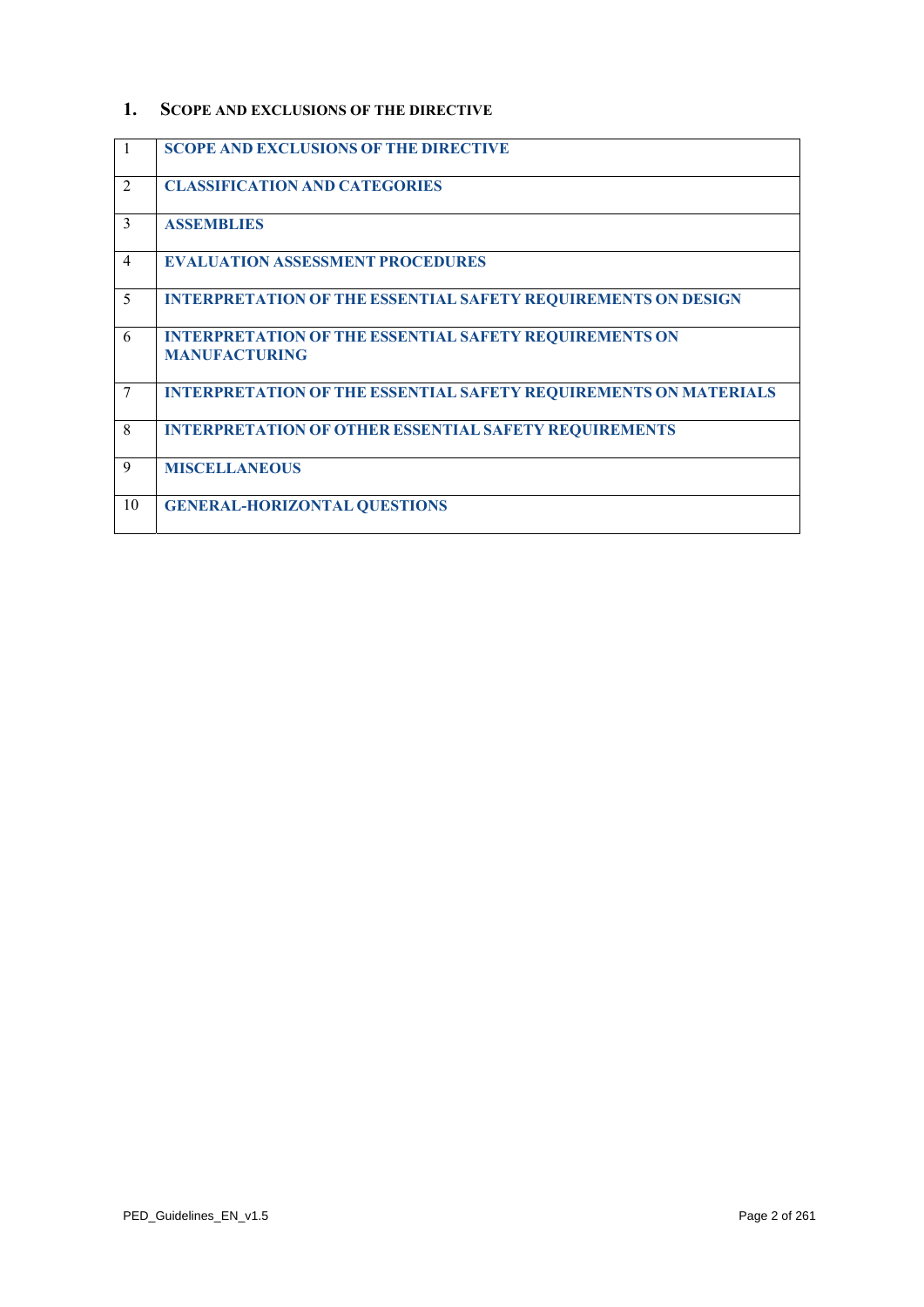# **1.1. Guideline 1/1**

<span id="page-2-0"></span>Guideline related to: Article 3 paragraph 1.1; Article 1 paragraph 3.19; Annex II, Table 2

# **Question: Are portable extinguishers within the scope of the Pressure Equipment Directive or are they covered by the exclusion in Article 1.3.19 for equipment covered by the ADR?**

- **Answer:** They are covered by the Pressure Equipment Directive.
- **Reason:** Portable extinguishers are specifically mentioned in Article 3 paragraph 1.1.a) second indent and Annex II, Table 2 of the Pressure Equipment Directive.

Furthermore, fire extinguishers are specifically mentioned in special provision 594 of ADR as an exclusion when appropriately packed for transport.

Thus, these extinguishers are not covered by the exclusion in Article 1 paragraph 3.19 of the PED.

| Accepted by WPG on:                      | 2010-09-21 |
|------------------------------------------|------------|
| Accepted by Working Group "pressure" on: | 2010-11-24 |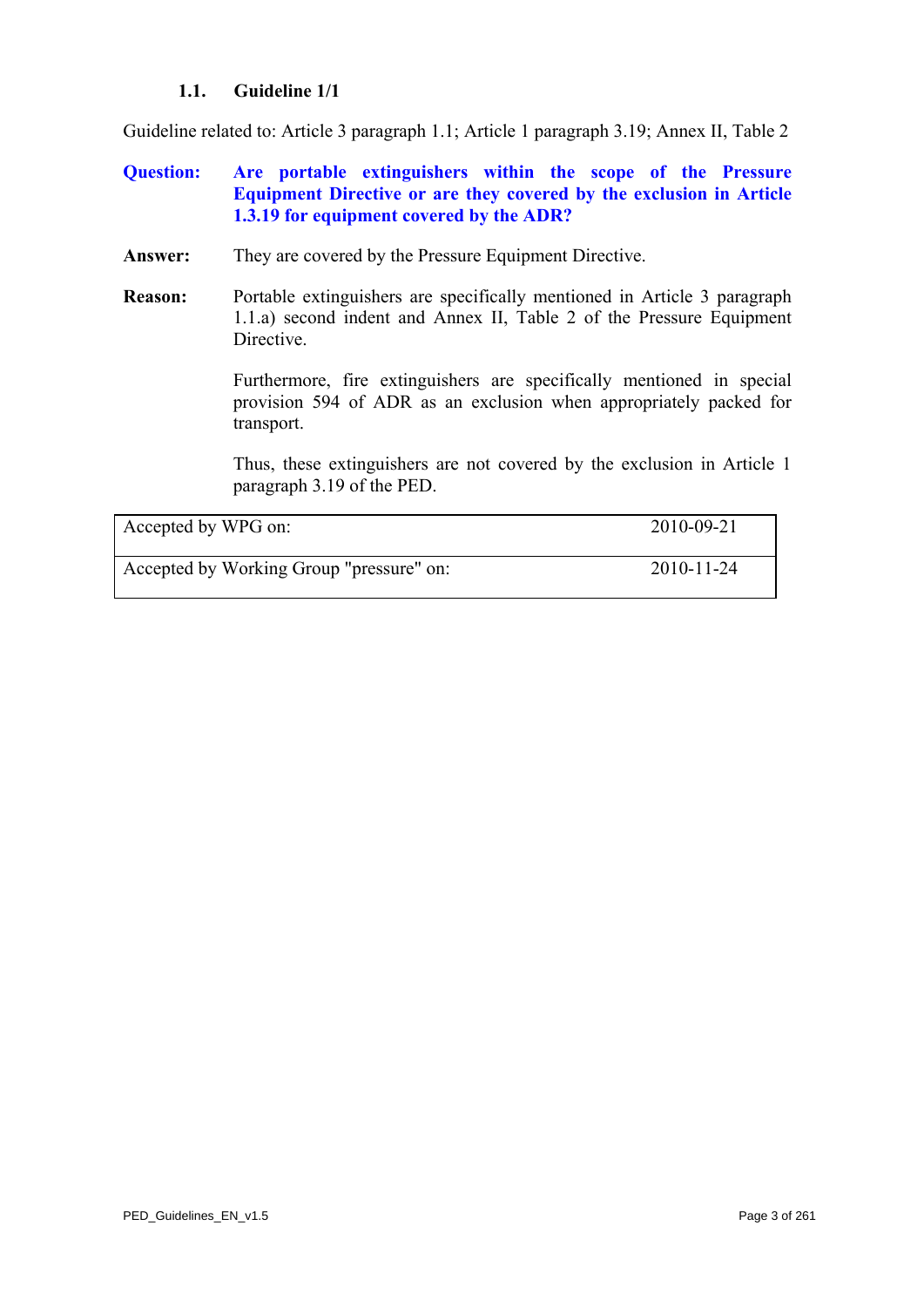# **1.2. Guideline 1/2**

<span id="page-3-1"></span>Guideline related to: Article 1 paragraph 2.1

| <b>Ouestion:</b> | Are tanks intended for the transport of non-dangerous goods (as<br>defined by ADR), which are not pressurised during carriage but are |
|------------------|---------------------------------------------------------------------------------------------------------------------------------------|
|                  | pressurised during other foreseeable operations, e.g. filling, emptying<br>or cleaning, within the scope of PED?                      |

**Answer:** Yes. If the PS of the tank is more than 0,5 bar.

**Reason**: Such tanks are not excluded by Article 1 paragraph 3.19.

Note: Refer also to guidelines **[1/14](#page-16-0)**, **[1/34](#page-37-0)** and **[8/7](#page-212-0)**.

<span id="page-3-0"></span>

| Accepted by WPG on:                      | 2009-10-01 |
|------------------------------------------|------------|
| Accepted by Working Group "pressure" on: | 2009-10-26 |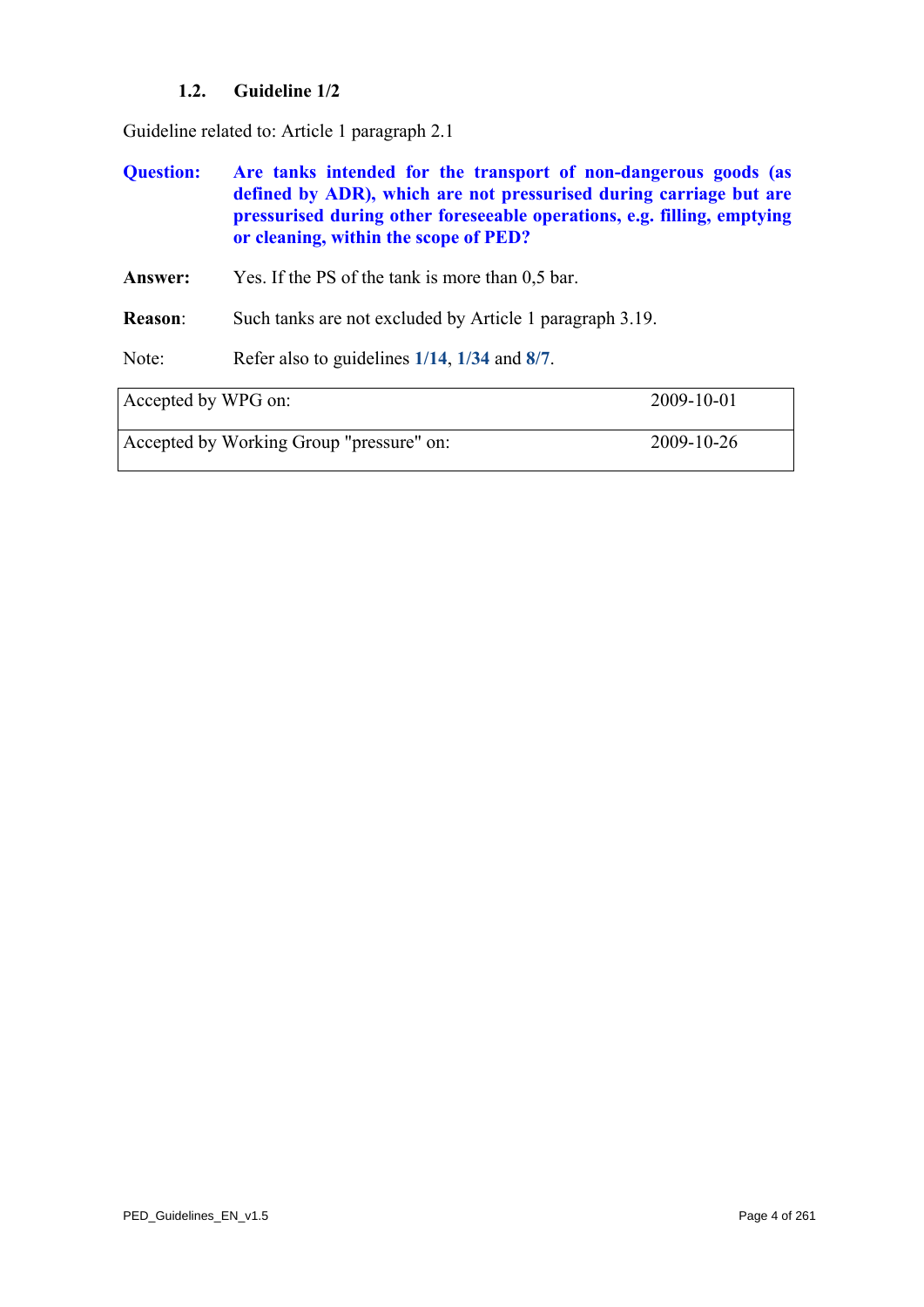# **1.3. Guideline 1/3**

Guideline related to: Article 1, Annex I section 3.4

- **Question: Are replacements, repairs or modifications of pressure equipment in use covered by the Pressure Equipment Directive (PED) ?**
- Answer: 1) Entire change: the complete replacement of an item of pressure equipment by a new one is covered by the PED.

 2) Repairs are not covered by the PED but are covered by national regulations (if any).

3) Pressure equipment which has been subject to *important* modifications that *change* its original characteristics, purpose and/or type after it has been put into service has to be considered as a new product covered by the directive. *This has to be assessed on a case by case basis.* 

- Note 1: Operating instructions in the sense of the PED (see guideline 8/3) cover documentation concerning safe operation including maintenance, but not necessarily detailed information concerning repair or modification of the equipment (e.g. material certificates or qualification of welding procedures). Such information may be provided by a specific contractual agreement between manufacturer and user.
- Note 2: The directive applies only to the first placing on the market and putting into service.

See "blue guide" chapter 2.1

| Accepted by WPG on:                      | 2004-02-24 |
|------------------------------------------|------------|
| Accepted by Working Group "pressure" on: | 2004-03-17 |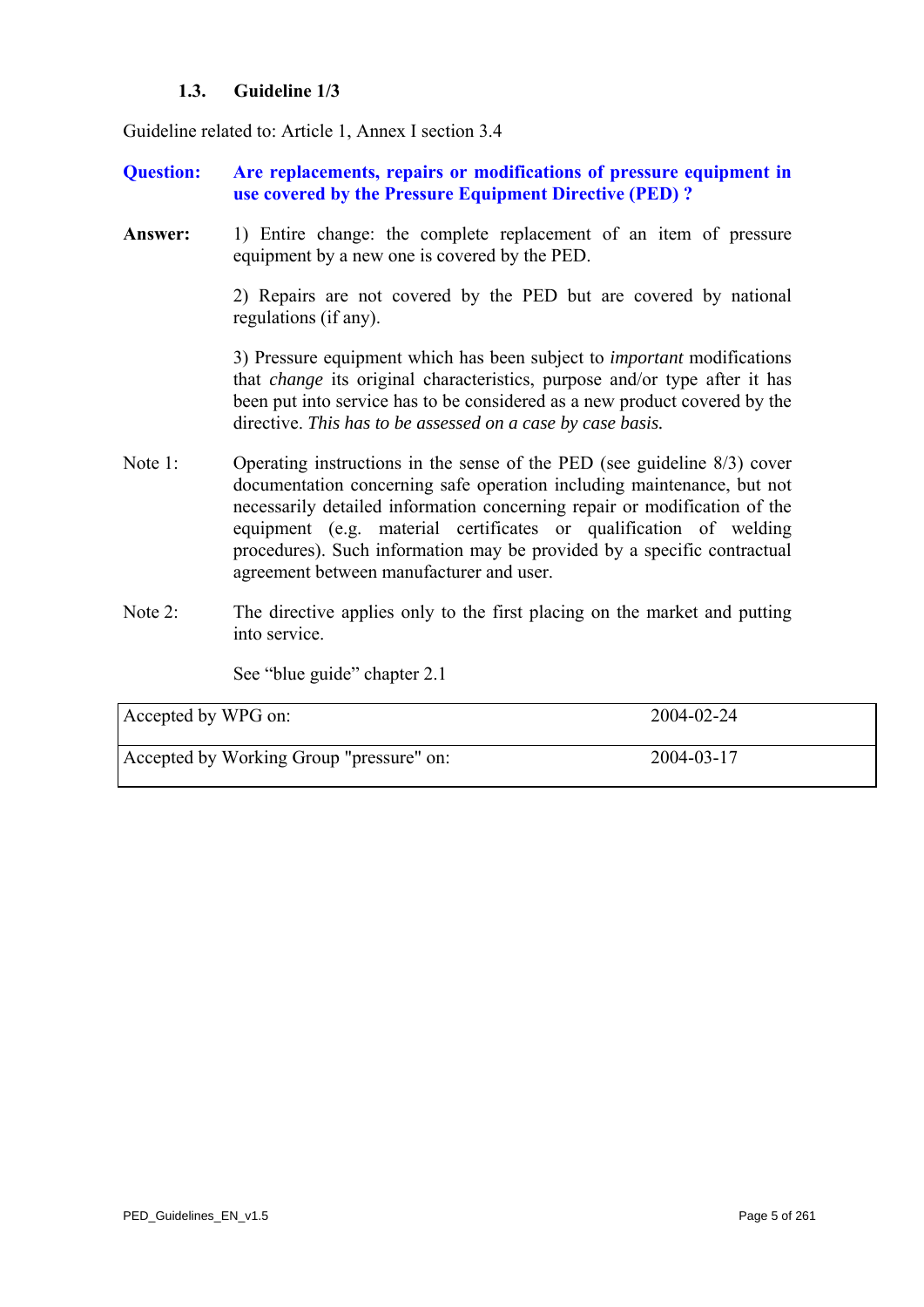# **1.4. Guideline 1/4**

Guideline related to: Article 1 paragraph 2.1.2

#### **Question: When is a modification of a piping system not covered by the PED?**

- **Answer:** When the content, main purpose and safety systems remain essentially the same, it may be regarded as a non important modification of an existing piping system and is therefore not covered by the PED.
- **Reason:** See Guideline **[1/3](#page-3-0)**

| Accepted by WPG on:                      | 1998-10-13 |  |
|------------------------------------------|------------|--|
| Accepted by Working Group "pressure" on: | 1999-01-29 |  |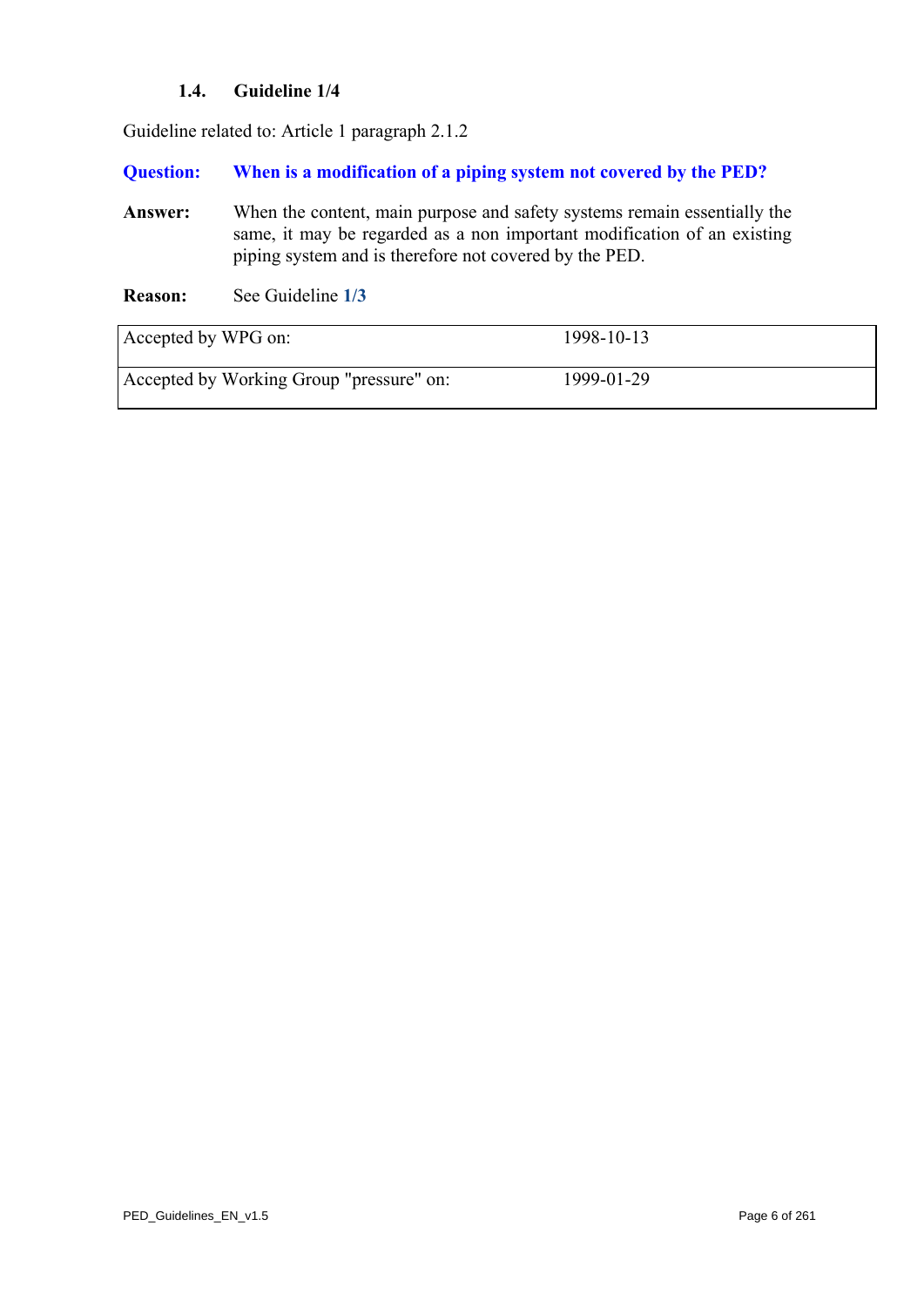# **1.5. Guideline 1/5**

Guideline related to**:** Article 3; Annex II

# **Question: Which conformity assessment category applies to vessel with a volume less than or equal to 0.1 litre?**

#### **Answer:**

| Vessels referred to in<br>Article 3 (volume less | Table in<br>Annex II | Category                                       |
|--------------------------------------------------|----------------------|------------------------------------------------|
| than or equal to $0,1$ litre)                    |                      | (Volume less than or equal to 0,1 litre)       |
| $1.1(a)$ first indent                            | $\mathbf{I}$         | If $PS \le 200$ bar, then Article 3.3 applies  |
|                                                  |                      | otherwise see point 3 below                    |
| $1.1(a)$ second indent                           | $\overline{2}$       | If $PS \le 1000$ bar, then Article 3.3 applies |
|                                                  |                      | otherwise see point 3 below                    |
| $1.1(b)$ first indent                            | 3                    | If $PS \le 500$ bar, then Article 3.3 applies  |
|                                                  |                      | otherwise see point 3 below                    |
| $1.1(b)$ second indent                           | 4                    | If $PS \le 1000$ bar, then Article 3.3 applies |
|                                                  |                      | otherwise see point 3 below                    |

**Reason:** 1. The conformity assessment categories for vessels with a volume less than or equal to 0,1 litre cannot be determined from Tables 1, 2, 3 and 4 because the Tables are not specified for volumes less than 0,1 litre. However, Article 3 paragraph1 together with Article 3 paragraph 3 can be used to determine which vessels must satisfy the essential safety requirements and those that must be designed and manufactured according to the Sound Engineering Practice (SEP) of a Member State.

> 2. If a vessel has a volume less than or equal to 0,1 litre, and a value of PS above the limits defined in Article 3 paragraph 1, then the vessels must satisfy the essential safety requirements of Annex I.

> 3. In the absence of specific information in the Tables of Annex II for the conformity assessment of vessels described in point 2 above, the manufacturer may choose any module, or single combination of modules, set out in section 1 of Annex II.

Accepted by WPG on: 1999-04-21, editorially corrected on 2002-06-18

Accepted by Working Group "pressure" on: 1999-11-08, confirmed by WGP on 2002-10-03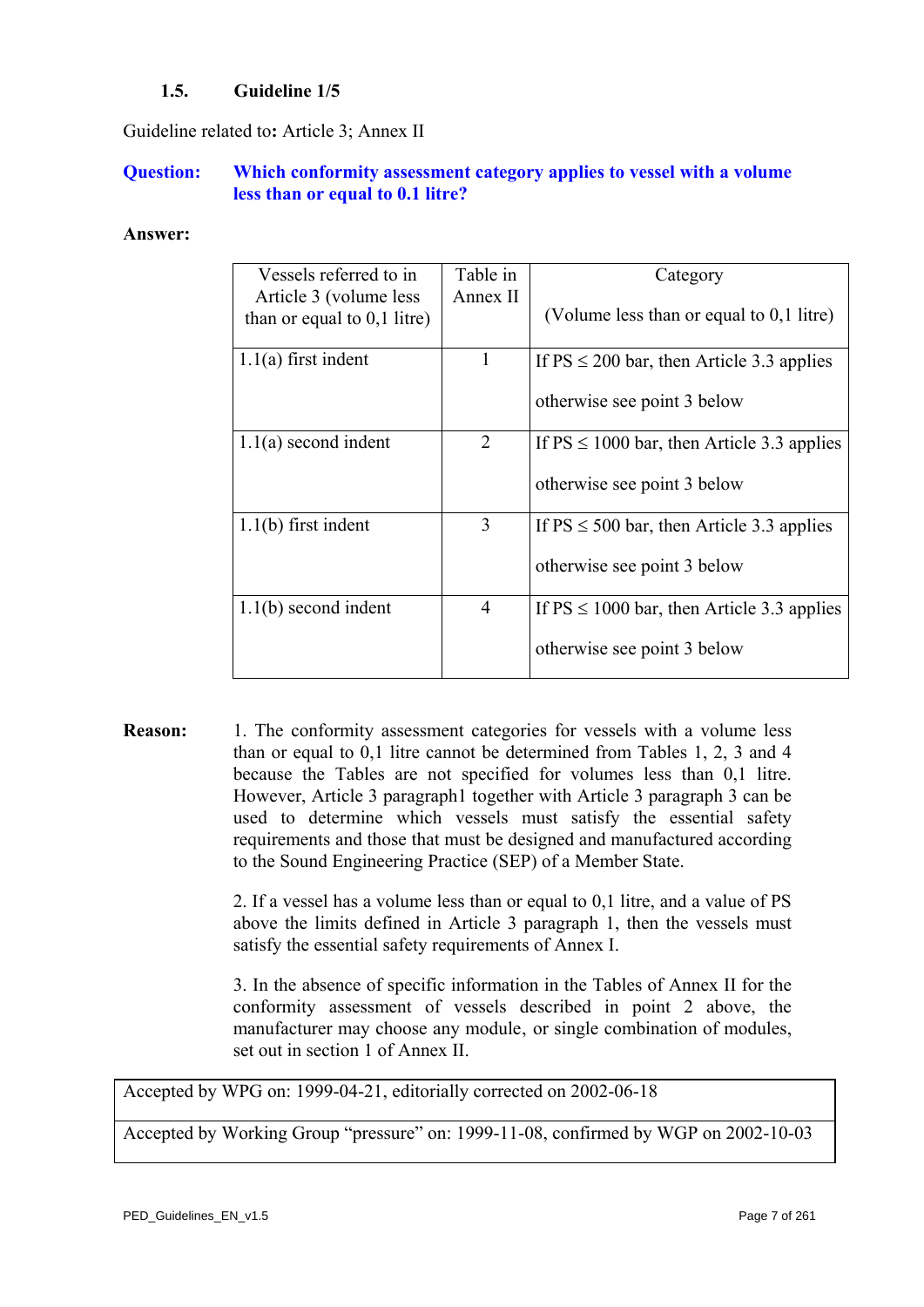# **1.6. Guideline 1/6**

Guideline related to: Article 1 paragraph 2.1.3; Annex I point 2.10

### **Question: How will pressure gauges be classified?**

Answer: A pressure gauge may possibly be regarded as a protective device within the meaning of Annex I, point 2.10 b.

> The Directive does take account of these items of equipment but they are not safety accessories within the meaning of Article 1, paragraph 2.1.3.

> They are pressure accessories within the meaning of Article 1, paragraph 2.1.4, which may be covered by CE marking for high pressure (cf WPG 1/5 on Article 3 on low volume-high pressure equipment).

| Accepted by WPG on:                      | 1998-10-13 |
|------------------------------------------|------------|
|                                          |            |
| Accepted by Working Group "pressure" on: | 1999-01-28 |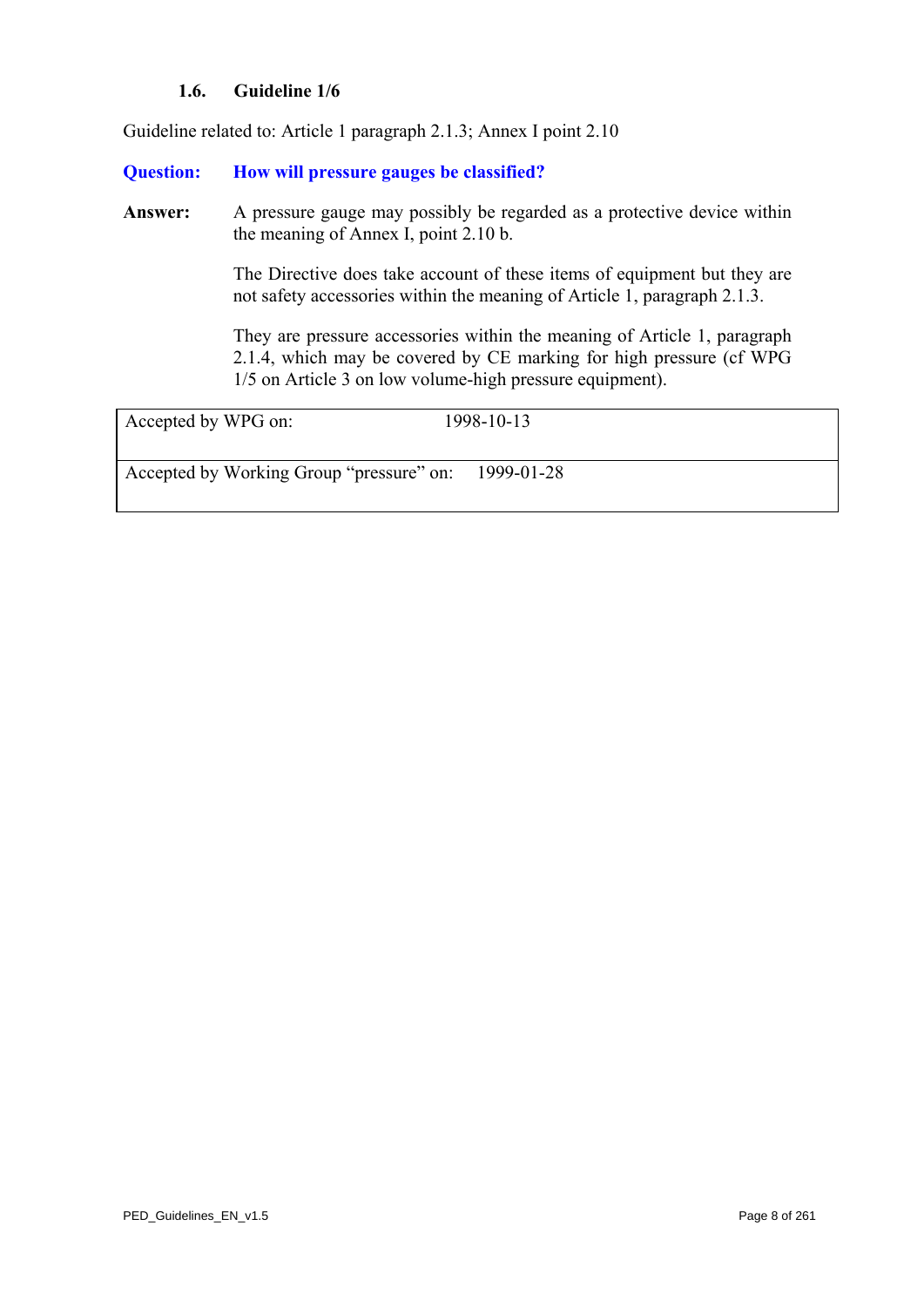# **1.7. Guideline 1/7**

Guideline 1/7 has been withdrawn.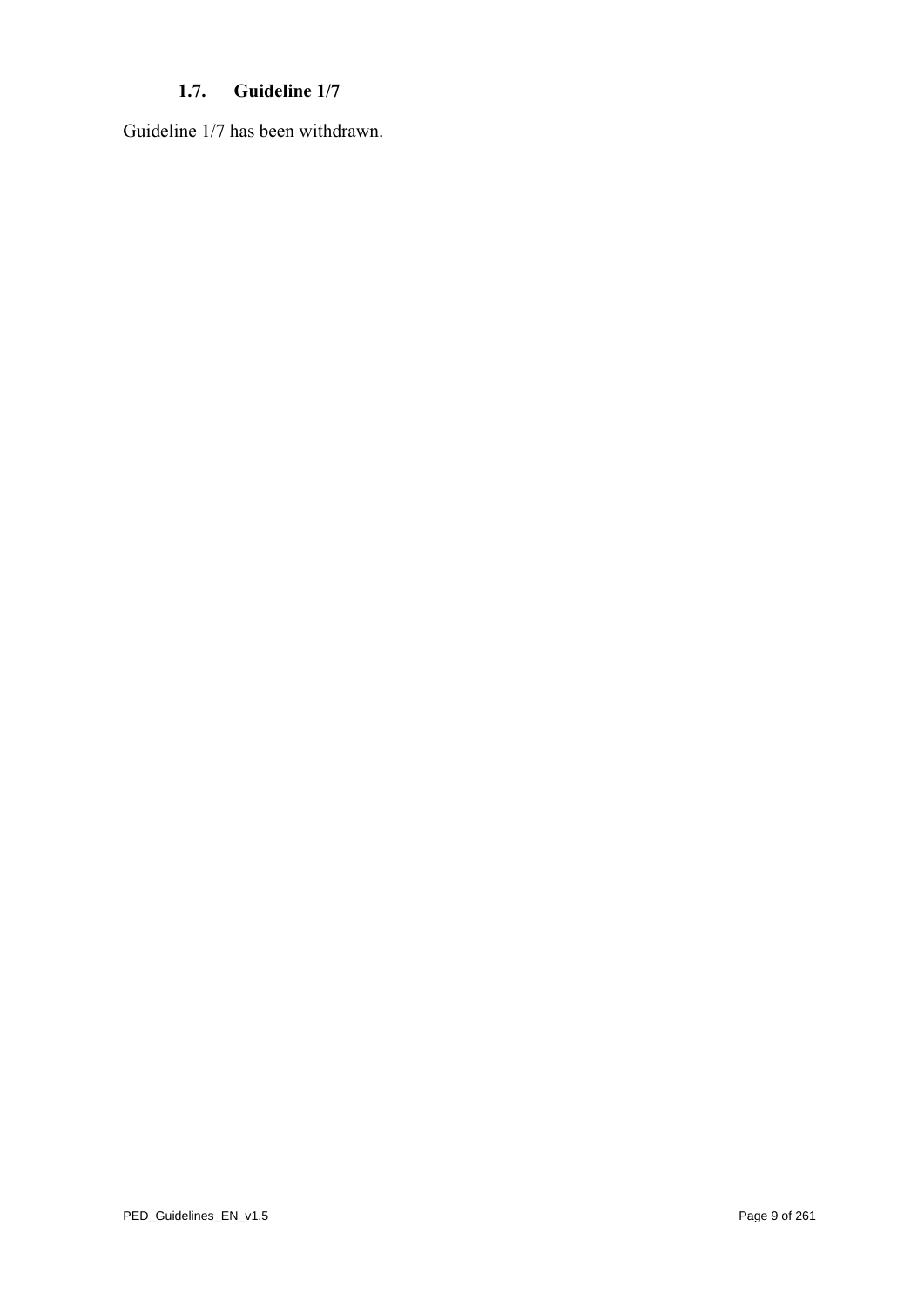### **1.8. Guideline 1/8**

<span id="page-9-0"></span>Guideline related to: Article 1 paragraph 2.1.4

#### **Question: What is a pressure accessory?**

**Answer**: According to the definition (see Article 1 Paragraph 2.1.4) pressure accessory means a device with an operational function and having an identifiable pressure-bearing housing - i.e. the device has a function additional to that of containing pressure.

> The pressure accessory can be attached to other pressure equipment for example by bolting, brazing, soldering or welding. A pressure accessory has a specific operational function (or functions), which could be for example: measurement, change the mechanical characteristics of the fluid flow, taking a sample, removal of sediment or gas. A pressure accessory does not necessarily have moving parts.

> Typical examples of pressure accessories are: valves, pressure regulators, measurement chambers, pressure gauges, water gauge glasses, filters, expansion joints and manifolds.

The following examples are not pressure accessories:

- safety valve (a safety accessory)
- cover, collar, gasket, flange, bolt (components of a pressure equipment)
- sight glass with its frames (components of a pressure equipment)
- Y-shape or similar fittings (piping components)

Accepted by WPG on: 1998-11-26

Accepted by Working Group "pressure" on: 1999-01-28, editorially amended on 2005-03-16 by WPG, confirmed on 2005-06-28 by WGP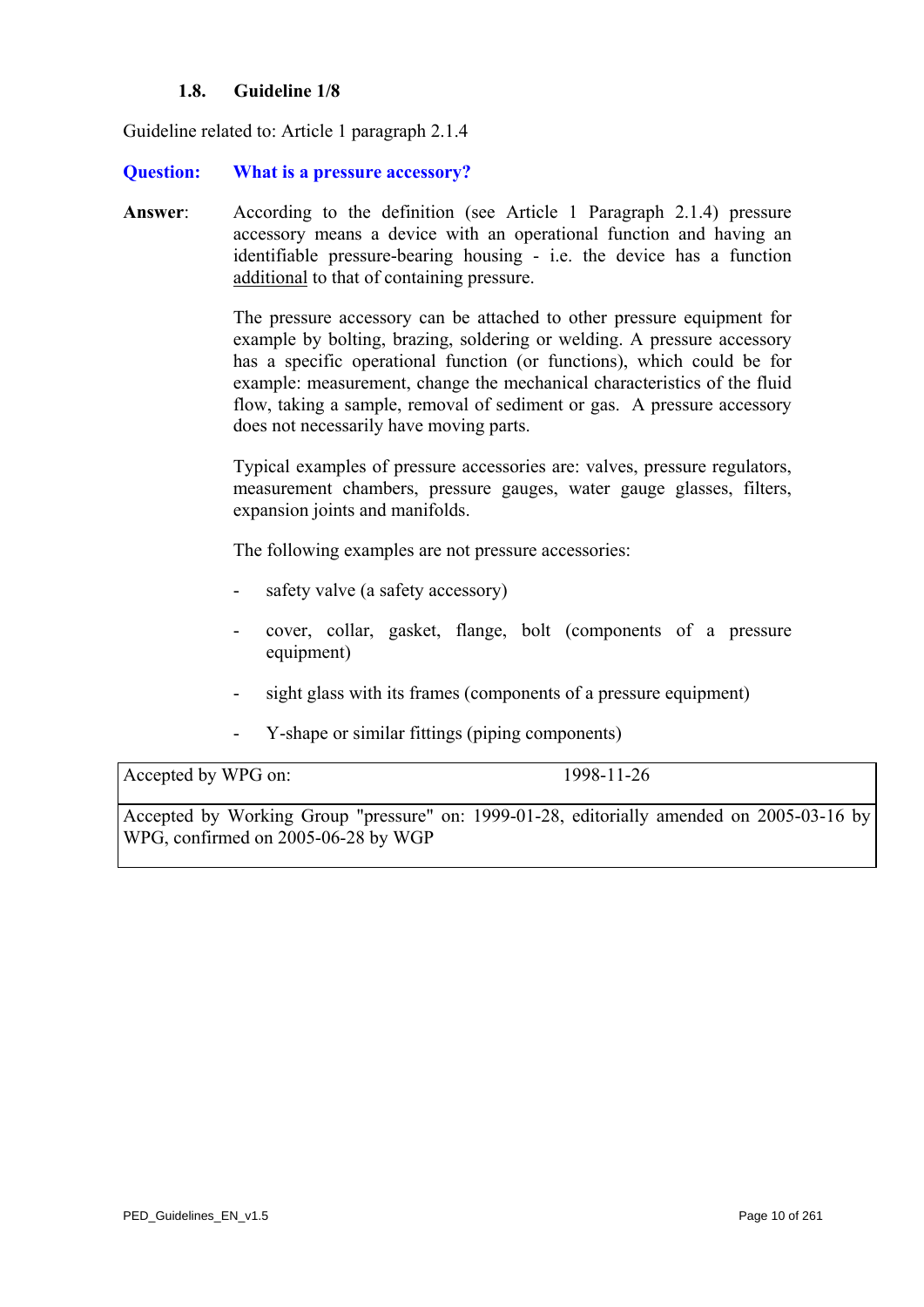# **1.9. Guideline 1/9**

Guideline related to: Article 1 paragraph 2.1.2

- **Question: Are piping components, such as a pipe or system of pipes, tubing, fittings, expansion joints, hoses, or other pressure bearing components, considered to be piping when they are placed on the market as individual components?**
- **Answer**: Individual piping components, such as a pipe or system of pipes, tubing, fittings, expansion bellows, hoses, or other pressure bearing components are not "piping".

 However, a single pipe, or a system of pipes, for specific application, may be classed as "piping", provided all appropriate manufacturing operations such as bending, forming, flanging and heat treatment, have been completed. Some piping components (e.g. expansion joints) may be considered to be pressure accessories (see Guideline **[1/8](#page-9-0)**).

**Remark:** Please note the definitions related to expansion joints and to expansion bellows.

> Expansion joints are devices containing one or more bellows used to absorb dimensional changes such as those caused by thermal expansion or contraction of a pipeline, duct or vessel.

> Expansion bellows are flexible elements of an expansion joint consisting of one or more convolutions and the end tangents.

| Accepted by WPG on:                      | 1998-11-27 |
|------------------------------------------|------------|
| Accepted by Working Group "pressure" on: | 1999-01-28 |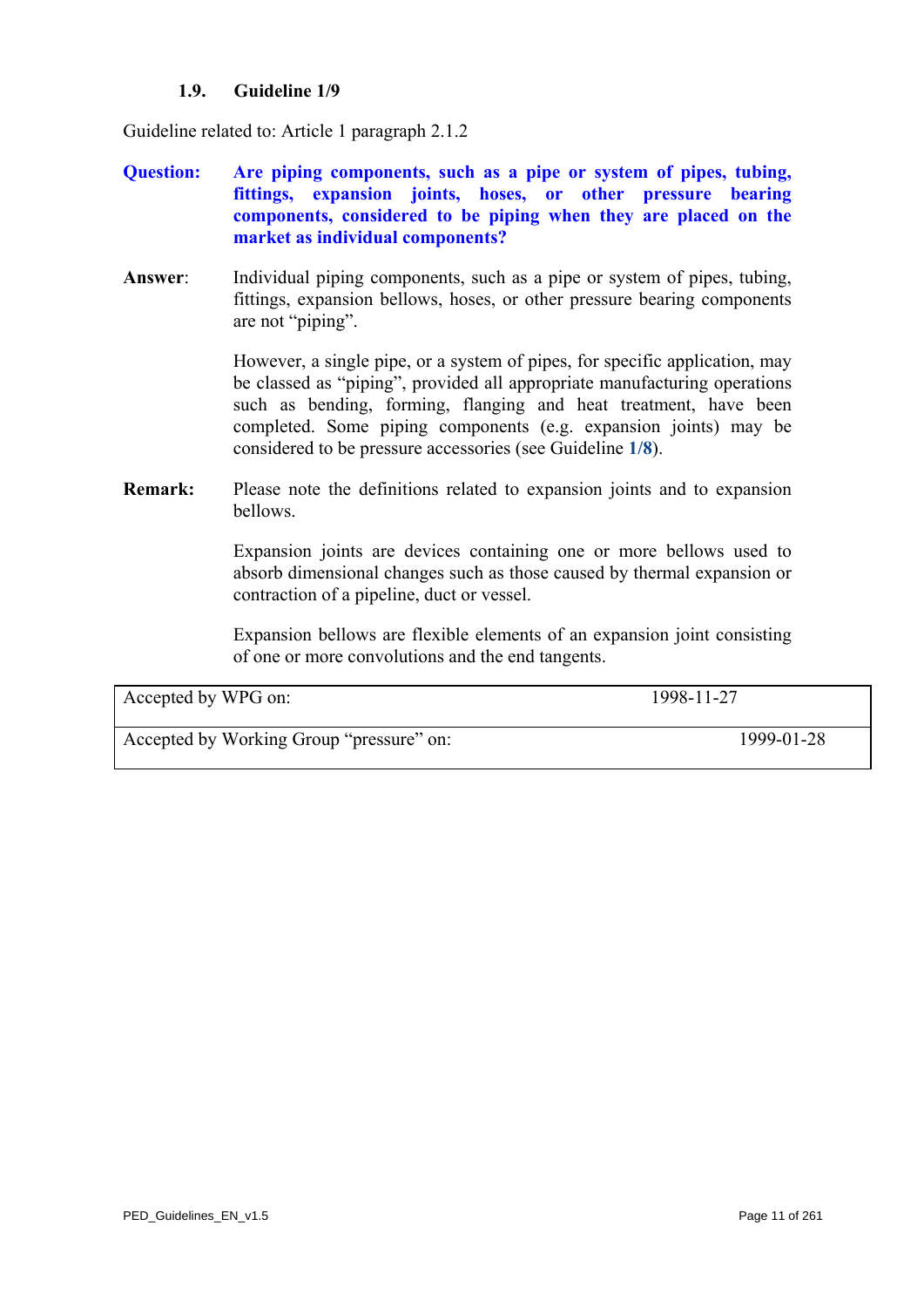#### **1.10. Guideline 1/10**

Guideline related to: Articles 1 paragraph 3.19, Article 3 paragraph 1.1 second indent

- **Question: Are the bottles for breathing equipment covered by the Pressure Equipment Directive?**
- **Answer:** Bottles/gas cylinders for breathing apparatus are covered by the Pressure Equipment Directive, for example:
	- bottles/gas cylinders for compressed air, oxygen or other breathable mixtures, such as portable cylinders for divers, fire fighters and asbestos workers

 The following bottles for breathing equipment are not in the scope of the Pressure Equipment Directive:

- gas cylinders to be installed in oxygen/air centres of hospitals
- cryogenic receptacles

According to the circumstances of the transport, the requirements of ADR/RID/IMDG/ICAO may also be applicable.

If the manufacturer intends bottles to be used both for breathing equipment and also for transport of dangerous goods, they shall meet the requirements of both directives and bear both the CE-mark and the πmark (see guideline **[1/30](#page-32-0)**).

**Reason:** The specific reference to bottles for breathing apparatus in Article 3 limits the general exclusion in Article 1, section 3.19.

> Furthermore the Transportable Pressure Equipment Directive (TPED) specifically excludes gas cylinders for breathing appliances (Recital 9 and Article 2, section 1).

**Note:** A breathing apparatus is a personal protective equipment and therefore designed to be worn or held by an individual.

| Accepted by WPG on:                      | 2002-12-04 |
|------------------------------------------|------------|
| Accepted by Working Group "pressure" on: | 2003-01-27 |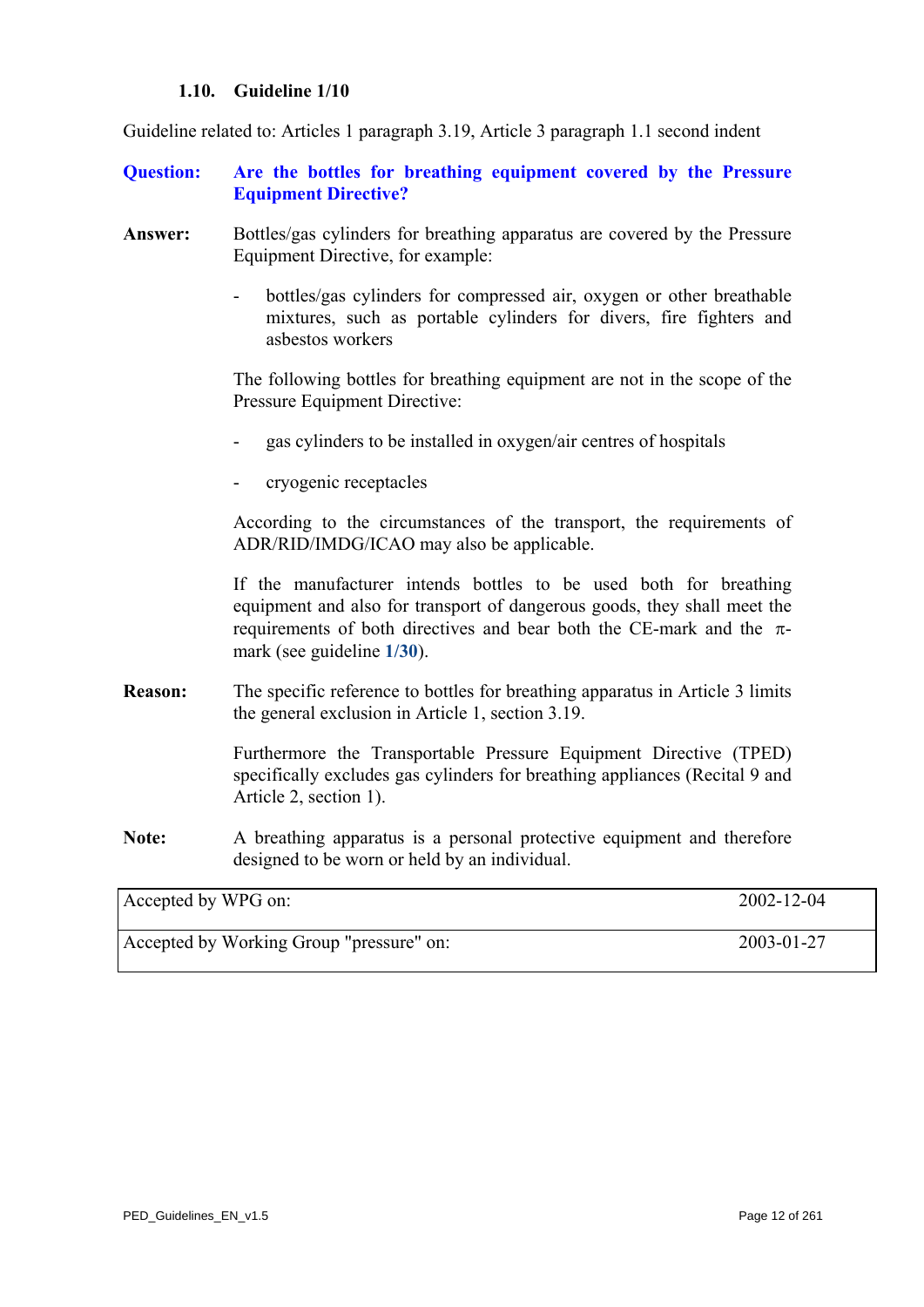### **1.11. Guideline 1/11**

<span id="page-12-0"></span>Guideline related to: Article 1 paragraph 3.10

**Question: How can article 1.3.10 more specifically be understood, especially the wording "for which pressure is not a significant design factor"?** 

**Answer:** 1. Article 1.3.10 excludes pressurized equipment comprising casings or machinery from the scope of the PED

> a) if this equipment is primarily dimensioned for loads other than pressure, i.e. for which pressure is not the significant design factor

and

b) if it is primarily designed to move or rotate or fulfil other functions than pressure containment.

2. Such equipment may include

- engines including turbines and internal combustion engines;

 - steam engines, gas/steam turbines, turbo-generators, compressors, pumps, actuating devices and curing moulds for tyres.

 3. For such equipment, pressure can be considered as not being a significant factor, if other factors alone or together are more significant than pressure. Other factors are, e.g.:

- dynamic loads with vibrations or very high number of cycles;

- thermal loads together with a complicated form of structure;

- stiffness of the structure because of external mechanical loads or requirements related to high weight;

- requirements related to low elongation, low change of diameter or low other deformation because of functional requirements to rigidity.

*This shall be decided on a case by case basis, taking into account established safe industrial practice*.

 4. An over-dimensioning as such shall not result in exclusion from the PED with regard to article 1.3.10.

Accepted by WPG on: 1999-06-10

Accepted by Working Group "pressure" on: 1999-11-08, editorially amended on 2003-05-15 and confirmed on 2003-11-03

#### **EXPLANATORY NOTES**

(1) No factor is included in the requirements of the PED. Any factor given in a guideline would therefore go beyond the PED and should be avoided.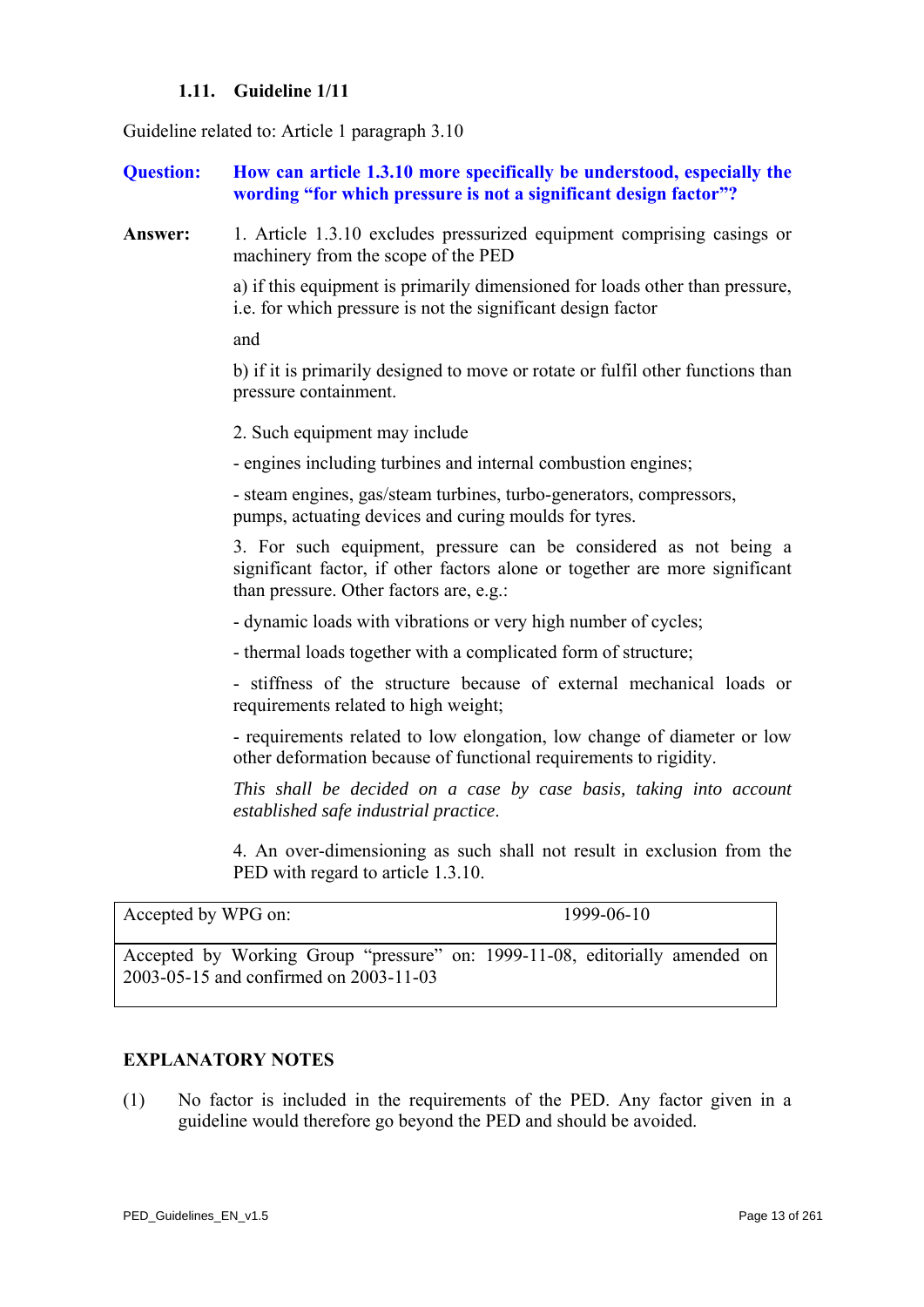- (2) If a factor were used to decide whether the requirements of the PED are applicable or not, overdimensioning could result in a case where pressure equipment need not fulfil the requirements of the PED. This is not acceptable.
- (3) To decide on the exception with a factor of overdimensioning would consequently result in the necessity of a detailed stress analysis, especially if this factor would have been connected to the primary membrane stress. This is far beyond the present established industrial practice.
- (4) Furthermore, there is a danger that the more important influences explained in paragraphs 1 to 3 could be overlooked if the decision whether the pressure is a significant design factor were based on a factor of overdimensioning only.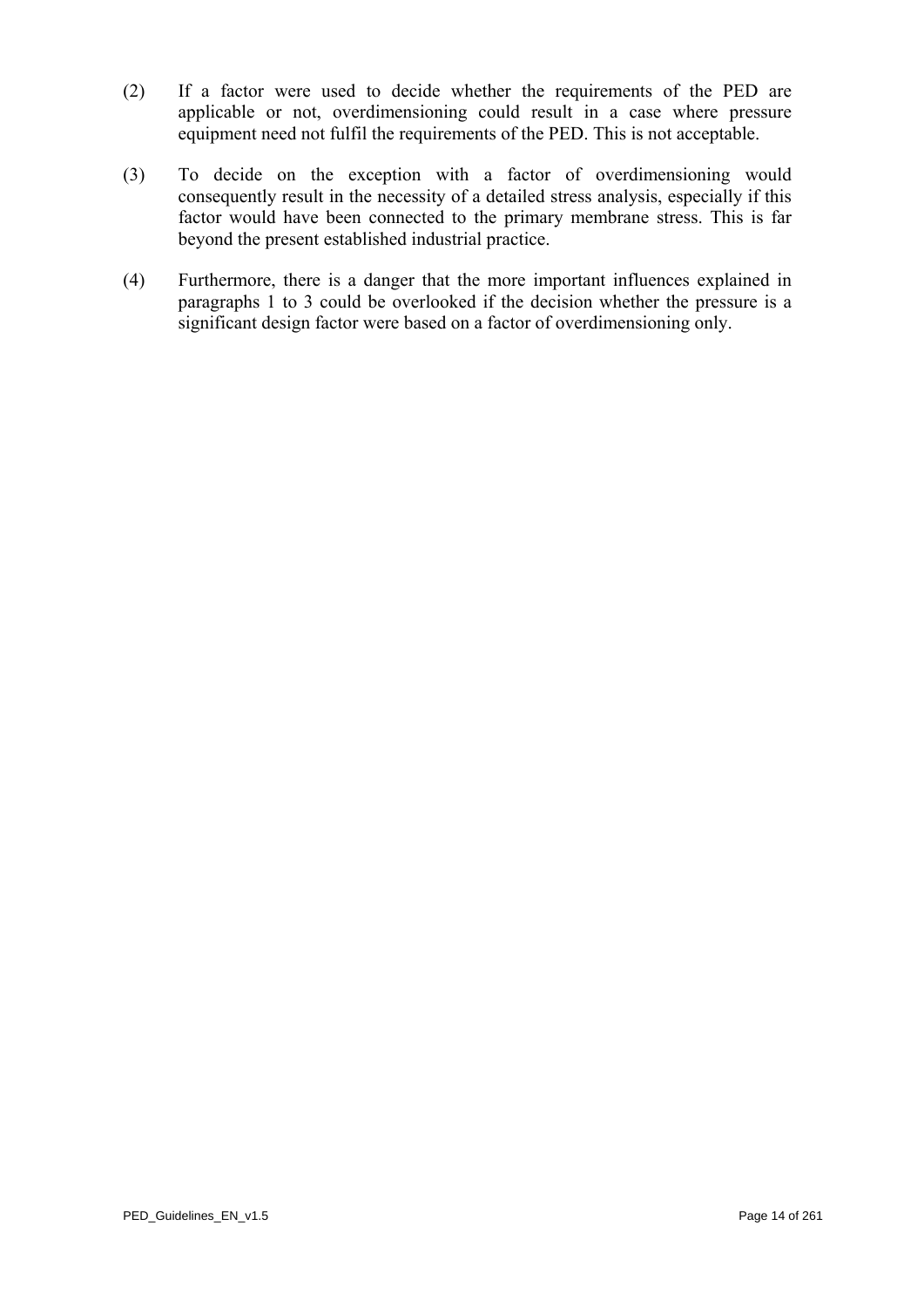# **1.12. Guideline 1/12**

Guideline related to: Article 1 paragraphs 3.6 and 3.10

#### **Question: Are hermetically sealed and semi-hermetic compressors in the scope of the directive?**

**Answer:** 1) Equipment classified as no higher than category I as defined by PED and falling in the scope of one of the directives as listed in article 1, paragraph 3.6, e.g. for low voltage or machinery, is excluded from the scope of PED. This applies to hermetic and semi-hermetic compressors no higher than category I.

> 2) The exclusion in article 1, paragraph 3.10 is not applicable to hermetic compressors because pressure is a significant design factor since their external envelope has as its principal function to ensure that the refrigerant is confined.

> 3) For semi-hermetic compressors which include moving parts and for which the external envelope is primarily designed for mechanical loads (speed and vibration), thermal load (to limit the possible deformation due to temperature), stiffness of the structure (external mechanical loads and weight of the equipment), an exclusion based on article 1 paragraph 3.10 is to be assessed on a case by case basis (see guideline **[1/11](#page-12-0)**).

Note: In application of the definition of "volume" given in article 1, paragraph 2.5, the volume of the mechanical parts is to be excluded from the volume to be taken into account but not the volume of the oil contained.

| Accepted by WPG on:                      | 2004-04-15 |
|------------------------------------------|------------|
| Accepted by Working Group "pressure" on: | 2004-09-07 |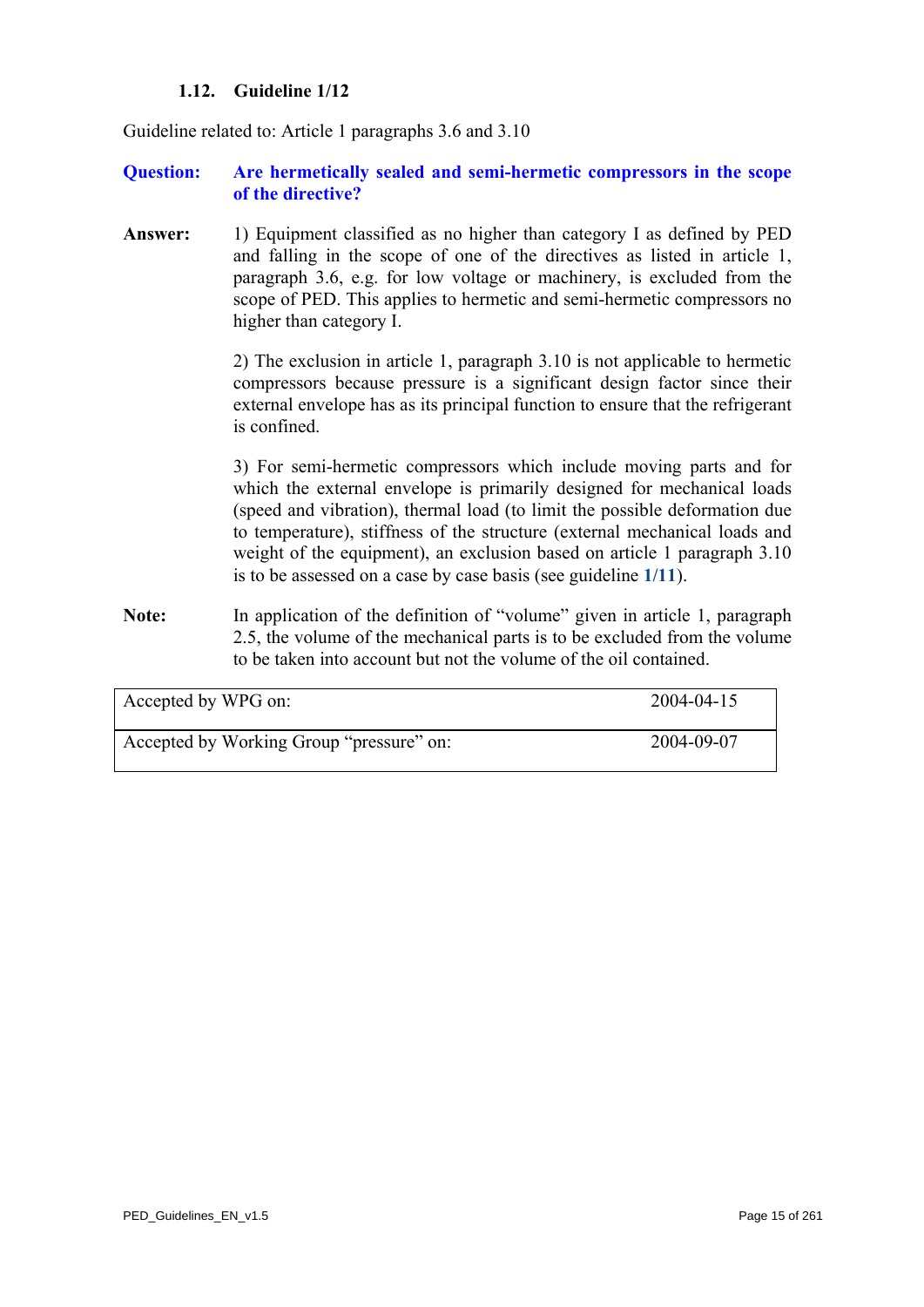# **1.13. Guideline 1/13**

Guideline related to: Article 1

#### **Question: Is the pressure equipment directive applicable to vacuum insulation of pressure vessels?**

- **Answer:** Yes.
- **Reason:** Vacuum casings which do not have a maximum allowable pressure greater than 0.5 bar are therefore not pressure equipment in their own right. However as structural elements attached to pressurized parts, they are part of pressure equipment and any negative effects of the vacuum casing and insulation on the pressurized parts must be taken into account and avoided.

| Accepted by WPG on:                   | 1999-01-27 |
|---------------------------------------|------------|
| Accepted by Working Group "pressure": | 1999-01-28 |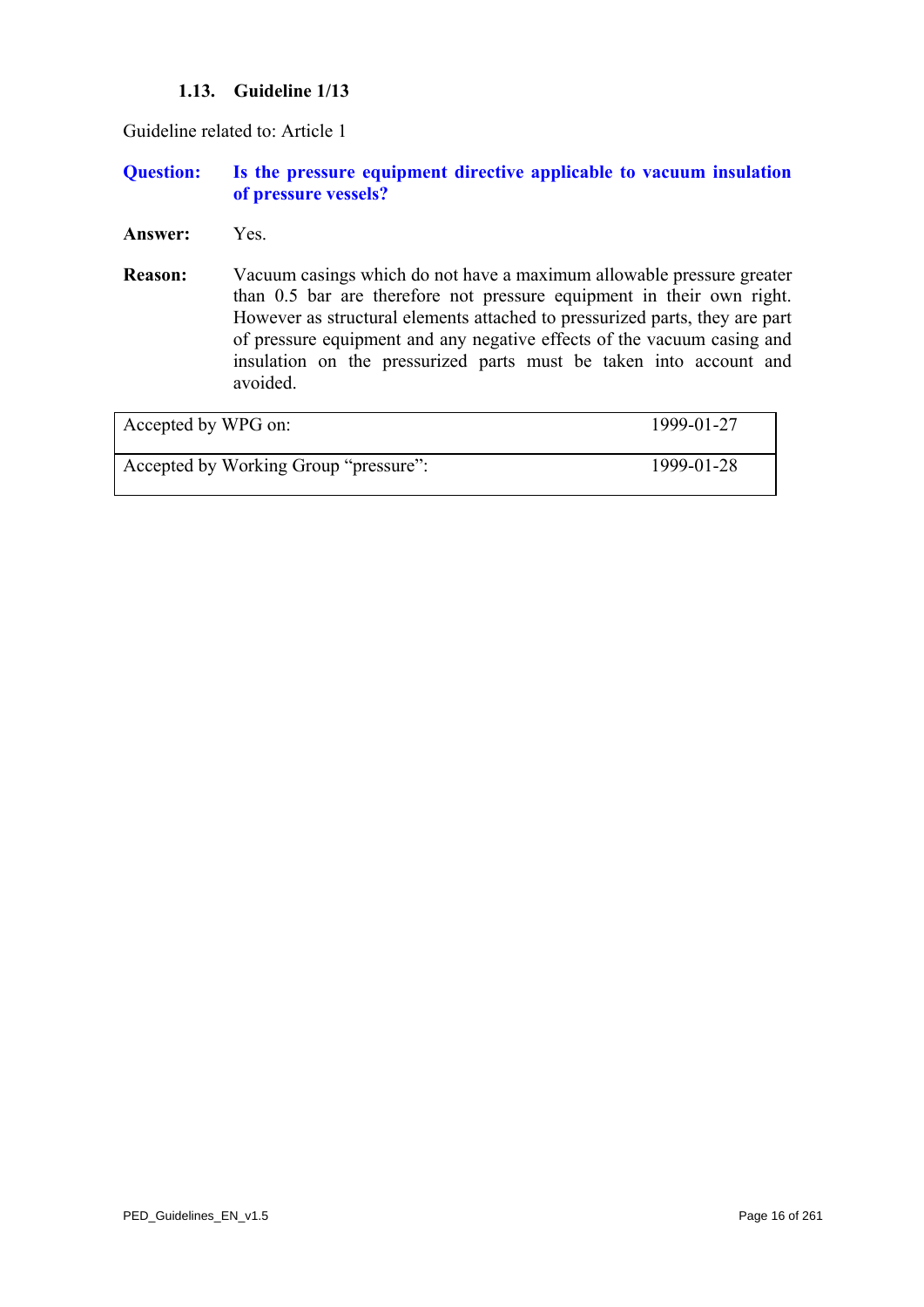# **1.14. Guideline 1/14**

<span id="page-16-0"></span>Guideline related to: Article 1 paragraph 2.1

- **Question: If transport tanks for use in any mode of transport have been designed, manufactured and approved for the carriage of dangerous goods under the ADR, RID, IMDG code or the ICAO convention, will it also be necessary for them to comply with the PED when they are placed on the market?**
- **Answer:** No. Article 1.3.19 of the PED excludes transport tanks covered by ADR, RID, IMDG code or the ICAO convention.

If a manufacturer declares that transport tanks designed, manufactured and approved for the carriage of dangerous goods under the ADR, RID, IMDG code or the ICAO convention, are intended to be used for both dangerous and non-dangerous goods then the exclusion in Article 1.3.19 may still apply (see guideline **[1/30](#page-32-0)**).

On the other hand, if a transport tank is not designed, manufactured and approved under the ADR, RID, IMDG code or the ICAO convention, then it will be limited to the transport of non-dangerous liquids and solids. These transport tanks will not be excluded from the PED and will be covered if they are in the scope.

All transport tanks covered by the agreements and conventions in Article 1.3.19 must be designed and built to a maximum allowable working pressure, satisfy the requirements for initial pressure testing and undergo periodical examination throughout their service life.

These requirements deal with safe containment and hazards due to pressure, but primarily only for the safety of transport. With regard to the use of a transport tank, for example as a storage tank, or being emptied outside the scope of the transport codes, consideration should be given to applicable national legislation. For example, the question of safety valves in the tank itself or in the emptying station should then be considered. This paragraph does not apply to tanks bearing both CE-mark and  $\pi$ -mark (see guideline **[1/30](#page-32-0)**).

Note: Refer also to guideline [1/2](#page-3-1)

| Accepted by WPG on:                      | 2002-12-04 |
|------------------------------------------|------------|
| Accepted by Working Group "pressure" on: | 2003-01-27 |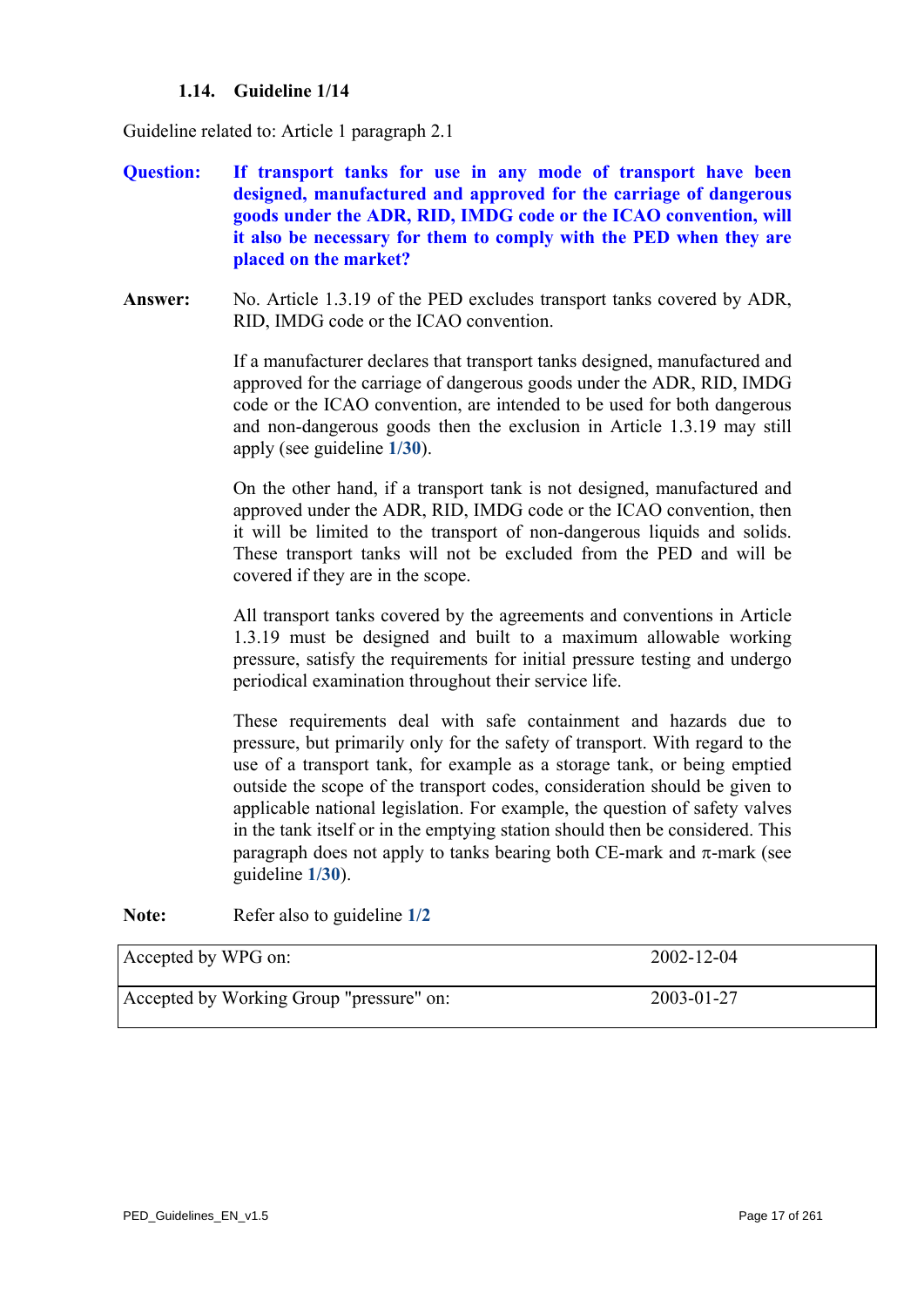### **1.15. Guideline 1/15**

Guideline related to: Article 1 paragraph 2.1.4

### **Question: Is the operational function of a pressure accessory, as described in article 1 section 2.1.4 covered by the directive?**

**Answer:** Yes, if a pressure related hazard is identified in relation with the operational function of the pressure accessory (see also guideline **[1/8](#page-9-0)**).

Examples for valves:

- Where a valve is intended to be used as the sole mean of isolation of the content of an item of pressure equipment from the atmosphere, or from downstream equipment which is not designed to withstand the upstream pressure, the internal parts of the valve which contribute to the isolation must satisfy the relevant essential safety requirements in Annex 1;
- Where a valve is intended to be fitted between a pressure vessel and pressure piping and both are designed to contain pressure, no pressure related hazard exist in relation to the operational function of the valve, therefore internal parts of the valve do not have to satisfy the relevant essential safety requirements in Annex 1.

 The intended use of the valve shall be described in the operating instructions, and where it is to be used as a sole mean of isolation, it shall meet the essential safety requirements of the directive.

| Accepted by WPG on:                      | 1999-07-15 |
|------------------------------------------|------------|
| Accepted by Working Group "pressure" on: | 1999-11-08 |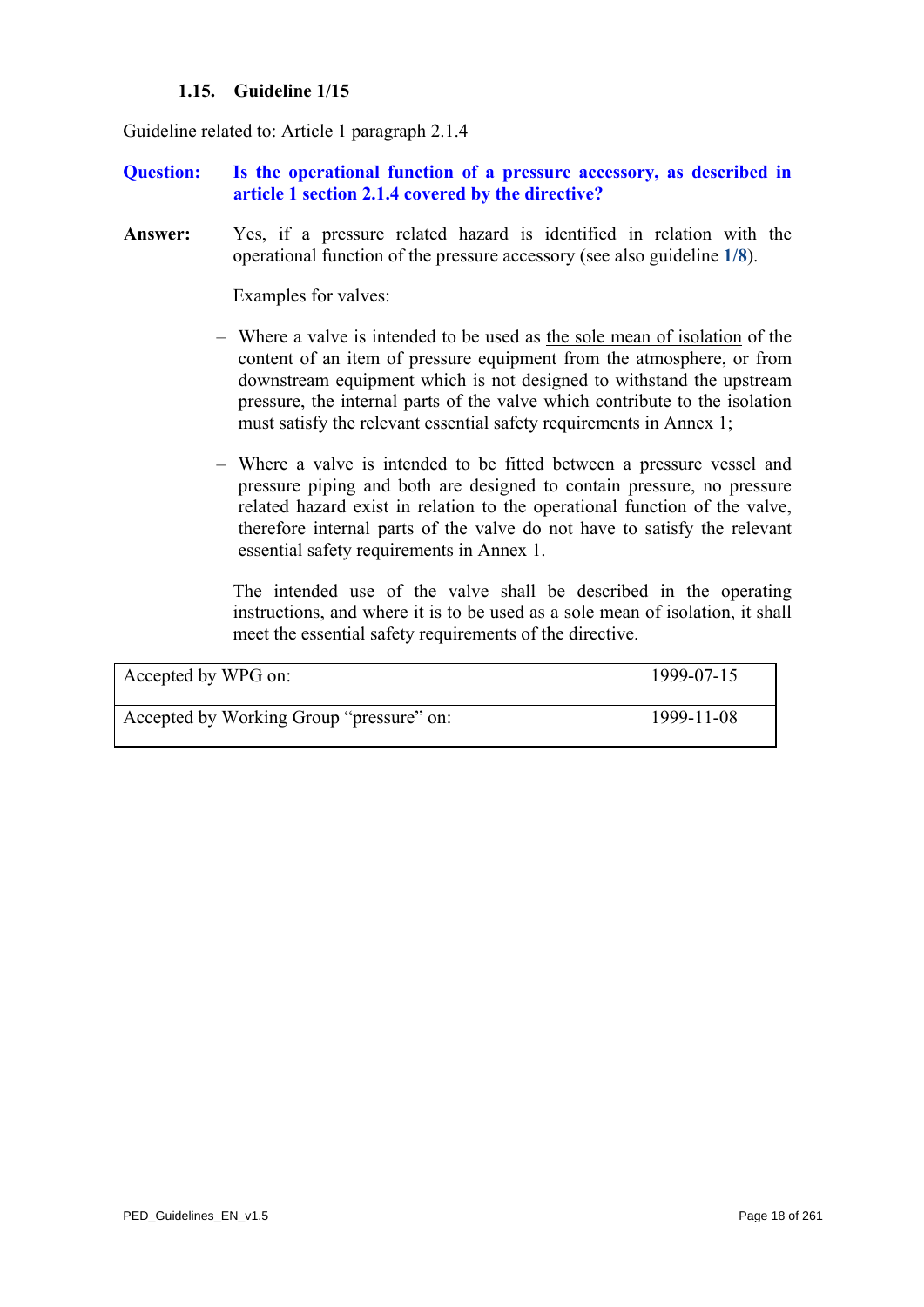# **1.16. Guideline 1/16**

Guideline related to: Article 1 paragraph 3.2

- **Question: Article 1, paragraph 3.2 excludes from the directive "networks for the supply, distribution and discharge of water and associated equipment". Clarification is required in respect of water, networks and associated equipment in this context?**
- **Answer:** 'Water' means: potable water, waste water and effluent, and sewage.

'Networks and associated equipment' means: complete systems for the supply distribution and discharge of water. They extend up to the point of use in buildings, industrial sites and plants, and include equipment closely related to these networks such as water meter and line valves. Pressure vessels, such as expansion vessels, however are not considered to be part of such 'networks and associated equipment' and are therefore not excluded.

- **NOTE** For district heating water, refer to guideline **[1/18](#page-20-0)**
- **Reason** It was clearly the intention of the Council. It should be noted that some linguistic versions are unclear on this point.

| Accepted by WPG on:                      | 2000-05-03 |
|------------------------------------------|------------|
| Accepted by Working Group "pressure" on: | 2000-06-29 |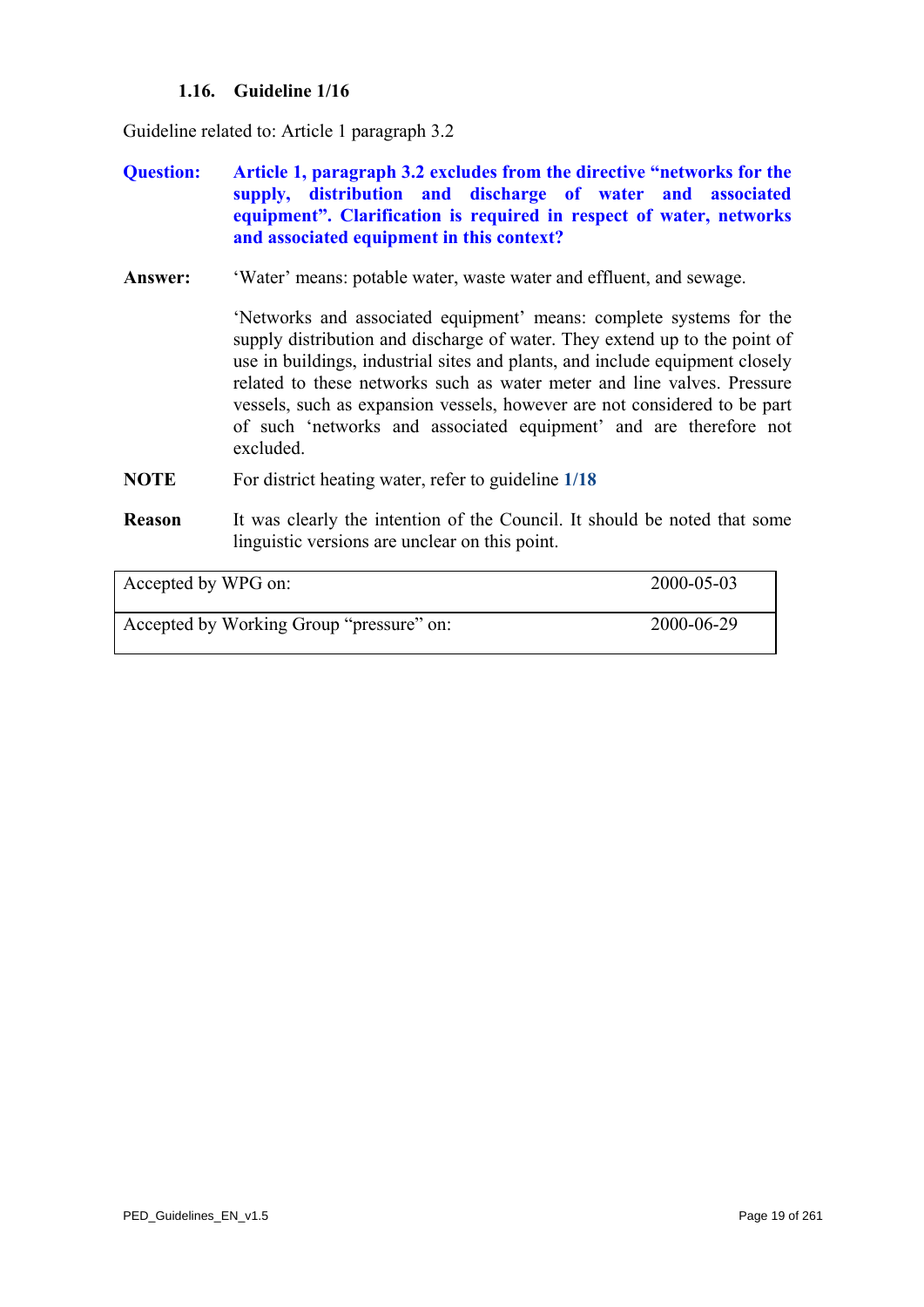# **1.17. Guideline 1/17**

<span id="page-19-0"></span>Guideline related to: Article 1 paragraph 3.1

#### **Question: What is the meaning of the expression "standard pressure equipment" in article 1 § 3.1 on pipelines**

Answer : A standard pressure equipment is not specially designed and manufactured for a specific conveyance pipeline, but is intended for use in a number of applications, including other conveyance pipelines or, for example, industrial piping.

> Typical examples of standard pressure equipment annexed with pipelines, pressure reduction stations or compression stations may include: measuring devices, valves, pressure regulators, safety valves, filters, heat exchangers, vessels.

Such equipment is covered by the directive.

| Accepted by WPG on:                      | 1999-09-03 |
|------------------------------------------|------------|
| Accepted by Working Group "pressure" on: | 1999-11-08 |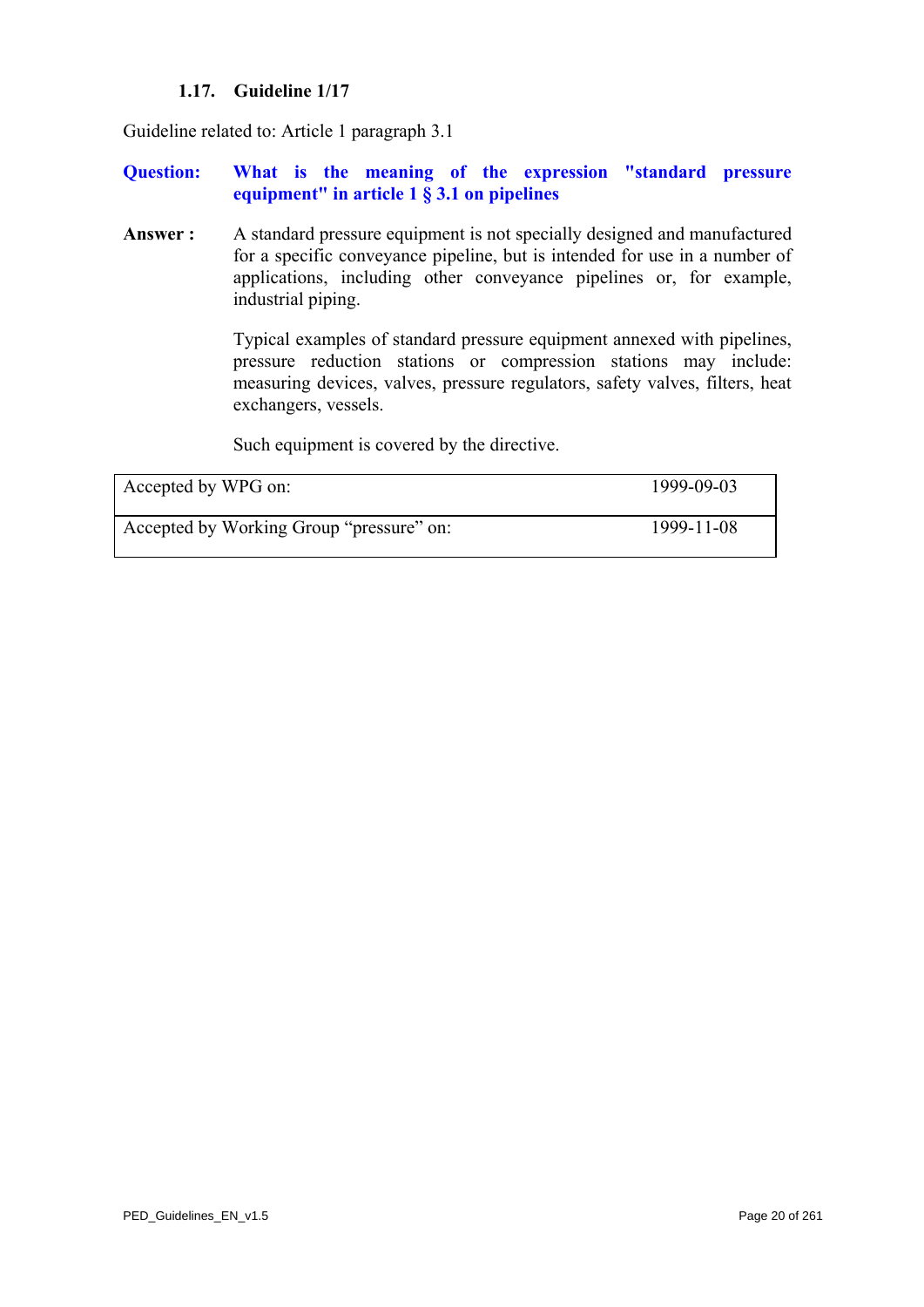# **1.18. Guideline 1/18**

<span id="page-20-0"></span>Guideline related to: Article 1 paragraph 3.1

# **Question: Are pipelines for conveyance of district heating water covered by the directive?**

- **Answer:** No. According to article 1 point 3.1 "…a system of piping designed for the conveyance of any fluid …to or from an installation (onshore or offshore) …." is excluded from the directive. This covers pipelines for district heating, whereas standard pressure equipment in e.g. boiler houses and pumping stations are included (refer to guideline **[1/17](#page-19-0)**).
- **Reason:** It has from the beginning been the intention that these pipelines should be excluded from the directive. This is obvious from the original Commission proposal from 1993-07-14, where, in the definitions (article 1 point 2.1.2), it is stated that "Piping" does not include pipelines and their accessories specifically designed for the conveyance of district heating fluids. This was later moved to the generalised exclusion in article 1 point 3.1.

| Accepted by WPG on:                                                   | 1999-10-25       |
|-----------------------------------------------------------------------|------------------|
| Accepted by Working Group "pressure" on:<br>confirmed on $2000-06-29$ | $2000 - 03 - 23$ |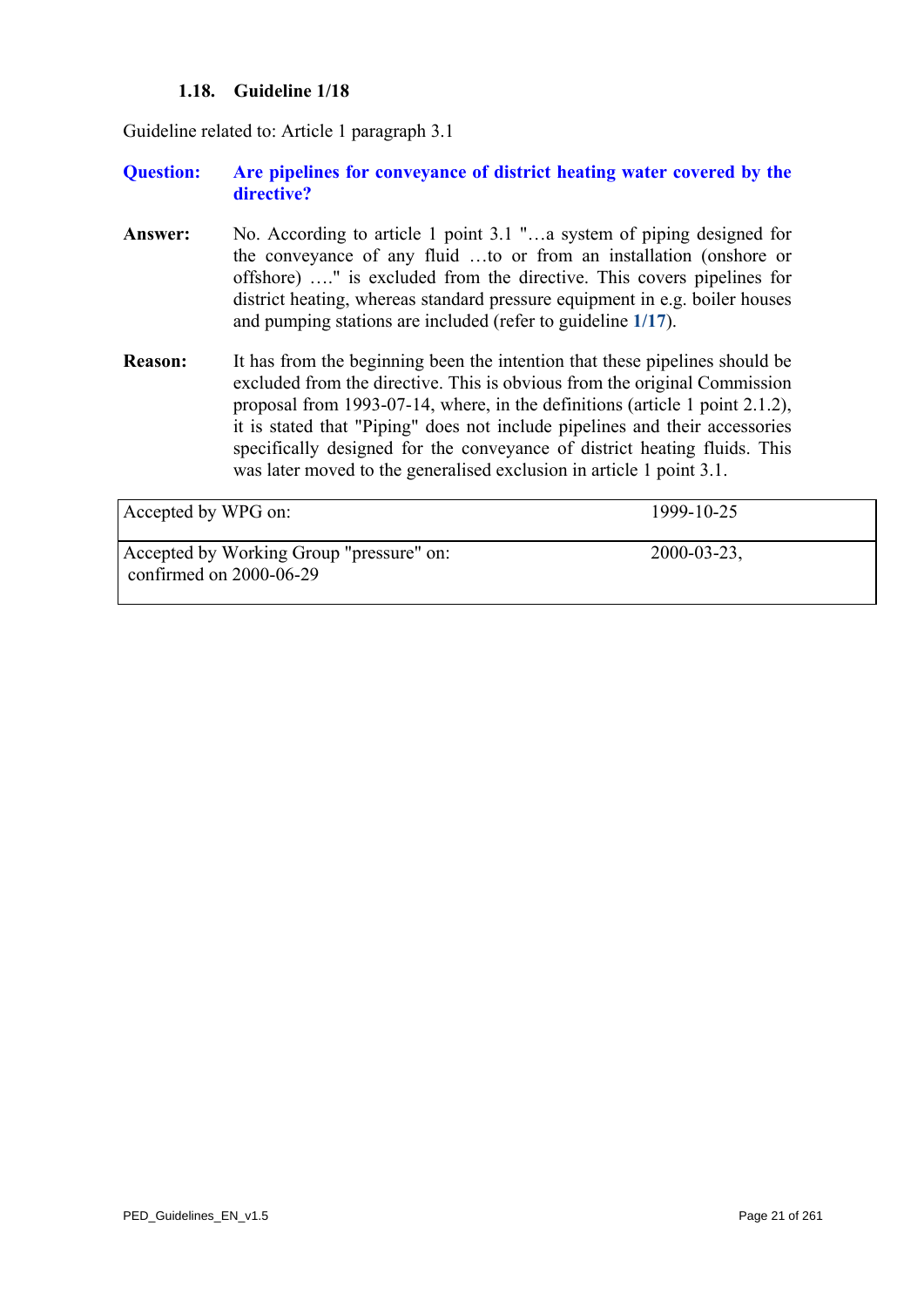#### **1.19. Guideline 1/19**

Guideline related to: Articles 1 paragraph 3.6, Article 1 paragraph 3.10

- **Question: Are fluid power components and systems using liquids or gases of group 2 covered by PED ?**
- **Answer :** For fluid power components and systems using liquids or gases of group 2 according to Article 9.2.2, the following applies :

(1) Excluded from PED

(1.1) due to exclusion 3.6 of Article 1 (e.g. machinery directive)

- piping and connecting devices for liquids of group 2 when  $DN \leq 200$ whatever the pressure is, and when  $DN > 200$  and  $PS \le 500$  bar

- piping and connecting devices for gases of group 2 when  $DN \leq 100$  or PS DN ≤ 3500 bar

- pressure accessories (e.g. filter housing) no higher than category I

- fluid power actuators, pumps and control valves no higher than category I.

(1.2) due to exclusion 3.10 of Article 1 (refer to guideline **[1/11](#page-12-0)**)

- fluid power actuators (e.g. motors, cylinders, …)

- fluid power pumps

- fluid power control valves (distributors).
- (2) Included in the PED

- all accumulators (bladder, piston and diaphragm types)

- pressure equipment not excluded by (1) above.

| Accepted by WPG on:                      | 1999-10-25 |
|------------------------------------------|------------|
| Accepted by Working Group "pressure" on: | 2000-03-24 |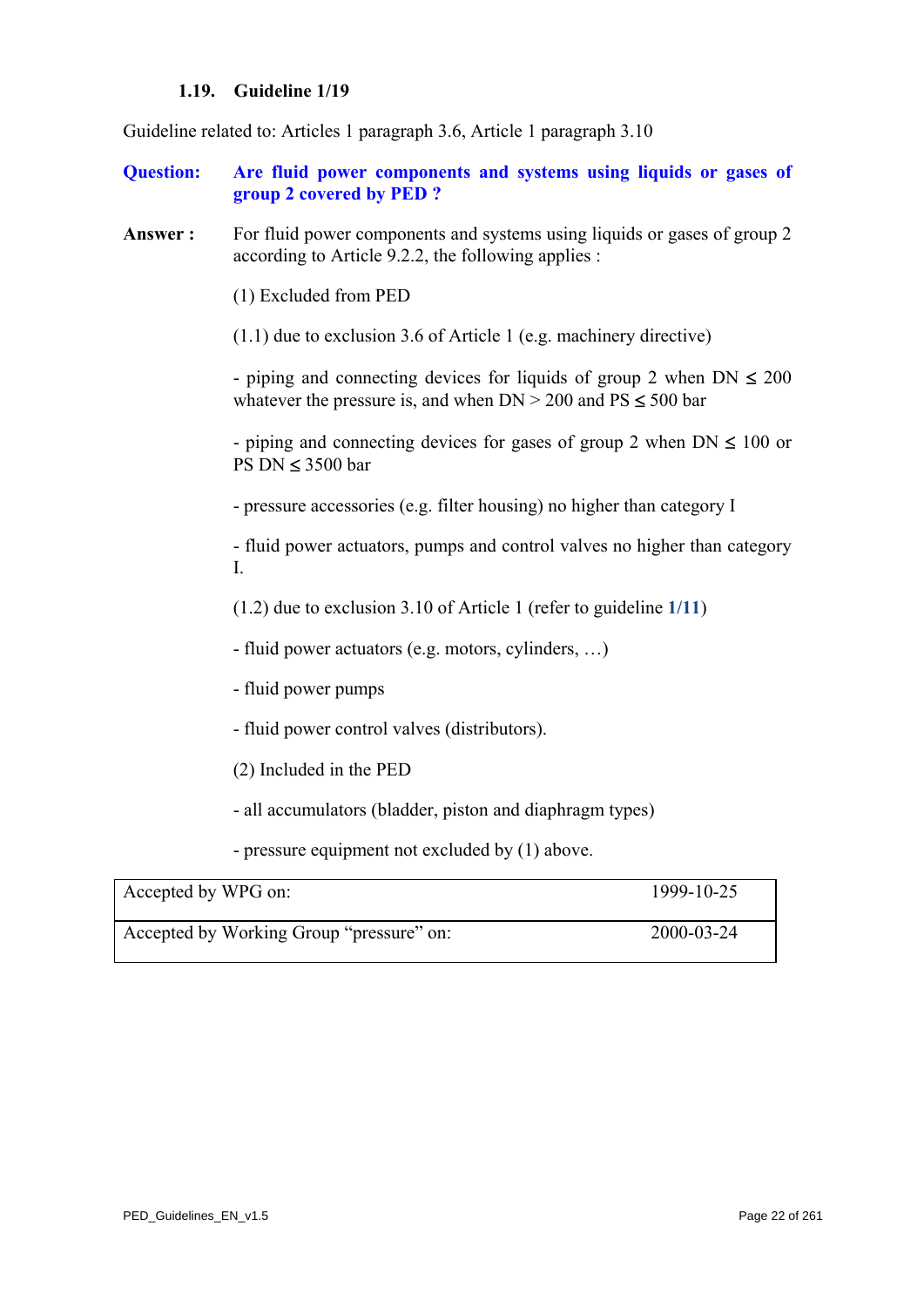#### **1.20. Guideline 1/20**

Guideline related to: Article 1 paragraph 2.1.3; Annex I sections 2.10 and 2.11

- **Question: When is a measuring or control system considered as a safety accessory under the PED?**
- **Answer:** A measuring system alone cannot be considered as a safety accessory, as a safety accessory as defined in PED necessarily requires :
	- a measuring or detection function and
	- an activation function for correction, or shutdown, or shutdown and lockout.

 In order for a control system to be classified as a safety accessory, it shall be designed and placed on the market as an ultimate means of protecting pressure equipment from exceeding allowable limits, and therefore it shall meet the corresponding essential requirements of Annex I, section 2.11.

Note: It is foreseeable that some measuring or control devices could be inadvertently used as safety accessories. Where this is possible manufacturers should include an appropriate warning in their instructions for use.

See also Guidelines: **[1/25](#page-27-0)** and **[2/16](#page-79-0)**

| Accepted by WPG on:                      | 2002-06-19 |
|------------------------------------------|------------|
| Accepted by Working Group "pressure" on: | 2002-10-03 |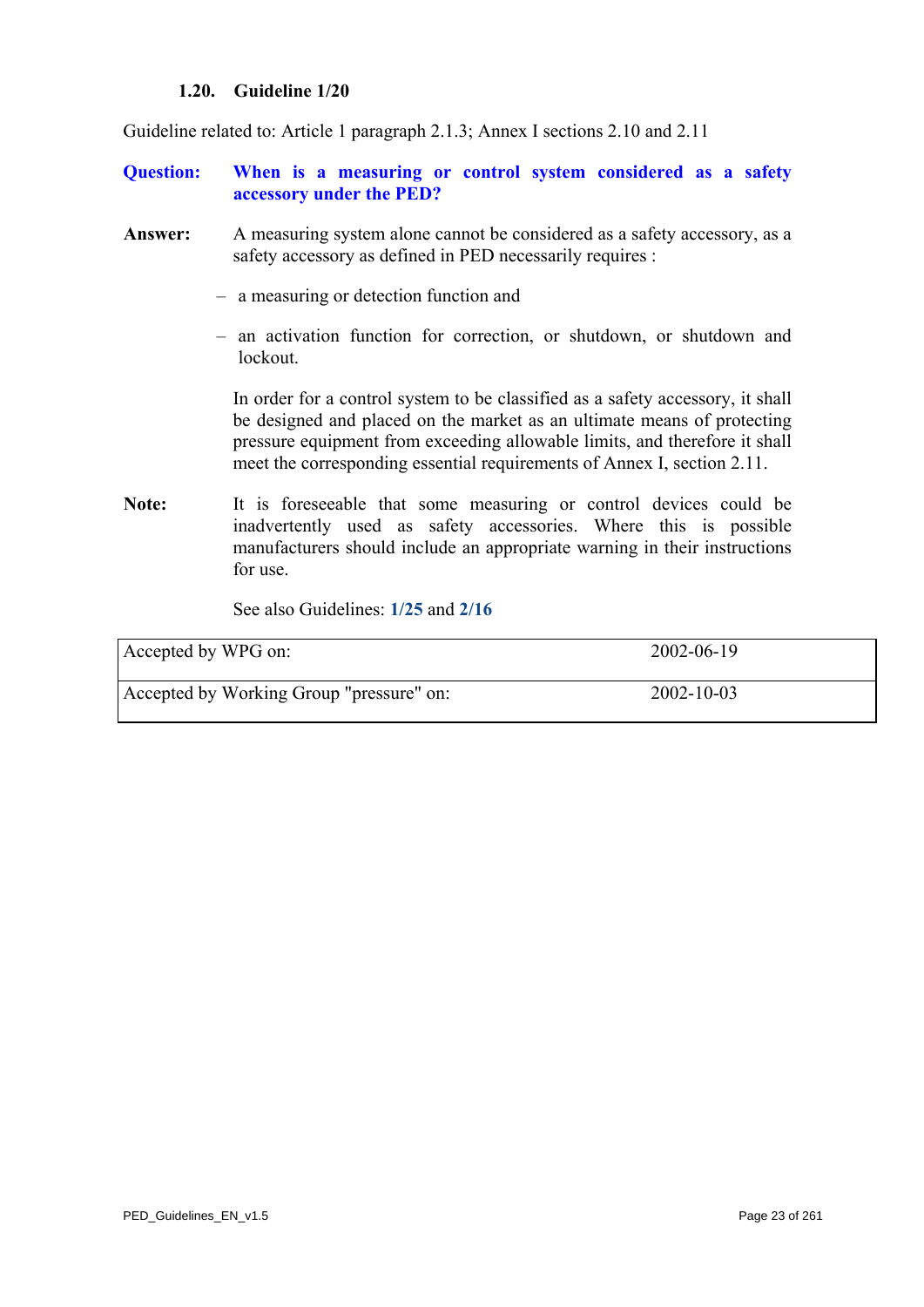# **1.21. Guideline 1/21**

Under development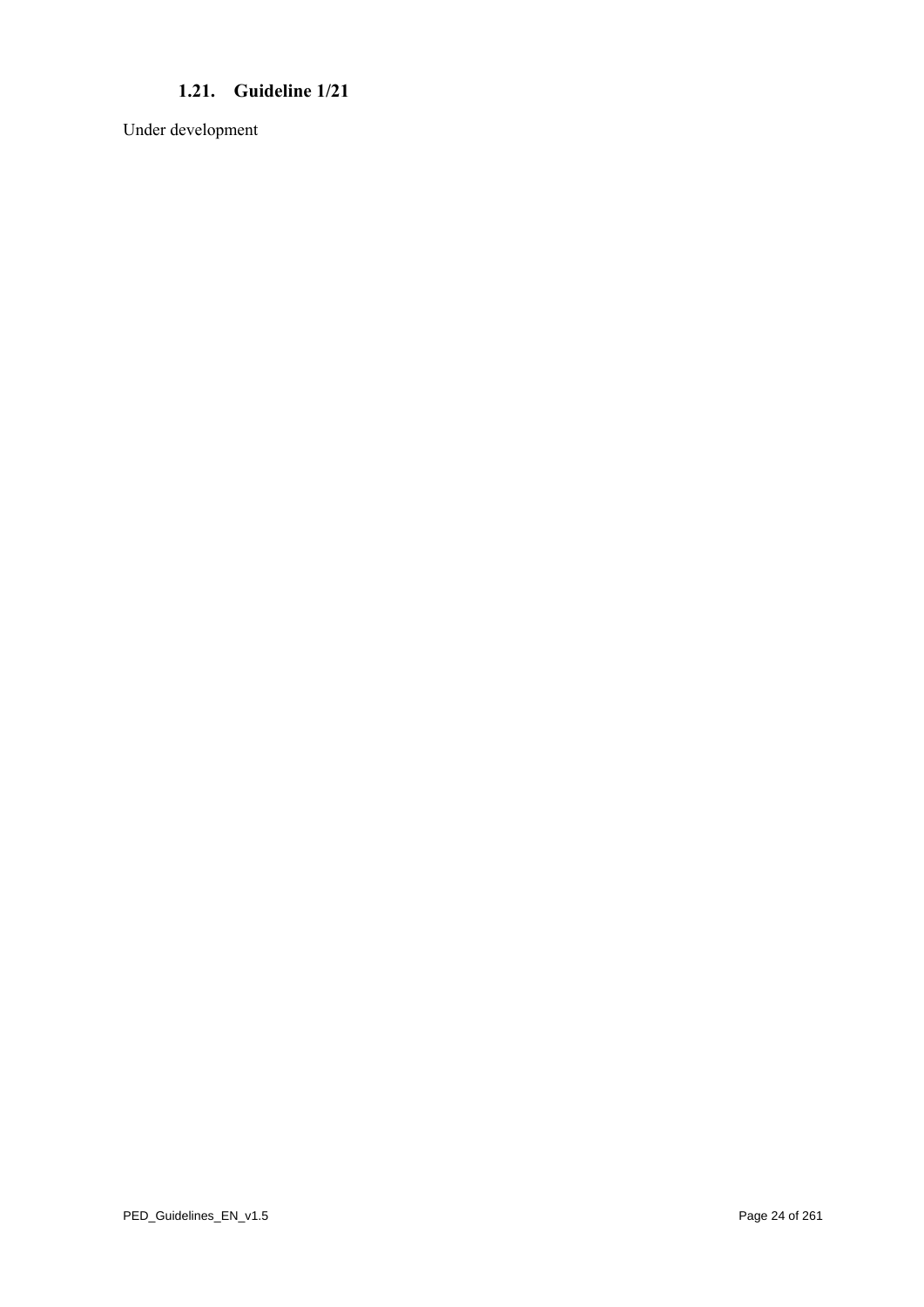# **1.22. Guideline 1/22**

Guideline related to: Article 1 paragraph 2.1

- **Question: What guidance can be given regarding the application of the Directive to component parts of pressure equipment such as flanges, dished ends and nozzles?**
- **Answer:** If these component parts are incorporated to an item of pressure equipment, the relevant requirements of the directive will apply.

 However, these component parts do not meet the definition of pressure equipment in Article 1.2.1, therefore they shall not bear the CE mark.

 It is the responsibility of the pressure equipment manufacturer to ensure that the component parts enable the pressure equipment to meet the essential safety requirements of the directive.

(See also guideline **[1/8](#page-9-0)**)

**Note:** Another example of a component part is a split tee*.* 

| Accepted by WPG on:<br>editorial amendment by WPG 2014-01-28, adopted by WGP 2014-03-20 | $2000 - 05 - 04$ , |
|-----------------------------------------------------------------------------------------|--------------------|
| Accepted by Working Group "pressure" on:                                                | 2000-06-29         |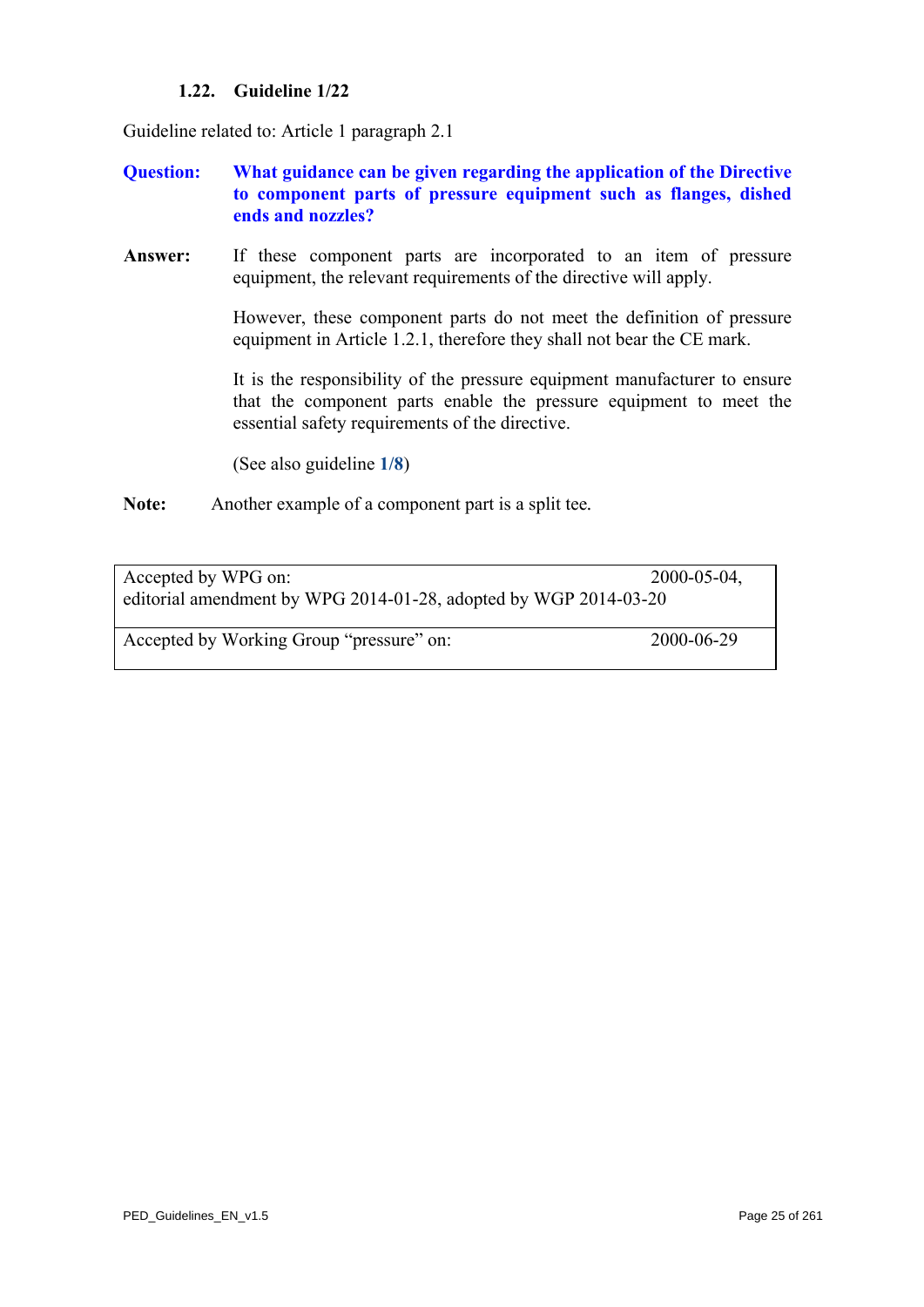# **1.23. Guideline 1/23**

Guideline related to: Article 3 paragraph 1.1a

# **Question: Is the operational function of portable extinguishers covered by PED?**

Answer: No, only the aspects of pressure-related hazards are covered.

(see also guideline **[1/1](#page-2-0)**)

| Accepted by WPG on:                       | 1999-12-14 |
|-------------------------------------------|------------|
| Accepted by Working Group " pressure" on: | 2000-03-24 |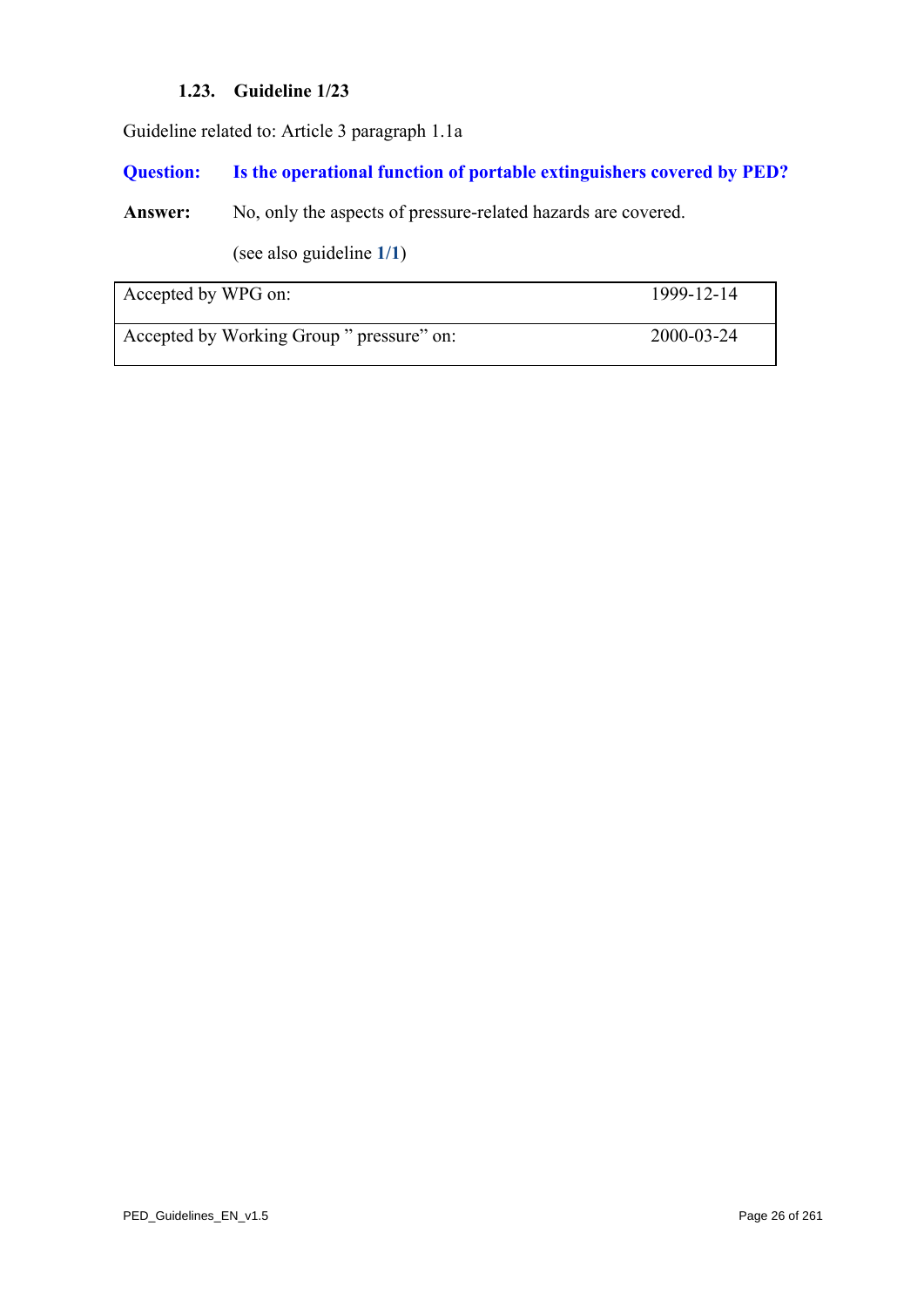# **1.24. Guideline 1/24**

Guideline related to: Article 1 paragraph 2.7

#### **Question: According to the definition of Article 1 paragraph 2.7 fluids may contain a suspension of solids. Is a system of solid pieces or liquid drops distributed in a gas still a fluid in the sense of the PED?**

- **Answer**: Yes
- **Note** Despite the use of the term suspension in Article 1 paragraph 2.7, which in some languages only refers to a liquid containing solids, it is obvious from the context of this definition that a gas containing pieces of solids or drops of liquid is also to be considered a fluid.

| Accepted by WPG on:                      | 2002-06-19       |
|------------------------------------------|------------------|
| Accepted by Working Group "pressure" on: | $2002 - 10 - 03$ |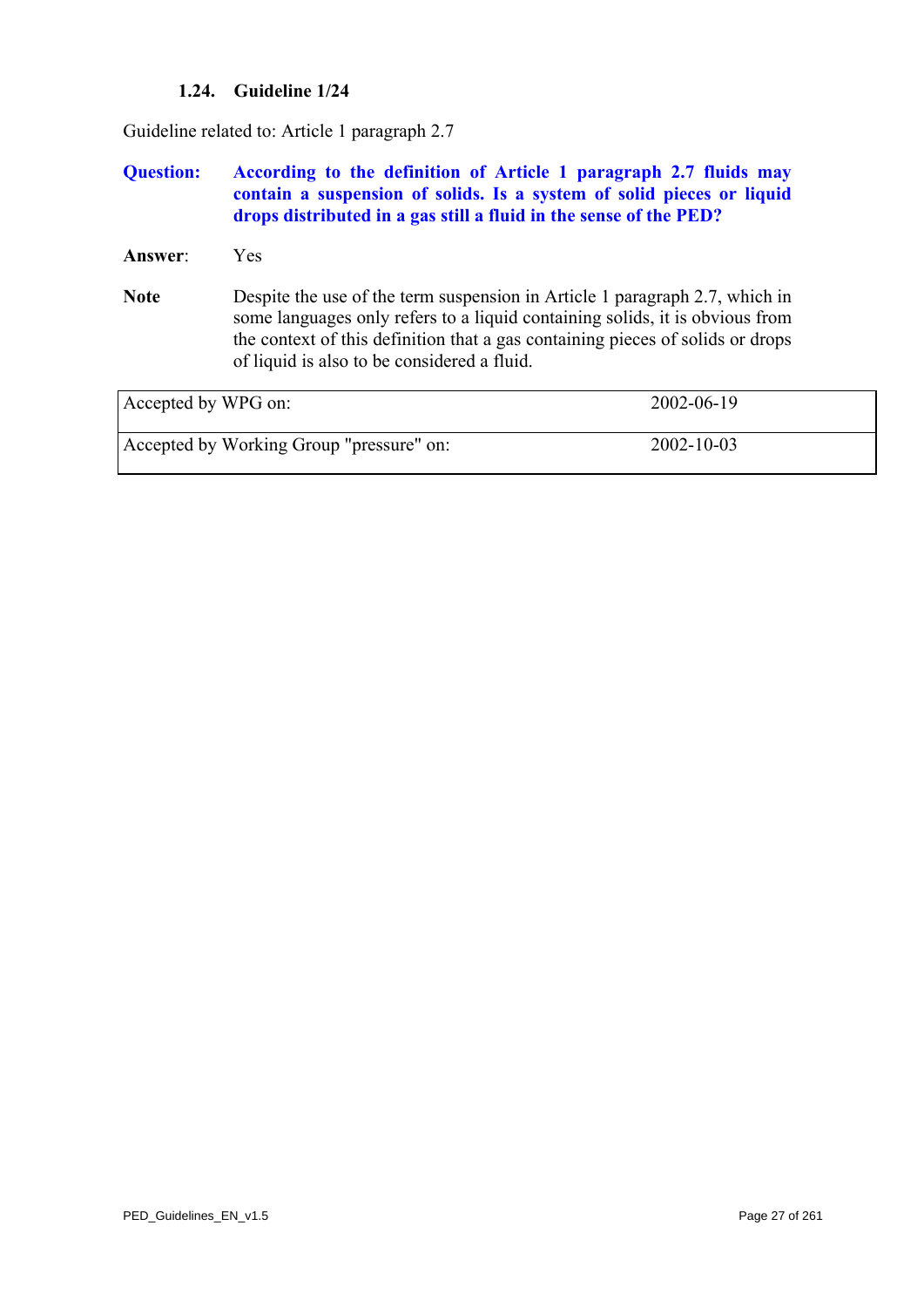# **1.25. Guideline 1/25**

<span id="page-27-0"></span>**Guideline related to:** Articles 1 paragraph 2.1.3 and Article 1 paragraph 2.1.4

# **Question: Are the sensors which are used as part of a safety system to protect pressure equipment covered by the PED ?**

**Answer :** A sensor alone does not meet the definition of a pressure accessory, as per Article 1.2.1.4 (see guideline **[1/8](#page-9-0)**), nor the definition of a safety accessory, as per Article 1.2.1.3. Consequently, no CE marking (due to the PED) is to be put on the individual sensor.

> The conformity assessment procedure and essential safety requirements of the directive relate to the complete safety system. The requirements to the sensor may be different depending upon the safety concept employed (for example redundancy or fail safe, see Annex I point 2.11.1).

NOTE For the purpose of this guideline, sensor means "element of a measuring instrument or measuring chain that is directly affected by the measurand" as defined in the International Vocabulary of Basic and General Terms in Metrology, prepared by BIPM, OIML, ISO, IEC.

| Accepted by WPG on:                      | 2000-05-05 |
|------------------------------------------|------------|
| Accepted by Working Group "pressure" on: | 2000-06-29 |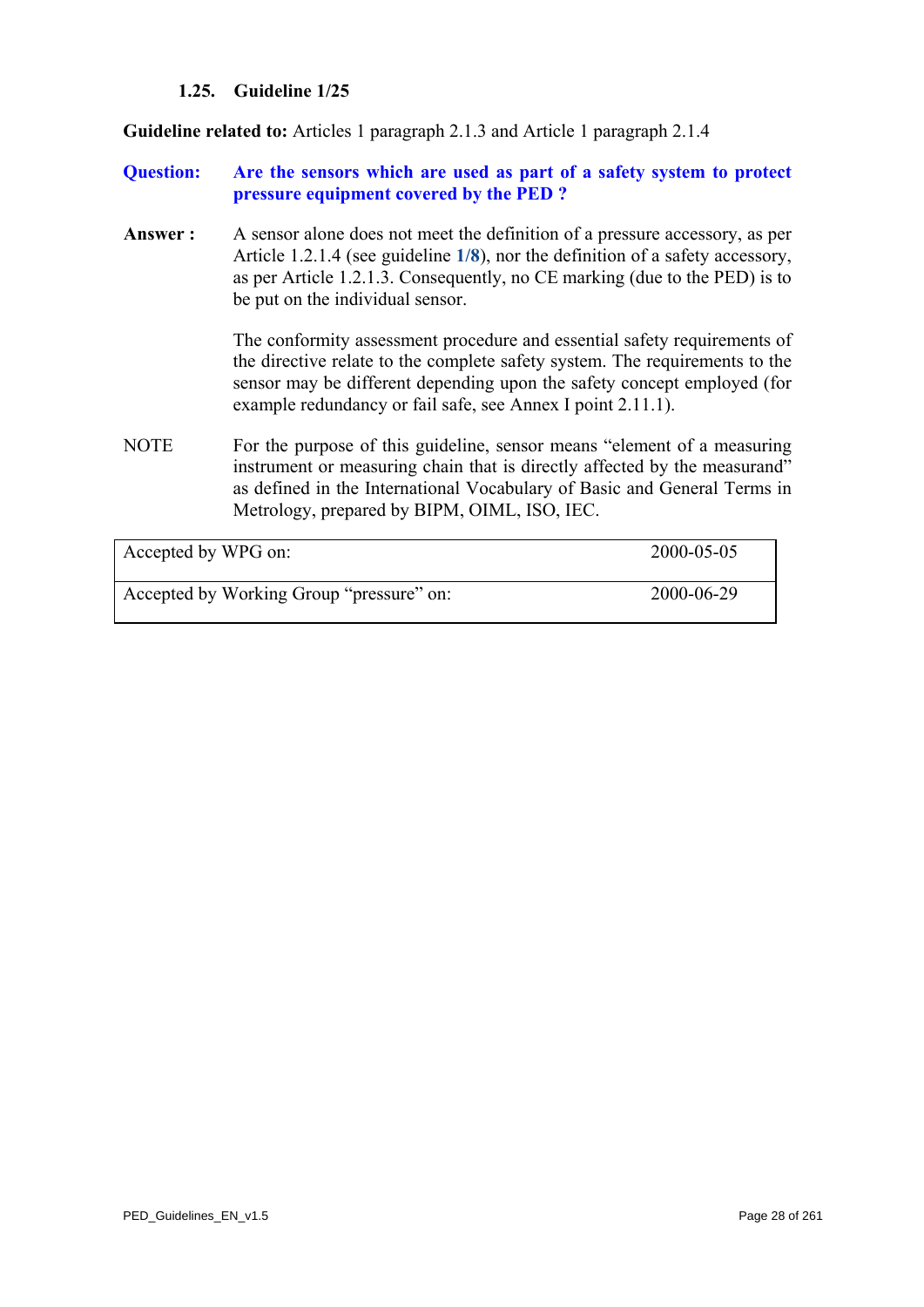# **1.26. Guideline 1/26**

Guideline related to: Article 1 paragraph 3.6 first indent

- **Question: Which rules apply for pressure equipment which also meets the definition of machinery in the machinery directive or which is intended to be installed in machinery?**
- **Answer:** The Pressure Equipment Directive (PED) applies to pressure equipment in the sense of Article 1 paragraph 2 of the PED in general, but also the exclusions of Article 1, paragraph 3 have to be considered.

Article 1, paragraph 3.6 first indent states that:

 *"equipment classified as no higher than category I under Article 9 of this Directive and covered by one of the following Directives: [among others the machinery directive] are excluded from the scope of this Directive".* 

 That means, when a product which is placed on the market is covered by the machinery directive, the exclusion of Article 1 paragraph 3.6 first indent applies to any item of pressure equipment not higher than category I which is a part of that machine (i.e. the pressure equipment directive does not apply).

 The exclusion also applies to items of pressure equipment not higher than category I separately placed on the market, if their intended use is to be part of machinery which must be laid down in the operating instructions.

 In those cases, the essential safety requirements of PED are an appropriate way to obtain the required safety level regarding the pressure hazard.

 Pressure equipment of higher categories than category I is within the scope of the PED even when it is machinery in the sense of the machinery directive or intended to become part of machinery. See therefore article 3 of the machinery directive 2006/42/EC:

 "Where, for machinery, the hazards referred to in Annex I are wholly or partly covered more specifically by other Community Directives, this Directive shall not apply, or shall cease to apply, to that machinery in respect of such hazards from the date of implementation of those other Directives."

 The PED is such a *"Community Directive"* in the sense of Article 3 of the machinery directive 2006/42/EC.

**Note:** (1) This does not prohibit the inclusion of CE-marked items of pressure equipment in machinery.

(2) See also guideline **[1/11](#page-12-0)** for exclusion 3.10 of Article 1

#### REASON FOR THE REVISION OF THE GUIDELINE:

 The new machinery Directive 2006/42/EC no longer excludes boilers and pressure vessels from its scope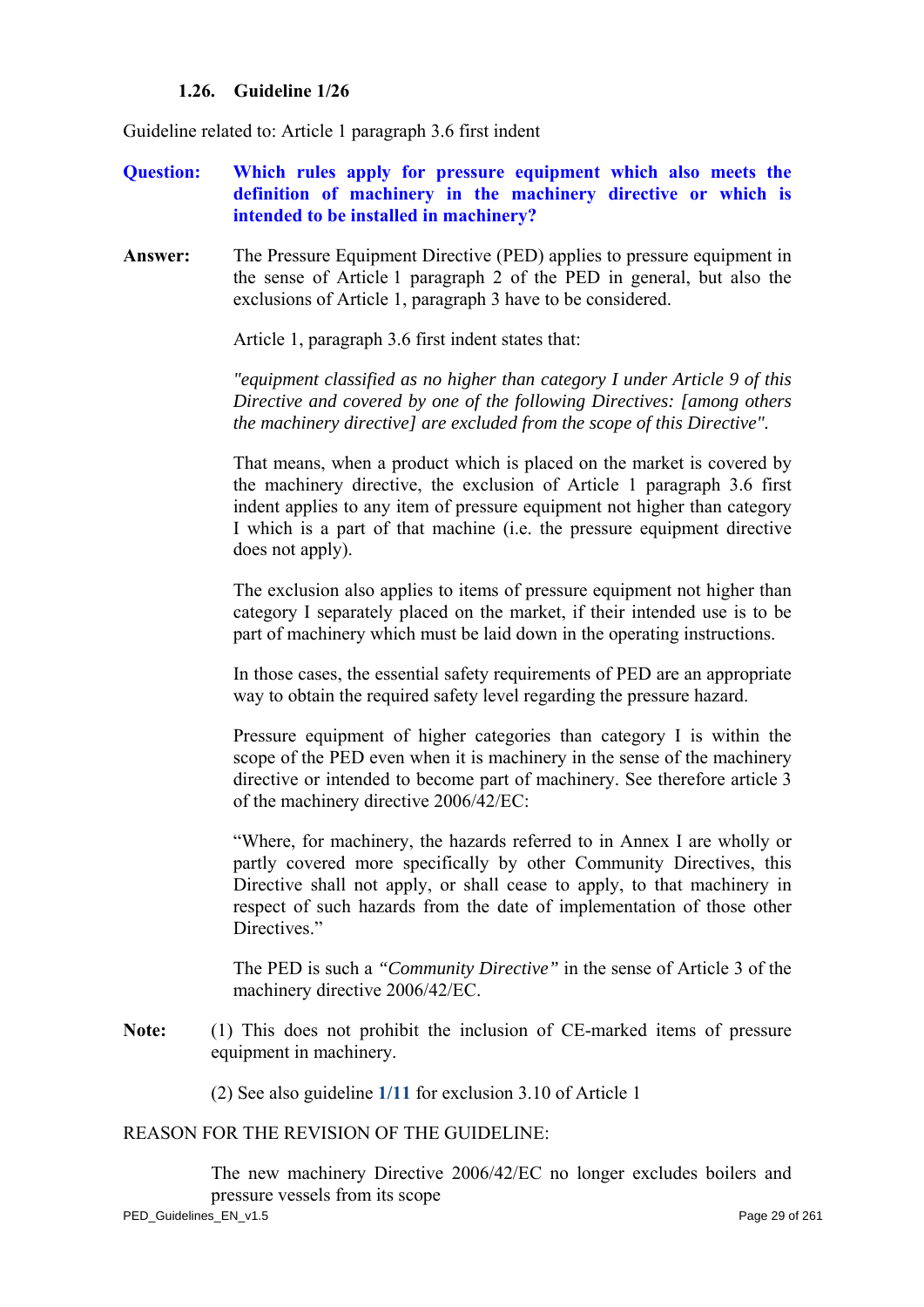| Accepted by WPG on:                      | 2010-09-21       |
|------------------------------------------|------------------|
| Accepted by Working Group "pressure" on: | $2010 - 11 - 24$ |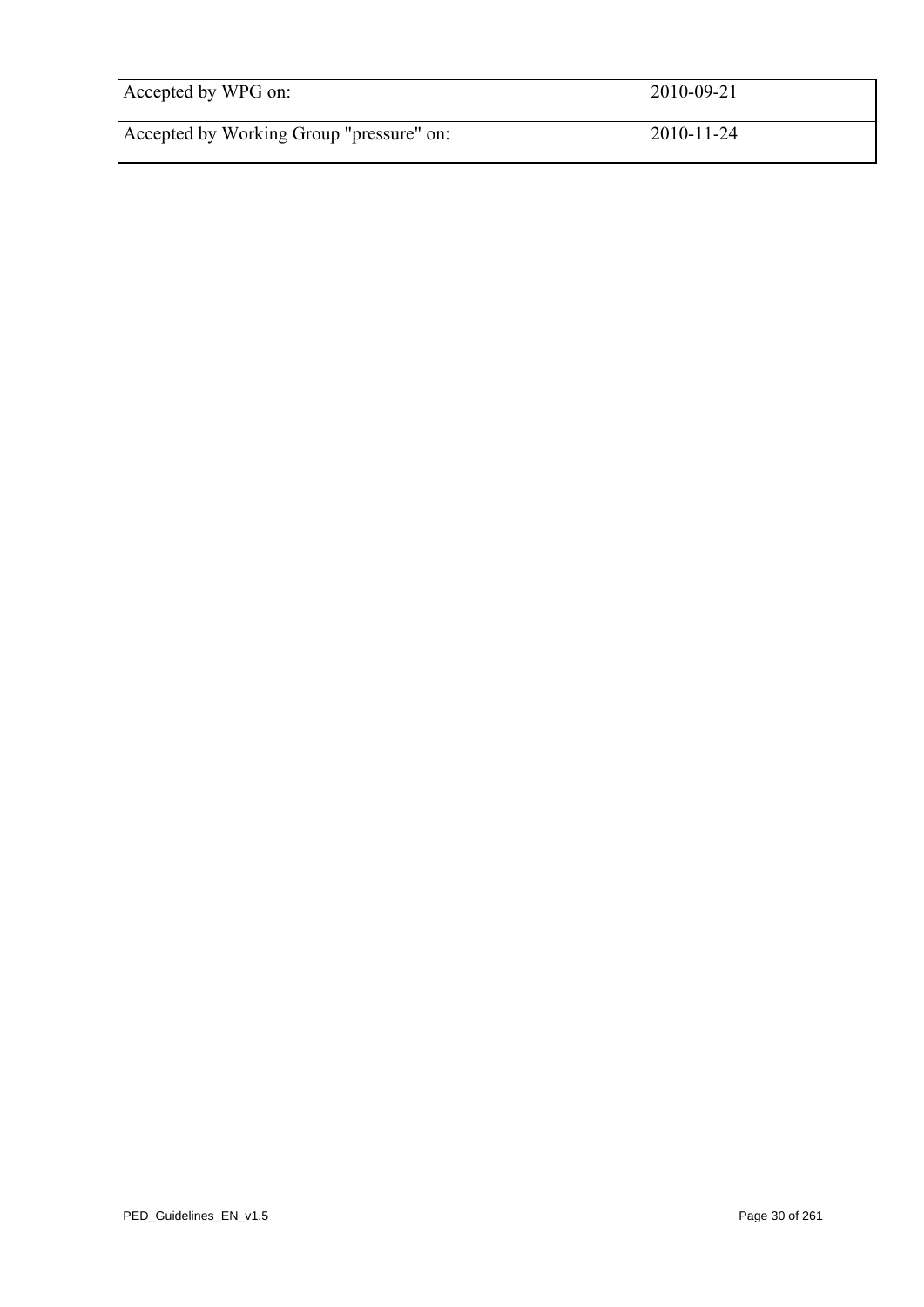# **1.27. Guideline 1/27**

Guideline related to: Article 1 paragraph 3.14

#### **Question: What is meant by the term mobile offshore unit?**

**Answer:** A mobile offshore unit is an offshore unit that is not intended to be placed permanently or long term on the field, but is designed to be moved from location to location whether or not it has a means of propulsion or of lowering legs to the seafloor (e.g. a unit used solely for exploration).

> For example, floating units intended for production, such as FPSO's (Floating Production, Storage and Offloading installations usually based on tanker designs) and FPP's (Floating Production Platforms based on semi-submersible vessels), are not considered to be mobile.

Note Items of pressure equipment specifically intended for mobile offshore units are excluded from the PED. However, items of pressure equipment intended to be installed on both FPSO's/FPP's and mobile offshore units are not excluded from the PED.

| Accepted by WPG on:                        | $2002 - 03 - 13$ |
|--------------------------------------------|------------------|
| Accepted by Working Group " pressure " on: | 2002-05-23       |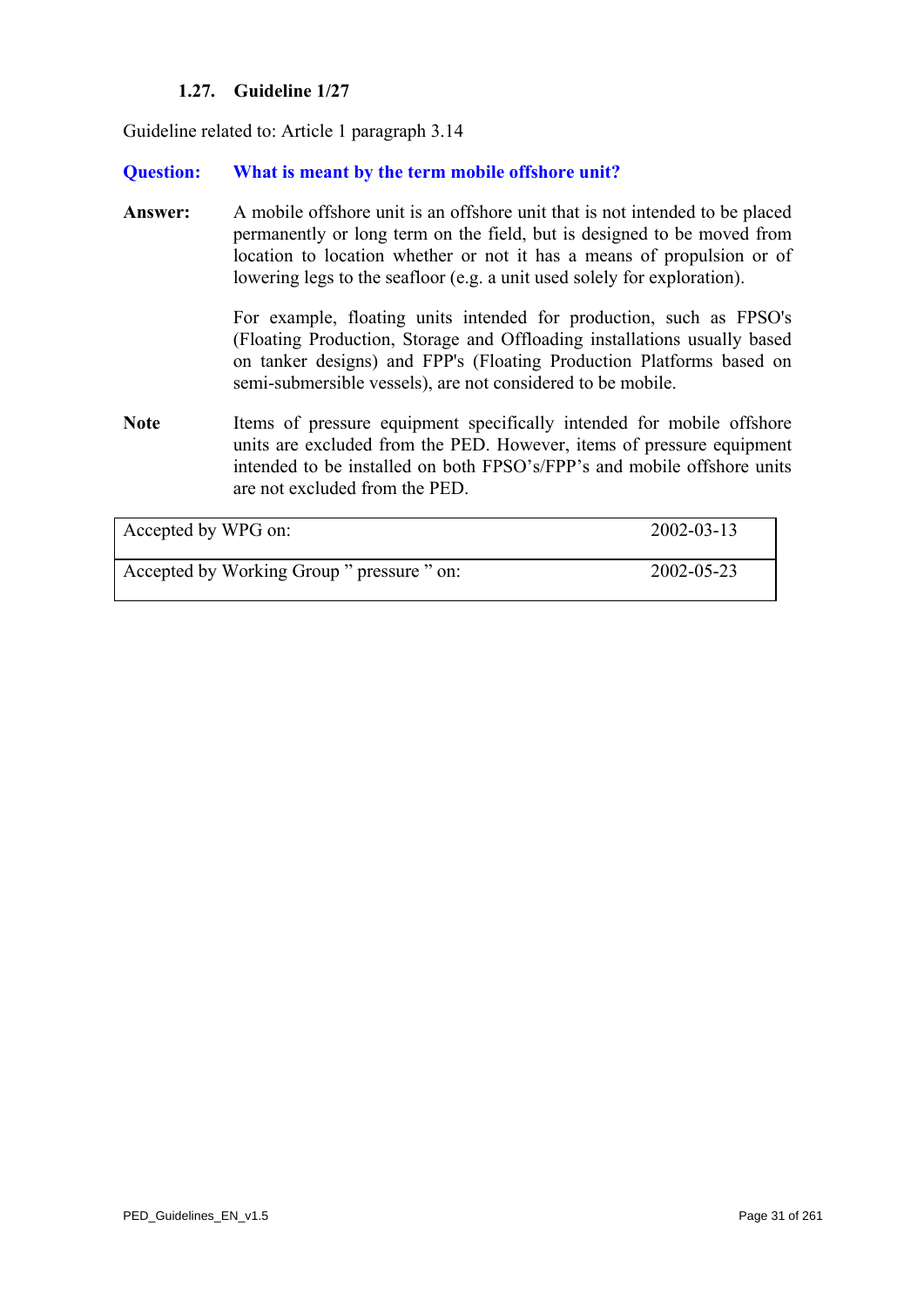### **1.28. Guideline 1/28**

<span id="page-31-0"></span>Guideline related to: Article 1 paragraph 3.1

#### **Question: Are conveyance pipeline stations such as compressor, reduction, metering stations covered by PED?**

**Answer:** These stations contain pressurised systems which may include compressors, heat exchangers, valves, filters, piping, etc. When they are specifically designed for pipelines, they are considered as annexed equipment, and as such are excluded from PED, according to Article1, paragraph 3.1.

> However, this exclusion does not apply to standard pressure equipment which may be found in these stations, see guideline **[1/17](#page-19-0)**.

Accepted by WPG on: 2001-02-21 (editorially amended by WPG of 2012-04-25 + WGP 2013-03- 07)

Accepted by Working Group "pressure" on: 2001.04.03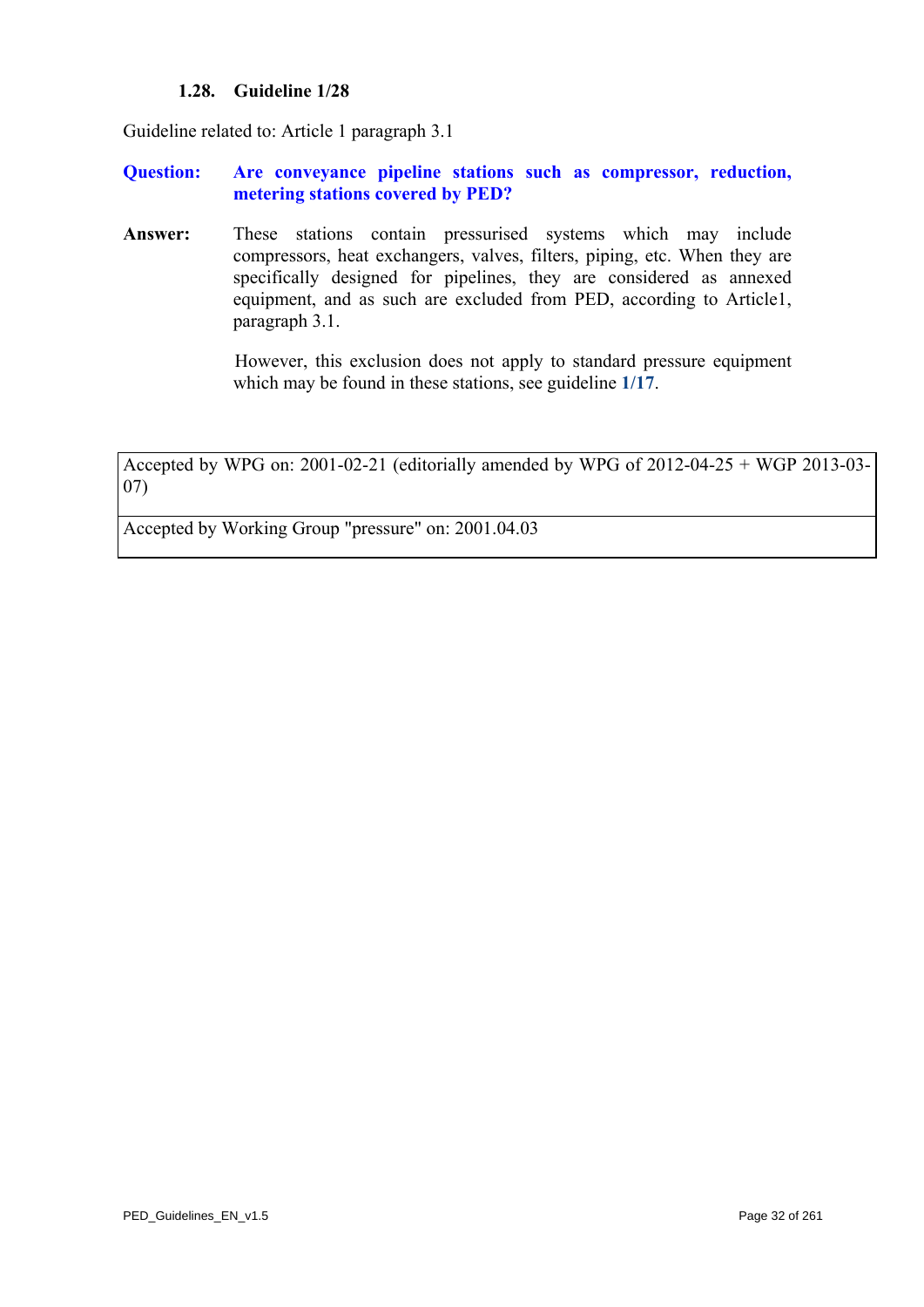# **1.29. Guideline 1/29**

Guideline related to: Article 1, paragraph 3.1

#### **Question: Where does the exclusion under Article. 1, paragraph 3.1 end when a pipeline crosses the perimeter of an industrial installation ?**

<span id="page-32-0"></span>**Answer:** The exclusion of Article 1 paragraph 3.1 ends at the outlet isolation device of the annexed equipment contained in stations supplying the fluid to the industrial installation.



See also Guidelines **[1/28](#page-31-0)** and **[1/17](#page-19-0)**.

**Note:** The installation beyond the outlet isolation devices detailed in the above diagram, is covered by the PED; this includes any pressure equipment, any piping between individual operating units or plants, or storage facilities.

Accepted by WPG on: 2013-01-17

Accepted by WGP on: 2013-03-07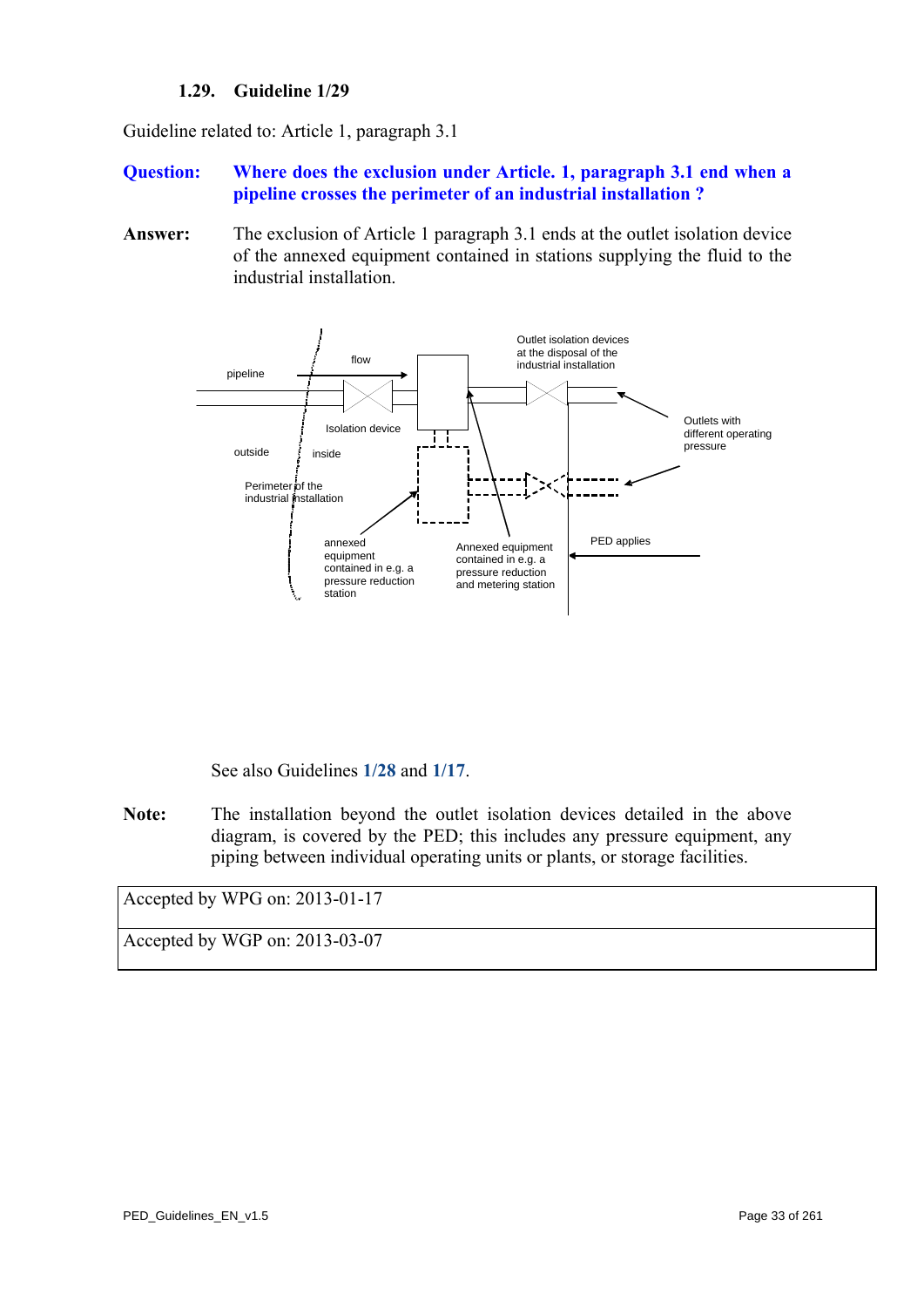#### **1.30. Guideline 1/30**

Guideline related to: Article 1 paragraph 3.19

# **Question:** Is it permissible to affix both the CE marking for the PED and the  $\pi$ **mark for the TPED on an item of pressure equipment?**

**Answer:** Yes.

 This double marking proves that the item of pressure equipment complies with both directives, and can be used in both contexts without further assessment.

A similar item bearing only the  $\pi$  mark could also be used for pressure purposes outside the scope of ADR/RID but consideration would need to be given to possible national regulations, or to PED if included in a PED assembly.

 Hence, if a manufacturer intends a product to be used in both contexts and designs and manufactures it accordingly so that it complies with both applicable Directives, it shall bear both markings , to the extent foreseen by each Directive (e.g. no CE marking for SEP equipment (Article 3 paragraph 3), and no  $π$ -marking for certain accessories).

 If the manufacturer of the product only foresees it to be used in the scope of one of the Directives, only one Directive applies and one marking (as far as applicable) shall be affixed (see also guideline **[1/33](#page-36-0)**).

See also guidelines **[1/14](#page-16-0)** and **[1/33](#page-36-0)**.

**Reason:** While in principle, Article 1.3.19 of the PED excludes equipment covered by ADR/RID, it is not always possible for the manufacturer to know whether or not a particular item of equipment he manufactures will during its use come into the scope of these International Transport Agreements. This is in particular true for accessories, which may well be used for both purposes with no technical alterations. In such a case, it would only be possible after the user has taken the product into service, to know, which of the two Directives does not apply to the product. Until then, both Directives shall be considered to be applicable. Such double marking would not violate the provisions of Article 16 of the PED, as, up to the moment the product was placed on the market, it was not excluded from the scope of the PED. When at a later point in time the product is de facto used in the context of a transportation of dangerous goods, the fact that it bears the CE marking is insignificant.

| Accepted by WPG on:                      | $2002 - 11 - 06$ |
|------------------------------------------|------------------|
| Accepted by Working Group "pressure" on: | 2003-01-27       |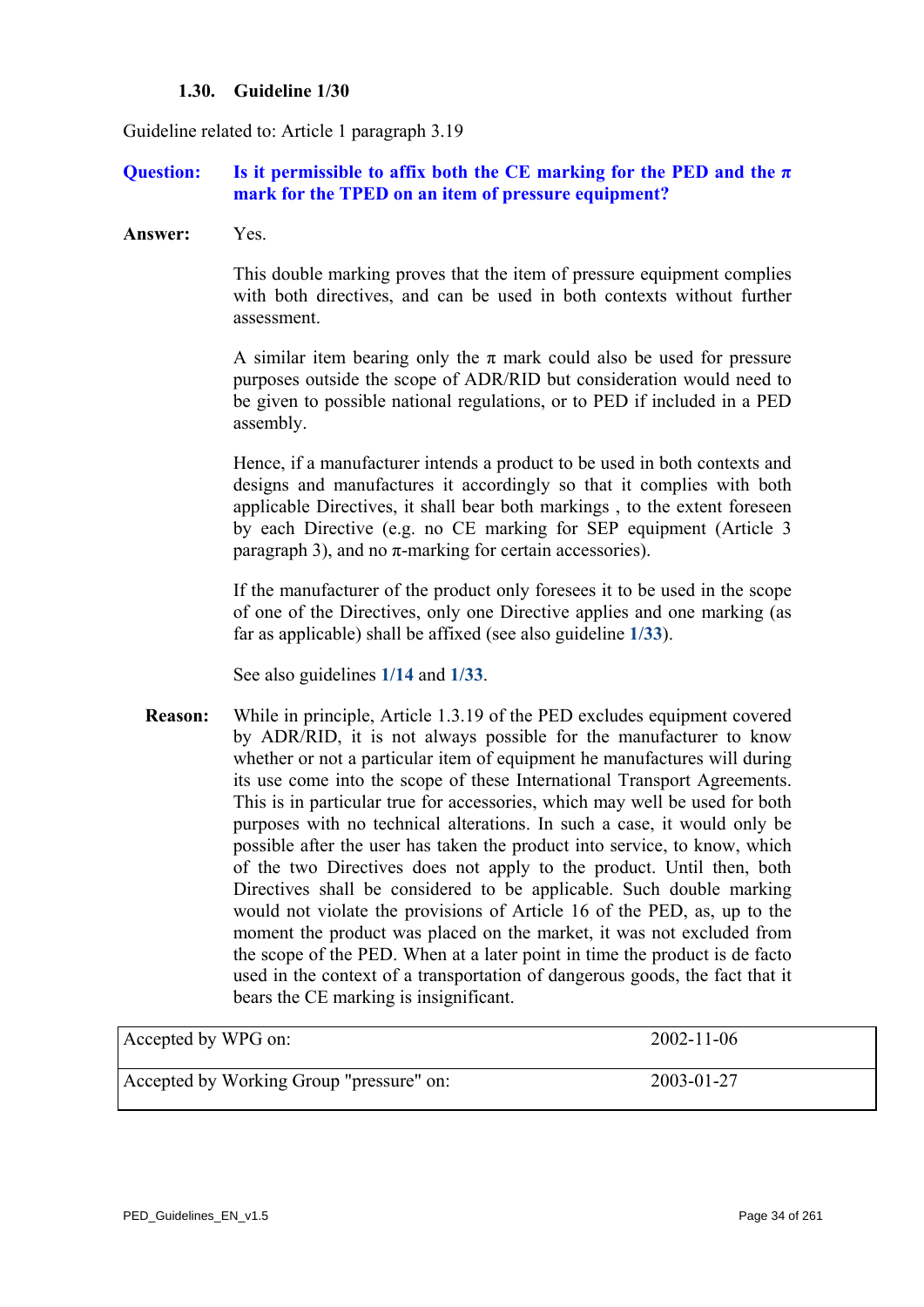# **1.31. Guideline 1/31**

Guideline related to: Articles 1, paragraph 3.1, 1, paragraph 3.10

**Question: Are NGV (Natural Gas Vehicles) filling stations covered by the PED?** 

Answer: NGV filling stations are covered by PED. They are not excluded by Article. 1 § 3.1as annexed equipment designed specifically for pipelines. However, compressors are considered machinery as specified under Article. 1 § 3.10 and thus may be excluded from PED (see guideline **[1/11](#page-12-0)**).

| Accepted by WPG on:                      | $2000 - 11 - 28$ |
|------------------------------------------|------------------|
| Accepted by Working Group "pressure" on: | 2001-04-03       |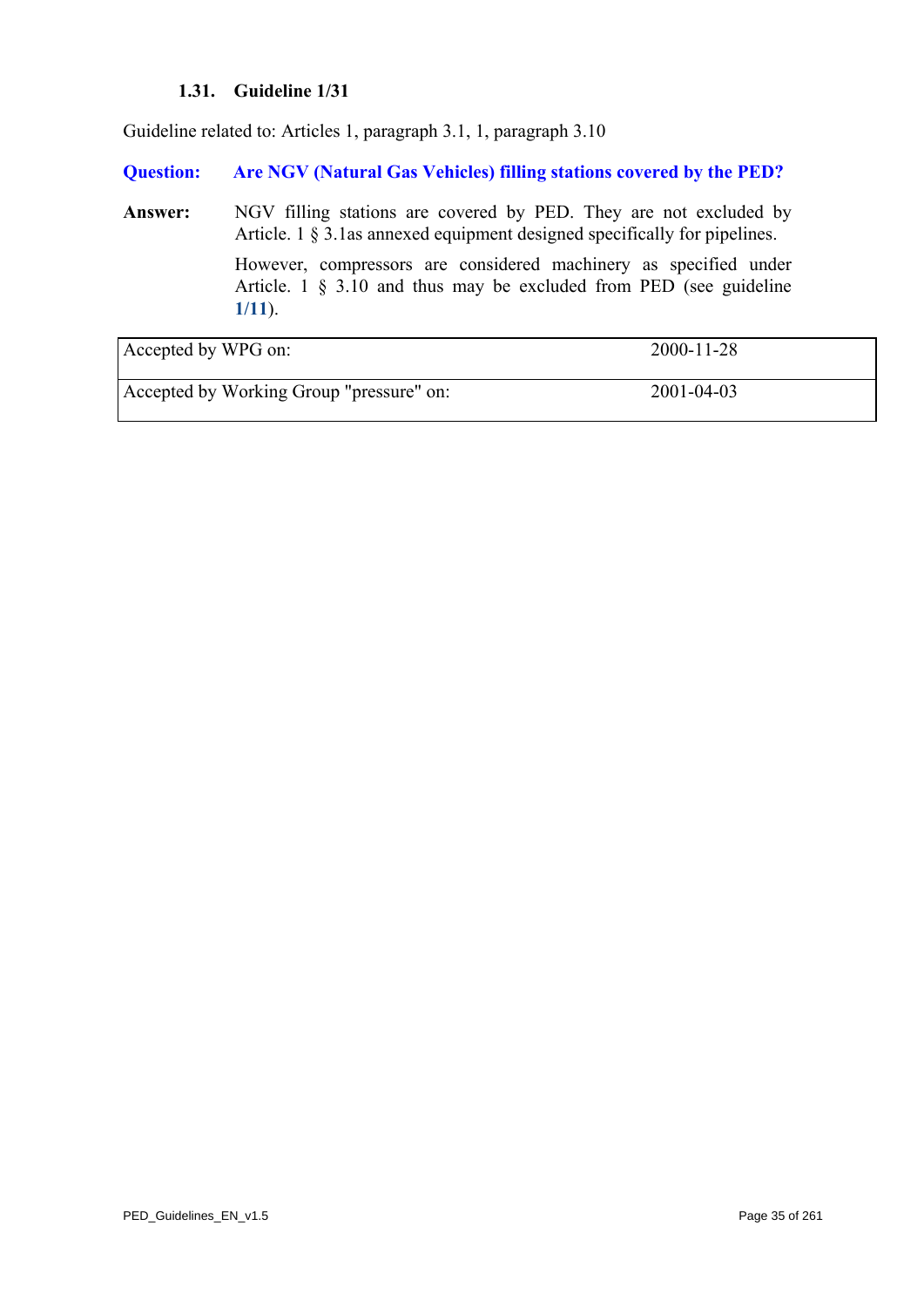# **1.32. Guideline 1/32**

Guideline related to: Article 1 paragraphs 3.1 and 3.20

# **Question: Are substations for district heating pipelines to be considered as "assemblies" in the Pressure Equipment Directive (PED) ?**

| <b>Answer:</b>      | Yes.                                                                                                                                                                                                  |                  |
|---------------------|-------------------------------------------------------------------------------------------------------------------------------------------------------------------------------------------------------|------------------|
|                     | These substations are located after the last isolation device, normally<br>within the confines of the building or industrial installation, and thus are<br>not covered by exclusion 3.1 of Article 1. |                  |
| <b>Note:</b>        | See also guideline 3/2 when the items of the substation are joined under<br>the responsibility of the user.                                                                                           |                  |
|                     | See also guideline 3/8 for the definition of an assembly.                                                                                                                                             |                  |
| Accepted by WPG on: |                                                                                                                                                                                                       | $2002 - 11 - 05$ |
|                     | Accepted by Working Group " pressure " on:                                                                                                                                                            | 2003-01-27       |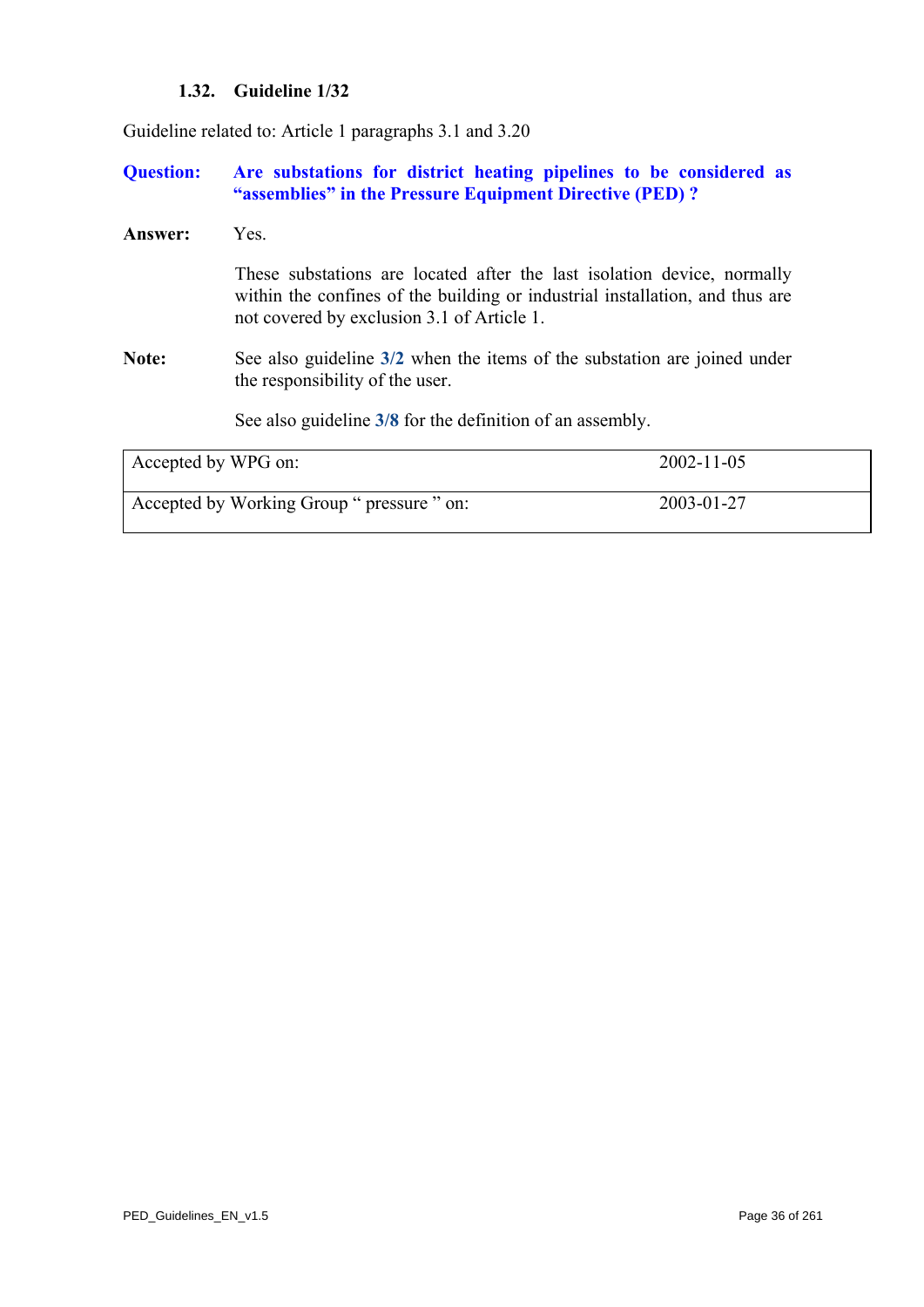## **1.33. Guideline 1/33**

Guideline related to: Article 1 paragraph 3.19

- **Question: Can receptacles (in the meaning of Article 2 of Transportable Pressure Equipment Directive) that are « pi » marked be used as static pressure equipment without being CE marked?**
- **Answer:** Yes, provided the « pi » marked receptacle has been placed on the market and used as transportable pressure equipment, it can then be used permanently as static pressure equipment without being CE marked. However, it may be subject to national regulation for this use, dealing with conditions of use, installation and periodic inspection.
- **Reason:** Article 6.4 of TPED lays down that « Member States may establish national requirements for the storage or use of transportable pressure equipment, but not for transportable pressure equipment itself…. ».
- Note 1: The term "static pressure equipment" has to be understood as "pressure" equipment under the scope of Pressure Equipment Directive", even though these receptacles fall under exclusion 3.19 of Article 1 of PED.
- **Note 2:** See guideline  $1/30$  for receptacles with double CE-mark and  $\pi$ -mark.

| Accepted by WPG on:                      | $2002 - 12 - 04$ |
|------------------------------------------|------------------|
| Accepted by Working Group "pressure" on: | 2003-01-27       |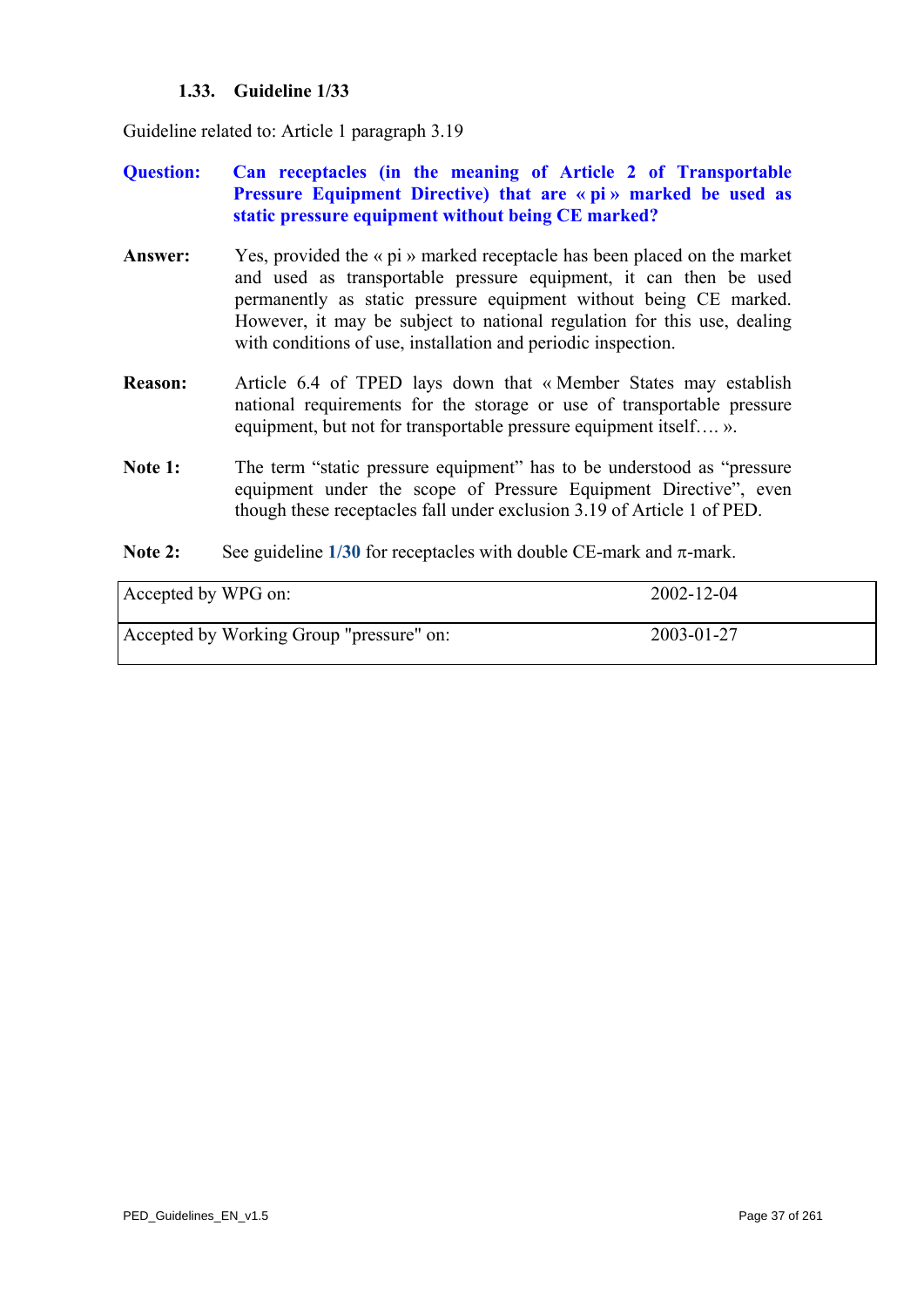## **1.34. Guideline 1/34**

Guideline related to: Article 1 paragraph 3.19; Article 3 paragraph 1.1 and Annex II

| <b>Question:</b>        | Is a slurry tanker that is emptied by compressed air within the scope<br>of the Pressure Equipment Directive?                                                                                                                           |
|-------------------------|-----------------------------------------------------------------------------------------------------------------------------------------------------------------------------------------------------------------------------------------|
| Answer:                 | Yes, if the PS of the compressed air is greater than 0.5 bar. The PS<br>of compressed air and internal volume of the tank determine the<br>category according to the table 2 of Annex II.                                               |
| <b>Reason:</b>          | Surry tankers are not excluded from the scope of the PED due to Article 1<br>section 3.19. They are not tanks intended for carriage of dangerous goods.                                                                                 |
| <b>NOTE</b>             | "Slurry tanker" is used in farms to fertilize the fields with liquid manure.<br>It is a tank on wheels usually pulled by a tractor in the fields and from one<br>field to another. Compressed air facilitates the emptying of the tank. |
|                         | See also guideline 1/2.                                                                                                                                                                                                                 |
| $\sqrt{11}$ $\sqrt{11}$ | A $\land \land \land \land \land \land \land$                                                                                                                                                                                           |

| Accepted by WPG on:                      | $2001 - 02 - 21$ |
|------------------------------------------|------------------|
| Accepted by Working Group "pressure" on: | 2001-04-04       |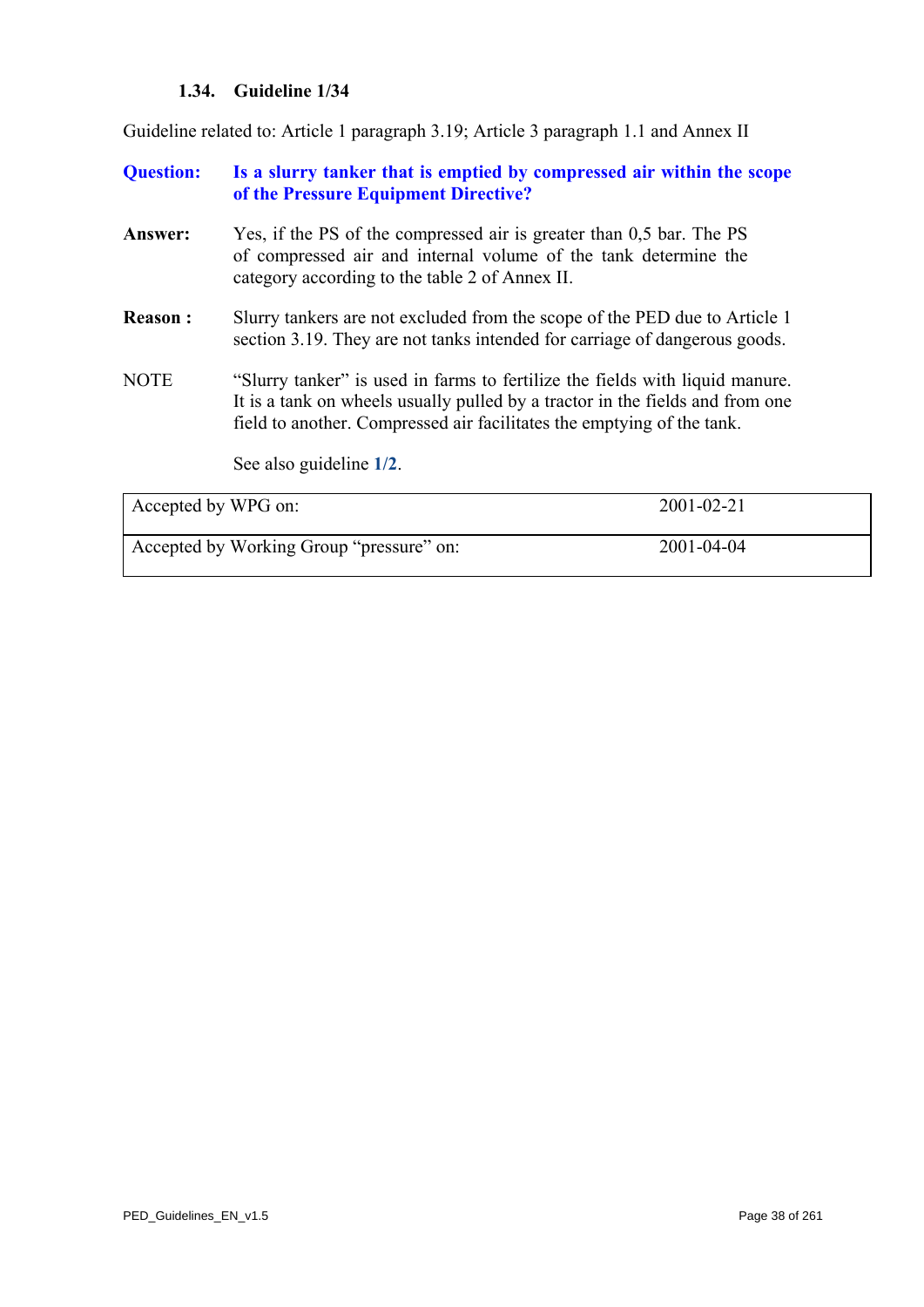#### **1.35. Guideline 1/35**

Guideline related to: Article 1 paragraph 3.19 and Article 3 paragraph 1.1(a)

- **Question: Are propellant gas cartridges \*) for portable extinguishers in the scope of the Pressure Equipment Directive?**
- **Answer:** No, those cartridges are covered by ADR and consequently excluded from PED due to Article 1, paragraph 3.19.

**Note:** See guidelines **[1/1](#page-2-0)** and **[2/14](#page-77-0)**.

\*) the term used in the context of the ADR is different: non refillable and refillable propellant gas cartridges are called cylinders in the ADR. Gas cartridges defined by ADR are limited to a pressure of 13,2 bar which is exceeded by the receptacles concerned by this guideline.

Accepted by WPG on: 2002.01.15

Accepted by Working Group "pressure" on: 2002.02.27, editorially reviewed on 2002.03.14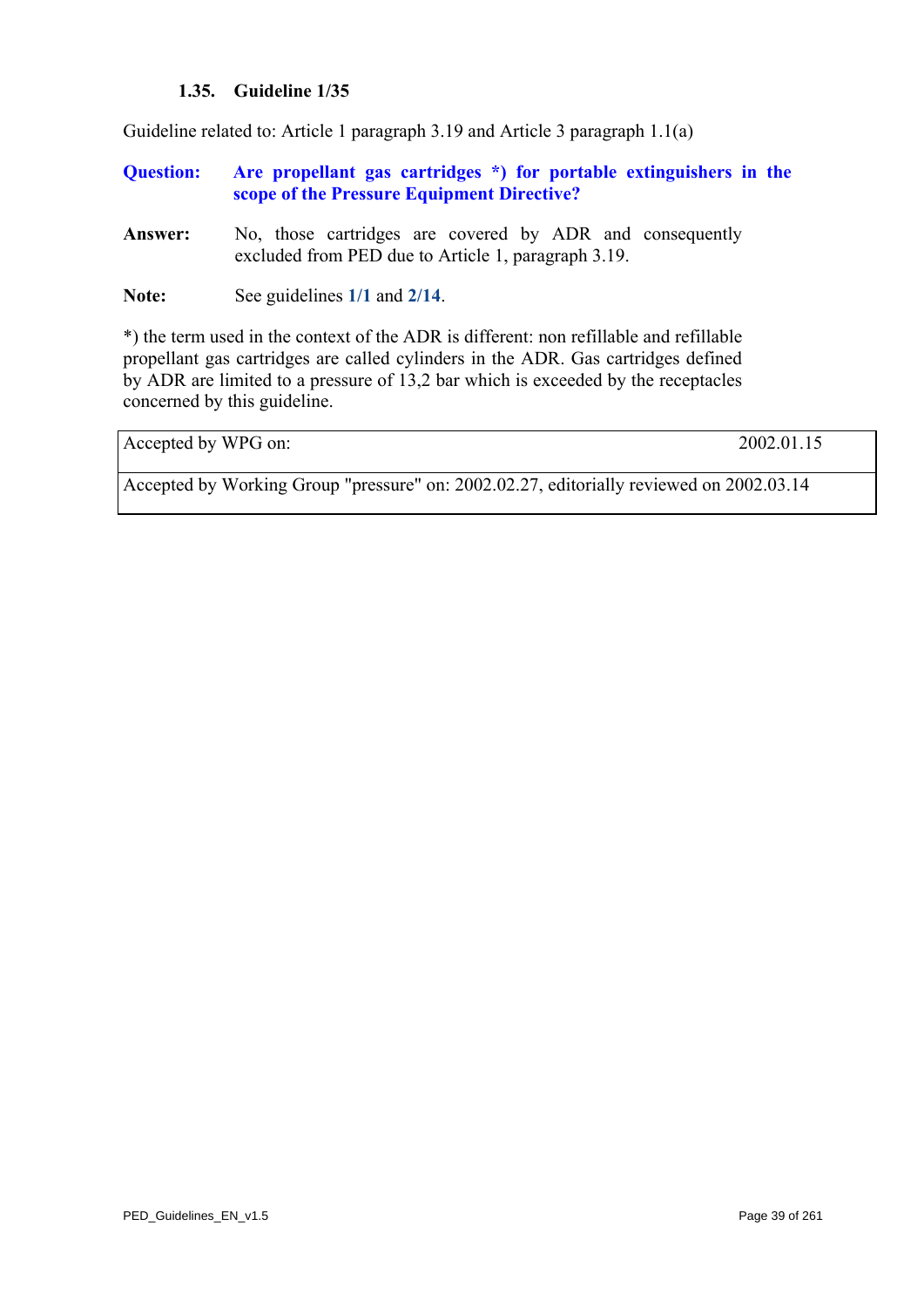## **1.36. Guideline 1/36**

Guideline related to: Article 1 paragraph 3.19, Article 3 paragraph 1.1 second indent, Annex II, table 2

- **Question: Are gas cylinders, which are placed on the market to be used for fixed fire extinguishing installations, covered by the Pressure Equipment Directive (PED) or by the Transportable Pressure Equipment Directive (TPED)?**
- **Answer**: If they are transported in a pressurized condition (e.g. to or from the filling station) they are covered by the ADR convention. Such gas cylinders are therefore excluded from the PED by virtue of Article 1 paragraph 3.19. Such cylinders are covered by the TPED.
- **Note 1:** They do not fall under the case of Article 3 paragraph 1.1 second indent, which only refers to portable extinguishers.
- Note 2: If they are not transported in pressurised condition but filled/refilled at the installation site they are covered by the PED.

| Accepted by WPG on:                      | $2012 - 01 - 12$ |
|------------------------------------------|------------------|
| Accepted by Working Group "pressure" on: | 2012-03-06       |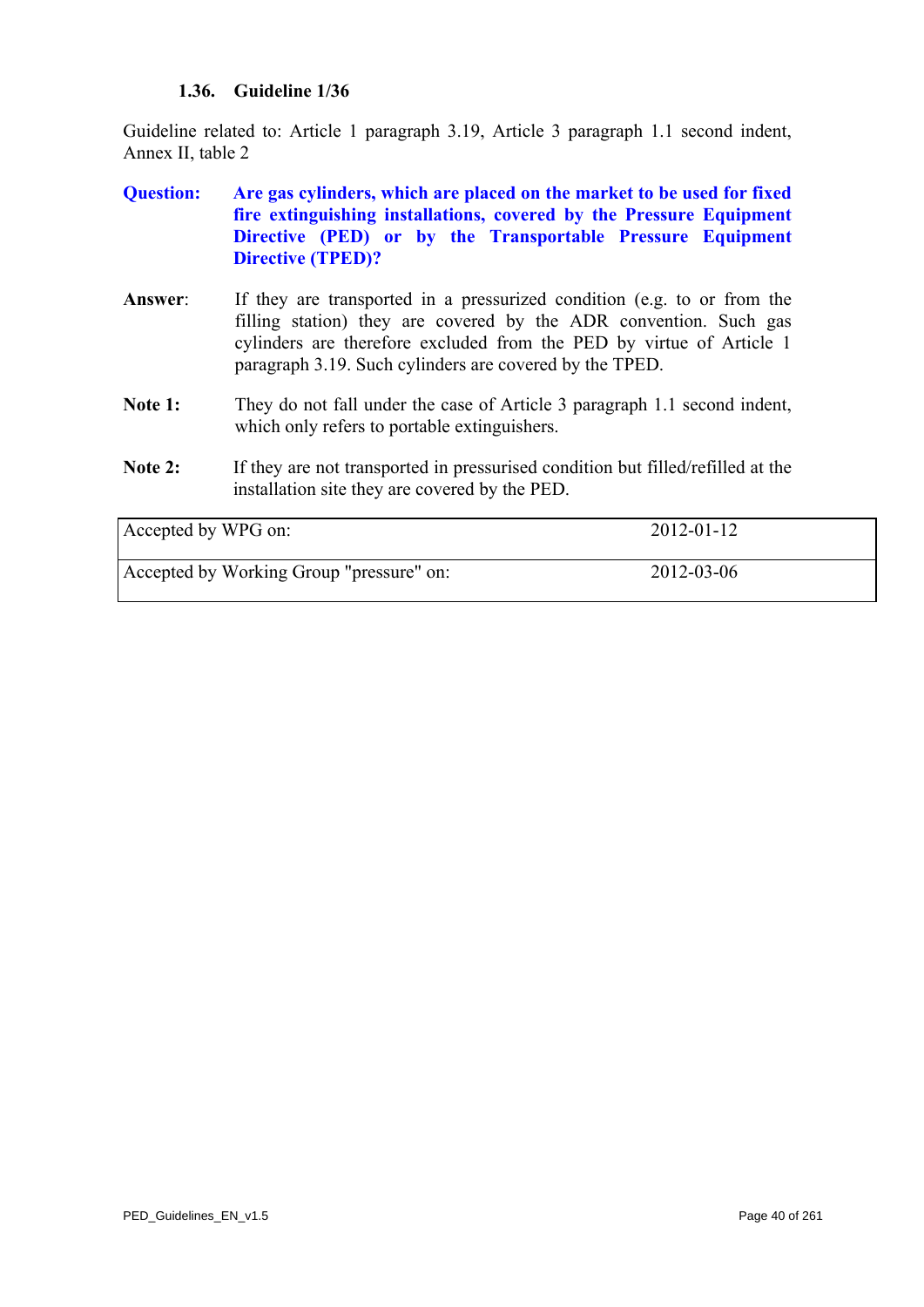## **1.37. Guideline 1/37**

Guideline related to: Article 1 paragraph 3.9

- **Question: Are items of pressure equipment such as manifolds, valves and piping used as well-control equipment and placed between a subsea well template and the processing platform for the oil and gas extraction and processing industry covered by the Pressure Equipment Directive (PED) ?**
- Answer: No
- **Reason:** The exclusion of Article 1 paragraph 3.9 applies to all the well-control equipment listed therein, plus all equipment UPSTREAM in relation to that well-control equipment.
- Note 1: In some cases, processing equipment is interposed on the seabed (e.g. separators) between the equipment listed in Article 1 paragraph 3.9 and the pipeline(s). In such cases, the processing equipment is covered by the PED.
- **Note 2:** The PED in general, and Article 1 paragraph 3.9 in particular, does not distinguish between subsea and surface equipment.
- Note 3: Specific solutions to essential safety requirements shall take account of the subsea use of this equipment, as a result of the hazard analysis.

| Accepted by WPG on:                        | 2003-06-24       |
|--------------------------------------------|------------------|
| Accepted by Working Group " pressure " on: | $2003 - 11 - 03$ |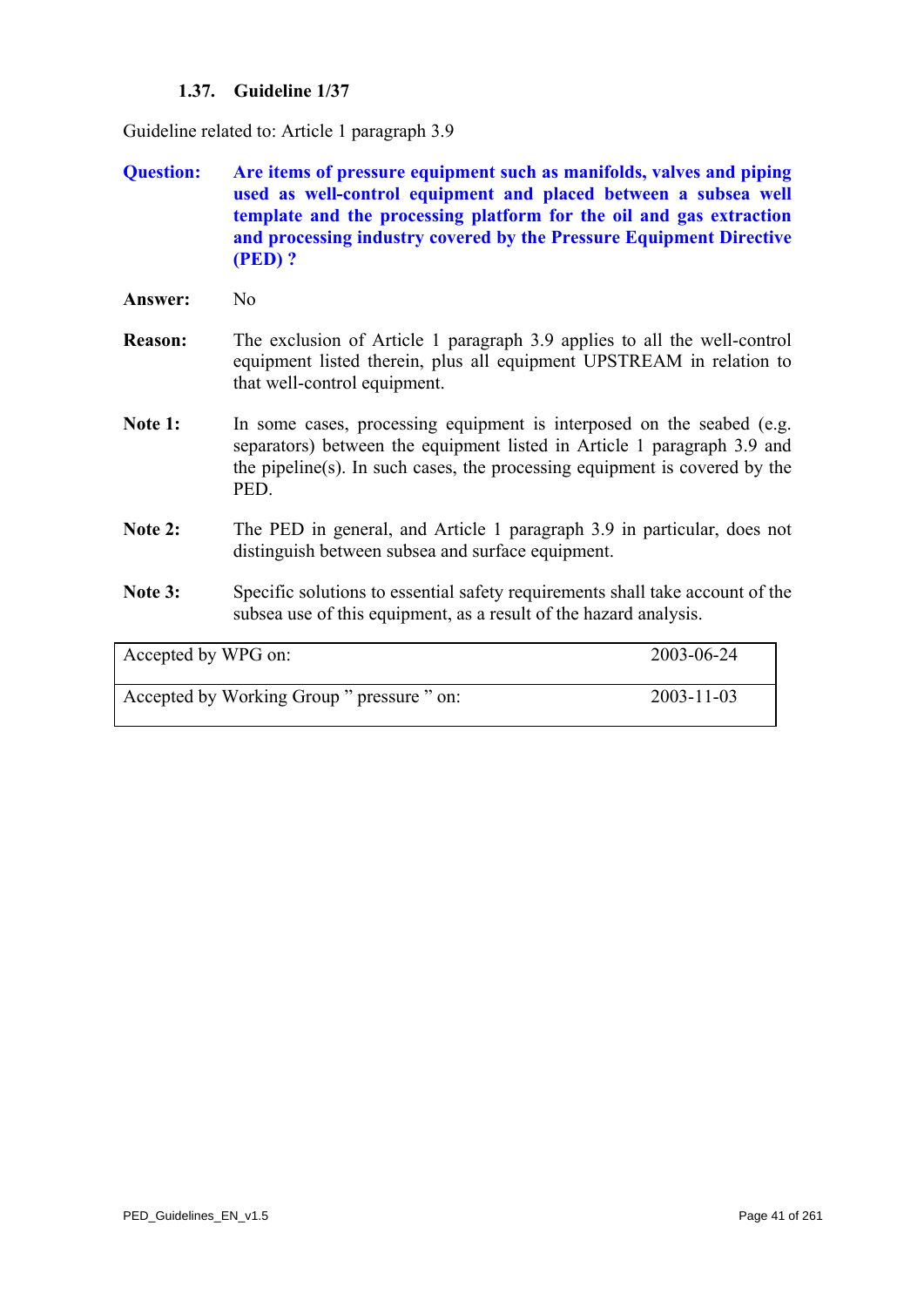#### **1.38. Guideline 1/38**

Guideline related to: Article 1 paragraph 2.1.2, Article 1 paragraph 3.2, Annex II Table 7 and Table 9

## **Question: Is piping in fire extinguishing systems in the scope of the Pressure Equipment Directive (PED)?**

- Answer: Yes.
- **Reasons:** 1) Even though extinguishing gas (such as  $CO<sub>2</sub>$  or inert gas) piping will be only momentarily pressurised during activation of the extinguishing system and such piping is open at the discharge end, it will be exposed to a pressure PS above 0,5 bar.

2) The piping of a sprinkler system is not considered to be covered by exclusion 3.2 of Article 1, as it is not a network for the supply, distribution and discharge of water.

- Note 1: The location where the pressure PS is specified shall be such to be representative of the maximum pressure to which the piping will be exposed.
- **Note 2:** Table 7 of Annex II is to be used for classification if content is  $CO<sub>2</sub>$  or inert gas. For sprinkler systems, table 7 is to be used for "dry piping installation", and table 9 for water.
- **Note 3:** The PED is limited only to pressure-related hazards. Function and performance of fire extinguishing systems are not covered by the PED.

See also guidelines **[1/9](#page-10-0)** and **[9/8](#page-234-0)**.

| Accepted by WPG on:                      | 2002-04-09 |
|------------------------------------------|------------|
| Accepted by Working Group "pressure" on: | 2002-05-23 |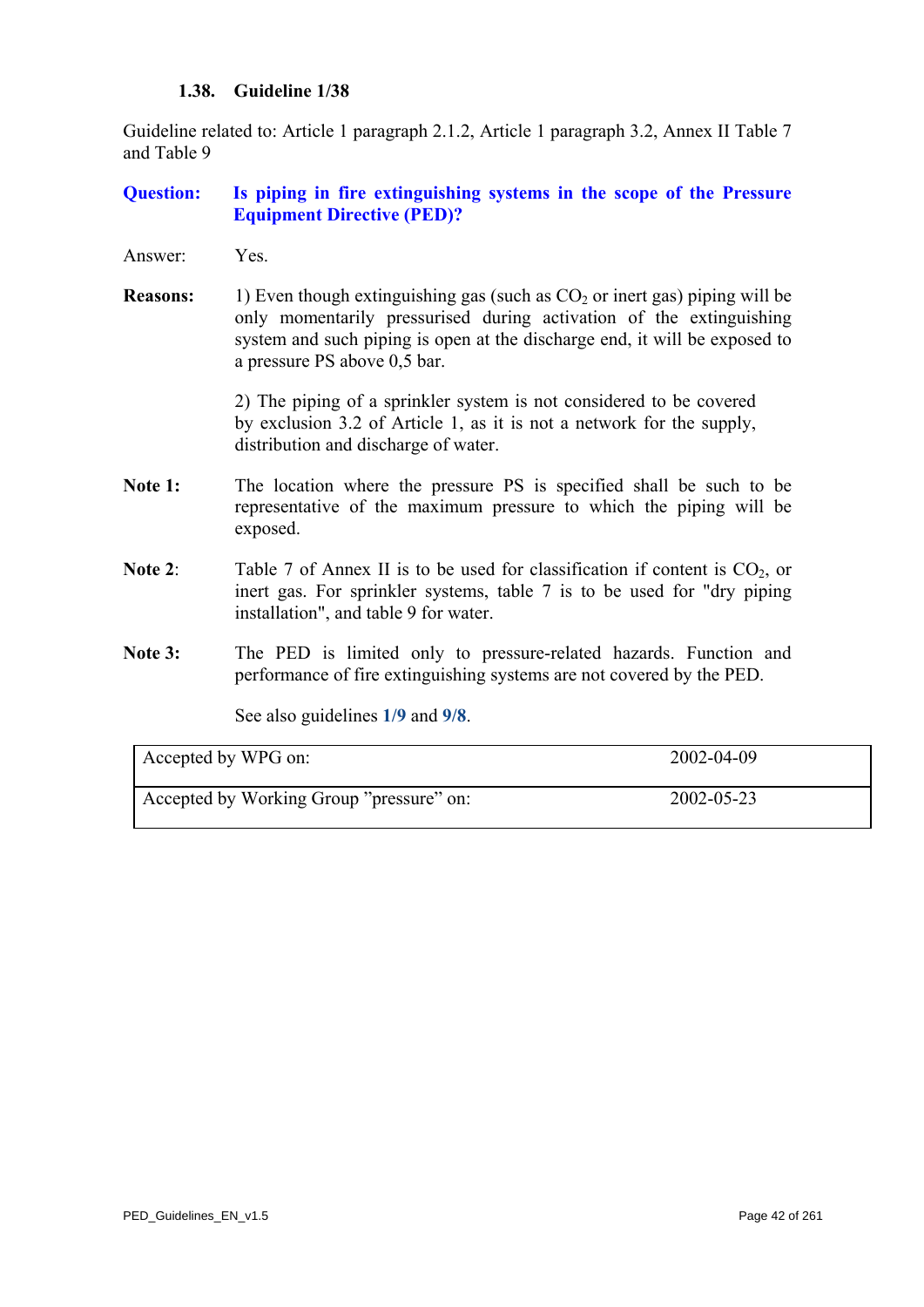## **1.39. Guideline 1/39**

Guideline related to: Article 1 paragraph 3.6

- **Question: Article 1, section 3.6 states that all "equipment classified as no higher than category I under Article 9 of this Directive and covered by one of the following Directives: [….] are excluded from the scope of this Directive:". Does this exclusion also cover assemblies?**
- Answer: Yes.

**Reason:** While the categories are defined in Article 9 for items of pressure equipment, the same categories are applied to and used in the context of Assemblies in Article 10. The Directive clearly defines a category for each assembly in Art. 10.2.b and requires that the applicable conformity assessment modules are used as per 10.1.3.

> Consequently there is no problem to determine, which assemblies are excluded from the pressure equipment directive by article 1, section 3.6.

**Note:** There is ambiguity in some language versions of the directive regarding Article 10 paragraph 2.b.

| Accepted by WPG on:                      | $2002 - 03 - 14$ |
|------------------------------------------|------------------|
| Accepted by Working Group "pressure" on: | 2002-05-23       |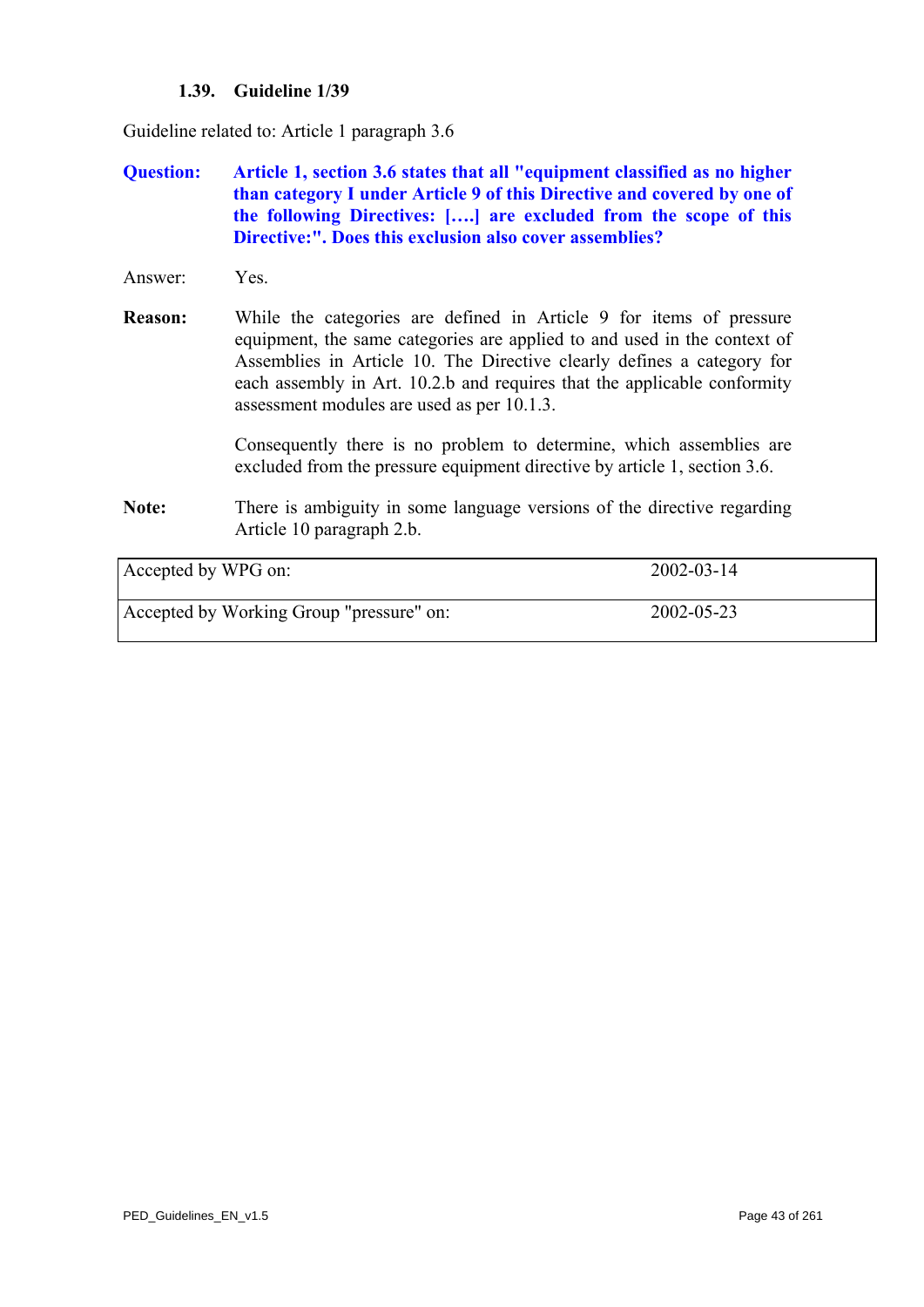#### **1.40. Guideline 1/40**

Guideline related to: Article 1 paragraph 2.1.4

- **Question: What does pressure bearing housing mean in the definition of pressure accessory in Article 1 paragraph 2.1.4?**
- **Answer:** The term pressure bearing housing refers to an envelope in which fluid under pressure ( $PS > 0.5$ ) is contained or transported (volume  $V > 0$ ).

Therefore, a product whose only pressure-bearing surface is a flange or screwed fitting is not a pressure accessory but is a component of an item of pressure equipment under the Pressure Equipment Directive (PED) when used on such equipment.

Typical examples of components which are not pressure accessories: Level Switch, Flush Mounted Pressure Transmitter and Thermowell.

**Note:** This does not apply to such devices when employed in a safety function.

See also guidelines **[1/8](#page-9-0)**, **[1/22](#page-24-0)**, **[1/25](#page-27-0)** and **[7/19](#page-192-0)**.

Accepted by WPG on: 2002-04-10, editorially amended by WPG on 2006-10-18

Accepted by Working Group "pressure" on: 2002-05-23, with editorial amendment on 2004-03-17, and 2006-11-21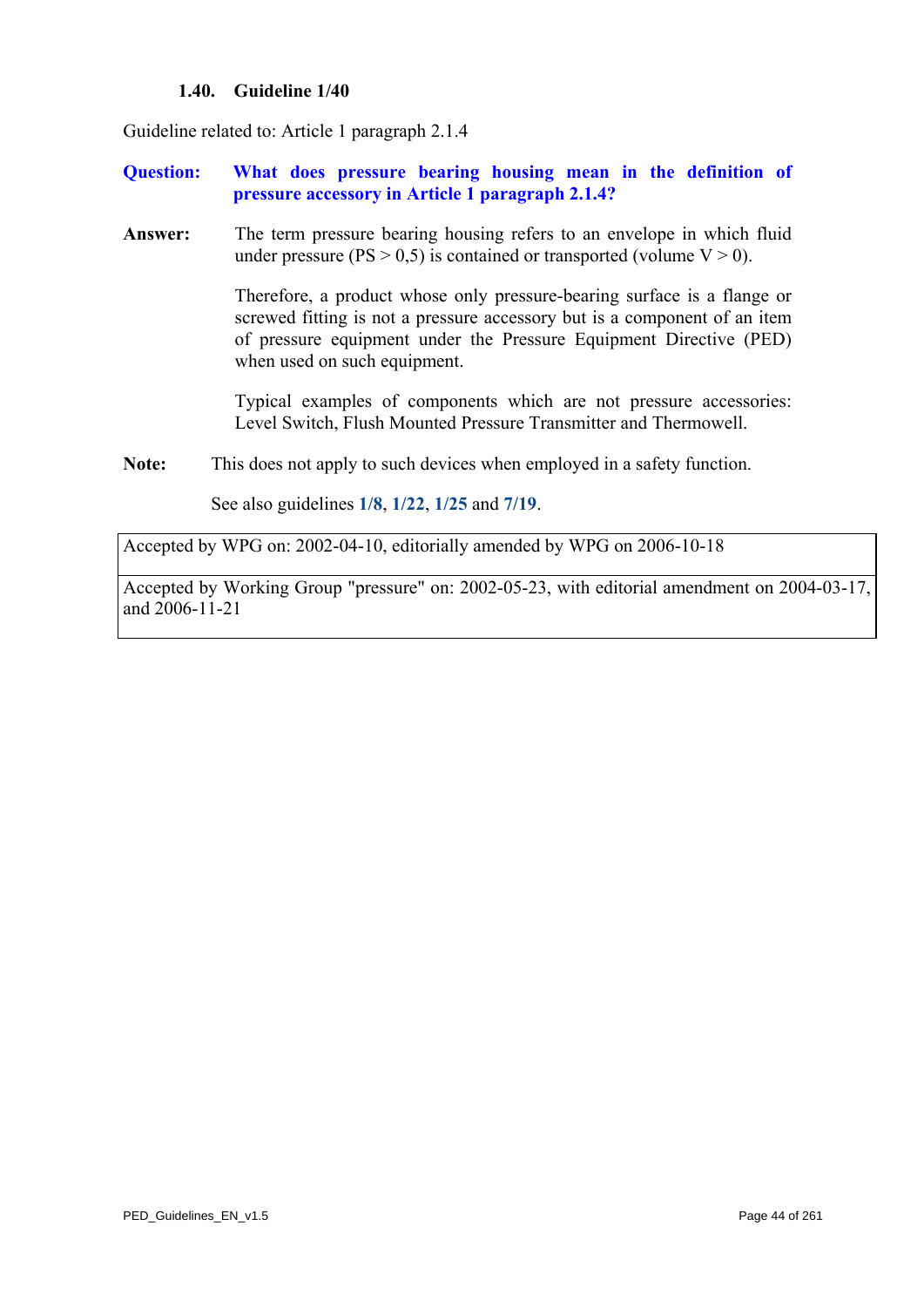## **1.41. Guideline 1/41**

Guideline related to: Article 1 paragraph 3.5, Article 1 paragraph 3.19

| <b>Ouestion:</b> | Is a liquefied petroleum gas (LPG) or compressed natural gas (CNG) |  |
|------------------|--------------------------------------------------------------------|--|
|                  | vessel (tank) permanently installed in an engine powered fork lift |  |
|                  | truck in the scope of the PED?                                     |  |

- **Answer:** Yes, such an LPG or CNG vessel is in the scope of the PED and must be assessed according to its maximum allowable pressure and volume.
- **Reason:** An engine powered fork lift truck is not a motor vehicle in the sense of Council Directive 70/156/CEE, so the exclusion of the Article 1 paragraph 3.5 does not apply.
- Note 1: Transportable gas cylinders which can also be used for fork lift trucks are in the scope of ADR and as such are excluded from the PED, due to Article 1 paragraph 3.19.
- Note 2: The same applies to similar machinery not covered by Directive 70/156/CEE.

Accepted by WPG on: 2002-11-06

Accepted by Working Group "pressure" on: 2003-01-27, editorially amended by WPG on 2007-01- 30, confirmed by WGP on 2007-04-18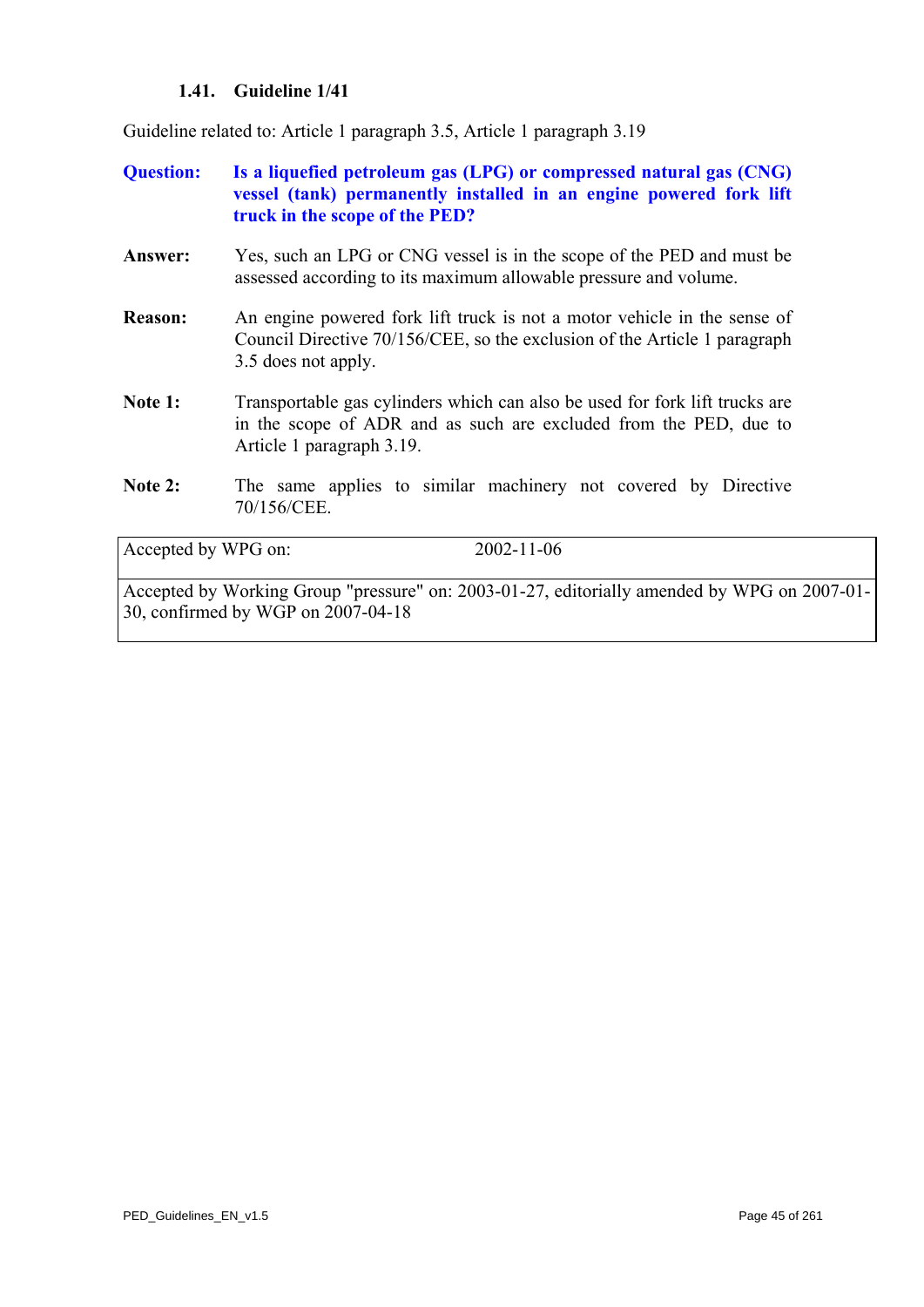## **1.42. Guideline 1/42**

<span id="page-45-0"></span>Guideline related to: Article 1 paragraph 2.1.2 and Annex I section 2.2.1

## **Question: Is the discharge piping from a pressure safety accessory, which will be exposed to a pressure PS above 0,5 bar, in the scope of the Pressure Equipment Directive (PED) when exhausting to ambient atmosphere?**

| <b>Answer:</b>      | Yes.                                                                                                                                                                                        |            |
|---------------------|---------------------------------------------------------------------------------------------------------------------------------------------------------------------------------------------|------------|
| <b>Reason:</b>      | Even though discharge piping will be only momentarily pressurised, and<br>such piping is open at the discharge end, it fulfils the definition of piping<br>in paragraph 2.1.2 of Article 1. |            |
| Note 1:             | A silencer installed in the discharge piping is excluded according to<br>Article 1 paragraph 3.16.                                                                                          |            |
| Note $2:$           | The location where the pressure PS is specified shall be such to be<br>representative of the maximum pressure to which the piping will be<br>exposed.                                       |            |
| Accepted by WPG on: |                                                                                                                                                                                             | 2002-11-05 |

| Accepted by Working Group "pressure" on: | 2003-01-27 |  |
|------------------------------------------|------------|--|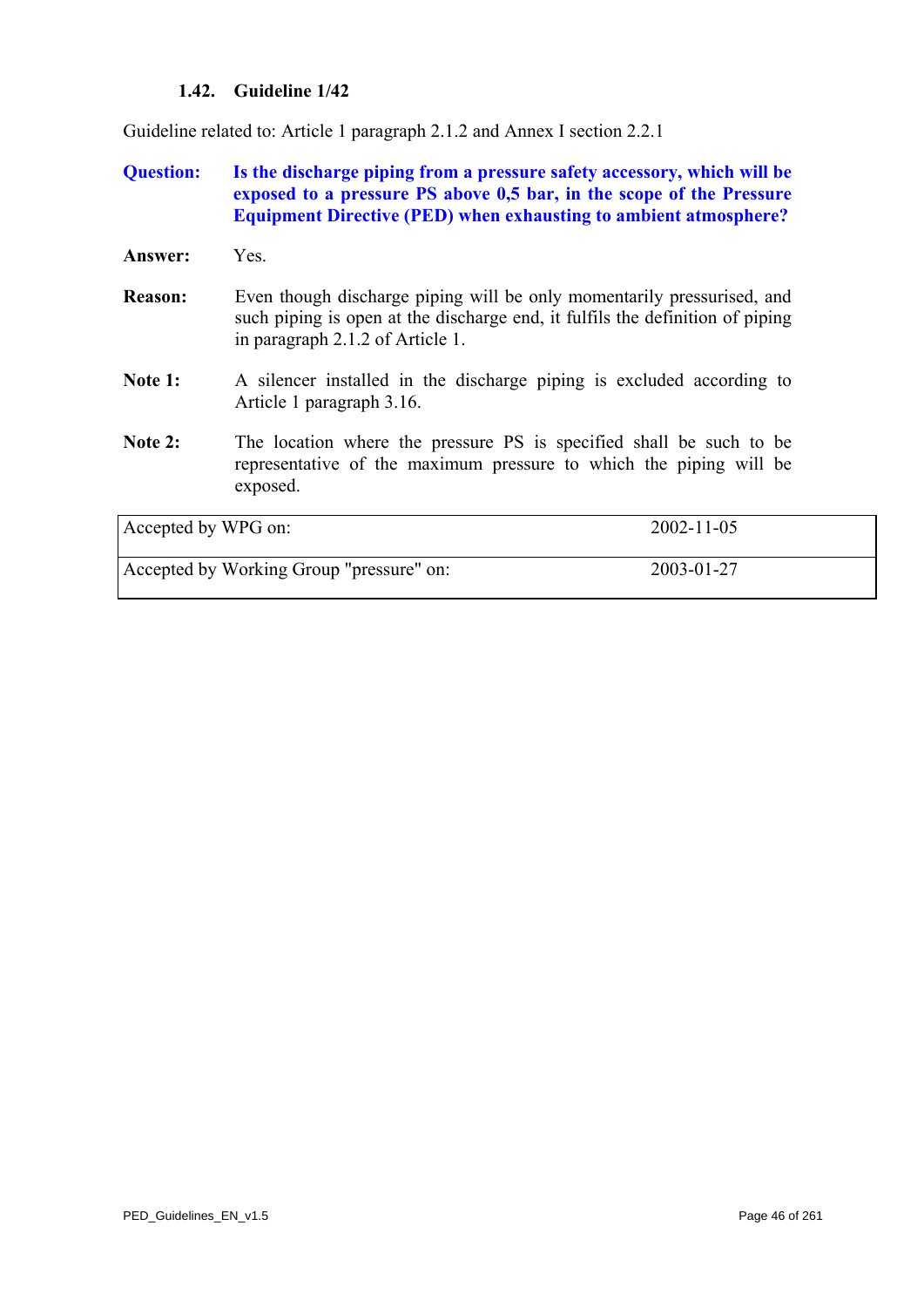#### **1.43. Guideline 1/43**

Guideline related to: Article 1 paragraph 2.1.3, Annex I section 2.10a and 2.11

#### **Question: Are safety accessories as defined by the PED limited to equipment which prevents hazards due to overpressure?**

#### **Answer:** No.

 Safety accessories are devices designed to protect pressure equipment against exceeding the allowable limits (pressure, temperature, water level, …). The suitability of the device or combination of devices is determined on the basis of the particular characteristics of the equipment or assembly.

For example:

- a) A combination of a level gauge and a pressure relief system
- b) A combination of a low level water gauge and the burner shutdown device installed on a steam boiler, including all elements of the safety logic
- c) A safety-related system detecting the rate of a chemical reaction to avoid a run away reaction and initiating corrective action.

See also guidelines **[1/20](#page-22-0)**

| Accepted by WPG on:                      | $2003 - 03 - 05$ |
|------------------------------------------|------------------|
| Accepted by Working Group "pressure" on: | 2003-04-28       |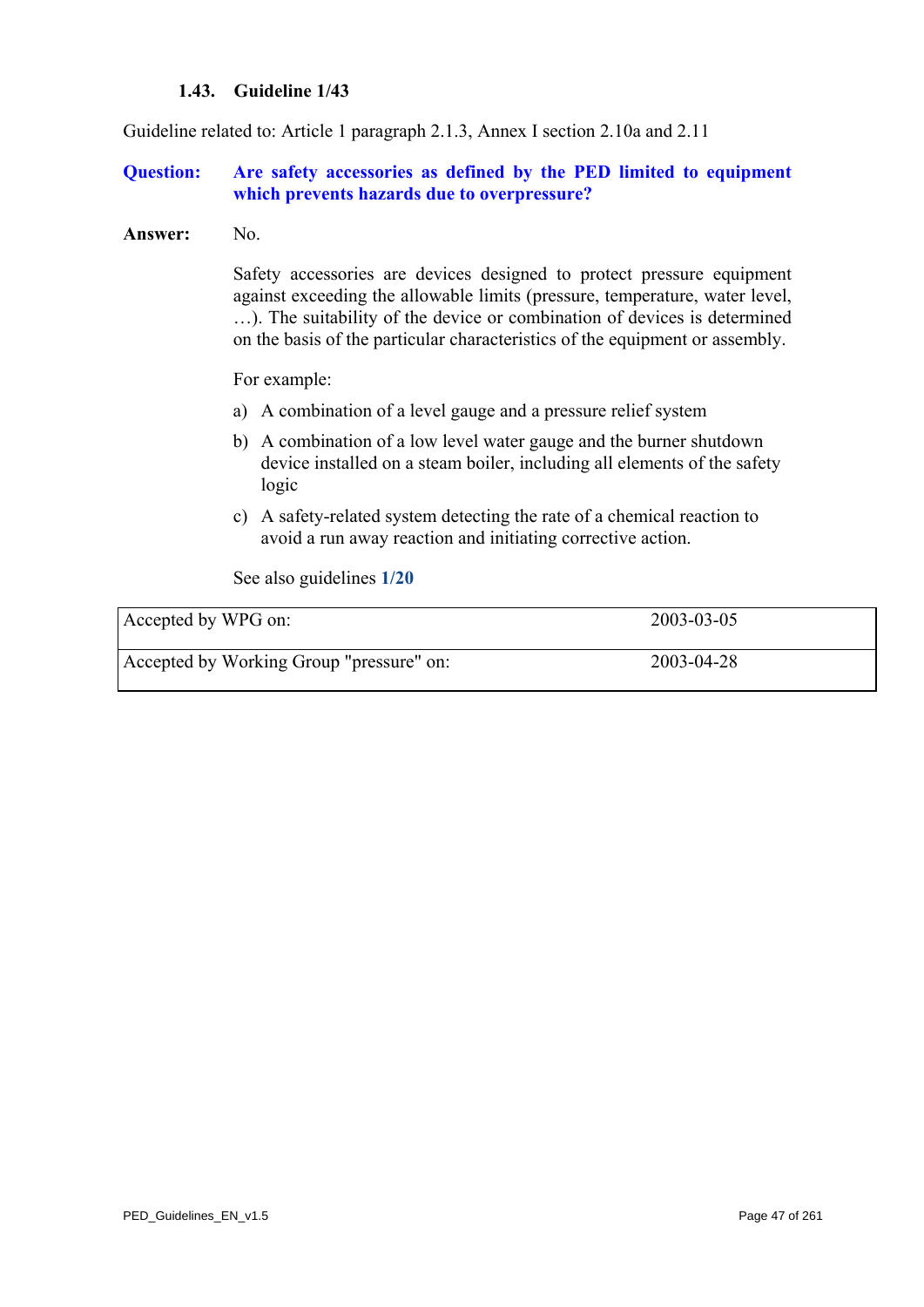## **1.44. Guideline 1/44**

Guideline related to: Article 3 paragraph 1.1

- **Question: Is breathing apparatus, such as SCBA (self-contained breathing apparatus, generally composed of a bottle, a regulator, a flexible hose and mouth or face piece) in the scope of the PED?**
- **Answer:** Yes, breathing apparatus shall be considered as an assembly in the sense of the PED, the items of which have to be conformity assessed according to their individual design pressure and other characteristics, and the assembly shall be subjected to a global conformity assessment.
- **Reason:** Breathing apparatus is personal protective equipment and, as such, covered by the PPE directive 89/686/EEC. This does however not exclude it from the scope of the PED dealing with the associated pressure risk.

See also guidelines **[1/10](#page-11-0)**, **[2/16](#page-79-0)** and **[3/8](#page-112-0)**.

**Note:** The same reasoning applies for diving breathing apparatus.

| Accepted by WPG on:                      | 2003-03-05 |
|------------------------------------------|------------|
| Accepted by Working Group "pressure" on: | 2003-04-28 |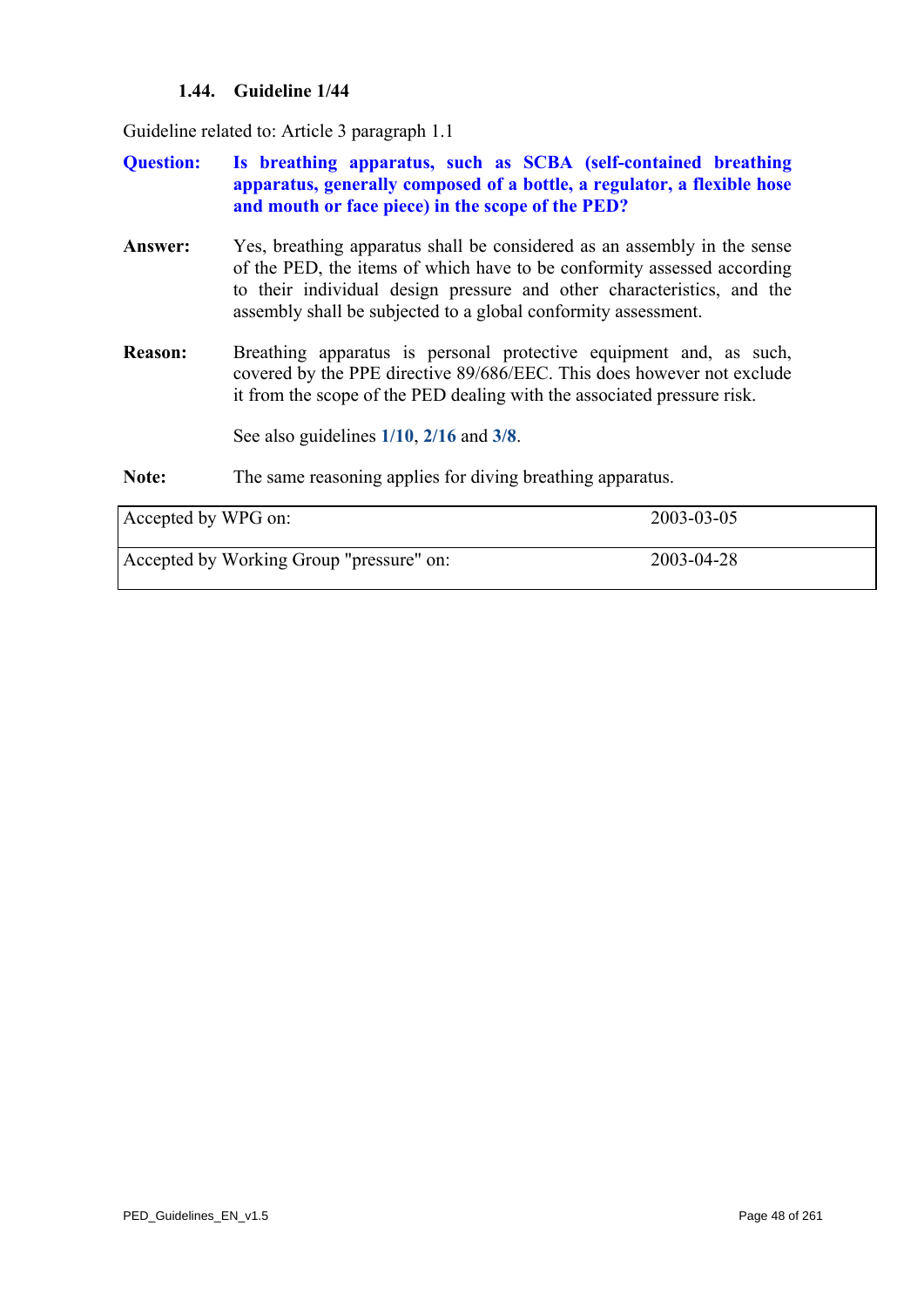## **1.45. Guideline 1/45**

<span id="page-48-0"></span>Guideline related to: Article 1 paragraph 3.5

#### **Question: When does the exclusion of Article 1, paragraph 3.5 apply?**

**Answer:** Where the pressure equipment is directly contributing to the functioning of the vehicle (see guideline 1/46) and the vehicle is defined in one of the directives 70/156/EEC, 74/150/EEC and 92/61/EEC and the item of pressure equipment is assessed by type approval under one of these directives or by single approval of the vehicle under national regulations, it is excluded from the PED.

If not, the PED applies.

| WPG: directly discussed in Working Group "Pressure Equipment" on: |            | 2007-12-07 |
|-------------------------------------------------------------------|------------|------------|
| Accepted by Working Group "pressure" on:                          | 2007-12-07 |            |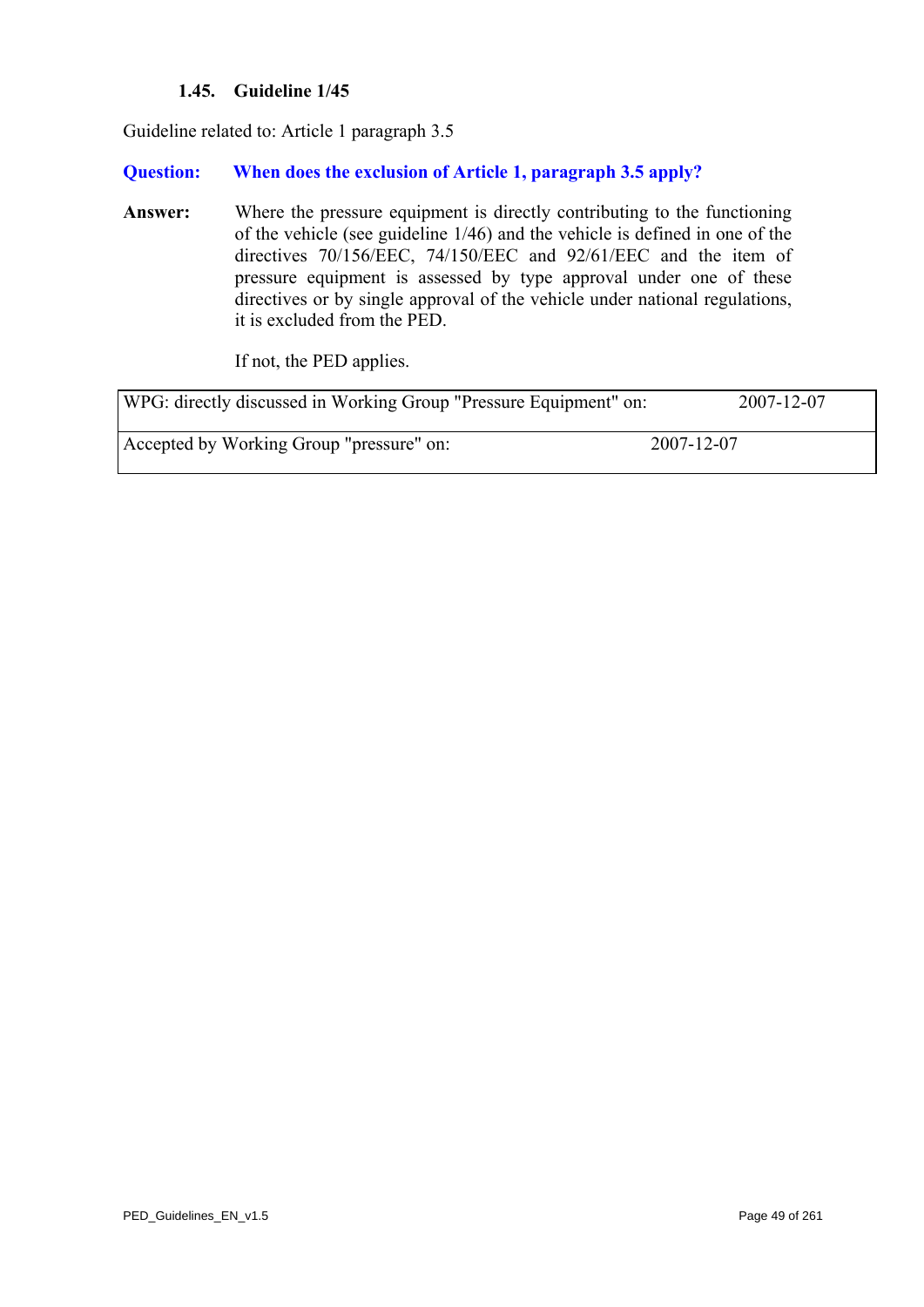#### **1.46. Guideline 1/46**

Guideline related to: Article 1 paragraph 3.5

#### **Question: Are items of pressure equipment installed on vehicles covered by the PED?**

**Answer:** Article 1 paragraph 3.5 excludes from the scope of the directive *"equipment intended for the functioning of vehicles defined by the following Directives and their annexes:* 

> *- Council directive 70/156/EEC of 6 February 1970 on the approximation of the laws of the Member states relating to the type-approval of motor vehicles and their trailers;*

> *- Council directive 74/150/EEC of 4 March 1974 on the approximation of the laws of the Member states relating to the type-approval of wheeled agricultural or forestry tractors;*

> *- Council directive 92/61/CEE of 30 June 1992 relating to the typeapproval of two or three-wheel motor vehicles"*

> For example, the following items directly contributing to the functioning of the vehicles are within this exclusion: tanks such as the auxiliary tanks for braking energy systems (which may be covered by the directive 87/404/EEC on simple pressure vessels that does not contain an exclusion for equipment installed in vehicles), LPG, CNG or hydrogen tanks, those hydraulic systems contributing to the functioning of the vehicle such as shock absorbers.

> An item of pressure equipment not contributing directly to the functioning of the vehicles is covered by the PED (e.g. air conditioning system, fire extinguisher, fixed LPG tanks in camping-cars for heating or cooking purposes only). For hydraulic systems see also guideline 3/13.

**Note**: Article 1 paragraph 3.15 excludes pressure equipment consisting of a flexible casing. Tyres and airbags (air cushions) are within this exclusion.

See also guideline **[1/45](#page-48-0)**.

| Accepted by WPG on:                      | $2003 - 05 - 15$ |
|------------------------------------------|------------------|
| Accepted by Working Group "pressure" on: | $2003 - 11 - 03$ |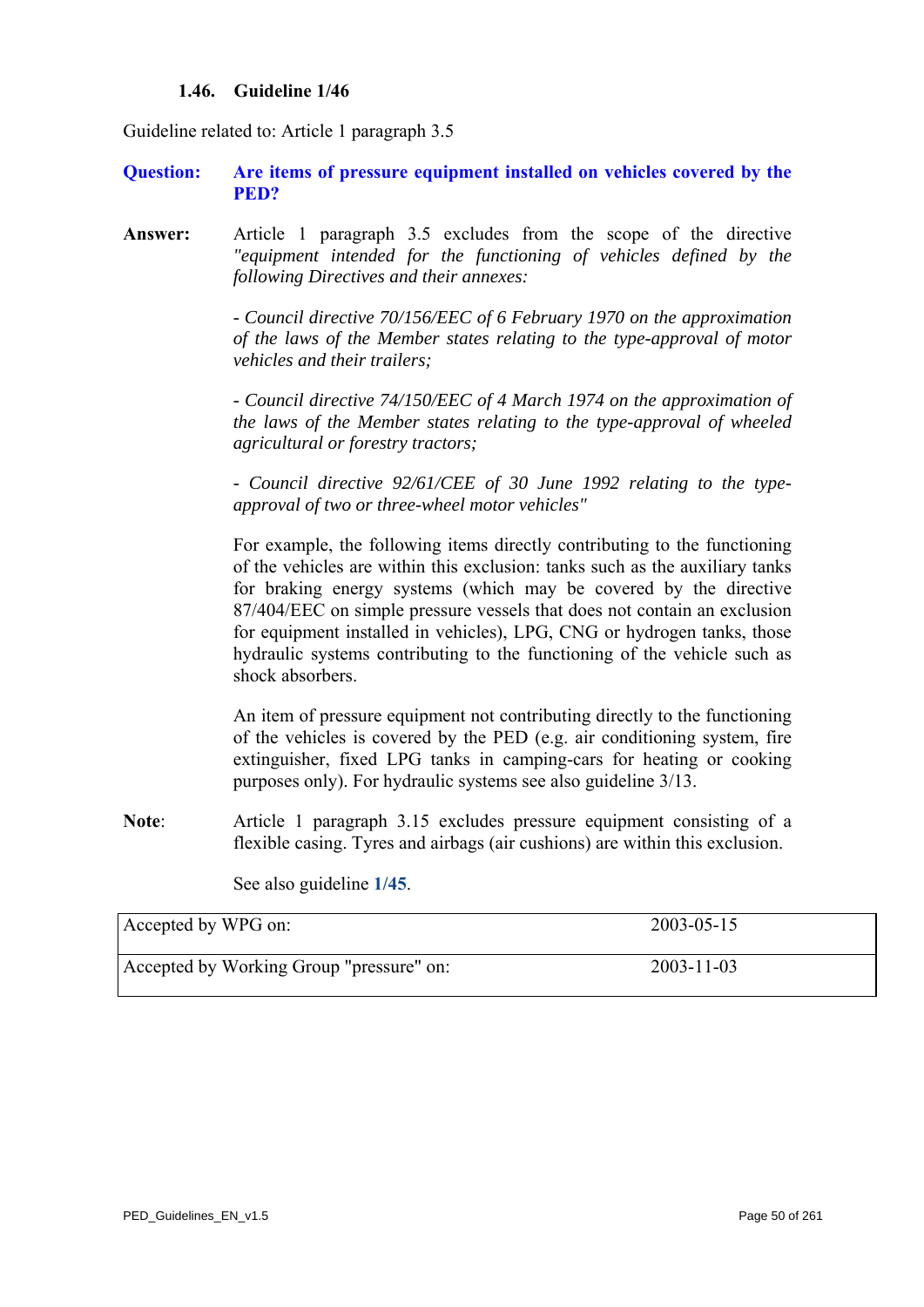#### **1.47. Guideline 1/47**

Guideline related to: Article 1 paragraph 2.1.1, Article 9 paragraph 3, Article 15 paragraph 2

## **Question: Is it correct to have a spare bundle of a shell & tube heat exchanger CE marked separately from the CE-marking of the heat exchanger ?**

- Answer: No.
- **Reason:** A shell & tube heat exchanger is one vessel with two chambers (guideline 2/19); it is not permissible to have one chamber of a vessel separately CEmarked. A bundle is a component of a heat exchanger, it is not an item of pressure equipment

See also guidelines **[1/3](#page-3-1)**, **[1/22](#page-24-0)**, **[4/9](#page-134-0)** and **[7/19](#page-192-0)**

| Accepted by WPG on:                      | 2003-09-03       |
|------------------------------------------|------------------|
| Accepted by Working Group "pressure" on: | $2003 - 11 - 03$ |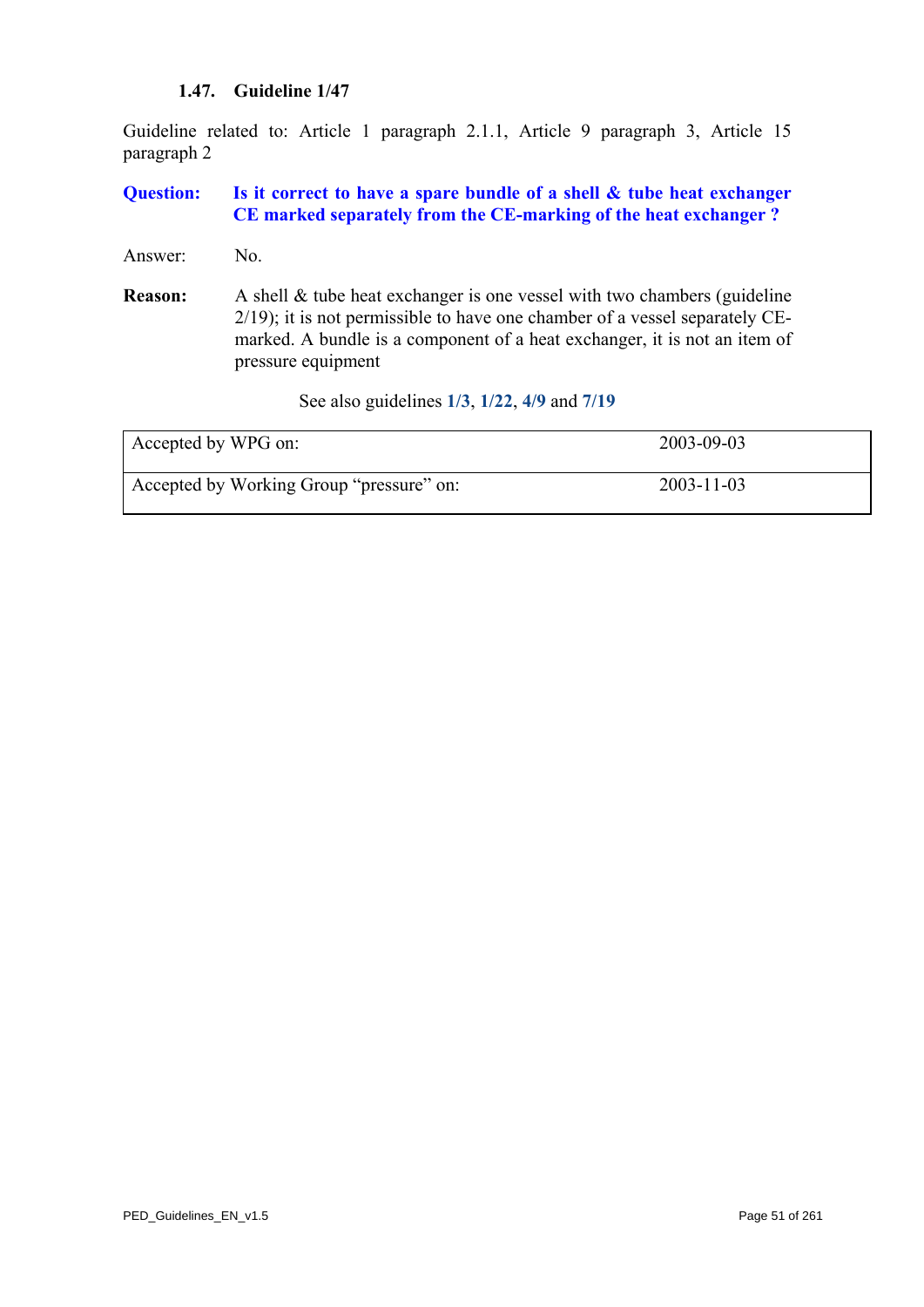#### **1.48. Guideline 1/48**

Guideline related to: Article 1 paragraph 2.1.4, 2.3 and 3.6, Annex I section 2.2.1

#### **Question: Are Flame Arresters and flash back arresters covered by the Pressure Equipment Directive (PED)?**

**Answer:** Yes, when the maximum allowable pressure PS they can be exposed to is above 0,5 bar, flame arresters and flash back arresters are covered by the PED and, in general, should be considered as pressure accessories.

> Such flame arresters are generally also covered by ATEX directive ; in that case, they are excluded from PED if they do not exceed Category I (Article 1 paragraph 3.6).

> Specific solutions to essential safety requirements shall take account of the potential explosion, as a result of the hazard analysis; the essential safety requirements from ATEX directive need also to be taken into account.

- Note 1: In accordance with Article 1 paragraph 2.3, PS would be the maximum pressure for which the flame arrester housing is designed. PS is not necessarily the explosion pressure; in any case the explosion pressure shall be taken into account and may be considered as a load case following the hazard analysis (see Annex I section 2.2.1).
- Note 2: In general, the flame arresters will be classified using Annex II table 6.
- Note 3: For the definition of flame arresters, see EN 12874:2001.

| Accepted by WPG on:                      | 2004-01-20 |
|------------------------------------------|------------|
| Accepted by Working Group "pressure" on: | 2004-03-17 |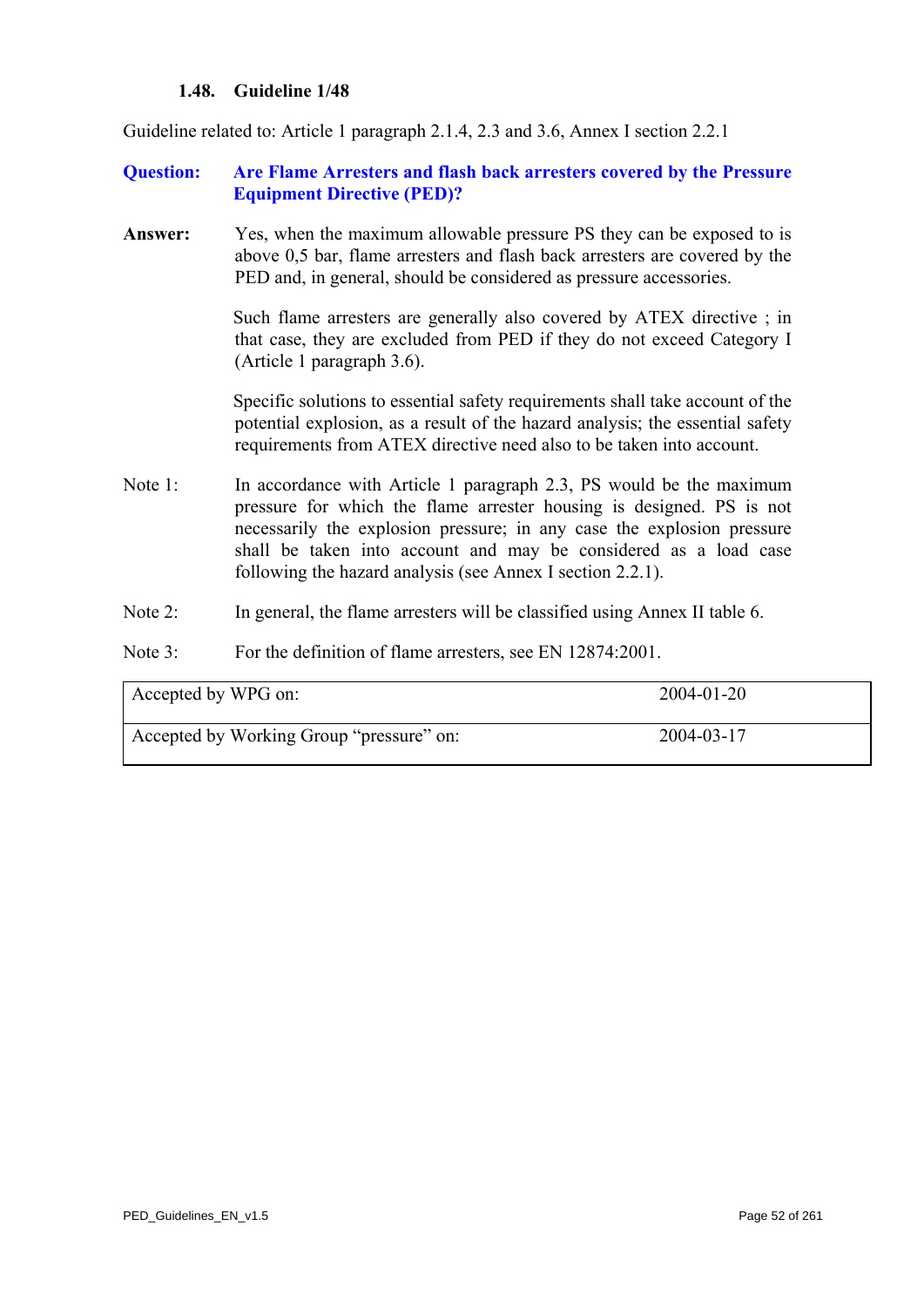## **1.49. Guideline 1/49**

Guideline related to: Article 1 paragraph 3.12

| <b>Question:</b>    | Are fluid power accumulators intended for the operation of high-<br>voltage electrical equipment covered by exclusion 3.12 of article 1?                                                                          |            |
|---------------------|-------------------------------------------------------------------------------------------------------------------------------------------------------------------------------------------------------------------|------------|
| Answer:             | No, these accumulators are covered by the Pressure Equipment Directive.                                                                                                                                           |            |
| <b>Reason:</b>      | The exclusion of article 1 paragraph 3.12 covers only the enclosures of the<br>high-voltage electrical equipment and not the items of pressure equipment<br>supplied with these high voltage electrical products. |            |
|                     | See also Guideline 1/19.                                                                                                                                                                                          |            |
| Accepted by WPG on: |                                                                                                                                                                                                                   | 2003-12-17 |
|                     | Accepted by the Working Group "pressure" on:                                                                                                                                                                      | 2004-03-17 |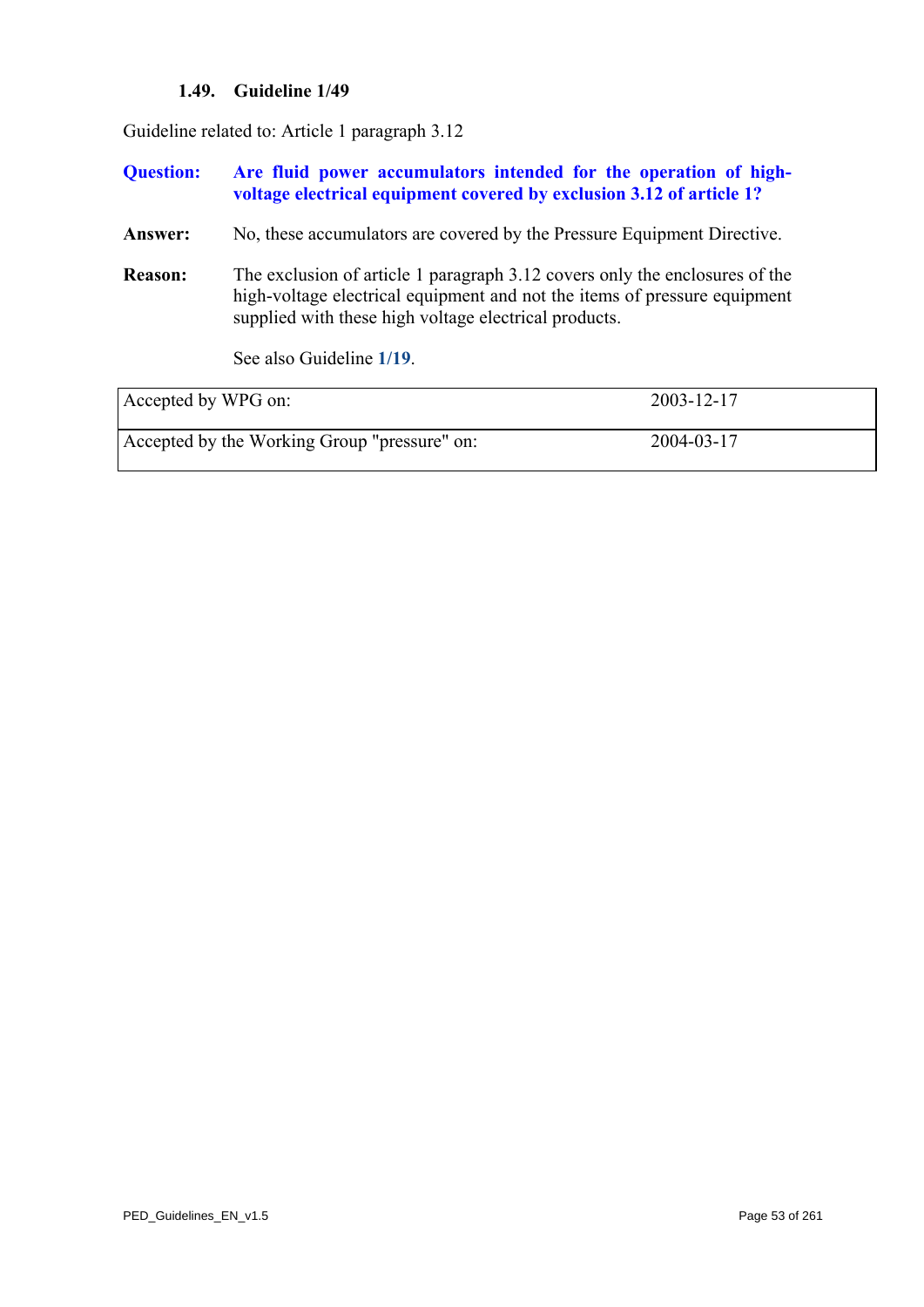## **1.50. Guideline 1/50**

Guideline related to: Article 1 paragraph 3.10

#### **Question: Is the flare tip at the end of piping in the scope of the Pressure Equipment Directive (PED)?**

- **Answer:** The flare tip is covered by the PED, when the internal pressure exceeds 0,5 bar, in which case it is a pressure accessory.
- Note 1: A flare (or flare system) can be considered as two parts: the lower part, which essentially comprises discharge piping and the upper part, at the extremity of the piping (usually joined by a flanged connection), which is the flare tip, where the flame is ignited. In some designs a device is installed as part of the flare tip to regulate flow.
- **Note 2:** The discharge piping is covered by the PED (see guideline **[1/42](#page-45-0)**).

| Accepted by WPG on:                      | 2004-02-24 |
|------------------------------------------|------------|
| Accepted by Working Group "pressure" on: | 2004-03-17 |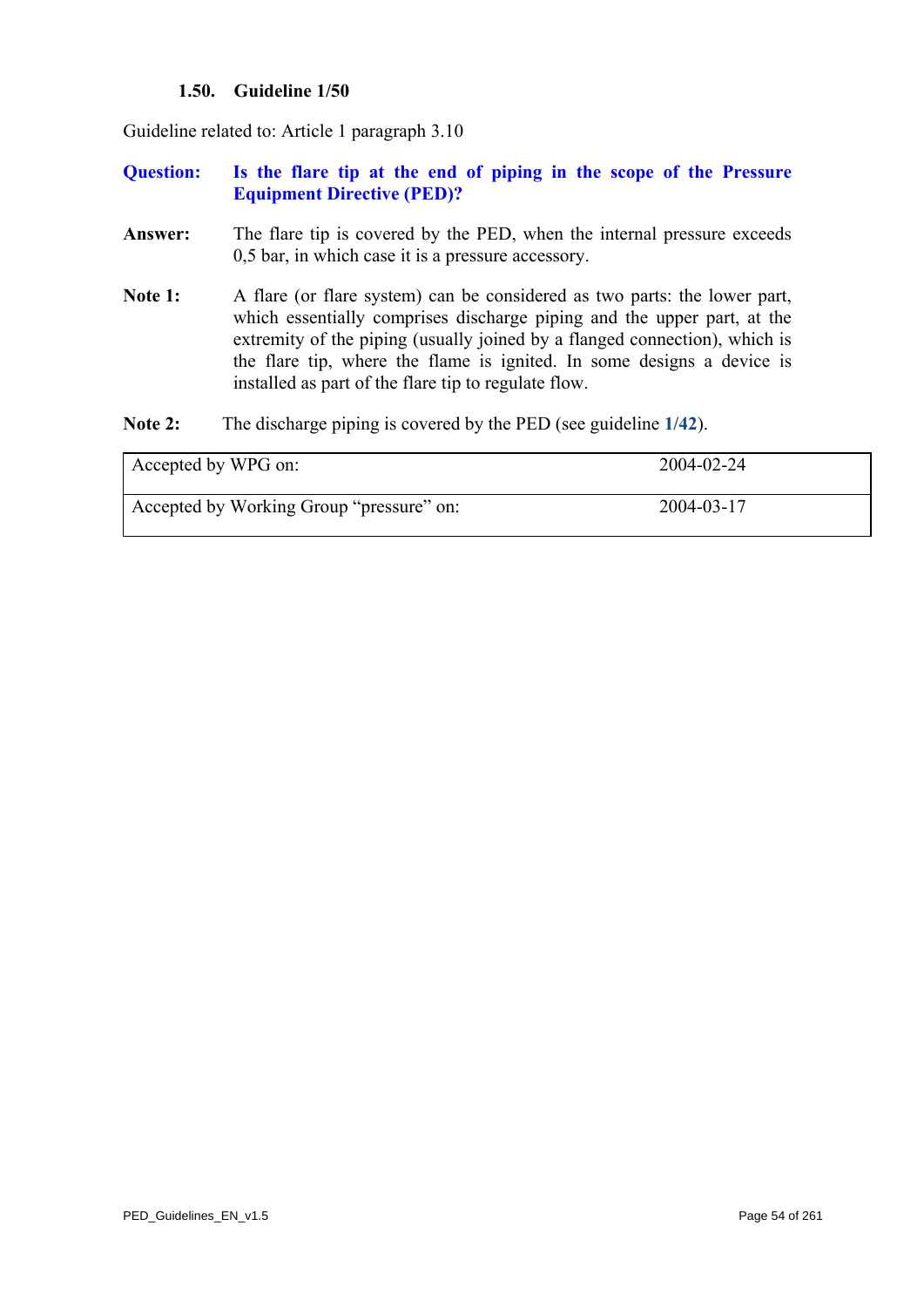## **1.51. Guideline 1/51**

Guideline related to: Article 1 paragraph 3.12

- **Question: What is meant by high-voltage in the context of Article 1 paragraph 3.12 ?**
- Answer: High voltage means that the highest voltage in normal conditions, either between the two connectors or between one connector and the ground, exceeds the following values:
	- for alternating current : 1000 V;
	- for direct current : 1500 V.
- **Reason:** The Low voltage directive 73/23/EEC and its amendment 93/68/EEC say: *"Article 1 For the purposes of this Directive "electrical equipment" means any equipment designed for use with a voltage rating of between 50 and 1 000 V for alternating current and between 75 and 1 500 V for direct current."*

| Accepted by WPG on:                      | 2004-04-16 |
|------------------------------------------|------------|
| Accepted by Working Group "pressure" on: | 2004-09-07 |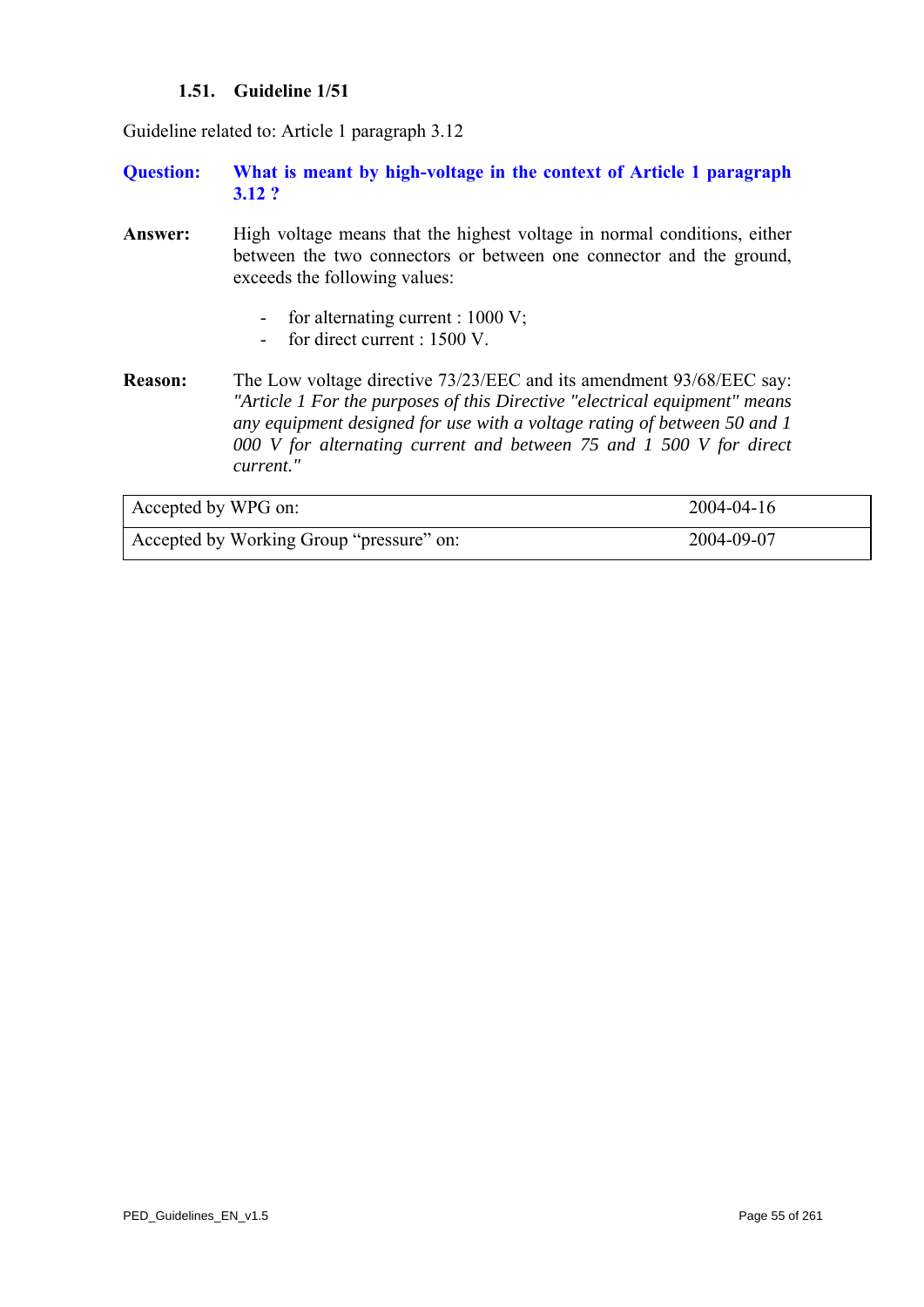## **1.52. Guideline 1/52**

Guideline related to: Article 1 paragraph 3.6, Article 3 paragraph 1.2, Annex II, Table 5

- **Question: Article 3 paragraph 1.2 states that all pressure cookers shall satisfy essential requirements set out in Annex I ; Article 1 paragraph 3.6 excludes from the scope of the Directive equipment classified as no higher than category I and covered by Directive 73/23/EEC (as replaced by Directive 2006/95/EC). How to apply these two Articles to electrical pressure cookers?**
- **Answer:** All electrical pressure cookers with a maximum allowable pressure above 0,5 bar are also in the scope of the Directive 97/23/EC, irrespective of their product pressure-volume.
- **Reason:** The pressure hazard of pressure cookers could be high if the design is not adequate. It is the reason why their design must be subject to a conformity assessment of at least one of the category III modules. This applies to electrical pressure cookers as well as externally fired pressure cookers. The sixth recital of the Directive explains that the exclusion laid down in Article 1 paragraph 3.6 is intended for equipment where the hazard due to pressure remains small.

| Accepted by WPG on:                      | 2006-11-22       |
|------------------------------------------|------------------|
| Accepted by Working Group "pressure" on: | $2007 - 04 - 18$ |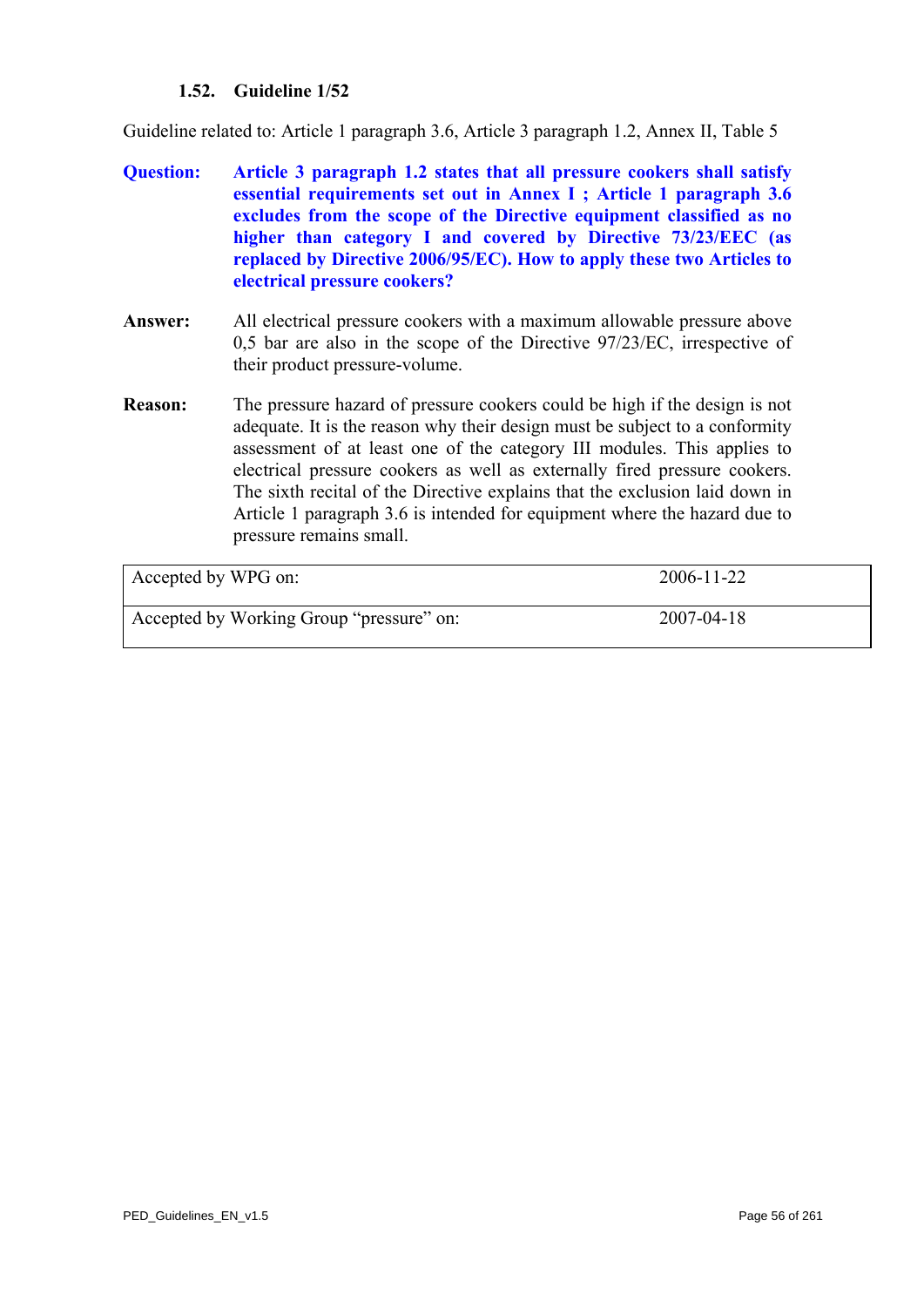## **1.53. Guideline 1/53**

Guideline related to: Article 1 paragraph 3.10

**Question: Are dryer rolls for the paper industry covered by the PED ?** 

**Answer:** Yes

- **Reason:** Even if thermal, dynamic and other non-pressure loads are important for the design of dryer rolls, for most pressure is a significant design factor when dimensioning the equipment**.**
- Note 1: However some dryer rolls with a specific design such as the incorporation of many small holes may be excluded from the PED on the basis of Article 1 paragraph 3.10 because pressure is not a significant design factor.
- Note 2: Some dryer rolls are regularly ground to meet the process requirements. This loss of thickness can eventually oblige the user to reduce pressure loads according to a curve called "derating curve" provided by the manufacturer.

See also Guideline **[1/11](#page-12-0)**.

| Accepted by WPG on:                      | $2011 - 10 - 06$ |
|------------------------------------------|------------------|
| Accepted by Working Group "pressure" on: | 2012-03-06       |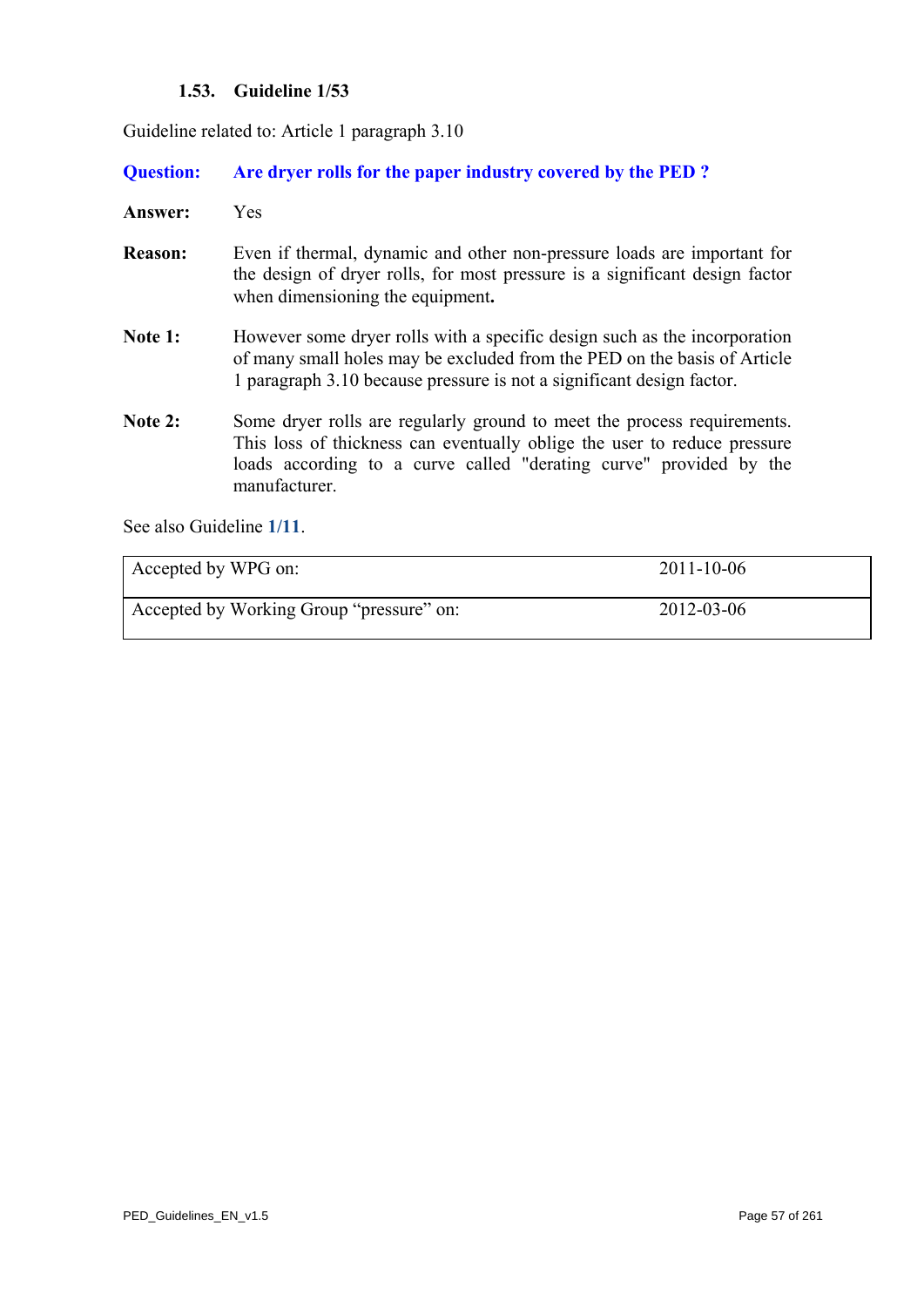# **1.54. Guideline 1/54**

Not yet adopted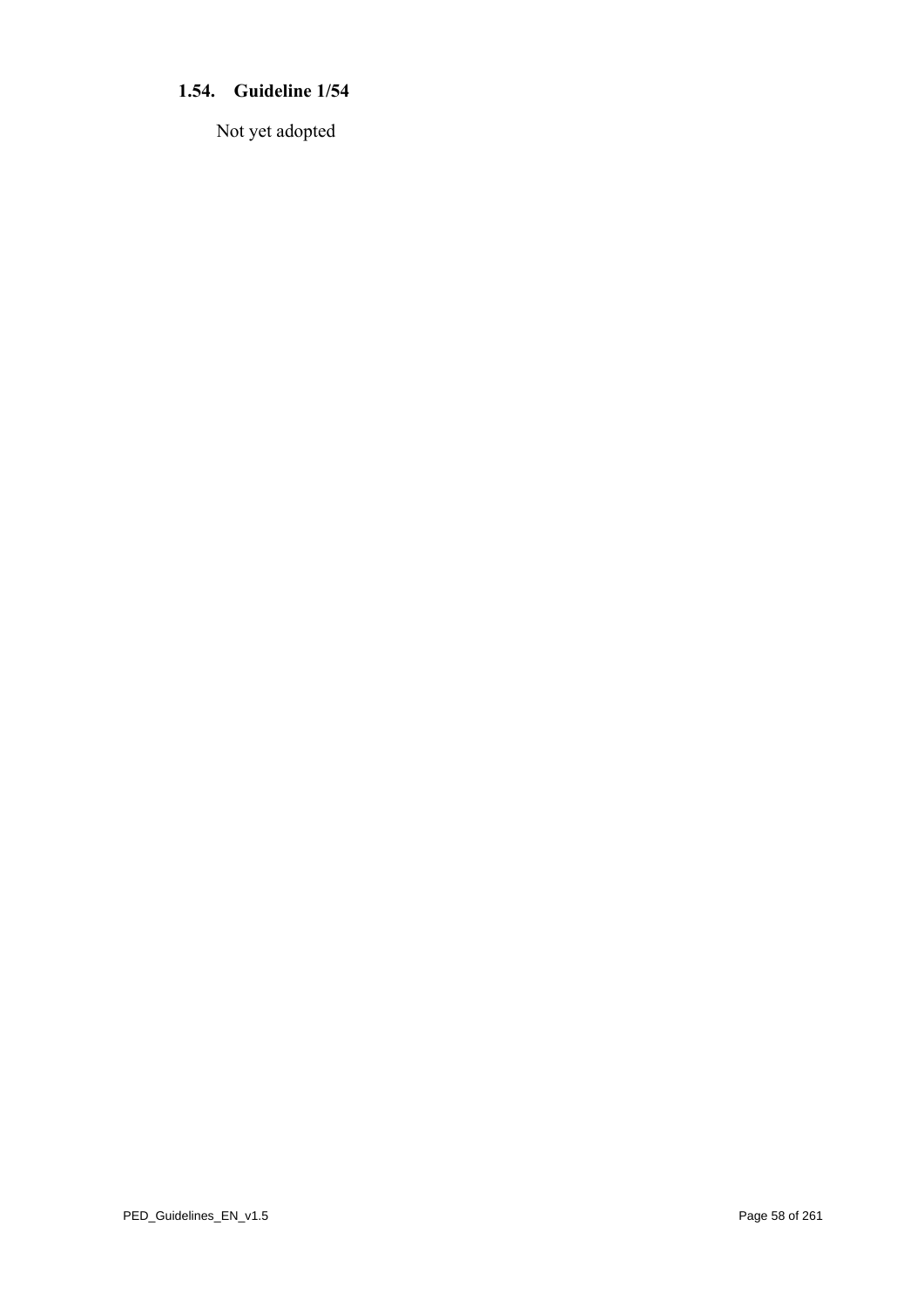## **1.55. Guideline 1/55**

Guideline related to: Article 1, paragraphs 2.1.2, 3.6 and 3.10

- **Question: Is turbine piping covered by the Pressure Equipment Directive (PED)?**
- **Answer:** Turbine piping defined as "connecting lines between different casings of the turbine train and connecting line between two positions at a single turbine casing and internal piping" is evaluated as follows:



**Note 1:** The manufacturer has the ultimate responsibility to perform a hazard analysis and to determine the Directives applicable to the equipment.

Note 2: Inlet and outlet piping is not part of the turbine, so it shall be evaluated separately against PED.

**Note 3:** See also guidelines **[1/11](#page-12-0)**, **[1/26](#page-28-0)** and **[8/4](#page-209-0)**.

| Accepted by WPG on:                                 | $2013 - 01 - 17$ |
|-----------------------------------------------------|------------------|
| Accepted by Working Group "pressure" on: 2013-03-07 |                  |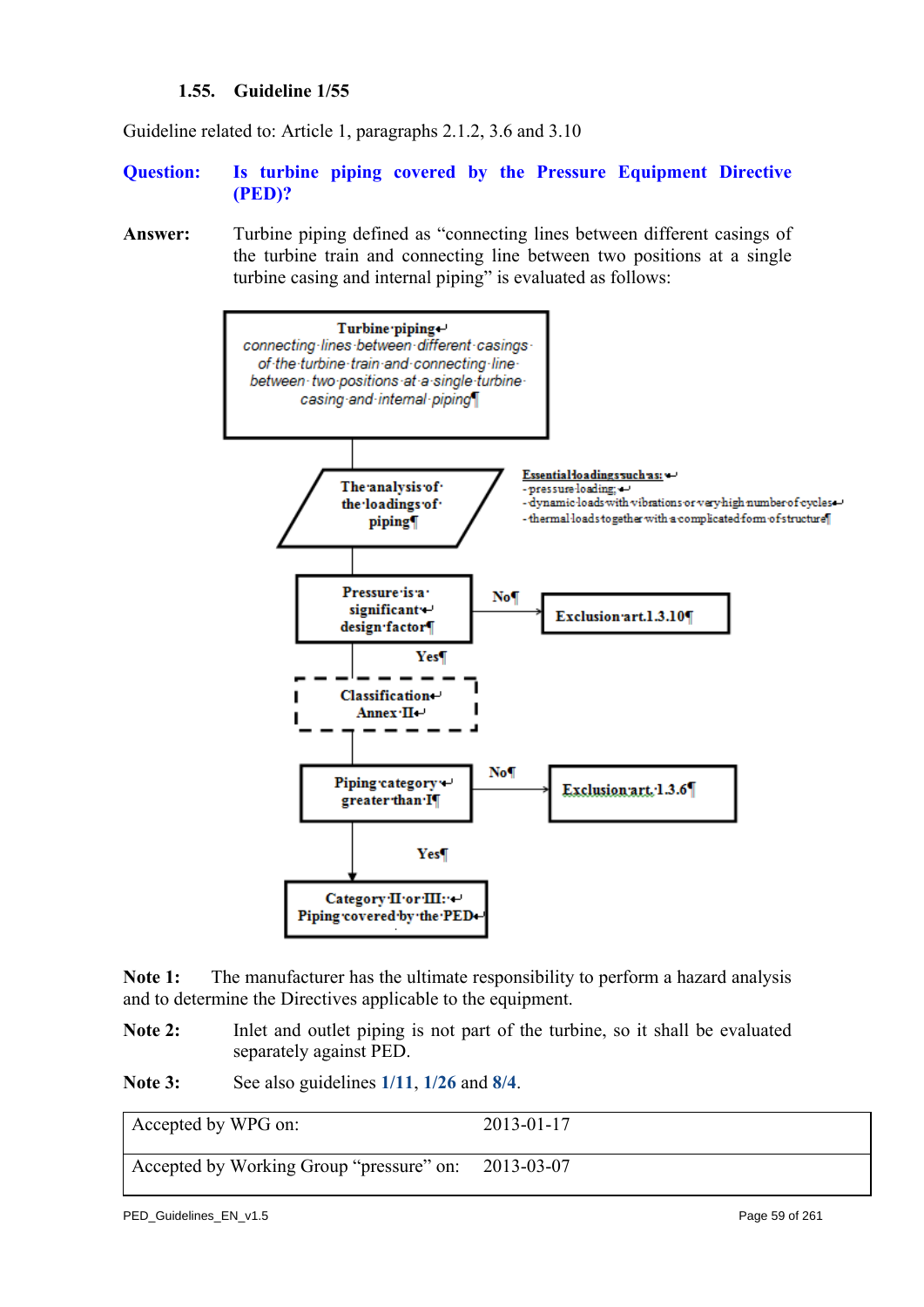## **1.56. Guideline 1/56**

<span id="page-59-0"></span>Guideline related to: Annex I Section 2.2.1

## **Question:** Is equipment with a maximum allowable pressure  $PS \leq 0.5$  bar in the **scope of the PED if it is also designed to take account of an explosion pressure in an abnormal condition?**

- **Answer:** No
- **Reason:** The classification under the PED is based on PS in normal or foreseeable operating conditions.

When the manufacturer classes an explosion as an incident, rather than as operation as intended, the explosion pressure shall not determine the classification according to the PED.

When an explosion is considered included as part of the intended operation of the equipment, if the resultant pressure PS is greater than 0,5 bar then the equipment is covered by the PED.

See also Guidelin[e 8/7.](#page-212-0) 

Examples of such equipment could be e.g. grain silos.

| Accepted by WPG on:                                 | 2012-09-12 |
|-----------------------------------------------------|------------|
| Accepted by Working Group "pressure" on: 2013-03-07 |            |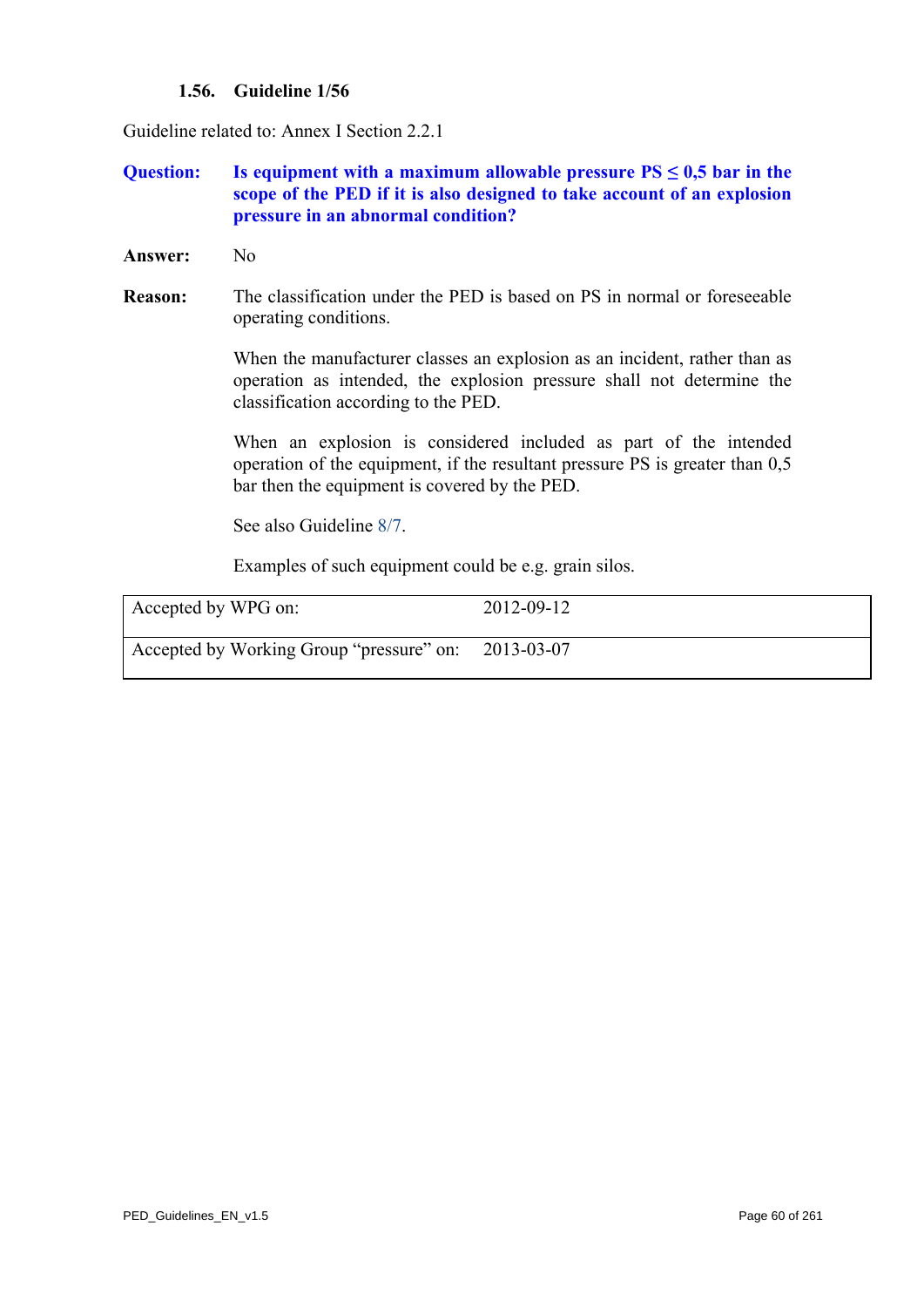#### **1.57. Guideline 1/57**

Guideline related to: Article 1 paragraph 2.2

## **Question: Are vessels designed to operate under vacuum conditions in the scope of the PED?**

**Answer:** No.

However if there are other foreseeable conditions such as cleaning, transport, maintenance etc. where the vessel is subject to a pressure greater than 0,5 bar, the PED does apply.

See also Guideline **[1/2](#page-3-0)**, **[1/13](#page-15-0)** and **[8/7](#page-212-0)**

**Reason:** According to Article 1 the PED directive applies to the design, manufacture and conformity assessment of pressure equipment and assemblies with a maximum allowable pressure PS **greater than** 0,5 bar.

> Further, section 2.2 defines pressure relative to atmospheric pressure, i.e. gauge pressure. As a consequence, vacuum is designated by a negative value.

Accepted by WPG on: 2013-04-25

Accepted by Working Group "pressure" on: 2014-03-20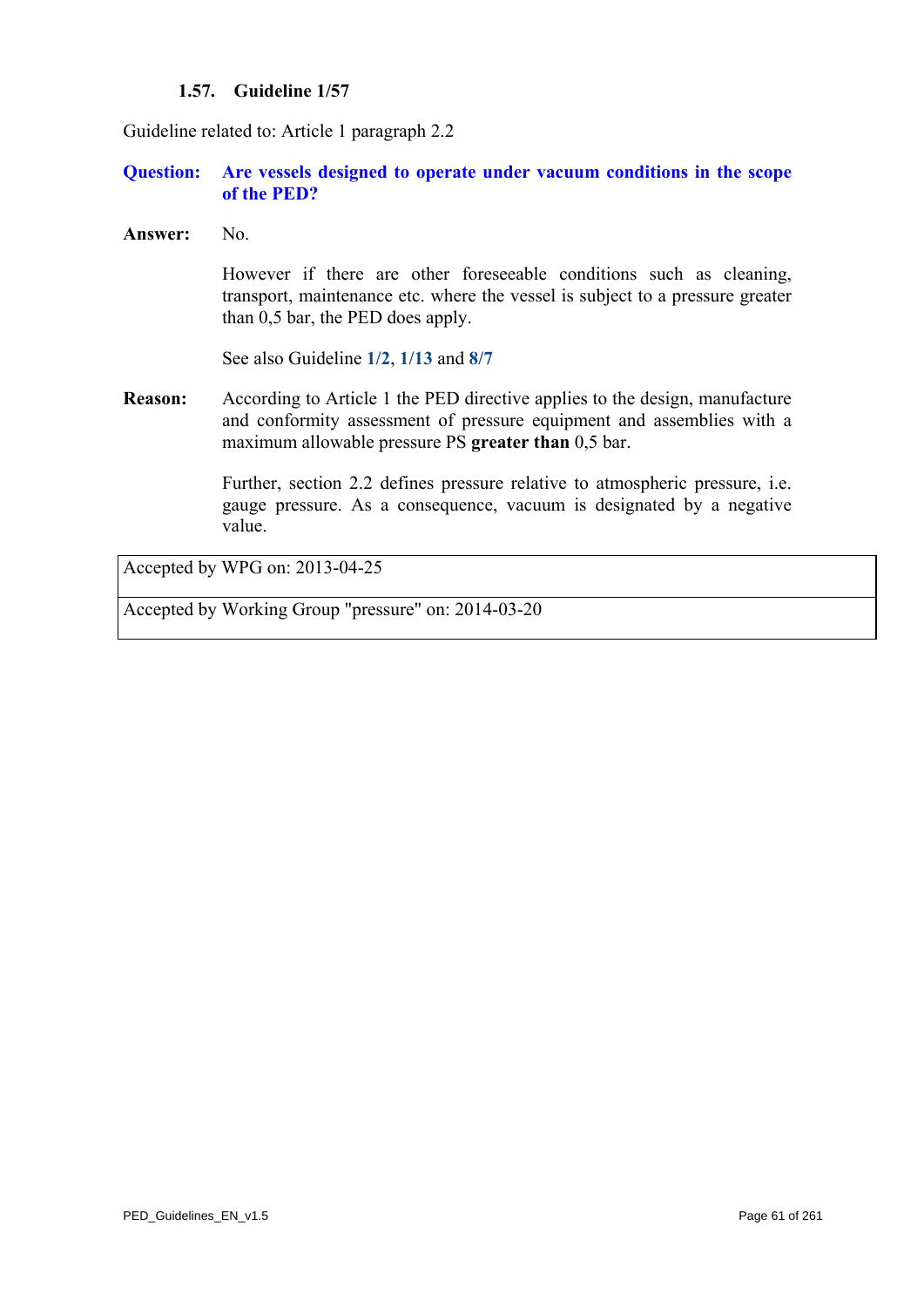## **2. CLASSIFICATION AND CATEGORIES**

| -1             | <b>SCOPE AND EXCLUSIONS OF THE DIRECTIVE</b>                                          |
|----------------|---------------------------------------------------------------------------------------|
| $\overline{2}$ | <b>CLASSIFICATION AND CATEGORIES</b>                                                  |
| 3              | <b>ASSEMBLIES</b>                                                                     |
| $\overline{4}$ | <b>EVALUATION ASSESSMENT PROCEDURES</b>                                               |
| 5              | <b>INTERPRETATION OF THE ESSENTIAL SAFETY REQUIREMENTS ON DESIGN</b>                  |
| 6              | <b>INTERPRETATION OF THE ESSENTIAL SAFETY REQUIREMENTS ON</b><br><b>MANUFACTURING</b> |
| 7              | <b>INTERPRETATION OF THE ESSENTIAL SAFETY REQUIREMENTS ON MATERIALS</b>               |
| 8              | <b>INTERPRETATION OF OTHER ESSENTIAL SAFETY REQUIREMENTS</b>                          |
| 9              | <b>MISCELLANEOUS</b>                                                                  |
| 10             | <b>GENERAL-HORIZONTAL QUESTIONS</b>                                                   |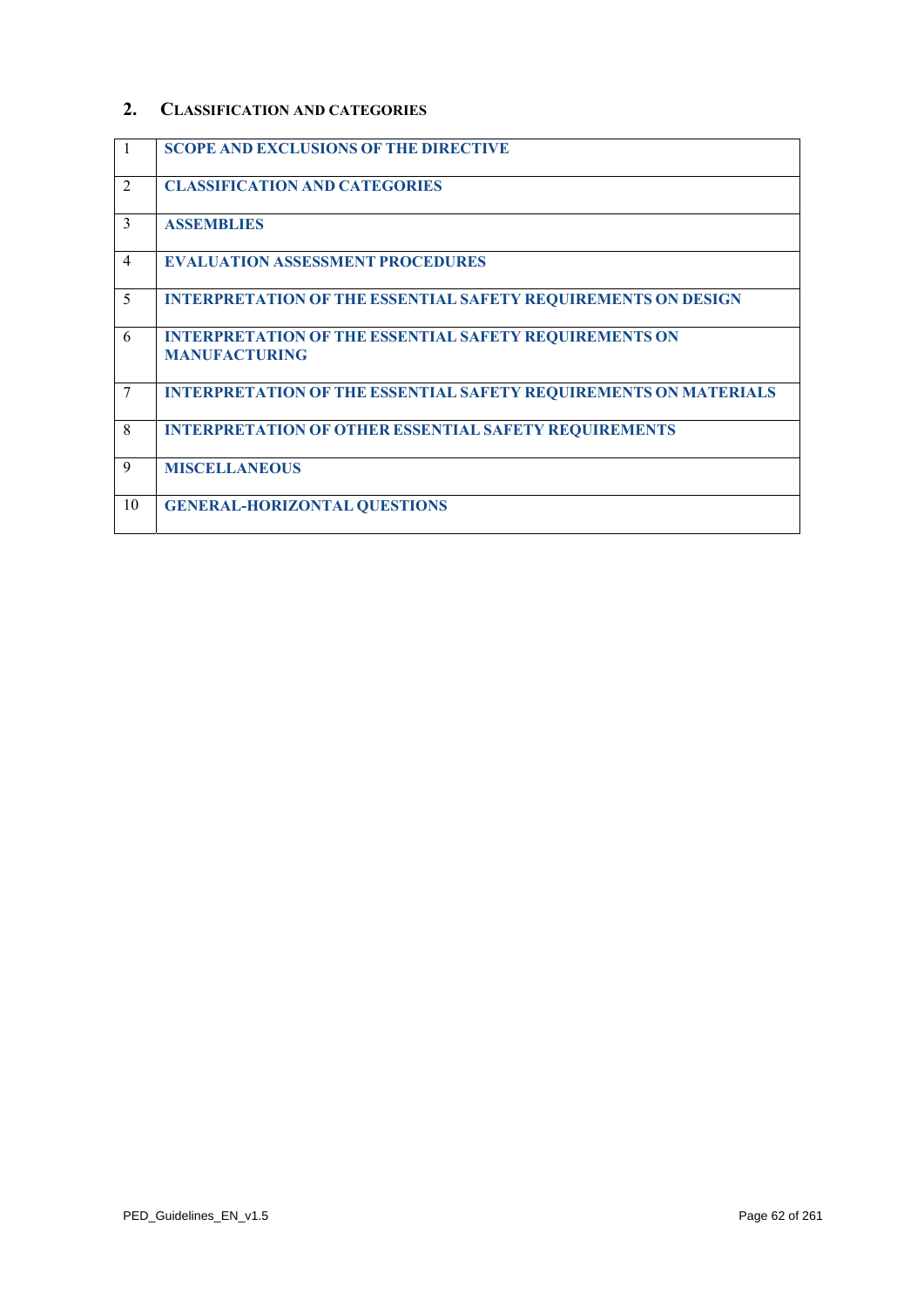## **2.1. Guideline 2/1**

Guideline related to: Article 3 paragraph 1.4 and Annex II point 3

## **Question: There is a contradiction between the requirements in article 3 paragraph 1.4 and those in annex II point 3.**

**Can pressure accessories be classified as "article 3.3" as indicated in the tables in annex II or must all of them satisfy the essential requirements as indicated in article 3 paragraph 1.4 ?** 

Answer: In accordance with annex II point 3, pressure accessories have to be classified using the appropriate table(s) of annex II on the basis of their PS, their V and/or DN, and the group of fluids for which they are intended. Pressure accessories with low PS, volume and/or DN will therefore fall under the requirements of article 3.3. Such pressure accessories do not have to satisfy the essential requirements but only sound engineering practice.

## **Reason:** Requirements in annex II are more precise and should prevail. When the directive was developed, it was clearly not the intention to require that all pressure accessories intended for equipment which have to satisfy the essential requirements also have to satisfy those requirements.

| Accepted by WPG on:                      | 1998-10-13                     |
|------------------------------------------|--------------------------------|
| Accepted by Working Group "pressure" on: | 1999-01-28 (re-edited 01-2001) |

*Reservation from Sweden and Denmark*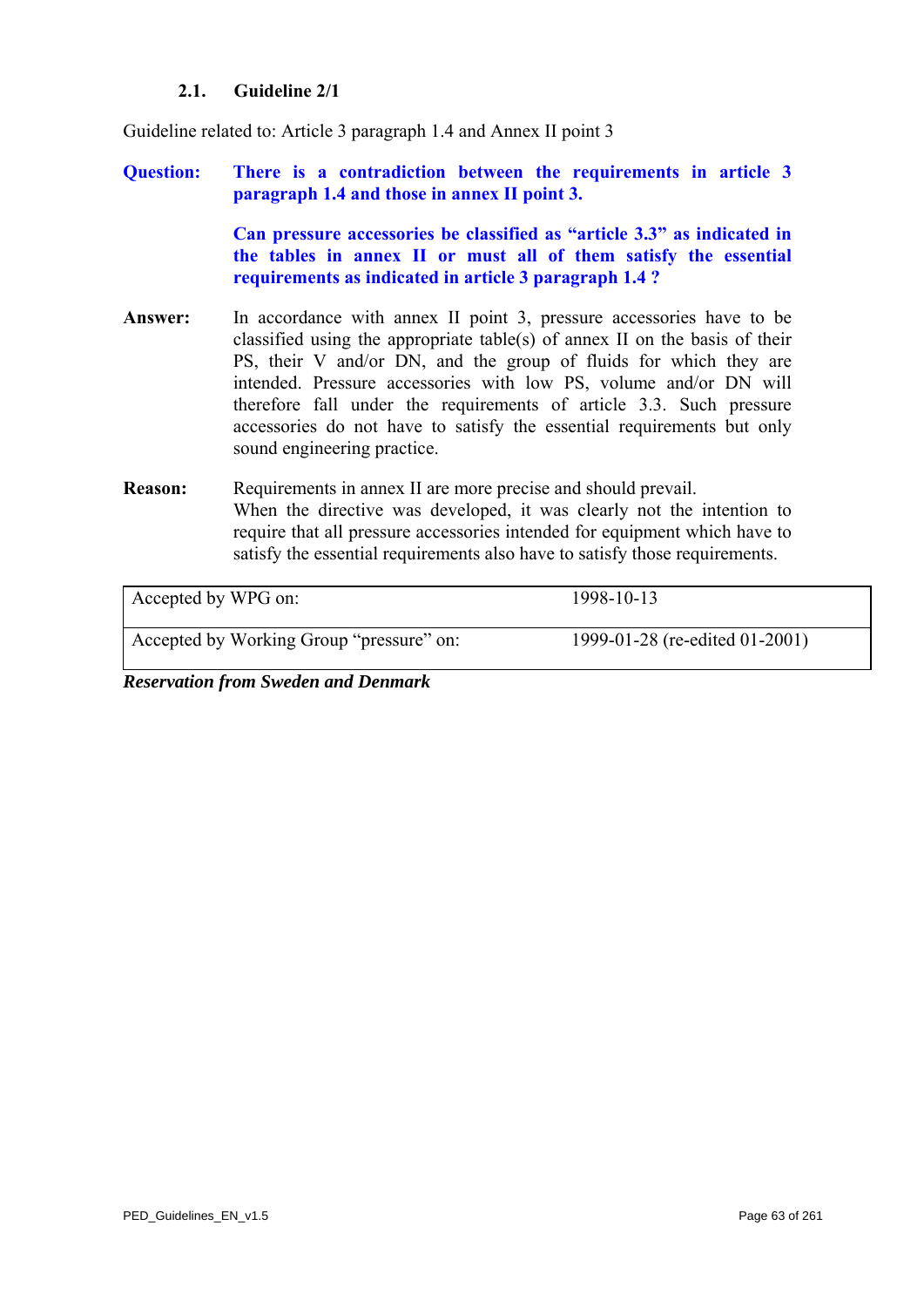## **2.2. Guideline 2/2**

Guideline related to: Article 1, paragraph 2.6; Article 3, paragraph 1.3

- **Question: The Directive uses the notion of DN (defined in Article 1, paragraph 2.6) for the classification of piping or piping accessories (cf. Article 3, paragraph 1.3). How to apply the Directive for classifying the tubular products or accessories for which the notion of DN does not exist (copper tubes, plastic valves, pressure regulators, hollow sections…)?**
- **Answer:** In the absence of DN in the standards, it shall be assumed that DN corresponds to the internal diameter in millimetres for circular products or the diameter in millimetres of the equivalent flow section for non-circular products.

In case of pressure accessories this assumption is made regardless of the diameter of the connection (which is usually expressed by DN).

For non-circular piping a comparative diameter must be determined from the existing cross-section. This comparative diameter must be used as the basis for classification.

Accepted by WPG on: 2013-01-17

Accepted by Working Group "pressure" on: 2013-03-07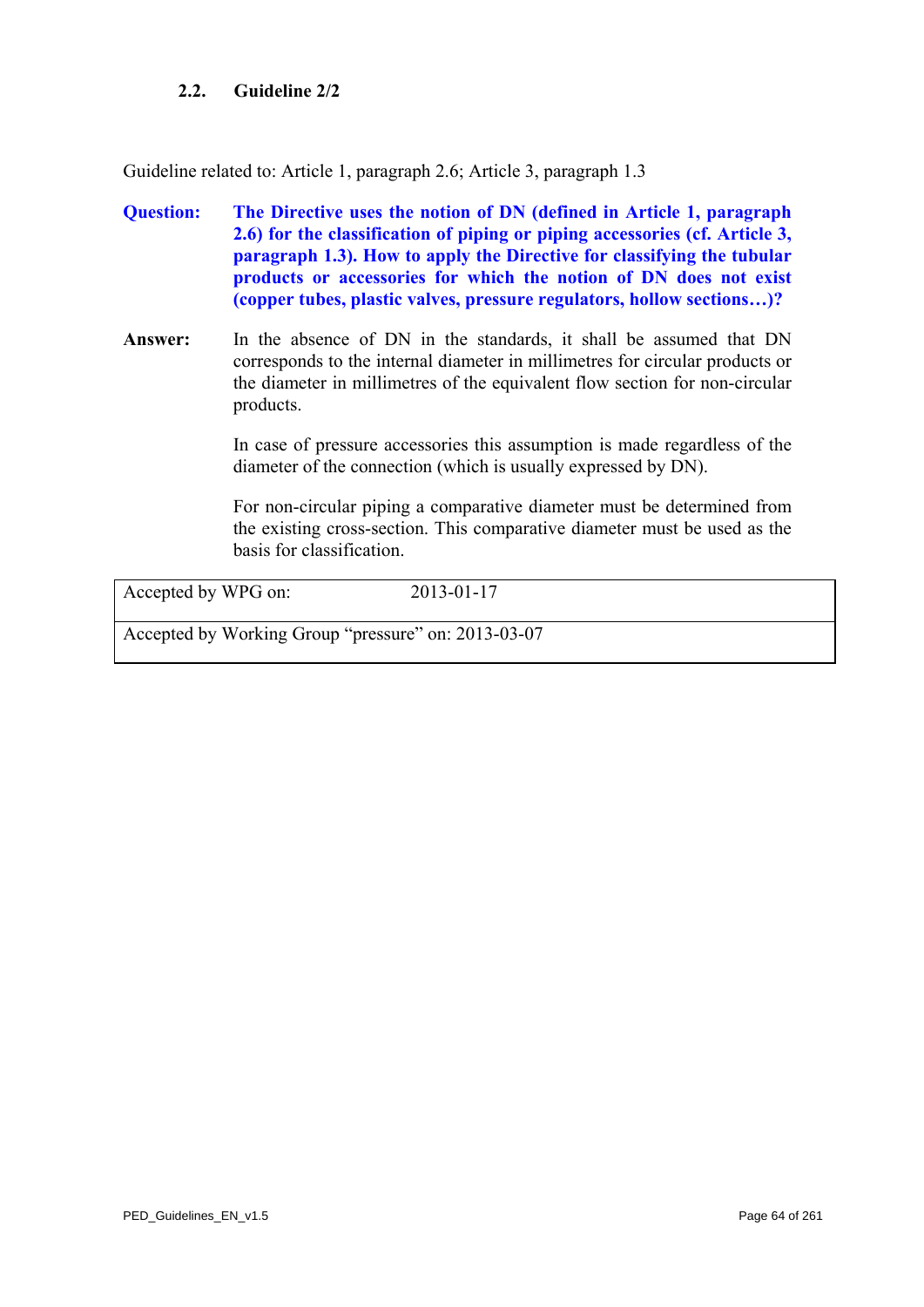## **2.3. Guideline 2/3**

Guideline related to: Article 3 paragraph 1; Annex II

#### **Question: How should vessels and piping for superheated water be classified?**

**Answer:** Vessels for super-heated water are covered by article 3, paragraph 1.1 a), second indent and table 2 applies.

> Piping for super-heated water is covered by article 3, paragraph 1.3 a), second indent and table 7 applies.

> These replies are applicable to unheated vessels or pipes with temperatures  $> 110^{\circ}$  C.

> Fired or otherwise heated vessels or piping with the risk of overheating that are intended for generation of steam or super-heated water at maximum allowable temperatures  $> 110^{\circ}$  C are covered by article 3, paragraph 1.2 and table 5 applies.

See also guidelines **[2/13](#page-76-0)** and **[2/22](#page-85-0)**.

Accepted by WPG on: 1998-11-27, editorially corrected on 2002-04-10

Accepted by Working Group "pressure" on: 1999-01-28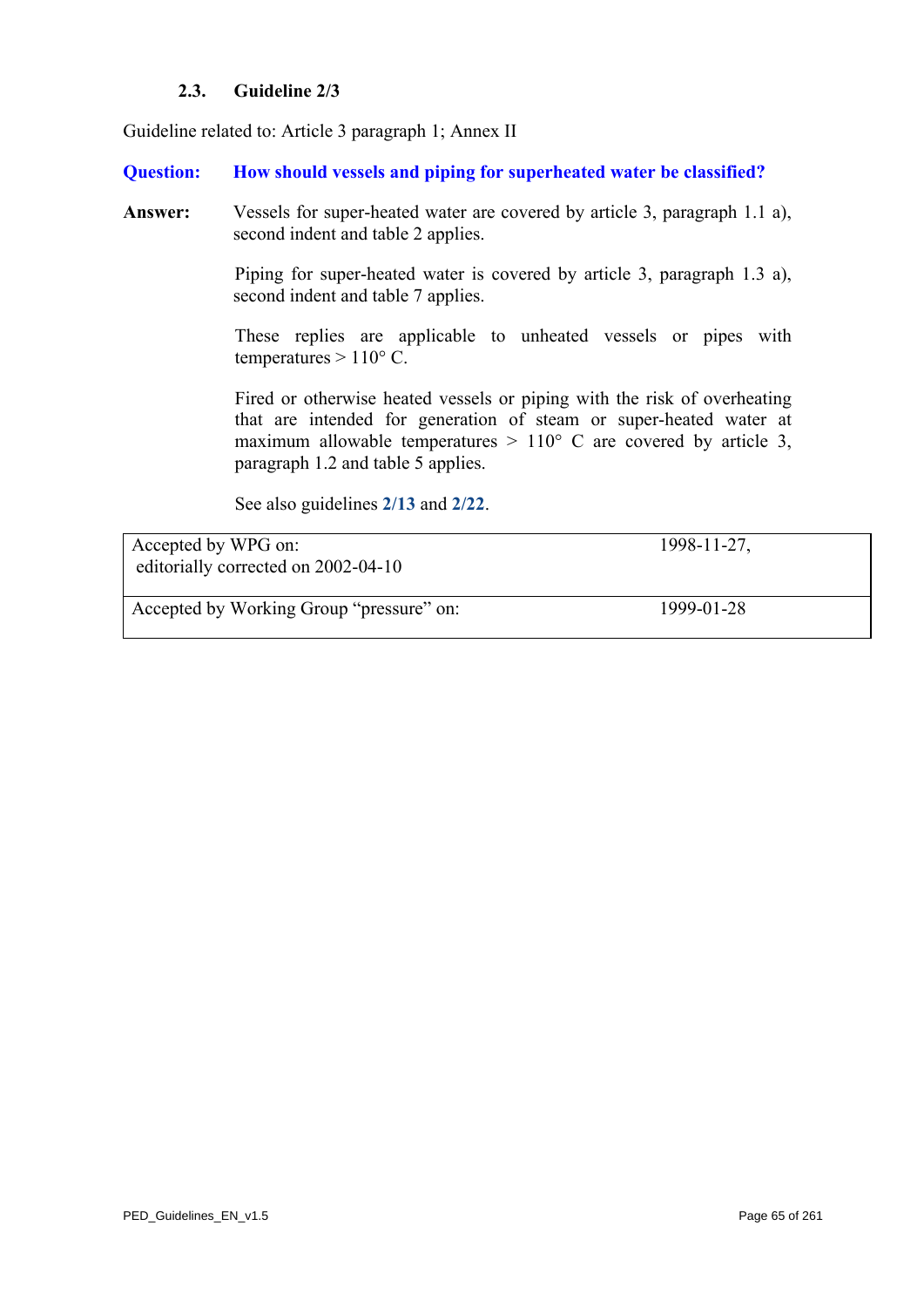## **2.4. Guideline 2/4**

<span id="page-65-0"></span>Guideline related to: Article 1 paragraphs 2.1.1 and 2.1.2

## **Question: Which type of pressure equipment is a heat exchanger?**

Answer: Heat exchangers are considered to be vessels.

As an exception, heat exchangers which consist of straight or bent pipes which may be connected by common circular header(s) made also from pipe are classified according to Article 1 paragraph 2.1.2 last sentence as piping if, and only if, the 3 following conditions are met:

- air is the secondary fluid,
- they are used in refrigeration systems, in air conditioning systems or in heat pumps,
- the piping aspects are predominant.

For such heat exchangers with headers, the piping aspects are predominant if  $Cat_n \geq Cat_v$  where:

 $Cat<sub>p</sub>$  = Abstract category that would be applicable according to 97/23/EC if the heat exchanger were classified as piping using DN of the biggest header.

 $Cat_v = Abstract category that would be applicable according to 97/23/EC$ if the biggest header, without the connecting piping, were classified as a vessel (i.e. for determining  $Cat_v$ , not the total volume V of the heat exchanger is taken into account, but only the volume  $V_H$  of the biggest header).

When the result is  $Cat_v > Cat_b$ , the appropriate vessel classification shall be determined by using the volume of the entire heat exchanger (headers plus connecting tubes).

The abstract category approach for determining the predominant aspect is limited to this specific application dealt with in Article 1 paragraph 2.1.2. The use of this concept outside this context is not supported by the directive and thus is not permissible.

- **Note:** Piping heat exchangers which do not meet the requirements of the exception are not to be classified according to the last sentence of Article 1 paragraph 2.1.2 as piping; they are to be classified as vessels. For example:
	- Heat exchangers which are not used in refrigeration systems, in air conditioning systems or in heat pumps, and for which the main purpose is to heat or cool the contained fluid by using the surrounding air;
	- Half-pipe coil or a similar « jacket » construction that heat or cool a vessel;
	- Pipe coil that is inside a vessel to heat or cool its content.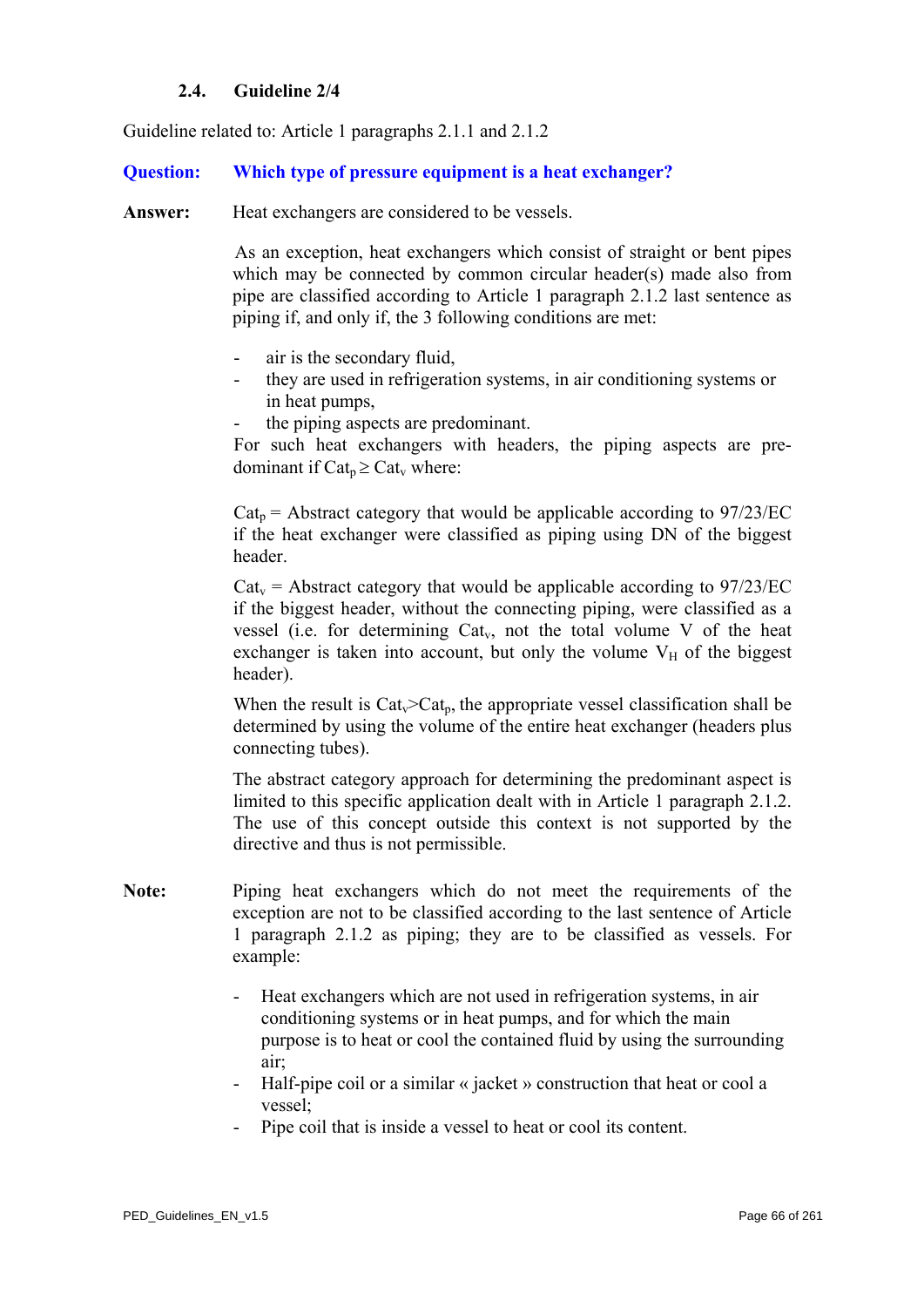| A cepted by WPG on<br>on: | 7. JU<br>14<br>┒- |
|---------------------------|-------------------|
|                           |                   |

Accepted by Working Group "pressure" on: 2003-11-03, editorially amended by 2004-09-07, Swedish reservation updated on 2005-03-16

*Swedish reservation on the determination of Cat<sub>y</sub> based only on the biggest header and not on the sum of the header volumes, and on the inclusion "refrigeration systems" and condensers in the second indent of the answer.*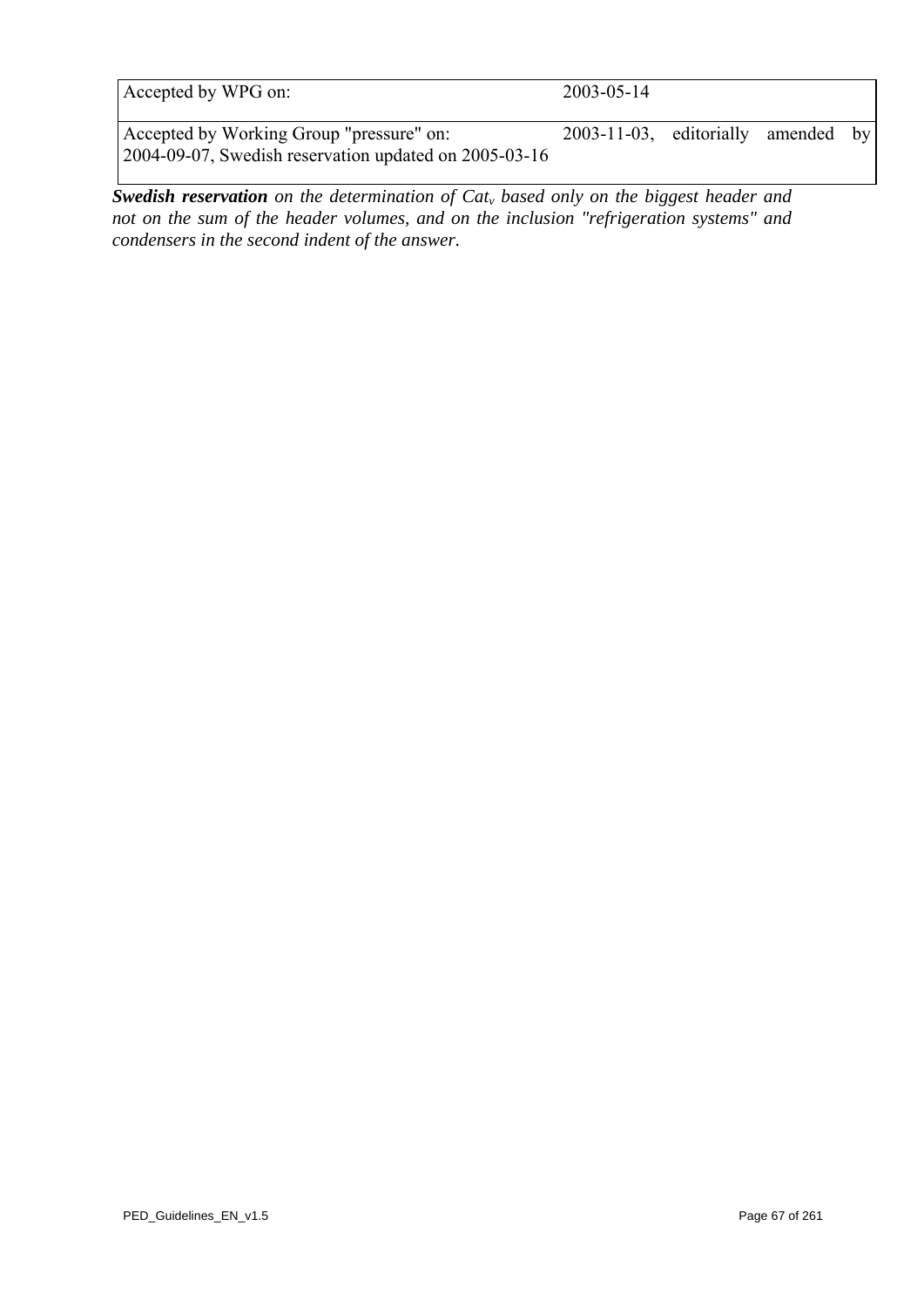## **2.5. Guideline 2/5**

Guideline related to: Article 1 paragraph 2.4, Article 3 paragraph 1.2, Annex II table 5

**Question: Some warm water generators having a volume greater than 2 L are intended to generate water at a temperature less than 110 °C, but are fitted with a safety temperature limiter which is set to a temperature of 120 °C.** 

> **What value of maximum allowable temperature, TS, shall be declared by the manufacturer?**

**Answer:** If the equipment is designed to operate at a temperature up to, but not exceeding 110 °C, then 110 °C shall be the value of TS, as defined in Article 1.2.4, specified by the manufacturer. In this case, the temperature limiter shall be set to ensure that the water temperature will not exceed  $110 \degree C$ .

In the example given in the question, TS is  $120^{\circ}$ C.

See also guideline **[2/12](#page-75-0)**.

Accepted by WPG on : 2000-02-08

Accepted by Working Group " pressure " on : 2000-03-24, editorially amended on 2006-11-22, confirmed by WGP on 2007-04-18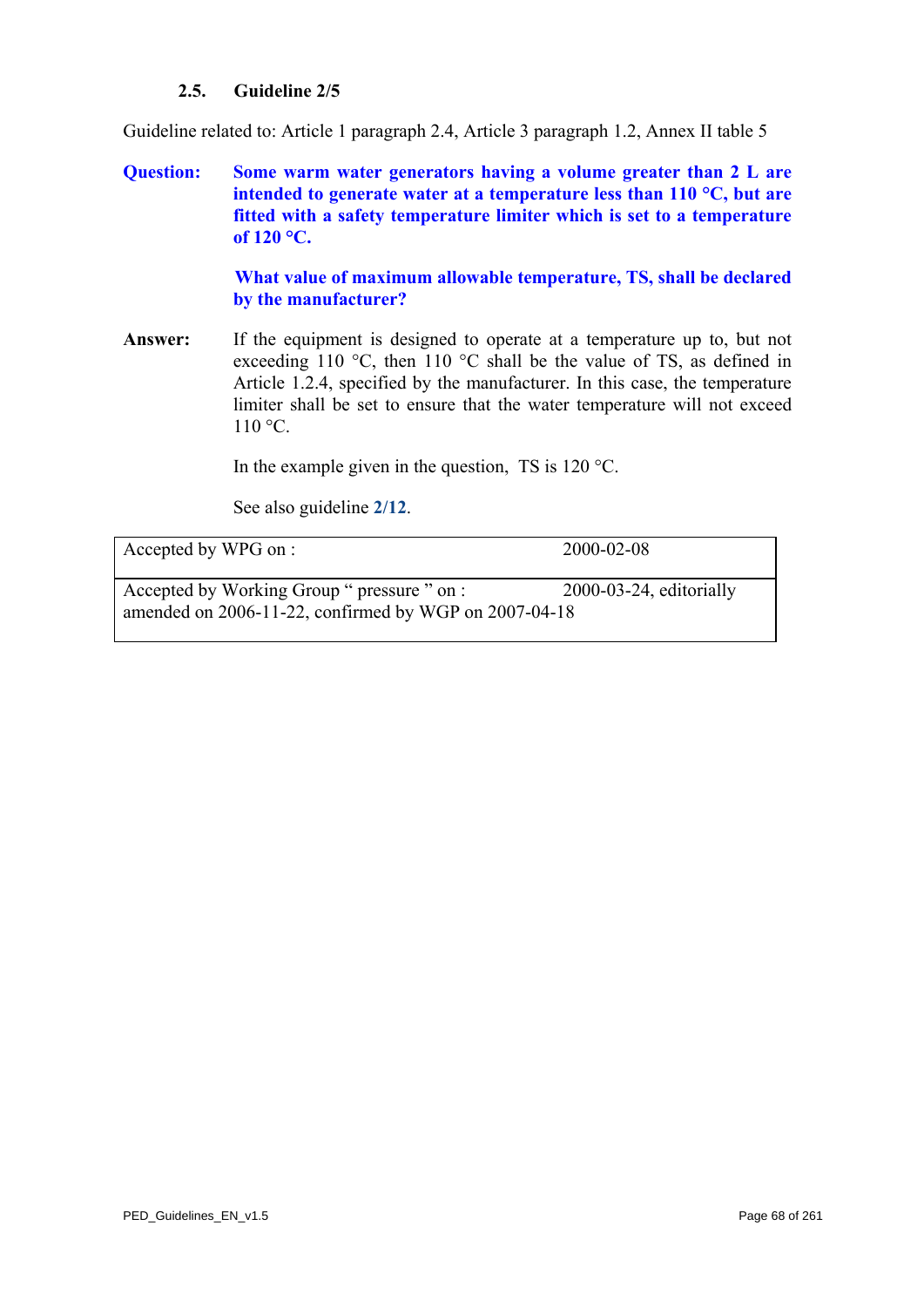## **2.6. Guideline 2/6**

Guideline related to: Articles 3. paragraphs 1.1, 2.1, 2.2

## **Question: How should a fired or otherwise heated equipment be classified if a fluid other than water is being heated ?**

**Answer:** This equipment shall be considered as vessel in accordance with article 3.1.1 of the directive. It may also be considered as assembly in accordance with article 3.2.2.

> The definition of assemblies in article 3.2.1 concerns only the assemblies intended for generating steam or superheated water and does not concern equipment where a fluid other than water is heated.

As a consequence, the classification shall not be made using table 5.

Examples of such equipment are oil heating furnaces, heat exchangers (refer also to guideline **[2/4](#page-65-0)**), and induction heaters.

Note: The essential requirements of annex I section 5 are applicable to such pressure equipment, if it presents a risk of overheating, unless the equipment is covered by Article 3.3.

Accepted by WPG on : 2000-02-17

Accepted by Working Group " pressure " on : 2000-03-24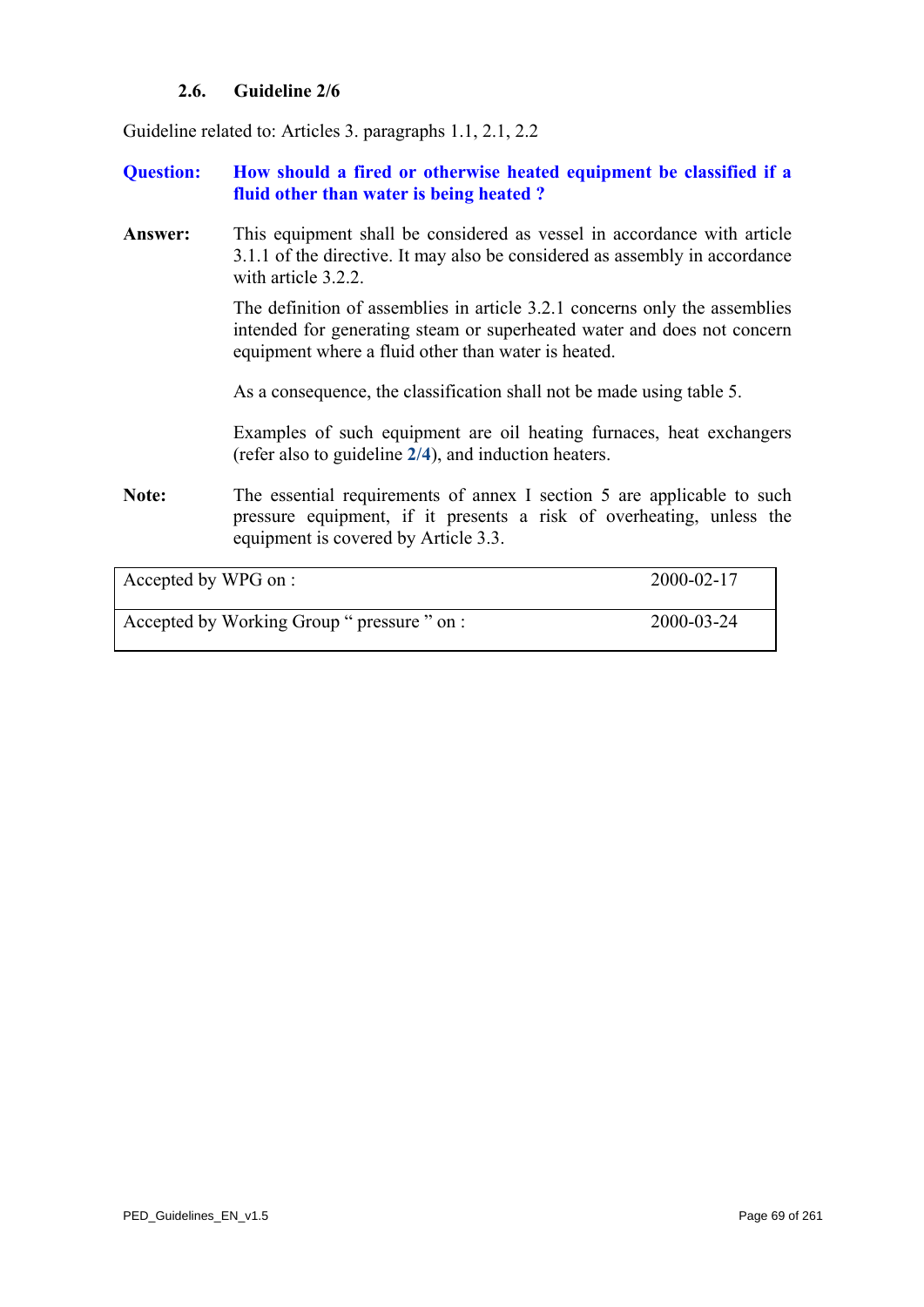## **2.7. Guideline 2/7**

Guideline related to: Articles 9 paragraphs 2.1 and 2.2

## **Question: Article 9 classifies fluids with reference to Article 2 (2) of Directive 67/548/EEC. Does this mean that all fluids classified as dangerous are group 1?**

Answer: NO, only those fluids the properties of which are cited in Article 9 paragraph 2 of the Pressure Equipment Directive (PED) are to be classified as group 1. According to the classification of Annex VI of the latest amendment of Directive 67/548/EEC they have one or more of the following risk phrases.

(This list relates to the version dated November 2005)

- R2, R3 for explosive

- R12 for extremely flammable

- R11, R15, R17 for highly flammable

- R26, R27, R28, R39 for very toxic

- R23, R24, R25, R39, R48 for toxic

- R7, R8, R9 for oxidising.

For flammable fluids, see guideline **[2/20](#page-83-0)**.

- **Note 1:** The reference to the directive 67/548/EEC is used for the definitions of the risks of the substances. Annex I of this directive is not exhaustive whatever the version is. The fact that a substance is not listed in Annex I of this directive does not imply its classification in Group 1 or 2. It is advisable then to refer to the safety data sheet supplied with the product in accordance with the directive 91/155/EEC to identify whether the risks of Group 1 are included or not. The classification of substances according to directive 67/548/EEC may also be checked on the website of the European Chemical Bureau http://ecb.jrc.it
- Note 2: Fluids which have the symbol T or T+ are not necessarily group 1. As an example, fluids that are classified carcinogenic may have the symbol T. However, they don't belong to Group 1 fluids of the PED because they are not classified toxic (e.g. 2-naphtylamine salts, index no. 612-071-00-0). In directive 67/548/EEC, the symbols and classification are not the same. The symbols are defined in article 6 of Directive 67/548/EEC (article 16 of amendment 79/831/EEC) and this article is not mentioned in Article 9 of the PED. Classification and symbols are listed separately in the lists of fluids, Directive 93/21/EEC, and amendments.

| Accepted by WPG on:<br>editorially amended on 2005-11-28 | $2004 - 12 - 16$ , |
|----------------------------------------------------------|--------------------|
| Accepted by Working Group "pressure" on:                 | 2005-01-19         |
| PED_Guidelines_EN_v1.5                                   | Page 70 of 261     |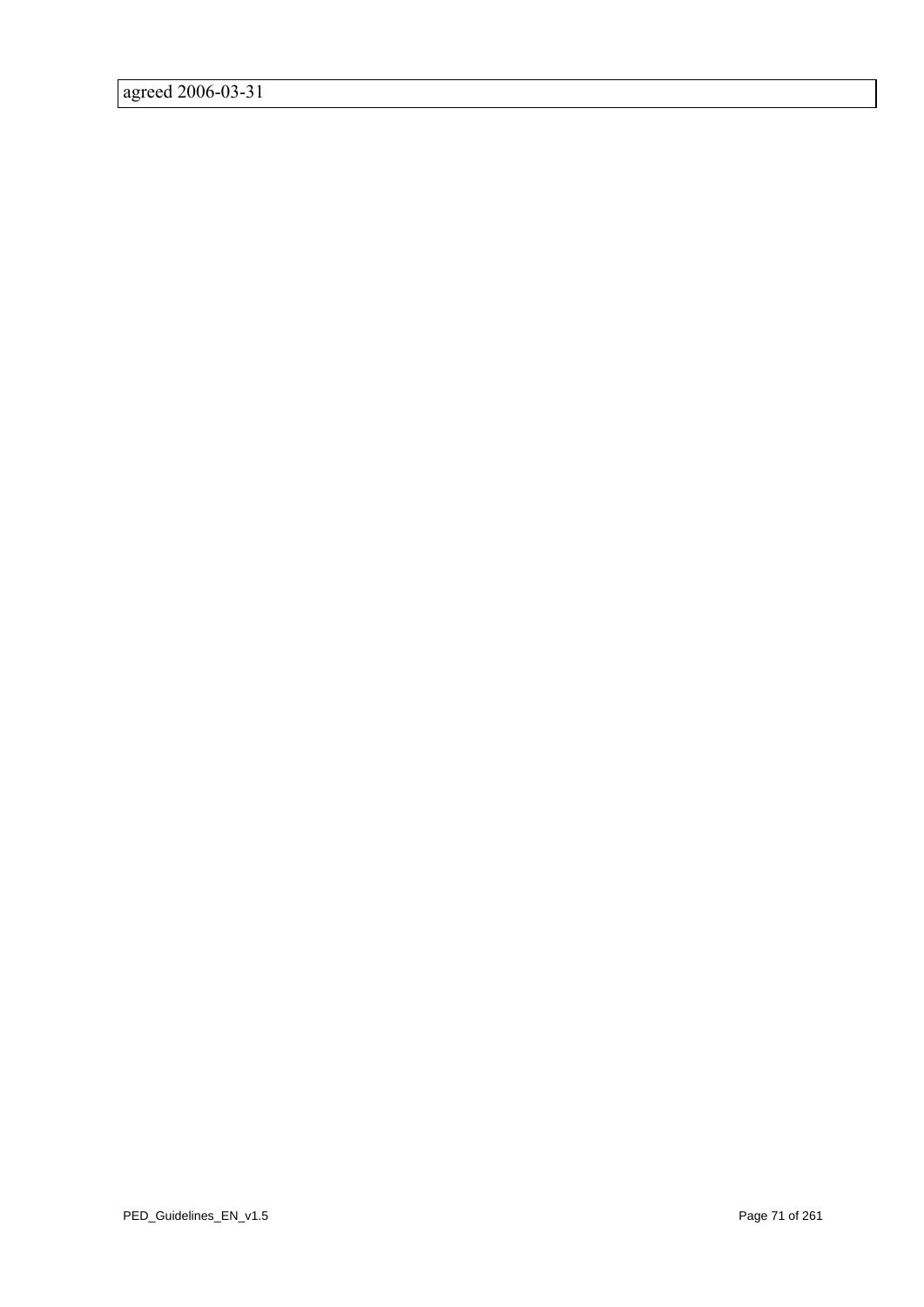## **2.8. Guideline 2/8**

Guideline related to: Article 9 paragraph 3

## **Question: How should a vessel which is intended to contain water below 100 °C be classified when there is a marginal gas cover?**

**Answer:** This type of vessel is classified according to Table 4, provided the gas is being continuously removed.

> Examples of such vessels are domestic warm water vessels, where entering air is accumulated on the top, and is normally being removed by operation.

| Accepted by WPG on:                      | 1999-12-14 |
|------------------------------------------|------------|
| Accepted by Working Group "pressure" on: | 2000-03-24 |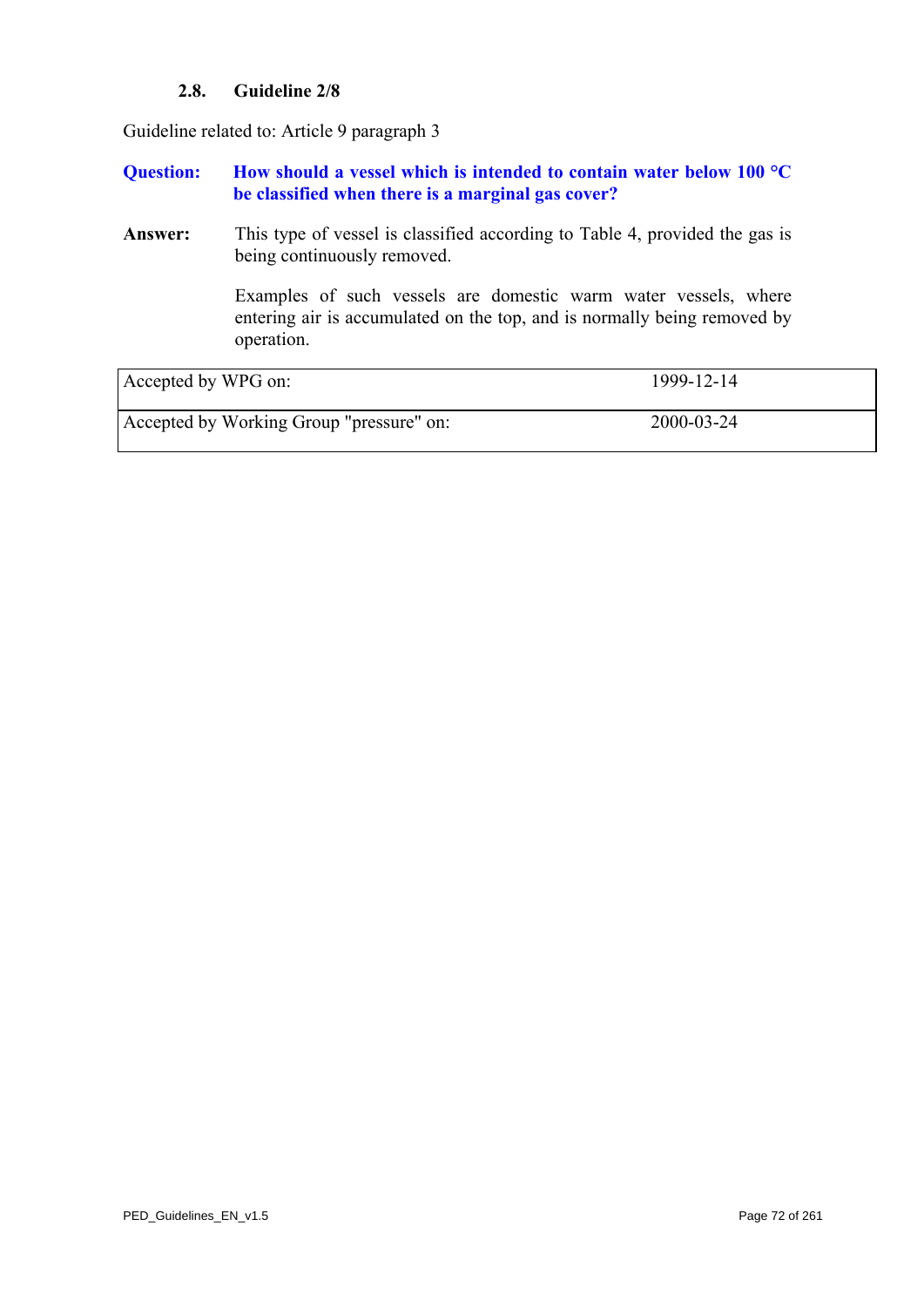# **2.9. Guideline 2/9**

<span id="page-72-0"></span>Guideline related to: Article 3 paragraph 1.1 and Article 9 paragraph 3

# **Question: Which pressure and volume values must be used to determine the category of vessels used as gas-loaded accumulators, or other vessels with a flexible or non fixed membrane, given that these are made up of two chambers with different fluids?**

### **Answer**: The maximum allowable pressure (PS) of the vessel and the total volume of the vessel shall be used according to Article 9.3.

| Accepted by WPG on:                      | 1999-12-14 |
|------------------------------------------|------------|
| Accepted by Working Group "pressure" on: | 2000-03-24 |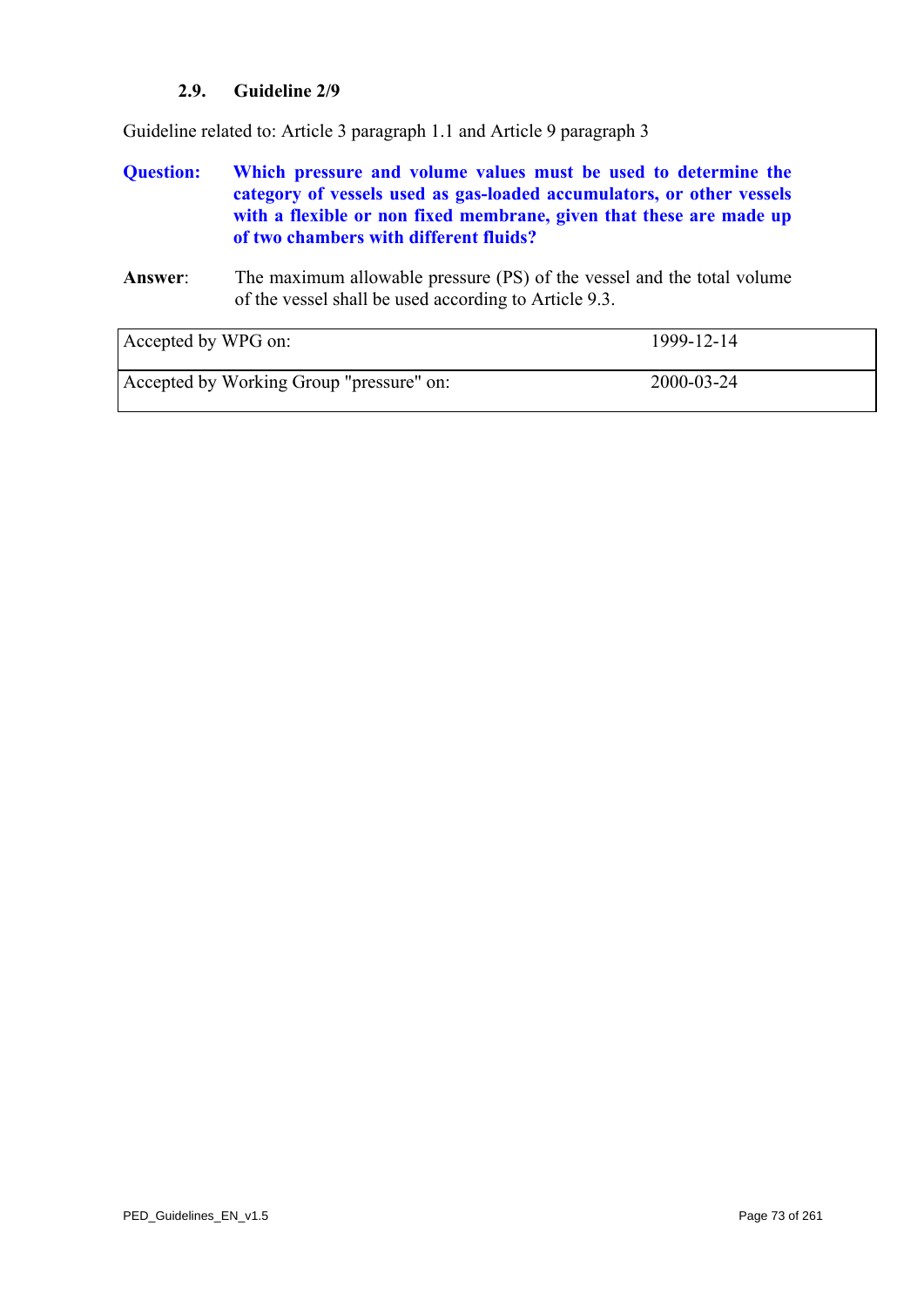# **2.10. Guideline 2/10**

Guideline related to: Article 3 paragraph 1.1 and Article 9 paragraph 3

- **Question: If a vessel contains a fluid which meets the conditions of the introductory paragraph to Article 3, paragraph 1.1(a) (e.g. air) and a liquid which meets the conditions of the introductory paragraph to Article 3, paragraph 1.1(b) (e.g. water) - how shall the vessel be classified?**
- **Answer:** Article 9, paragraph 3 states that the classification shall be on the basis of the fluid which requires the higher category. The total volume (V) of the vessel, as defined in Article 1, paragraph 2.5, shall be used to determine the conformity assessment category, not the actual volume occupied by the individual fluids at any particular time.

See also guidelines **[2/8](#page-70-0)** and **[2/9](#page-72-0)**.

| Accepted by WPG on :                        | $2001 - 02 - 20$ |
|---------------------------------------------|------------------|
| Accepted by Working Group " pressure " on : | 2001-06-26       |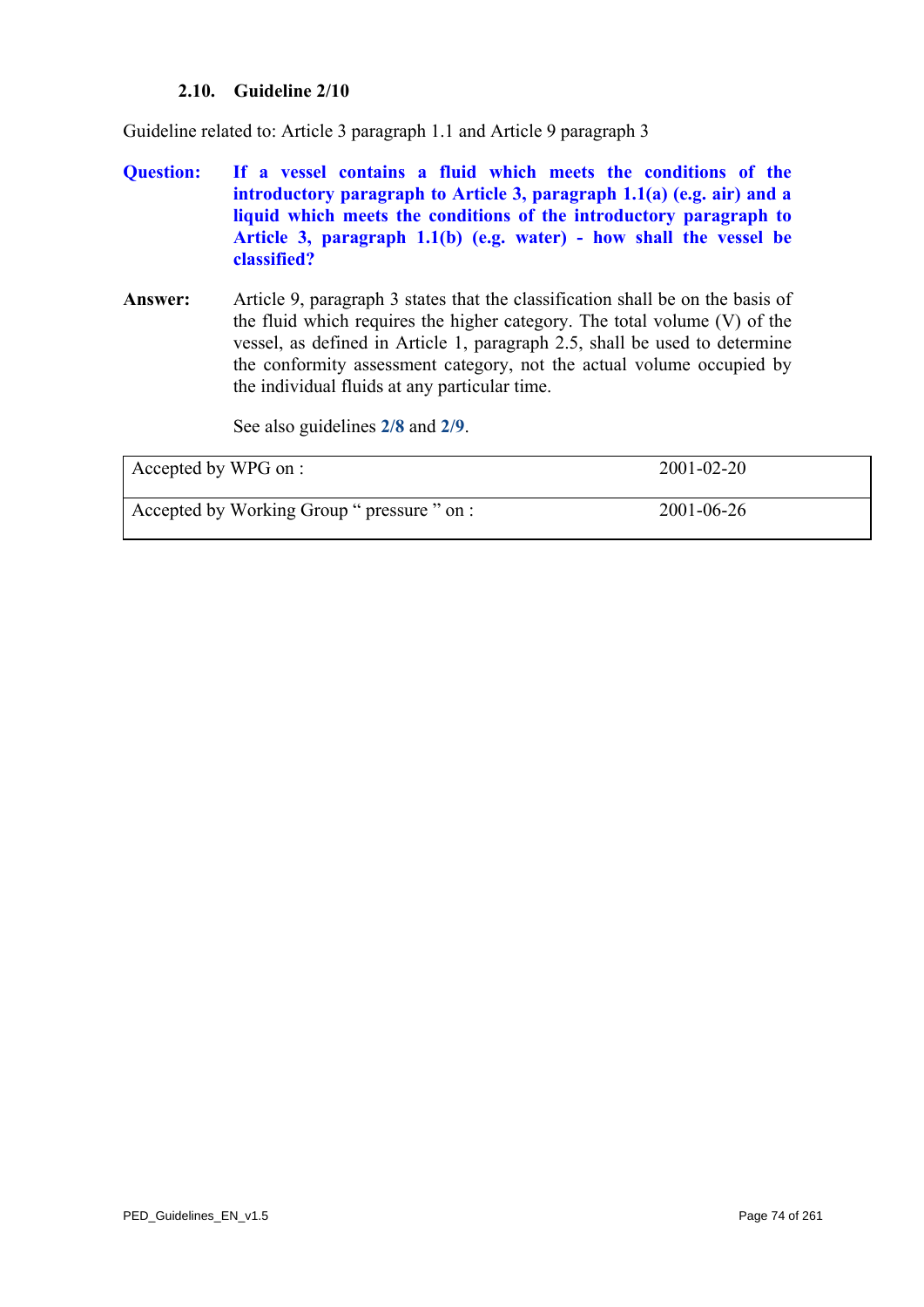### **2.11. Guideline 2/11**

<span id="page-74-0"></span>Guideline related to: Article 10, section 1.4, Annex II, Annex III

### **Question: When is it possible for a manufacturer to apply a module from a higher category and what are the consequences ?**

**Answer:** Article 10.1.4 states that manufacturers can choose to apply one of the procedures which apply to a higher category if available. The words 'if available' make it clear that if an item of pressure equipment was classified as category IV, then a module from a higher category is not available. Even for those tables in Annex II where categories III and/or IV are not listed, such procedures can be chosen.

> The procedures available are the modules or module combinations described under Article 10.1.3.

> If a module (or a module combination) from a higher category is chosen, all the requirements of that module must be met, including the marking of the identification number of the Notified body.

> However, the use of a module (or a module combination) from a higher category does not change the actual classification of the equipment. The requirements of Annex I are those resulting from the actual classification unless the module itself gives specific requirements.

See also guideline **[2/18](#page-81-0)**.

**Note:** When particular modules are explicitely referenced in the text of the directive, they cannot be substituted, as for example in Table 4 of Annex II.

| Accepted by WPG on:                        | 2000-08-25       |
|--------------------------------------------|------------------|
| Accepted by Working Group " pressure " on: | $2000 - 11 - 07$ |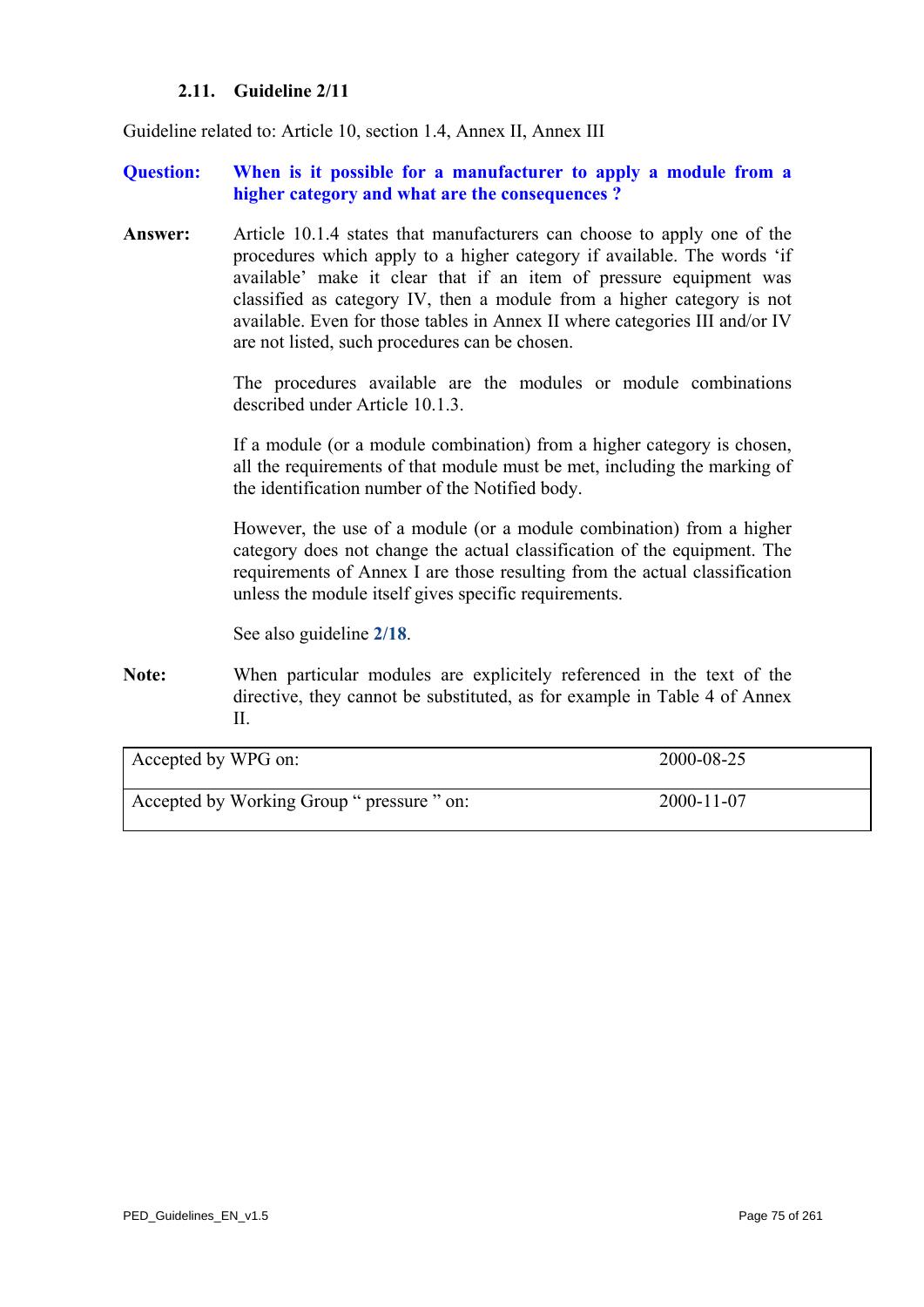# **2.12. Guideline 2/12**

Guideline related to: Article 1 paragraph 2.4

**Question: For warm water boilers which are controlled by a temperature thermostat and protected by a safety temperature limiter, does the maximum allowable temperature (TS) mean:.** 

> **(a) the maximum intended operating temperature under normal conditions as controlled by the thermostat; or;**

> **(b) the temperature setting of the ultimate over-temperature safety device i.e. the limiter?**

**Answer:** (b) is correct.

**Note:** manufacturers must ensure that the equipment is sufficiently robust to deal with any residual heat after activation of the limiter.

See also WPG **[2/5](#page-67-0)**

| Accepted by WPG on :                      | $2000 - 02 - 18$ |
|-------------------------------------------|------------------|
| Accepted by Working Group "pressure" on : | 2000-03-24       |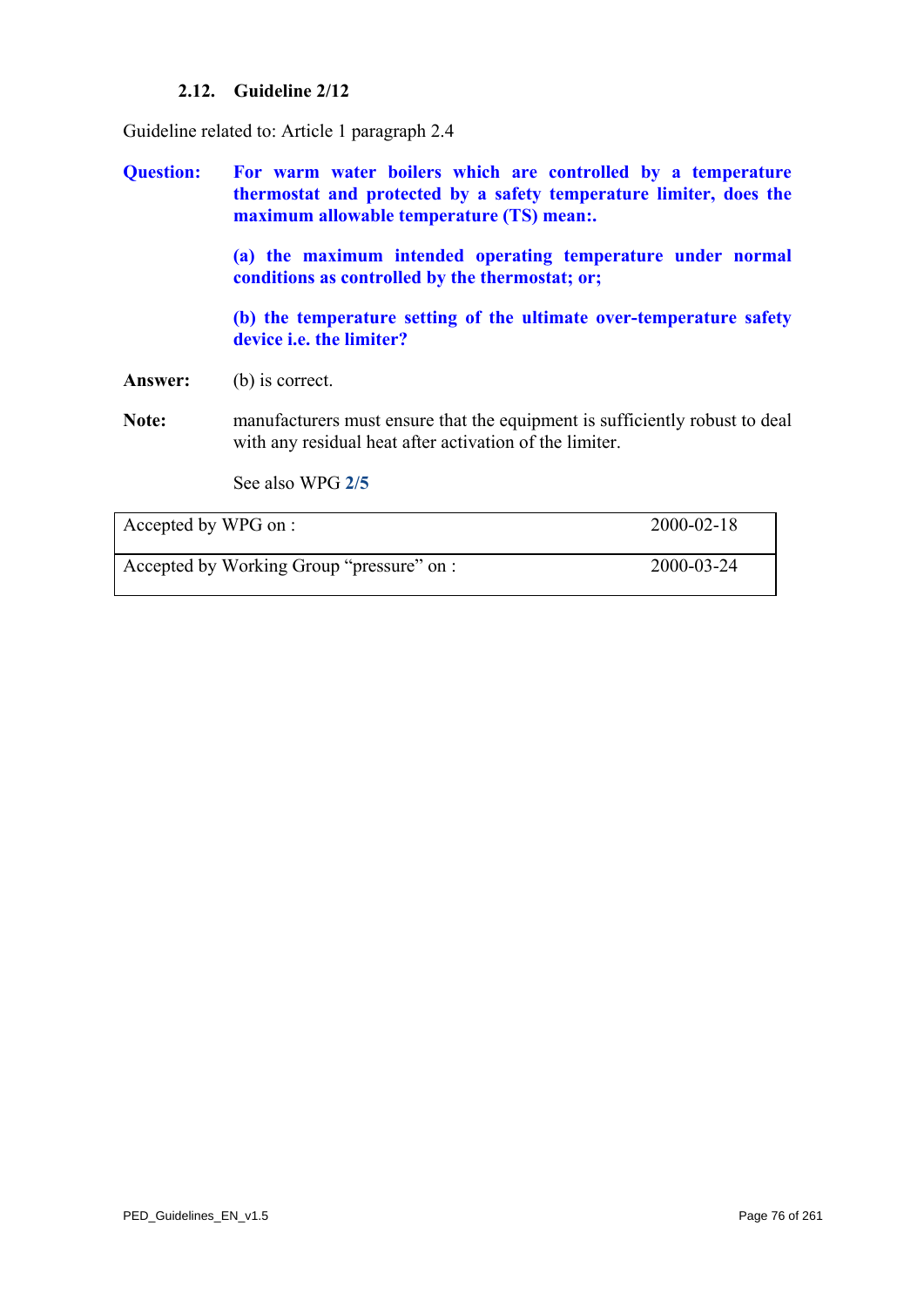# **2.13. Guideline 2/13**

<span id="page-76-0"></span>Guideline related to: Article 3 paragraphs 1.1, 1.2, 1.3 and Annex II

### **Question: How can manufacturers use Article 3.1 to determine the appropriate conformity assessment Tables in Annex II?**

#### **Answer:**



Q.Does the vessel or piping contain liquid whose vapour pressure at the maximum allowable temperature is not more than 0,5 bar above normal atmospheric pressure?

| Accepted by WPG on:                      | 2000-05-05 |
|------------------------------------------|------------|
| Accepted by Working Group "pressure" on: | 2000-06-29 |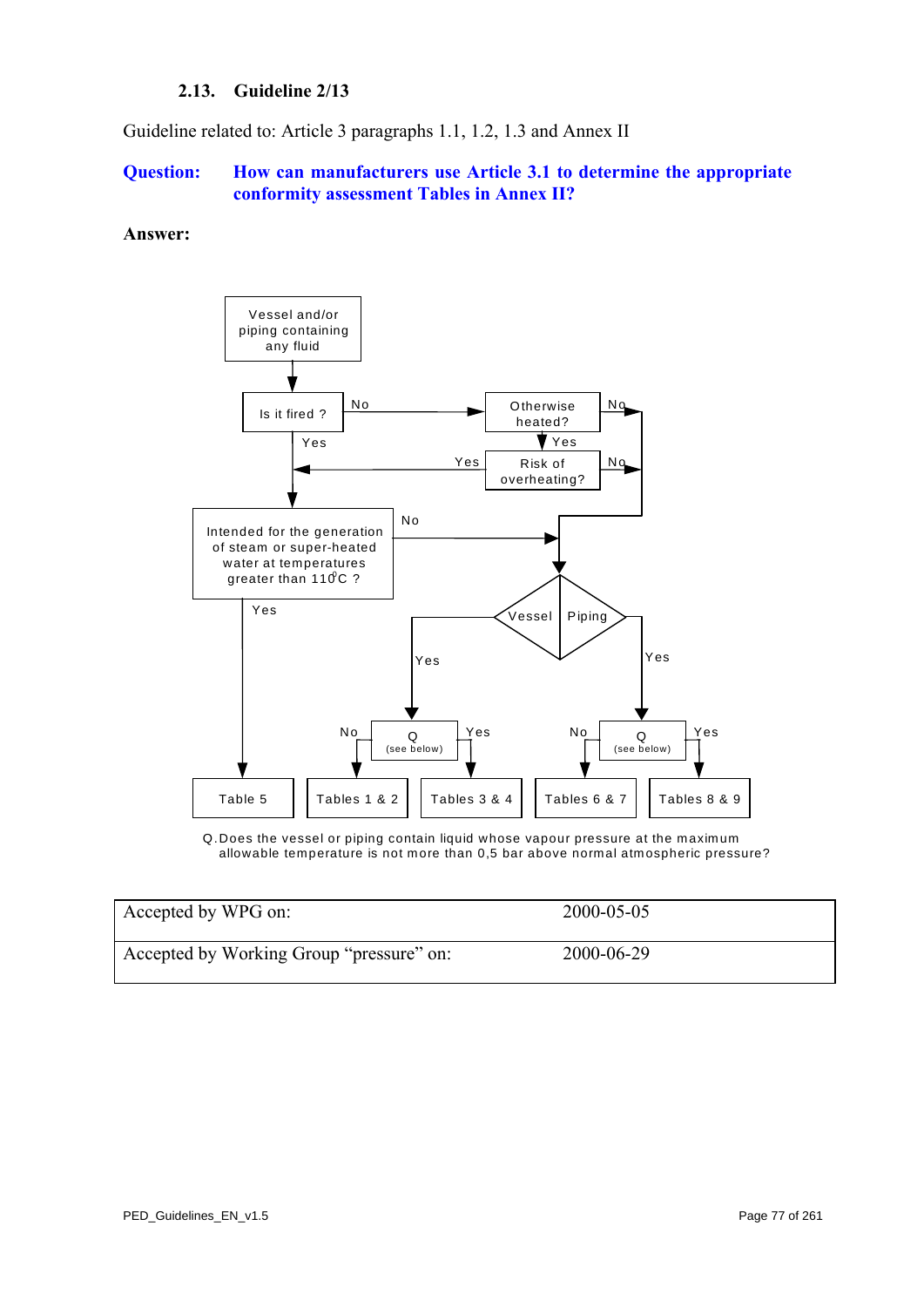### **2.14. Guideline 2/14**

Guideline related to: Article 3, paragraph 1.1(a) and Annex II, Table 2

- **Question: Article 3, section 1.1(a) second indent, states that all portable extinguishers must comply with the essential safety requirements (ESRs) and be assessed according to Annex II, Table 2. In addition, Table 2 states that portable extinguishers must exceptionally be classified at least in category III. To what parts of a portable extinguisher do these requirements apply?**
- **Answer:** Article 3, section 1.1(a) and Annex II, Table 2 are applied to vessels and therefore the requirements are relevant to the cylinder (bottle) of the portable extinguisher. The other parts of the portable extinguisher which are pressure equipment are classified according to Article 3 and assessed according to the appropriate Tables.
- **Note:** A portable extinguisher is an assembly referred to in Article 1, section 2.1.5 and Article 3, section 2.2. It shall be subjected to a global conformity assessment procedure of Article 10, section 2 and it shall bear the CE marking as an assembly.

The global conformity assessment procedure of Article 10, sections 2 (b) and 2 (c) is determined by the highest category applicable to the equipment concerned other than that applicable to any safety accessories. Because the cylinder (bottle) of a portable extinguisher is classified at least in category III the global conformity assessment procedure to be applied must be chosen among those laid down at least for category III.

| Accepted by WPG on :                        | $2000 - 10 - 02$ |
|---------------------------------------------|------------------|
| Accepted by Working Group " pressure " on : | 2000-11-07       |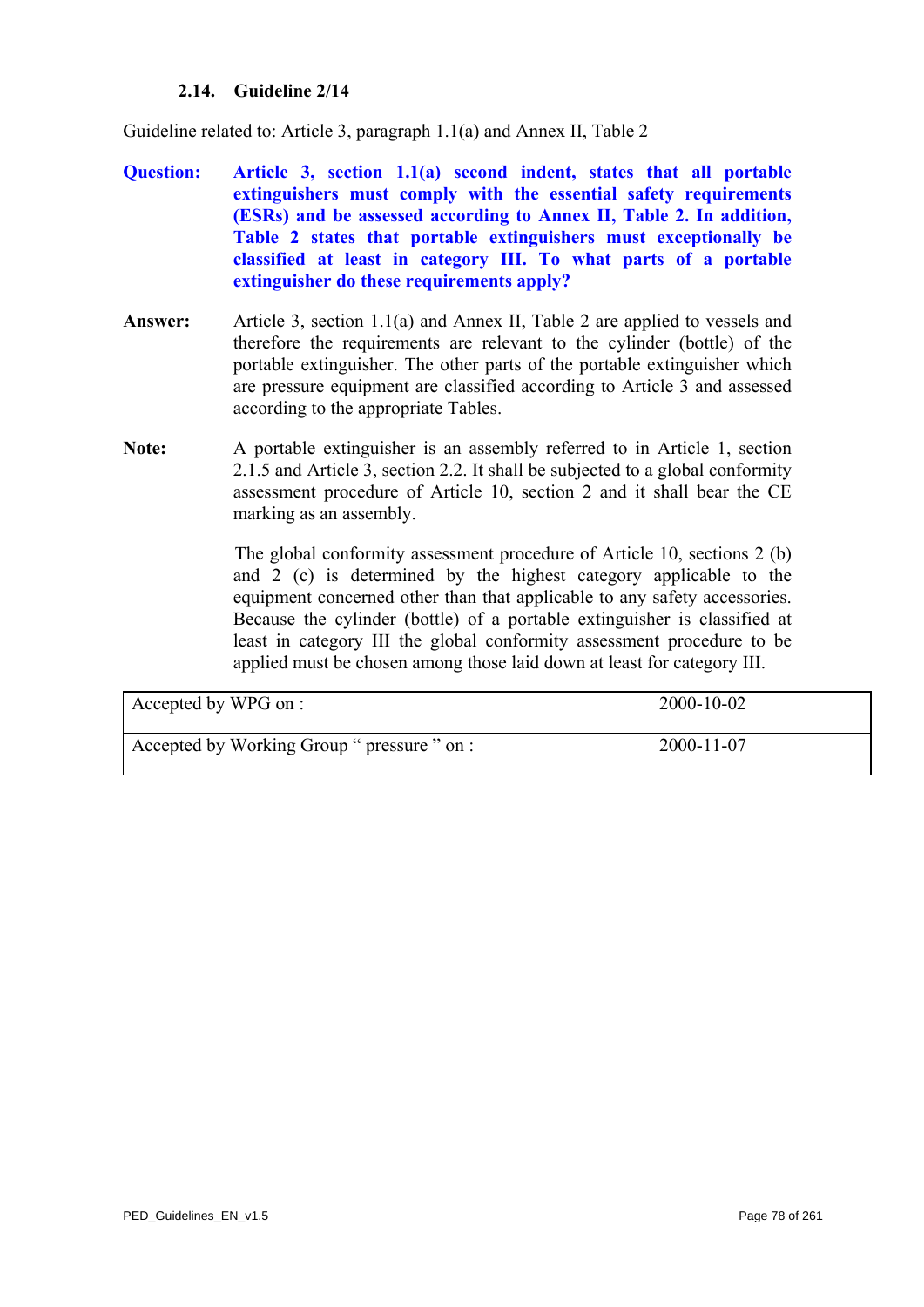# **2.15. Guideline 2/15**

Guideline related to: Article 3 paragraph 1.2, Annex II table 5

# **Question: Does the classification of the pressure cookers in category III for the assessment of the design mean that also the essential safety requirements are linked to category III?**

#### **Answer: No**

In accordance with Article 3 paragraph 1.2, all the pressure cookers shall satisfy the essential safety requirements of the directive and shall bear the CE marking.

The determination of the category of the pressure cookers regarding essential safety requirements following Article 9 paragraph 1 is made in accordance with table 5 of Annex II, i.e. :

- Category I for the pressure cookers for which the product PS.V is not greater than 50 bar.L

- Category II for the pressure cookers for which the pressure is not greater than 32 bar and the product PS.V is over 50 bar.L and not greater than 200 bar.L

The only differences in essential safety requirements with regard to category are stated in Annex I sections 3.1.2, 3.1.3, 3.2.2, 4.2c and 4.3 (see also guideline **[2/11](#page-74-0)**).

The design assessment shall be made in accordance with a module of Category III or IV, i.e. modules B, B1, G, H or H1.

**Note:** When module B or B1 is used and no notified body is involved at the production phase, there shall be no marking of the identification number of the notified body.

| Accepted by WPG on:                      | 2001-12-19       |
|------------------------------------------|------------------|
| Accepted by Working Group "pressure" on: | $2002 - 02 - 02$ |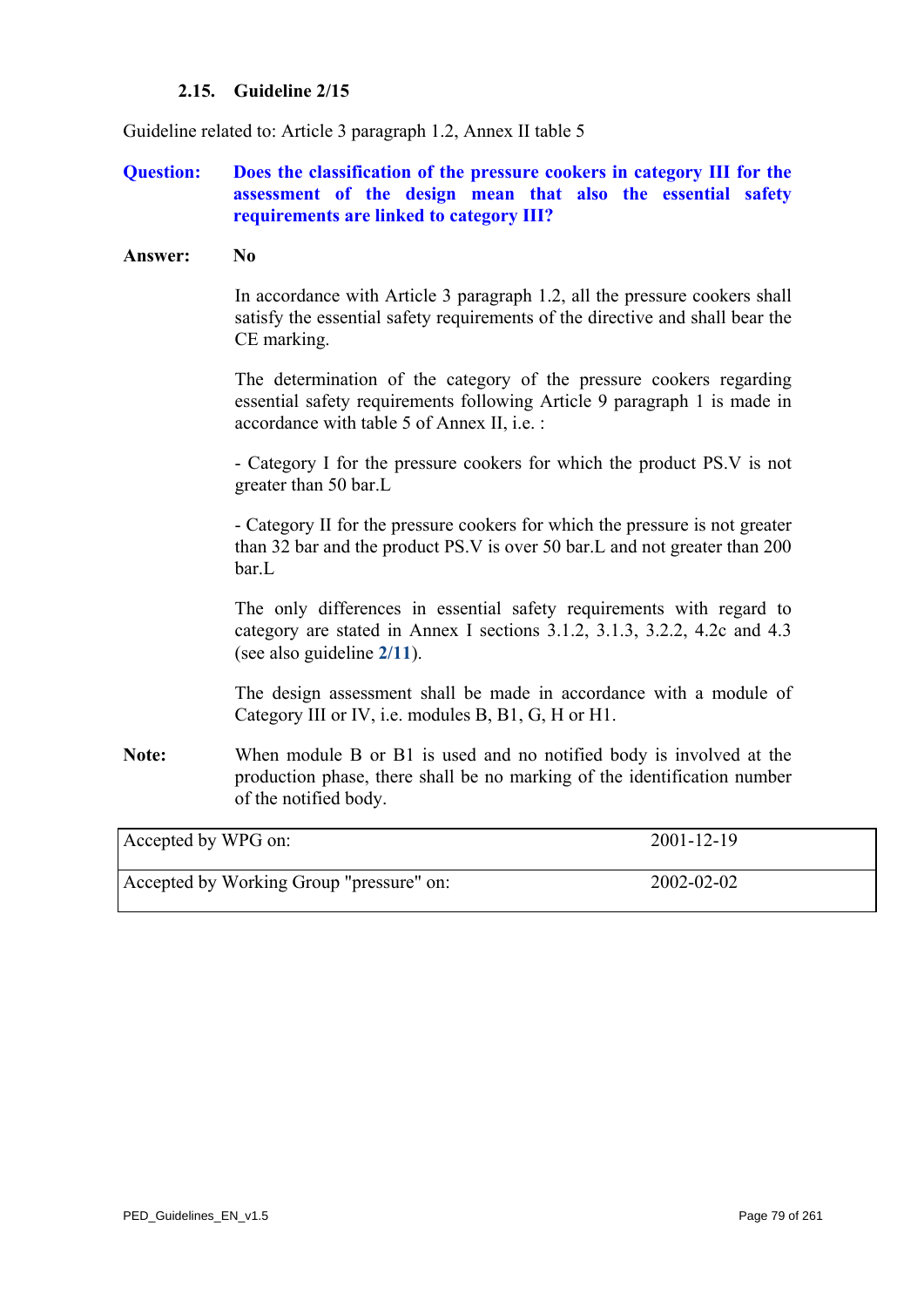# **2.16. Guideline 2/16**

Guideline related to: Article 1, paragraph 2.1.3, Annex I, section 2.11

**Question: Are pressure regulators safety accessories in the sense of PED?** 

### **Answer: In general pressure regulators are pressure accessories.**

Only in the case where they fulfil the definition of safety accessory and consequently have a specified safety function, they are to be considered safety accessories and they shall meet requirements of Annex I, section 2.11.

When a pressure regulator is installed in an assembly where the design pressure of the system downstream of the device is lower than the pressure which can occur upstream of the device, and the system downstream is not protected by a safety accessory, the manufacturer of the assembly must ensure that this pressure regulator fulfils the requirements of a safety accessory.

Note: It is foreseeable that some pressure regulators without specific safety function could be inadvertently used as safety accessories. The manufacturer of the pressure regulator must include an appropriate warning in their instructions for use.

Acceptedby WPG on: 2001-01-10

Accepted by Working Group "pressure" on: 2001-06-26, editorially amended by WPG on 2007- 03-27, confirmed by WGP on 2007-04-18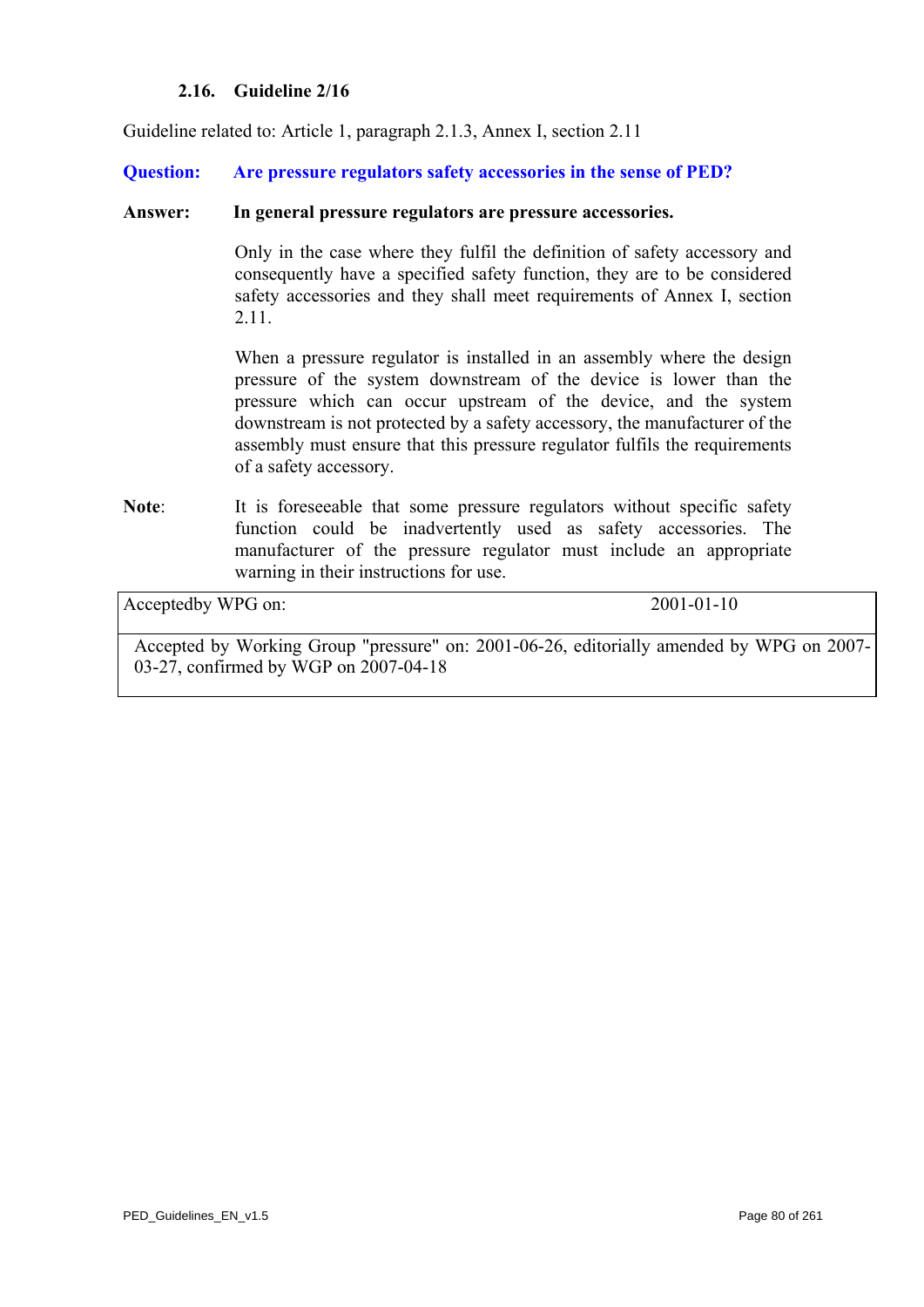# **2.17. Guideline 2/17**

<span id="page-80-0"></span>Guideline related to: Article 9 and annex II point 3

| <b>Question:</b>   | How are pressure accessories classified?                                                                                                          |  |
|--------------------|---------------------------------------------------------------------------------------------------------------------------------------------------|--|
| Answer:            | The guiding factor should be based on the characteristic of the<br>pressure accessory.                                                            |  |
|                    | In some cases both volume and DN are considered appropriate. In such<br>cases, the pressure accessory must be classified in the highest category. |  |
|                    | In the case of valves, DN is normally the more appropriate.                                                                                       |  |
| <b>Reason:</b>     | It should be noted that some linguistic versions are unclear on this point.                                                                       |  |
|                    | See also guideline 2/1.                                                                                                                           |  |
| Acceptedby WPG on: | 2000-11-29                                                                                                                                        |  |

Acceptedby Working Group "pressure" on: 2001-06-26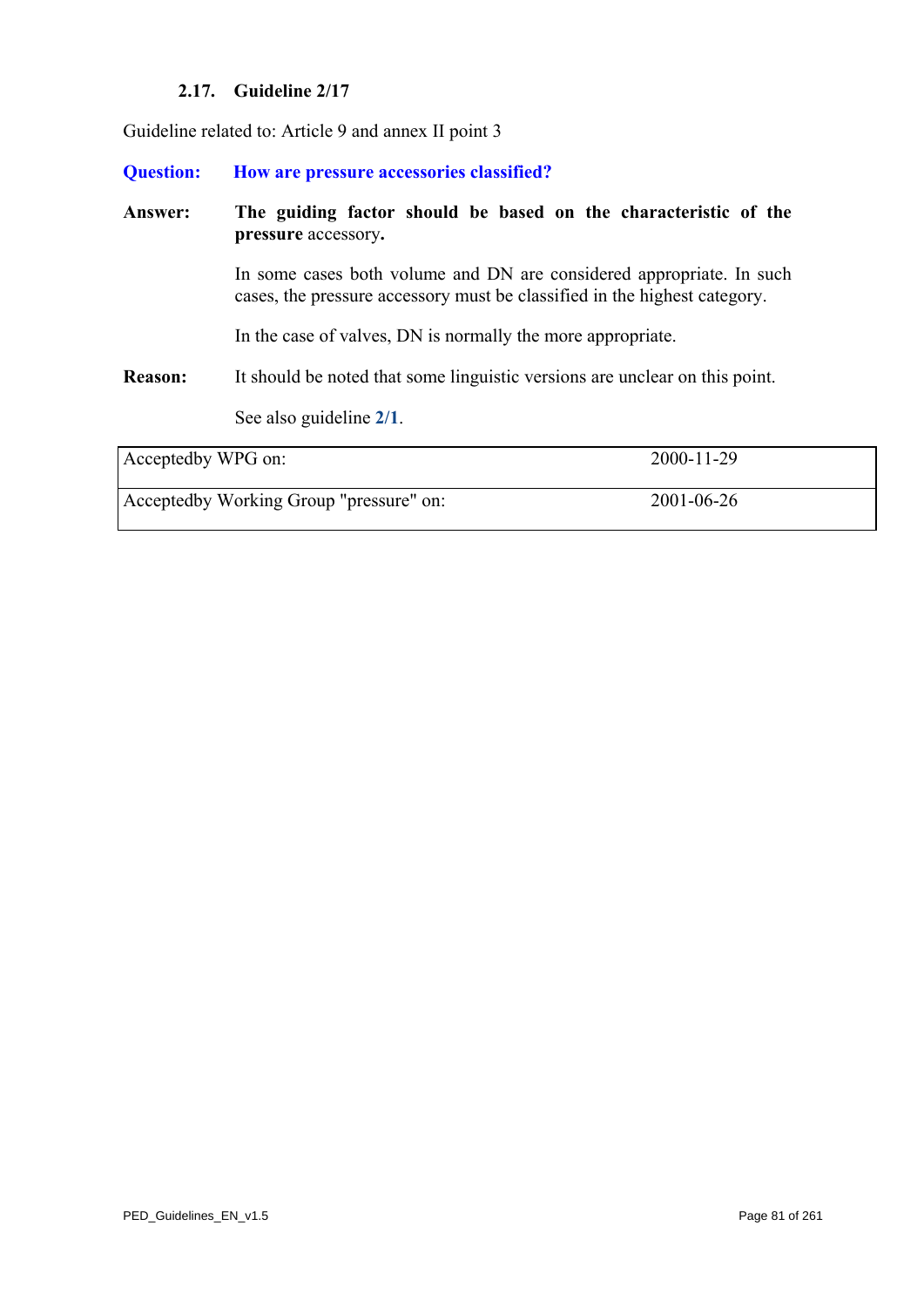# **2.18. Guideline 2/18**

<span id="page-81-0"></span>Guideline related to: Article 3 paragraph 3 and Article 10 paragraph 1.4

**Question: Article 10, section 1.4 states that a manufacturer may choose to apply one of the conformity assessment procedures which apply to a higher (conformity assessment) category if available. Does this mean that a manufacturer of pressure equipment covered by Article 3, section 3, referred to as Sound Engineering Practice (SEP), can choose to apply Module A for example and hence apply a CE Marking?** 

### **Answer:** No.

Article 9, section 1 deals with the classification of pressure equipment referred to in Article 3, section 1 (not section 3) and Article 10 sets out how the conformity assessment procedures should be determined for such equipment. Therefore Article 10, section 1.4 does not apply to SEP pressure equipment and it does not provide any derogation to the provision in Article 3, section 3 that specifically prohibits CE Marking of SEP pressure equipment.

| Accepted by WPG on:                      | 2000-08-25       |
|------------------------------------------|------------------|
| Accepted by Working Group "pressure" on: | $2000 - 11 - 07$ |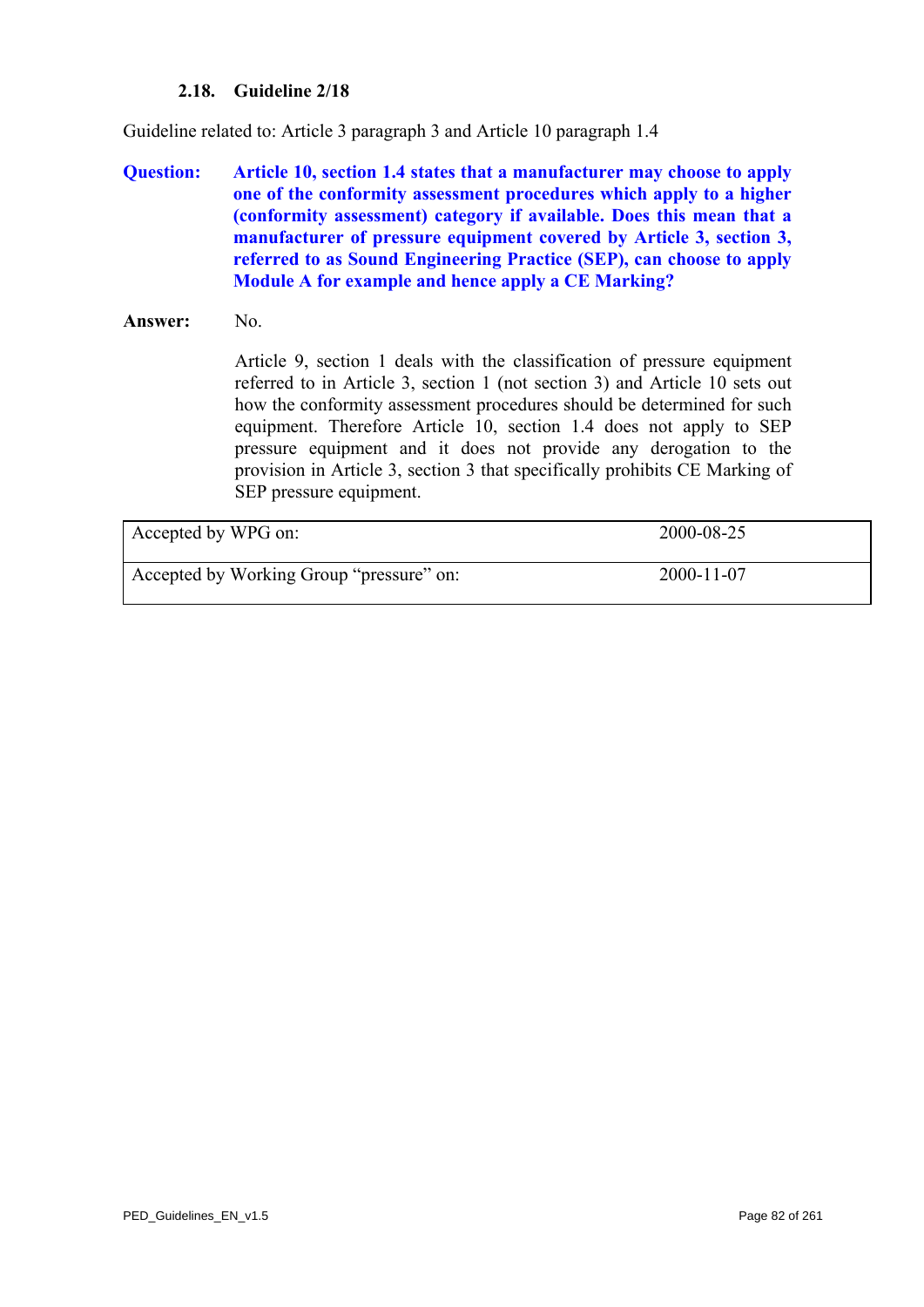### **2.19. Guideline 2/19**

Guideline related to: Article 1 paragraph 2.1.1; Article 3 paragraph 1.1; Article 9 paragraphs 1 and 3, Annex I section 2.2.3b first indent, Annex I section 3.3(a)

# **Question: Do two housings, designed to contain fluids under pressure and which have a common boundary (e.g. separating wall), constitute two vessels, or two chambers of the same vessel and what requirements apply to such an item of pressure equipment?**

**Answer:** They constitute two chambers of the same vessel.

Technical requirements and conformity assessment procedure to be applied are determined as follows:

- each chamber will be classified according to Article 3, paragraph 1.1 and Article 9, paragraph 1. This establishes the technical requirements for each chamber.
- the conformity assessment procedure to be applied to the whole vessel is based on the highest category of the chambers.

The technical requirements to be applied to the common boundary are those of the highest category of the two chambers.

Hazard analysis of individual chambers must take account of the effect of any perceived hazard on the vessel as a whole.

The marking shall include the limits of the two chambers even if the limits of one chamber do not exceed the limits of Article 3 paragraph 1.1.

- **Reason**: If a vessel is composed of a number of chambers each individual chamber must be first classified. The classification and the technical requirements of each individual chamber are based to Article 3, paragraph 1.1 and Article 9, paragraph 1. The conformity assessment procedure to be applied to the whole vessel is determined by the highest category.
- **Examples:** A refrigerant heat exchanger that has water in tube or shell side. - A valve body or a pipe with heating or cooling jacket that has a small volume.
- Note 1: Sound engineering practice can be applied as technical requirement for a chamber that does not exceed relevant limit of Article 3, paragraph 1.1.
- **Note 2:** Refer to guideline **[1/13](#page-15-0)** for those cases where maximum allowable pressure of a chamber does not exceed 0,5 bar.

Accepted by WPG on: 2005-07-05 Accepted by Working Group "pressure" on: 2006-03-31

# **Reservation from Denmark and Sweden.**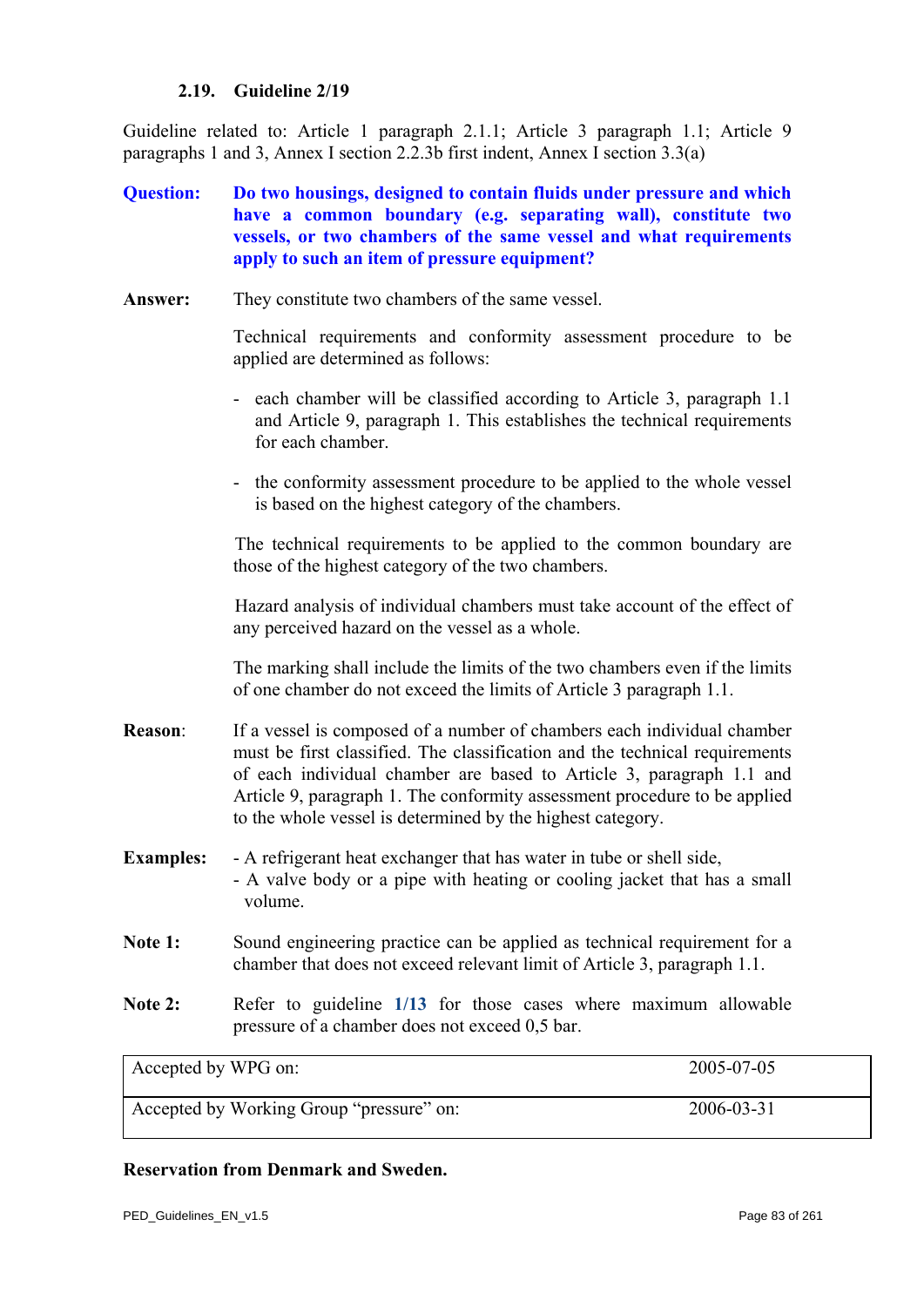### **2.20. Guideline 2/20**

Guideline related to: Article 9, paragraph 2.1,  $4<sup>th</sup>$  indent

- **Question: What is meant by "flammable" in article 9 paragraph 2.1, 4th indent of the PED?**
- **Answer:** Flammable means any fluid which is intended to be used at a maximum allowable temperature TS above its flashpoint.
- **Reason:** Although this is not fully in line with the definition of Directive 67/548/EEC, this answer was clearly the intention of the Council and Parliament, as shown by the sentence between brackets in the text of the PED.
- Note 1: A fluid defined as flammable according to Directive 67/548/EEC does not belong to group 1 in the case the maximum allowable temperature (TS) is below its flashpoint.
- Note 2: Heat transfer oils are not defined as 'flammable' according to the Directive 67/548/EEC (and its amendments) because their flashpoint is above 55 °C. However, if the maximum allowable temperature (TS) is above flashpoint the hazard of heat transfer oil corresponds with the definition of Article 9, section 2.1, of flammable group 1 fluid.

| Accepted by WPG on:                      | 2004-12-15 |
|------------------------------------------|------------|
| Accepted by Working Group "pressure" on: | 2005-01-19 |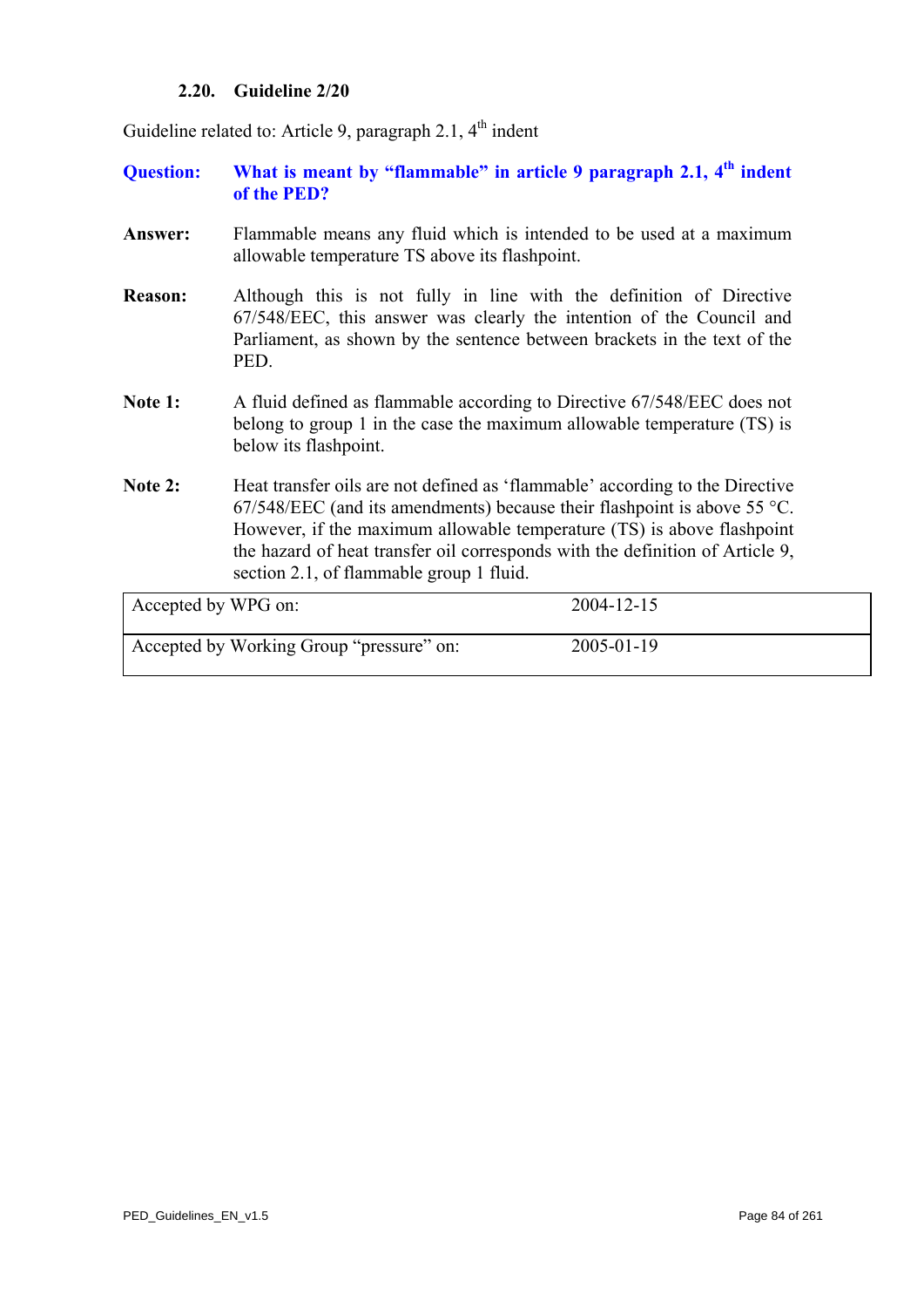# **2.21. Guideline 2/21**

<span id="page-84-0"></span>Guideline related to: Annex I sections 2.2.1 and 2.3, Annex II Table 1 Annex II Table 6

# **Question: Tables 1 & 6 of annex II of PED include a reference to unstable gas (this implies that we should classify the equipment in categories III or IV). How does one define an unstable gas?**

**Answer:** An unstable gas in this context is a gas or a vapour liable to transform itself spontaneously, producing a sudden pressure increase.

> Such transformation as an example can result from a relatively small variation of an operating parameter (e.g. pressure, temperature) in a confined volume.

> These substances are generally put on the market in a stabilised form. ADR:2001, chapter 2.2.2.2.1 contains the general criteria for the classification of gases. An indication is given with the notion "stabilised" in tables A and B in chapter 3.2 of ADR:2001.

> Typical examples of unstable gases: acetylene (UN 1001), methyl acetylene (UN 1060), vinylfluoride (UN 1860).

**Note:** Directive 67/548/EEC on classification, packaging and labelling of dangerous substances does not deal with this point.

| Acceptedby WPG on:                      | $2002 - 03 - 13$ |
|-----------------------------------------|------------------|
| Acceptedby Working Group "pressure" on: | 2002-05-23       |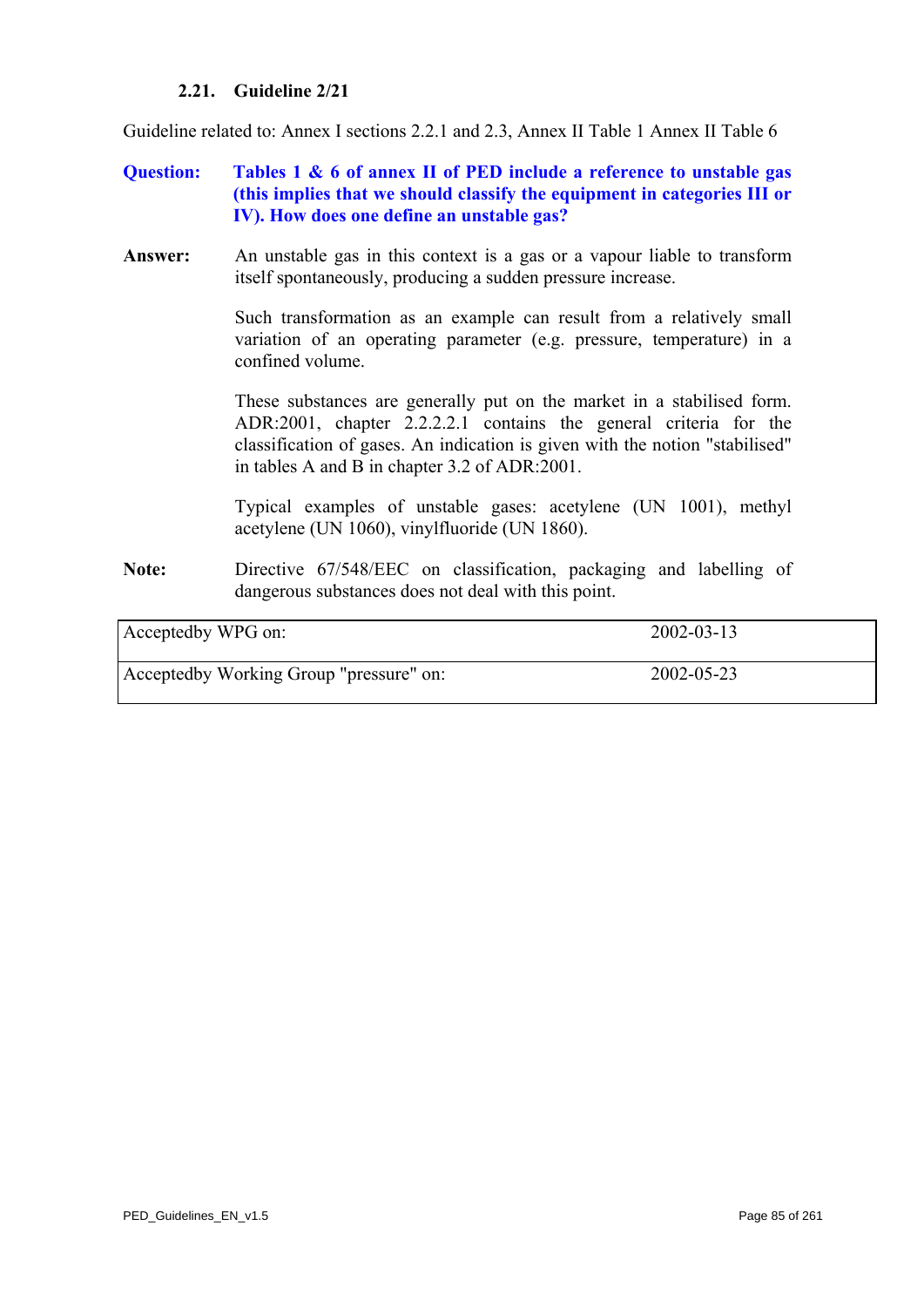# **2.22. Guideline 2/22**

<span id="page-85-0"></span>Guideline related to: Article 3 paragraph 1.2, Annex I section 5

**Question: What does overheating mean in Article 3 paragraph 1.2?**

**Answer:** Overheating in the sense of Article 3 paragraph 1.2 means exceeding the design temperature, for instance in the case of a failure of a safety system, or through operator error.

> Overheating is a hazard which cannot be eliminated through a safety system, but the risk can be minimized.

> However if the design temperature is chosen to take into consideration the highest temperature in all foreseeable conditions, the hazard of overheating does not exist.

**Note:** Design temperature will have to take account of the highest temperature of the material, and not only of the fluid content.

| Accepted by WPG on:                     | $2002 - 04 - 10$ |
|-----------------------------------------|------------------|
| Acceptedby Working Group "pressure" on: | 2002-05-23       |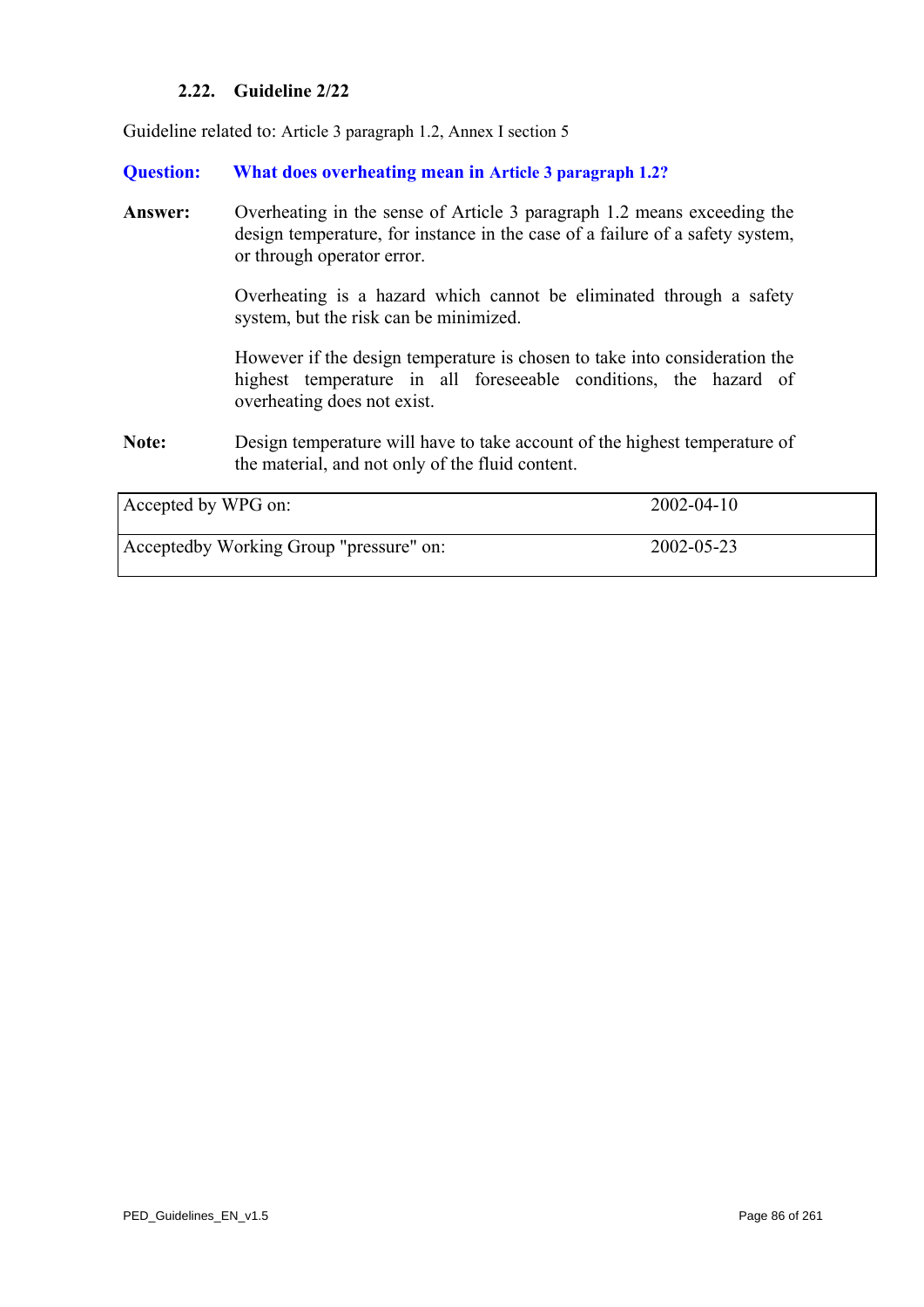# **2.23. Guideline 2/23**

Guideline related to: Article 3 paragraph 1 and 3, Annex II

### **Question: How should a solar panel be classified?**

**Answer:** This pressure equipment shall be considered as a heat exchanger containing super-heated or hot water (with or without additives)

> Only when a solar panel in its entirety is designed to withstand the highest possible temperatures (stagnation conditions are within the normal operation range), a risk of overheating does not occur (see guideline **[2/22](#page-85-0)**). As a consequence the classification shall be made using table 2, Annex II (see guideline **[2/13](#page-76-0)**).

See also guideline **[2/4](#page-65-0)**.

**Note**: A typical solar panel would be classified as Article 3, paragraph 3 equipment, due to the maximum allowable pressure and volume.

| Accepted by WPG on:                      | 2002-04-10, editorial change on 2005-11-28 |
|------------------------------------------|--------------------------------------------|
| Accepted by Working Group "pressure" on: | 2002-05-23, accepted on 2006-03-31         |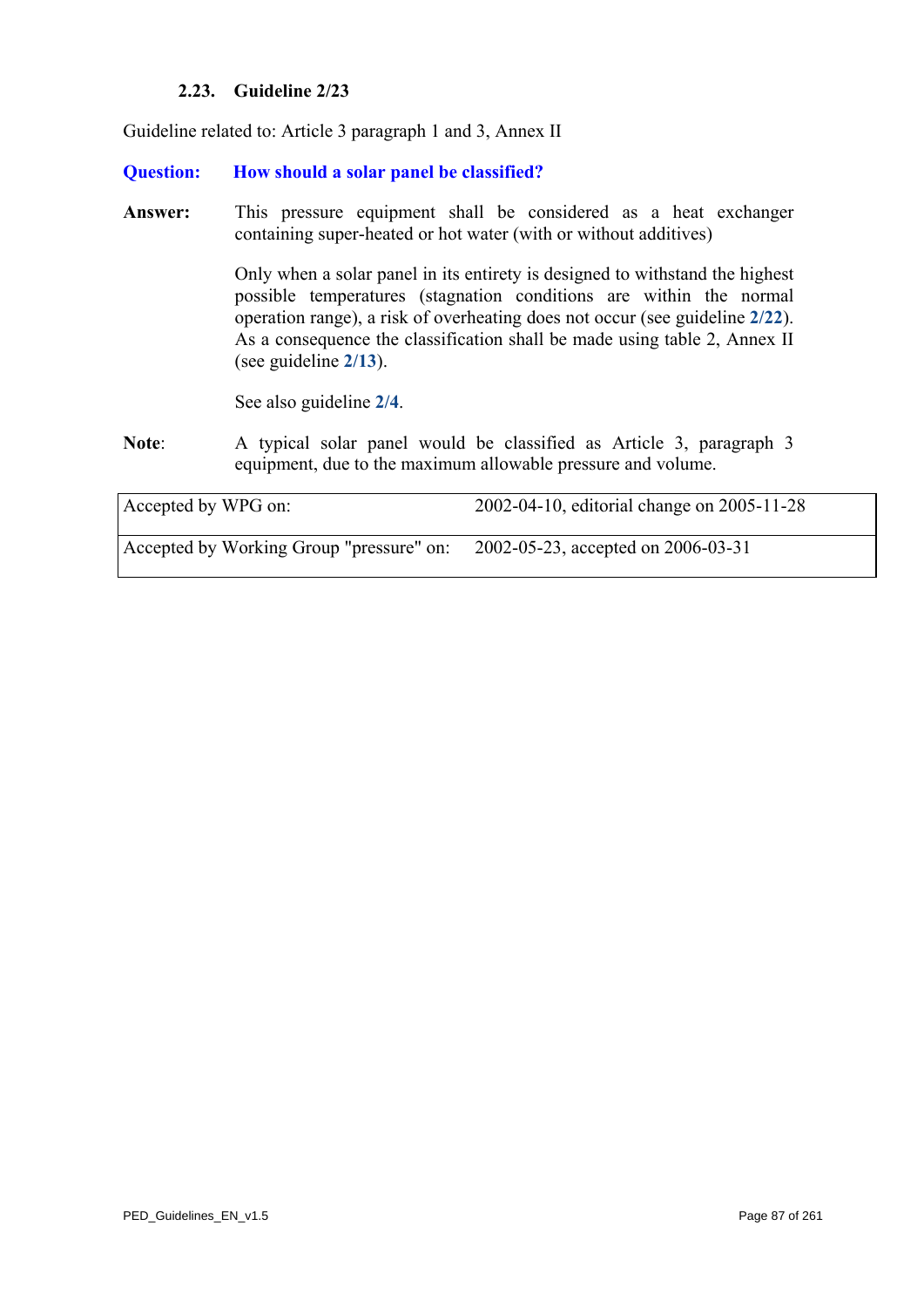# **2.24. Guideline 2/24**

<span id="page-87-0"></span>Guideline related to: Article 1 paragraph 2.7, Article 9 paragraph 3

# **Question: Article 9, paragraph 3 states that where a chamber contains several fluids, classification shall be on the basis of the fluid which requires the highest category. Can some guidance be provided on how to proceed with the fluid mixture classification?**

**Answer**: When a mixture of fluids contains at least one fluid classified to group 1, the mixture shall be classified to group 1 unless the safety data sheet of the mixture allows its classification to group 2.

> A "safety data sheet" is a document established according to Directive 91/155/EC, in application of Directives 67/548/EEC and 99/45/EC **(\*)**. It gives all necessary safety information, in particular classification of the hazard properties referred to in Article 9 paragraph 2.1 of PED.

- **Note:** When an equipment is manufactured for a specific application defined by the user, it is normally the user who specifies the fluid to be contained or transported in the pressure equipment. Hence, the user should tell the pressure equipment manufacturer the fluid classification or give necessary details so that the pressure equipment manufacturer can classify the fluid.
- (\*) **Council Directive 67/548/EEC of 27 June 1967** on the approximation of laws, regulations and administrative provisions relating to the classification, packaging and labelling of *dangerous substances.* 
	- **Directive 1999/45/EC of the European Parliament and of the Council of 31 May 1999** concerning the approximation of the laws, regulations and administrative provisions of the Member States relating to the classification, packaging and labelling of *dangerous preparations.*
	- **Commission Directive 91/155/EEC of 5 March 1991** defining and laying down the detailed arrangements for the system of specific information relating to *dangerous preparations* in implementation of Article 10 of Directive 88/379/EEC.

| Accepted by WPG on:                      | $2002 - 06 - 18$ |  |
|------------------------------------------|------------------|--|
| Accepted by Working Group "pressure" on: | $2002 - 10 - 03$ |  |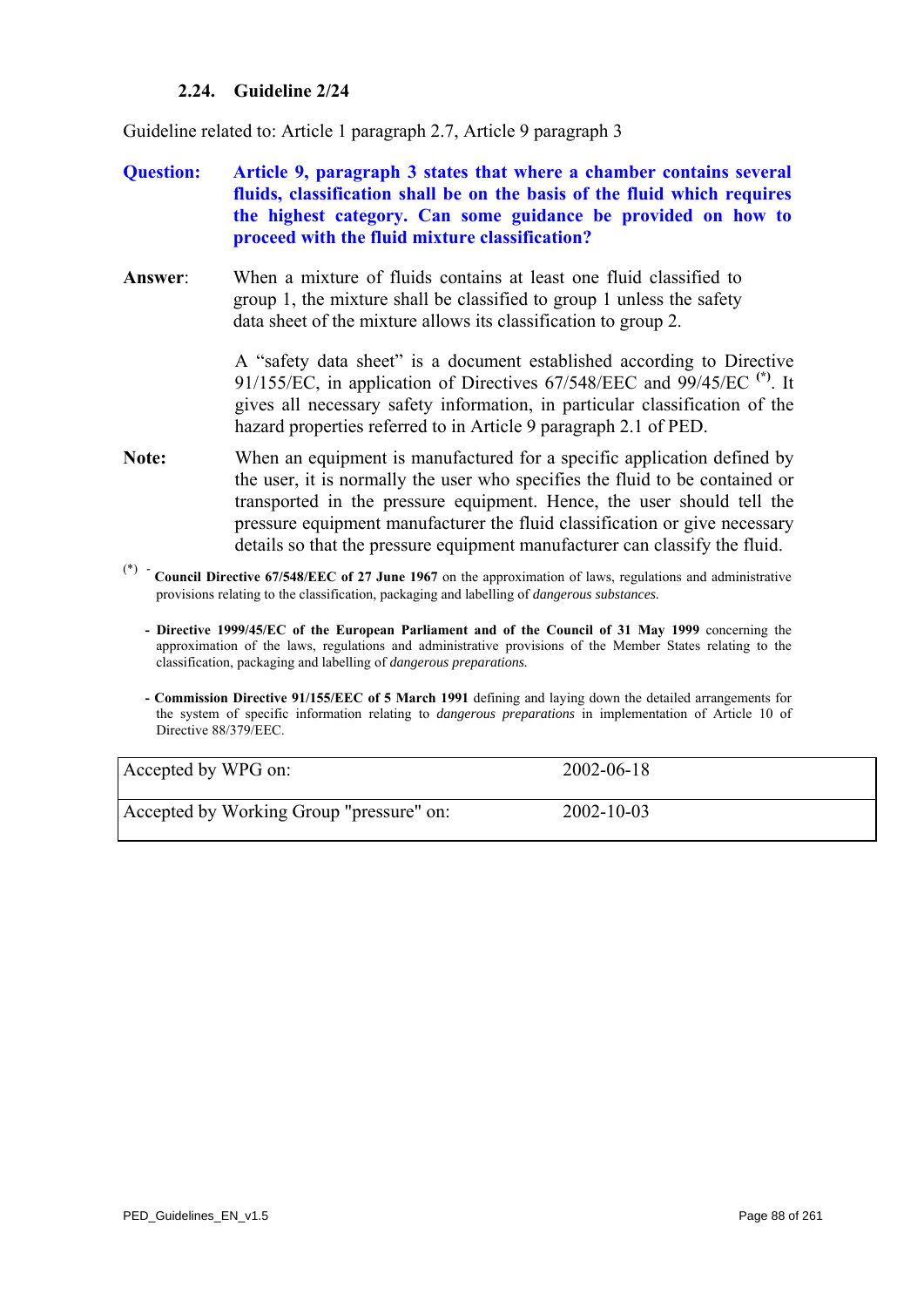# **2.25. Guideline 2/25**

### Guideline related to: Annex II

### **Question: Is it possible to classify pressure equipment in a Category higher than the category resulting from the application of tables in Annex II ?**

#### **Answer:** No

The classification of a pressure equipment is based on the following factors:

- Type of equipment (vessel, piping, or pressure accessory),
- Type of fluid: gas or liquid,
- Group of fluid: group 1 or 2.

These factors determine the table of Annex II to be used. In the appropriate table, the maximum allowable pressure and the volume for vessels or the maximum allowable pressure and the nominal size DN for piping determines the Category of the equipment.

For example a valve classified as DN 25 can only be Sound Engineering Practice according to Article 3 paragraph 3 and must never be CE-marked (see also guideline **[2/17](#page-80-0)**).

- **Note 1:** The directive exceptionally requires use of a higher Category (for instance vessels for unstable gas, or portable extinguishers), but even then there is no choice of category for the manufacturer.
- Note 2: The classification of safety accessories is not covered by the tables of Annex II (see section 2 of Annex II)
- Note 3: The PED gives flexibility for a manufacturer to apply a conformity assessment procedure from a higher category, if available (see guideline **[2/11](#page-74-0)**). For Sound Engineering Practice equipment see guideline **[2/18](#page-81-0)**.

| Accepted by WPG on:                      | 2002-09-19       |
|------------------------------------------|------------------|
| Accepted by Working Group "pressure" on: | $2002 - 10 - 04$ |

**Swedish reservation on the example due to guideline 2/1.**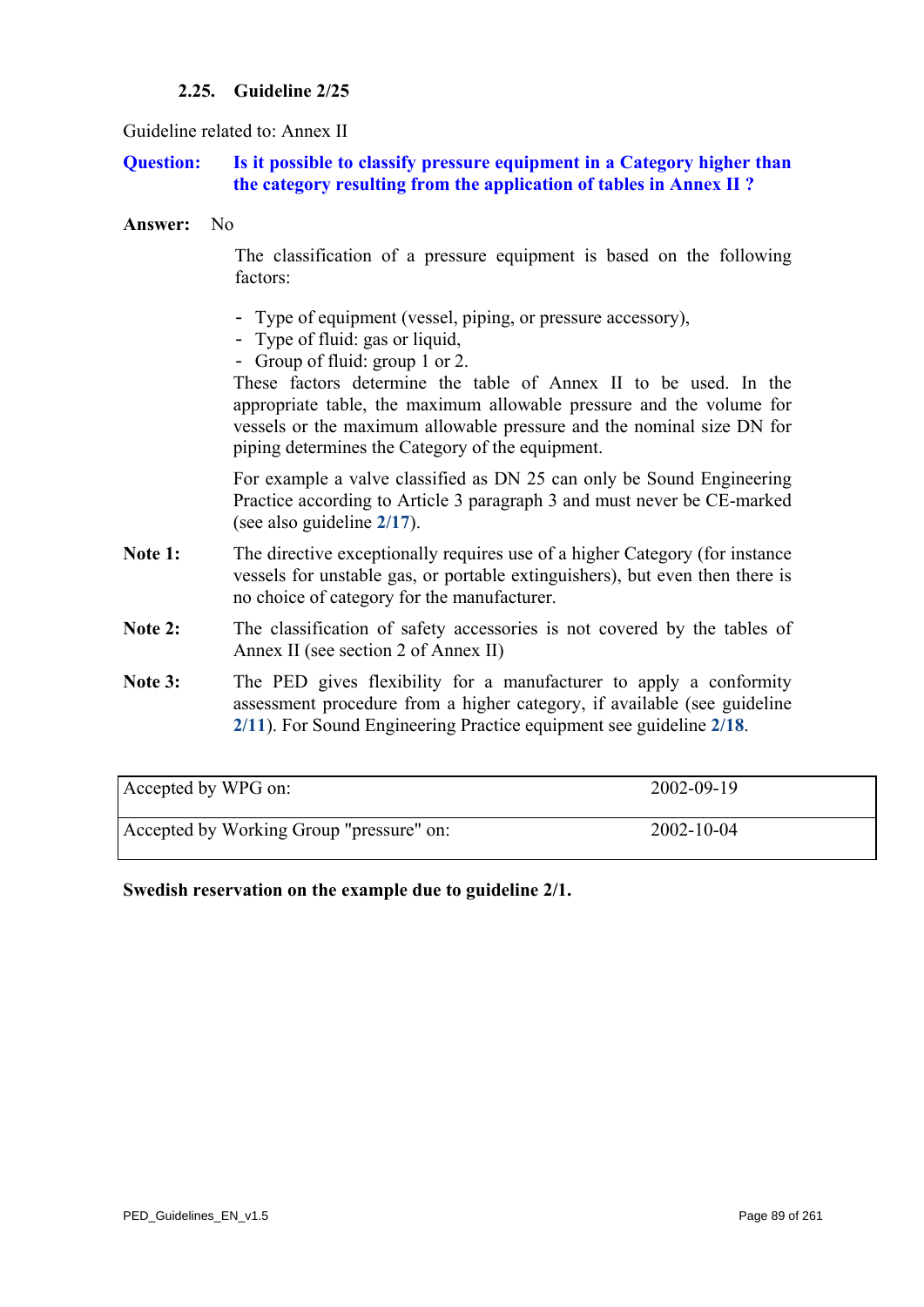# **2.26. Guideline 2/26**

<span id="page-89-0"></span>Guideline related to: Article 1

| <b>Question:</b>    | How to classify a vessel which contains a "non-suspended dangerous"<br>solid blanketed by a group 2 gas?                                                                                                                                                             |            |
|---------------------|----------------------------------------------------------------------------------------------------------------------------------------------------------------------------------------------------------------------------------------------------------------------|------------|
| Answer:             | It will be classified according to table 2.                                                                                                                                                                                                                          |            |
| <b>Reason:</b>      | Article 1 paragraph 2.7 defines fluids as gases, liquids and vapours and<br>covers fluids containing a suspension of solids (see guideline 1/24).<br>Article 9 in connection with Article 3 only mentions gases, liquids and<br>vapours for classification purposes. |            |
| Note:               | The characteristics of the solid should be considered as part of the hazard<br>analysis and do not influence the classification of the vessel.                                                                                                                       |            |
| Accepted by WPG on: |                                                                                                                                                                                                                                                                      | 2003-03-05 |
|                     | Accepted by Working Group "pressure" on:                                                                                                                                                                                                                             | 2003-04-28 |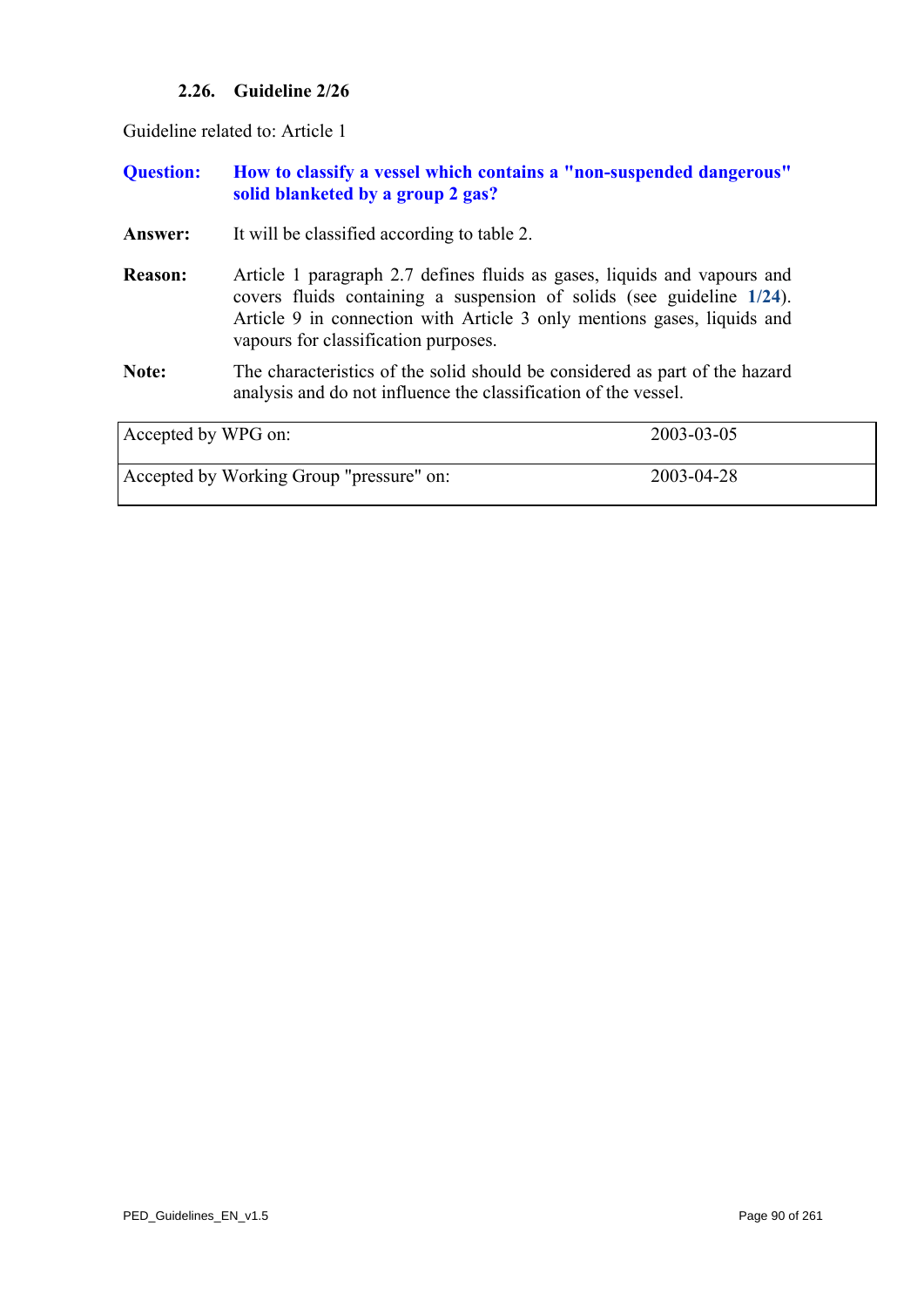# **2.27. Guideline 2/27**

<span id="page-90-0"></span>Guideline related to: Article 9 paragraph 2.1, 2.2 and 3

**Question: How to classify pressure equipment containing one or more fluids when a chemical or physical reaction takes place therein?** 

**Answer:** The classification shall be determined by the fluid which gives the highest category taking into account the starting, intermediate and final fluids, which could arise from all reasonably foreseeable conditions.

See also guidelines **[2/21](#page-84-0)** and **[2/24](#page-87-0)**.

| Accepted by WPG on:                      | 2003-03-24 |
|------------------------------------------|------------|
| Accepted by Working Group "pressure" on: | 2003-04-28 |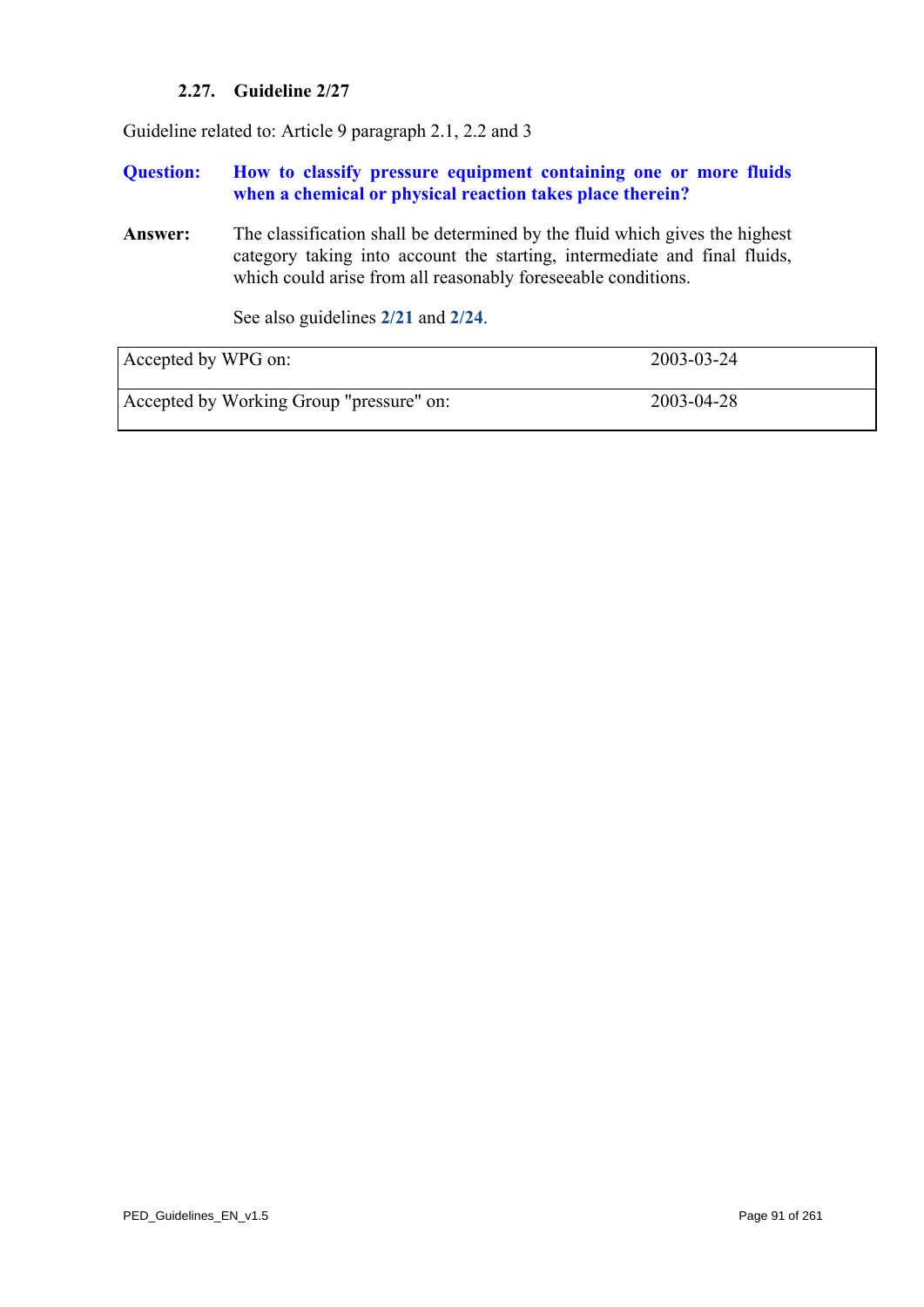# **2.28. Guideline 2/28**

Guideline related to: Article 1 paragraph 2.1.2, Article 3 paragraph 1.3 and Annex II

| <b>Question:</b>    | How shall a "piping" (as defined in Article 1 paragraph 2.1.2),<br>comprising pipes with different DNs, be classified?                      |            |
|---------------------|---------------------------------------------------------------------------------------------------------------------------------------------|------------|
| <b>Answer:</b>      | For such a piping the maximum DN used shall be the basis for the<br>classification.                                                         |            |
| Note:               | The term a "piping" as used above means an item of pressure<br>equipment, and not an "assembly" as defined in Article 1 paragraph<br>2.1.5. |            |
| Accepted by WPG on: |                                                                                                                                             | 2003-03-24 |
|                     | Accepted by Working Group "pressure" on:                                                                                                    | 2003-04-28 |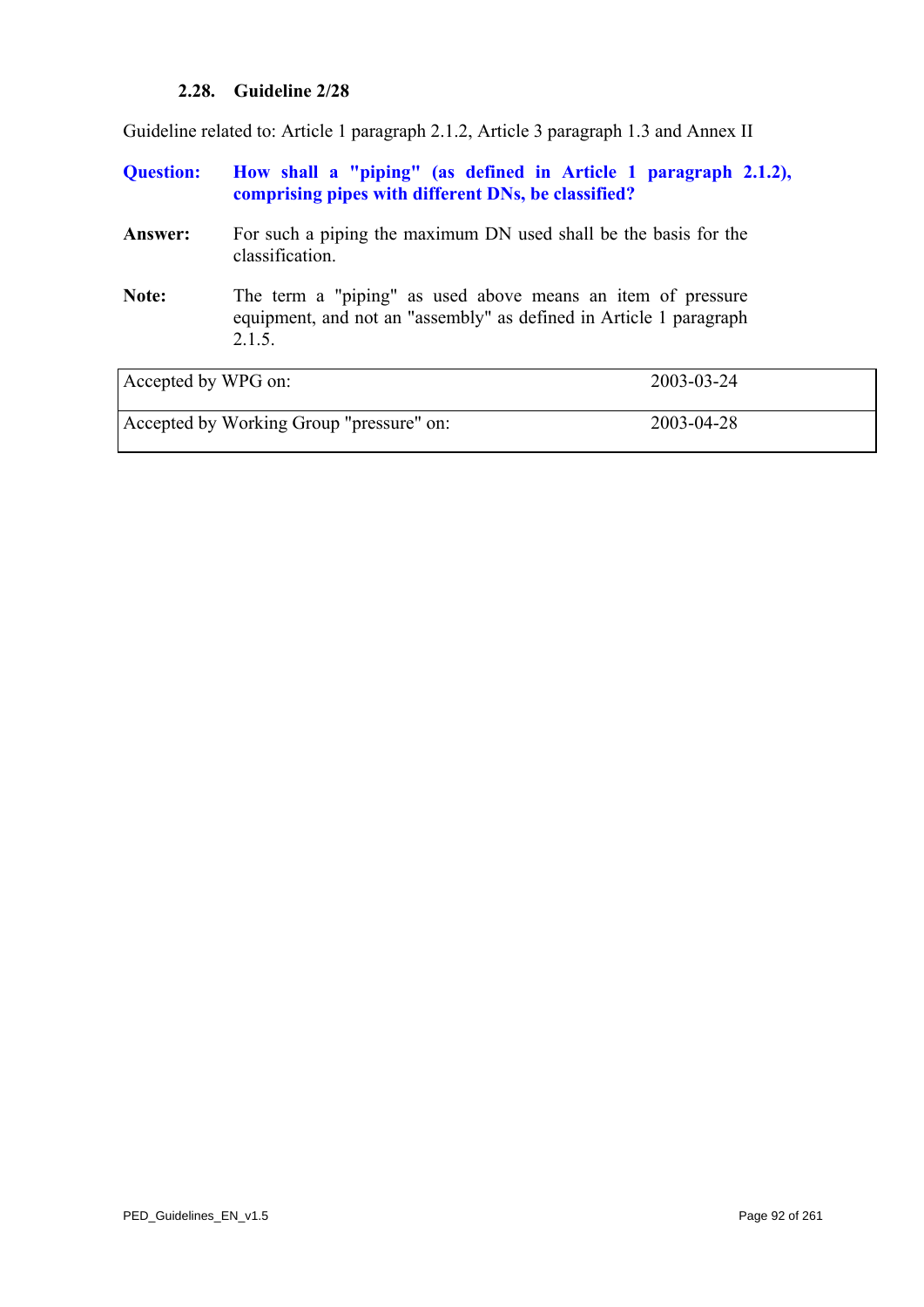### **2.29. Guideline 2/29**

Guideline related to: Annex I, section 2.10

# **Question: A pressure vessel (PS > 0,5 bar) has a vacuum relief valve mounted to protect against collapsing (external pressure) when drained.**

### **Is this valve a safety accessory?**

**Answer:** Yes, if a vacuum relief valve is designed to be fitted to pressure equipment ( $PS > 0.5$  bar) where collapse due to vacuum is possible under reasonably foreseeable conditions. The valve is a safety accessory as defined by Article 1, paragraph 2.1.3 and must be assessed as such.

See also guideline **[1/43](#page-46-0)**.

Note 1: Only those valves with a direct safety function shall be classified as a safety accessory.

| Accepted by WPG on:                      | 2004-12-15 |  |
|------------------------------------------|------------|--|
| Accepted by Working Group "pressure" on: | 2005-01-19 |  |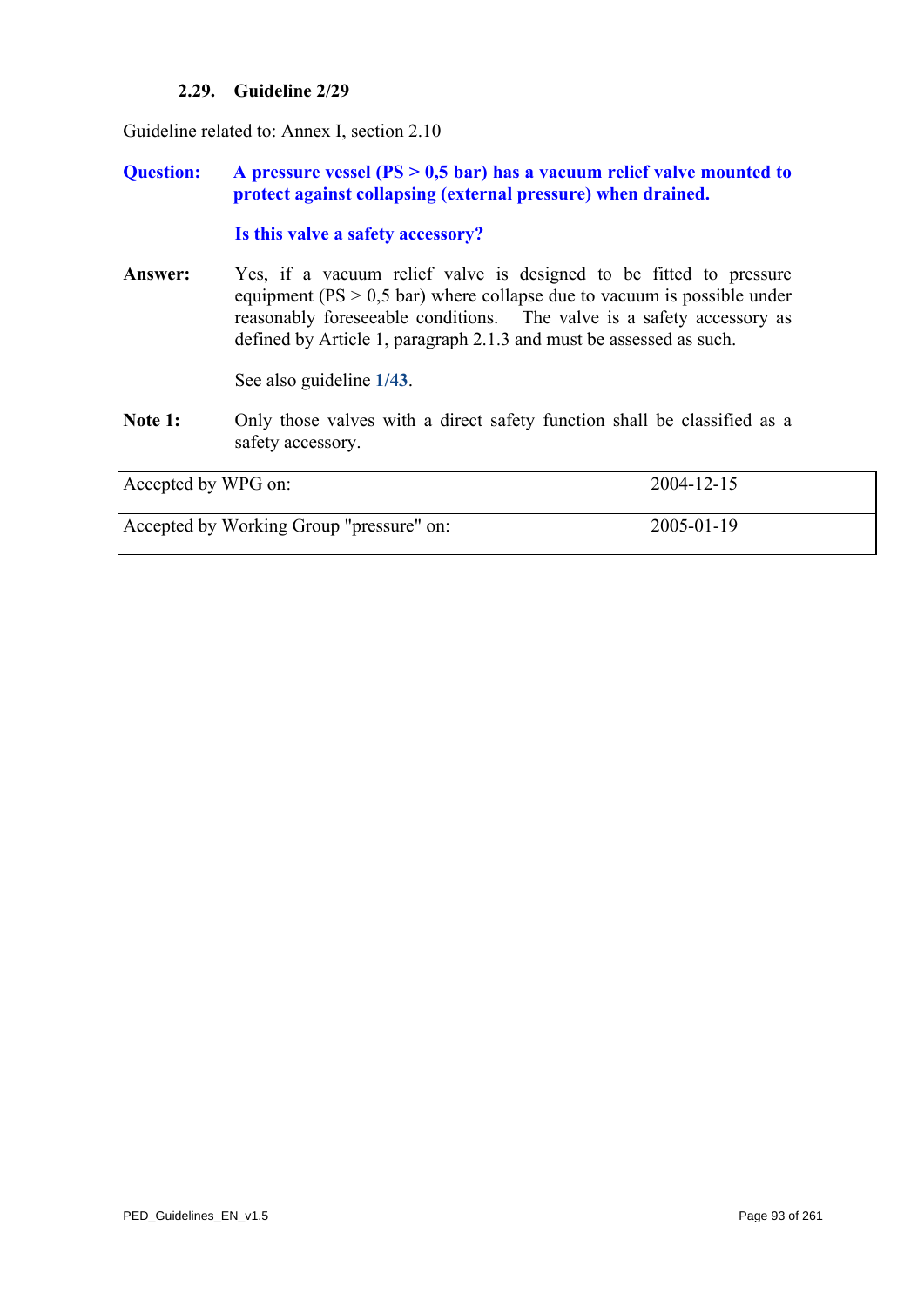### **2.30. Guideline 2/30**

Guideline related to: Article 1 paragraph 2.7, Article 9 paragraph 2.1, 2.2

**Question: How should a fluid containing a suspension of a solid be classified?** 

**Answer:** This classification shall take account of the group of the fluid and of the group of the solid and of the group of the mixture if available.

> When the group of the mixture is known according to directive 99/45/EC "Dangerous preparation directive", this group is used for the classification.

> If not, the classification is based on the higher group of the fluid and the solid.

See also guidelines **[1/24](#page-26-0)**, **[2/24](#page-87-0)**, **[2/26](#page-89-0)**, **[2/27](#page-90-0)**.

- **Reason:** Article 1.2.7 of the PED stipulates that a fluid may contain a suspension of solids. The directive 67/548/EEC referenced in article 9 of the PED addresses "substances", defined as "chemical elements and their compounds as they occur in the natural state or as produced by industry" and "preparations", defined as "mixtures or solutions composed of two or more substances", i.e. its scope is not limited to "pure fluids". Article 3 of the directive 67/548/EEC provides the classification to be performed according to the greatest degree of hazard.
- **Note:** When a solid is suspended in a fluid the risk of the release of solid particles by a pressure accident is substantially higher than in case of a solid block blanketed by a fluid (case of guideline **[2/26](#page-89-0)**). This supports the different conclusions of this guideline and guideline **[2/26](#page-89-0)**.

 When the solid particles are big enough that the release of solid particles cannot be expected in case of a pressure accident, then guideline **[2/26](#page-89-0)** applies.

| Accepted by WPG on:                      | $2003 - 05 - 15$ |
|------------------------------------------|------------------|
| Accepted by Working Group "pressure" on: | $2003 - 11 - 03$ |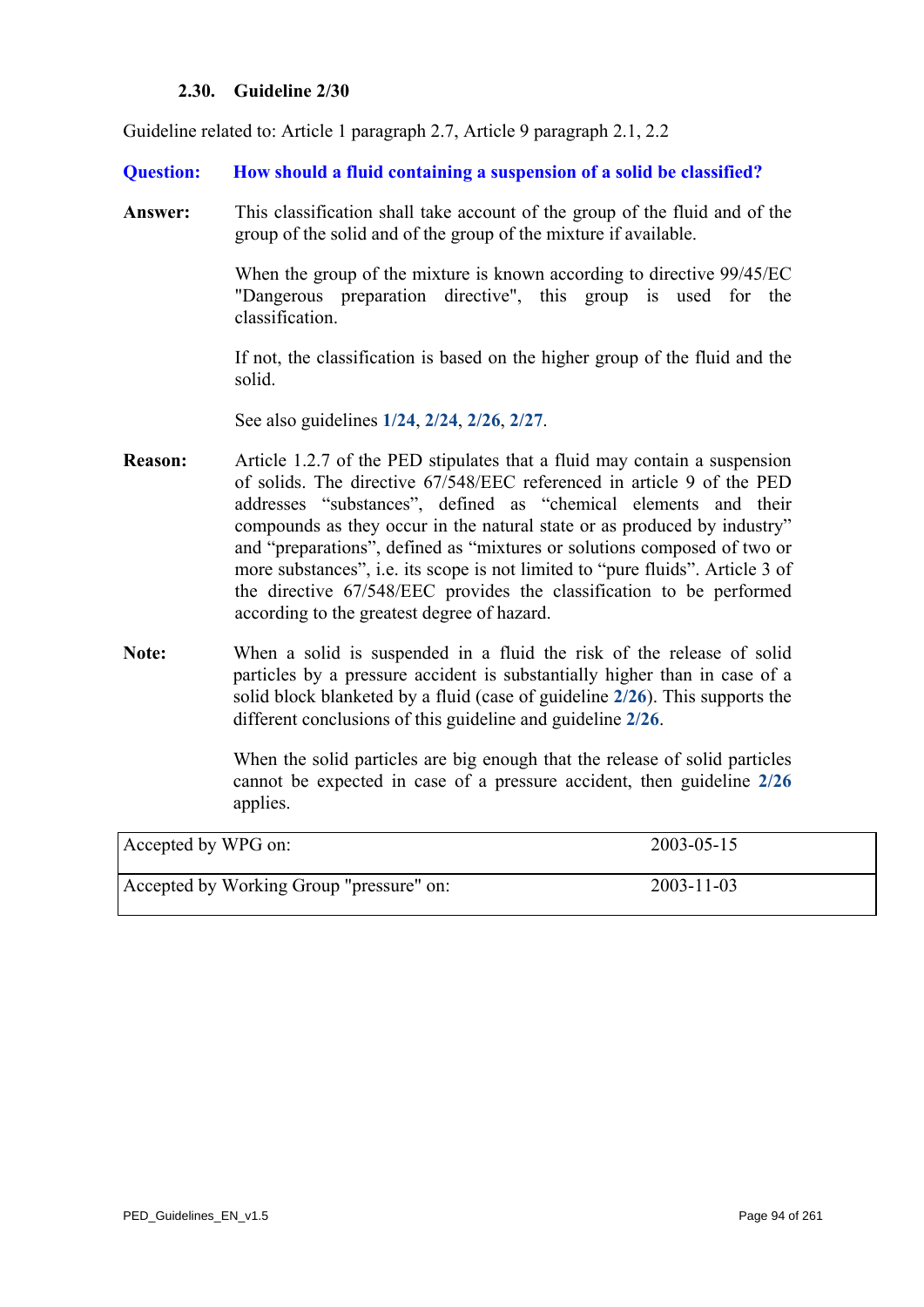# **2.31. Guideline 2/31**

Guideline related to: Article 1 paragraph 2.1.2, Article 1 paragraph 2.1.4

- **Question: How to consider, in application of the Pressure Equipment Directive (PED), piping components connected together and connected also to valves, and which are the provisions for the placing on the market?**
- **Answer:** The PED makes the distinction in article 1 paragraph 2 between pressure equipment (vessel, piping, safety accessory and pressure accessory) and assemblies.

Connecting together piping components (flanges, pipes, fittings, reducers for example) constitutes an "*item of piping" (*see also guideline **[1/9](#page-10-0)**). The valves are pressure accessories, and not components of piping.

An item of piping, of category I and above, shall be placed on the market with the CE marking. The same applies to each valve individually.

To determine whether the joining of valves and piping constitutes an assembly to be CE-marked or not, see guidelines **[3/9](#page-113-0)**, **[3/10](#page-114-0)** and **[3/17](#page-121-0)**.

- **Note 1:** An item of piping can integrate a valve along its route. However, the valve is not considered as a piece of this item of piping. The same applies to any pressure accessory joined with a piping, for example a filter or a meter.
- **Note 2:** The joining of valves and piping could then be integrated, by an assembly manufacturer or a user, with other items of pressure equipment to constitute a PED assembly or an installation submitted to national regulations (Guideline **[3/2](#page-106-0)**). In this case, it may be useful that a contractual document specifies all the elements that the manufacturer of that joining will communicate to his purchaser to allow him to check the compliance to the essential safety requirements of the final assembly or installation.
- Note 3: Some linguistic versions are unclear on the terminology used for the components making up an item of piping.

| Accepted by on: WPG:                         | 2003-12-17 |
|----------------------------------------------|------------|
| Accepted by the Working Group "pressure" on: | 2004-03-17 |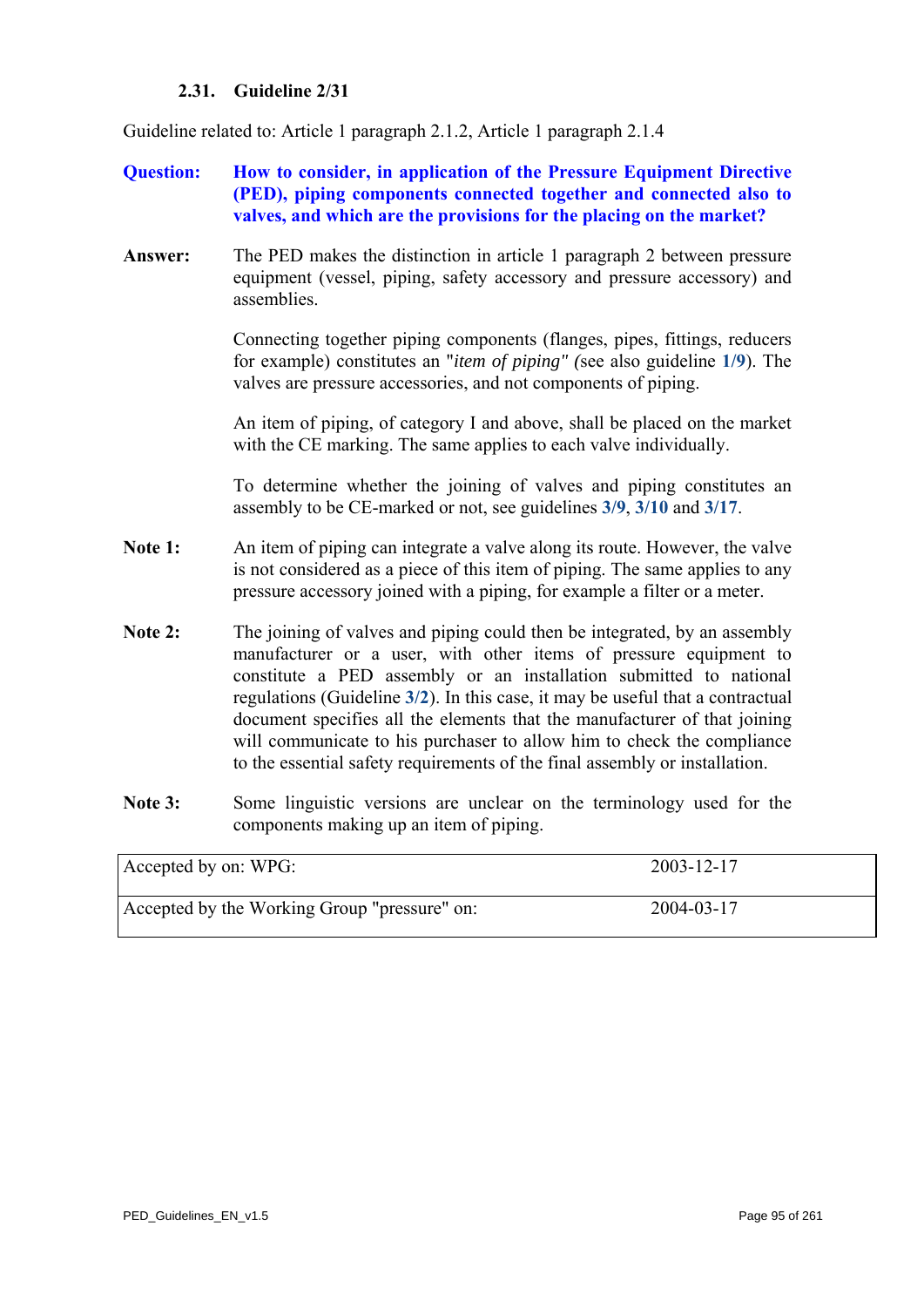# **2.32. Guideline 2/32**

Guideline related to: Article 1 paragraph 2.1.3, Annex I section 2.3

- **Question: A quick opening closure on a pressure vessel is "fitted with a device to prevent it being opened whenever the pressure or temperature of the fluid presents a hazard" in accordance with annex I section 2.3. Is such a preventive device to be considered as a safety accessory according to the Pressure Equipment Directive (PED)?**
- **Answer:** No, according to the definition in Article 1 paragraph 2.1.3, a safety accessory is designed to protect pressure equipment against exceeding the allowable limits.
- Note 1: However, there are important safety implications for these devices which are covered by the essential safety requirement 2.3 of the PED. The manufacturer shall address this as part of the hazard analysis.
- Note 2: This control equipment could be of a simple self-acting type or of a more complicated type, e.g. with a pressure transmitter and an actuator.

| Accepted by WPG on:                      | 2004-01-20 |
|------------------------------------------|------------|
| Accepted by Working Group "pressure" on: | 2004-03-17 |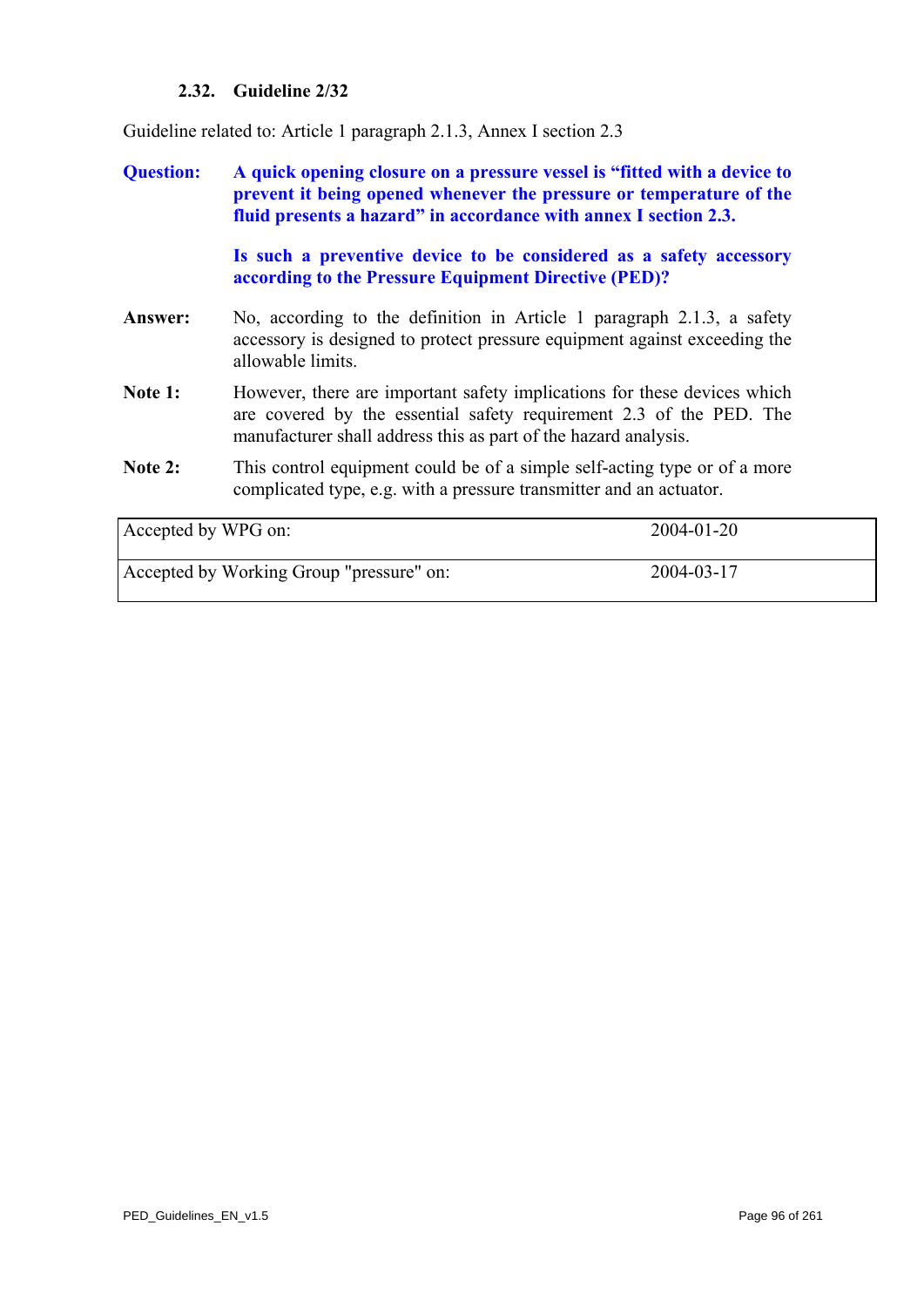# **2.33. Guideline 2/33**

Guideline related to: Article 1 paragraph 2.1.3, Annex II

# **Question: When a safety accessory consists of a safety chain which itself includes "items of pressure equipment" (for example a valve or a cylinder), in which category shall this "equipment" be classified?**

**Answer:** When items of pressure equipment are integrated in a safety chain, they are considered as parts of the safety chain and therefore fall under the hazard analysis of the safety chain, which include the pressure containment aspect of this item. When the hazard analysis of the safety chain shows that the failure of an individual item of pressure equipment within the chain would have no detrimental effect on the safety function to be ensured (i.e. fail-safe), the requirements of a category lower than category IV for the said "item of pressure equipment" can satisfy the requirement resulting from the hazard analysis of the safety chain.

> Its integration in the safety chain is achieved by using the category IV or the category of the equipment for which the chain is specifically designed.

- Note 1: This does not preclude the use of standard CE-marked items of pressure equipment as parts of a safety chain.
- Note 2: A safety accessory, even when it is a safety chain, cannot be classified as an assembly.

| Accepted by WPG on:                        | 2004-02-25 |
|--------------------------------------------|------------|
| Accepted by Working Group " pressure " on: | 2004-03-17 |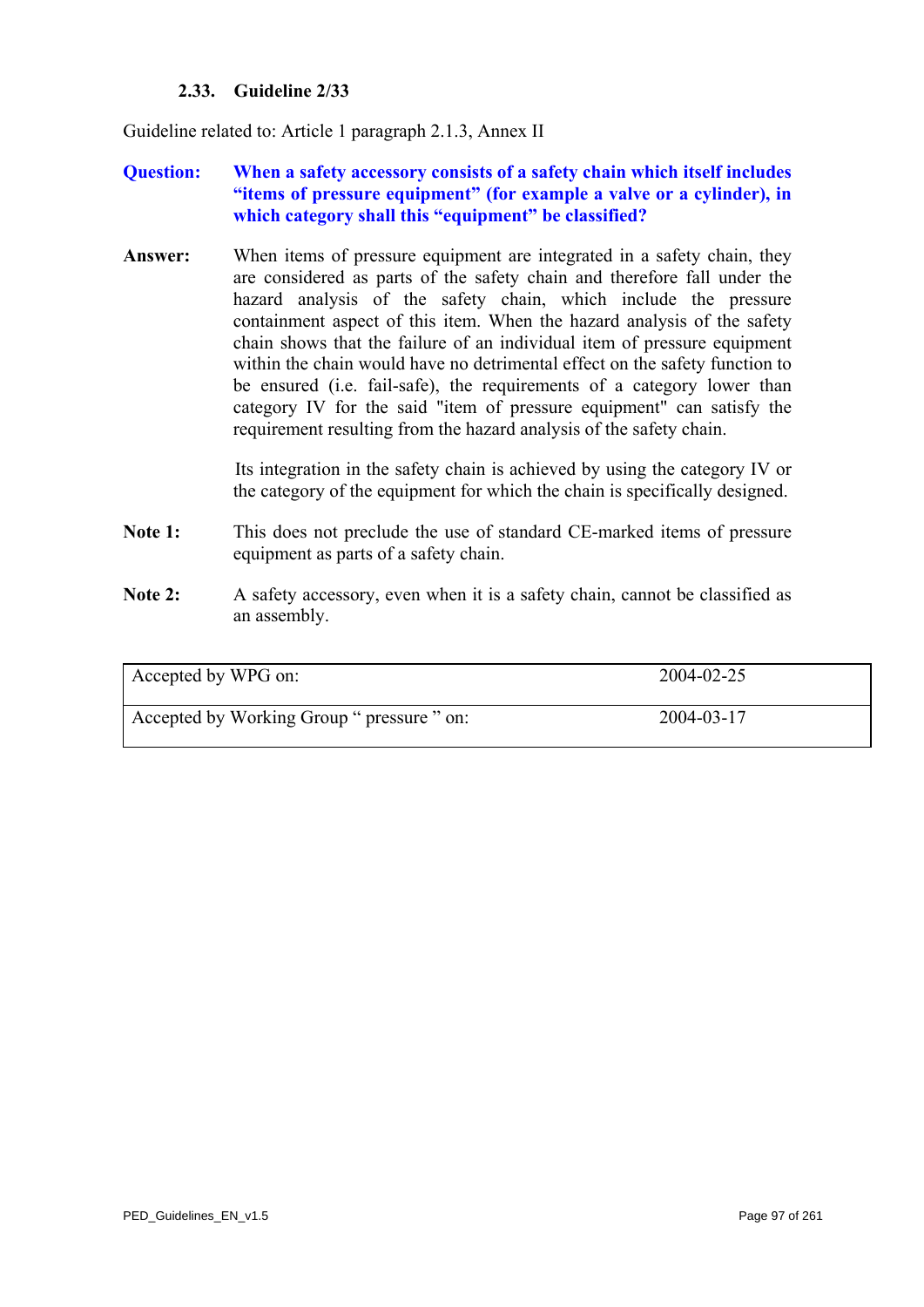### **2.34. Guideline 2/34**

Guideline related to: Article 1 paragraph 2.1.1, Article 1 paragraph 2.5, Article 9 paragraph 3

# **Question: How to determine the category of a hermetically sealed refrigeration compressor?**

Answer: Hermetically sealed refrigeration compressors are pressure vessels.

Usually, a compressor is composed of two chambers: the low pressure side PS1, the volume of which is V1, and the high pressure side PS2, the volume of which is V2. The equalizing pressure during standstill is PS3 (always higher than PS1).

The category is the higher of the low pressure side (based on PS3 and V1) and of the high pressure side (based on PS2 and V2).

See guideline **[1/12](#page-14-0)**.

- Note 1: The highest pressure cannot occur simultaneously on both sides; during standstill there is no direct communication between the 2 chambers, due to the presence of the valves; if a valve fails, the movement of the piston cannot create pressure.
- **Note 2:** When a compressor has more than 2 chambers (i.e. several chambers constitute the low pressure side and several chambers constitute the high pressure side) the above volumes V1 and V2 are the sums of the low pressure and the high pressure chambers respectively.

| Accepted by WPG on:                      | 2004-04-15 |
|------------------------------------------|------------|
| Accepted by Working Group "pressure" on: | 2004-09-07 |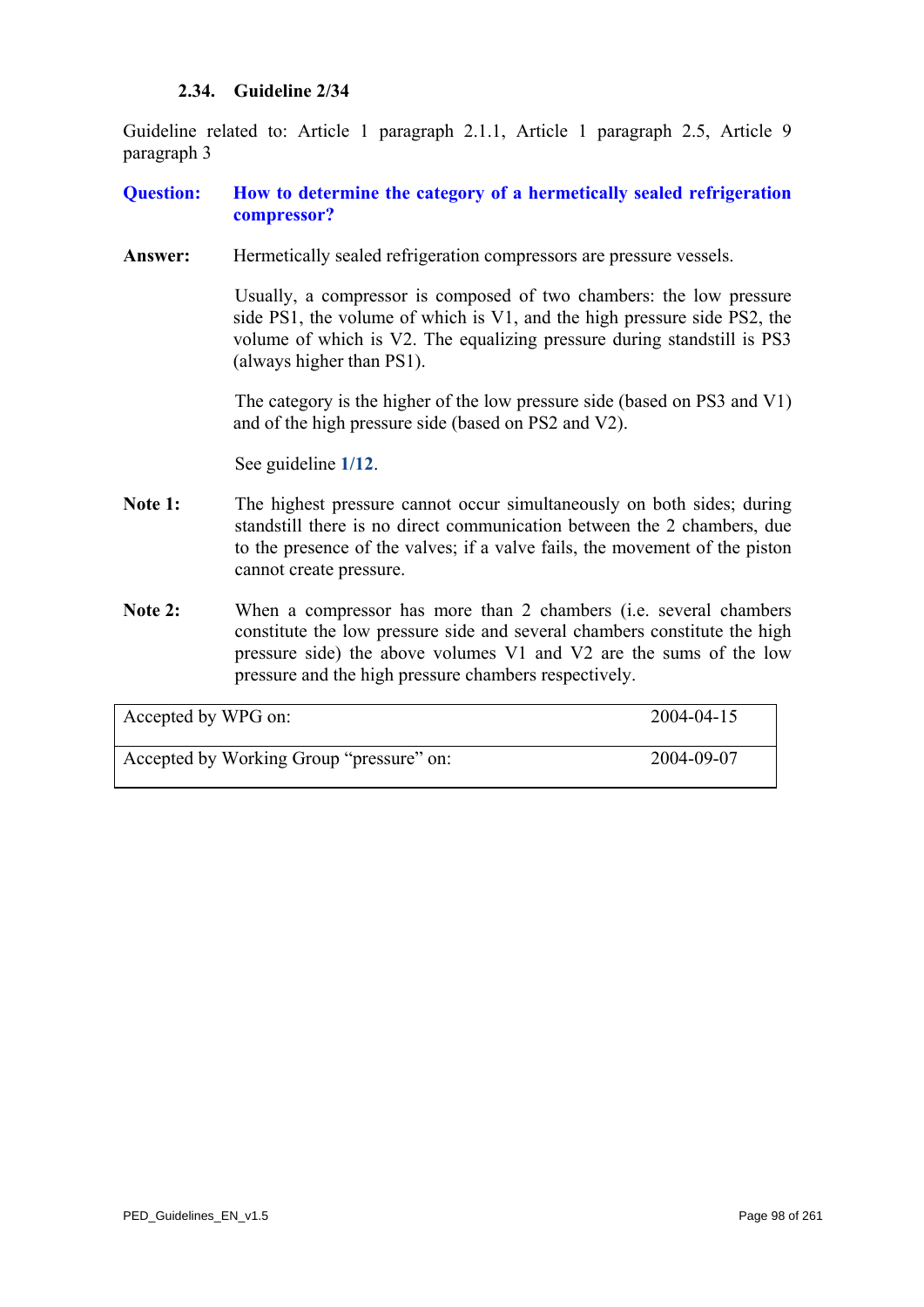# **2.35. Guideline 2/35**

Guideline related to: Article 1 paragraph 2.1.2

# **Question: Some piping is provided with a double envelope. How do these double envelopes have to be considered?**

- **Answer:** These double envelopes are to be considered as part of piping if the function of these double envelopes cannot be disassociated from the internal piping intended for the transport of the fluids.
- **Reason:** The technical rules for the design and the manufacture of these double envelopes are usually the same as those for piping.
- Note 1: The double envelopes of piping covered by this guideline are of two types:

- those intended to insulate products transported by the internal piping by circulation of a fluid (vapor, coolant, glycol water, etc);

- or those intended to ensure the containment of the product transported in the event of loss of tightness of the internal piping (double envelope for the transport of very toxic fluids for example).

**Note 2:** This guideline does not address heat exchangers (see guideline **[2/4](#page-65-0)**), or reactor loops.

| Accepted by WPG on:                      | $2004 - 12 - 16$ |
|------------------------------------------|------------------|
| Accepted by Working Group "pressure" on: | $2005 - 01 - 19$ |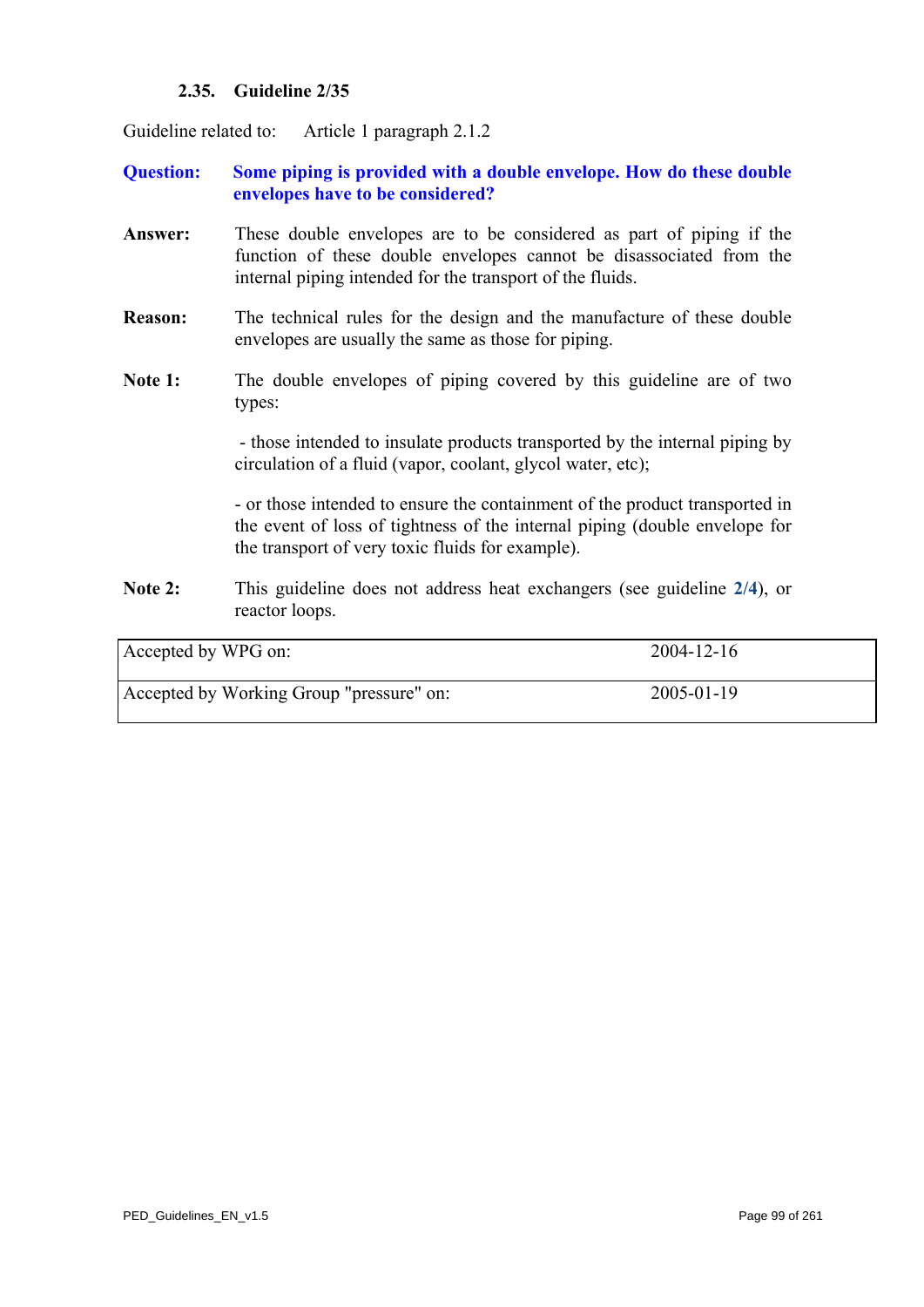# **2.36. Guideline 2/36**

Guideline related to: Article 1 paragraph 3.11

### **Question: Are hot blast stoves, which heat incoming cold air to a blast furnace by a regenerative process, covered by the exclusion in Article 1 paragraph 3.11?**

- **Answer:** Yes, they are excluded.
- **Reason:** While recuperators and hot blast stoves operate in different ways, the first heating incoming cold air by heat exchange with another hot gas and the second by the firing of an alternative heat source, they can be considered similar for the purposes of exclusion under this article. Those hot blast stoves should be included under Article 1 paragraph 3.11.

| Accepted by WPG on:                          | $2004 - 12 - 16$ |
|----------------------------------------------|------------------|
| Accepted by the Working Group "pressure" on: | 2005-01-19       |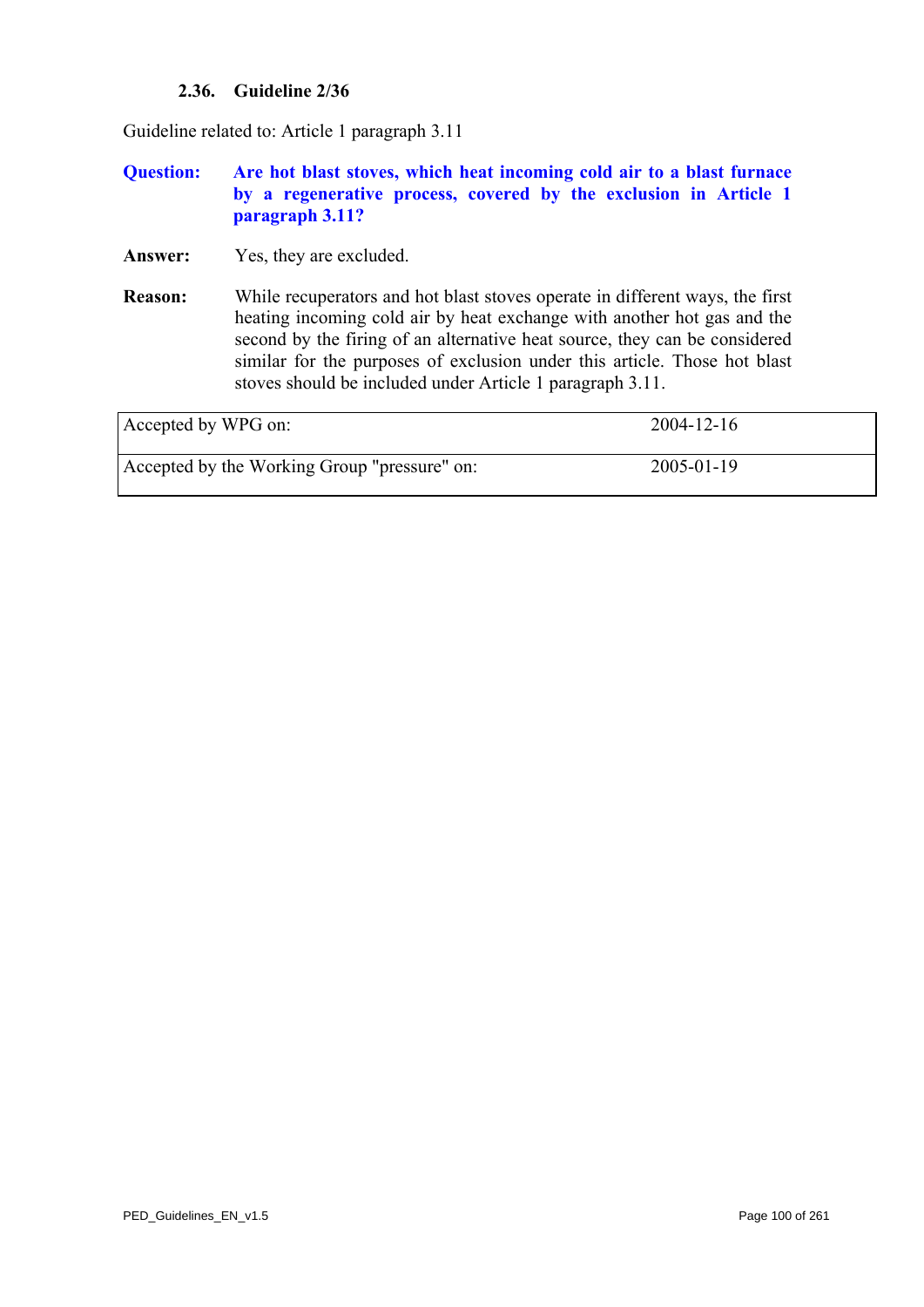# **2.37. Guideline 2/37**

Guideline related to: Article 1, paragraph 2.1.2 and 2.1.4

**Question: How to consider, for the application of PED, a condensate trap installed on piping?** 

**Answer:** A condensate trap is intended to play an operational role which is the collection of condensates. Therefore it is generally considered as a pressure accessory, placed on the market with CE marking where appropriate.

> However, a condensate trap specifically designed and manufactured as a part of a given item of piping may be assessed as part of the whole piping and, in that case, is not subject to individual CE marking.

| Accepted by WPG on:                          | 2004-12-16 |
|----------------------------------------------|------------|
| Accepted by the Working Group "pressure" on: | 2005-01-19 |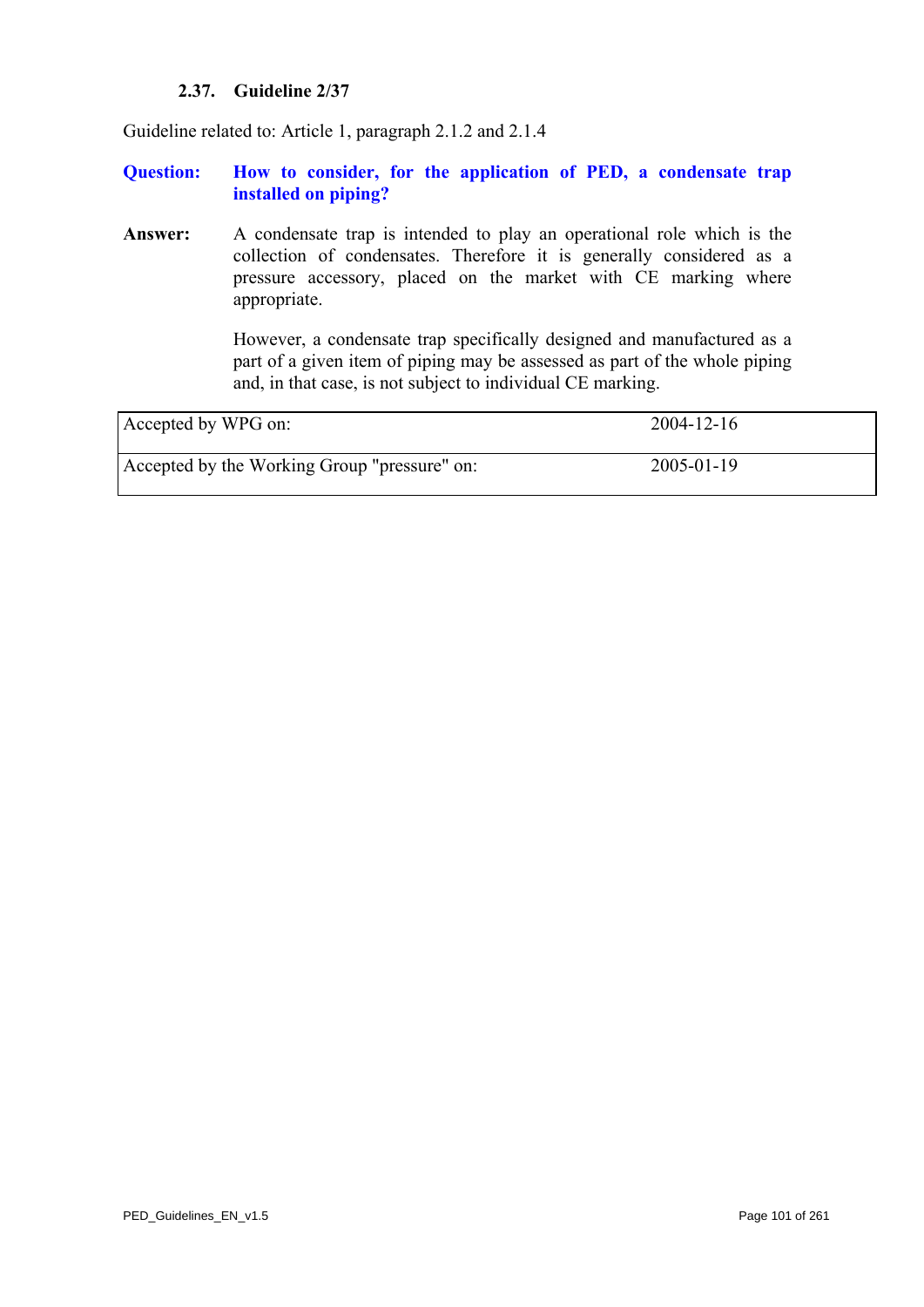### **2.38. Guideline 2/38**

Guideline related to: Article 1 paragraph 3.16

### **Question: What kind of silencers is covered by the exclusion of Article 1 paragraph 3.16?**

**Answer:** This exclusion concerns only exhaust and inlet silencers that are subjected to a back-pressure lower or equal to 0,5 bar.

Generally these devices are directly in contact with atmosphere.

Silencers subjected to a back-pressure higher than 0,5 bar (for example outlet silencer of a booster) are submitted to the directive as pressure accessories.

| Accepted by WPG on:                          | $2004 - 12 - 16$ |
|----------------------------------------------|------------------|
| Accepted by the Working Group "pressure" on: | $2005 - 01 - 19$ |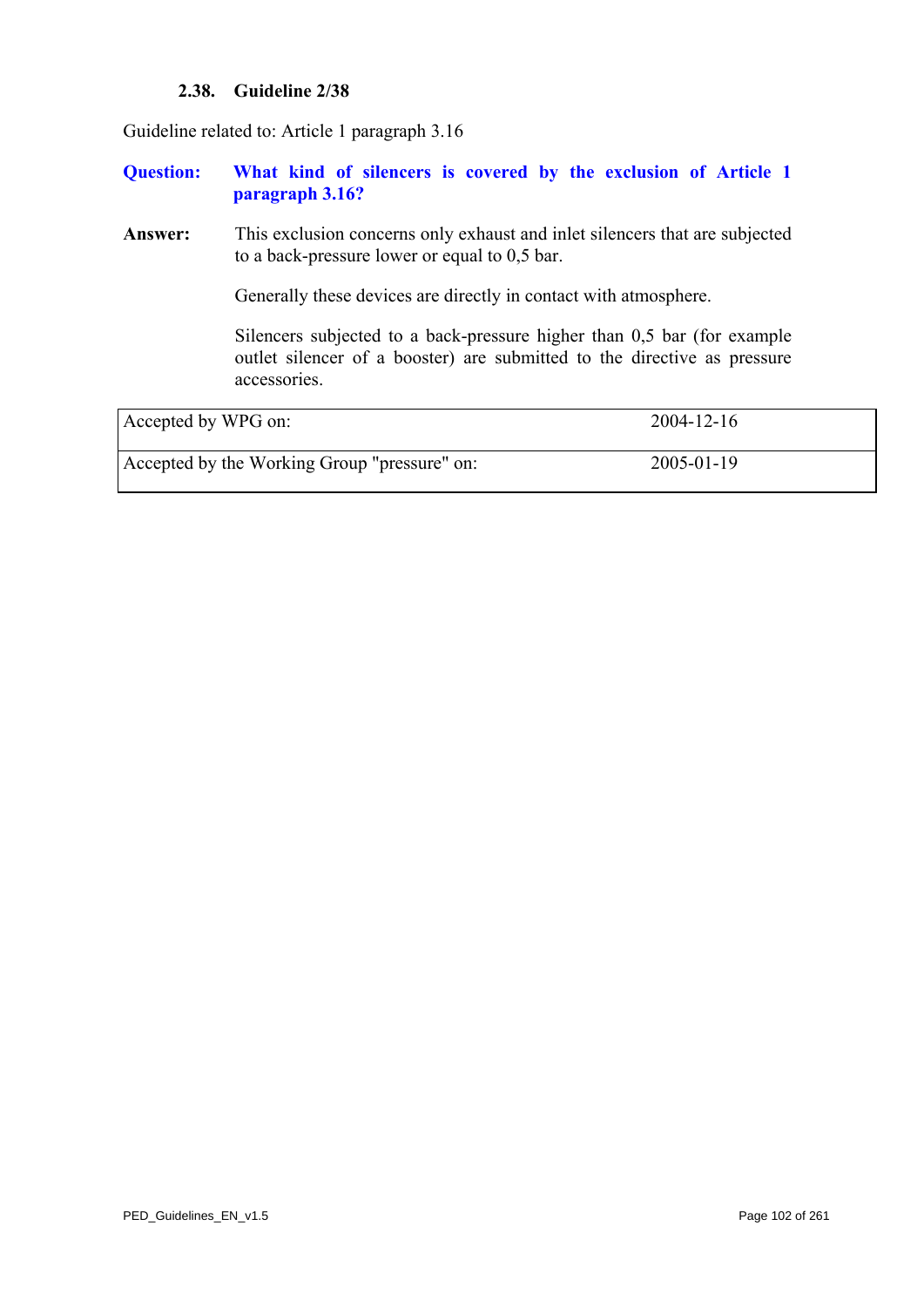### **2.39. Guideline 2/39**

Guideline related to: Article 9, paragraphs 2.1 and 2.2

- **Question: Article 9 classifies fluids with reference to Article 2 (2) of Directive 67/548/EEC. This directive will be repealed by the Regulation No 1272/2008 ("CLP Regulation"). In this regulation the classification of some substances has changed. Which document shall be used for the determination of the fluid group and then the applicable category of pressure equipment?**
- **Answer:** The classification according to Directive 67/548/EEC shall be used provided the PED is not amended or revised on this issue but not after 1 June 2015 when the Directive 67/548/EEC is repealed.
- **Reason:** The Classification in the PED refers to a restricted range of risks related to substances to categorize items of pressure equipment for their pressure hazard.

The impact of the CLP Regulation on the classification of items of pressure equipment will be assessed, and an appropriate update of Directive 97/23/EC will be proposed before 1 June 2015.

| Acceptedby WPG on:                      | 2009-10-01 |
|-----------------------------------------|------------|
| Acceptedby Working Group "pressure" on: | 2009-10-26 |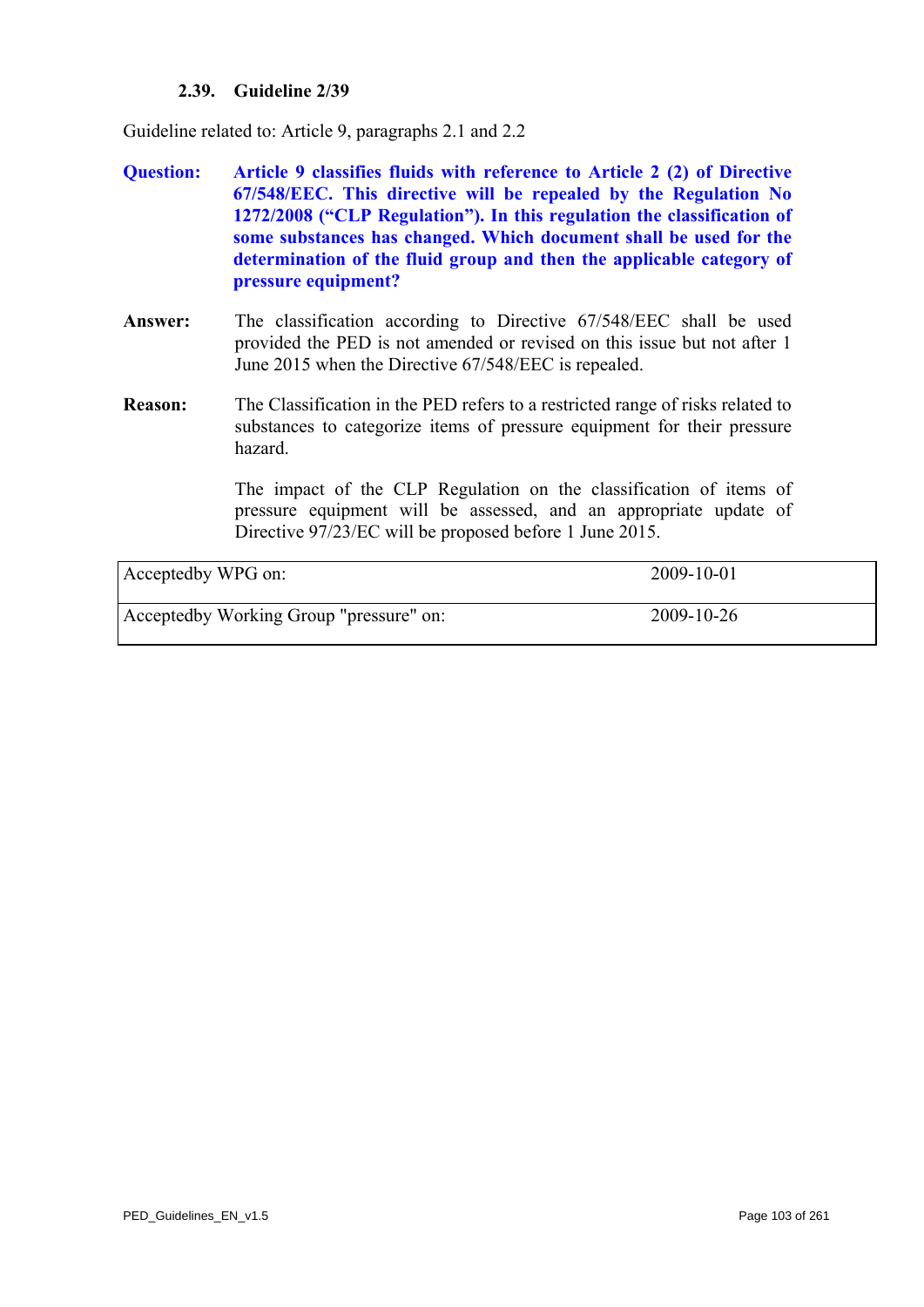### **2.40. Guideline 2/40**

Guideline related to: Article 1 paragraph 2.1.3, 2.1.4 and 2.1.5

# **Question: How to apply the Pressure Equipment Directive (PED) to a pressure accessory equipped with a safety accessory?**

**Answer:** The pressure accessory does not become a safety accessory by putting both accessories together. The combination does not expand the different functions of the individual items.

> Both accessories shall be subjected to appropriate conformity assessment and marking.

- Note 1: A pressure accessory equipped with a safety accessory is not an assembly because it does not constitute a functional whole as per Article 1 paragraph 2.1.5. See also Guideline 3/8.
- **Note 2:** The global conformity assessment is conducted on the assembly, the functional whole, placed on the market.

<span id="page-103-0"></span>

| Accepted by WPG on:                      | $2012 - 01 - 12$ |
|------------------------------------------|------------------|
| Accepted by Working Group "pressure" on: | 2012-03-06       |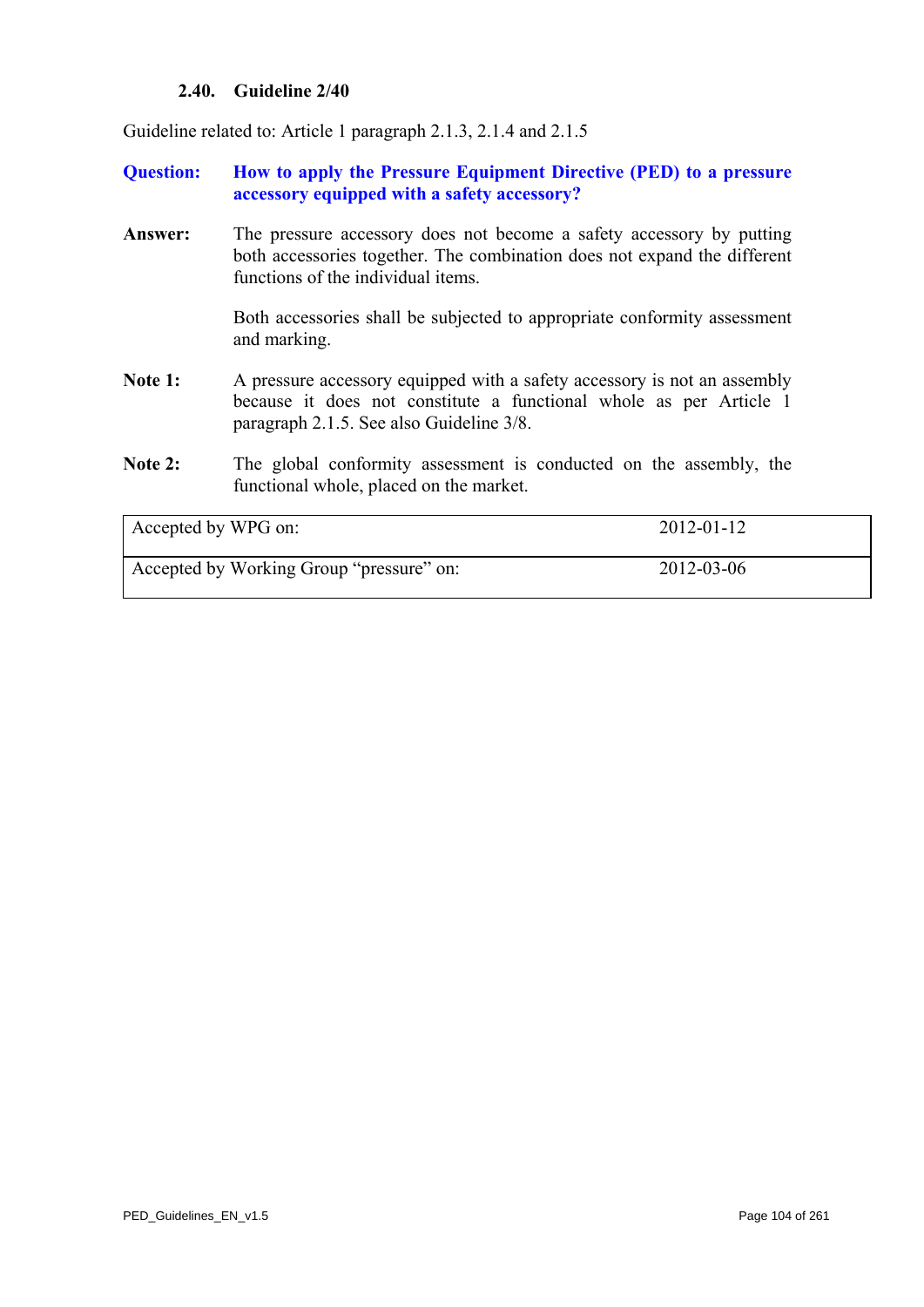### **3. ASSEMBLIES**

| 1              | <b>SCOPE AND EXCLUSIONS OF THE DIRECTIVE</b>                                          |
|----------------|---------------------------------------------------------------------------------------|
| $\overline{2}$ | <b>CLASSIFICATION AND CATEGORIES</b>                                                  |
| $\mathcal{E}$  | <b>ASSEMBLIES</b>                                                                     |
| $\overline{4}$ | <b>EVALUATION ASSESSMENT PROCEDURES</b>                                               |
| 5              | <b>INTERPRETATION OF THE ESSENTIAL SAFETY REQUIREMENTS ON DESIGN</b>                  |
| 6              | <b>INTERPRETATION OF THE ESSENTIAL SAFETY REQUIREMENTS ON</b><br><b>MANUFACTURING</b> |
| 7              | <b>INTERPRETATION OF THE ESSENTIAL SAFETY REQUIREMENTS ON MATERIALS</b>               |
| 8              | <b>INTERPRETATION OF OTHER ESSENTIAL SAFETY REQUIREMENTS</b>                          |
| $\mathbf Q$    | <b>MISCELLANEOUS</b>                                                                  |
| 10             | <b>GENERAL-HORIZONTAL QUESTIONS</b>                                                   |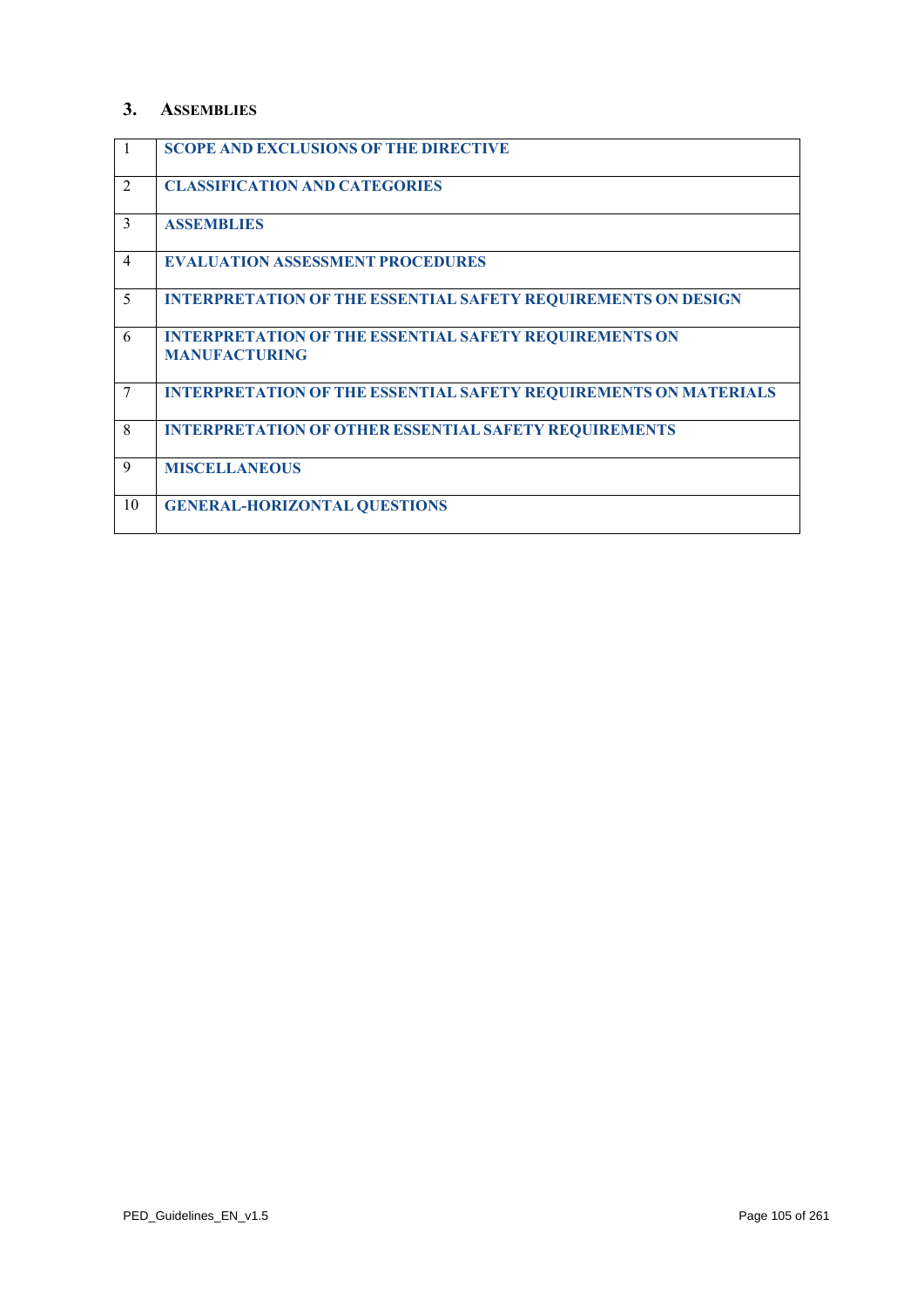# **3.1. Guideline 3/1**

Guideline related to: Articles 10.2 and 3.2.1

# **Question: Must the global conformity assessment procedure be applied to assemblies covered by article 3.2.1, e.g. to boilers, even if the assembling is done under the responsibility of the user?**

- Answer: No.
- **Reasons**: PED Article 1.2.1.5 states that "assembly" in the sense of the directive must be assembled by a manufacturer, otherwise it is not in the scope of the directive. This is further supported by recital 5 last sentence. An installation performed by or under the responsibility of the user would normally not be under the scope of the Directive. It would be under the applicable national legislation. See guideline **[3/2](#page-106-0)**.

| Accepted by WPG on:                      | 2000-08-24       |
|------------------------------------------|------------------|
| Accepted by Working Group "pressure" on: | $2000 - 11 - 08$ |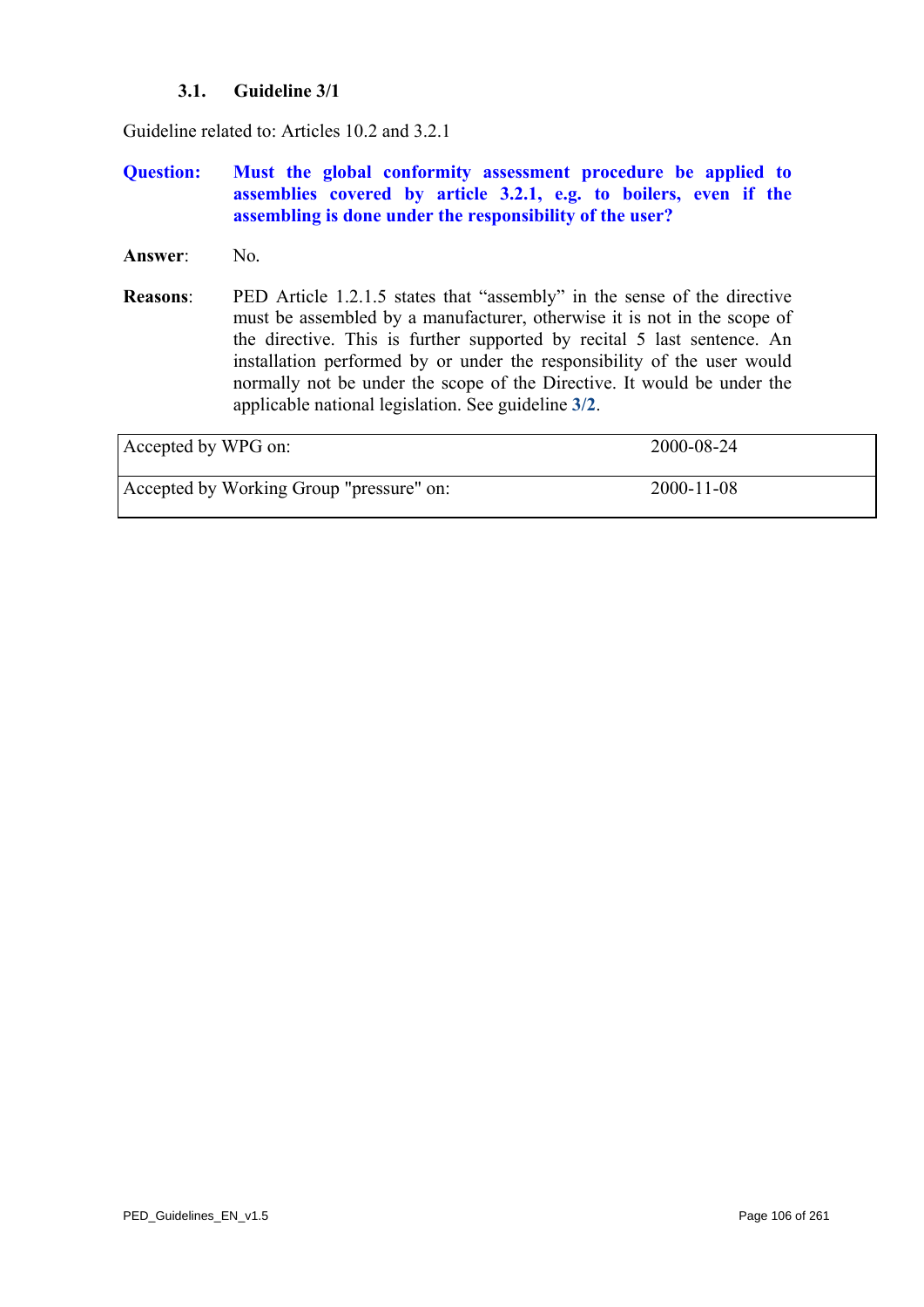# **3.2. Guideline 3/2**

<span id="page-106-0"></span>Guideline related to: Article 1.2 and 3.2

## **Question: Are joining operations on site covered by the PED?**

**Answer:** For the joining on site of components or equipment, two cases have to be considered:

> 1) Joining of component parts: joining of component parts to comprise an item of pressure equipment is subject to the requirements of the Directive. The manufacturer –even if he is the user- has the responsibility that the resulting item of pressure equipment is in compliance with the Directive.

2) Joining of items of pressure equipment.

The joining is not covered by the PED if it is carried out to constitute an installation  $(1)$  under the responsibility of the user but remains covered by national rules.

If the joining is carried out under the responsibility of a manufacturer to constitute an assembly covered by the definition given in Article 1.2.1.5, this assembly must fulfil the requirements of the Directive.

- **Reason:** The fifth recital of the Directive says: « This Directive does not cover the assembly of pressure equipment on the site and under the responsibility of the user, as in the case of industrial installations ».
- Notes: (1) The definition of assembly in Article 1.2.1.5 is limited to those assemblies assembled by a manufacturer. When items of pressure equipment or assemblies are being put together by a user, to avoid confusion, the term "installation" is used.

(2) See also guideline **[3/8](#page-112-0)**

| Accepted by WPG on:                        | 2000-10-03       |
|--------------------------------------------|------------------|
| Accepted by Working Group « pressure » on: | $2000 - 11 - 08$ |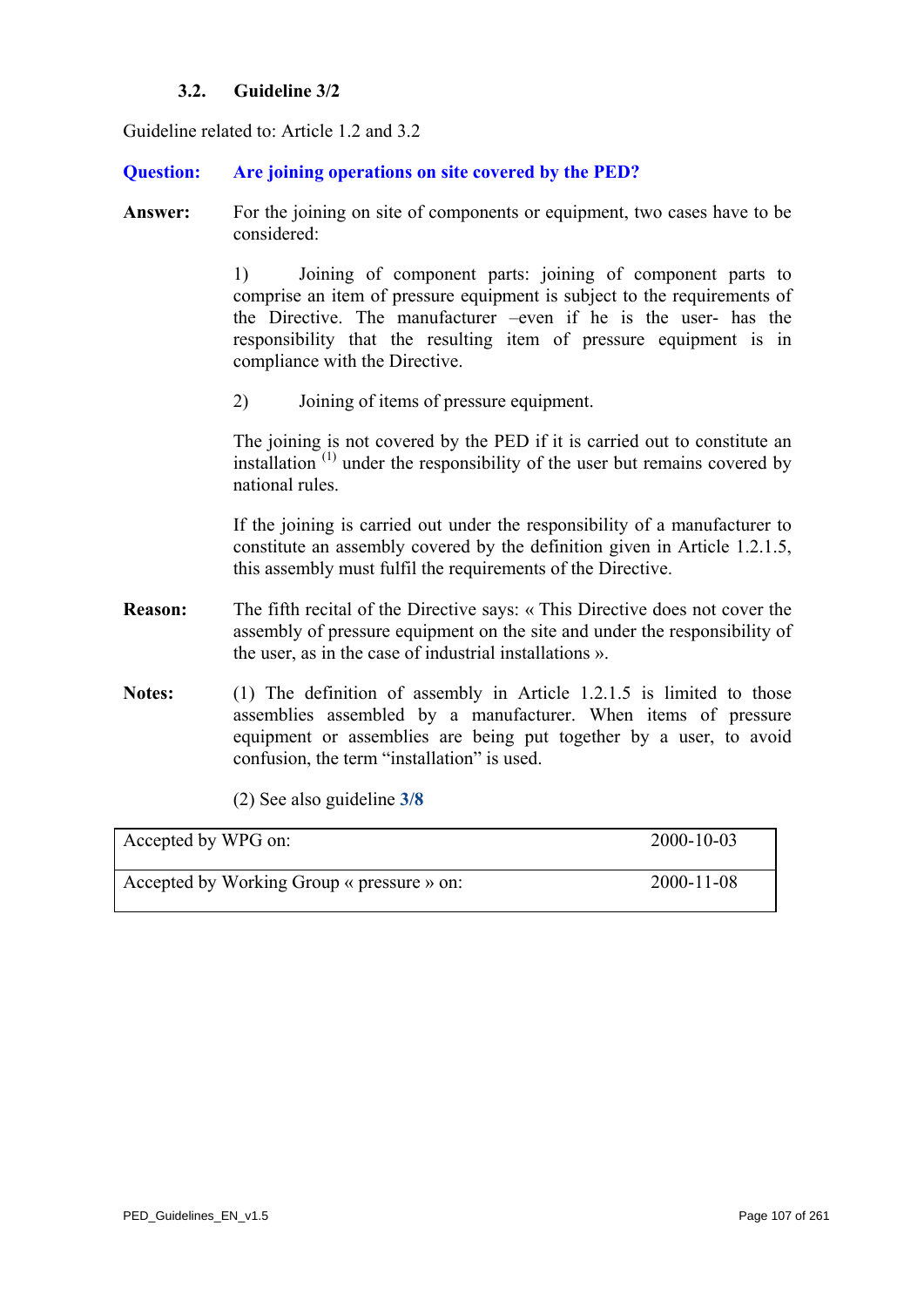# **3.3. Guideline 3/3**

Guideline related to: Article 3 paragraph 2.3

| <b>Ouestion:</b> | The effect of the derogation in Article 3.2.3 from the introductory     |
|------------------|-------------------------------------------------------------------------|
|                  | paragraph in Article 3.2 is not clear. In the circumstances, how should |
|                  | Article 3.2.3 be applied?                                               |

- **Answer:** The assemblies set out in Article 3.2.3 must comply with the essential requirements referred to in 2.10, 2.11, 3.4, 5(a) and 5(d) of Annex I of the Directive, even if all the items of pressure equipment comprising the assembly fall under Article 3.3.
- **Reason:** This was the intention of the Member States which proposed the text and the intention of the Council when approving the text.

| Accepted by WPG on:                      | 1999-02-25 |
|------------------------------------------|------------|
| Accepted by Working Group "pressure" on: | 1999-11-08 |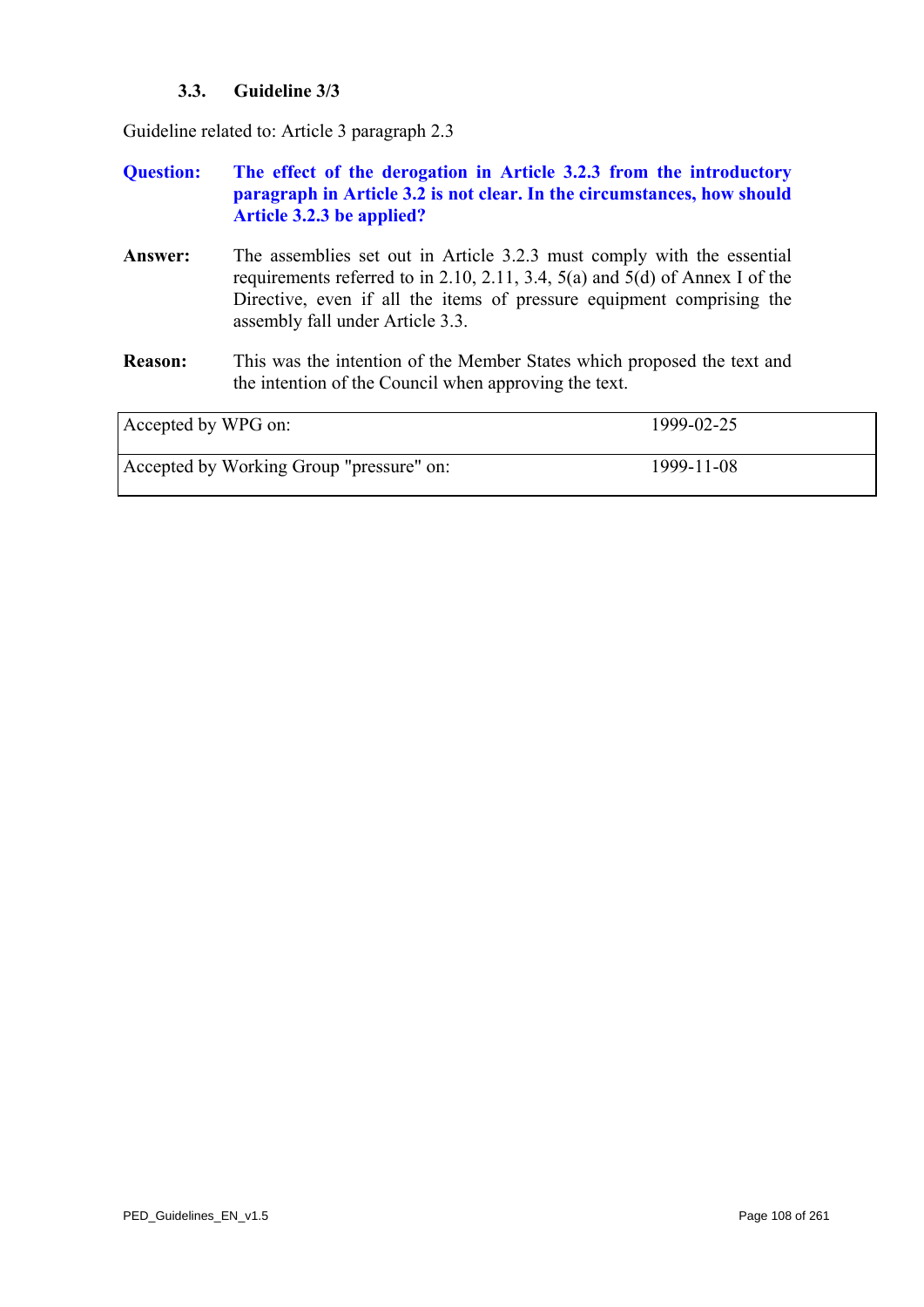## **3.4. Guideline 3/4**

<span id="page-108-0"></span>Guideline related to: Article 3 section 2.1 and Annex I section 5

## **Question: What shall be the minimum extent of the assembly "boiler" which shall be subjected to a global conformity assessment procedure in accordance with article 3 section 2.1?**

- **Answer:** The assembly shall comprise, as a minimum, the boiler including all the pressure parts from the feedwater inlet (including the inlet valve) up to and including the steam and/or hot water outlet (including the outlet valve or, if there is no valve, the first circumferential weld or flange downstream of the outlet header). This includes all economisers, superheaters and inter-connecting tubing which may be exposed to a risk of overheating and are not capable of isolation from the main system by interposing shutoff-valves. Additionally included are the associated safety accessories and the tubing connected to the boiler involved in services such as draining, venting desuperheating, etc., up to and including the first isolating valve in the tubing line downstream of the boiler.
- **Note 1:** This definition is based on draft standard prEN 12952-1:1997 and is in conformity with annex 1 section 5 of the directive.
- **Note 2:** This is a MINIMUM definition of the assembly.
- Note 3: The ISOLATABLE superheaters, reheaters, economisers and related interconnecting tubing are not part of this minimum assembly. They can bear a CE marking separately or be integrated in the assembly if the manufacturer wishes so;
- Note 4: The means of providing the boiler with feedwater and the means of preparing and feeding the fuel to the boiler are not part of this minimum assembly. They can bear a CE marking separately or be integrated in the assembly if the manufacturer wishes so.

| Accepted by WPG on:                                             | 1999-07-15                          |
|-----------------------------------------------------------------|-------------------------------------|
| Accepted by Working Group "pressure" on:<br>on $2001 - 02 - 20$ | 1999-11-08 (editorial change by WPG |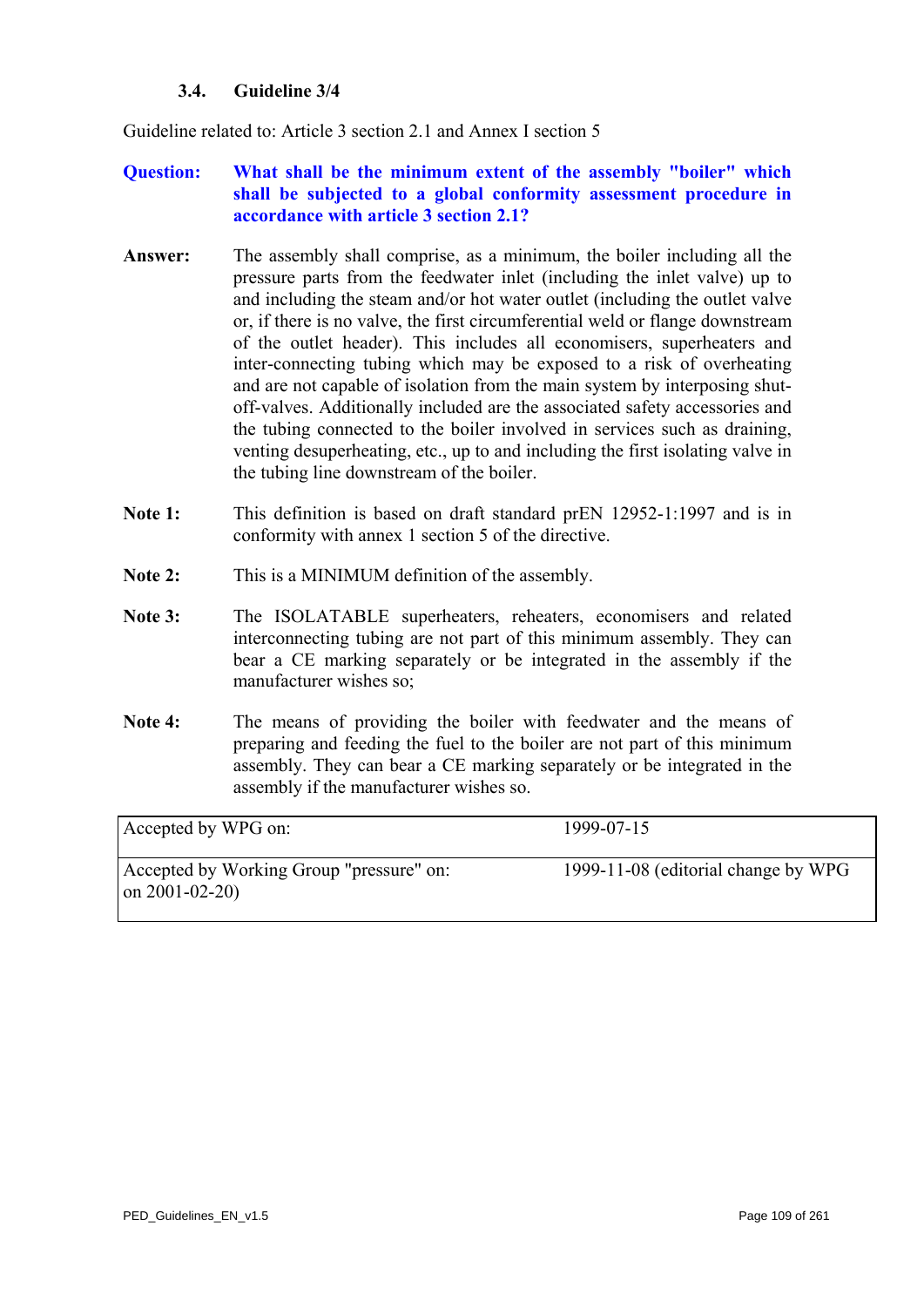## **3.5. Guideline 3/5**

<span id="page-109-0"></span>Guideline related to: Article 3 paragraph 2.3, Article 15 paragraph 2, Annex II table 4

- **Question: Shall the assemblies defined in the Article 3 paragraph 2.3 carry the CE-marking?**
- **Answer:** Yes, in accordance with Article 15 paragraph 2, but the identification mark of the notified body is left out if the manufacturer has selected the use of module B1.
- **Reasons:** The applied conformity assessment procedure is defined in table 4 of the Annex II, where the modules B1 and H are given as alternatives. In the case of module B1 there is no notified body involved at the production control phase, and according to article 15 paragraph 1 no identification mark is accompanied.
- **Note:** Article 3 paragraph 2.3 assemblies to be CE-marked shall comprise, as a minimum, the boiler with its protection devices.

| Accepted by WPG on:                      | $2001 - 01 - 10$ |
|------------------------------------------|------------------|
| Accepted by Working Group "pressure" on: | 2001-06-26       |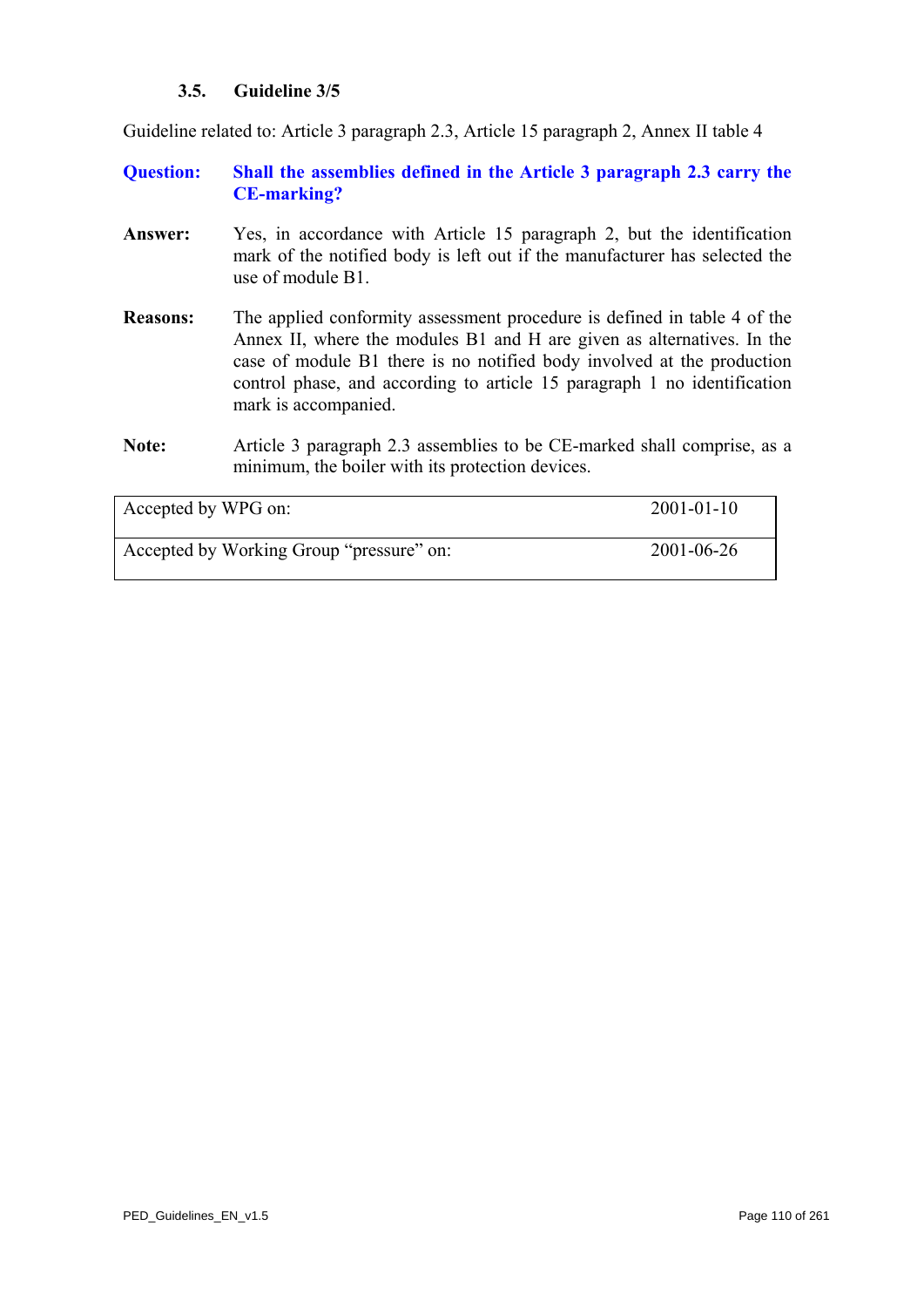## **3.6. Guideline 3/6**

<span id="page-110-0"></span>Guideline related to: Annex I, sections 3.2.2 and 7.4

## **Question: Must a hydrostatic pressure test be carried out on an assembly and should the value laid down in section 7.4 then be followed?**

**Answer:** Using the global conformity assessment of Article 10.2, each item of pressure equipment and the integration of the items of pressure equipment (Annex I, section 2.8) should be assessed.

> Annex I, first preliminary observation determines that the requirements of Annex I also apply to assemblies, if corresponding hazard exists.

> Each item of pressure equipment making up the assembly and referred to in Article 3.1 shall meet Annex I, section 3.2.2, and the pressure containment aspects for the connections/joinings should be assessed by appropriate methods, for example pressure test, NDT.

| Accepted by WPG on:                        | 1999-12-14 |
|--------------------------------------------|------------|
| Accepted by Working Group " pressure " on: | 2000-03-24 |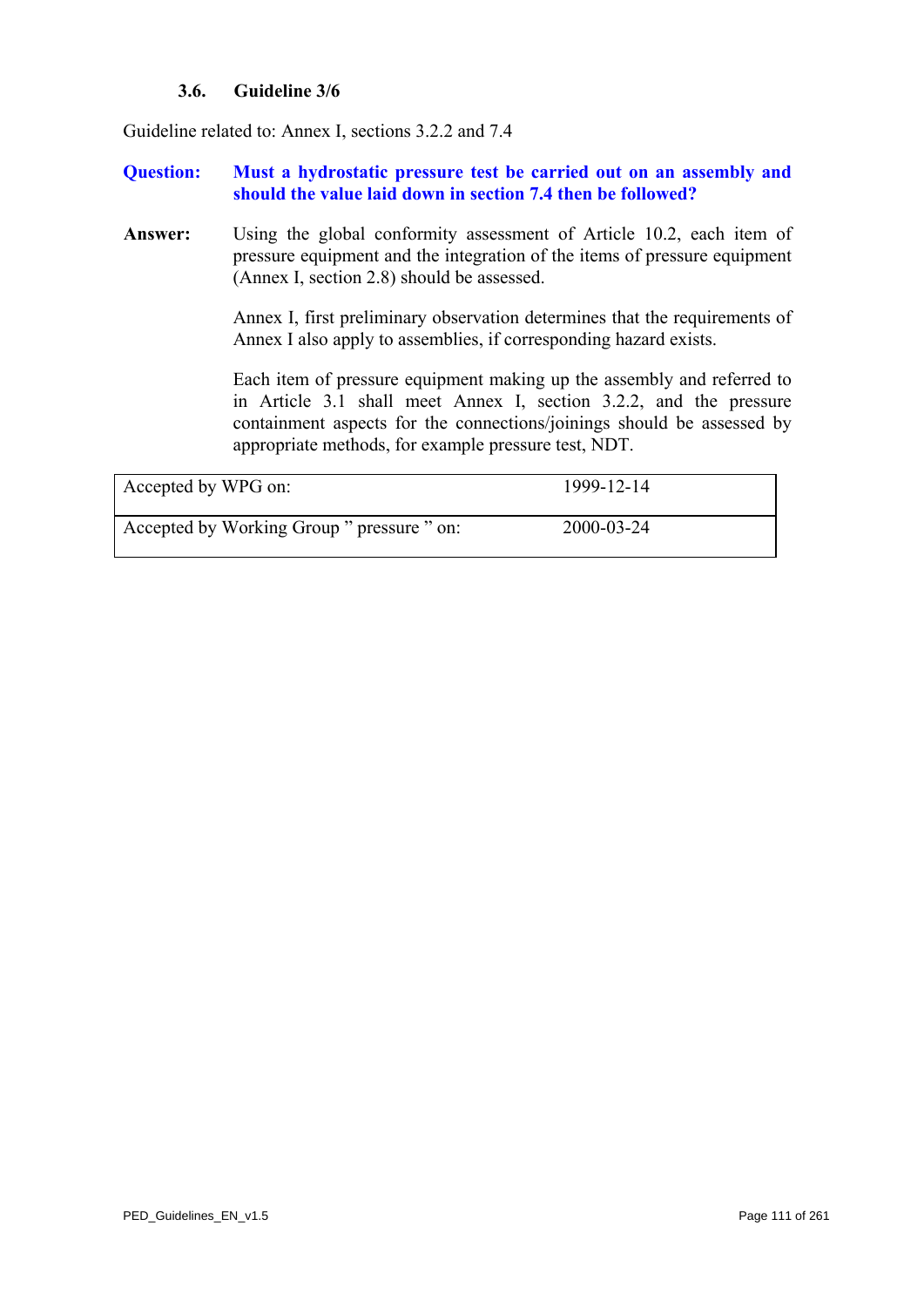## **3.7. Guideline 3/7**

<span id="page-111-0"></span>Guideline related to: Article 10.2 (a)

- **Question: Which conditions shall be used in the assessment of an item of pressure equipment referred to in Article 3.1 without a separate CEmarking in an assembly being subject to the global conformity assessment procedure?**
- **Answer:** The conditions to be used to determine the category of this item shall be:

- the volume or nominal size DN, as appropriate, of the item ;

- at least the conditions PS, TS or group of fluid, for which the assembly is designed, which can be lower than the intrinsic conditions of the item.

For safety accessories, article 2 of Annex II applies.

**Reasons:** According to article 10.2. (a) the global conformity assessment procedure shall comprise assessment of each item of pressure equipment making up the assembly and referred to in Article 3 (1) which has not been previously subjected to a conformity assessment procedure and to a separate CE marking. The assessment procedure shall be determined by the category of the item, which may be based on the conditions of the assembly.

| Accepted by WPG on:                      | 2000-08-25 |  |
|------------------------------------------|------------|--|
| Accepted by Working Group "pressure" on: | 2000-11-07 |  |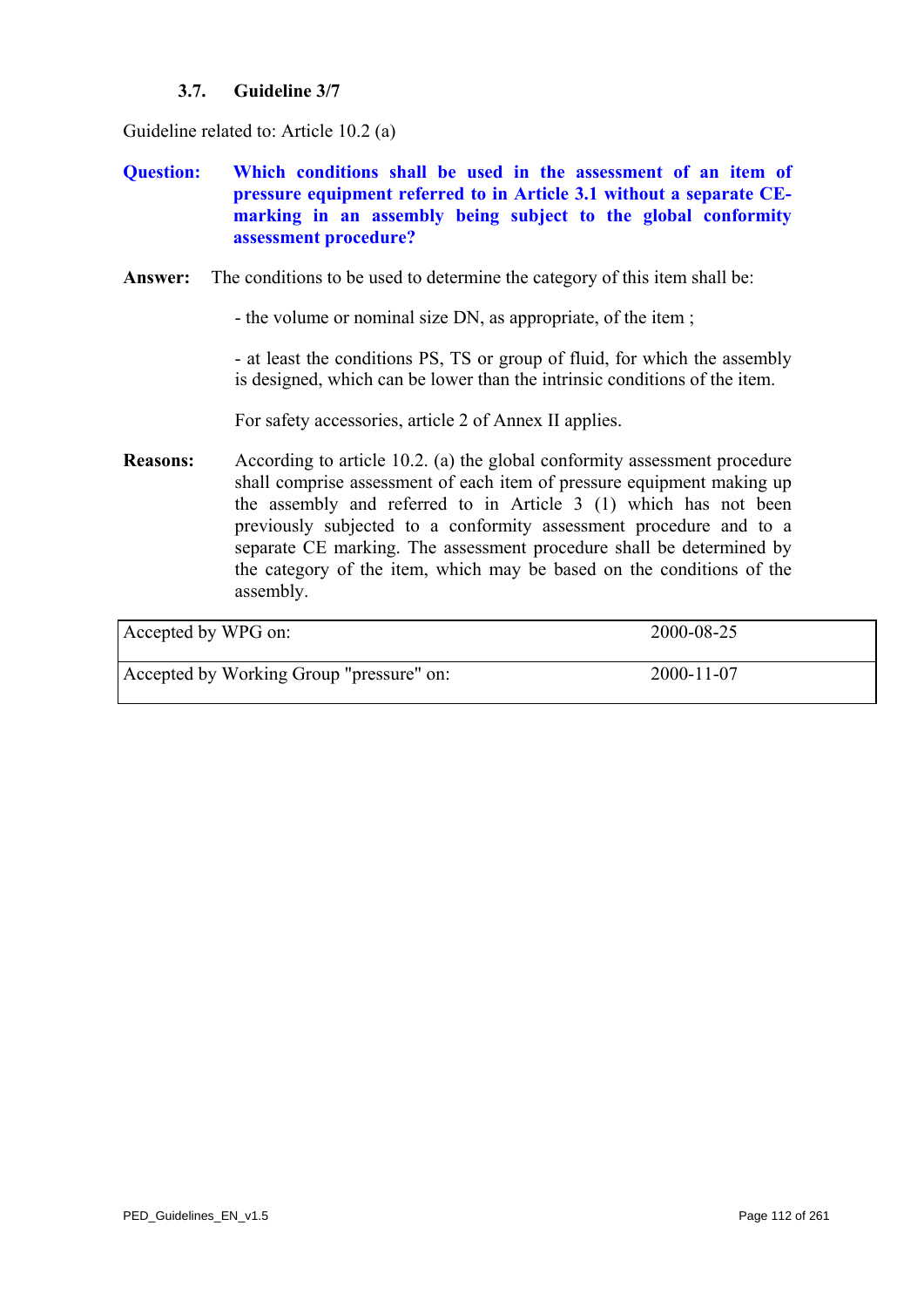## **3.8. Guideline 3/8**

<span id="page-112-0"></span>Guideline related to: Article 1 paragraph 2.1.5

## **Question: Can some guidance be provided on the terms used in the definition of an assembly?**

- **Answer:** Items of pressure equipment form an assembly if:
	- 1. they are integrated, i.e. they are connected and designed to be compatible with each other and
	- 2. they are functional, i.e. together, they achieve specific, overall objectives and could be put into operation, and
	- 3. they form a whole, i.e. all the items which are necessary for the assembly to function and be safe are present and
	- 4. they are assembled by one manufacturer who intends the resulting assembly to be placed on the market and who will subject the assembly to a global conformity assessment procedure.

It is irrelevant whether completion of the assembly takes place at the manufacturer workshop or by the manufacturer on site.

Other factors will need to be considered to determine whether the Directive applies to a particular assembly. (See guideline **[3/2](#page-106-0)**).

Some possible examples of assemblies are pressure cookers, portable extinguishers, breathing apparatus, skid mounted systems, autoclaves; air conditioner, compressed air supply in a factory, refrigerating system, shell boilers, water tube boilers, distillation, evaporation or filtering units in process plants, oil heating furnaces.

| Accepted by WPG on:                      | 2000-10-02       |
|------------------------------------------|------------------|
| Accepted by Working Group "pressure" on: | $2000 - 11 - 07$ |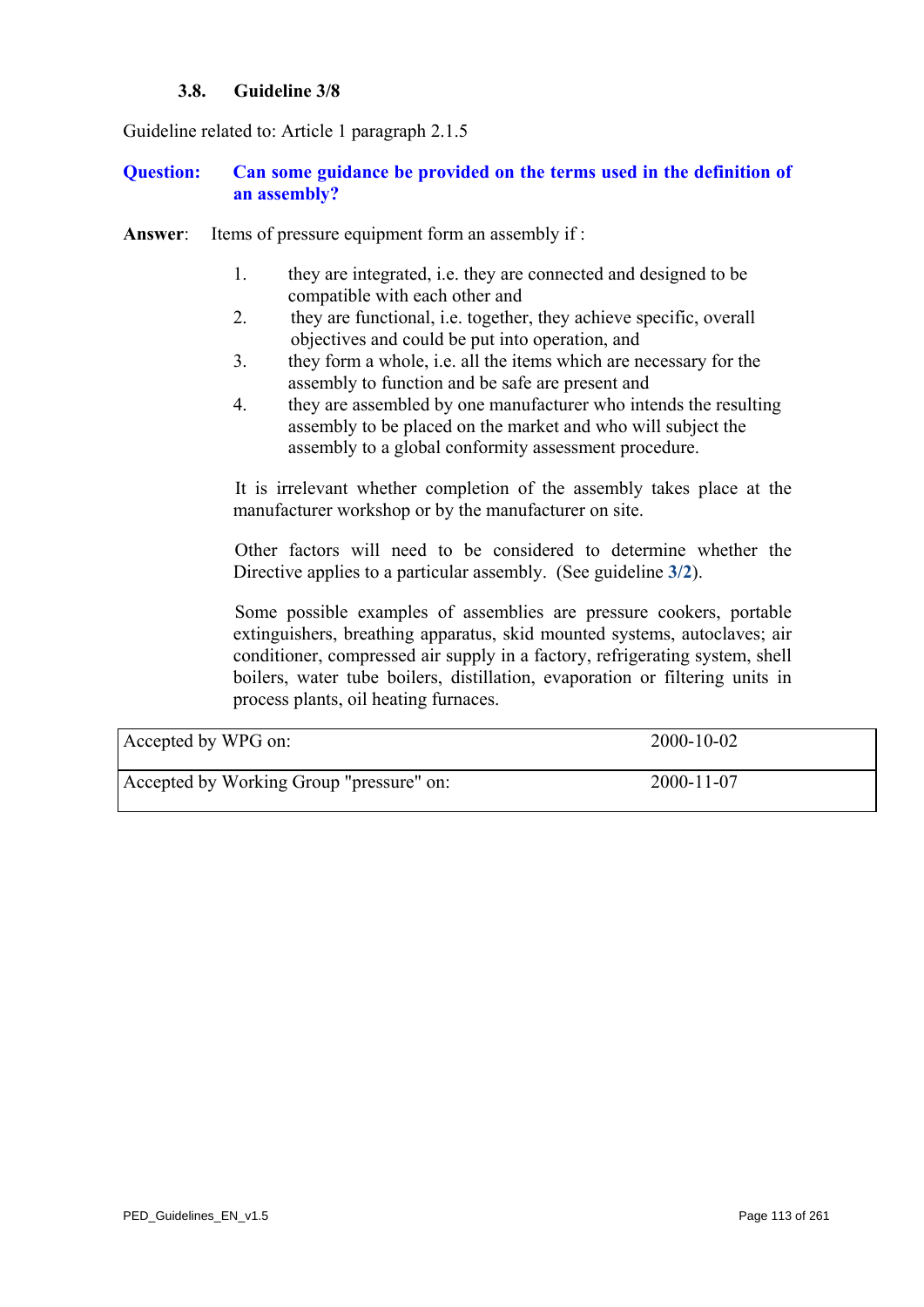#### **3.9. Guideline 3/9**

<span id="page-113-0"></span>Guideline related to: Article 1, section 2.1.5, Article 10, section 2

- **Question: Does the Pressure Equipment Directive put formal upper limits to the extent of an assembly?**
- **Answer**: The PED does not limit the extent of an assembly, which can range from simple standard products up to large complex industrial plants.

An assembly can itself be composed of other assemblies and further items of pressure equipment.

For such a final assembly, two cases are possible:

- 1) When a manufacturer places on the market a product as a final assembly, consisting of assemblies and items of pressure equipment, intended to be put into service as such, he has to perform the global conformity assessment resulting in the CE-marking of the final assembly. If some of the constituent assemblies are not CE-marked – see guideline **[3/10](#page-114-0)** - the individual items of pressure equipment shall be included in the global conformity assessment.
- 2) When a user takes the responsibility for the final assembly, it constitutes an installation as explained in guideline **[3/2](#page-106-0)**.
- **Note**: The definition of an assembly is explained in guideline **[3/8](#page-112-0)**.

| Acceptedby WPG on :                     | 2001-08-31       |
|-----------------------------------------|------------------|
| Acceptedby Working Group "pressure" on: | $2001 - 10 - 18$ |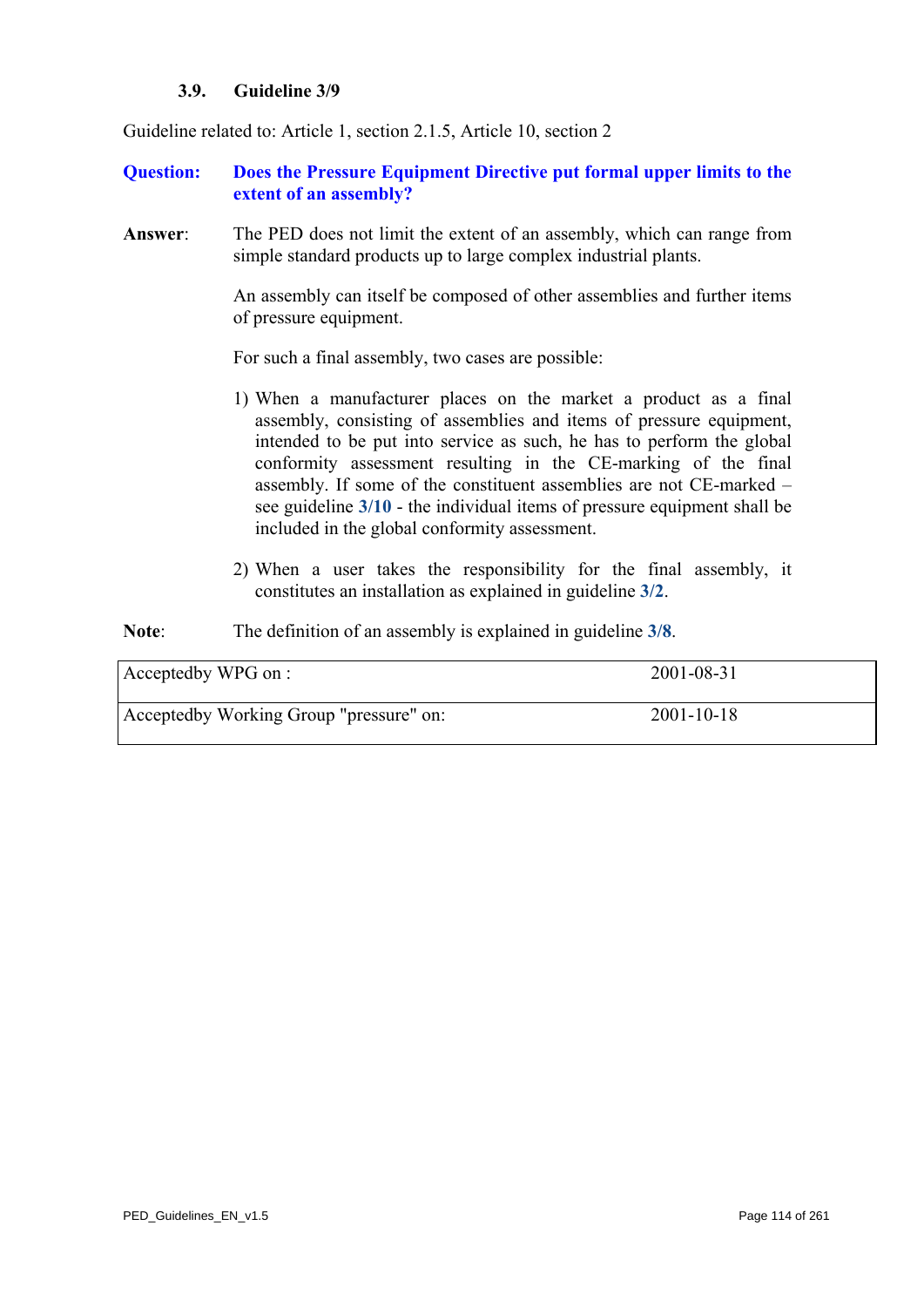### **3.10. Guideline 3/10**

<span id="page-114-0"></span>Guideline related to: Article 3 paragraph 2.2, Article 14 paragraph 3, Article 15 paragraph 2

## **Question: Is it possible to put assemblies on the market which are not CEmarked?**

**Answer:** Yes**,** for assemblies referred to in Article 3, paragraph 2.2:

If the intention of the manufacturer is to place on the market an assembly not to be put into service as such but to become part of a bigger assembly or installation (see guideline **[3/2](#page-106-0)**), the global conformity assessment according to PED does not need to be applied to this assembly, which in this case will not be CE-marked. In this case, conformity assessment according to PED shall have been conducted for each item of pressure equipment.

– However, if the intention of the manufacturer is to place on the market an assembly to be put into service as such, the global conformity assessment procedure described in the directive must be conducted, resulting in the CE-marking of the assembly.

For boilers (Article 3 paragraph 2.1) refer to guidelines **[3/1](#page-102-0)**, **[3/4](#page-108-0)** and **[3/5](#page-109-0)**.

- Note 1: Assemblies the conformity of which has been assessed by a user inspectorate shall not bear the CE-marking.
- **Note 2**: Assemblies in accordance with Article 3 paragraph 3 shall not bear the CE-marking (see guideline **[2/18](#page-81-0)**).
- **Note 3:** This does not restrict the integration of CE-marked assemblies into bigger assemblies.

| Accepted by WPG on:                      | 2001-08-31       |
|------------------------------------------|------------------|
| Accepted by Working Group "pressure" on: | $2001 - 10 - 18$ |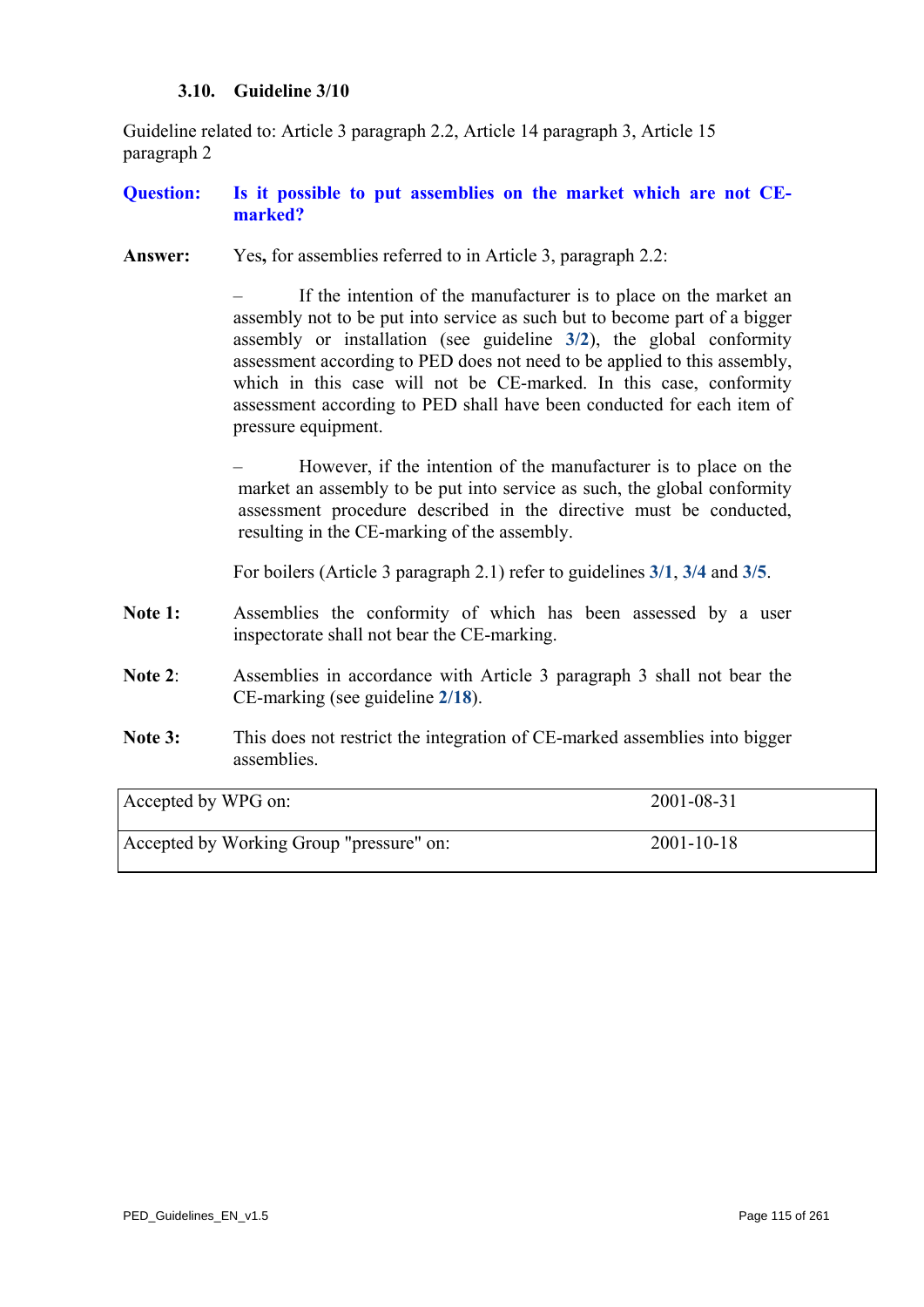## **3.11. Guideline 3/11**

Guideline related to: Article 20; Article 3, section 2, Article 10, section 2.a)

- **Question: If an item of pressure equipment complies with national pre-PED Regulations and is placed on the market on, or before, 29 May 2002, is it possible for it to be subsequently included in an assembly which is placed on the market after 29 May 2002?**
- **Answer:** Only if it is shown that such pre-PED item of pressure equipment also complies with the requirements of the directive.

If an assembly, as referred to in Article 3, section 2, is placed on the market after 29 May 2002 then it must comply with the Directive. This requirement can only be met if the individual items of pressure equipment which form the assembly also comply with the Directive. This is achieved by using the global conformity assessment procedure as per Article 10.2a, where required (see also guideline **[3/7](#page-111-0)**).

| Accepted by WPG on:                      | $2000 - 10 - 02$ |
|------------------------------------------|------------------|
| Accepted by Working Group "pressure" on: | 2000-11-07       |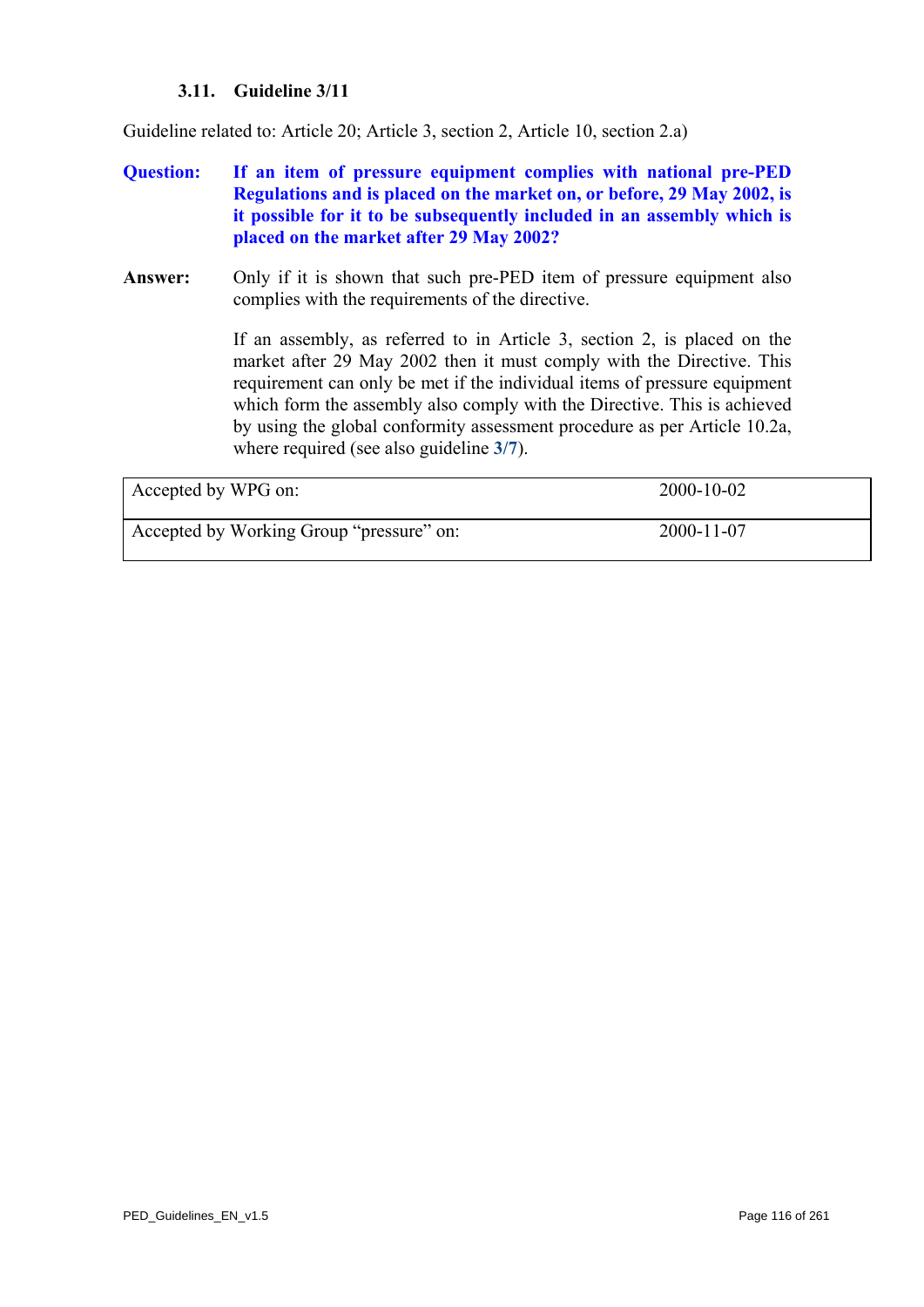## **3.12. Guideline 3/12**

<span id="page-116-0"></span>Guideline related to: Article 10 paragraph 2; Annex I

## **Question: Do only the essential requirements given in Article 10 paragraph 2 apply to assessment of the integration of assemblies?**

Answer: No, according to Annex I, first preliminary observation, the requirements of Annex I also apply to assemblies, where the corresponding hazards exist.

> Examples of other ESRs which may be relevant to assemblies: 3.1.2 Permanent joining, 3.2.2 Proof test (see guideline **[3/6](#page-110-0)**), 3.4 Operating instructions,  $6$  (a) and (d) Thermal expansion and vibration of piping, ...

| Accepted by WPG on:                      | 2001-08-31       |
|------------------------------------------|------------------|
| Accepted by Working Group "pressure" on: | $2001 - 10 - 18$ |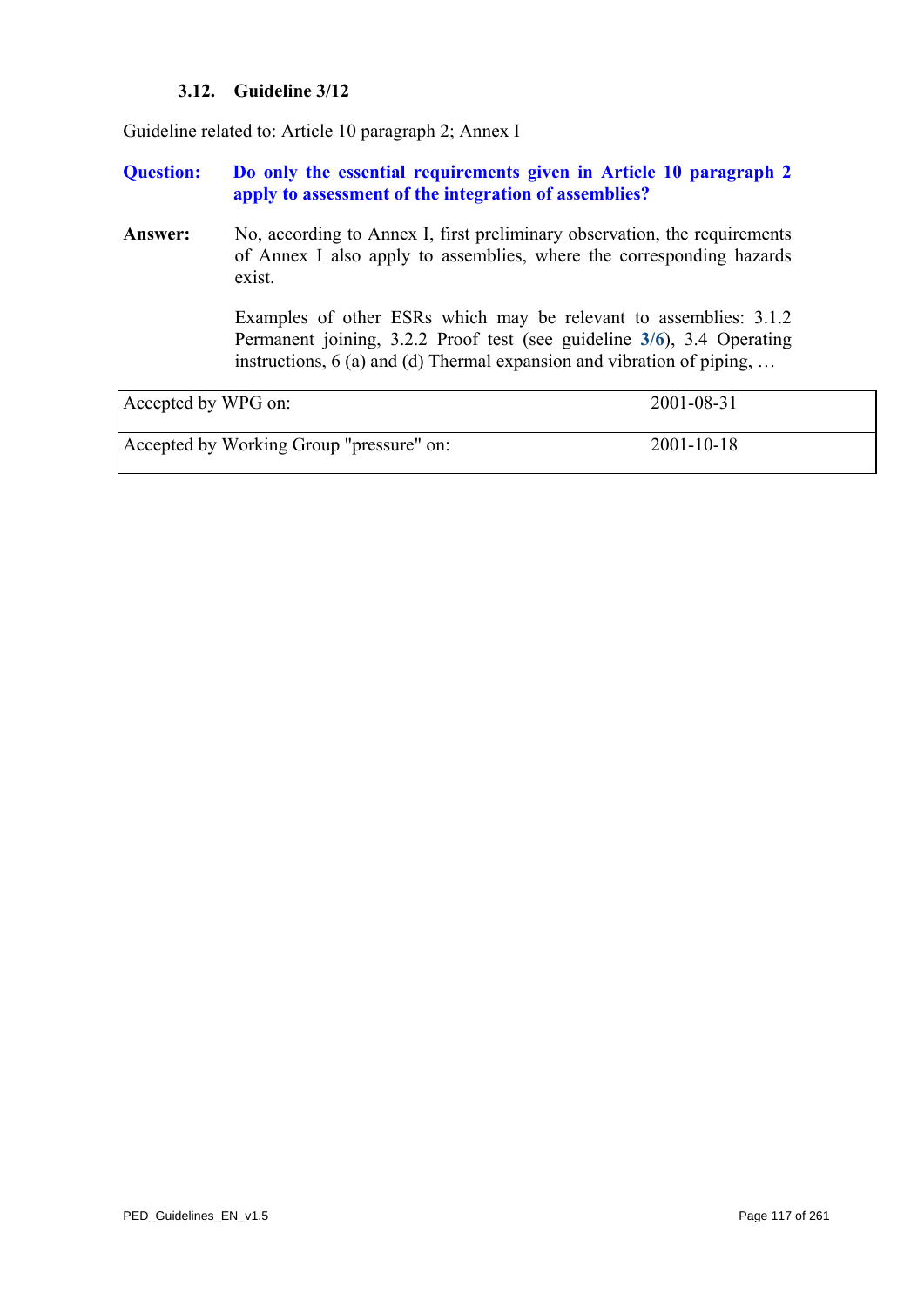## **3.13. Guideline 3/13**

<span id="page-117-0"></span>Guideline related to: Article 1 paragraph 2.1.5, Article 3 paragraph 2.2, Article 10 paragraph 2

- **Question: When several items of pressure equipment are assembled by a manufacturer to constitute a functional whole, and when one or several of those items are excluded from the PED, is the resulting whole considered as an assembly covered by the PED ?**
- **Answer:** The definition 2.1.5 of Article 1 does not prohibit non PED pressure equipment (pressurised equipment excluded by Article 1 paragraph 3) to be included in an assembly covered by the PED.

In the case of a PED assembly, the global conformity assessment required by Article 10 paragraph 2 does not include the assessment of non-PED items of pressure equipment.

The assessment of

- the integration of the assembly

- the protection of the assembly against exceeding the permissible operating limits shall be conducted in the light by the highest category of PED items of pressure equipment included, but it shall also take account of the characteristics of the non-PED equipment.

See also guideline **[3/12](#page-116-0)**.

- Note 1: A hydraulic system of an item of machinery can meet the definition of Article 1 paragraph 2.1.5, but as it is not intended to be put into service as such, it is not covered by Article 3 paragraph 2.2 (see guideline **[3/10](#page-114-0)**). On the other hand, a refrigeration system is considered to be a PED assembly even if some of the pieces under pressure are excluded from PED.
- Note 2: In the sense of PED, an assembly is a pressurised system; a machine-tool, an earthmoving machinery, an agricultural tractor, a mobile crane is not, as a whole, a PED assembly.

| Accepted by WPG on:                      | $2002 - 04 - 10$ |
|------------------------------------------|------------------|
| Accepted by Working Group "pressure" on: | 2002-05-23       |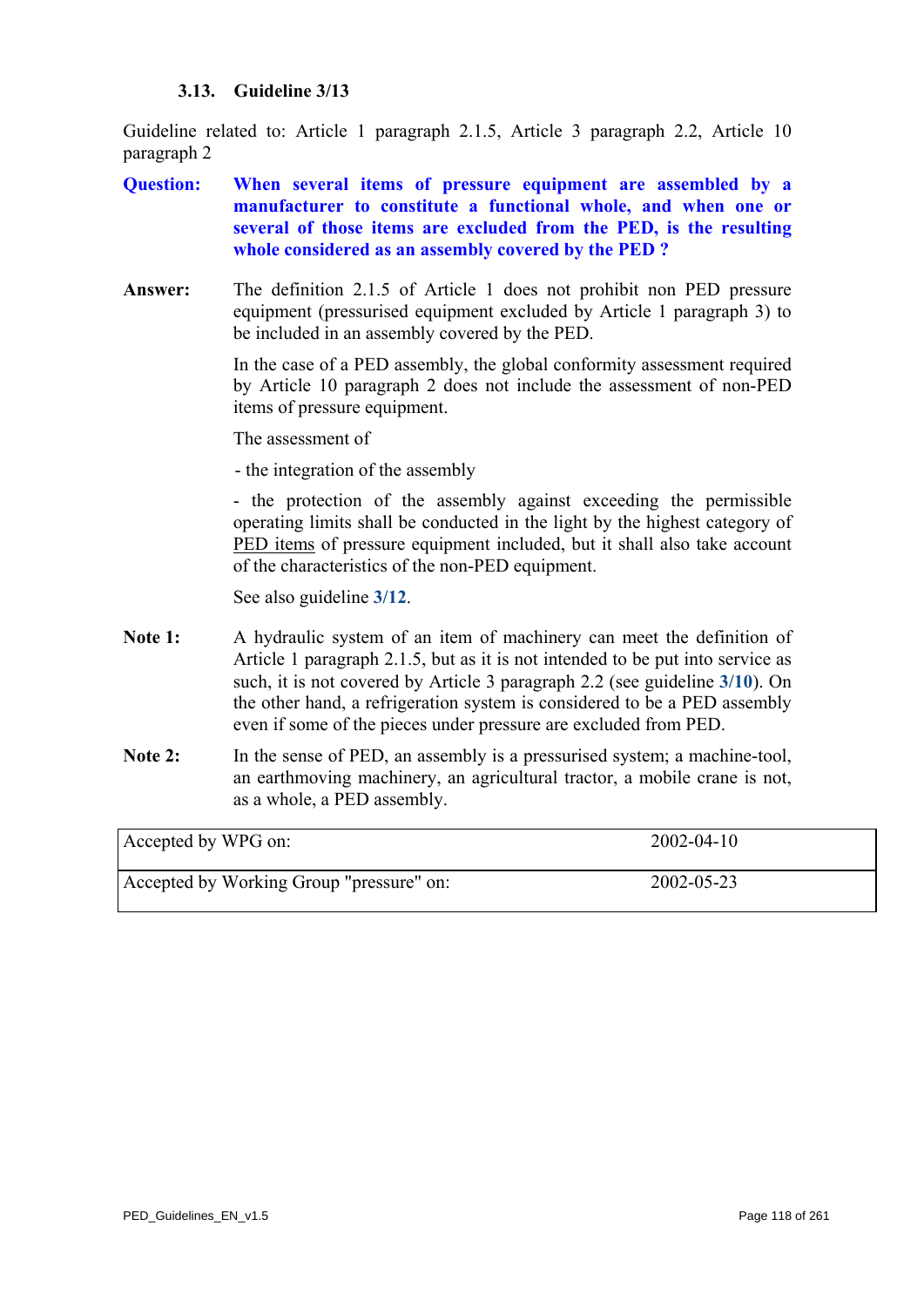## **3.14. Guideline 3/14**

Guideline related to: Article 1 paragraph 2.1.5, Article 3 paragraph 2.3, Annex II, table 4

- **Question: Article 3, paragraph 2.3 states that the manually fed assemblies must comply with certain essential requirements. Furthermore article 1, section 2.1.5 states that the assemblies shall be assembled by the manufacturer. Assuming that the manufacturer wants to use EC design-examination (module B1) in accordance with annex II, table 4, is it then sufficient that the manufacturer of the boiler gets an EC design-examination certificate or shall it be the installer (plumber), who assembles the protective devices to the boiler on site that must obtain the EC designexamination certificate?**
- **Answer:** As stated in guideline 3/5, Article 3 paragraph 2.3 assemblies comprise, as a minimum, the boiler with its protective devices.

However, it is sufficient that the manufacturer of the boiler gets an EC design-examination certificate, provided that he clearly specifies in his installation instructions which protective device can be used in the assembly and how it shall be installed.

The installation instructions shall be part of the EC design-examination.

See also guidelines **[3/3](#page-107-0)** and **[3/5](#page-109-0)**.

Note: The module B1 assessment shall comprise essential safety requirements from Article 3 paragraph 2.3 as well as the operating instructions.

| Accepted by WPG on:                      | 2002-09-18       |
|------------------------------------------|------------------|
| Accepted by Working Group "pressure" on: | $2002 - 10 - 03$ |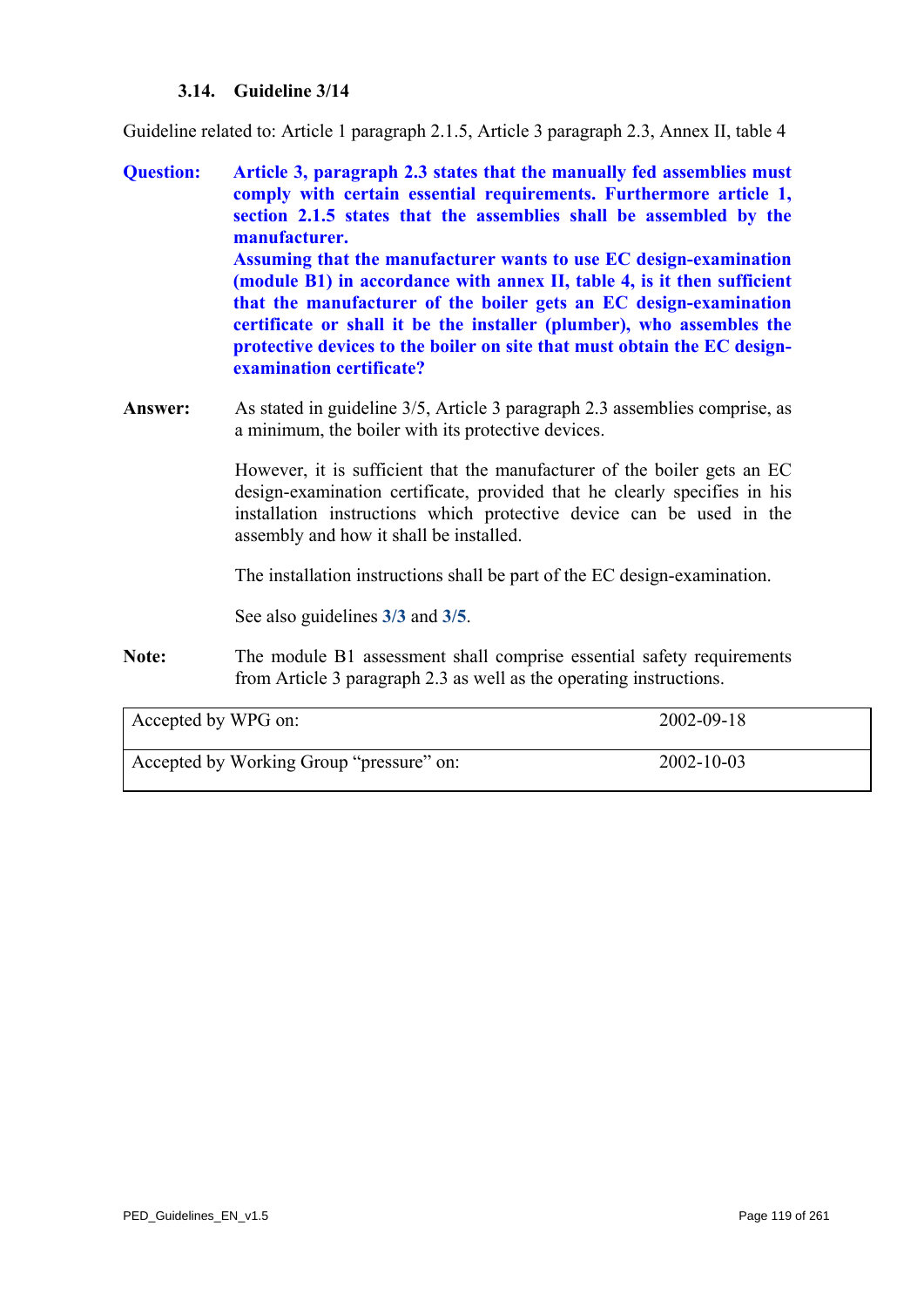## **3.15. Guideline 3/15**

<span id="page-119-0"></span>Guideline related to: Article 10 paragraph 2, Annex I section 3.1.2

## **Question: How are the categories of permanent joints in an assembly to be determined?**

**Answer:** The category of permanent joints between the items of pressure equipment of an assembly shall be determined individually, taking into account the effect of the joining on the integrity of each of the items to be joined.

> For example, the connection of a pipe to a vessel through a nozzle (already connected to the vessel) will, in general, be made according to the category of the pipe, provided that it does not affect the integrity of the vessel.

- Note 1: For assemblies, the directive defines a global conformity assessment procedure and determines the category to be followed for essential safety requirements related to design (as stated in Article 10 paragraph 2b), and for the assessment of the protection (as stated in Article 10 paragraph 2c). For the other essential safety requirements applicable to the assembly (see guideline **[3/12](#page-116-0)**), in the absence of specific information in the directive for the category, it should be based on the categories of the items concerned.
- **Note 2:** This is consistent with guideline **[2/15](#page-78-0)**, which makes a distinction between the category used for the assessment of the design, and the determination of the category regar[ding es](#page-120-0)sential safety requirements.

See also guideline **3/16** for the category of the global conformity assessment procedure.

| Accepted by WPG on:                      | 2004-06-15 |
|------------------------------------------|------------|
| Accepted by Working Group "pressure" on: | 2004-09-07 |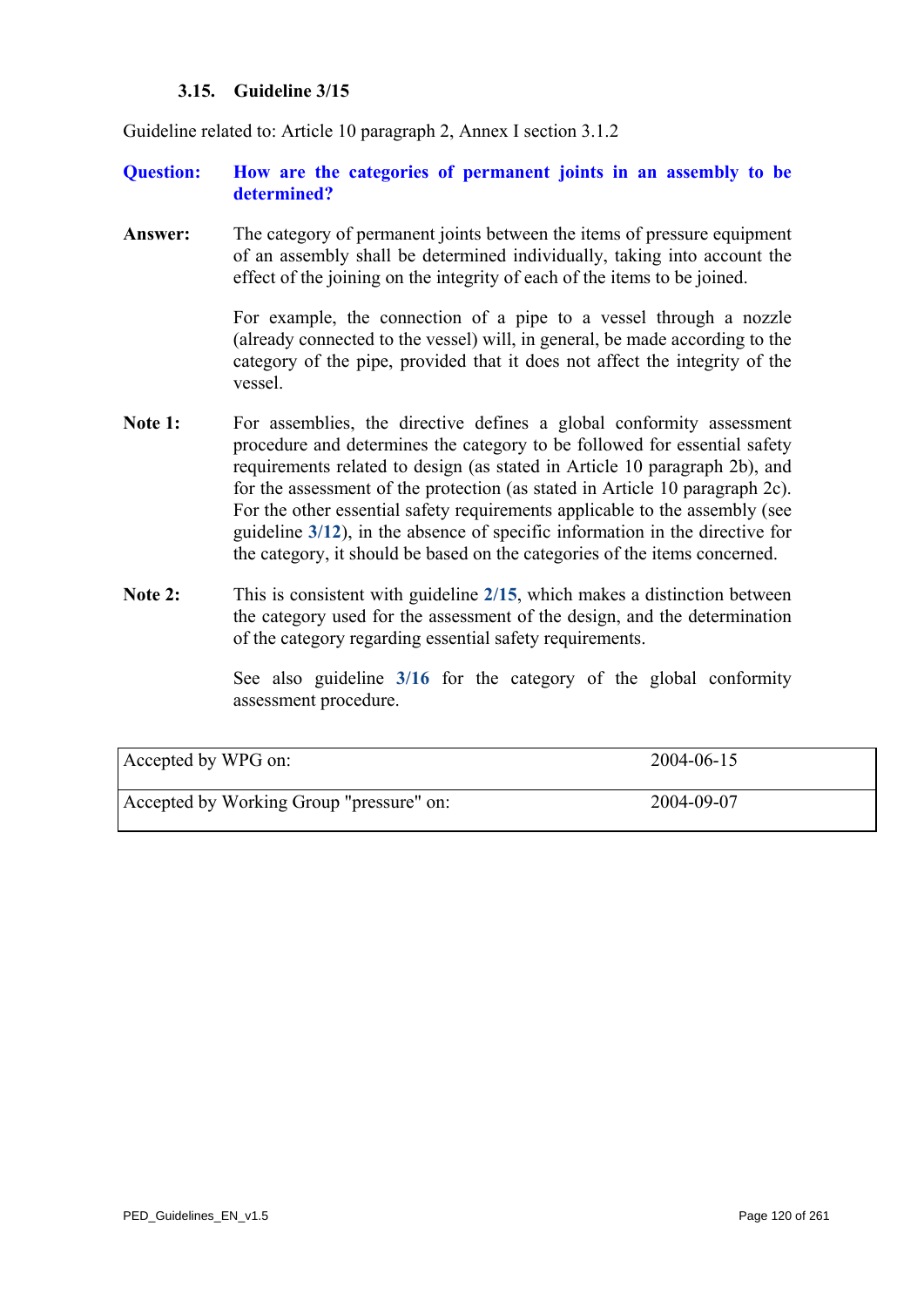## **3.16. Guideline 3/16**

<span id="page-120-0"></span>Guideline related to: Article 10 paragraph 2b

### **Question: In Article 10.2.b what does the "highest category applicable to the equipment concerned" mean?**

- **Answer:** The category of each item of equipment making up the assembly is based on the conditions which can occur in the assembly, taking into account:
	- the volume or nominal size DN, as appropriate, of the item;
	- at least the conditions PS, TS, type or group of fluid, for which the assembly is designed, which can be lower than the intrinsic conditions of the item.

The highest category determined from these conditions will then determine the assessment of the integration of the items in the assembly.

See also guidelines **[3/7](#page-111-0)** and **[3/15](#page-119-0)**.

**Note:** When determining the conformity assessment module(s) for an assembly, it is possible to assign to an item of pressure equipment a lower category than that to which it was originally assessed. As a consequence, an assembly which is covered by Article 3 paragraph 3 can include a CEmarked item of pressure equipment.

| Accepted by WPG on:                      | 2003-03-24 |
|------------------------------------------|------------|
| Accepted by Working Group "pressure" on: | 2003-04-28 |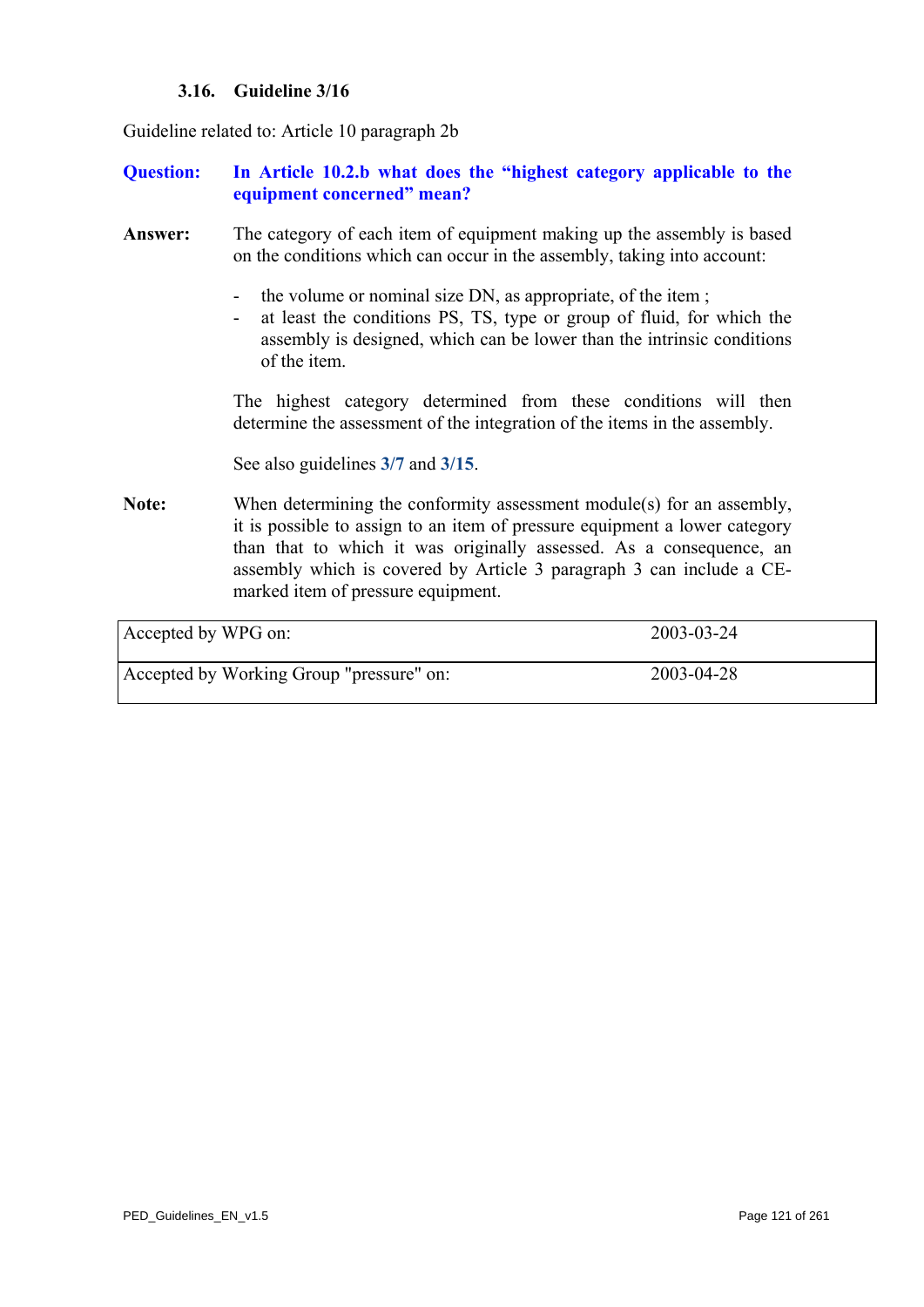# **3.17. Guideline 3/17**

Guideline related to: Article 1 paragraph 2.1.5; Article 10 paragraph 2, Annex I sections 2.10, and 3.2.3

| <b>Question:</b>    | Is it permissible to place on the market a CE marked assembly not<br>equipped with protective devices where there is a risk of exceeding the<br>allowable limits?                                     |            |
|---------------------|-------------------------------------------------------------------------------------------------------------------------------------------------------------------------------------------------------|------------|
| Answer:             | No, see guidelines 3/8, 3/9, 3/10 and 5/6.                                                                                                                                                            |            |
| Note 1:             | As required in Annex I section 3.2.3, the final assessment of the assembly<br>includes checking of the safety devices. In some cases, this can be done<br>only after assembly at the user's premises. |            |
| Note 2:             | The Declaration of Conformity shall not be drawn up for the assembly<br>until the checking of safety devices has been completed.                                                                      |            |
| Accepted by WPG on: |                                                                                                                                                                                                       | 2005-11-28 |
|                     | Accepted by Working Group "pressure" on:                                                                                                                                                              | 2006-03-31 |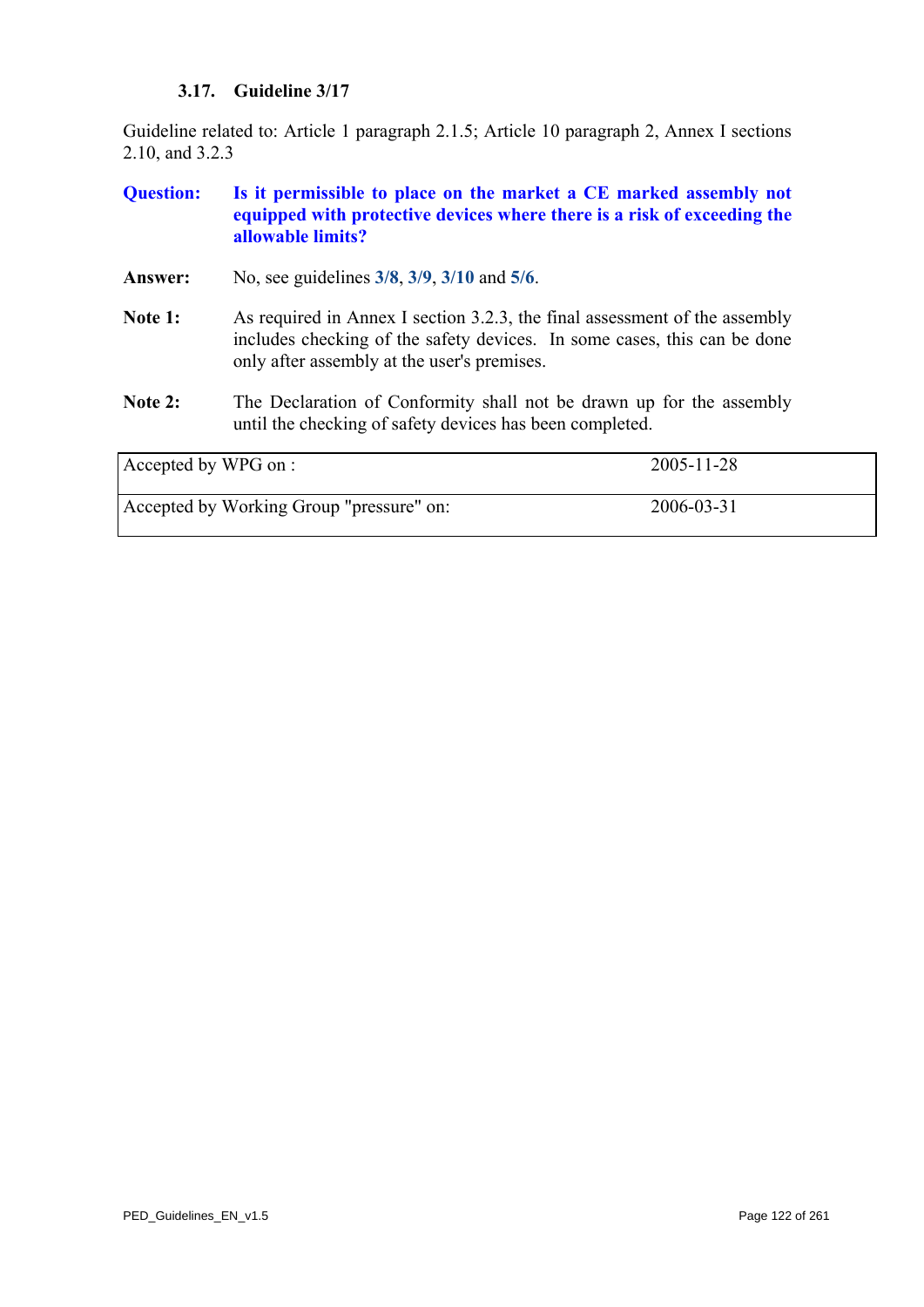## **3.18. Guideline 3/18**

Guideline related to: Article 10 paragraph 2, Article 15 paragraph 3, Annex I section 3.3

- **Question: When items of pressure equipment making up an assembly have not been previously subjected to an assessment and are therefore assessed at the same time as the assembly in accordance with the point a) of article 10 paragraph 2, shall they carry the in-formation required in annex I section 3.3?**
- **Answer:** No.

In that case Annex I section 3.3 requires that an appropriate document (operating instructions for the assembly) includes the information specified in this section. It is reminded that the operating instructions shall clearly identify all items of pressure equipment making up the assembly.

- **Reason:** As the product put on the market is an assembly, the requirements only apply to this assembly. This is confirmed by Article 15 paragraph 3.
- Note 1: In conformity with Annex VII of PED, the declaration of conformity of the assembly must also contain the description of the items of pressure equipment constituting the assembly (See also guideline 10/8).
- Note 2: This does not preclude the assembly manufacturer from marking appropriate characteristics on items of equipment which can be necessary for safe installation, operation or use and, where applicable, maintenance and periodic inspection.

| Accepted by WPG on :                     | 2011-01-27 |
|------------------------------------------|------------|
| Accepted by Working Group "pressure" on: | 2012-03-06 |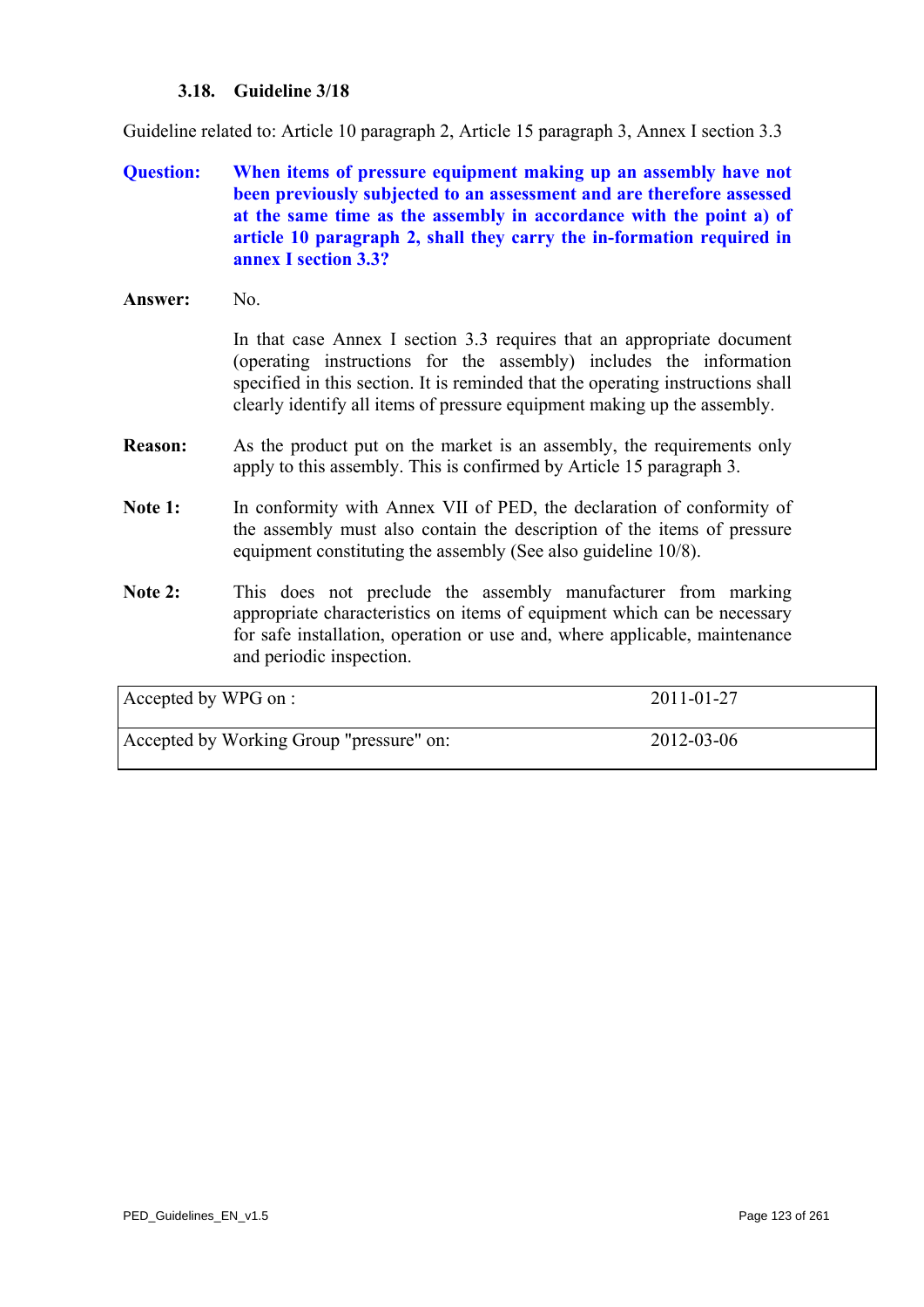## **3.19. Guideline 3/19**

Guideline related to: Article 10 paragraph 2

## **Question: If, during functional testing of an assembly at the user's premises by the manufacturer before placing it on the market, modification of an item of pressure equipment is necessary, shall this modification be carried out in accordance with Directive 97/23/EC?**

**Answer:** Yes.

It is necessary to assess any modification within the global conformity assessment of the assembly even if the declaration of conformity for the item was already issued. This implies checking the technical documentation of this item by the manufacturer and the notified body to verify whether the original design is impacted.

**Note:** See Guidelines **[1/3](#page-4-0)** and **[1/4](#page-5-0)** for modification of pressure equipment in use.

| Accepted by WPG on :                     | 2011-01-27 |
|------------------------------------------|------------|
| Accepted by Working Group "pressure" on: | 2012-03-06 |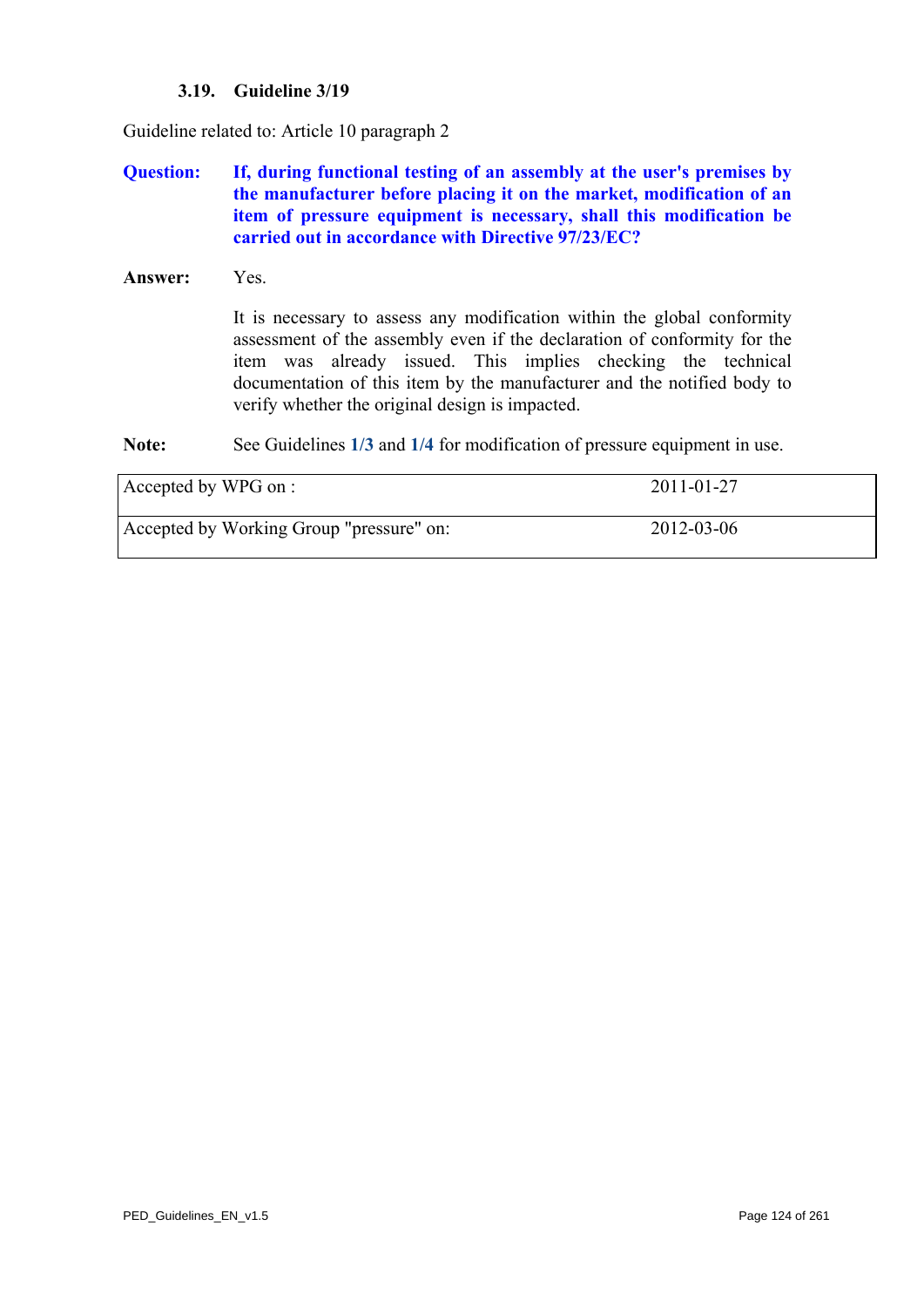#### **3.20. Guideline 3/20**

<span id="page-124-0"></span>Guideline related to: Article 1 paragraph 3.19, Article 1 paragraph 2.1.5, Article 10 paragraph 2

- **Question: How to consider a transportable (TPED) pressure receptacle incorporated in an assembly being placed on the market under PED?**
- **Answer:** Two different cases have to be considered:
	- 1) The TPED pressure receptacle will remain transportable pressure equipment which will be used as gas storage system and further on will be transported under transport regulations and filled in filling stations.

It is not required to re-assess such TPED pressure receptacle against PED.

2) The TPED pressure receptacle will permanently become part of a PED assembly (which means it will only be filled on-site).

The change of status from transportable (TPED) to static (PED) pressure equipment requires the formerly TPED pressure receptacle to be categorized and re-assessed against PED.

However for either case the correct incorporation has to be assessed against PED, see guideline **[3/13](#page-117-0)**.

Note: See also guideline  $1/33$ .

| Accepted by WPG on:                      | 2013-01-17 |
|------------------------------------------|------------|
| Accepted by Working Group «pressure» on: | 2014-03-20 |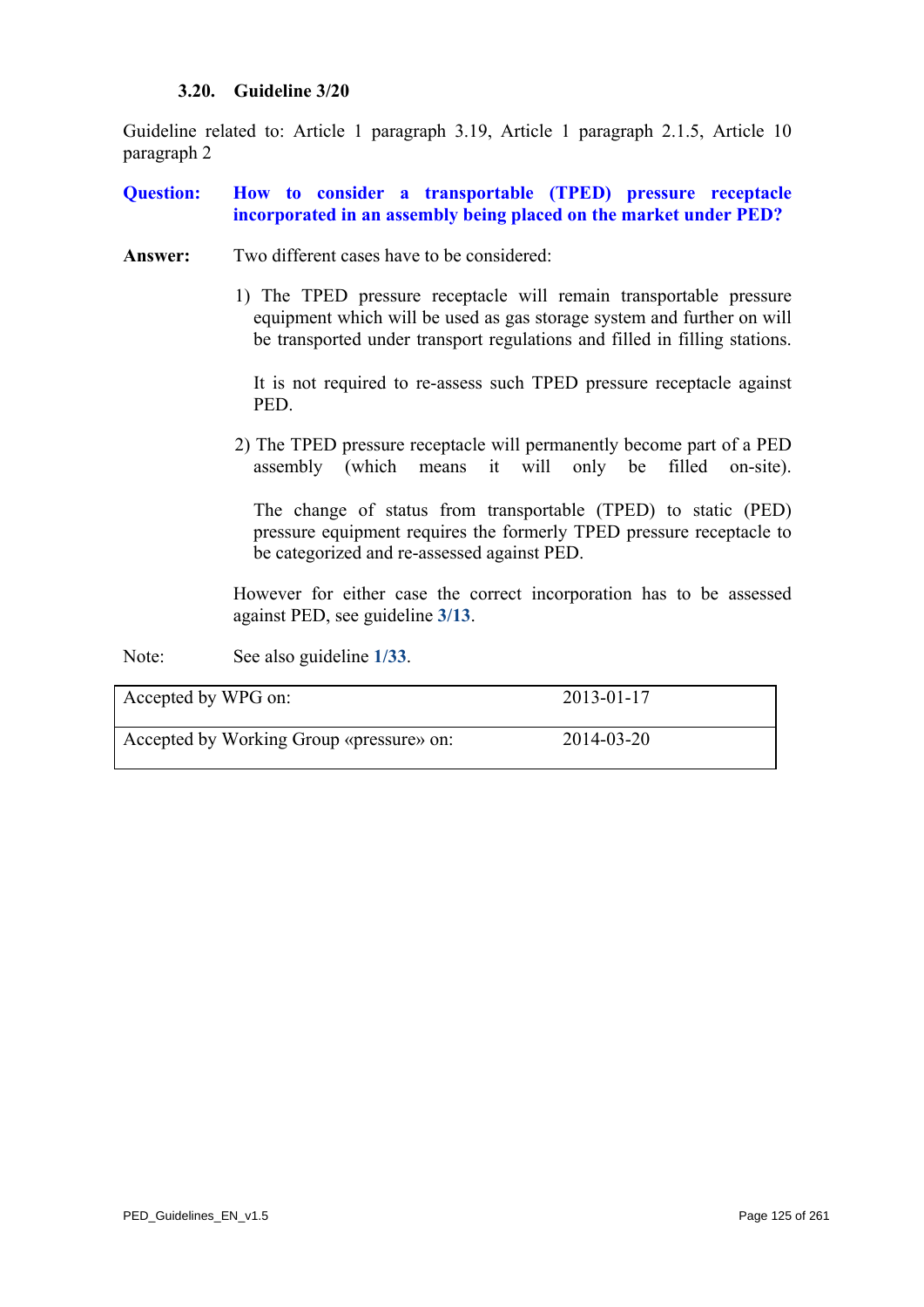#### **4. EVALUATION ASSESSMENT PROCEDURES**

| $\mathbf{1}$   | <b>SCOPE AND EXCLUSIONS OF THE DIRECTIVE</b>                                          |
|----------------|---------------------------------------------------------------------------------------|
| 2              | <b>CLASSIFICATION AND CATEGORIES</b>                                                  |
| 3              | <b>ASSEMBLIES</b>                                                                     |
| $\overline{4}$ | <b>EVALUATION ASSESSMENT PROCEDURES</b>                                               |
| 5              | <b>INTERPRETATION OF THE ESSENTIAL SAFETY REQUIREMENTS ON DESIGN</b>                  |
| 6              | <b>INTERPRETATION OF THE ESSENTIAL SAFETY REQUIREMENTS ON</b><br><b>MANUFACTURING</b> |
| 7              | <b>INTERPRETATION OF THE ESSENTIAL SAFETY REQUIREMENTS ON MATERIALS</b>               |
| 8              | <b>INTERPRETATION OF OTHER ESSENTIAL SAFETY REQUIREMENTS</b>                          |
| 9              | <b>MISCELLANEOUS</b>                                                                  |
| 10             | <b>GENERAL-HORIZONTAL QUESTIONS</b>                                                   |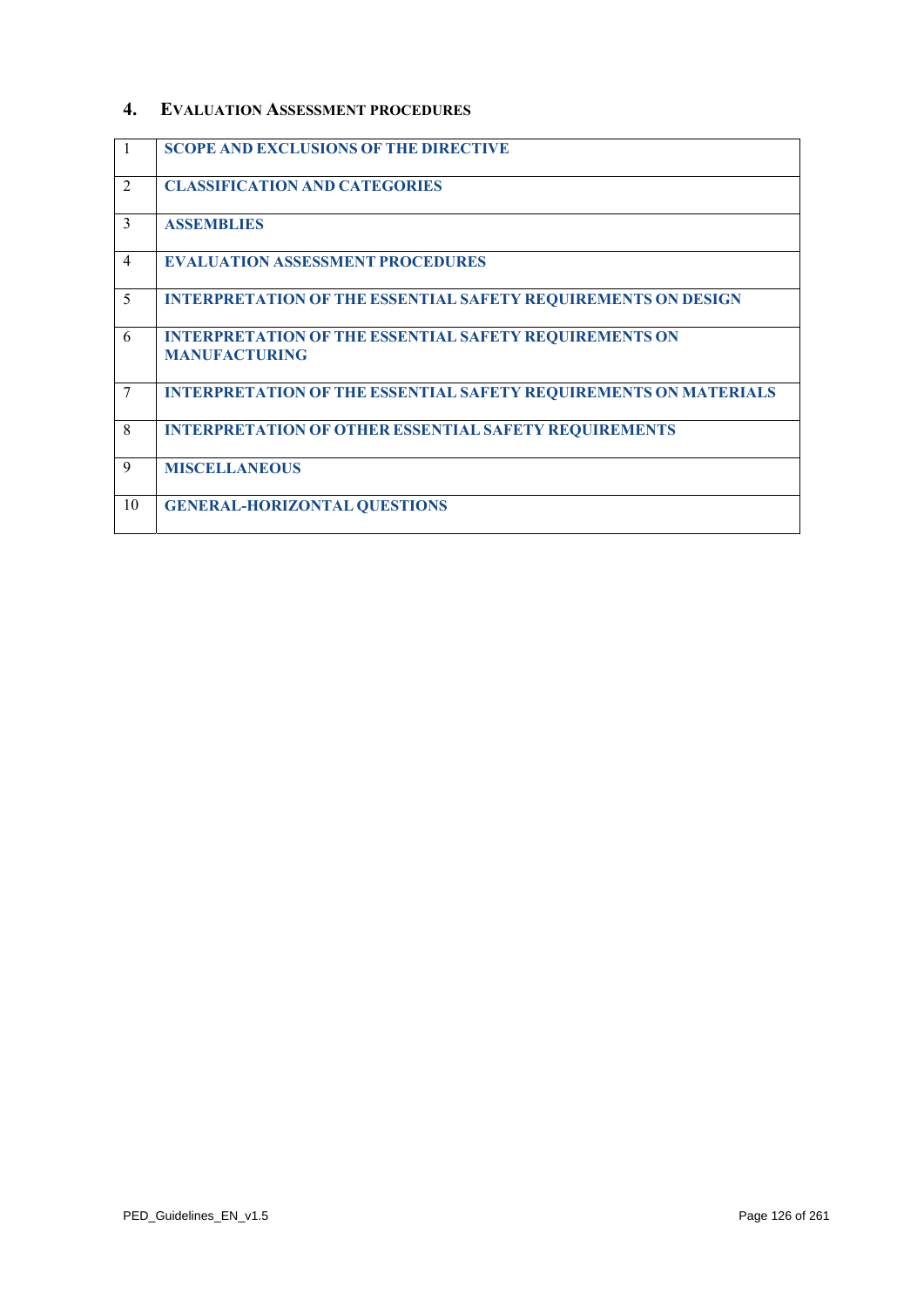## **4.1. Guideline 4/1**

Guideline related to: Annex III, module G

## **Question: Is design approval by a notified body required under module G?**

- **Answer:** Module G does not explicitly require formal design approval by a notified body but it does require the manufacturer to submit to a notified body, technical documentation to enable the design, manufacture and operation of the pressure equipment to be understood. It also requires the notified body to examine the design and construction of the pressure equipment to ensure its conformity with the requirements of the Directive which apply to it. It is expected that the notified body will report the outcome of the examination of the design to the manufacturer and this will effectively constitute design approval.
- **Reason:** As stated above, module G does not contain any explicit requirement for approval of the design by the notified body. However, it is understood that design approval is common practice for the types of pressure equipment to which module G would be applied. Module G does require that a notified body must examine the design of the pressure equipment and it is considered reasonable to expect the notified body to inform the manufacturer of the results of the examination.

| Accepted by WPG on:                      | 1998-09-18 |
|------------------------------------------|------------|
| Accepted by Working Group "pressure" on: | 1999-01-28 |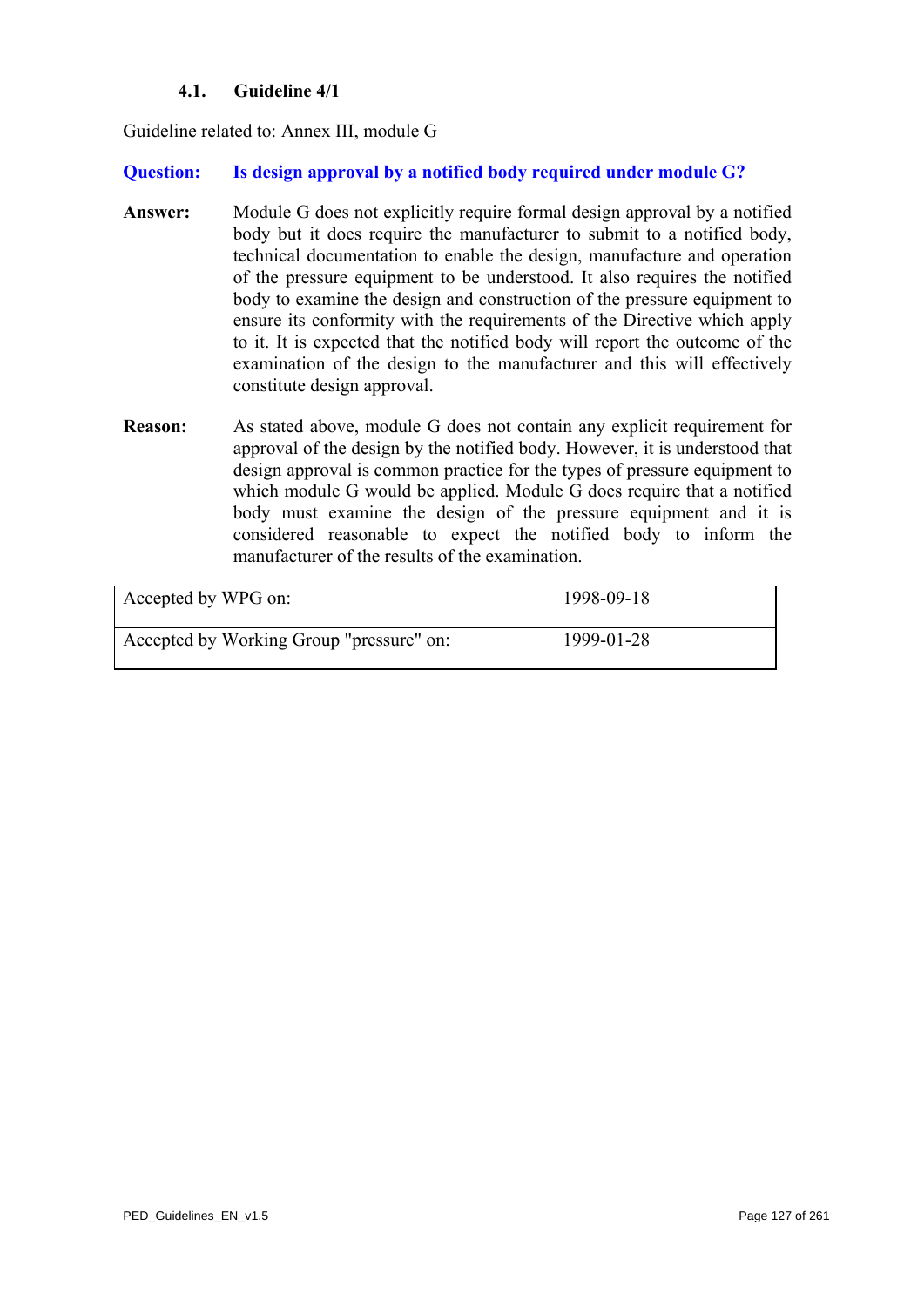## **4.2. Guideline 4/2**

Guideline related to: Annex III

- **Question: Can a manufacturer's existing QA certification which is in accordance with the standards EN ISO 9000 be taken into account by the notified bodies when approving QA systems for modules D, D1, E, E1, H or H1 of the PED?**
- **Answer:** A notified body when approving QA systems according to the modules D, D1, E, E1, H or H1 should take into account that the manufacturer already has ISO 9000 certification particularly if it has been certified by an accredited certifying organisation. However, the notified body has overall responsibility for ensuring that the QA systems satisfy the pressure equipment directive in particular on aspects in pressure equipment technology.
- **Reason:** Q.A. systems under the modules D, D1, E, E1, H or H1 must cover the technical aspects in relation to the pressure equipment.

| Accepted by WPG on:                      | 1998-10-12 |
|------------------------------------------|------------|
| Accepted by Working Group "pressure" on: | 1999-01-28 |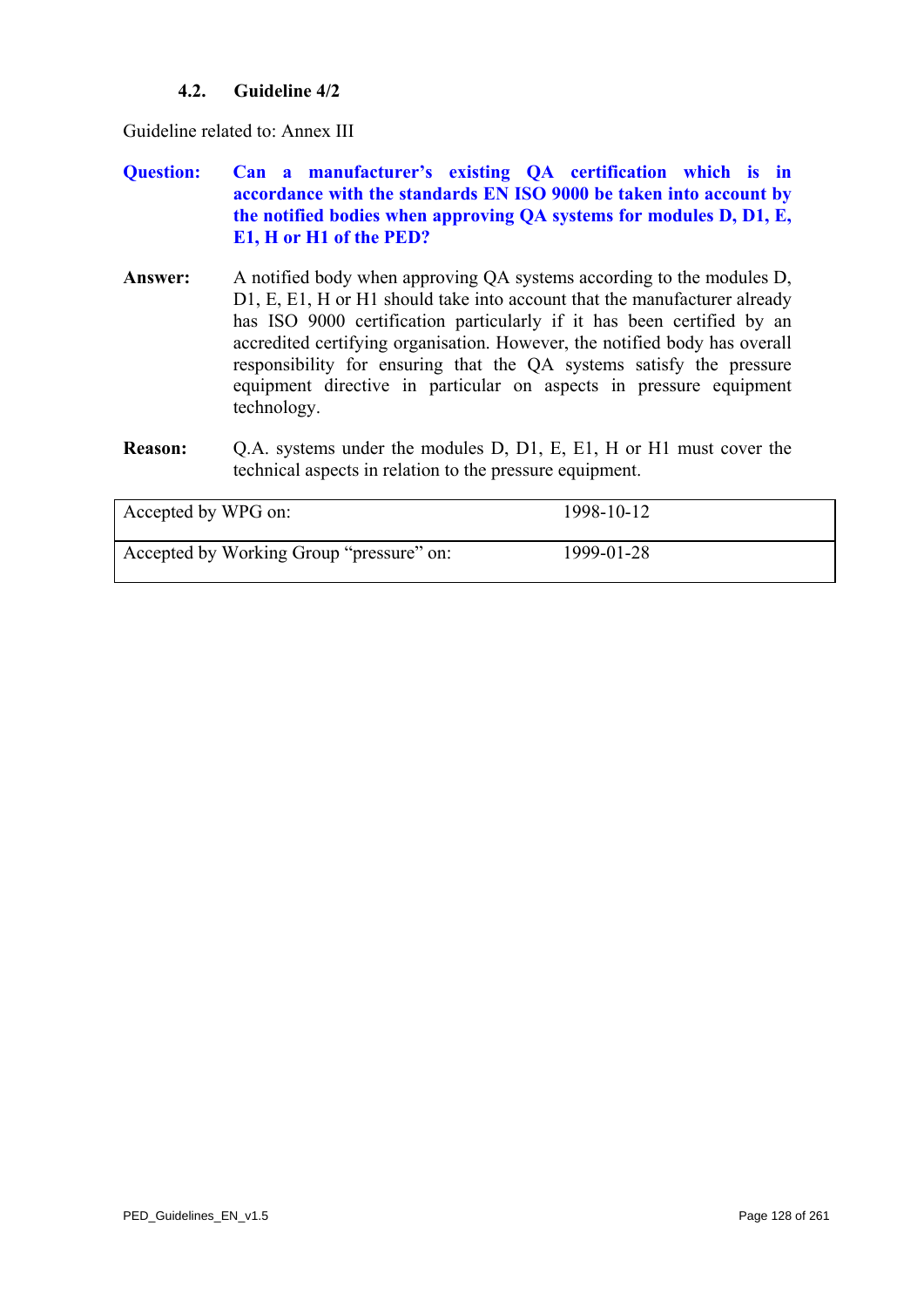## **4.3. Guideline 4/3**

<span id="page-128-0"></span>Guideline related to: Annex III

**Question: How to apply conformity assessment modules when some parts of an item of pressure equipment or some operations are sub-contracted?** 

**Answer:** There is only one manufacturer taking responsibility for each item of pressure equipment, who chooses one module (or combination of modules).

> The conformity assessment is related to an item of pressure equipment and not to the parts considered alone.

> It is the responsibility of the pressure equipment manufacturer to obtain from his sub-contractor the information and documentation required for the application of the module chosen. Depending on the module, the notified body could be required to visit the sub-contractor site, and it is the responsibility of the pressure equipment manufacturer to ensure access. If relevant work has been performed by different notified bodies at the subcontractor site, it should be taken into account.

> See also the Blue Guide (Guide to the implementation of directives based on New approach and Global approach) 3.1.1

| Accepted by WPG on:                      | 2000-05-04 |
|------------------------------------------|------------|
| Accepted by Working Group "pressure" on: | 2000-06-29 |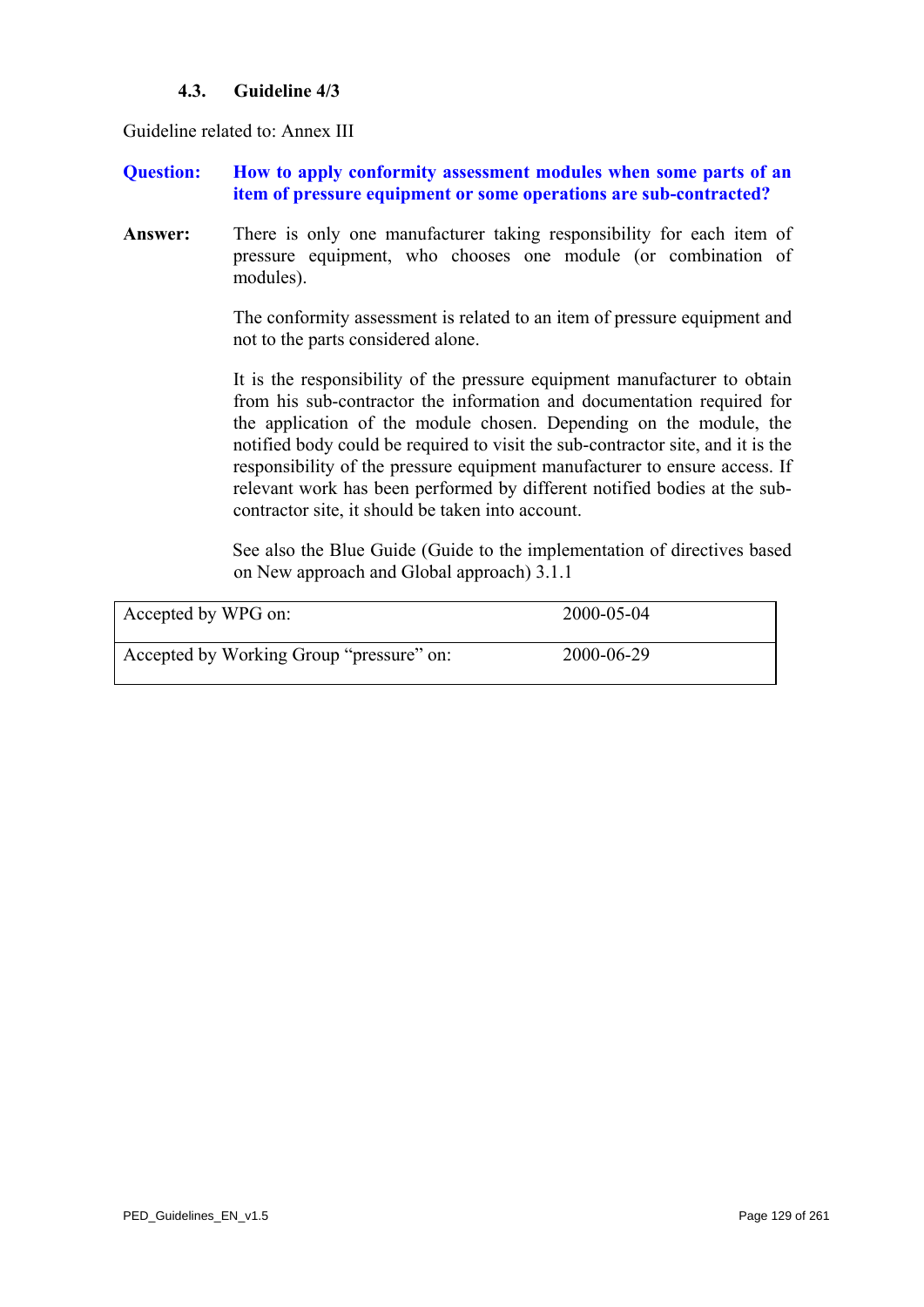## **4.4. Guideline 4/4**

<span id="page-129-0"></span>Guideline related to: Annex III

## **Question: If a manufacturer chooses to apply module B or B1 for the design phase, in combination with another module for the production phase, does the manufacturer have to choose the same notified body for the design and production modules?**

#### Answer: No.

As requested by modules B and B1 (Annex III, points 5 and 6 of the corresponding modules), the examination certificate shall annex a list of the relevant parts of the technical documentation and any other relevant information, which allow the requirements of the production modules to be applied.

The number to be affixed to the pressure equipment is the number of the body involved at the production control phase (Article 15).

| Accepted by WPG on:                      | 2000-05-04 |  |
|------------------------------------------|------------|--|
| Accepted by Working Group "pressure" on: | 2000-06-29 |  |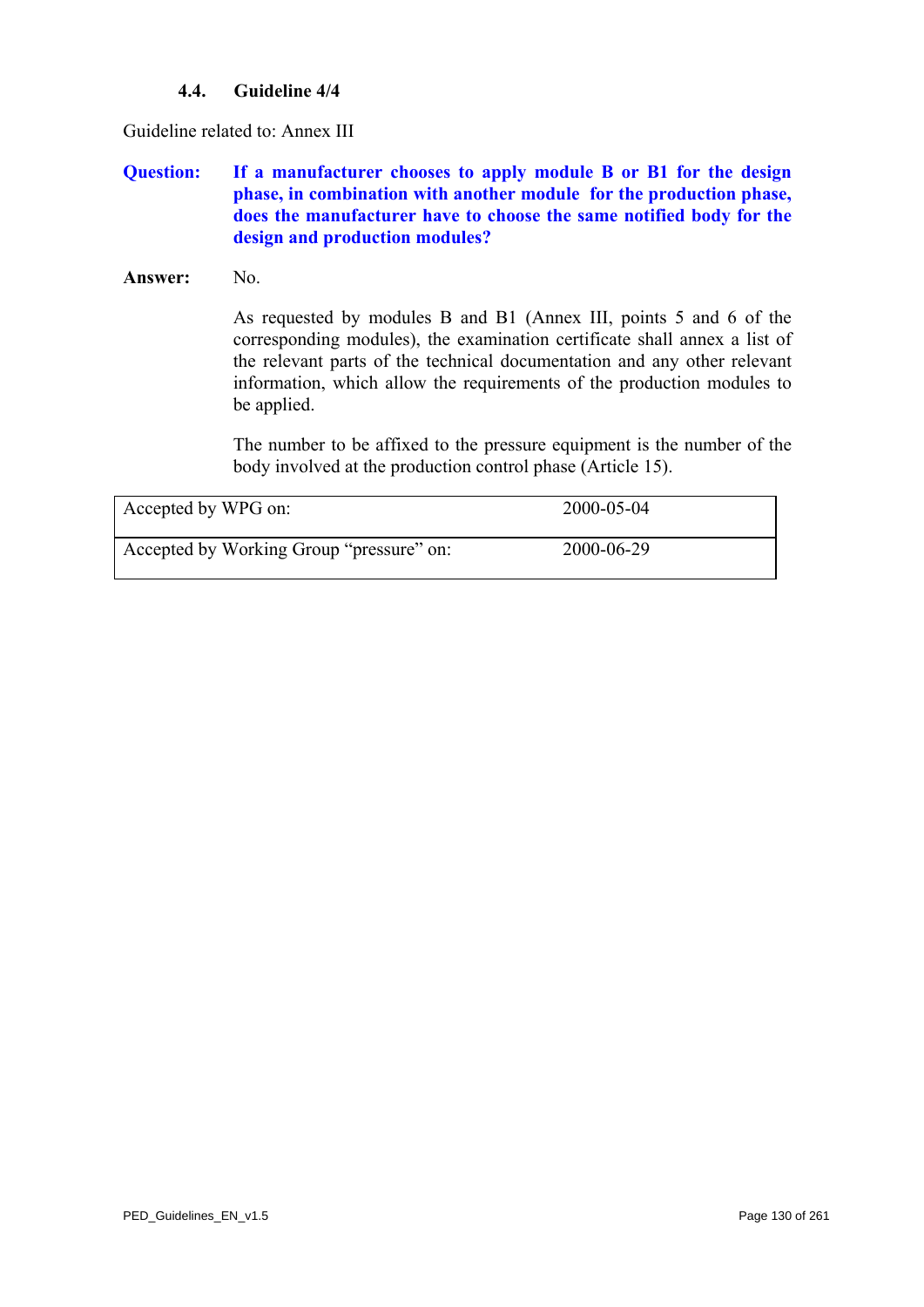## **4.5. Guideline 4/5**

<span id="page-130-0"></span>Guideline related to: Annex III, module B1

- **Question: Clauses 3 and 4 of module B1 in Annex III deal with information concerning qualifications or approvals of permanent joining that may not be available at the design stage. What are the minimum requirements in clause 3, last indent, and clause 4.1, 2nd and 3rd indents?**
- **Answer:** Approval of operating procedures for permanent joining shall be made at the design stage, if not previously approved.

For the personnel performing permanent joining and non-destructive tests, the requirement at the design stage may be limited to the verification of the criteria for qualifications or approvals.

The need to perform the personnel approval verification at a later date before start of production should be pointed out in the design examination certificate.

See also guideline **[4/4](#page-129-0)**.

| Accepted by WPG on :                        | 2001-04-23 |
|---------------------------------------------|------------|
| Accepted by Working Group " pressure " on : | 2001-06-26 |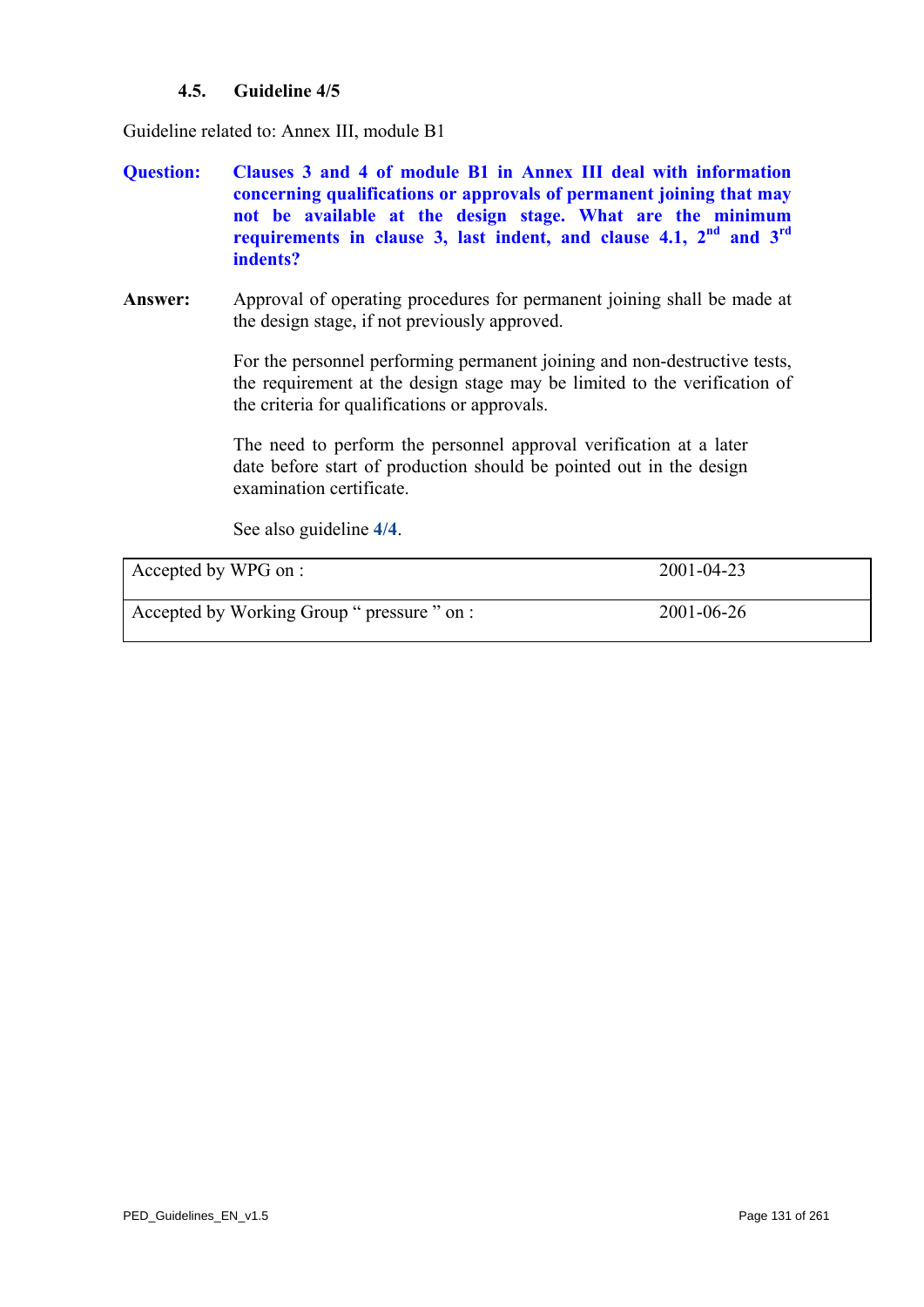## **4.6. Guideline 4/6**

Guideline related to: Article 10.2, Annex III

### **Question: Can an assembly be composed of pressure equipment dealt with using different conformity assessment modules?**

**Answer:** Yes, by application of Article 10.2a).

For example, the valves can have a module different from that applied to the vessel or the piping on which they are placed.

| Accepted by WPG on:                      | 2000-08-25       |
|------------------------------------------|------------------|
| Accepted by Working Group "pressure" on: | $2000 - 11 - 07$ |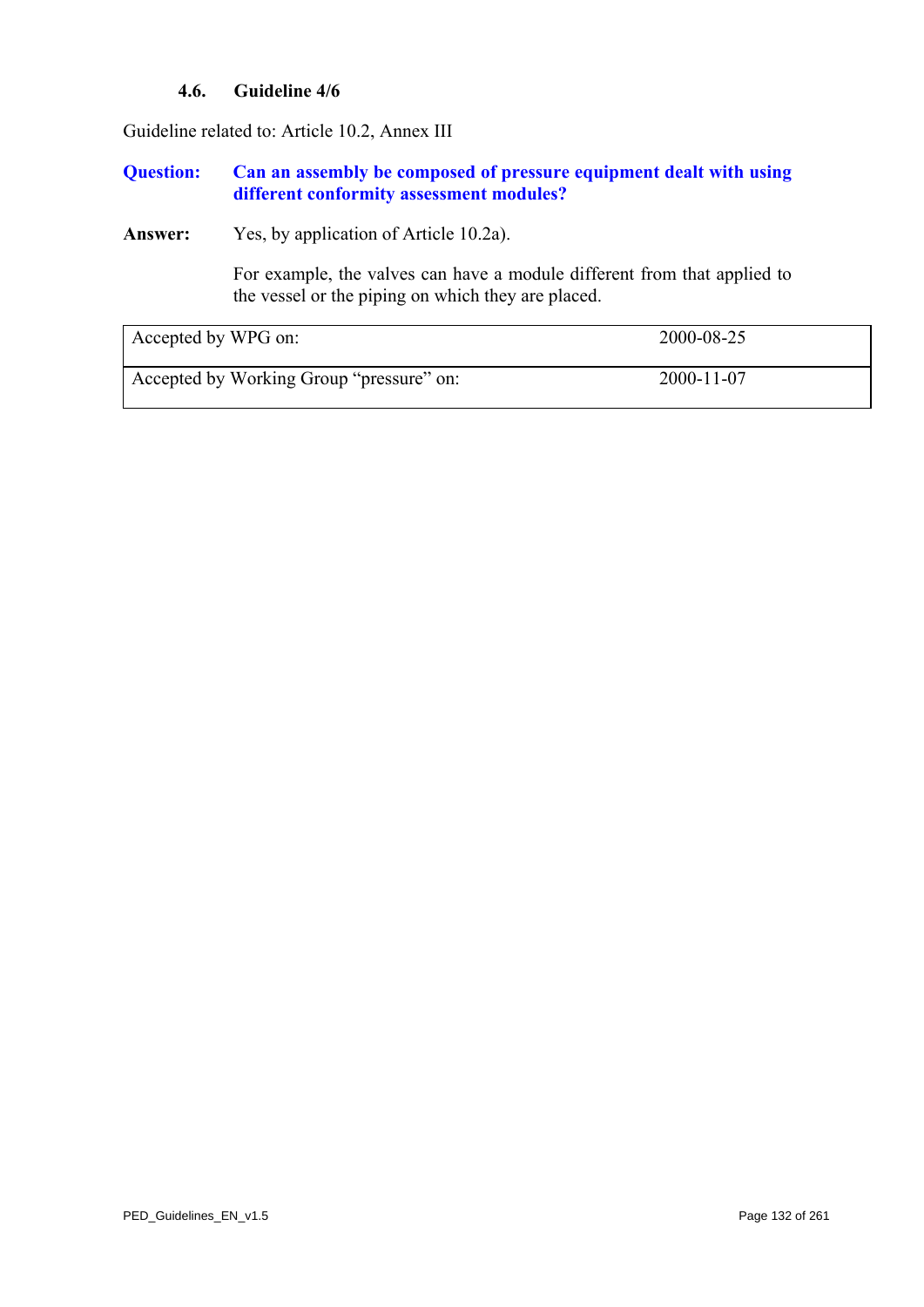## **4.7. Guideline 4/7**

Guideline related to: Annex I, sections 1.2, 3.2.1 and 3.4, Annex III

## **Question: Shall the manufacturer of pressure equipment submit operating instructions as part of the conformity assessment by a Notified Body, and shall the Notified Body verify the content?**

#### **Answer:** Yes.

PED requires the manufacturer to prepare operating instructions (see guideline **[8/3](#page-208-0)**) and supply them together with the equipment.

Appropriate operating instructions are an essential safety requirement (ESR) and shall therefore be part of the conformity assessment procedure.

When the Notified Body's duty includes performing or monitoring final assessment, it shall verify the existence of operating instructions and check their compliance with the Directive.

When the Notified Body's duty includes design examination, it shall verify that the intended use and residual hazards are described, and are intended to be included in operating instructions.

For modules based on quality systems, the existence of proper procedures to establish the various elements of the operating instructions shall be verified as part of the assessment of the quality system.

| Accepted by WPG on:                      | $2002 - 04 - 10$ |
|------------------------------------------|------------------|
| Accepted by Working Group "pressure" on: | 2002-05-23       |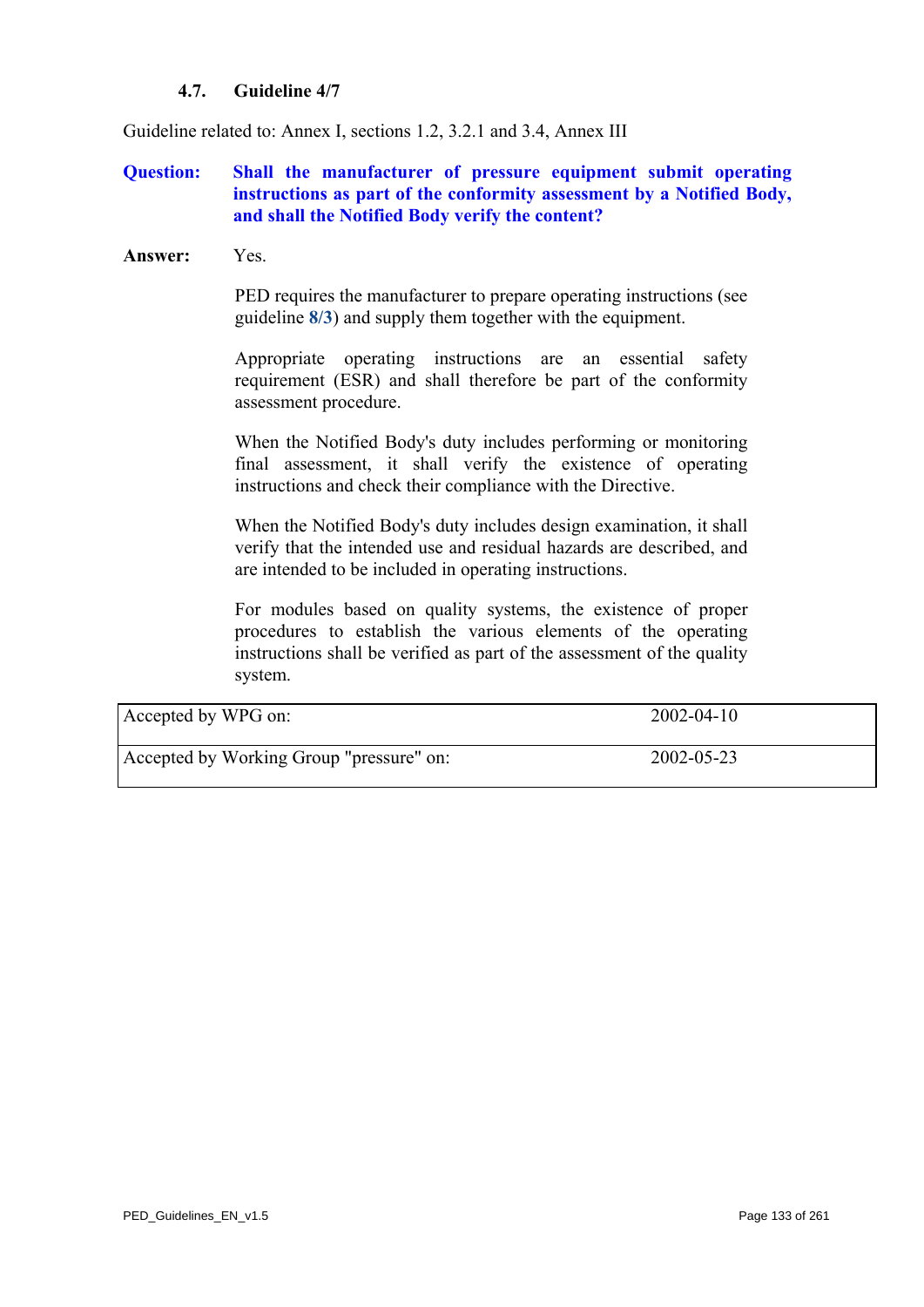### **4.8. Guideline 4/8**

Guideline related to: Annex III, module B1, sections 4.2 and 4.3

**Question: Are tests by the notified body required for module B1?** 

#### Answer: No.

In contrast to module B, module B1 consists solely of the examination of drawings, calculations and relevant information concerning manufacturing. The experimental design method may not be used in this module. There are no examinations or tests to be performed on a representative example of the production envisaged.

See also guideline **[4/5](#page-130-0)**.

Note: There is inconsistency in some language versions.

| Accepted by WPG on:                      | 2001-04-23       |
|------------------------------------------|------------------|
| Accepted by Working Group "pressure" on: | $2001 - 06 - 26$ |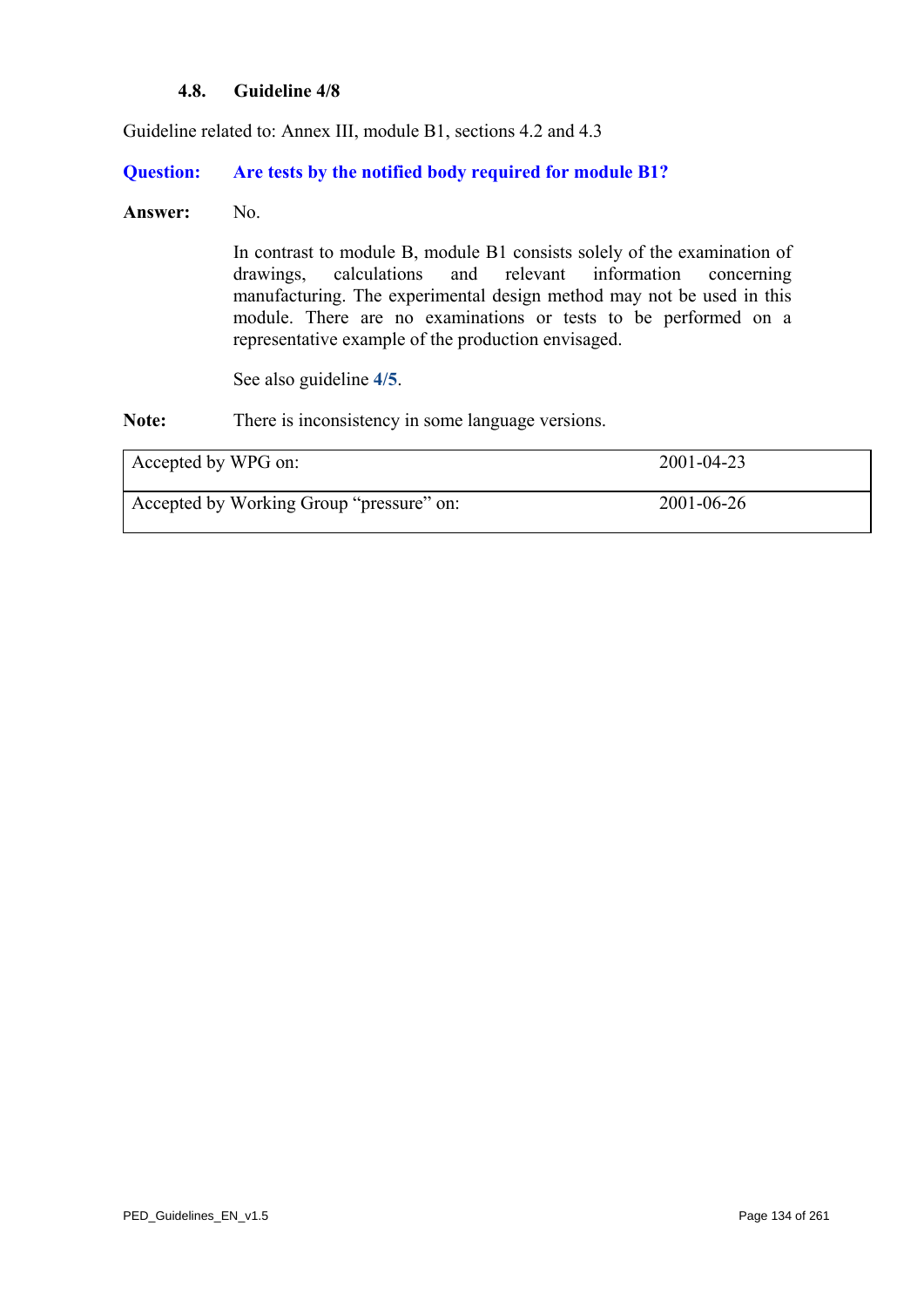# **4.9. Guideline 4/9**

Guideline related to: Annexes I and III

| <b>Question:</b>    | Is a manufacturer of component required to include a design<br>examination, proof test and final inspection by a Notified Body if the<br>component is intended for later use in PED equipment? |            |
|---------------------|------------------------------------------------------------------------------------------------------------------------------------------------------------------------------------------------|------------|
| Answer:             | No. Components are not items of pressure equipment, and therefore are<br>not subject to individual conformity assessment procedures.                                                           |            |
|                     | For requirements on components to be used in pressure equipment, see<br>guidelines $1/22$ and $7/19$ .                                                                                         |            |
| Note 1:             | The final inspection including the proof test applies to the complete item<br>of pressure equipment and not to the component itself.                                                           |            |
| Note 2:             | If the component is not designed according to a harmonised standard,<br>design information may also be requested by the equipment manufacturer.                                                |            |
| Note 3:             | There is no legal basis in PED for a Notified Body to issue a certificate of<br>conformity for components.                                                                                     |            |
| Accepted by WPG on: |                                                                                                                                                                                                | 2003-03-06 |
|                     | Accepted by Working Group "pressure" on:                                                                                                                                                       | 2003-04-28 |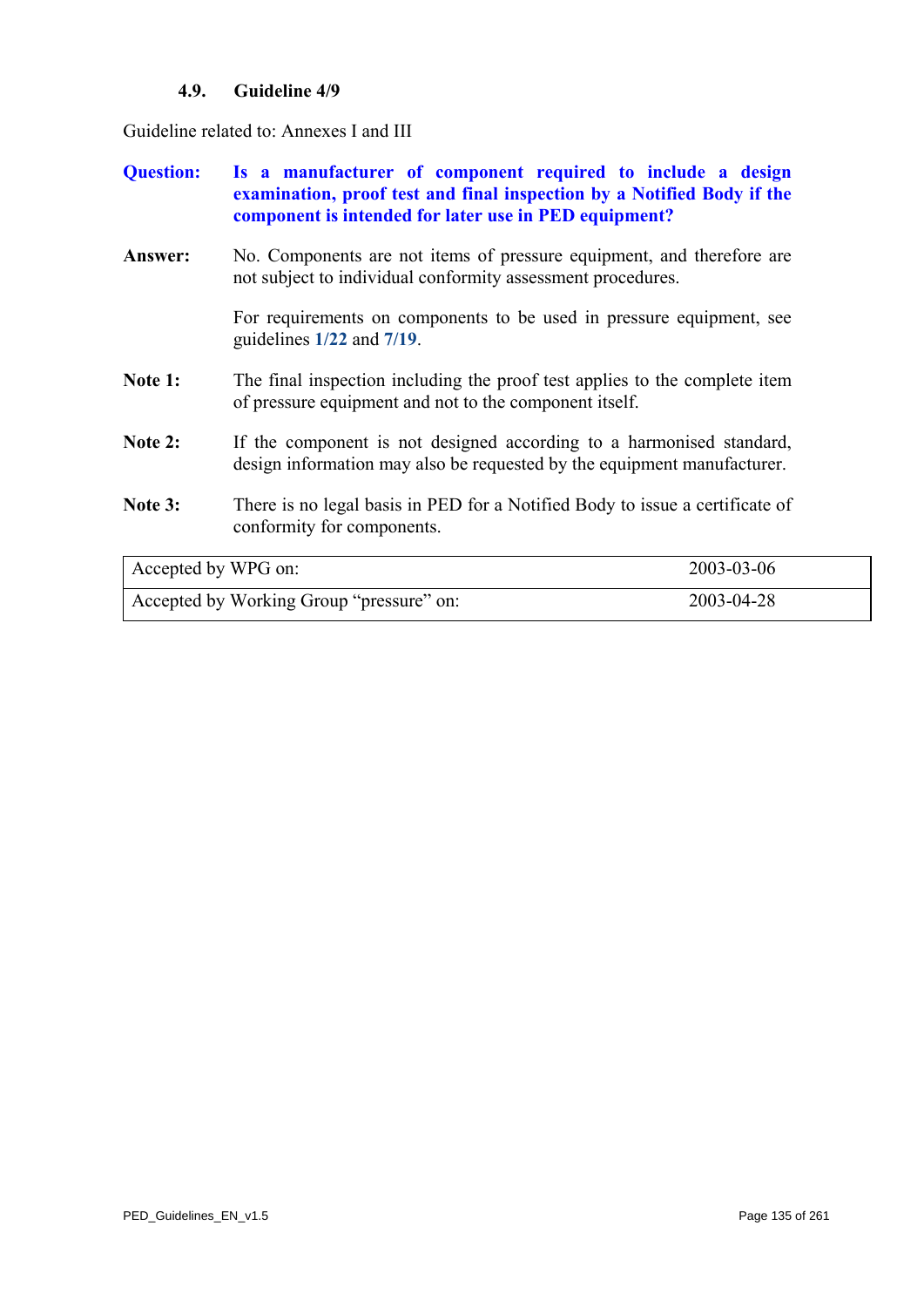#### **4.10. Guideline 4/10**

Guideline related to:Article 10, Annex I preliminary observation 3, Annex III

**Question: There are many organisations that design pressure equipment that is subsequently fabricated by another organisation. Is it permissible for the company responsible for the design to obtain an EC design examination certificate (B1) and the fabricator obtain an appropriate certificate for the manufacturing phase, e.g. Product Verification (F).** 

#### Answer: No.

Even if different organisations can be involved, the directive clearly indicates that there can be only one "manufacturer" who is responsible for design, manufacture and conformity assessment of the pressure equipment.

The "manufacturer" may subcontract tasks in relation to design and/or manufacture but must retain overall control and have the necessary competence to take the responsibility for the product.

See also guideline **[4/3](#page-128-0)**.

See also the Guide to the Implementation of Directives based on New Approach and Global Approach.

| Accepted by WPG on                       | 2003-03-25 |
|------------------------------------------|------------|
| Accepted by Working Group "pressure" on: | 2003-04-28 |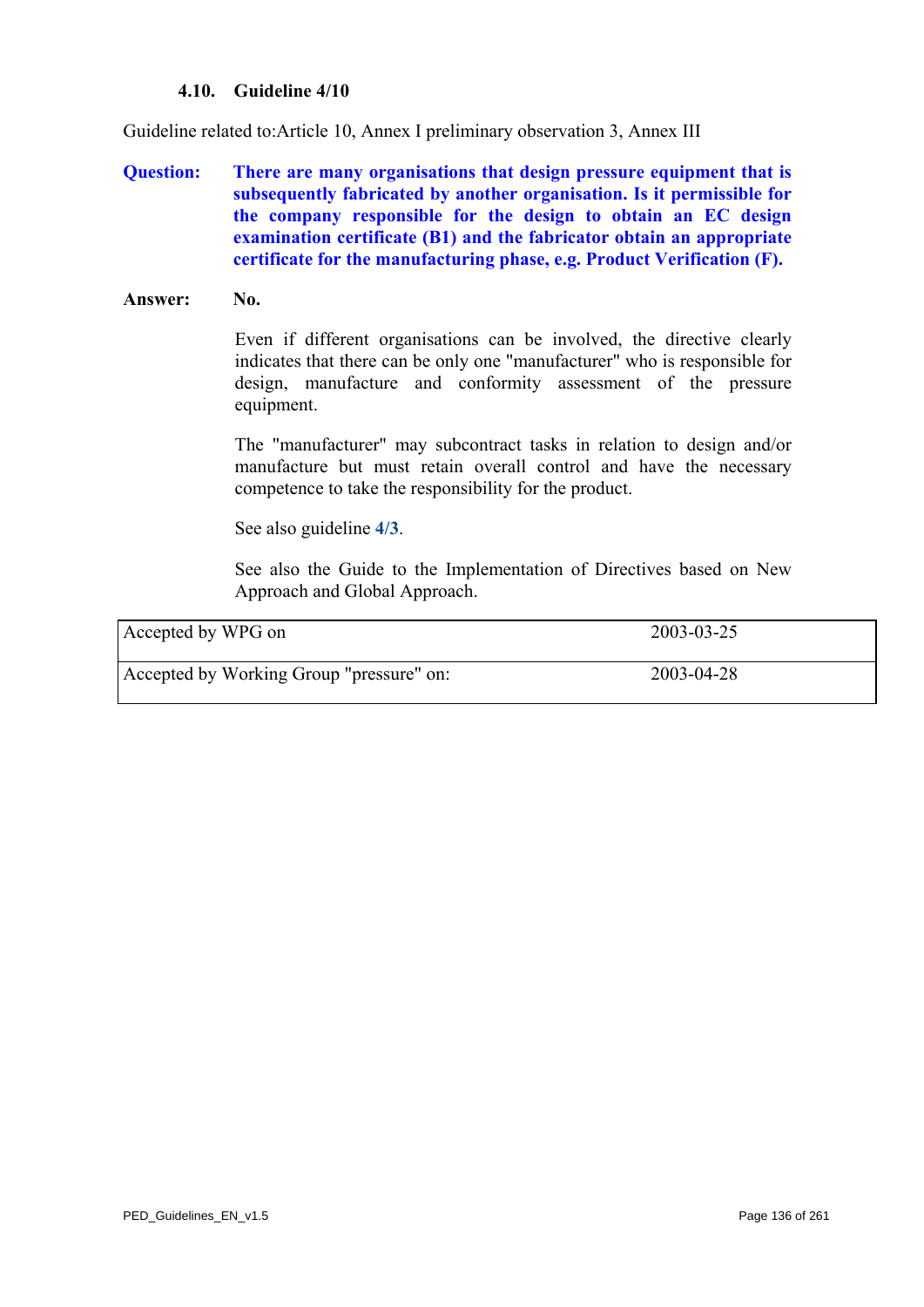## **4.11. Guideline 4/11**

Guideline related to: Article 1 Paragraph 2.1.3, Article 3 Paragraph 1.4 and Article 15

## **Question: Should the holder and the bursting disc which combine to produce a bursting disc safety device for use above 0,5 bar carry separate CE marking?**

**Answer:** No, only the complete safety device can be conformity assessed, and only one CE marking shall be affixed. The CE marking shall be on the holder which is less likely to be replaced.

> The declaration of conformity and instructions for use shall describe in an appropriate manner the components of the bursting disc safety device, and instructions for use shall identify which safety discs can be used on a specific holder.

**Reason:** Bursting disc safety devices are usually supplied as a set containing one holder and several spare discs. While both are components of a safety device and therefore should not be CE marked until assembled, for practical purposes the holder carries CE marking.

See also guideline **[1/22](#page-24-0)**.

| Accepted by WPG on:                          | 2005-04-20 |
|----------------------------------------------|------------|
| Accepted by the Working Group "pressure" on: | 2005-06-28 |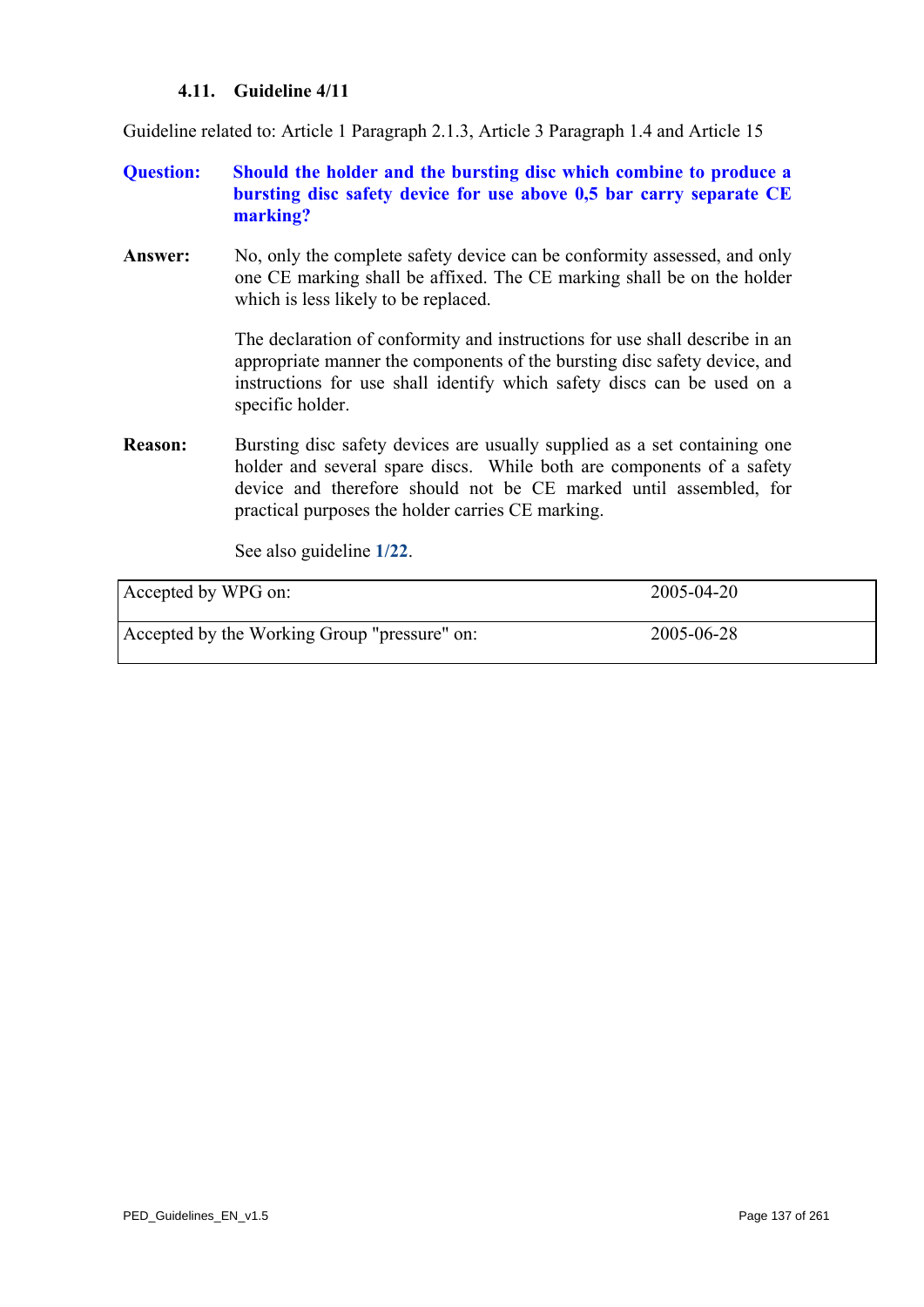### **4.12. Guideline 4/12**

Guideline related to: Annex III Module D, Module D1, Module E, Module E1, Module H and Module H1

# **Question: What information shall be included in the quality system approval notification document issued by the notified body concerning the scope of products?**

Answer: The document for all quality system modules shall contain sufficient information to clearly define the scope of products covered by the approval and where applicable, any limitations or restrictions.

The following list of examples is not exhaustive:

- Product description (e.g. pressure vessels, shell boilers, shut-off valves, safety valves, piping, assembly)
- Product design code(s) applied (e.g. EN 13445, EN 12952, EN 12953, EN ISO 4126, EN 13480)
- Materials (e.g. ferritic steels, austenitic steels, non-ferrous, metals, plastics)
- Limitations/Restrictions, if applicable (e.g. dimensions, weight, performance)

In the case of modules D and E the initial quality system approval document shall include a listing of the relevant EC-type examination or EC Design Examination certificates as relevant.

In the case of module H1, it is not required that the results of the EC design examinations are listed in the initial quality system approval document.

For module H1, in addition to the requirements of module H, the notified body must examine the application and, where the design meets the provisions of the Directive which apply to it, issue an EC designexamination certificate to the applicant.

The certificate must contain the conclusions of the examination, the conditions for its validity, the necessary data for identification of the approved design and, if relevant, a description of the functioning of the pressure equipment or accessories. So the initial stage of H1 is an approval of the management system.

In all cases the system must require the assessment of whether new or modified products will necessitate changes to the quality system, and that these are submitted to the notified body. The Notified Body shall inform the manufacturer if a reassessment of the quality system is required or if the new or modified products are within the scope of the existing system. In cases where no changes are required, a new quality system approval document does not need to be issued.

Any re-issue of the document shall update the list of type approval certificates.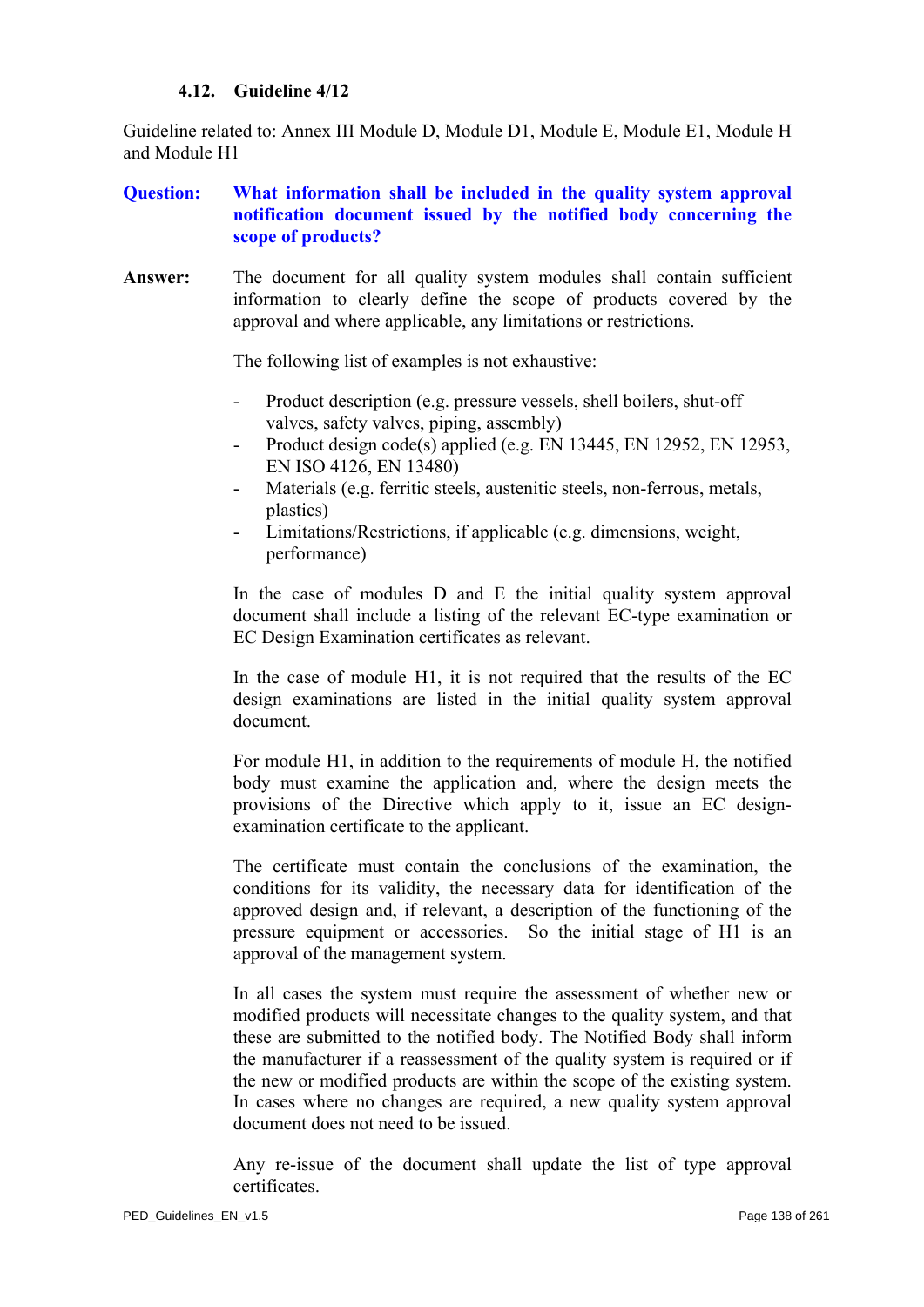WPG: only written consultation

Accepted by Working Group "pressure" on: 2007-12-07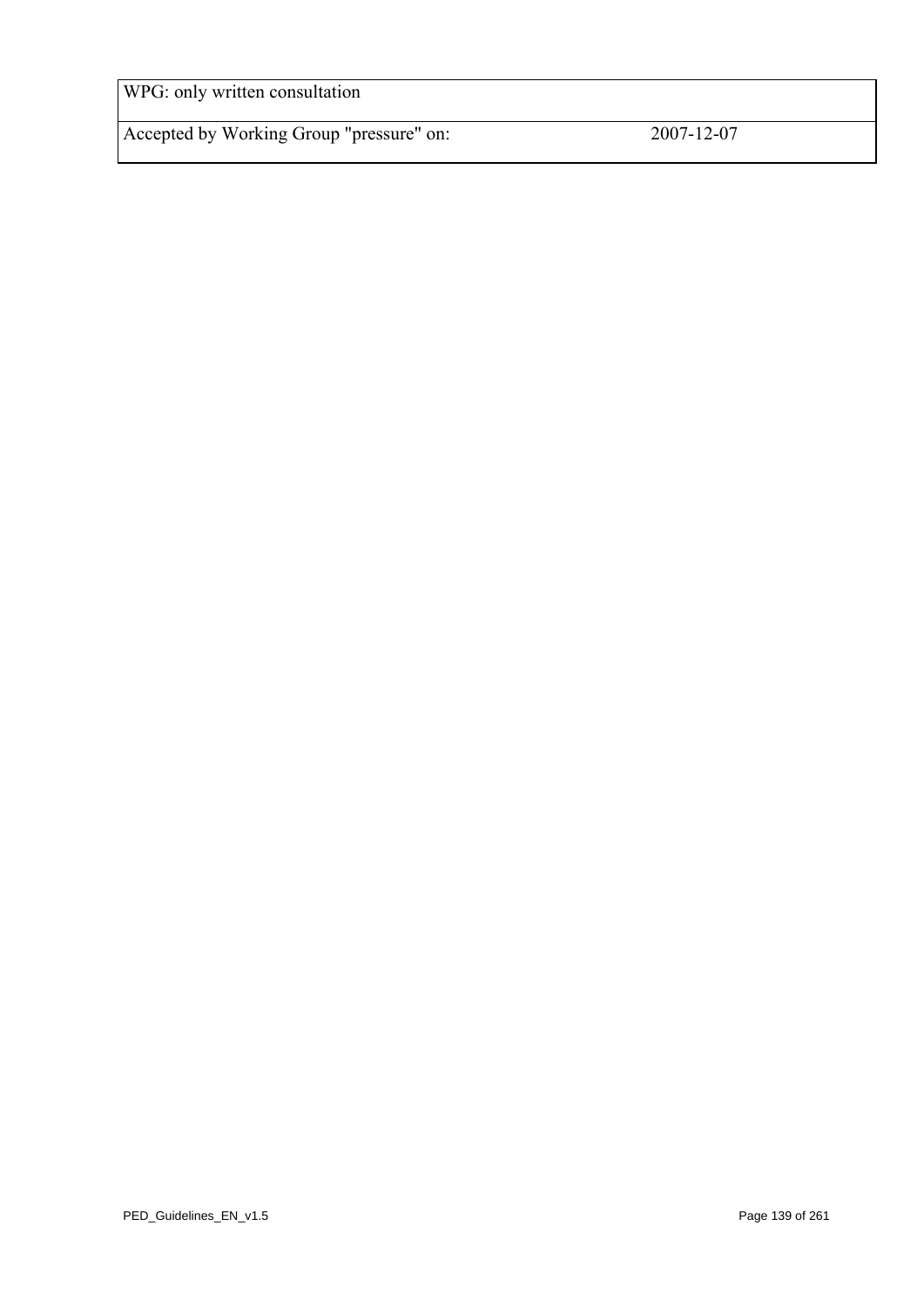### **4.13. Guideline 4/13**

Guideline related to: Annex I sections 3.2.1 and 3.2.2, Annex III Module F section 4.1 and Module G section 4.

## **Question: Is it permissible for the Notified Body to delegate the witnessing of the final inspection and proof test under module F or the proof test under module G to the manufacturer?**

Answer: No.

In modules F and G, means and resources for carrying out the final inspection and/or proof test can be provided by the manufacturer to the Notified Body inspector, but the Notified Body shall be present during the final inspection and proof test.

| Accepted by WPG on:                          | $2005 - 11 - 28$ |
|----------------------------------------------|------------------|
| Accepted by the Working Group "pressure" on: | 2006-03-31       |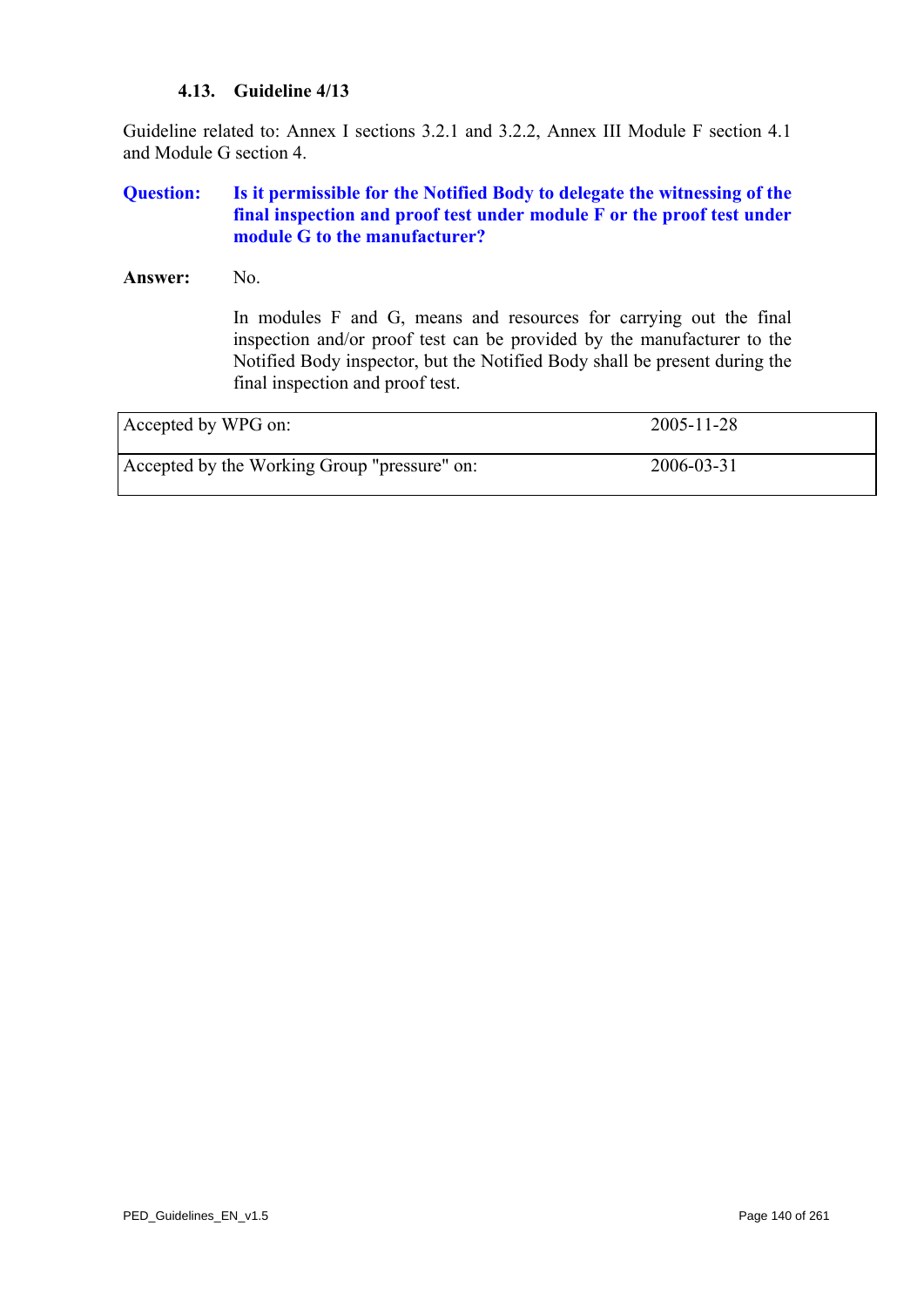# **4.14. Guideline 4/14 (pending)**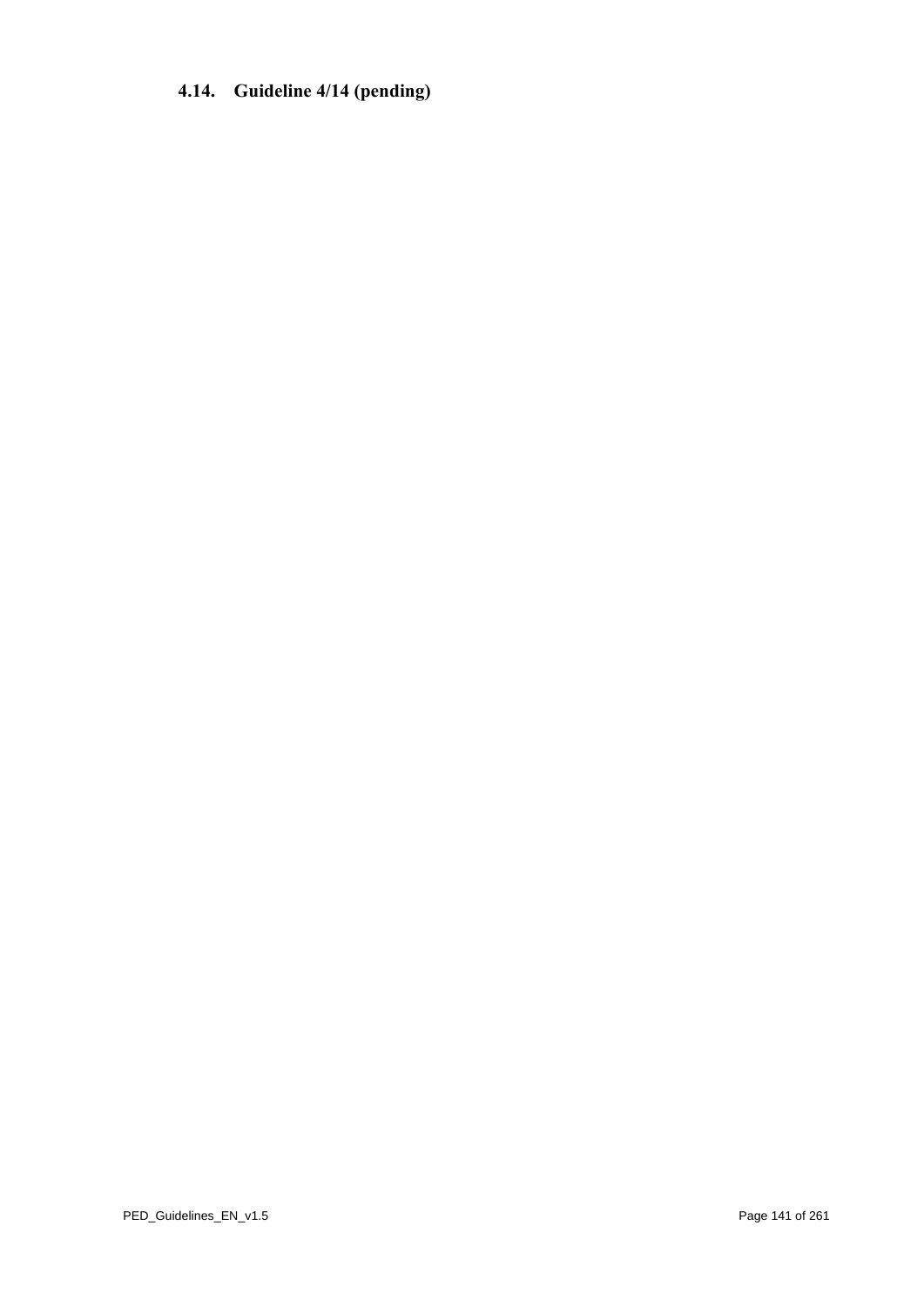## **4.15. Guideline 4/15**

Guideline related to: Article 15 paragraph 1, Annex III Modules D/D1, E/E1, H/H1

**Question: A manufacturer has equipment in stock manufactured under a QA module (D/D1, E/E1 or H/H1). After expiry of the QA system certification the manufacturer switches from Notified Body "X" to Notified Body "Y" for the new certification.** 

> **Can the manufacturer deliver equipment with Notified Body number "X" to his customers after the expiry date of the certificate?**

# **Answer:** Yes, Provided that the final assessment has been performed under the QA system certified (and surveyed) by Notified Body "X" before the expiry date of the system certificate.

The manufacturer must keep records of which notified body approval his equipment was manufactured under. One solution is to include a date on the declaration of conformity.

<span id="page-141-0"></span>

| Accepted by WPG on:                          | 2010-11-25 |  |
|----------------------------------------------|------------|--|
| Accepted by the Working Group "pressure" on: | 2012-03-06 |  |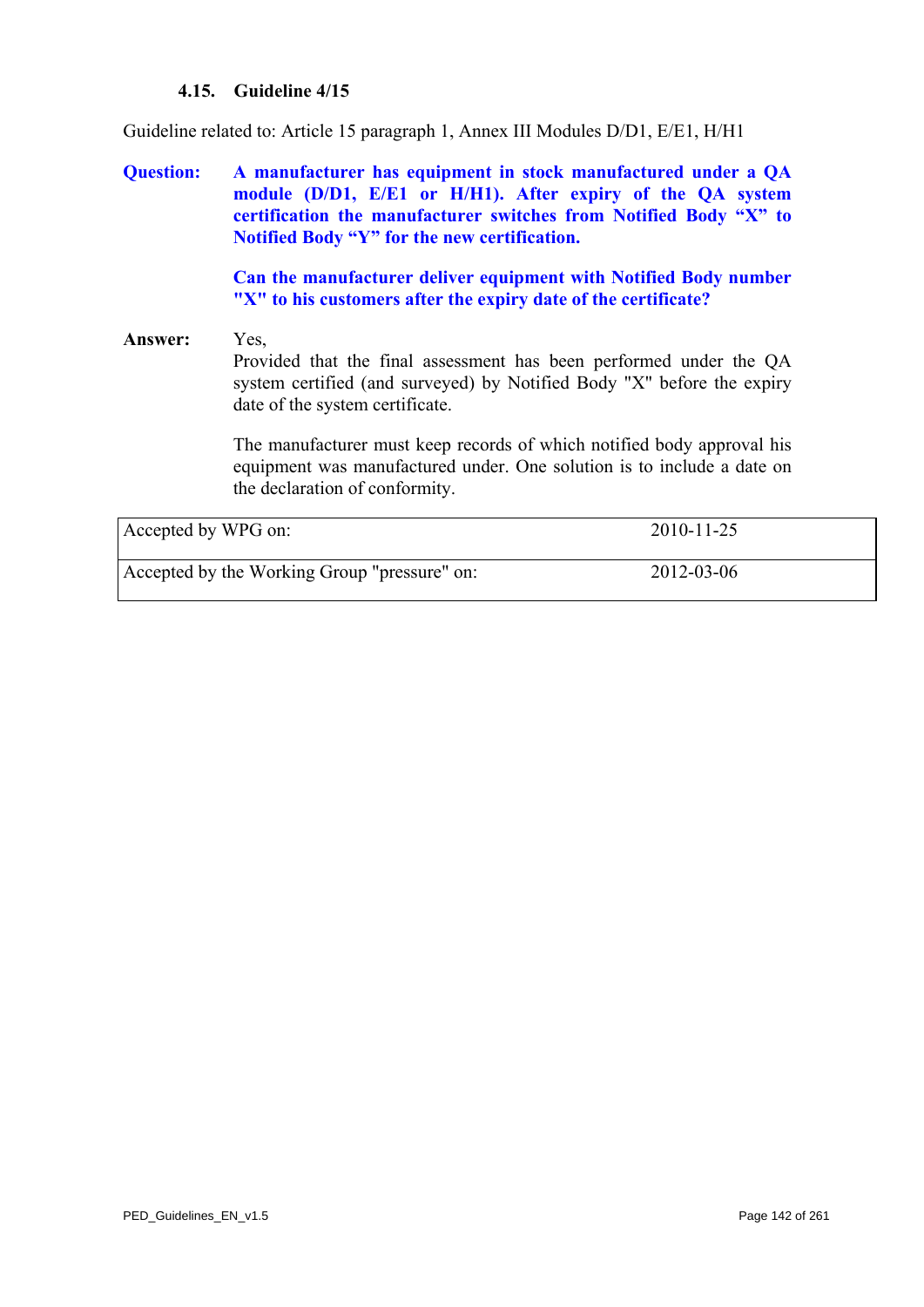# **5. INTERPRETATION OF THE ESSENTIAL SAFETY REQUIREMENTS ON DESIGN**

| $\mathbf{1}$   | <b>SCOPE AND EXCLUSIONS OF THE DIRECTIVE</b>                                          |
|----------------|---------------------------------------------------------------------------------------|
| $\mathfrak{D}$ | <b>CLASSIFICATION AND CATEGORIES</b>                                                  |
| $\mathcal{E}$  | <b>ASSEMBLIES</b>                                                                     |
| $\overline{4}$ | <b>EVALUATION ASSESSMENT PROCEDURES</b>                                               |
| 5              | <b>INTERPRETATION OF THE ESSENTIAL SAFETY REQUIREMENTS ON DESIGN</b>                  |
| 6              | <b>INTERPRETATION OF THE ESSENTIAL SAFETY REQUIREMENTS ON</b><br><b>MANUFACTURING</b> |
| $\overline{7}$ | <b>INTERPRETATION OF THE ESSENTIAL SAFETY REQUIREMENTS ON MATERIALS</b>               |
| 8              | <b>INTERPRETATION OF OTHER ESSENTIAL SAFETY REQUIREMENTS</b>                          |
| 9              | <b>MISCELLANEOUS</b>                                                                  |
| 10             | <b>GENERAL-HORIZONTAL QUESTIONS</b>                                                   |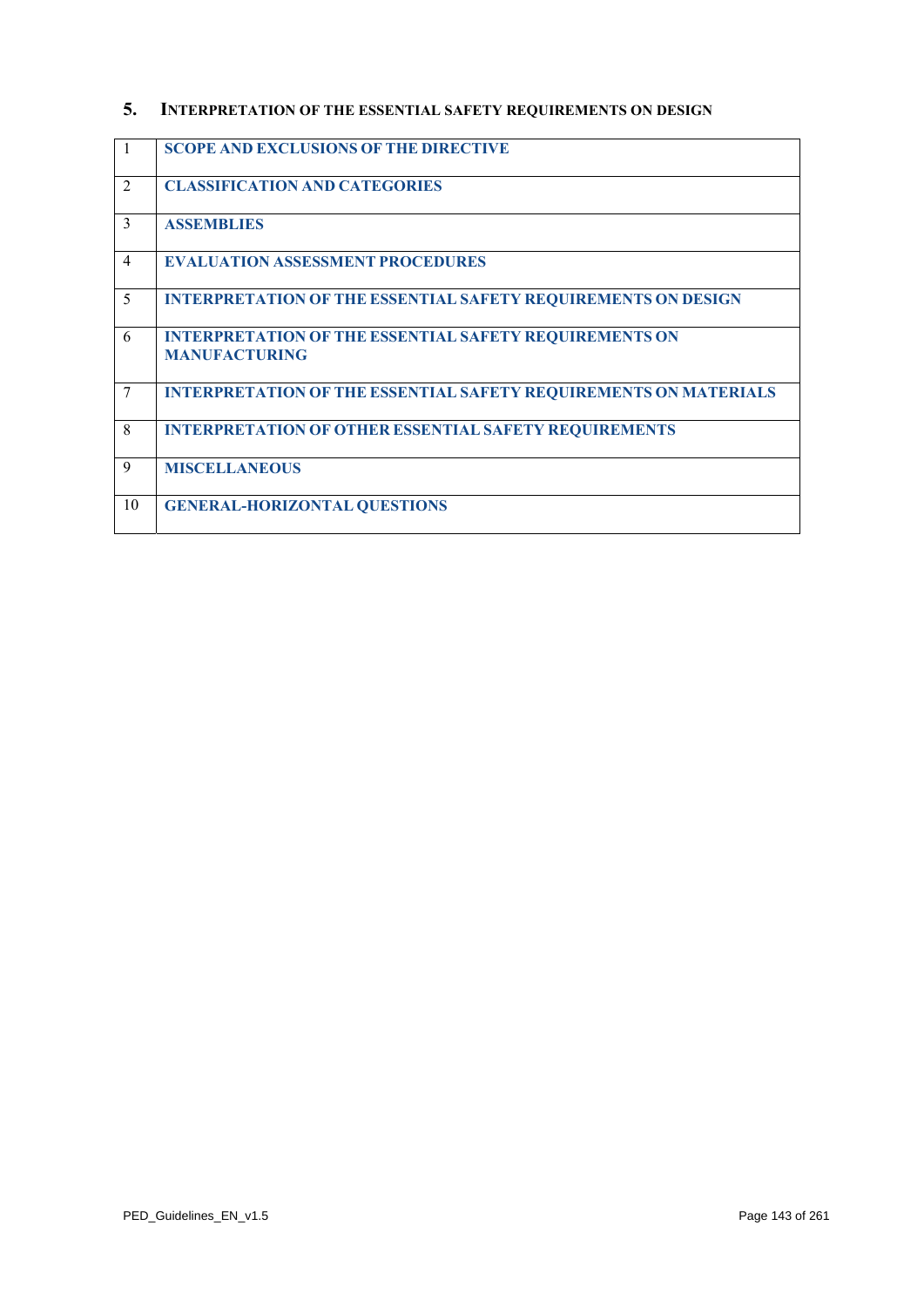## **5.1. Guideline 5/1**

Guideline related to: Annex I Paragraph 2.2.2; Annex I Point 2.2.4

**Question: How should the condition related to the experimental design method without calculation in Annex I, Section 2.2.2 be interpreted stipulating that:** 

> **Experimental design may be carried out without any calculation in accordance with Section 2.2.4 if the product of the maximum permissible pressure PS and the volume V is less than 6000 bar.litre or the product PS.DN is less than 3000 bar?**

- **Answer:** It shall be understood that:
	- the condition  $PS.V < 6000$  bar. L is applicable to equipment for which the classification criterion in annex II is the volume (vessels, boilers and when applicable, accessories, etc.);
	- the condition PS.DN < 3000 bar is applicable to equipment for which the classification criterion in annex II is the nominal size (piping and when applicable, accessories, etc.).
- **Note:** Module B1 is not applicable to equipment validated by experimental design.

| Accepted by WPG on:                      | 1998-11-27 |
|------------------------------------------|------------|
| Accepted by Working Group "pressure" on: | 1999-01-28 |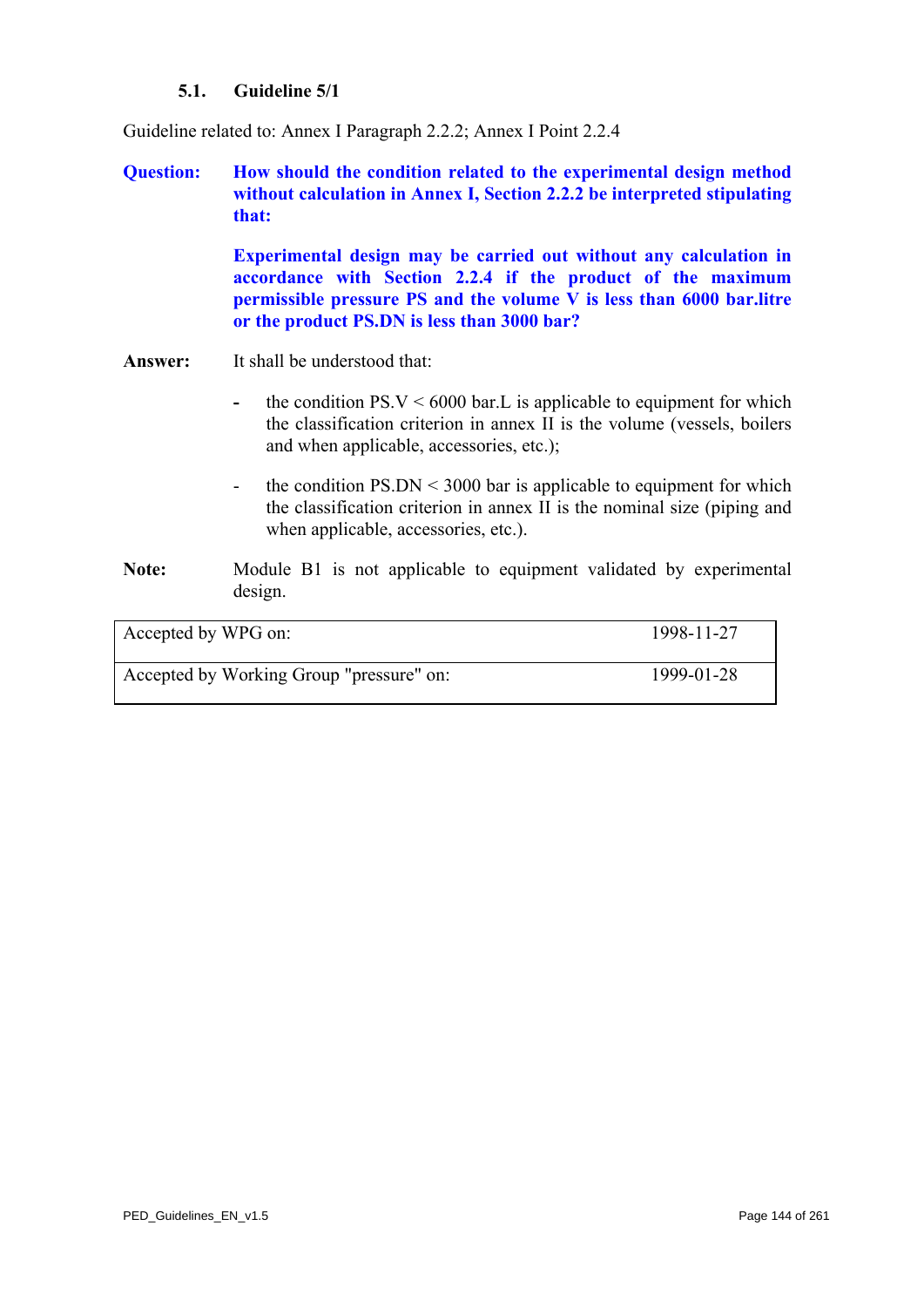## **5.2. Guideline 5/2**

Guideline related to: Annex I, sections 2.11.2, 2.12

## **Question: In respect of pressure limiting devices, does the PED require that the permitted short duration pressure surge of 1,1 PS be maintained when the equipment is exposed to external fire conditions ?**

### Answer: The 1,1 PS restriction does not apply to fire.

**Reasons**: The requirement in Annex I section 2.12 for external fire refers to damage limitation, and does not serve the purpose of pressure limiting device in normal operation.

| Accepted by WPG on:                      | 2000-05-05 |
|------------------------------------------|------------|
| Accepted by Working Group "pressure" on: | 2000-06-29 |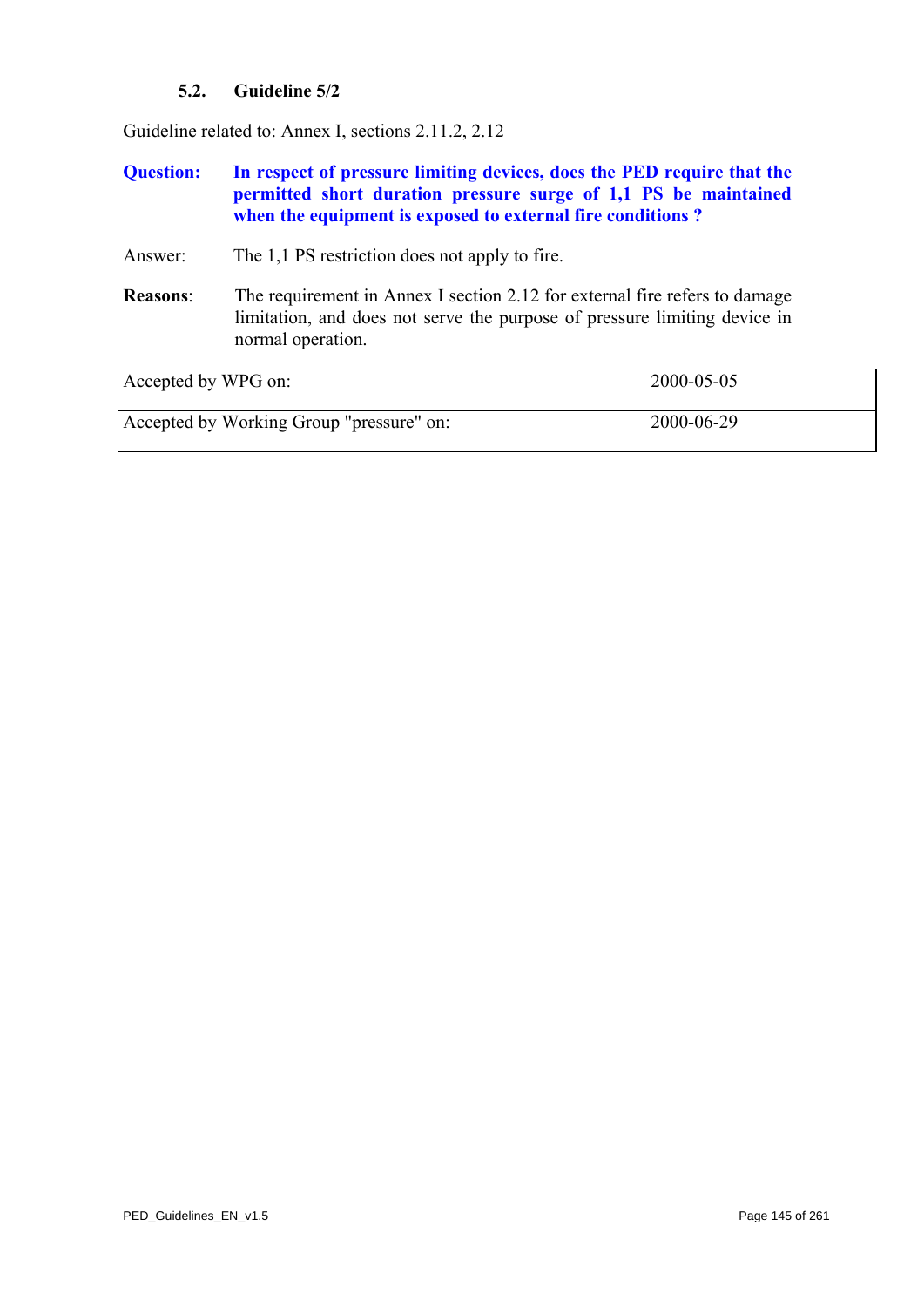## **5.3. Guideline 5/3**

Guideline related to: Annex I point 3 of preliminary observations, sections 1.1, 2.1, 2.3 and 2.8

### **Question: Is leakage of pressure equipment covered by PED?**

Answer: Yes, whenever internal or external leakage (i.e. leakage to atmosphere/environment) is a hazard due to pressure, it is covered by the essential safety requirements of PED.

> All hazards arising from pressure shall be assessed for the intended use and the intended contained fluid(s), not only the requirement for sufficient strength but also internal/external leakage and all functional requirements related to pressure hazards (see also guideline **[1/15](#page-17-0)**).

> For pressure equipment where the detailed specific use is not known by the equipment manufacturer, the above consideration shall be addressed by the assembly manufacturer as per Annex I section 2.8.

**Remark:** The version of 26 June 2001 is revised to make clear that this guideline does not only apply to valves.

| Accepted by WPG on:                      | 2003-02-19 |
|------------------------------------------|------------|
| Accepted by Working Group "pressure" on: | 2003-04-28 |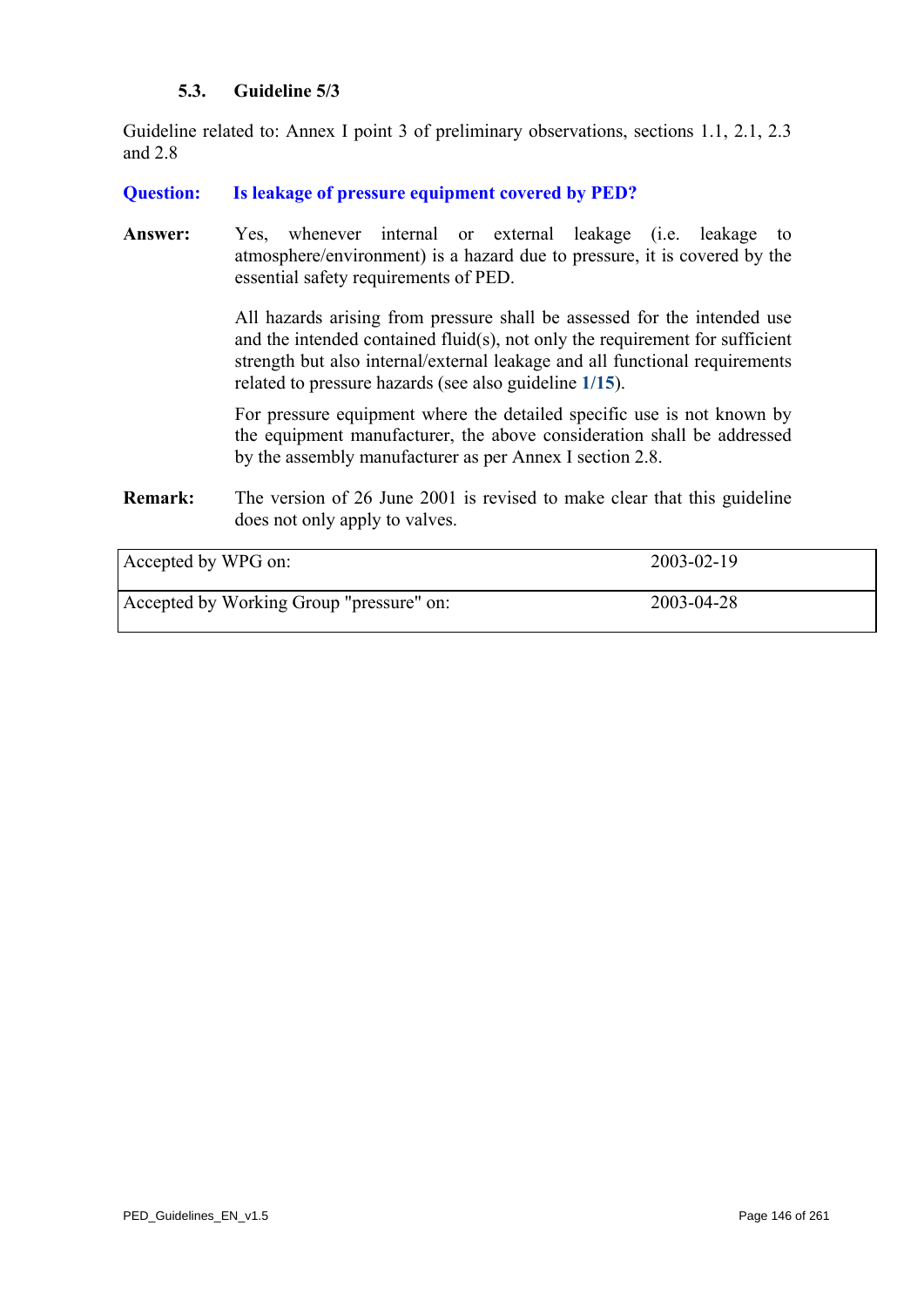## **5.4. Guideline 5/4**

Guideline related to: Article 10 paragraph 2(c) and Annex I, sections 1.3, 2.8, 2.9, 2.10, 2.11, 2.12 and 3.2.3

## **Question: Shall portable extinguishers be equipped with protective devices against over-pressure?**

**Answer:** The prevention of danger due to overpressurization of fire extinguishers shall be achieved for all foreseeable circumstances either by eliminating the hazard by the design, or by providing a protective device.

> The risk of external fire shall be adequately considered according to the type of fire extinguisher.

> Due to the fact that portable extinguishers are very wide-spread and are also consumer products, their possible misuse (over-filling, use of incorrect cartridge …) must be carefully assessed. Written instructions alone cannot be regarded as sufficient.

**Examples:** In general the risk of over-filling is significant for cartridge type fire extinguishers, which are manually (re-)filled.

> External fire will cause high risks for CO2 fire extinguishers (cylinders).

> In such cases protective devices or similar methods shall be taken to meet damage limitation requirements.

| Accepted by WPG on:                      | 2002-04-09 |
|------------------------------------------|------------|
| Accepted by Working Group "pressure" on: | 2002-05-23 |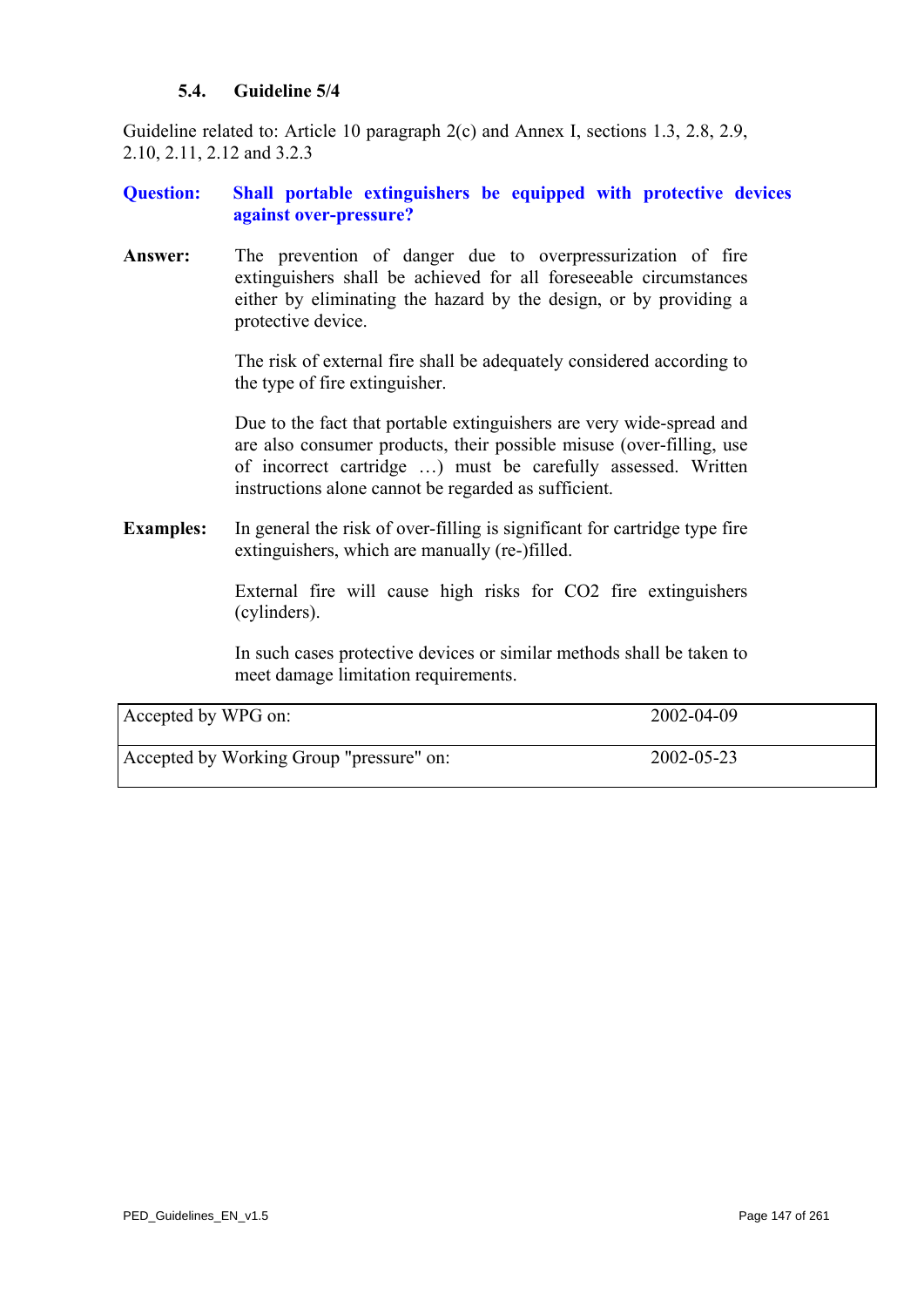## **5.5. Guideline 5/5**

Guideline related to: Annex I section 2.1 and section 2.2.4

## **Question: Is it possible that the sample to be tested for the experimental design method be produced without its thicknesses reduced by the corrosion allowance?**

**Answer:** Yes, but the corrosion allowance as well as other characteristics are to be used as corrective factors to determine the minimum value for the test pressure, as stated in 2.2.4 a) second paragraph.

| Accepted by WPG on:                      | 2002-09-19 |
|------------------------------------------|------------|
| Accepted by Working Group "pressure" on: | 2003-01-27 |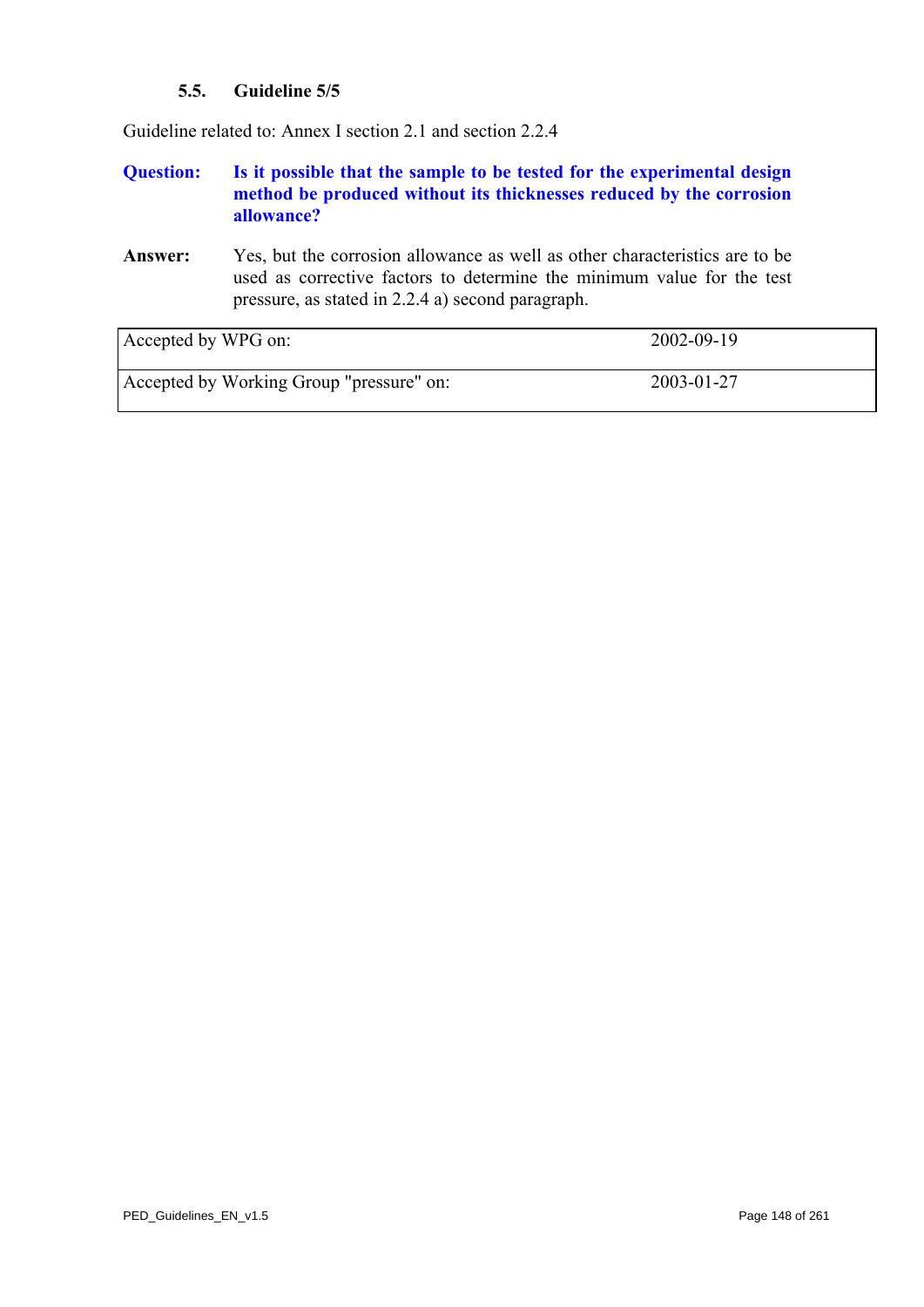## **5.6. Guideline 5/6**

Guideline related to: Article I paragraph 2.1.3, Annex I section 2.10, Annex I section 2.11

# **Question: Does the essential safety requirement 2.10, which deals with protective devices, give the choice of the use of a safety accessory or of the use of a monitoring device?**

Answer: No.

When, under reasonably foreseeable conditions, the allowable limits could be exceeded, a protective device in the form of a safety accessory must be provided, with the addition, where appropriate, of a monitoring device.

**Note:** Annex I section 2.11 sets out the essential safety requirements for the safety accessories that do not apply to monitoring devices. In particular, safety accessories shall comply with the essential safety requirements by appropriate design principles. This is in order to obtain suitable and reliable protection that does not rely on instructions for regular supervision during use.

| Accepted by WPG on :                     | 2006-11-22       |
|------------------------------------------|------------------|
| Accepted by Working Group "pressure" on: | $2007 - 04 - 18$ |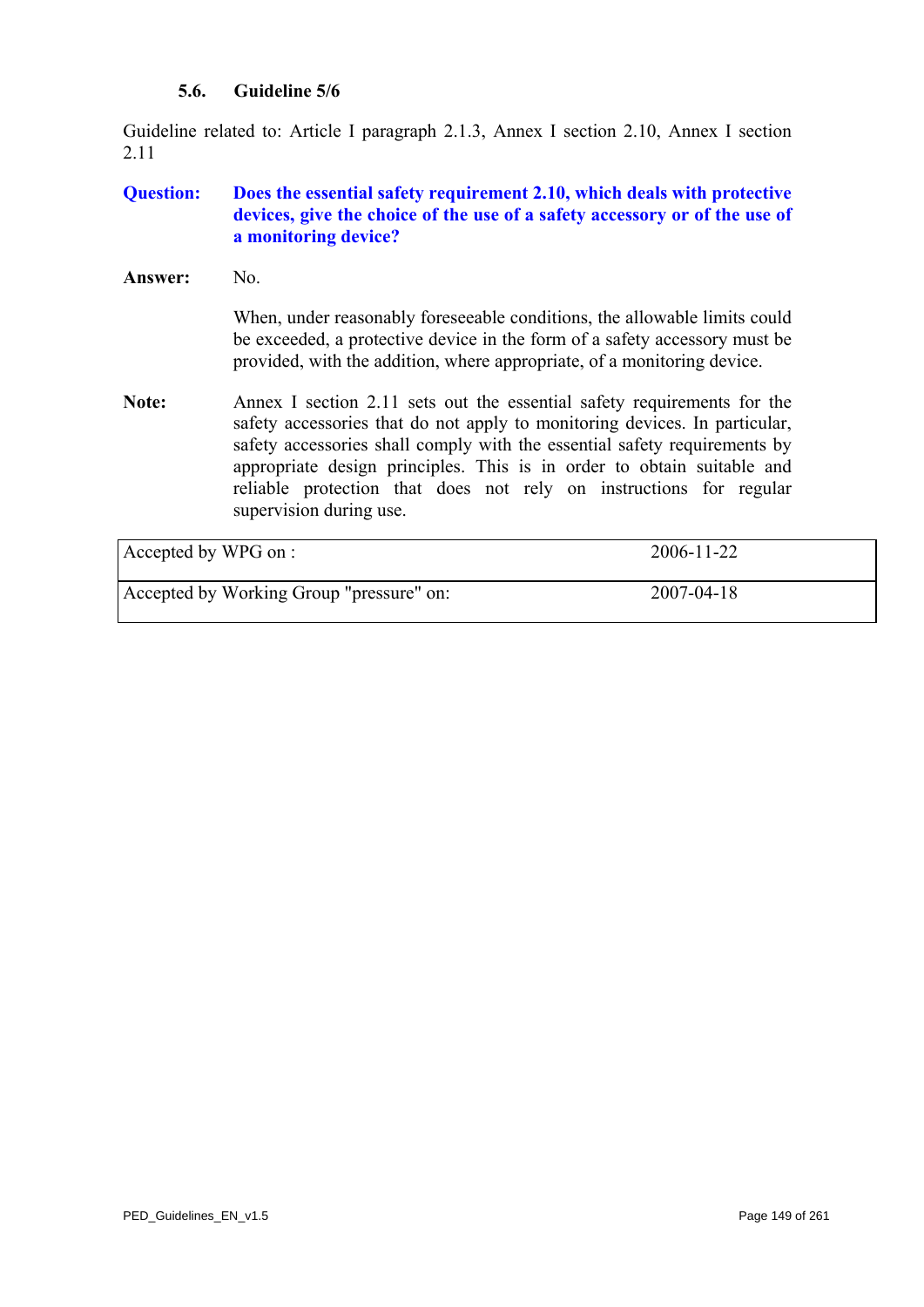# **5.7. Guideline 5/7**

Guideline related to: Annex I section 2.2.2

| <b>Question:</b>    | Are the limits in Annex I section 2.2.2 applicable to components of<br>pressure equipment (like manhole covers, special flanges, etc)?                                                                                                                                    |            |
|---------------------|---------------------------------------------------------------------------------------------------------------------------------------------------------------------------------------------------------------------------------------------------------------------------|------------|
| Answer:             | No. The limits specified in Annex I section 2.2.2 second indent concern<br>the item of pressure equipment, not its components.<br>The results of the experimental method applied to components are taken<br>into account in the design of the item of pressure equipment. |            |
|                     |                                                                                                                                                                                                                                                                           |            |
|                     | See also guideline 4/9.                                                                                                                                                                                                                                                   |            |
| Accepted by WPG on: |                                                                                                                                                                                                                                                                           | 2005-04-20 |
|                     | Accepted by the Working Group "pressure" on:                                                                                                                                                                                                                              | 2005-06-28 |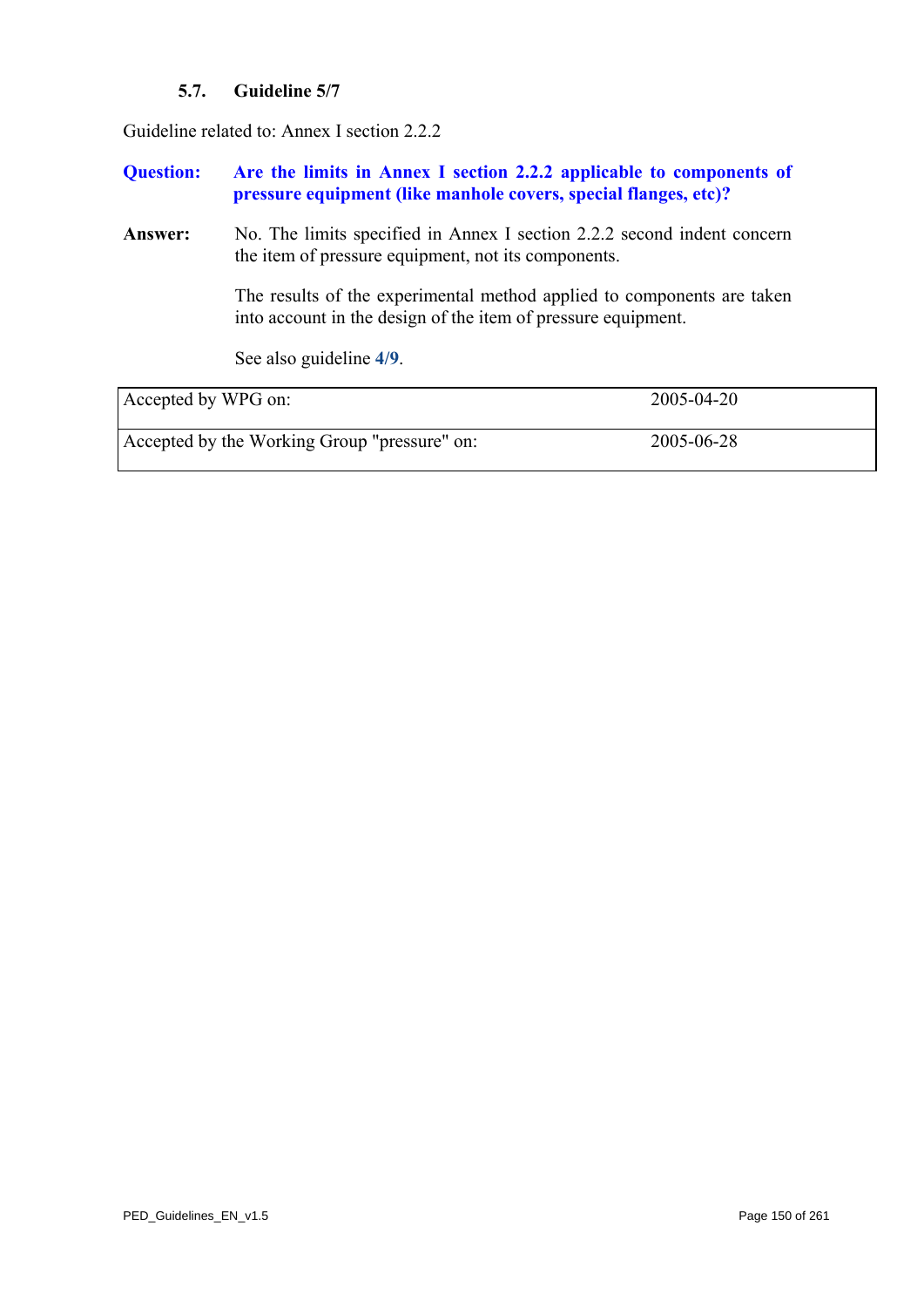## **5.8. Guideline 5/8**

Guideline related to: Annex I Section 2.11.1

## **Question: In the 3rd paragraph of the essential safety requirement 2.11.1, there is the sentence "These principles include, in particular, fail-safe modes, redundancy, diversity and self-diagnosis.", therefore do all safety accessories require to be for example "self-diagnosis"?**

# Answer: No. The sentence lists a number of separate possible design principles that could be used to obtain suitable and reliable protection; it is not an exhaustive list. "Self-diagnosis" is for example part of the list of separate possible design principles, not an additional requirement. The design principle to be used for any particular application should be based on the hazard analysis and could indicate that other methods are just as suitable or that more than one design principle should be used.

| Accepted by WPG on:                          | $2011 - 10 - 06$ |
|----------------------------------------------|------------------|
| Accepted by the Working Group "pressure" on: | 2012-03-06       |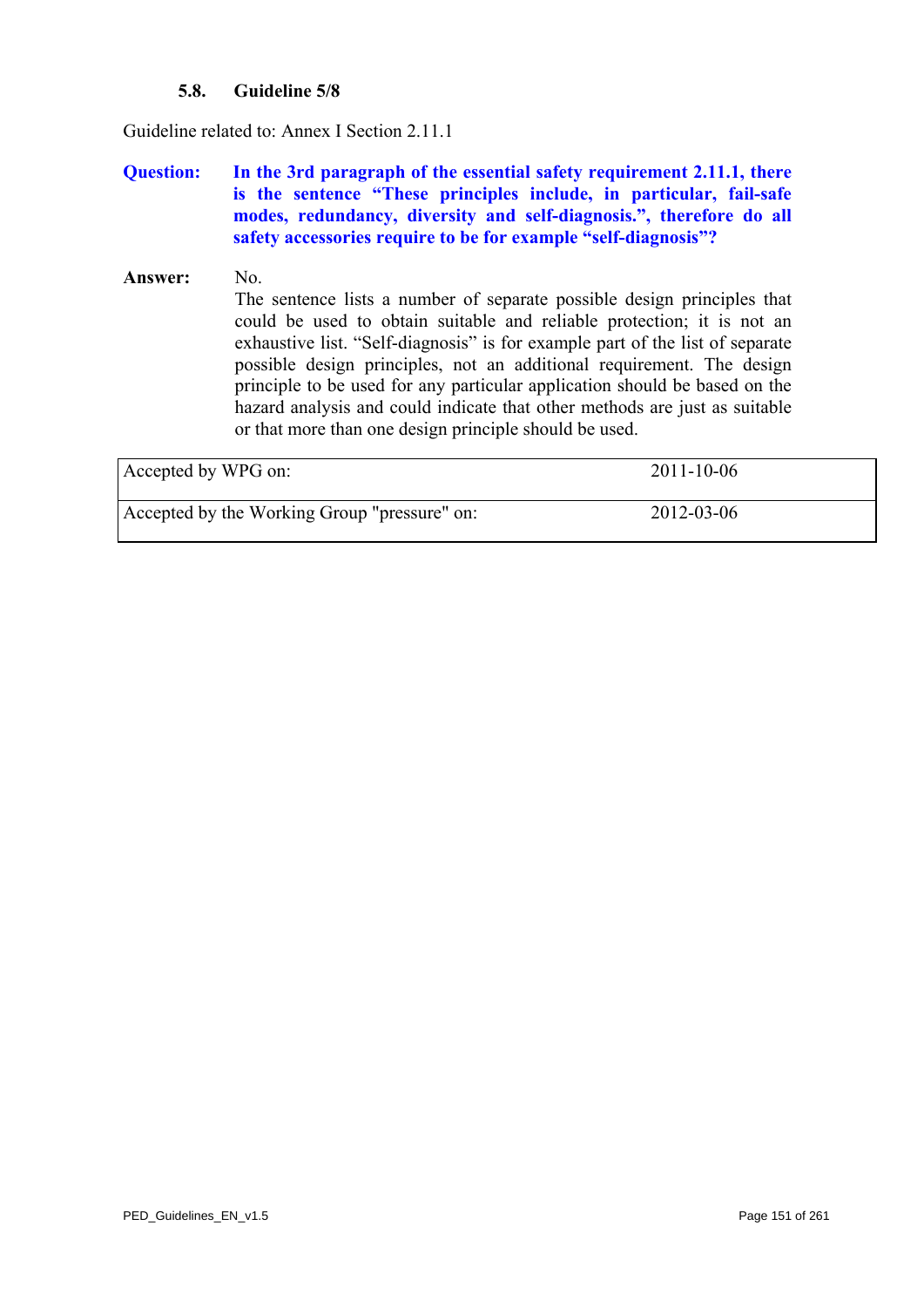## **5.9. Guideline 5/9**

**Guideline related to:** Annex I section 2.11.2

## **Question: Is there a value defined for the acceptable limit of the short duration referred to in Annex I section 2.11.2?**

#### **Answer:** No

 The duration corresponds to the time needed to reduce the pressure below PS. It depends on the dynamics of transient pressure surges that can be highly variable from one equipment to another.

The pressure limiting device shall have appropriate characteristics (flow capacity, set pressure in relation to PS, etc) to relieve the pressure safely.

<span id="page-151-0"></span>

| Accepted by WPG on                       | 2013-04-25 |  |
|------------------------------------------|------------|--|
| Accepted by Working Group "pressure" on: | 2014-03-20 |  |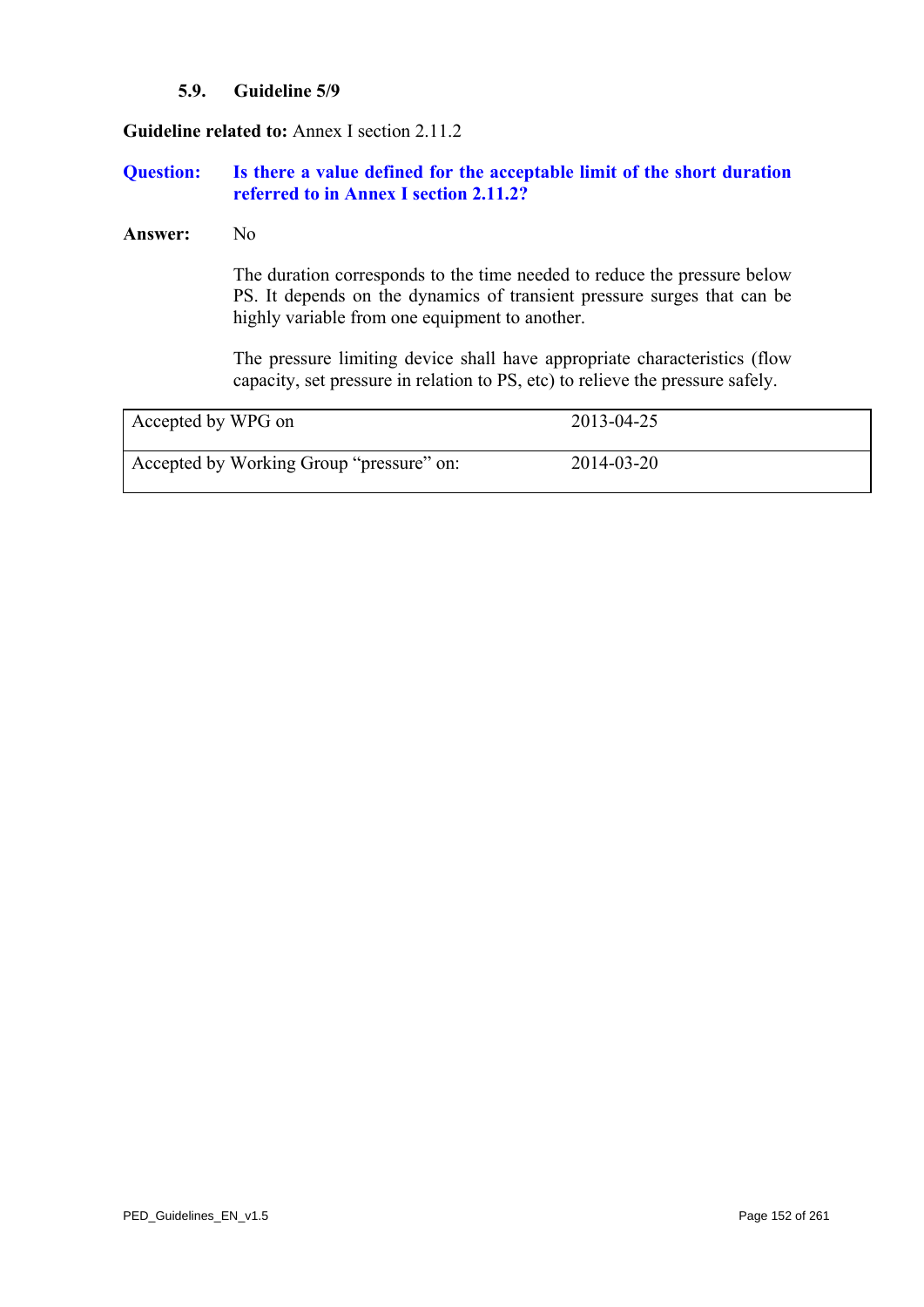## **6. INTERPRETATION OF THE ESSENTIAL SAFETY REQUIREMENTS ON MANUFACTURING**

| $\vert$ 1      | <b>SCOPE AND EXCLUSIONS OF THE DIRECTIVE</b>                                          |
|----------------|---------------------------------------------------------------------------------------|
| 2              | <b>CLASSIFICATION AND CATEGORIES</b>                                                  |
| $\mathcal{E}$  | <b>ASSEMBLIES</b>                                                                     |
| $\overline{4}$ | <b>EVALUATION ASSESSMENT PROCEDURES</b>                                               |
| 5              | <b>INTERPRETATION OF THE ESSENTIAL SAFETY REQUIREMENTS ON DESIGN</b>                  |
| 6              | <b>INTERPRETATION OF THE ESSENTIAL SAFETY REQUIREMENTS ON</b><br><b>MANUFACTURING</b> |
| $\tau$         | <b>INTERPRETATION OF THE ESSENTIAL SAFETY REQUIREMENTS ON MATERIALS</b>               |
| 8              | <b>INTERPRETATION OF OTHER ESSENTIAL SAFETY REQUIREMENTS</b>                          |
| 9              | <b>MISCELLANEOUS</b>                                                                  |
| 10             | <b>GENERAL-HORIZONTAL QUESTIONS</b>                                                   |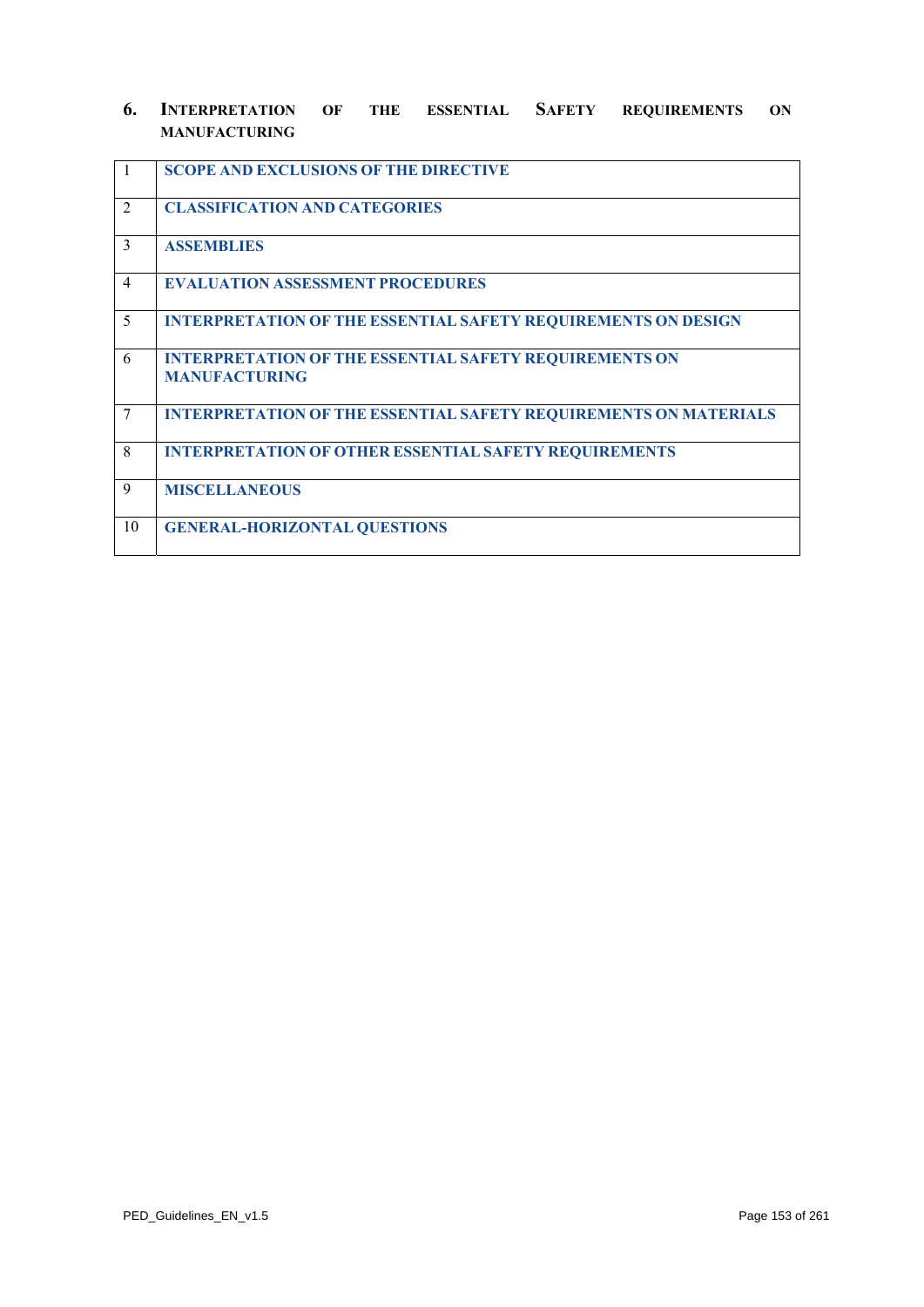## **6.1. Guideline 6/1**

<span id="page-153-0"></span>Guideline related to: Annex I, section 3.1.2

- **Question: According to section 3.1.2 (permanent joining) of Annex I, the third party must perform examinations and tests in order to carry out the approvals of operating procedures and personnel. Must the representative of the third party witness the whole permanent joining and testing process?**
- **Answer:** No, in accordance with and under the responsibility of the notified body or of a third party organisation recognised by a Member State, some practical tasks concerning the approval of joining operating procedures and personnel may be accomplished by a competent person of a manufacturer according to a quality system.
- **Note 1:** The Notified Body or Recognised Third Party Organisation must attend part of the different steps in the process for each procedure and for each person.
- **Note 2:** See also section 6.5 of the "Blue Guide"

| Acceptedby WPG on:                      | $2005 - 11 - 28$ |
|-----------------------------------------|------------------|
| Acceptedby Working Group "pressure" on: | 2006-03-31       |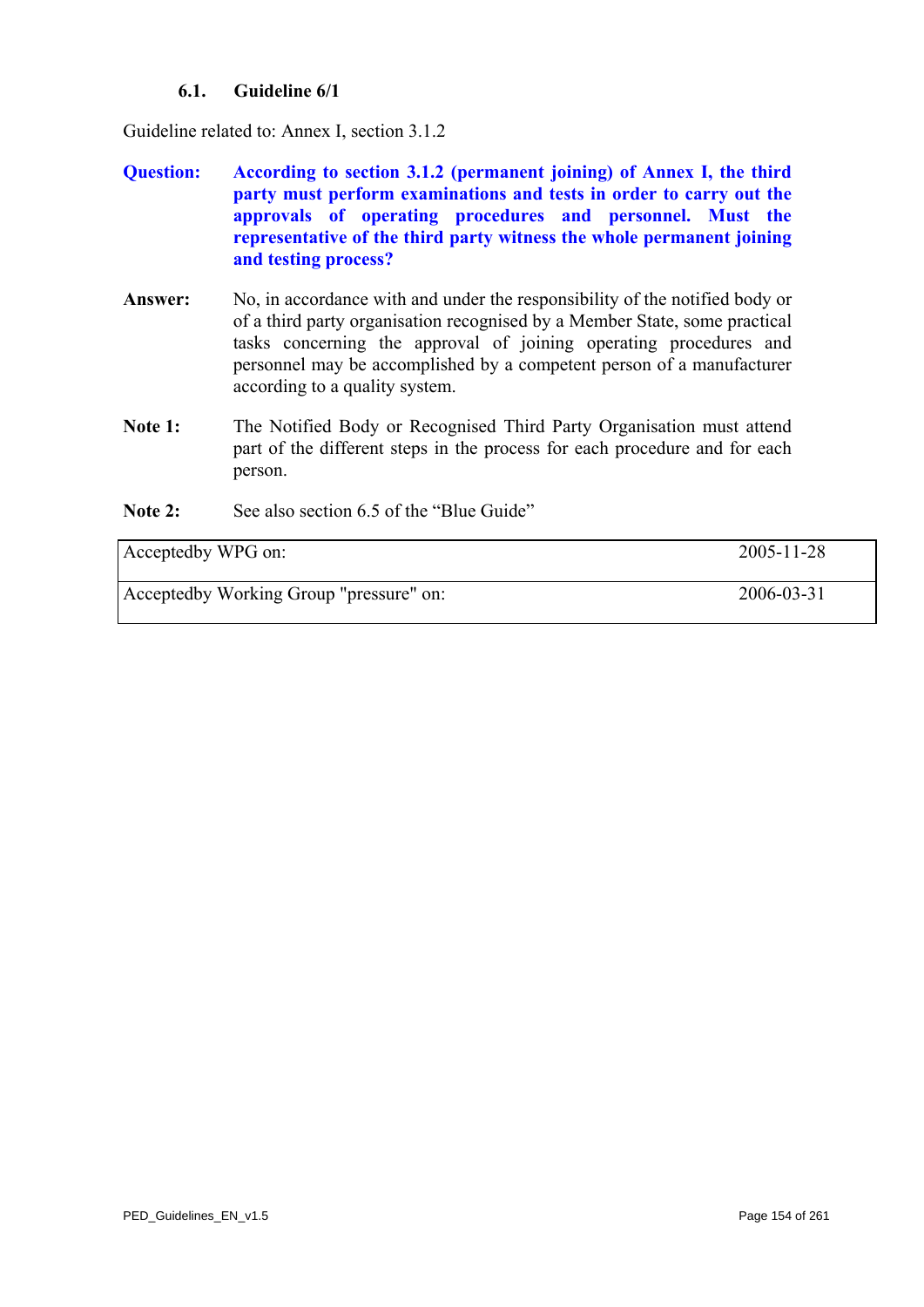## **6.2. Guideline 6/2**

Guideline related to: Annex I, section 3.2.1

## **Question: Which documents have to be available for the final inspection specified in Annex I, section 3.2.1?**

- Answer: In general the following documents should be available as appropriate:
	- − evidence of qualification of NDT personnel relevant to the equipment category;
	- − evidence of qualification of permanent joining personnel relevant to the equipment category;
	- − data dealing with heat treatment (e.g. diagram of temperatures);
	- − inspection documents for base materials and consumables;
	- − procedures for assuring material traceability;
	- − NDT test reports, including radiographic films;
	- − test reports of destructive tests (e.g. test coupons);
	- − reports on defects or deviations arising during manufacture;
	- − data related to the preparation of component parts (e.g. forming chamfering);
	- − evidence of qualification of permanent joining procedures;

 These documents shall be available for final inspection whether that inspection is carried out by the manufacturer, the user inspectorate or the notified body.

| Accepted by WPG on:                      | 1998-11-26 |
|------------------------------------------|------------|
| Accepted by Working Group "pressure" on: | 1999-01-28 |

Outcome of WGP discussions on 28/1/1999: To indicate that the need for documents for final inspection can vary depending on the case, the first sentence of the answer has been changed to start with "in general". An editorial amendment has been inserted in the last dash of the answer.

WGP agreed to the proposal. However, WPG was asked to include a requirement on the submission of some drawings.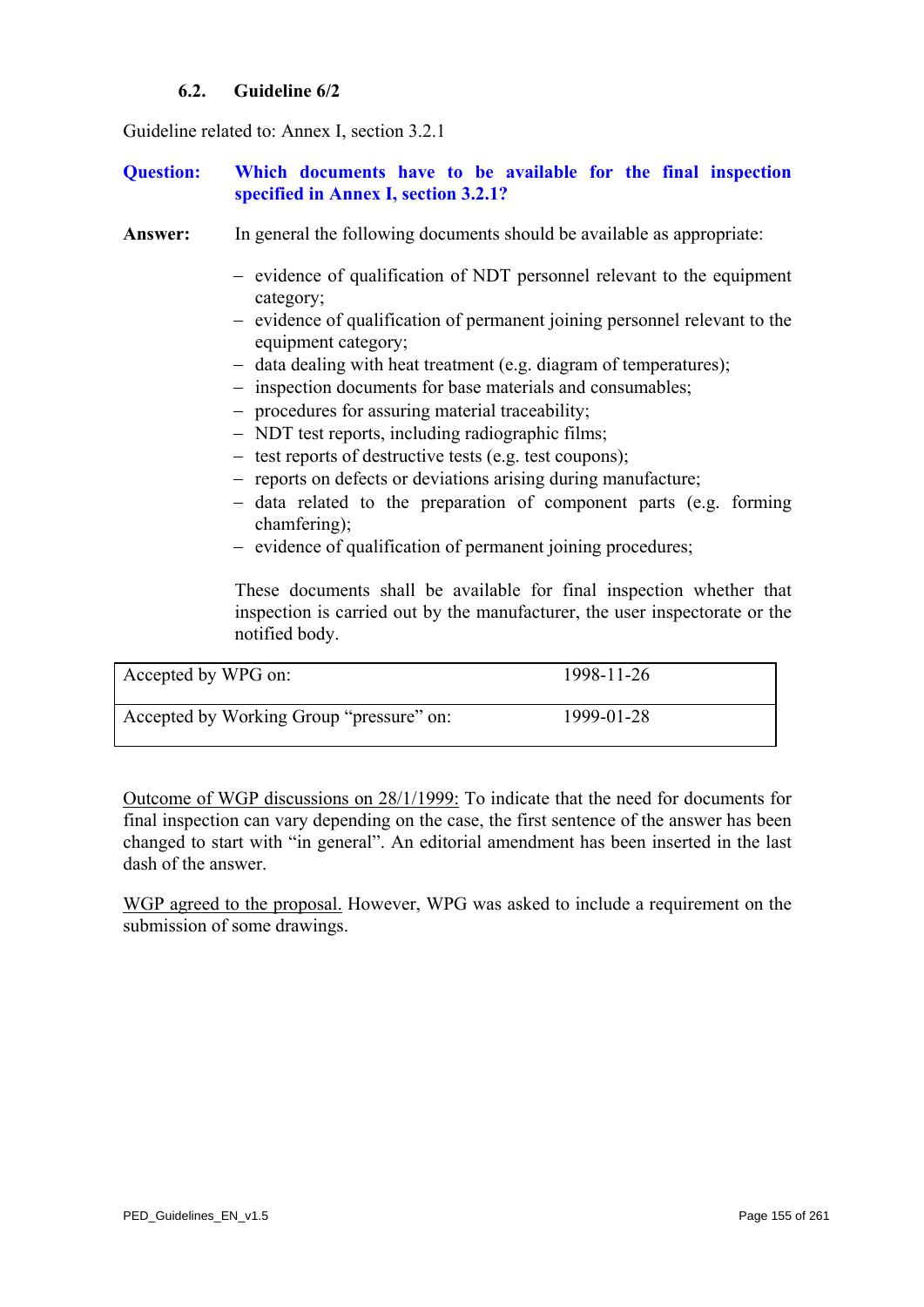## **6.3. Guideline 6/3**

Guideline related to: Annex I, points 3.1.1 and 3.1.2

**Question: How to interpret point 3.1.1 of Annex I as far as the forming procedures are concerned?** 

> **Does it impose for the manufacturer a qualification procedure for forming operations which will be validated by the Notified Body?**

**Answer:** The Directive does not require for qualification of forming procedures in point 3.1.1 of Annex I, although it includes such a qualification for permanent joints in point 3.1.2 of Annex I.

> But there is an essential requirement about the preparation of the component parts (cf Annex I, point 3.1.1) and the manufacturer shall demonstrate in the technical documentation of the equipment that this requirement has been satisfied.

> Depending on the modules, the Notified Body may examine this technical documentation.

| Accepted by WPG on:                      | 1998-10-13 |
|------------------------------------------|------------|
| Accepted by Working Group "pressure" on: | 1999-01-28 |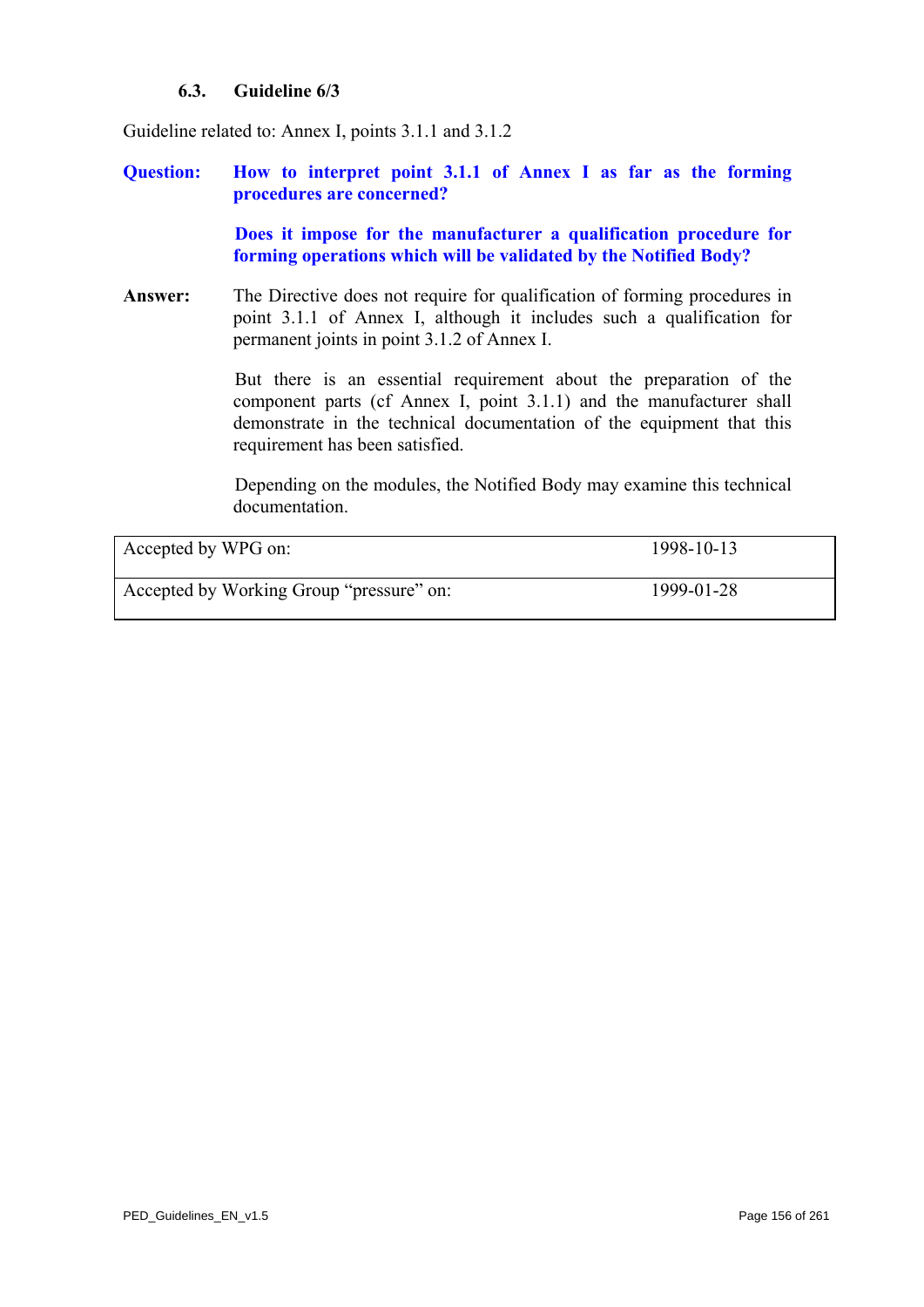## **6.4. Guideline 6/4**

<span id="page-156-0"></span>Guideline related to: Annex I, point 3.1.2

## **Question: Must a Notified Body take into account a procedure of permanent joints qualified by another Notified Body or a recognised third-party organisation?**

**Answer:** Yes, a Notified Body is not allowed to reject an approval of procedure of permanent joints made on the basis of a precise reference and applying competence in accordance with the PED.

> Nevertheless, it is its responsibility to verify, if needed, that the joining process and the reference to the manufactured product are adequate.

| Accepted by WPG on:                      | 1998-11-26 |
|------------------------------------------|------------|
| Accepted by Working Group "pressure" on: | 1999-01-29 |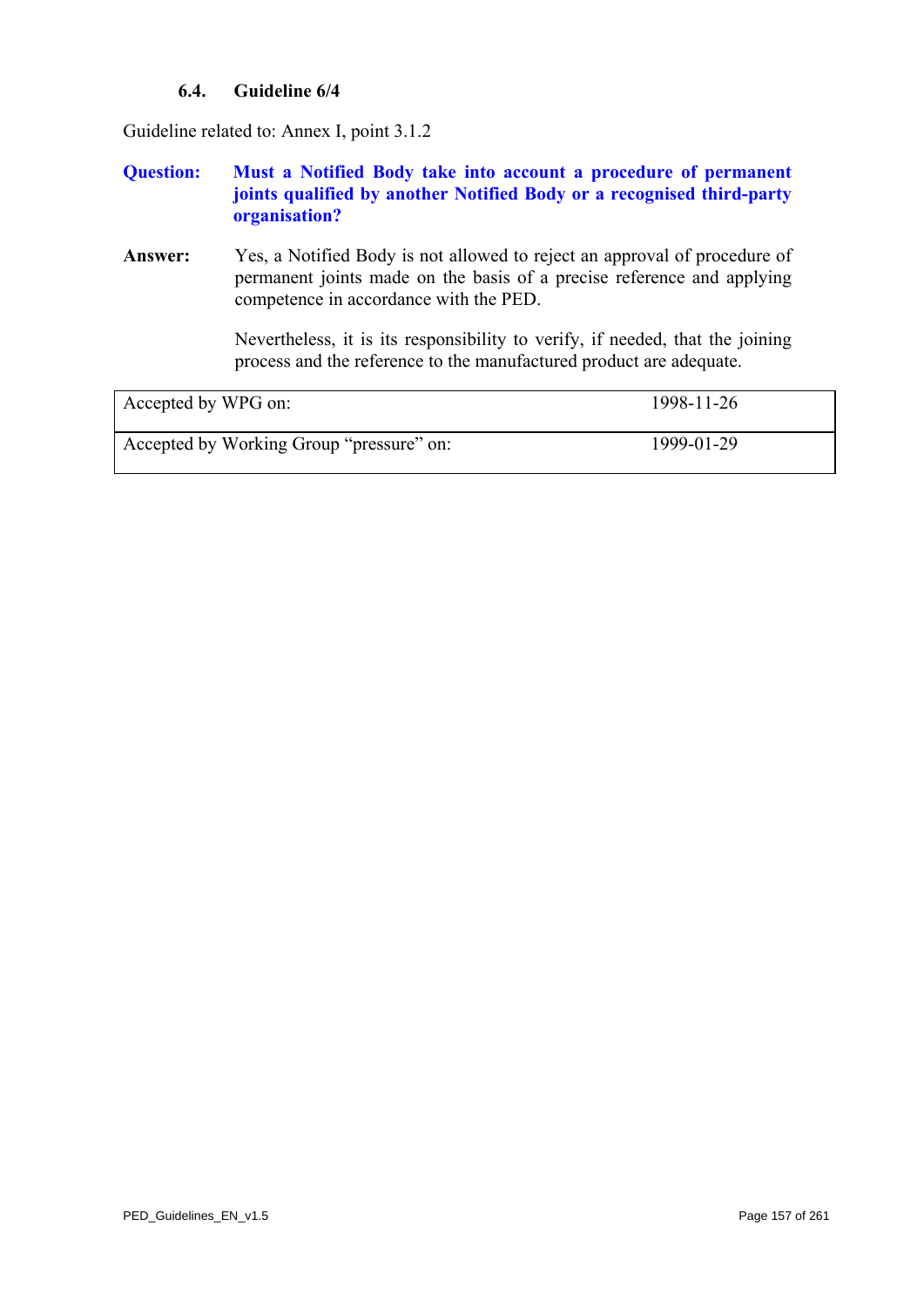## **6.5. Guideline 6/5**

Guideline related to: Annex I, points 3.1.2 and 3.1.3

- **Question: Do the requirements related to permanent joints given in Annex I, sections 3.1.2 and 3.1.3 apply also to permanent joints other than welded joints?**
- **Answer:** Yes.
- **Reason:** The definition in Article 1 paragraph 2.8 also covers other permanent joints such as e.g. those produced by brazing, braze welding, expansion, gluing, frettage and riveting.

For that reason, the requirements of 3.1.2 and 3.1.3 apply also for these types of joints.

**Note:** Removable expansion devices (e.g. expansion plug for sealing exchanger tubes) do not require destructive methods to be disconnected and therefore are not permanent joints.

| Accepted by WPG on:                      | $2012 - 01 - 12$ |
|------------------------------------------|------------------|
| Accepted by Working Group "pressure" on: | 2012-03-06       |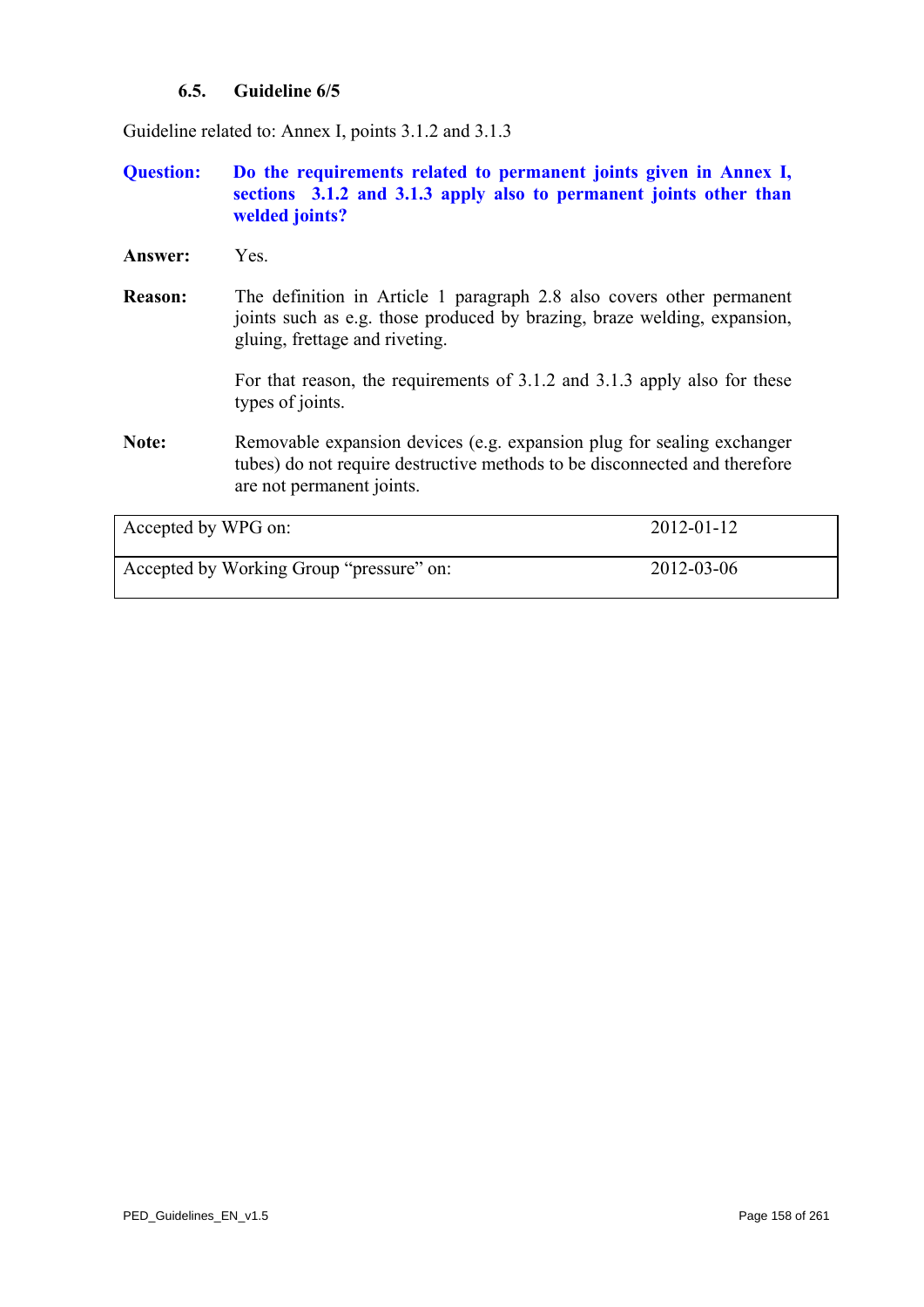## **6.6. Guideline 6/6**

Guideline related to: Article 1 paragraph 2.8, Annex I section 3.1.2

## **Question: In the absence of harmonized standards, what approach is to be followed for the approval of personnel carrying out permanent joining?**

**Answer:** In the absence of harmonized standards, the manufacturer shall refer to an existing document (draft standard candidate for harmonization, professional document, guide, recognised third party/notified body document, company document, etc.) or shall establish a specific document**.**

Such a document shall define at least:

- − equipment to be used by the personnel;
- − degree of automatization of the process and the operations to be carried out by the personnel;
- − conditions to apply when making the test piece to be used for the test approval and results to be achieved;
- − range of validity and conditions for the duration of the validity.

See also Guideline **[6/1](#page-153-0)**.

For welding, see Guideline **[6/12](#page-164-0)**.

| Accepted by WPG on:                      | $2002 - 03 - 13$ |
|------------------------------------------|------------------|
| Accepted by Working Group "pressure" on: | 2002-05-23       |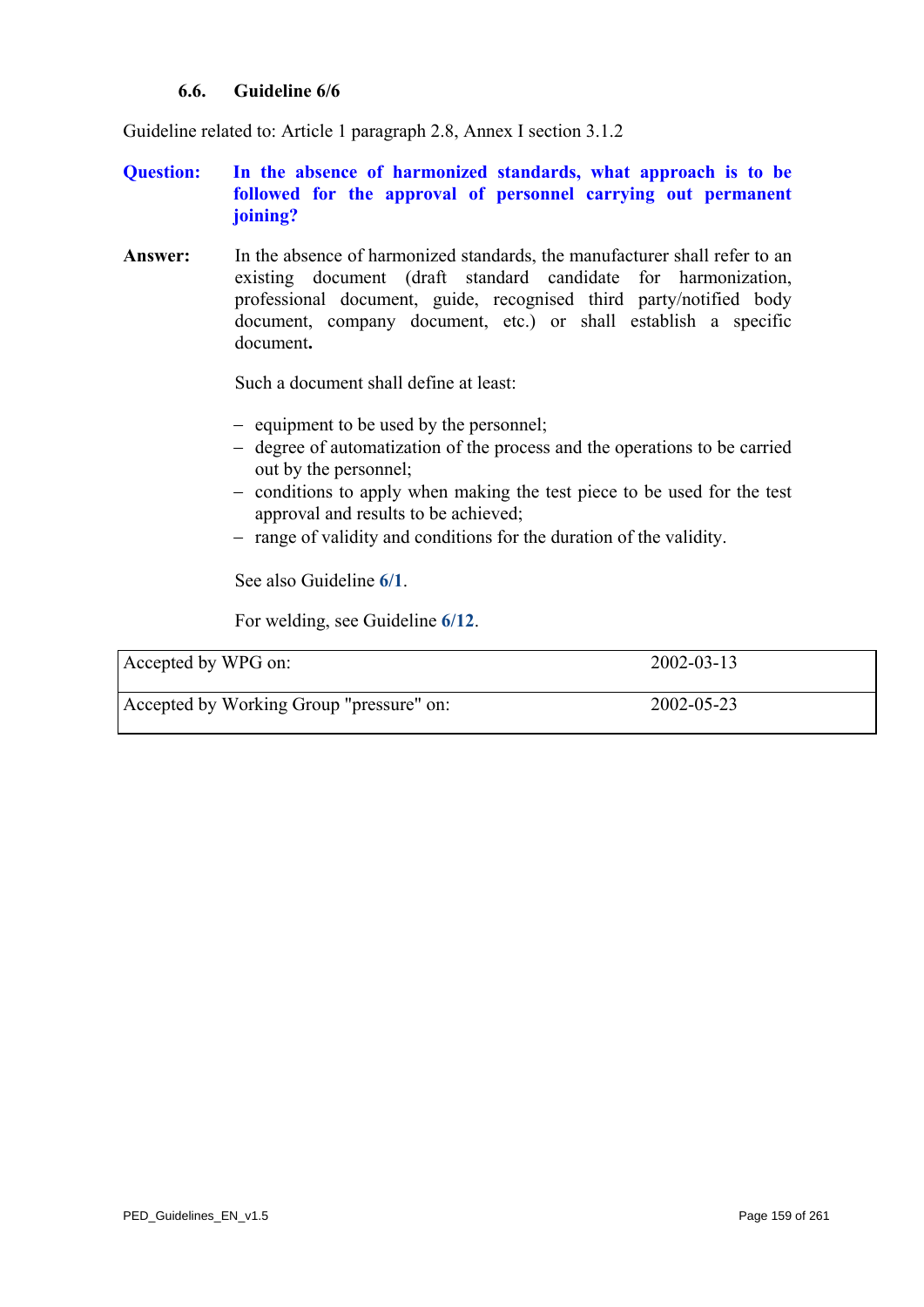## **6.7. Guideline 6/7**

Guideline related to: Annex I, section 3.1.3

## **Question: Does the concept of non-destructive testing as mentioned in Annex I section 3.1.3 also cover visual examination?**

### **Answer:** No.

Consequently, section 3.1.3 in Annex I is not applicable to personnel undertaking "visual testing" as dealt with in EN 473:2000.

| Accepted by WPG on:                        | 2002-09-18 |
|--------------------------------------------|------------|
| Accepted by Working Group " pressure " on: | 2002-10-03 |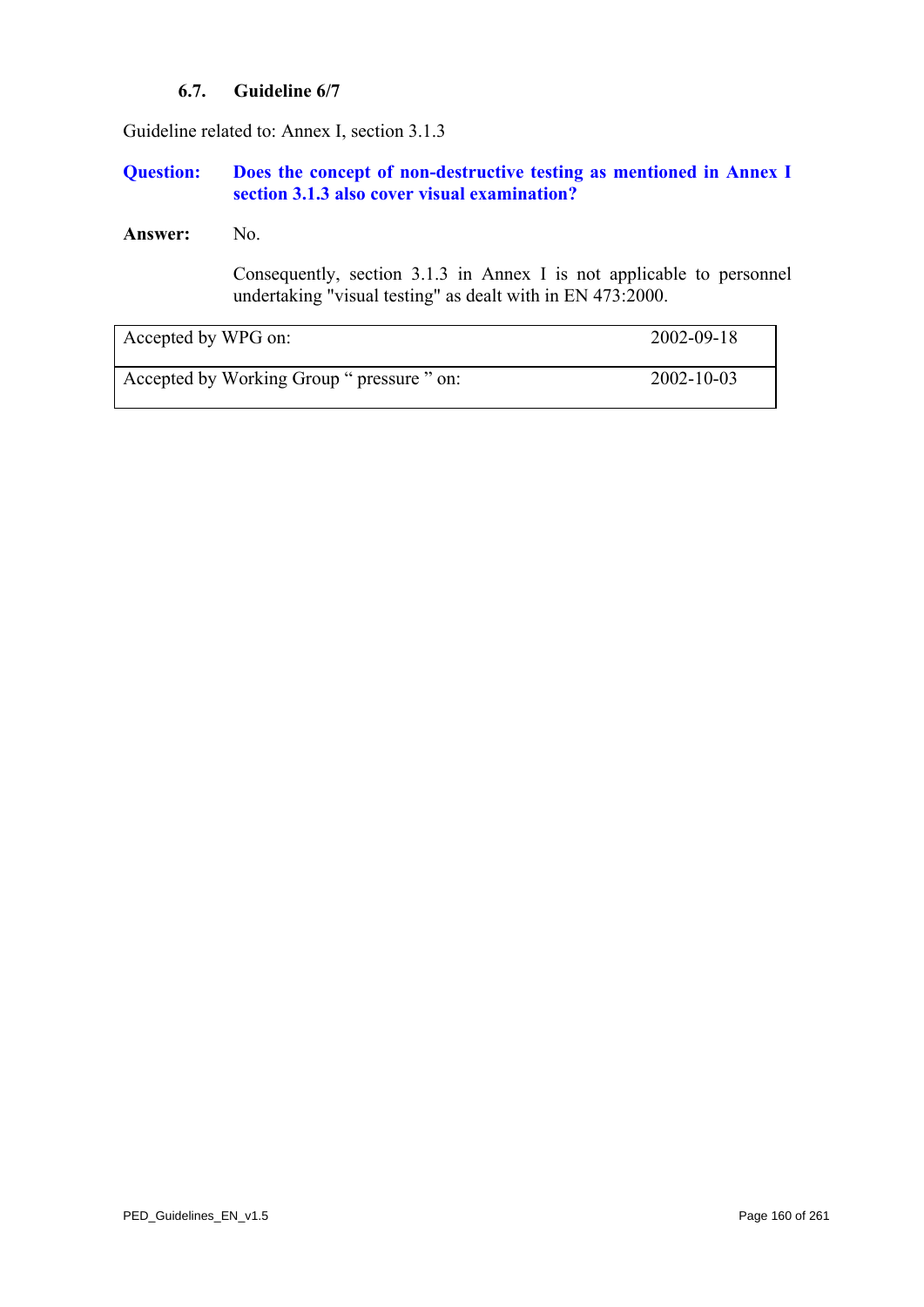## **6.8. Guideline 6/8**

Guideline related to: Annex I, section 3.1.2

## **Question: What are "the appropriate harmonized standards" in Annex I, section 3.1.2, last paragraph, which set out the examinations and tests for the approval of permanent joining procedures and personnel ?**

Answer: The appropriate harmonized standards are

- − the specific harmonized supporting standards, subject to verification of their suitability for the equipment being built.
- or
- − the relevant harmonized product standards.

In both cases the relevant requirements of PED Annex I section 3.1.2 are to be covered by the standard and these provisions are to be referenced in Annex ZA.

| Accepted by WPG on:                        | $2001 - 02 - 21$ |
|--------------------------------------------|------------------|
| Accepted by Working Group " pressure " on: | 2001-06-26       |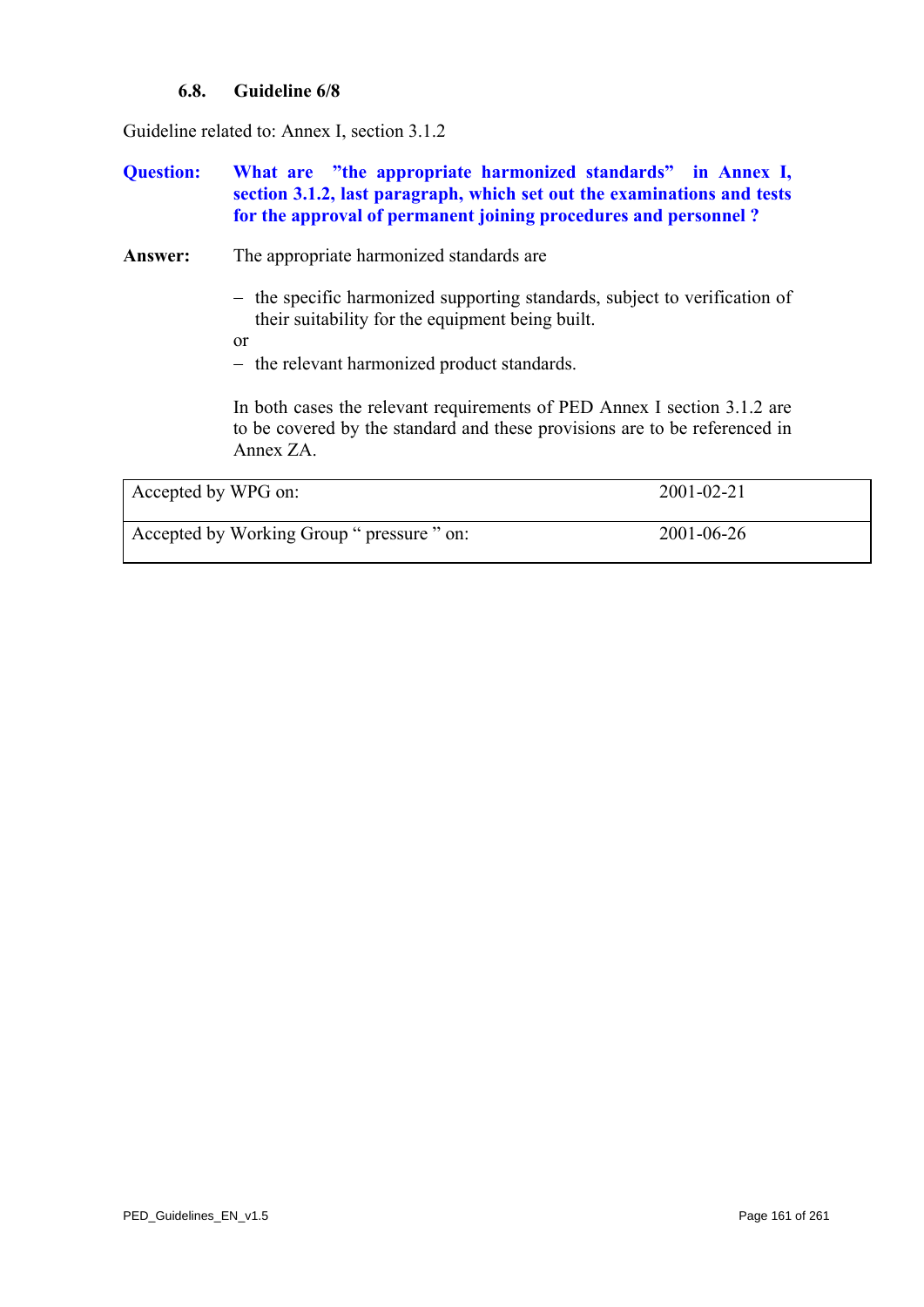## **6.9. Guideline 6/9**

Guideline related to: Annex I sections 3.1.1, 3.1.2, 3.1.3 and 7.2

## **Question: Does the Pressure Equipment Directive require accreditation for the manufacturer's testing laboratory that carries out non-destructive tests (NDT) or destructive tests (DT) of pressure equipment or of parts intended as pressure bearing parts of pressure equipment?**

#### Answer: No.

According to Annex I section 3.1.3 the PED requires qualification for NDT personnel that carry out NDT of permanent joints. No accreditation is required for the manufacturer's NDT or DT laboratory or for the testing laboratory that the manufacturer may subcontract for NDT or DT.

| Accepted by WPG on:                        | $2001 - 02 - 21$ |
|--------------------------------------------|------------------|
| Accepted by Working Group " pressure " on: | 2001-06-26       |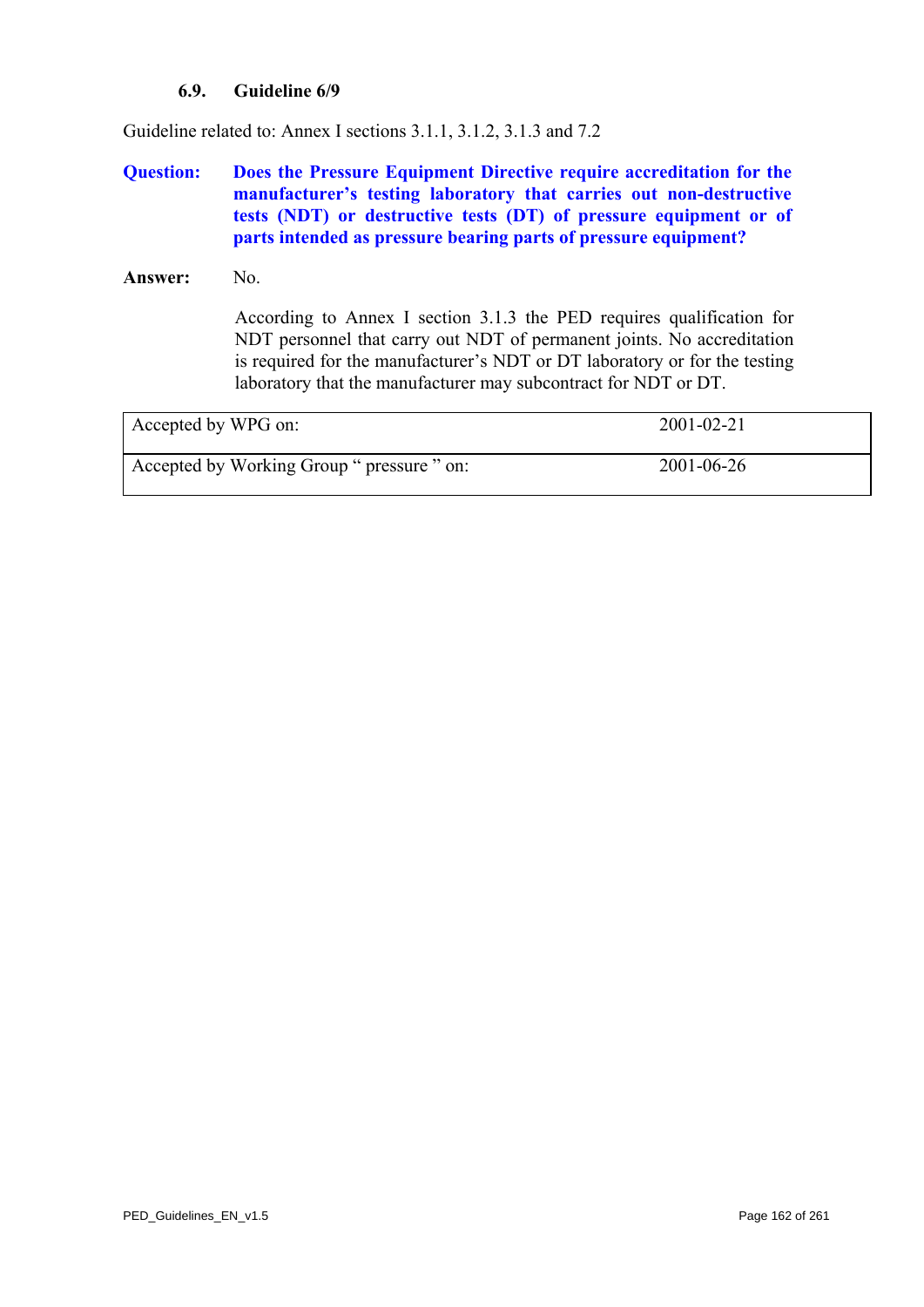## **6.10. Guideline 6/10**

Guideline related to: Annex I, section 3.1.2

- **Question: If a manufacturer has a procedure for permanent joining approved by a notified body or other recognized third-party organization at one site (location), may that manufacturer use the same procedure at other sites for similar applications?**
- **Answer:** Yes, provided the other sites are under the same technical and quality management.
- **Note:** Standard EN 719 on welding co-ordination and standard EN 729-1 on quality requirements for welding define manufacturing organization as welding workshops or sites under the same technical and quality management. Standard EN 288-3 on welding procedure tests states that an approval of a welding procedure specification (WPS) obtained by a manufacturer is valid for welding in workshops or sites under the same technical and quality control of that manufacturer.

| Accepted by WPG on:                      | $2001 - 11 - 21$ |
|------------------------------------------|------------------|
| Accepted by Working Group "pressure" on: | 2002-02-27       |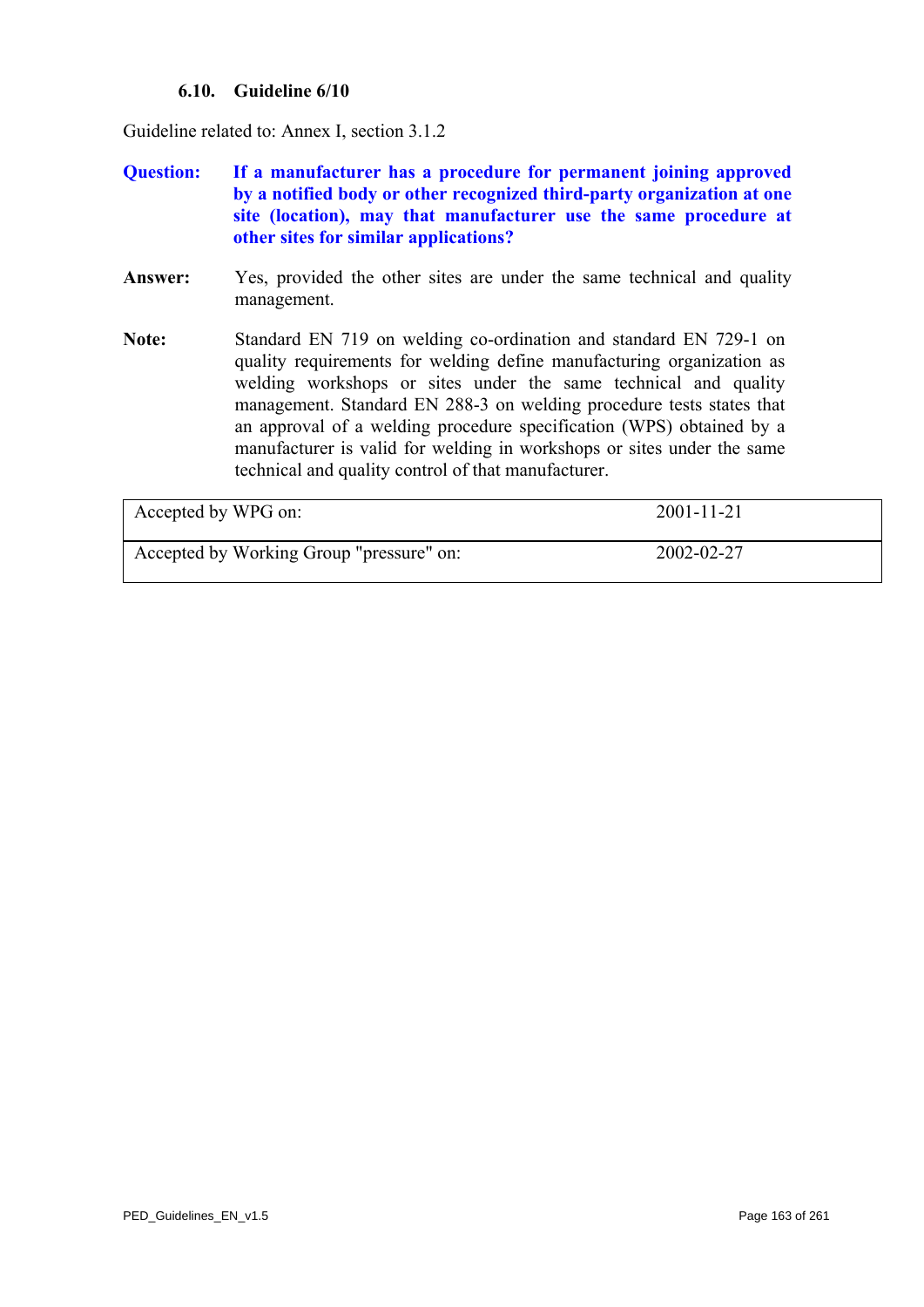## **6.11. Guideline 6/11**

Guideline related to: Article 1 paragraph 2.8, Annex I section 3.1.2

## **Question: In the absence of harmonized standards, what approach is to be followed for the approval of permanent joining procedures?**

**Answer:** In the absence of harmonized standards, the manufacturer shall refer to an existing document (draft standard candidate for harmonization, professional document, guide, recognised third party/notified body document, company document) or shall establish a specific document.

Such a document shall define at least:

- − essential variables for the procedure that may affect the properties of the permanent joining;
- − inspection and testing to be carried out for the qualification of the procedure;
- − acceptance criteria ;
- − range of validity.
- **Note:** The directive states that "the properties of permanent joints must meet the minimum properties specified for the materials to be joined unless other relevant property values are specifically taken into account in the design calculations".

See also Guideline **[6/1](#page-153-0)**.

For welding, see Guideline **[6/12](#page-164-0)**.

| Accepted by WPG on:                      | $2002 - 03 - 13$ |
|------------------------------------------|------------------|
| Accepted by Working Group "pressure" on: | 2002-05-23       |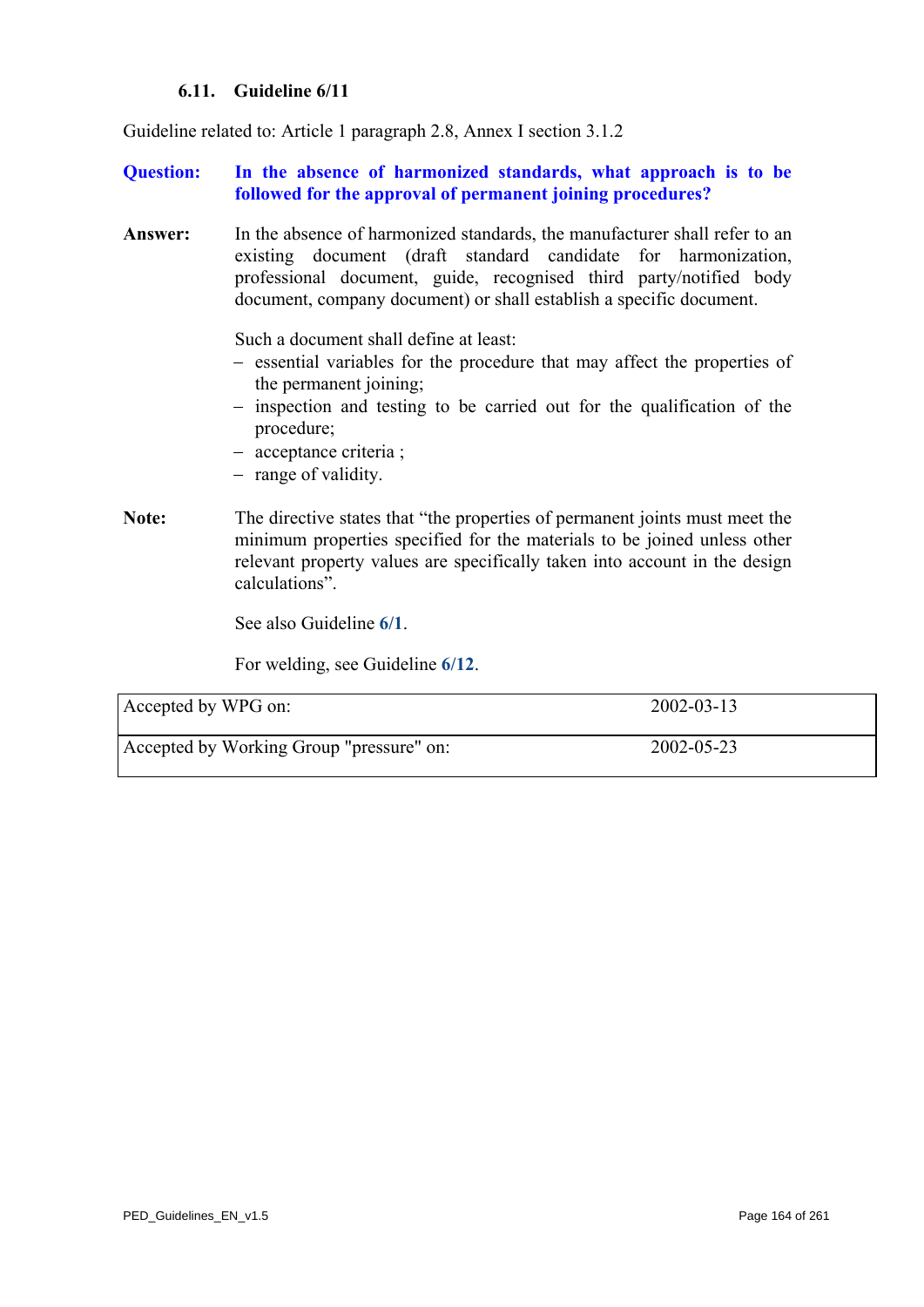## **6.12. Guideline 6/12**

<span id="page-164-0"></span>**Guideline related to:** Annex I section 3.1.2

- **Question: In the context of approval of welding procedures and personnel, what is meant by "the third party must perform examinations and tests as set out in the appropriate harmonized standards or equivalent examinations and tests"?**
- **Answer:** Where the directive refers to equivalent examinations and tests it is required that suitable and sufficient tests are conducted to determine the same range of technological properties as those in the harmonized welding standards. Where similar tests have already been conducted that establish a particular property but the precise testing conditions vary from those in the above standard, there is no requirement to repeat the test. However, those technological properties which are not the subject of these similar tests shall be added to the testing schedule. If for example the impact property in the weld has already been tested but not the heat affected zone (HAZ), this latter remains to be tested.
- **Note 1:** The tests which are intended to determine the same range of technological properties are the non destructive and destructive tests required by the relevant harmonized welding standards.
- **Note 2:** The additional tests shall be performed under the responsibility of a competent third party (see also Guideline **[6/1](#page-153-0)**).
- **Note 3:** The current version of ASME Boiler & Pressure Vessel code Section IX is an example of where properties are not sufficiently dealt with for some applications in order to comply by itself with the PED (for example: impact property in the HAZ; hardness test etc.). Furthermore, it does not require that the tests and examinations shall be performed under the responsibility of a third party (see also Guidelines **[6/1](#page-153-0)** and **[6/4](#page-156-0)**).

| Accepted by WPG on:                      | 2013-09-18 |
|------------------------------------------|------------|
| Accepted by Working Group "pressure" on: | 2014-03-20 |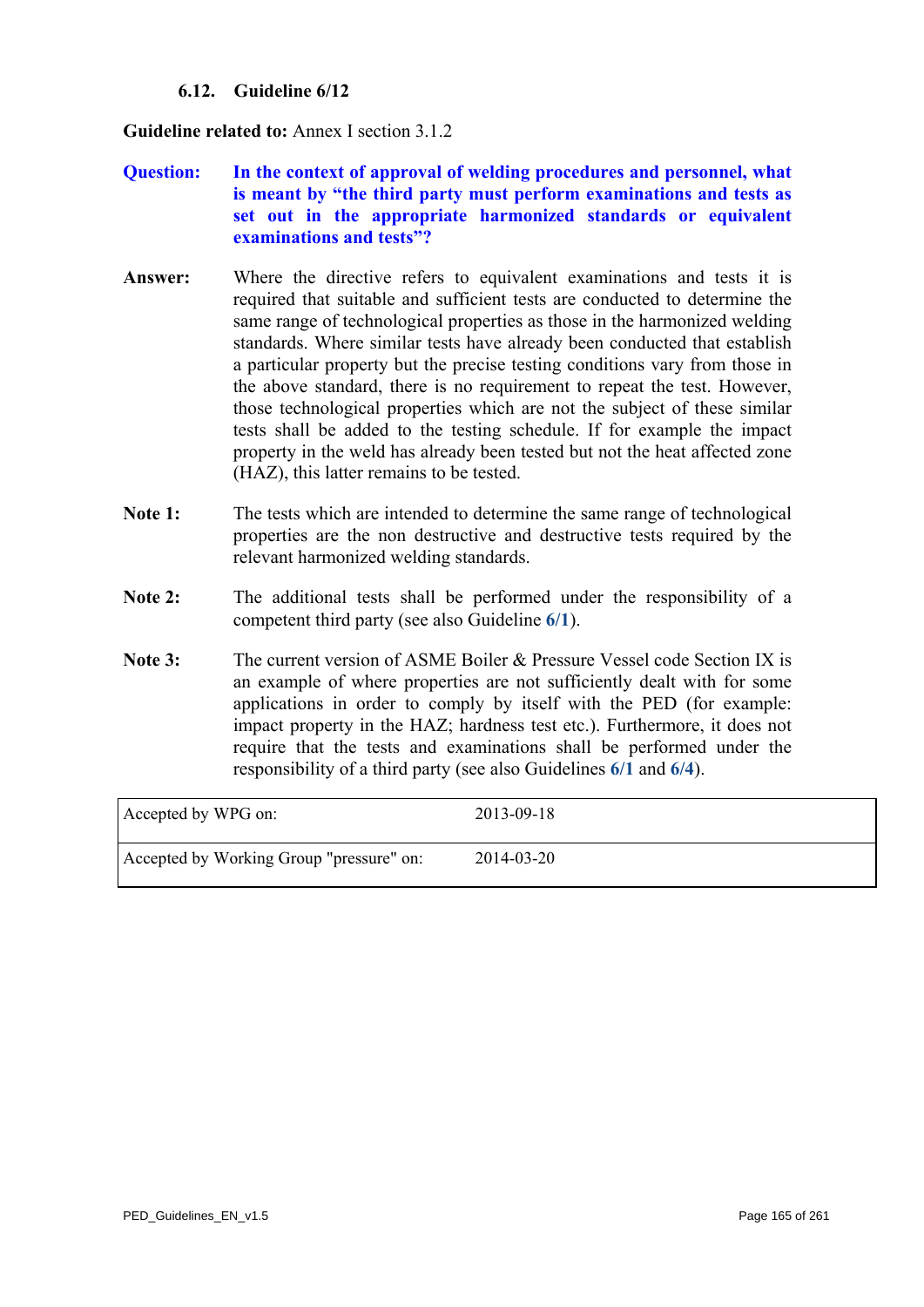## **6.13. Guideline 6/13**

Guideline related to: Annex I section 3.1.3.

- **Question: For pressure equipment in categories III and IV, can Non-Destructive Testing personnel holding qualifications other than those satisfying criteria of the harmonised standards (e.g. EN 473:2000 General principles for qualification and certification of NDT personnel) be approved by Recognised Third Party Organisations (RTPO) notified by a member state under Article 13 paragraph 1?**
- **Answer:** Yes.

NDT personnel certified under standards, other than the harmonised standards, may be approved by a RTPO provided it is satisfied that certification criteria equivalent to the harmonised standards have been met, and that the scope of certification is relevant to the testing of permanent joints in pressure equipment.

A RTPO may sub-contract part of its work, within the provisions of the New Approach guide, but shall keep the full responsibility and issue the approval. The approval of the personnel shall be done by a RTPO on an individual basis.

**Note:** Approval of an individual solely on the basis of a certificate issued by another body where no contractual arrangement exists with the RTPO does not fulfil the requirement of the Pressure Equipment Directive.

| Accepted by WPG on:                          | 2003-12-17 |
|----------------------------------------------|------------|
| Accepted by the Working Group "pressure" on: | 2004-03-17 |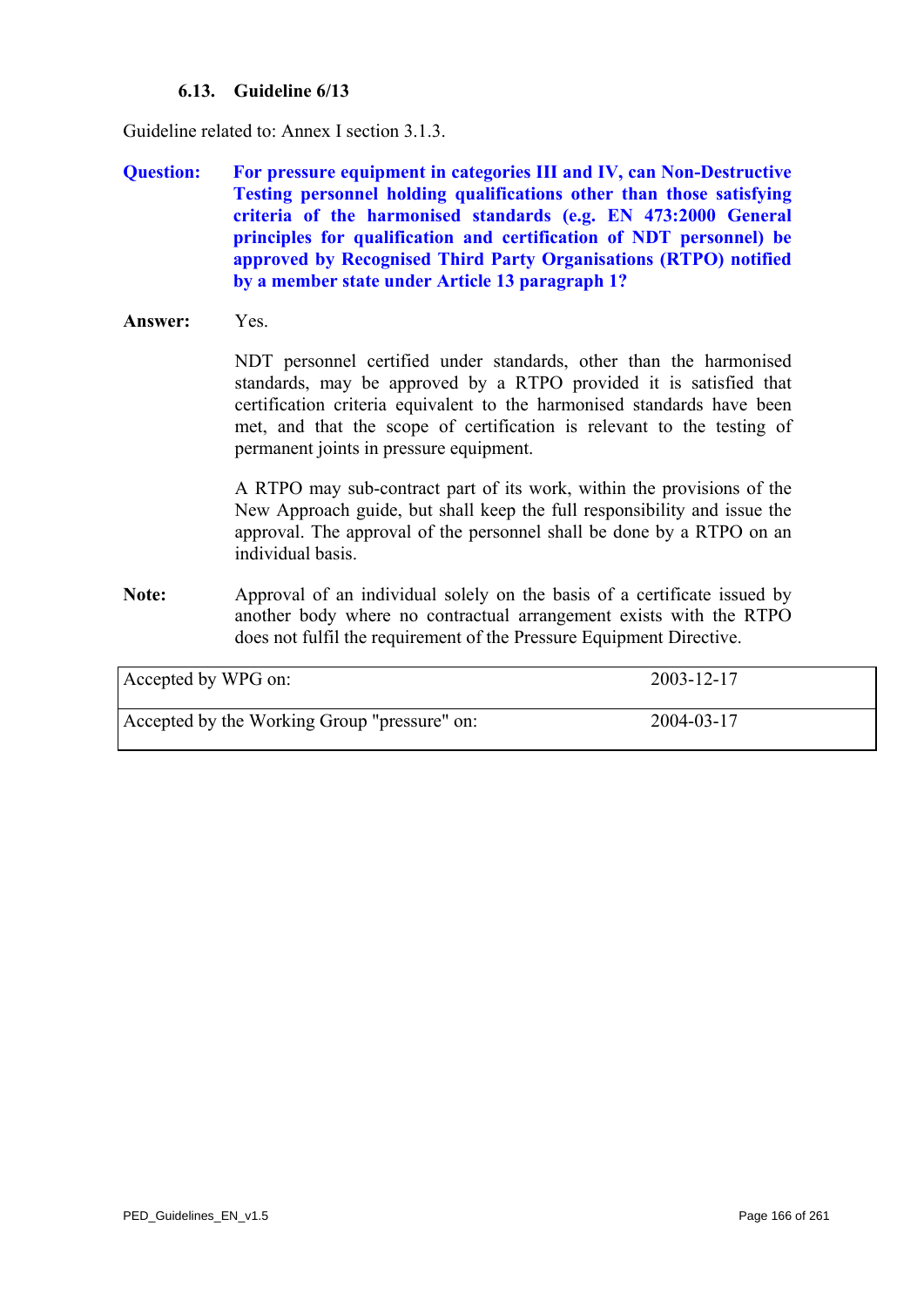## **6.14. Guideline 6/14**

Guideline related to: Annex I sections 3.1.1 and 3.1.2

- **Question: Does any welding operation on a pressure bearing component have to require a qualification of the welding procedures and of the welders/welding operators?**
- **Answer:** Yes, when the weldment can create a pressure hazard on the pressure bearing component.

Examples of welding operation for which qualification is required according to Annex I section 3.1.2 include:

- 1) Welding of a lifting lug on a pressure bearing chamber;
- 2) Welding of an attachment to a valve body;
- 3) Welding of reinforcing pads for nozzles;
- 4) Repair by welding on a chamber before placing on the market;
- 5) Major welding on a casting during production.

Examples of welding operations for which qualification is required according to Annex I section 3.1.2, unless the hazard analysis demonstrates that there is no pressure hazard, include:

- 1) Minor welding on a casting during production;
- 2) Buttering of a tubesheet;
- 3) Overlay welding on a pressure chamber (anticorrosive, wear coating…).

| Accepted by WPG on:                          | $2004 - 12 - 16$ |
|----------------------------------------------|------------------|
| Accepted by the Working Group "pressure" on: | $2005 - 01 - 19$ |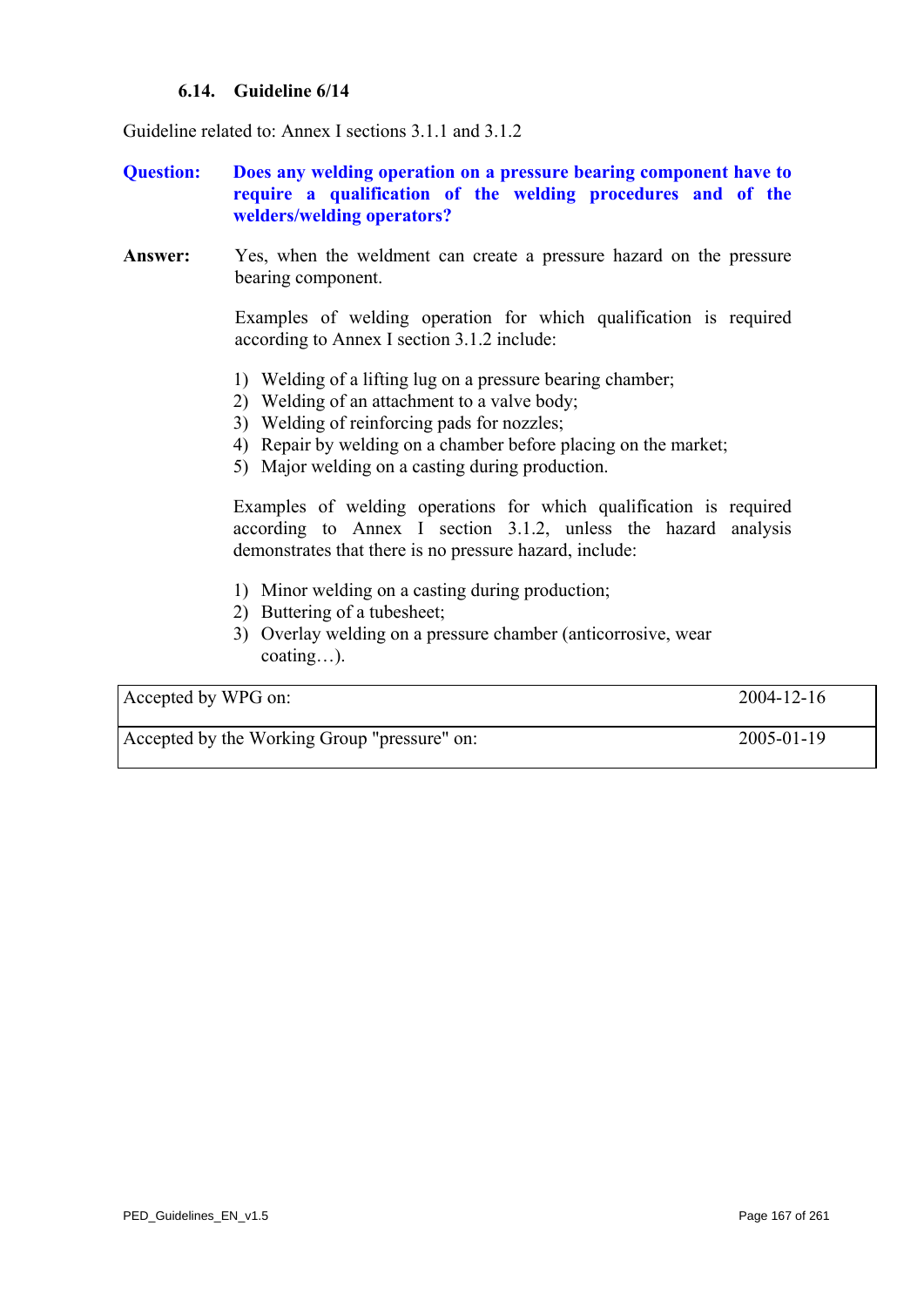## **6.15. Guideline 6/15**

Guideline related to: Annex I section 3.1.2

## **Question: Where approval of operating procedures for permanent joining is required by the PED and the approval is granted on the basis of a document other than a harmonized standard, should this approval explicitly mention the PED?**

**Answer:** Yes.

 The approval certificate should also indicate the tests performed in addition to those in the document used for approval.

If certificates do not include a reference to the PED, the application of the last paragraph of Annex I section 3.1.2 shall be checked through the detailed examination of the WPQR (Welding Procedure Qualification Record).

| Accepted by WPG on:                      | 2012-04-24 |
|------------------------------------------|------------|
| Accepted by Working Group "pressure" on: | 2013-03-07 |

Remark: Reservation by Sweden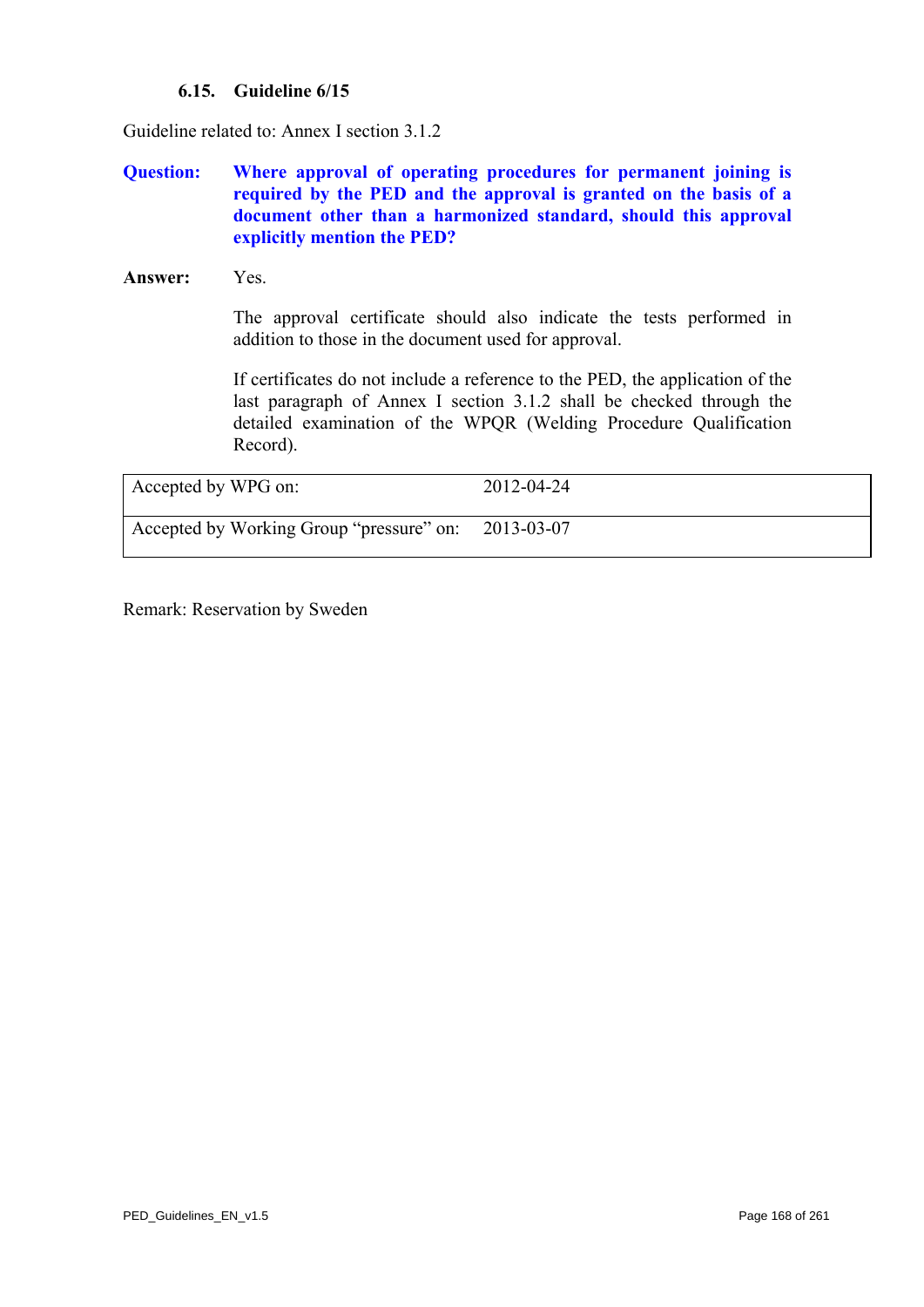## **6.16. Guideline 6/16**

Guideline related to: Annex I Section 3.1.2 and 3.2.2

## **Question: Do the essential safety requirements apply to temporary components used by the equipment manufacturer either during the manufacturing or for the proof test of a pressure equipment?**

Answer: No, unless the joining of this temporary component, for example by welding, is likely to affect the safety of the equipment during its future operation.

> However, the manufacturer is responsible for the application of these components, which must have an adequate level of safety and meet the national labour regulation. Examples of temporary components: temporary closure for proof testing, lifting lugs welded on an additional thickness to be removed later.

| Accepted by WPG on:                      | 2013-04-25 |
|------------------------------------------|------------|
| Accepted by Working Group "pressure" on: | 2014-03-20 |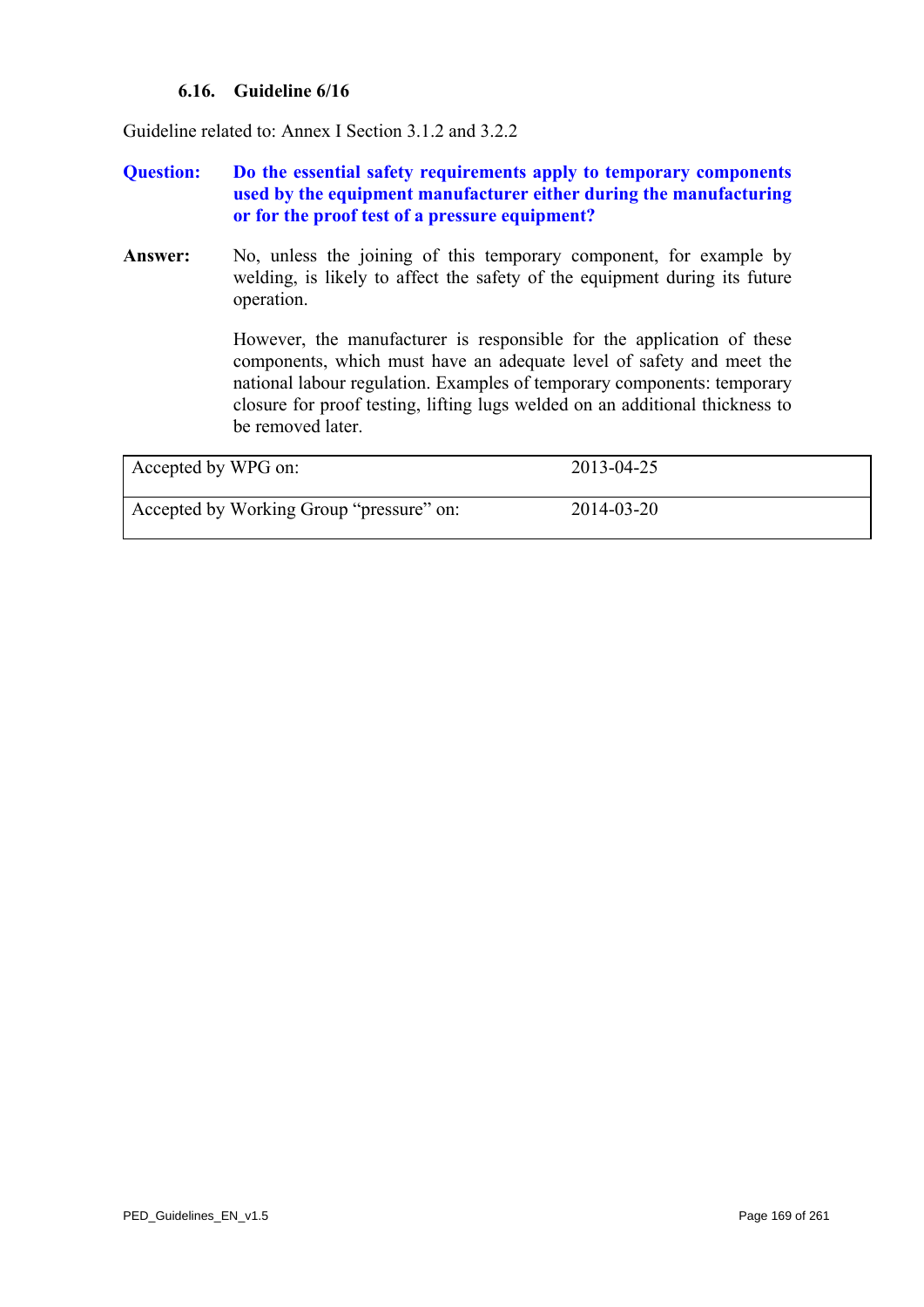## **6.17. Guideline 6/17**

Guideline related to: Annex I section 3.2.2

## **Question: Is the manufacturer allowed to replace non permanent joining components (bolts, studs, nuts, washers, gaskets) at the end of the proof test without carrying out a new proof test?**

**Answer:** Yes

Note: The manufacturer should ensure that the replacement components are equivalent to those specified in the technical documentation.

<span id="page-169-0"></span>

| Accepted by WPG on:                      | 2013-04-25 |
|------------------------------------------|------------|
| Accepted by Working Group "pressure" on: | 2014-03-20 |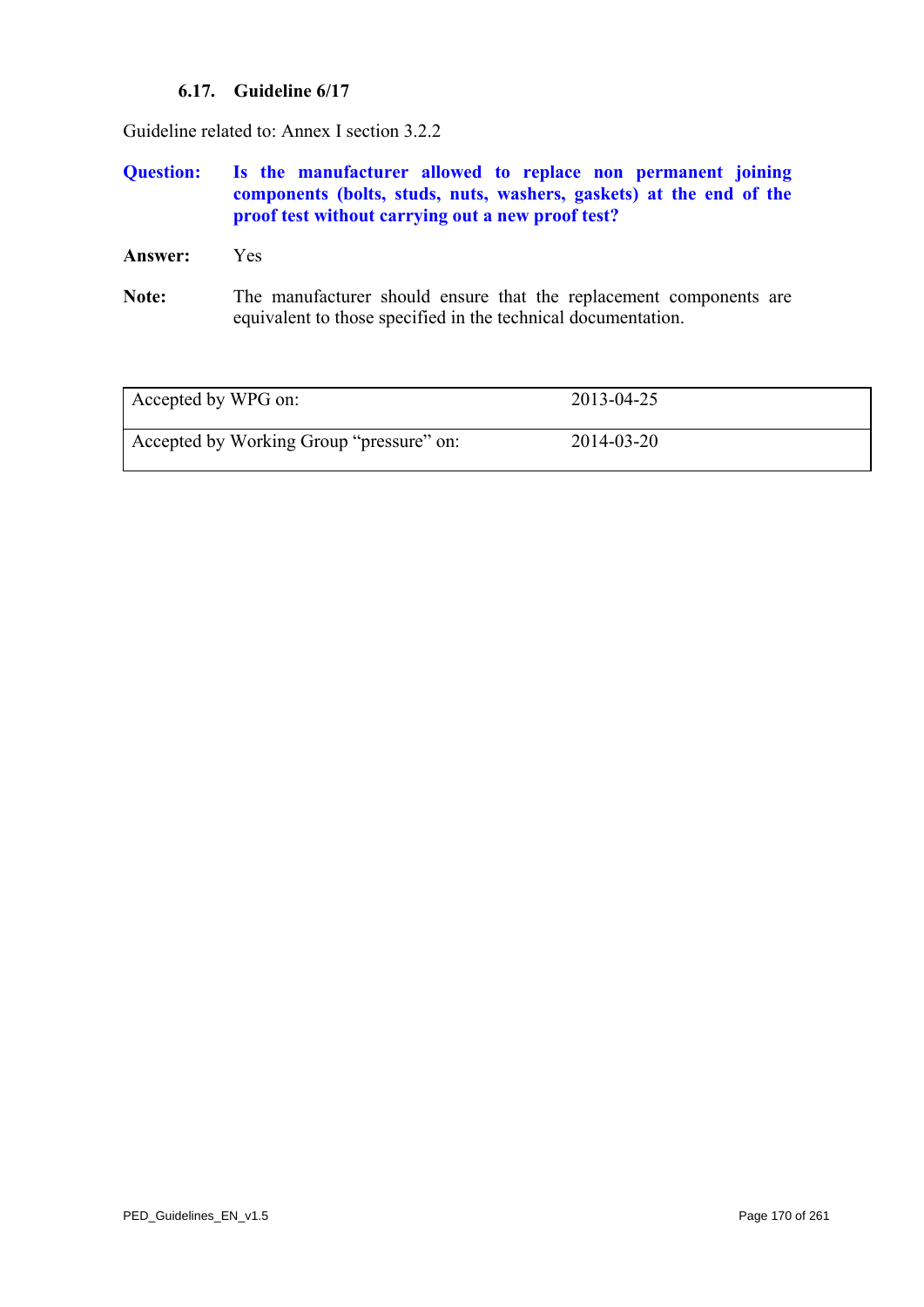# **7. INTERPRETATION OF THE ESSENTIAL SAFETY REQUIREMENTS ON MATERIALS**

| -1             | <b>SCOPE AND EXCLUSIONS OF THE DIRECTIVE</b>                                          |
|----------------|---------------------------------------------------------------------------------------|
| $\overline{2}$ | <b>CLASSIFICATION AND CATEGORIES</b>                                                  |
| 3              | <b>ASSEMBLIES</b>                                                                     |
| $\overline{4}$ | <b>EVALUATION ASSESSMENT PROCEDURES</b>                                               |
| 5              | <b>INTERPRETATION OF THE ESSENTIAL SAFETY REQUIREMENTS ON DESIGN</b>                  |
| 6              | <b>INTERPRETATION OF THE ESSENTIAL SAFETY REQUIREMENTS ON</b><br><b>MANUFACTURING</b> |
| 7              | <b>INTERPRETATION OF THE ESSENTIAL SAFETY REQUIREMENTS ON MATERIALS</b>               |
| 8              | <b>INTERPRETATION OF OTHER ESSENTIAL SAFETY REQUIREMENTS</b>                          |
| 9              | <b>MISCELLANEOUS</b>                                                                  |
| 10             | <b>GENERAL-HORIZONTAL QUESTIONS</b>                                                   |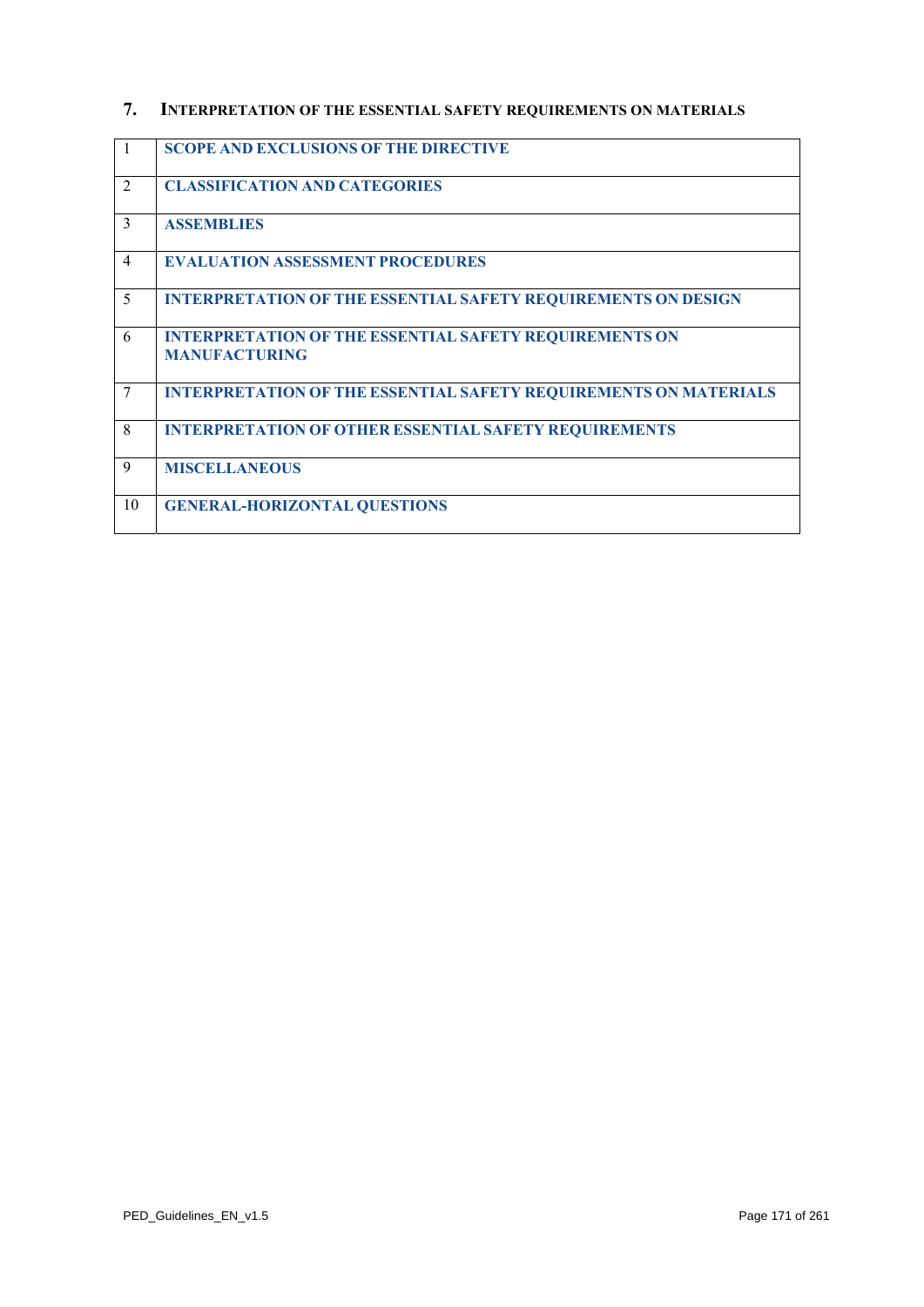## **7.1. Guideline 7/1**

Guideline related to: Annex I, section 4.2 b)

### **Question: What is to be understood by harmonised standard as referred to in Annex I, section 4.2 b)?**

**Answer**: A harmonized standard in this context can be a harmonized product standard for an item of pressure equipment or an assembly which may be CE marked.

> It could also be a harmonized supporting standard for materials, that contains technical data clearly indicating the field of application.

> In the case of a harmonised supporting standard for materials, presumption of conformity to the ESRs is limited to technical data of materials in the standard and does not presume adequacy of the material to a specific item of equipment. Consequently the technical data stated in the material standard shall be assessed against the design requirements of this specific item of equipment to verify that the ESRs of the PED are satisfied.

Note: Subsequent manufacturing processes affecting properties of the base material shall be taken into account when assessing the conformity of the pressure equipment to the material requirements of the directive.

| Acceptedby WPG on:                      | $2001 - 02 - 21$ |
|-----------------------------------------|------------------|
| Acceptedby Working Group "pressure" on: | $2001 - 06 - 26$ |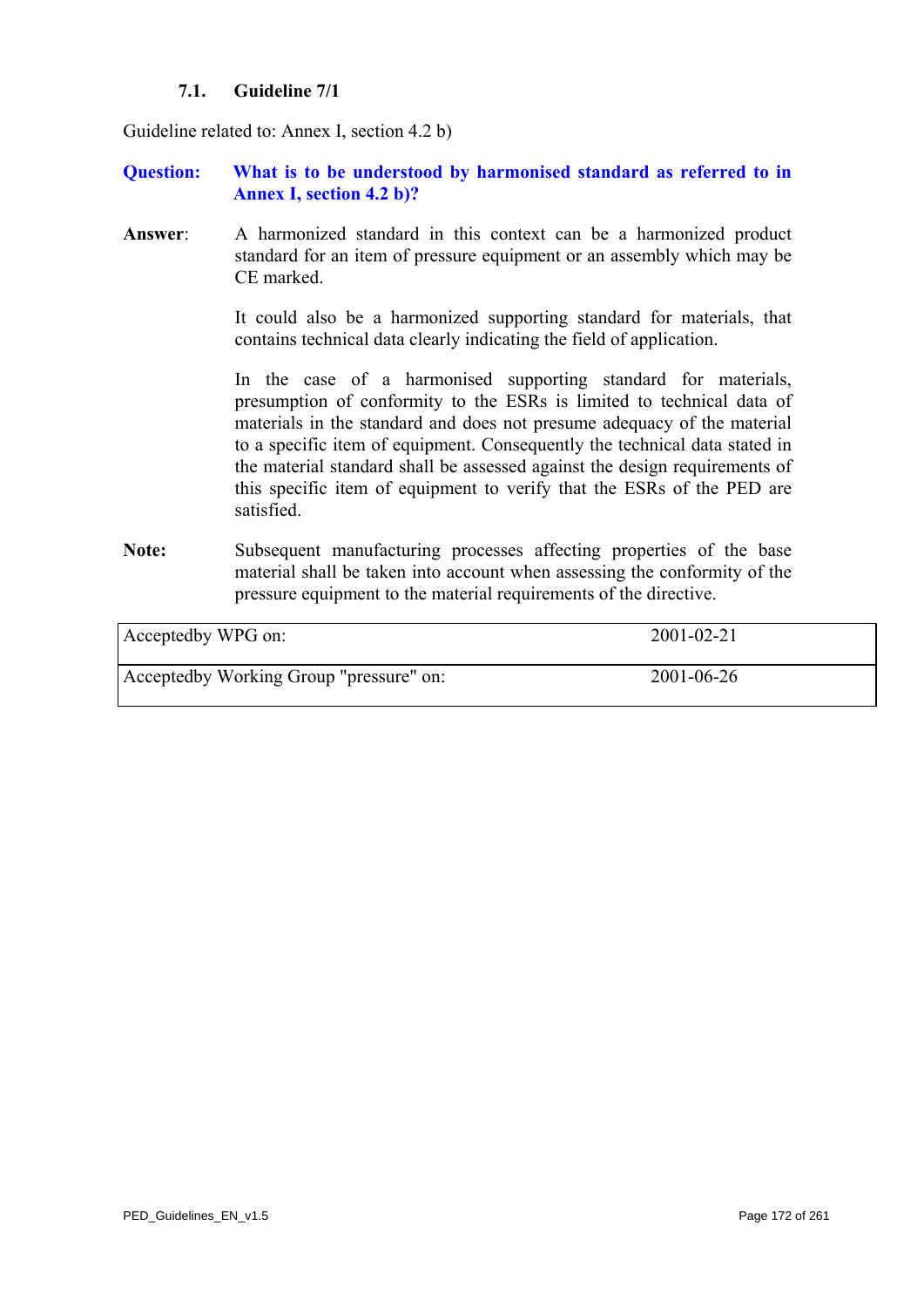## **7.2. Guideline 7/2**

<span id="page-172-0"></span>Guideline related to: Annex I, section 4.3, third paragraph

## **Question: What is a 'competent body' for the certification of the quality (assurance) systems of material manufacturers?**

**Answer**: A 'competent body' for certification of the quality systems of material manufacturers can be any third party body established as a legal entity within the Community which has recognized competence in the assessment of quality *(*assurance*)* systems for the manufacture of materials and in the technology of the materials concerned. Competence can be demonstrated, for example, by accreditation.

See also guideline **[7/7](#page-178-0)**.

- **Note 1:** A body not established as a legal entity within the Community, even if it has a recognition agreement through the International Accreditation Forum, does not comply with the requirements of Annex I section 4.3.
- Note 2: A notified body may perform this task only if it has a recognized competence in the field of quality assurance, materials and related process technology. For this certification, the possible use of the notification number for PED is irrelevant.
- Note 3: The certificate of quality system shall make reference to the legal entity established in the Community and its address.

| Acceptedby WPG on:                      | 2005-11-28 |
|-----------------------------------------|------------|
| Acceptedby Working Group "pressure" on: | 2006-03-31 |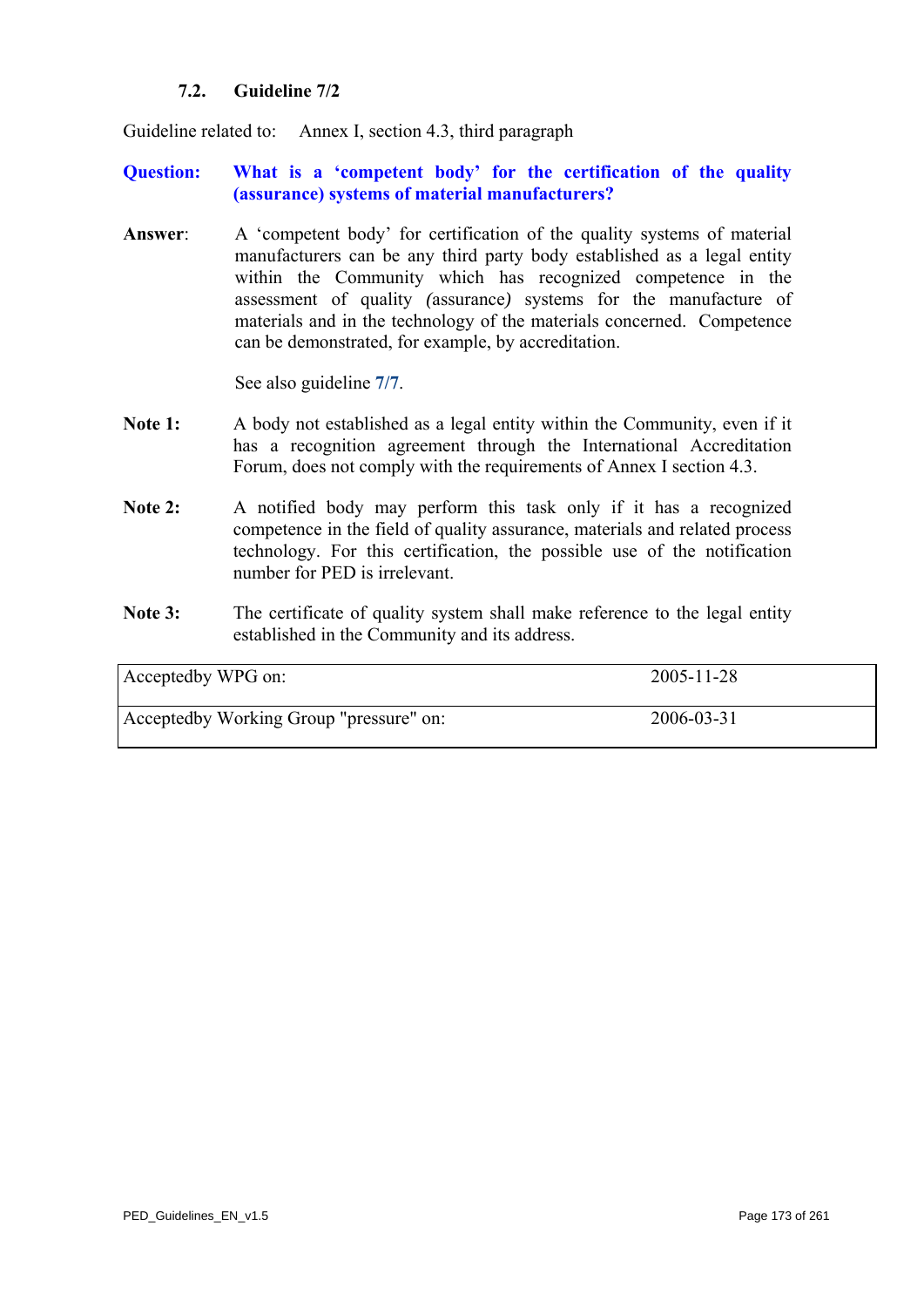## **7.3. Guideline 7/3**

Guideline related to: Article 11.2

- **Question: A notified body is in the process of giving a European approval for materials. In Article 11.2 an information process with delays is given. Having sent out the information the notified body must wait for comments. How long must the body wait?**
- **Answer:** The approval can be given three months after the mailing date of the information, with one exception: if a Member State or the Commission refers the matter to the Standing Committee set up by Article 5 of Directive 98/34/EC (ex 83/189/EEC), it must inform the notified body which must wait for a letter from the Commission giving the conclusions of the Committee.

| Accepted by WPG on:                      | 1998-11-26 |
|------------------------------------------|------------|
| Accepted by Working Group "pressure" on: | 1999-01-29 |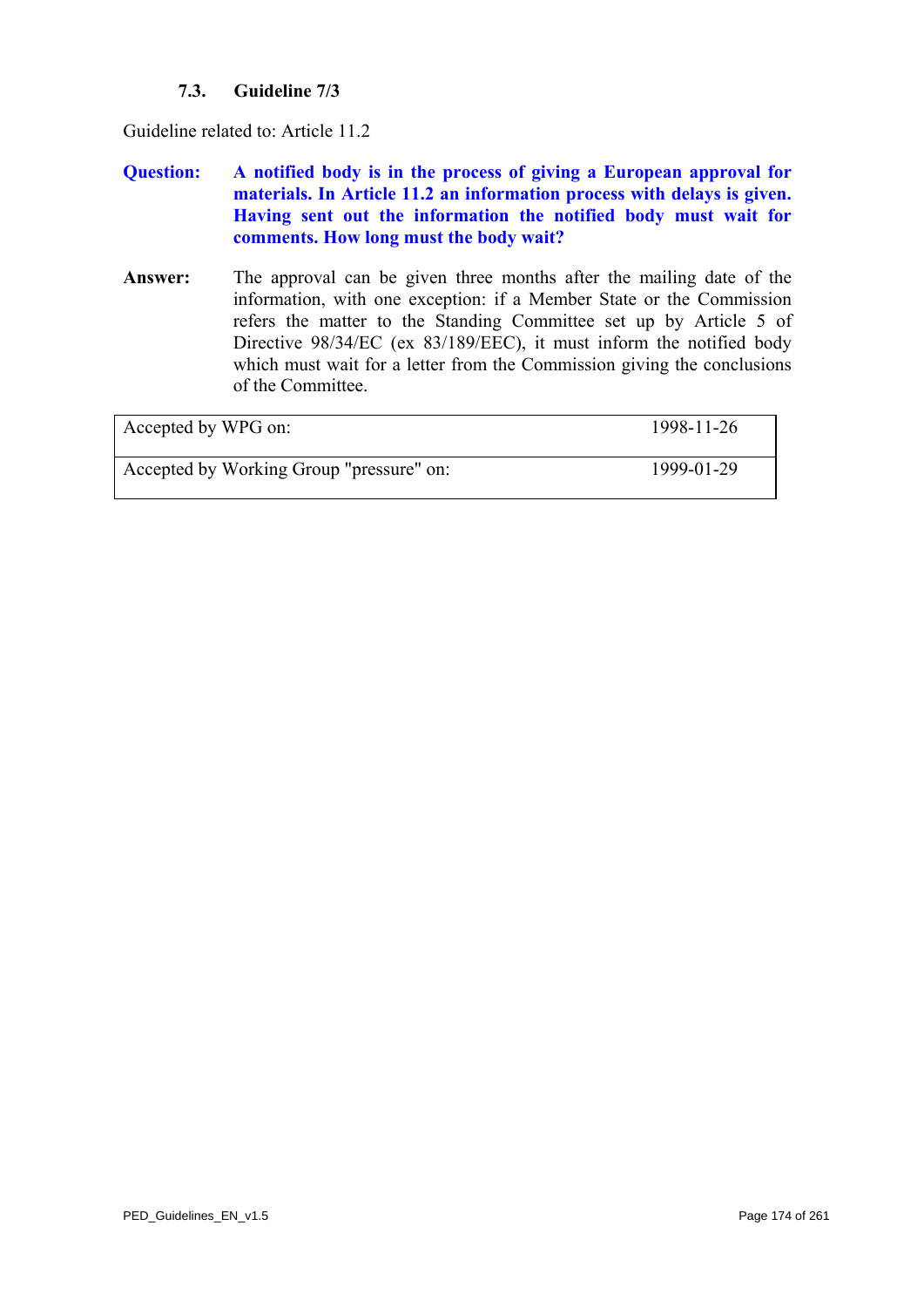## **7.4. Guideline 7/4**

<span id="page-174-0"></span>Guideline related to: Annex I, section 3.1.5

## **Question: What are the 'suitable means' for traceability referred to in annex I, section 3.1.5?**

**Answer:** The objective of traceability is to avoid any doubt about the material specification used for a type of equipment. The suitable means shall be determined according to the type of equipment and its manufacturing conditions: for instance, complexity of the product, unitary or serial products, risk of mixing of material grades, etc.

> These means range from physical marking of individual items by stamping or colour coding to procedural methods. It is not always necessary for the identification of material to be linked to a specific delivery.

> The traceability system should be proportionate to the risk of mixing material grades during the manufacturing process. When there is no such a risk, the system may be limited to administrative means.

- **Note 1:** The traceability system of the manufacturer shall allow him to provide to a market surveillance authority, upon request, the technical documentation related to a specific item of pressure equipment and the material certificate.
- Note 2: When a national authority applies the safeguard clause for a particular product due to the material, the decision will relate to all products made from the same material grade specification, if the traceability system does not allow the identification to relate to (a) specific delivery(ies). The same will apply if a manufacturer withdraws non-compliant or defective products from the market.

| Accepted by WPG on:                      | 2002-04-09, proposed amendment on 2006-10-18 |
|------------------------------------------|----------------------------------------------|
| Accepted by Working Group "pressure" on: | 2002-05-23, amended on 2006-11-21            |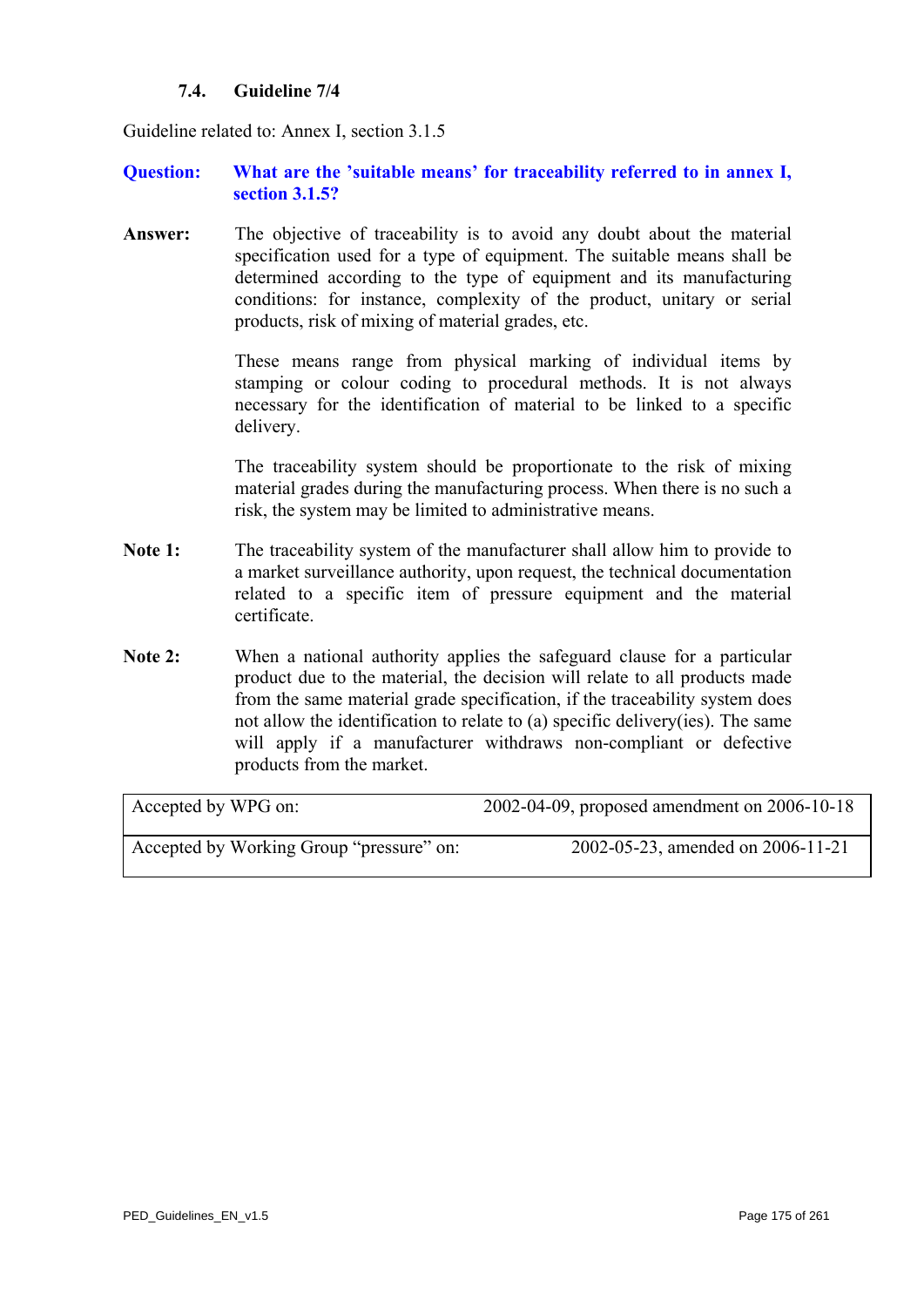## **7.5. Guideline 7/5**

<span id="page-175-0"></span>Guideline related to: Annex I, section 4.3

**Question: Annex I, section 4.3 of the PED requires that the equipment manufacturer must take appropriate measures to ensure that the material used conforms with the required specification. In particular, documentation prepared by the material manufacturer affirming compliance with a specification must be obtained for all materials.** 

> **How may these requirements be applied in terms of required inspection documents?**

**Answer:** 1. According to the 1st paragraph of Annex I, section 4.3, the material manufacturer shall certify, that the delivery complies with the requirement of the specification and the order he has received. This affirmation of compliance shall be stated on or appended to the certificate, whichever type is issued.

> 2. According to the 2nd paragraph of Annex I, section 4.3 a certificate of specific product control is required for the main pressure-bearing parts of pressure equipment in categories II, III and IV. Account shall be taken of the requirements in 4.1 and 4.2 (a) of Annex I.

> 3. According to the 3rd paragraph of Annex I, section 4.3 a distinction is made for the material manufacturer's fabrication system: where he has an appropriate quality (assurance) system certified by a competent body established within the Community, and having undergone a specific assessment for materials, an inspection document from the manufacturer is appropriate (see also guidelines **[7/7](#page-178-0)** and **[7/16](#page-187-0)**).

> 4. The general requirements for all other cases are given in the first 2 paragraphs of Annex I, section 4.3.

> 5. A scheme of the relevant inspection documents when following EN 10204:1991 or EN 10204:2004 is given in the following diagram: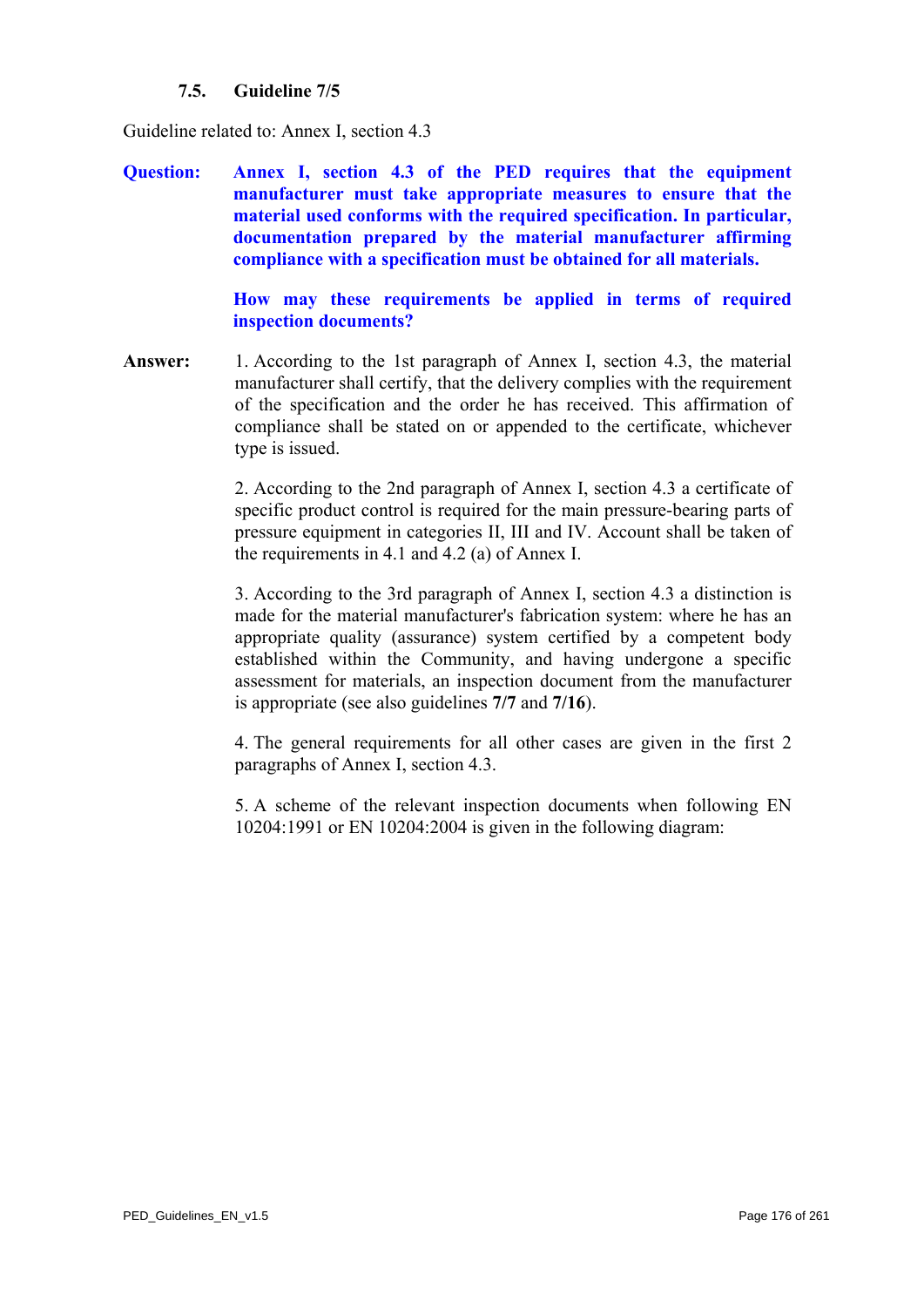

**\*) see also item 1) of the answer**

**\*\*) see also item 3 of the answer**

Notes: 1) An inspection document of a higher level is always acceptable.

2) Material from stockists shall be accompanied by inspection documents from the material manufacturer.

3) For traceability and transfer of marking, see also guideline **[7/4](#page-174-0)**.

4) For main pressure bearing parts, see also guideline **[7/6](#page-177-0)**, and for attachments see definition 2.1 of Article 1 of the Directive.

- 5) For components, see guideline **[7/19](#page-192-0)**.
- 6) As regards joining materials, see guideline **[7/10](#page-181-0)**

7) Previously, the affirmation of compliance was not included in the definition of certificate 3.1.B or 3.1.C according to EN 10204:1991, but is now included in the definition of certificate 3.1 of EN 10204:2004.

| Accepted by WPG on:                                                            | 2007-03-27       |
|--------------------------------------------------------------------------------|------------------|
| Accepted by Working Group "pressure" on:<br>with integration of guideline 7/20 | $2007 - 04 - 18$ |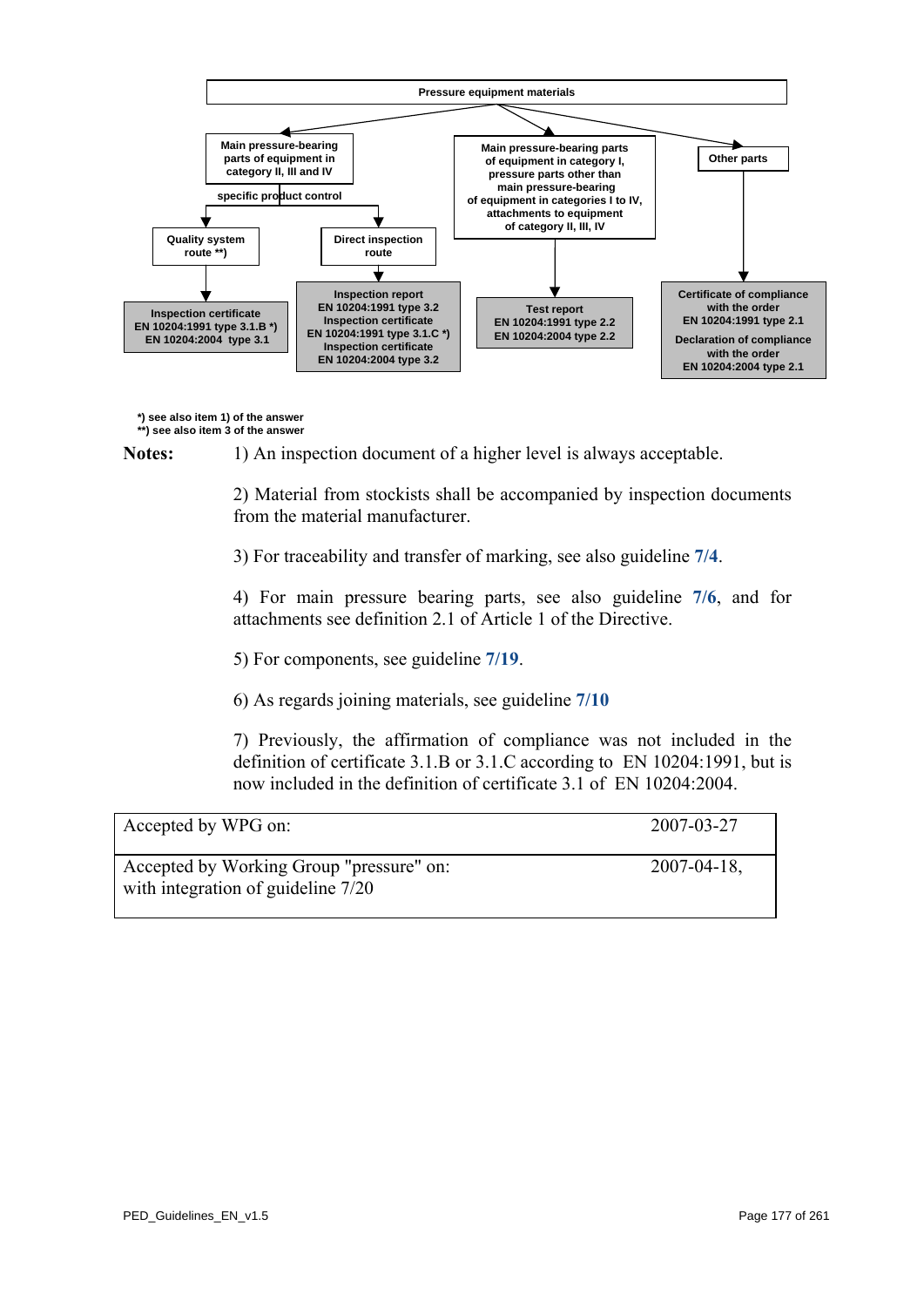## **7.6. Guideline 7/6**

<span id="page-177-0"></span>Guideline related to: Annex I, section 4.3

## **Question: The 2nd paragraph of section 4.3 of Annex I gives requirements for the main pressure-bearing parts. How are they defined?**

**Answer:** The main pressure-bearing parts are the parts, which constitute the envelope under pressure, and the parts which are essential for the integrity of the equipment.

> Examples of main pressure-bearing parts are shells, ends, main body flanges, tube sheet of exchangers, tube bundles.

> The materials for these main pressure-bearing parts of equipment of categories II to IV shall have a certificate of specific product control (see Guideline **[7/5](#page-175-0)**).

See also guideline **[7/8](#page-179-0)** for bolting parts (fasteners).

| Accepted by WPG on:                      | 2000-11-29 |
|------------------------------------------|------------|
| Accepted by Working Group "pressure" on: | 2001-06-26 |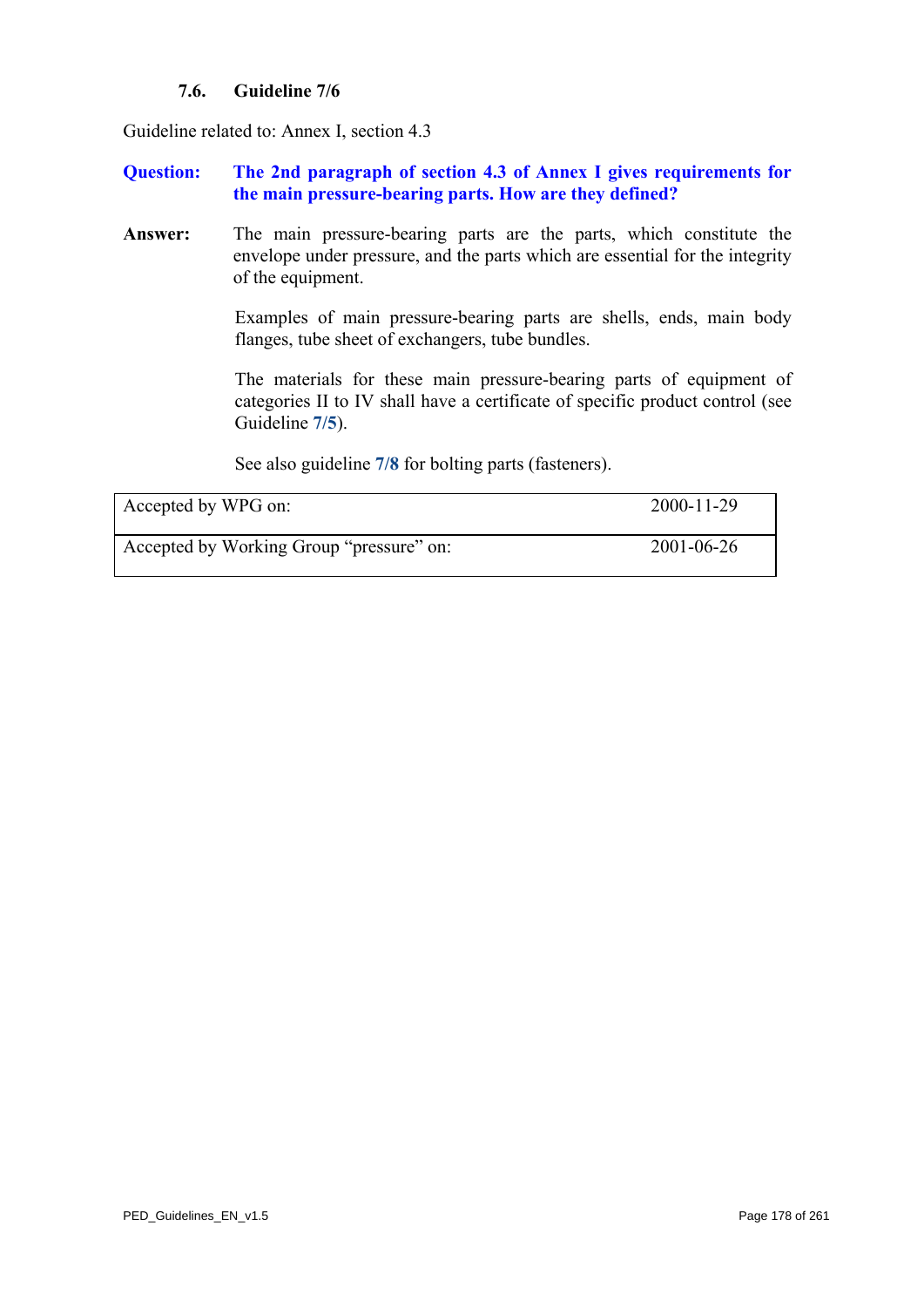## **7.7. Guideline 7/7**

<span id="page-178-0"></span>Guideline related to: Annex 1, paragraph 4.3

## **Question: To what apply the terms "having undergone a specific assessment for materials" of third § of 4.3 of annex I?**

- Answer: It is the quality (assurance) system of the material manufacturer which shall have undergone a specific assessment for materials (and not the competent body).
- **Note:** See also guideline **[7/2](#page-172-0)**.

| Accepted by WPG on:                      | 1999-07-15 |
|------------------------------------------|------------|
| Accepted by Working Group "pressure" on: | 1999-11-08 |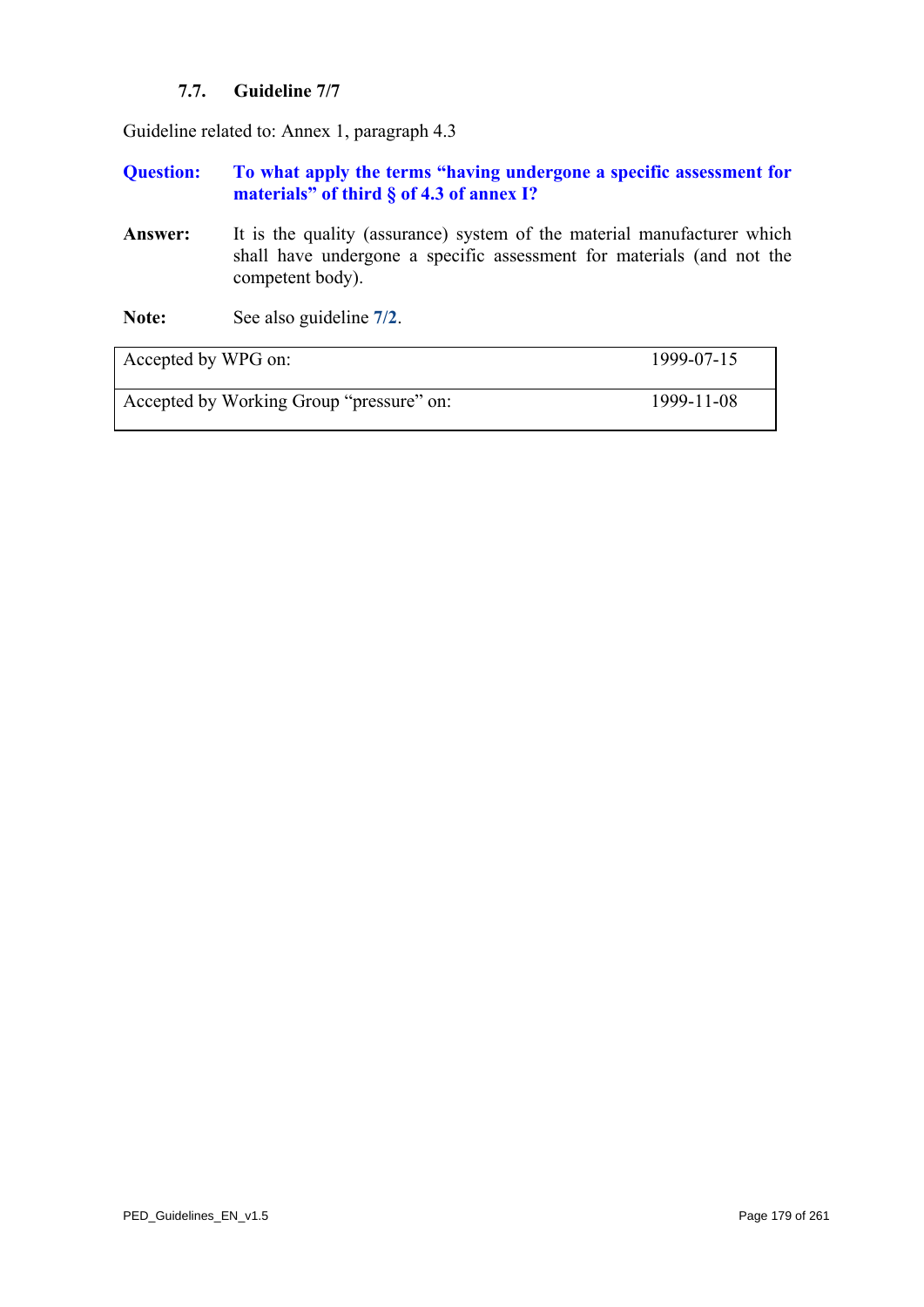## **7.8. Guideline 7/8**

### <span id="page-179-0"></span>**Guideline related to:** Annex 1, section 4

### **Question: What are the certificates required for bolting parts?**

Answer: The bolting parts (screw, nut, stud, etc) are joining components.

When these components contribute to the pressure resistance, their materials shall fulfil the relevant requirements of annex I, section 4.

Regarding section 4.3 of Annex I, a bolt is not considered to be a main pressure bearing part unless its failure would result in a sudden discharge of pressure energy.

When bolts are used as

- − main pressure bearing parts a certificate of specific product control is required (unless the item of pressure equipment itself is in Category I)
- − pressure bearing parts a test report is sufficient,

− non pressure bearing part a certificate of compliance is sufficient. (refer to guideline **[7/5](#page-175-0)**).

| Accepted by WPG:                         | 2000-10-02 |
|------------------------------------------|------------|
| Accepted by Working Group "pressure" on: | 2000-11-07 |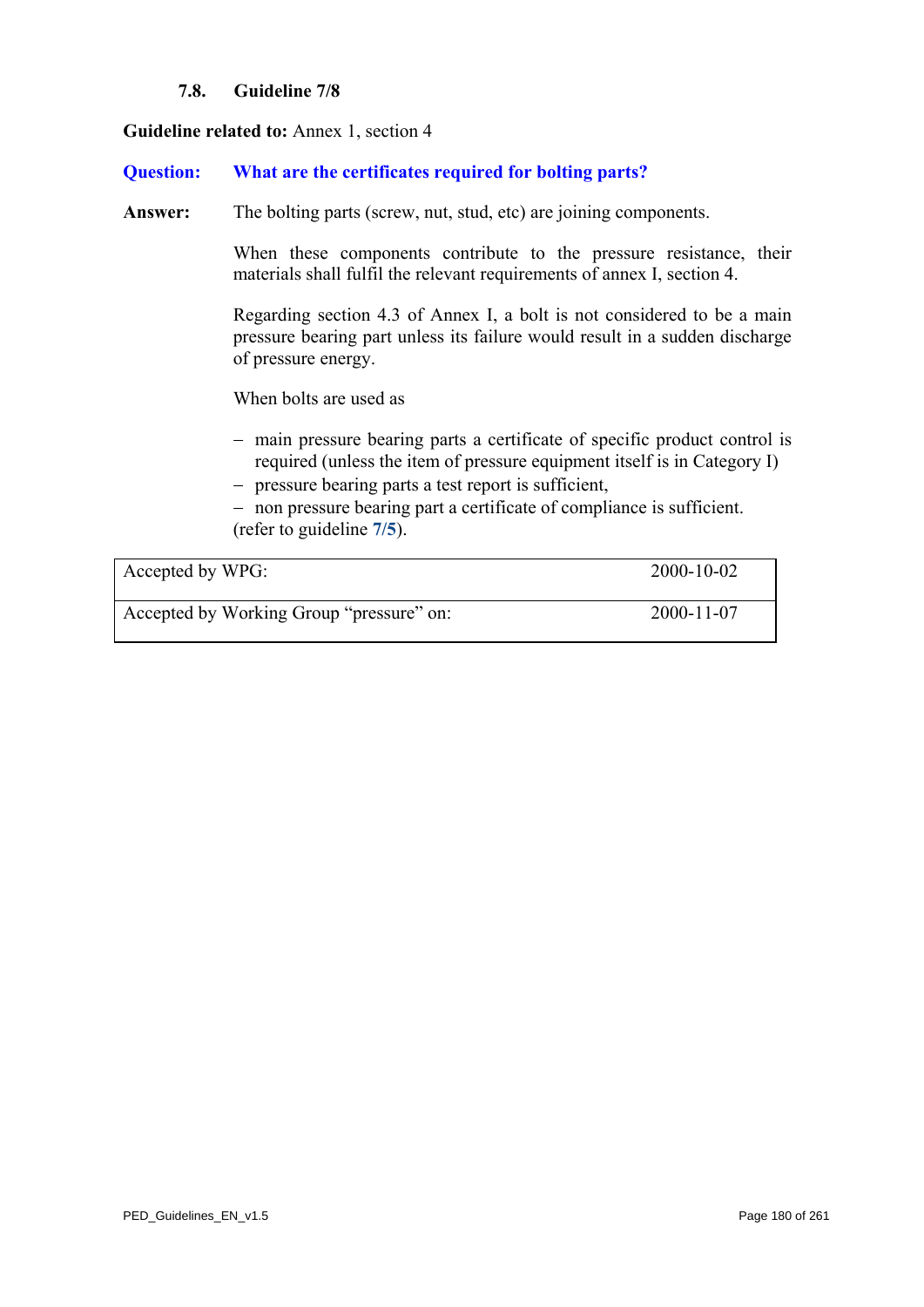# **7.9. Guideline 7/9**

Guideline related to: Annex I, section 4

- **Question: Can a material manufactured according to a standard or another publicly available specification for which a European Approval of Materials (EAM) is available, but for which the inspection document only refers to the standard or the specification on which the EAM has been based, be used for pressure equipment manufactured under the PED ?** 
	- **Answer:** Yes, if the EAM does not have any additional technical specification compared to the standard or the specification. The inspection document must satisfy the requirements of section 4.3 of Annex I (see also guidance **[7/5](#page-175-0)**).

| Accepted by WPG on:                      | 1999-10-26 |
|------------------------------------------|------------|
| Accepted by Working Group "pressure" on: | 2000-03-24 |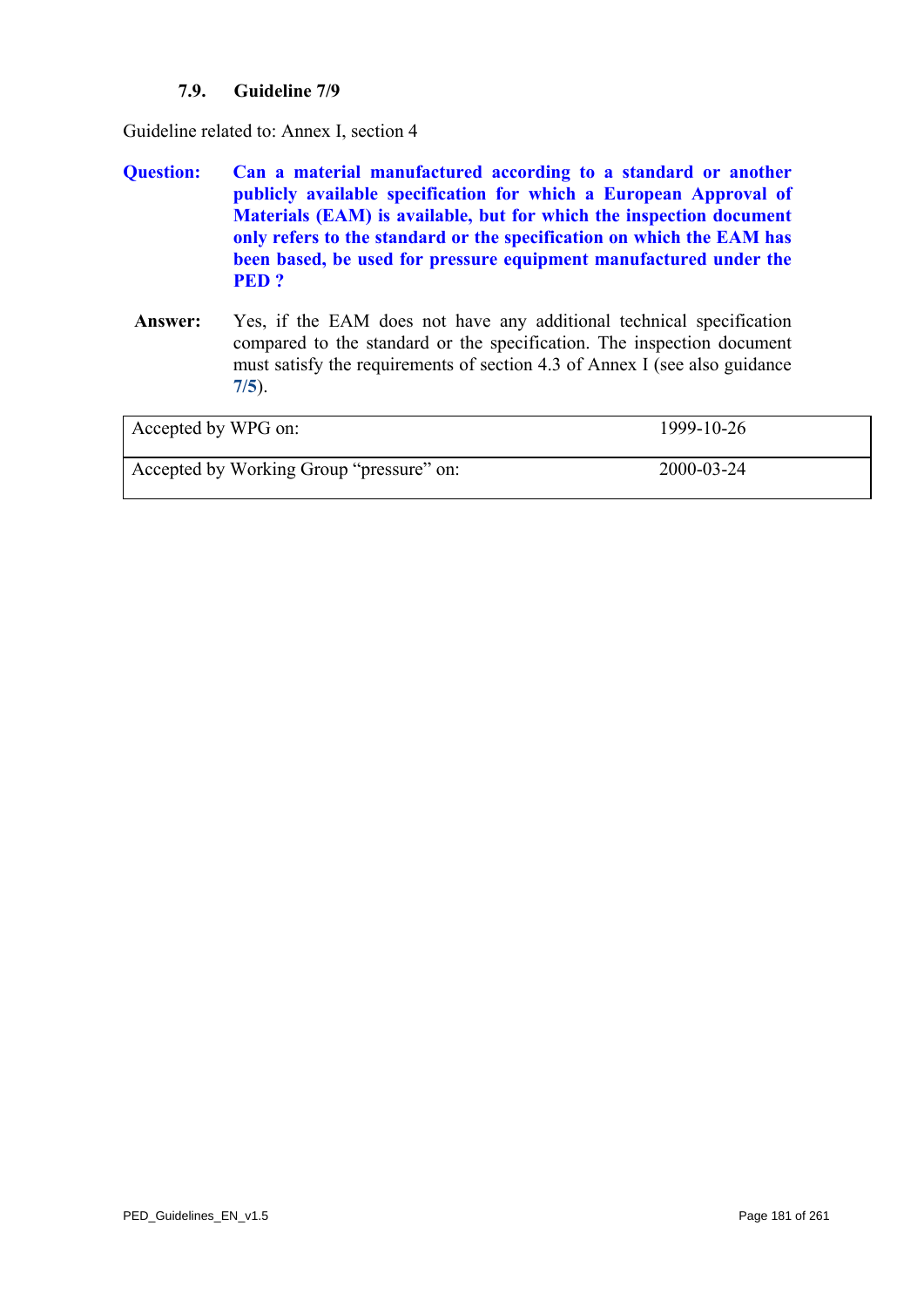#### **7.10. Guideline 7/10**

Guideline related to: Annex I, sections  $3.1.2$ ;  $3.1.5$ ;  $4.1$ ;  $4.2(a)$  and  $4.3$  1<sup>st</sup> paragraph

#### **Question: What are the requirements for the documentation and traceability of welding consumables:**

- **Inspection documents** 

#### - **Suitable procedures for traceability?**

**Answer**: Manufacturers of welding consumables shall provide inspection documents affirming compliance with the specification.

> Based on section 4 of Annex I and guideline **[7/5](#page-175-0)** manufacturers of welding consumables shall provide test report "2.2" as an inspection document in accordance with the standard EN 10204.

> The traceability requirement of Annex I section 3.1.5 applies also for welding consumables. It can be maintained by procedural methods that cover receipt, identification, storage, transfer to production, temporary storage and use in production, availability of correct inspection documents at the final inspection (see also guideline **[7/4](#page-174-0)**).

- **Note:** Welding consumables are defined by trade name, designation and relevant EN classification standard. Inspection documents of welding consumables should give test results, for technical characteristics according to designation and classification standard, such as:
	- − Chemical composition of welding filler metal or all-weld metal as appropriate
	- − Tensile properties of all-weld metal: tensile and yield strength, elongation
	- − Impact properties of all-weld metal at temperature according to designation.

Test results are based on non-specific inspection and testing. They can be given for example as typical values based on quality control tests.

| Acceptedby WPG on:                      | 2002-06-19       |
|-----------------------------------------|------------------|
| Acceptedby Working Group "pressure" on: | $2002 - 10 - 03$ |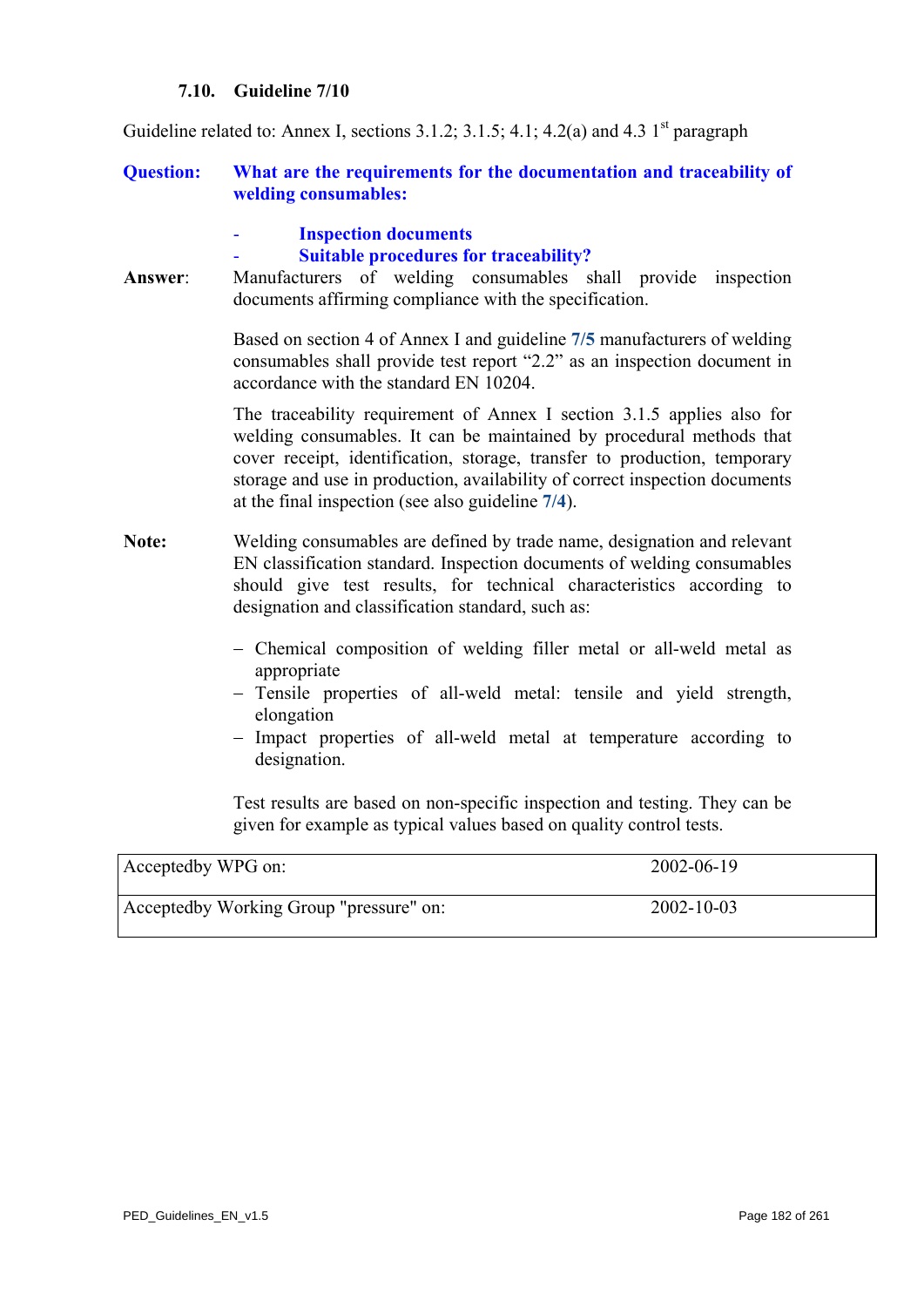#### **7.11. Guideline 7/11**

Guideline related to: Annex I

# **Question: Do the essential safety requirements of annex I apply to pressure equipment manufactured from plastic, GRP and other non metallic materials?**

**Answer:** Yes.

| Acceptedby WPG on:                      | 1999-12-15 |
|-----------------------------------------|------------|
| Acceptedby Working Group "pressure" on: | 2000-06-29 |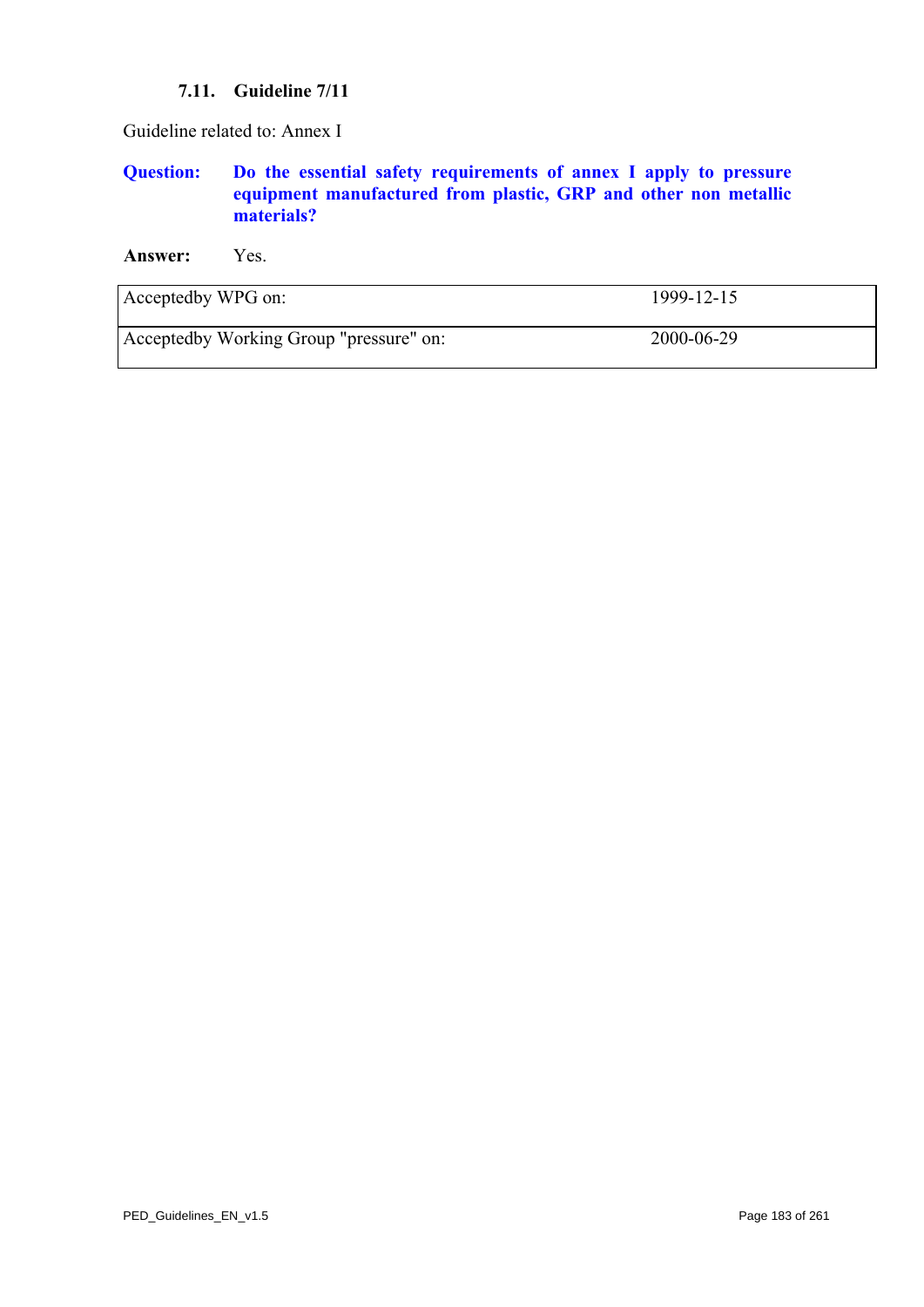# **7.12. Guideline 7/12**

Guideline related to: Annex I section 4

# **Question: Shall welding consumables and other joining materials comply with harmonised standards, European approvals of materials or particular material appraisal?**

- Answer: No.
- **Reason:** The PED does not require that these materials fulfil the requirement of Annex I. 4.2b).
- **Note :** The joining components referred to in Guideline **[7/8](#page-179-0)** (bolting parts) are not permanent joining materials.

| Accepted by WPG on:<br>2013-04-25, adopted by WGP 2014-03-20 | 2000-02-17, editorial amendment (note) by WPG |
|--------------------------------------------------------------|-----------------------------------------------|
| Accepted by Working Group "pressure" on:                     | 2000-06-29                                    |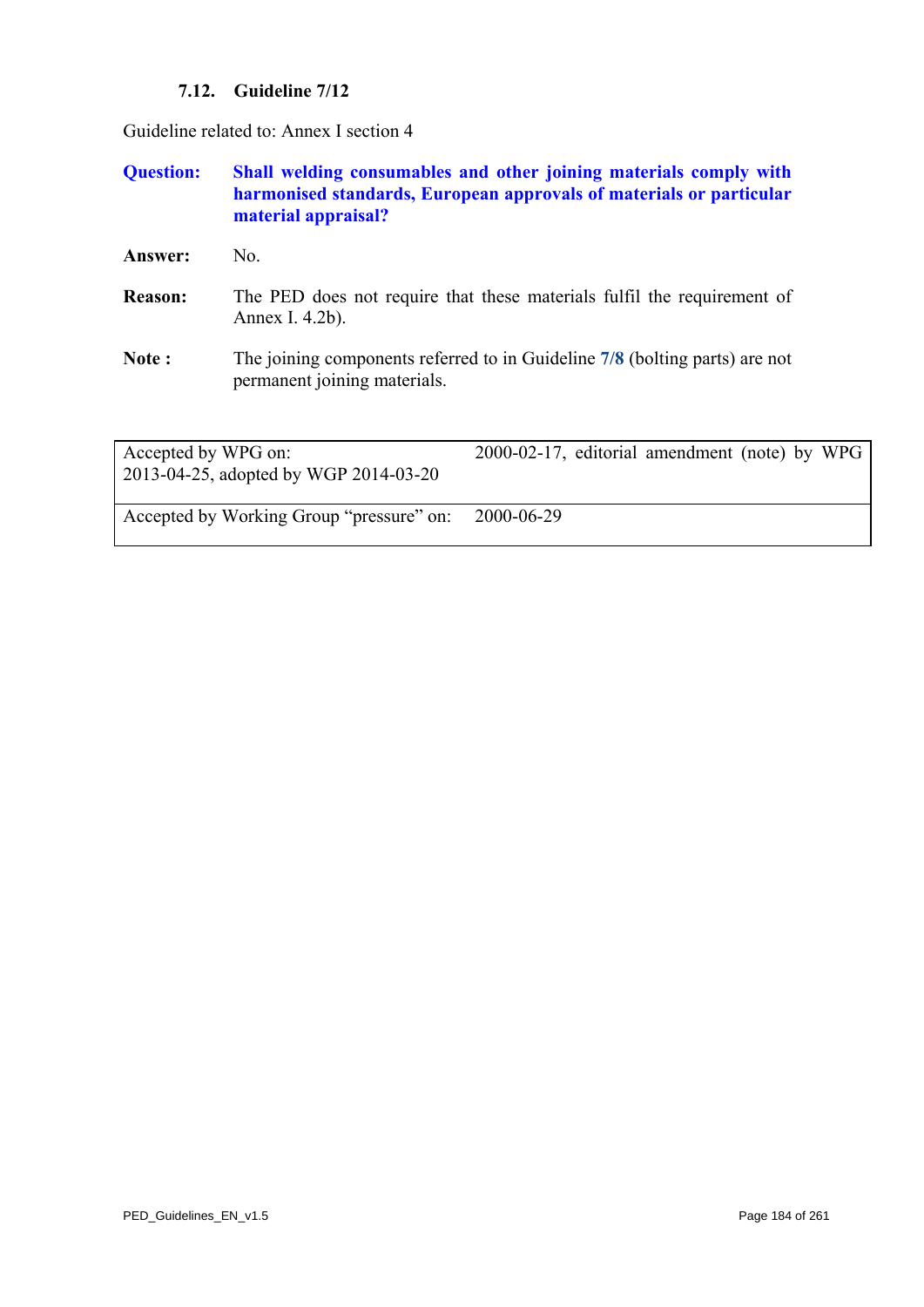#### **7.13. Guideline 7/13**

<span id="page-184-0"></span>Guideline related to: Annex I, Sections 4.1a and 7.5

**Question: What is meant by** *Where appropriate,* **in the context of section 4.1a**  when it refers to the quantitative values of section 7.5?

**Answer:** *Where appropriate* refers to steel, since this is the only material cited in 7.5.

For impact properties see also guideline **[7/17](#page-188-0)**.

| Accepted by WPG on:                        | $2002 - 12 - 05$ |
|--------------------------------------------|------------------|
| Accepted by Working Group " pressure " on: | 2003-01-27       |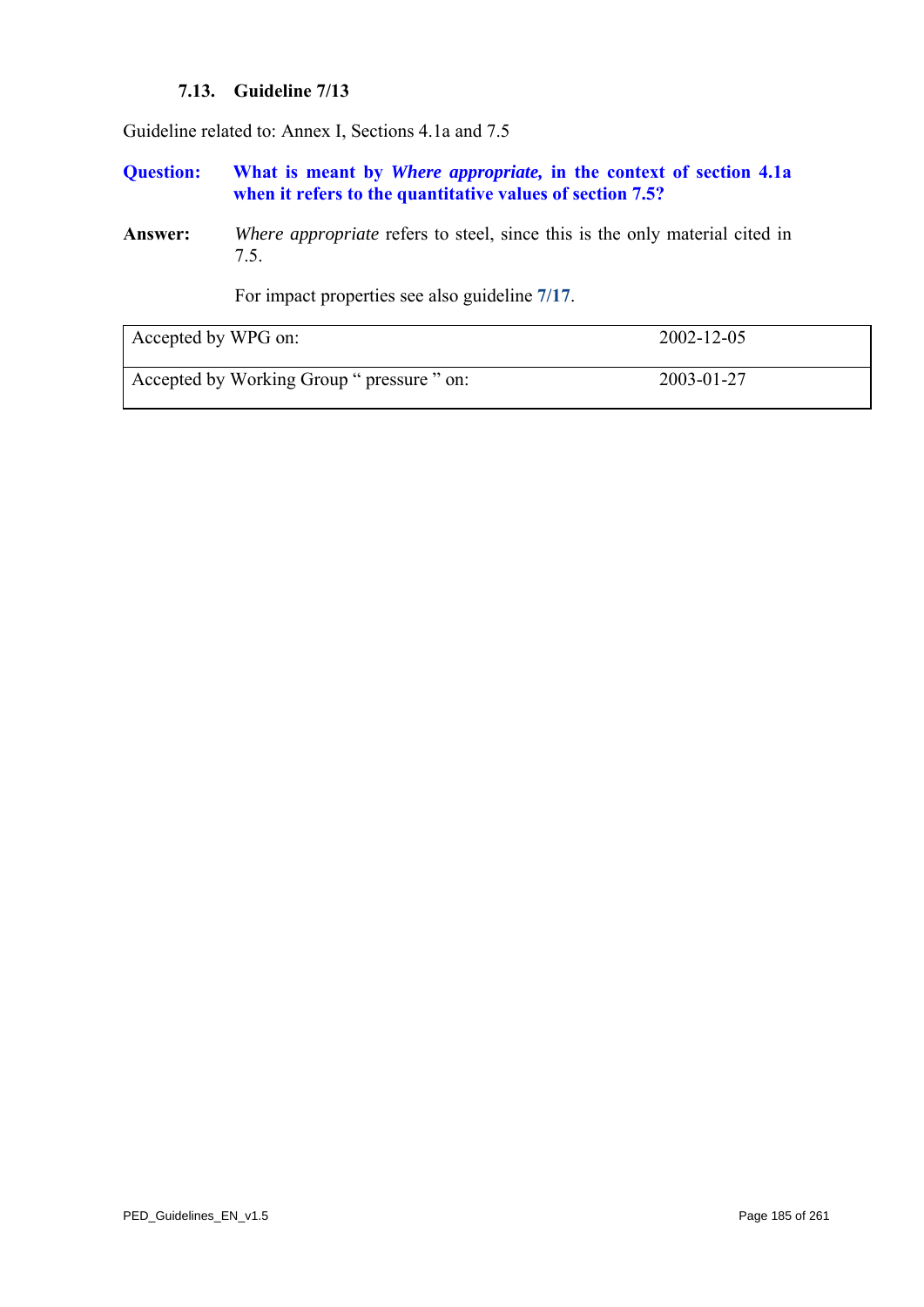# **7.14. Guideline 7/14**

Guideline related to: Annex I section 7.1.2

#### **Question: What does the exclusion of fine-grained steel in the first dash of section 7.1.2 of Annex I of the directive mean?**

**Answer**: Those fine grained steels are micro-alloyed steels for pressure purposes as, for example, those given in EN 10028-3 or in EN 10222-4.

> For these steels, the quantitative value of permissible membrane stress stated in Annex I section 7.1.2 does not apply. However an equivalent overall level of safety must be achieved (refer to guideline **[8/6](#page-211-0)**).

| Acceptedby WPG on:                      | $2001 - 01 - 11$ |
|-----------------------------------------|------------------|
| Acceptedby Working Group "pressure" on: | $2001 - 06 - 26$ |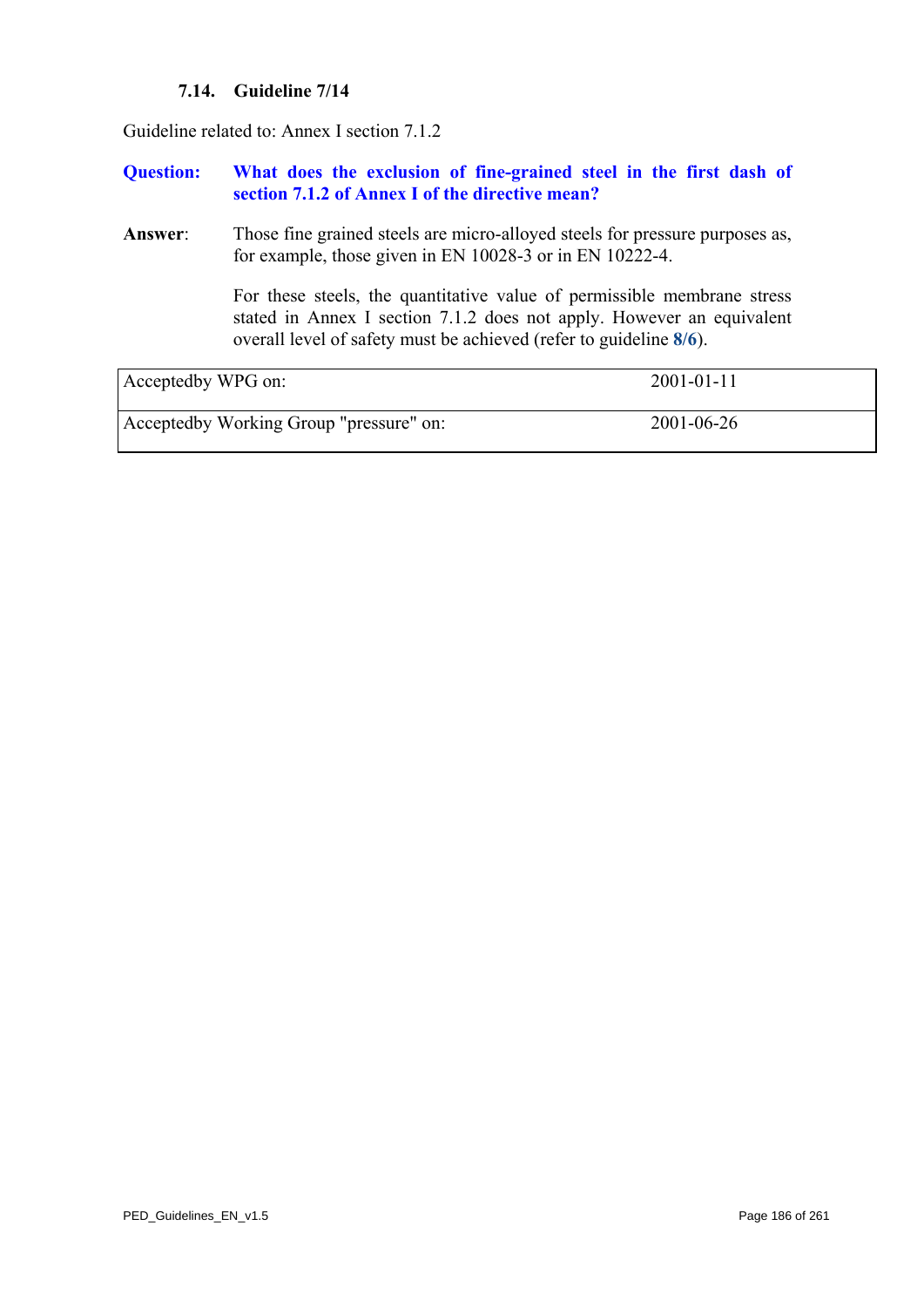#### **7.15. Guideline 7/15**

<span id="page-186-0"></span>**Guideline related to:** Annex I, section 4.2.b)

**Question: Annex I, section 4.2.b), first indent authorises the use of materials which comply with harmonized standards.** 

> **Is this route still valid for a material for which the specification includes complementary requirements or improved properties to those of a grade in a harmonized EN material standard?**

#### **Answer:** Yes.

Provided all the value limits stated for the particular grade in the harmonized EN material standard are met.

Moreover the material manufacturer shall affirm compliance with both the harmonized standard and the additional specification, as requested by Annex I, section 4.3.

See also guideline **[7/1](#page-171-0)**.

Accepted by WPG on : 2001-04-24

Accepted in principle by Working Group "pressure" on : 2001-04-03 – Wording reviewed by WPG on 2001-04-24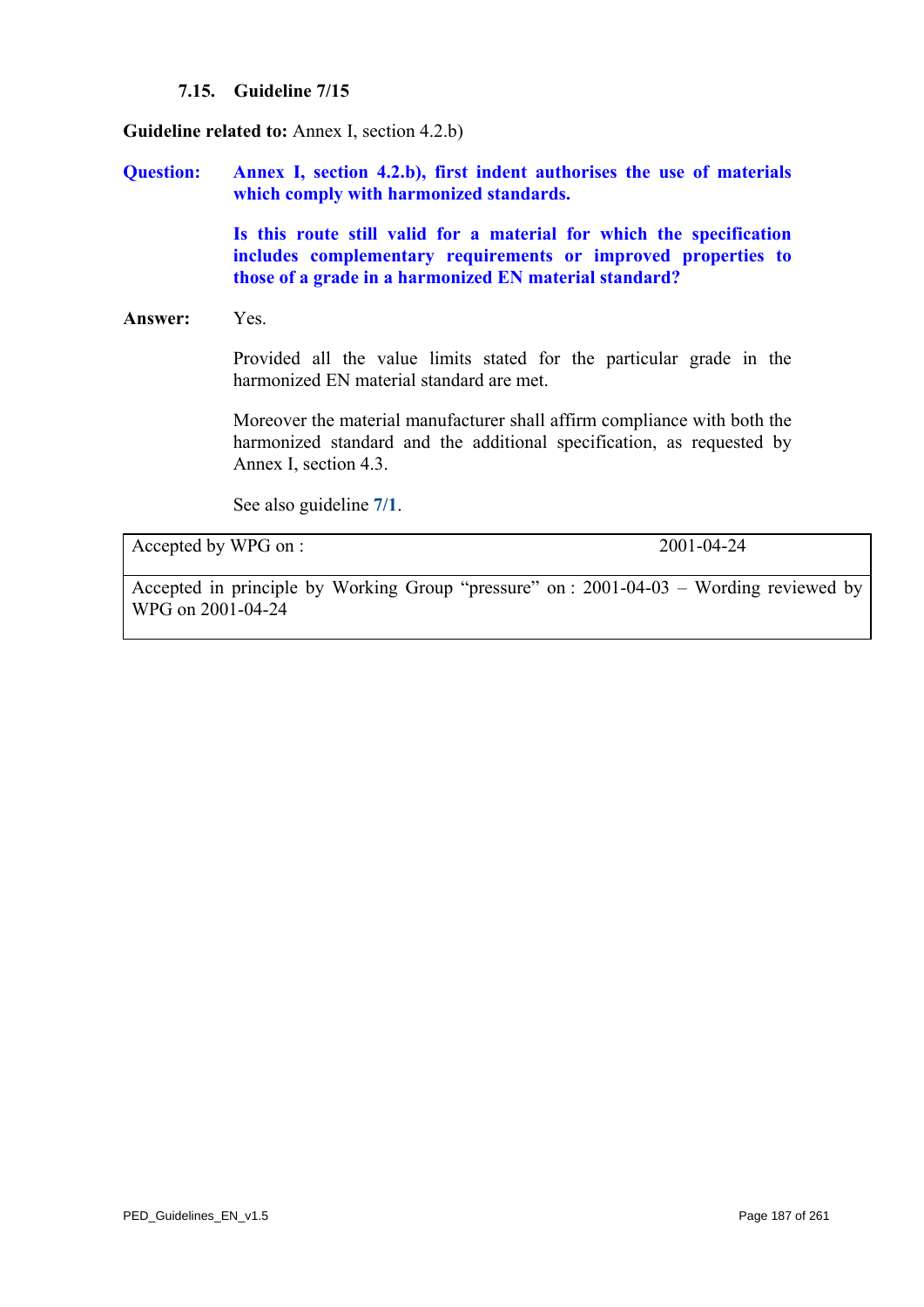# **7.16. Guideline 7/16**

<span id="page-187-0"></span>Guideline related to: Annex I, section 4.3

- **Question: The Directive 97/23/CE considers the case of "a material manufacturer who has an appropriate quality-assurance system, certified by a competent body established within the Community and having undergone a specific assessment for materials". How should this requirement be understood in practice?**
- **Answer:** In practice, this requirement is satisfied when the material manufacturer has a quality assurance system of at least EN ISO 9001 type, certified by a competent body (according to the definition given in guideline 7/2) established as a legal entity within the European Community, and when the field of validity of the certification specifies production of material indicating the relevant material types.

The specific assessment of the quality system shall properly cover all the relevant processes and material properties referred to in the material specifications, and attested in the material certificates.

A single reference to section 4.3 of Annex I of PED is not sufficient to validate the quality assurance system of the material manufacturer. The reference document for quality assurance system which has been used shall be identified. Reference to the PED in the quality assurance system certification is not a mandatory requirement.

**Note:** See also guidelines **[7/5](#page-175-0)**, **[7/7](#page-178-0)** and **[9/5](#page-231-0)**.

Accepted by WPG on : 2005-11-28 editorially amended by WPG on 2012-09-12 and WGP on 2013-03-07

Accepted by Working Group " pressure " on : 2006-03-31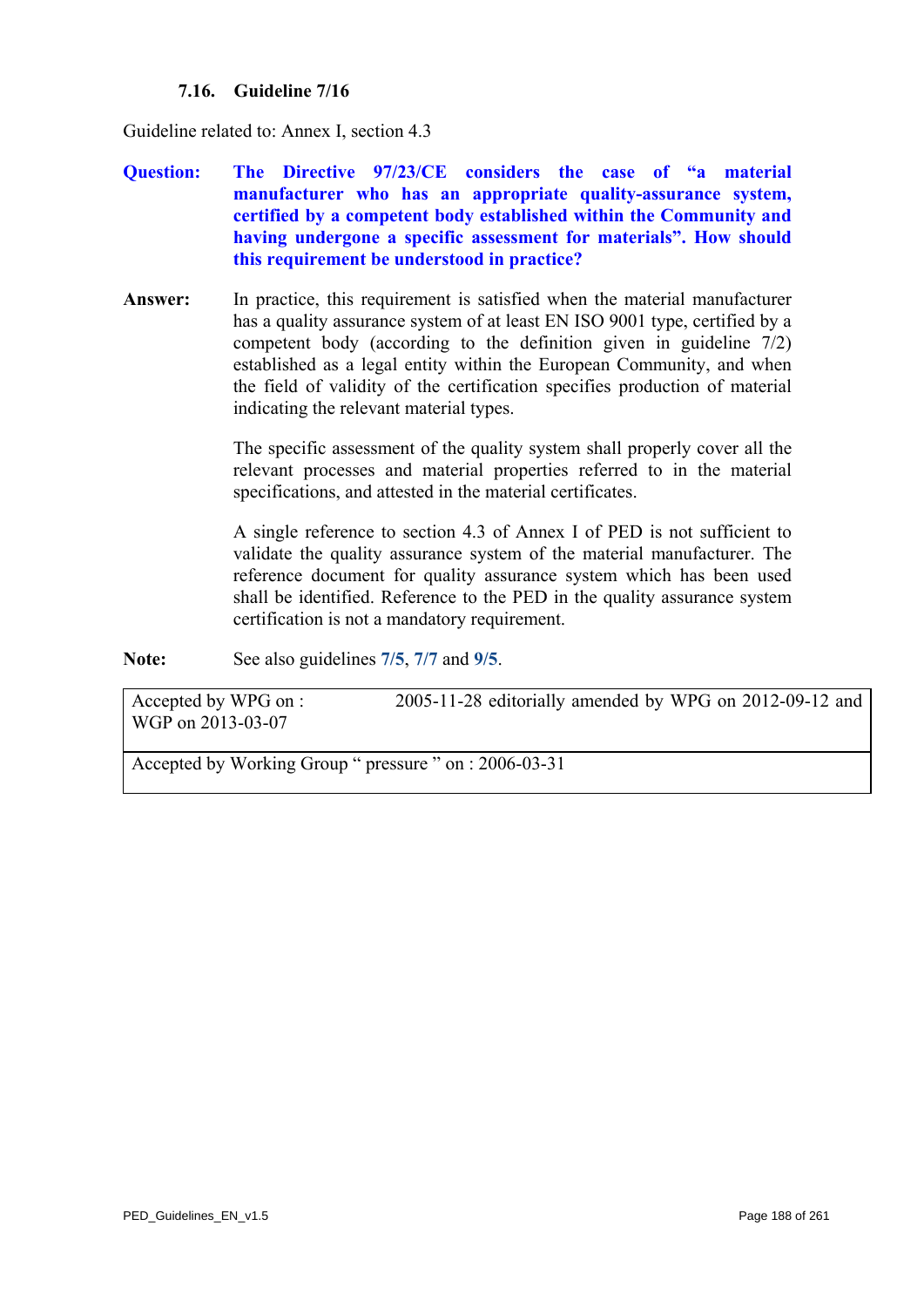#### **7.17. Guideline 7/17**

<span id="page-188-0"></span>Guideline related to: Annex I section 4.1a and Annex I section 7.5

**Question: What approach can be used to decide if a steel grade selected for a pressurized part requires specific impact properties?** 

**Answer:** 1. The philosophy of the approach outlined below takes account of the hazard analysis performed by the manufacturer in relation to the toughness necessary for the identified failure modes (e.g. brittle fracture) in the finished pressure equipment.

> 2. The exception concerns "ductile materials which are not subject to a ductile/brittle transition at the foreseeable conditions the equipment will be exposed to".

Examples of such materials are: austenitic stainless steels.

Some design codes provide specific rules for the avoidance of brittle fracture that takes account of the anticipated or actual operating conditions prevailing, e.g. material, thickness, temperature, etc. Where the application of these rules indicate that the material will not behave in a brittle manner and all aspects of the chosen design code have been followed, sufficient confidence is gained in the behaviour of the material not to require specified impact properties. When these design codes are applied also other items need to be taken into account (see item 3 below).

3. The justification for omission of the impact properties shall be based on the most adverse possible combination of all elements of the steel grade specification, such as:

- the full permissible range of the chemical analysis,
- the extreme mechanical properties,

as documented and permissible in the specification and not on the values of the actual deliveries.

The consequence of the worst combination of chemistry must be considered because the specified range of chemical analysis for some materials could result in brittle behaviour,. Where appropriate, such materials could be accepted if the chemical composition and mechanical properties are restricted in the purchase order and in the particular material appraisal to such levels that, from experience, do not give rise to brittle fracture.

EXAMPLES include Manganese-Carbon ratio, Carbon, Sulphur, Phosphorus content, Aluminium to Nitrogen ratio.

Other restrictions may include:

- avoiding inter-metallic phases,
- avoiding large grain sizes.
- placing limits on mechanical properties.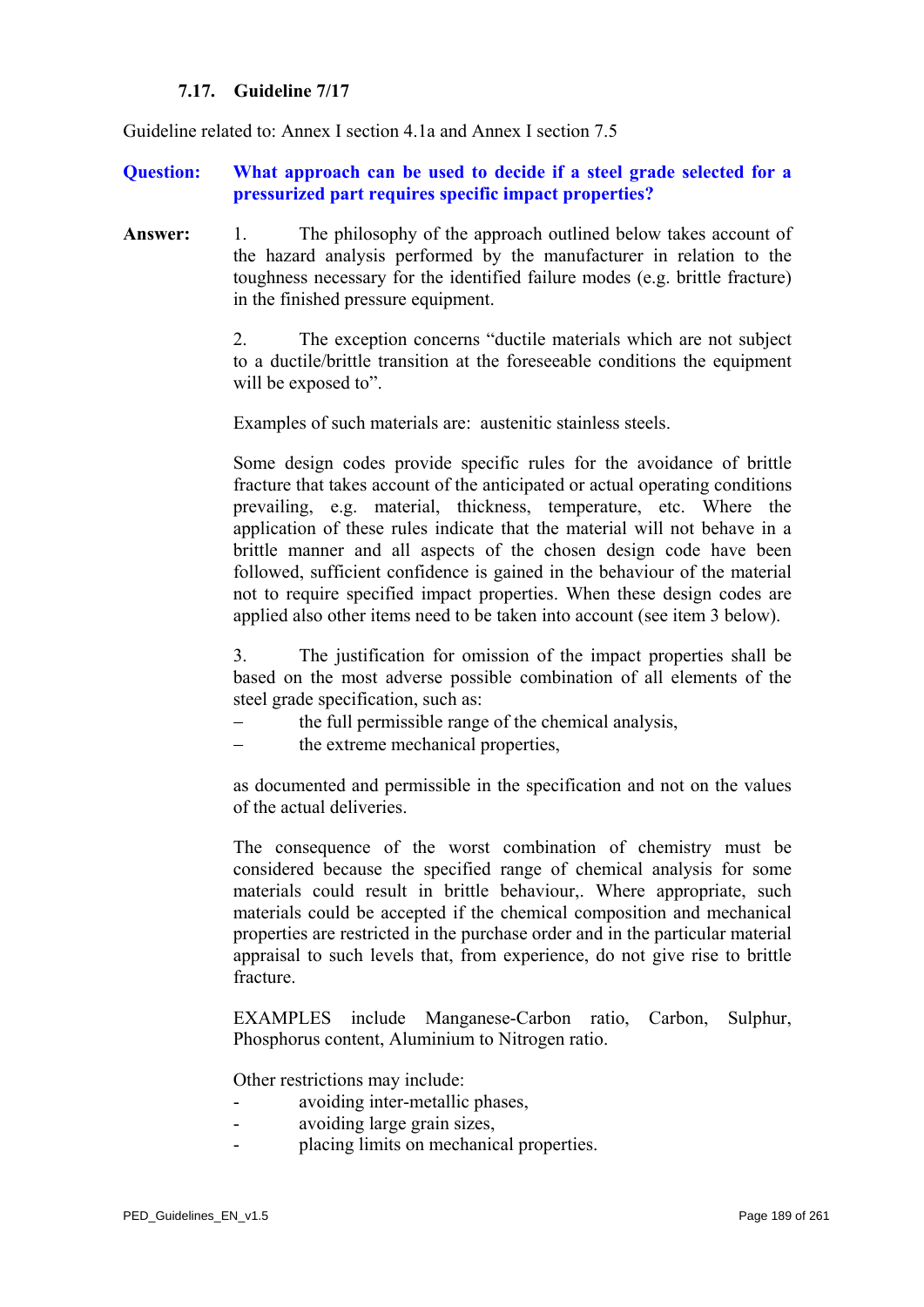Manufacturers and Notified Bodies must demonstrate that they have taken such factors into account in documenting the necessary PMAs.

4. Furthermore subsequent manufacturing processes affecting the impact properties of the material shall be taken into account, when making the above assessment.

Following all the rules in the design code should generally ensure that this requirement is met; however additional requirements may also be necessary to ensure that all relevant ESRs have been met.

EXAMPLES: forming, heat treatment, welding.

5. However, verification testing of specified impact property may not be required in cases where there is no doubt about the fulfilment of the essential safety requirement on sufficient toughness to avoid brittle fracture.

EXAMPLES : Most Austenitic Stainless Steels.

**Reason:** Impact property values are the most common way to fulfil the essential safety requirement of toughness specified in annex I Section 4.1a.

> Although impact testing of materials is the commonly accepted route to demonstrate materials have specified minimum toughness, it is not the only route.

> EXAMPLES: Restrictions on operating temperatures, Fracture mechanics.

- **Note 1:** Every harmonized European steel standard has specified impact properties.
- Note 2: A "history of safe use" alone cannot replace the need for the specification of impact properties. This notion in inextricably linked to a particular code, set of safety factors and safety philosophy and can therefore not necessarily be transferred to a different safety philosophy/concept.

Following the requirements of an established design Code alone does not provide a "presumption of conformity" and a simple claim by the manufacturer that they "have followed the specified Code" is not in itself justification. Established Codes may be used as the basis for meeting the essential safety requirements however it is necessary to compare the selected Code requirements to the essential safety requirements and identify and address any deviations. This requires those using the Code to have a good understanding of the principles involved, rather than mechanistic following of rules.

Accepted by WPG on: 2007-01-30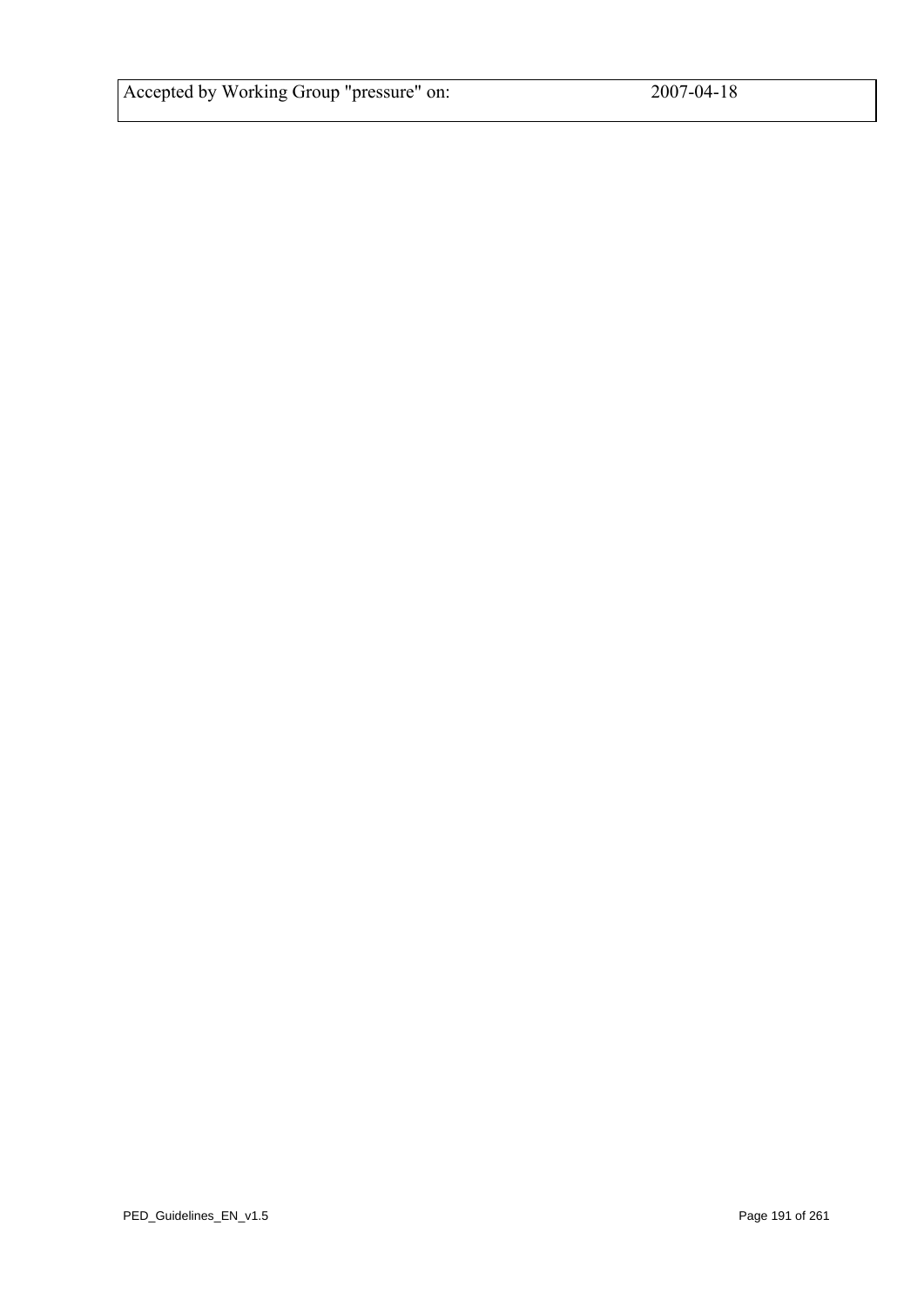# **7.18. Guideline 7/18**

<span id="page-191-0"></span>Guideline related to: Annex I section 4.1 and Annex I section 7.5

| <b>Question:</b>    | pressure equipment?                                                      | Do the essential safety requirements on materials specified in Annex I<br>section 4.1 and section 7.5 apply to the base material or to the        |
|---------------------|--------------------------------------------------------------------------|---------------------------------------------------------------------------------------------------------------------------------------------------|
| Answer:             | affected zones of a weldment, but not to the non pressure-bearing parts. | They apply to the pressure equipment in its entirety, i.e. also to the heat                                                                       |
| Note:               | base material, as per Annex I, sections 3.1.1, 3.1.2 and 3.1.4 of PED.   | Subsequent manufacturing processes affecting properties of the base<br>material shall be taken into account when specifying the properties of the |
| Accepted by WPG on: |                                                                          | $2001 - 11 - 22$                                                                                                                                  |

| Accepted by WPG on:                      | $2001 - 11 - 22$ |
|------------------------------------------|------------------|
| Accepted by Working Group "pressure" on: | 2002-02-27       |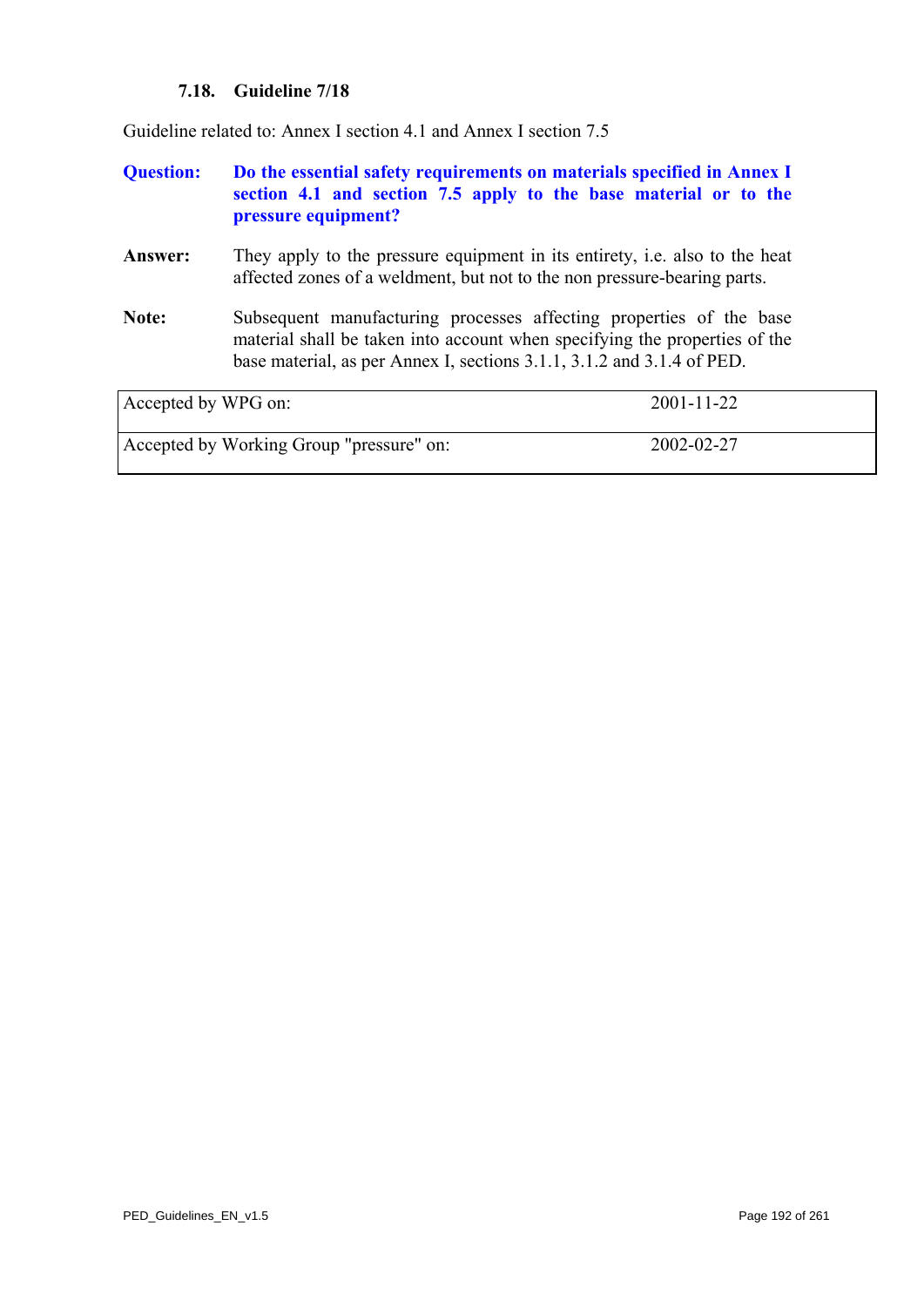#### **7.19. Guideline 7/19**

<span id="page-192-0"></span>Guideline related to: Article 1, paragraph 2.1.2, Annex I, sections 3.1, 4.3 and 7.2

#### **Question:** Which requirements apply to components, such as dished ends, bolts, **flanges, welded fittings etc, which are placed on the market as such?**

**Answer:** To be incorporated into an item of pressure equipment, components which are manufactured from materials such as plates, coils and bars shall meet all the relevant essential safety requirements related to the manufacturing process used ; for instance in the manufacturing of welded dished ends, sections 3.1 and 7.2 of Annex I are relevant in addition to section 4.

> In order to prove the conformity to the PED of the pressure equipment containing the component the equipment manufacturer will need relevant documents from the component supplier:

- Material certificates (of the plates, coils, bars …),

and as relevant :

- Welding procedure approvals,
- Welder/welding operator approvals,
- Non Destructive Testing operator qualifications,
- Non Destructive Testing reports,
- Destructive Testing reports,

- Forming and heat treatment information, etc.

This information may be in the form of a component certificate.

The requirement in Annex I section 4.3 is not however intended for a component manufacturer, who is not a material manufacturer in the context of PED, even if he modifies the mechanical properties of the material.

Forgings (including forged flanges), castings and seamless tubes are generally considered to be materials. Fittings made from these "materials" without subsequent welding or other process which could alter the material characteristics are also considered to be materials. As regard welded tubes, see guideline 7/25.

**Note:** Current practice may require components to be delivered with certificates based on standard EN 10204 *Metallic products. Types of inspection documents* or corresponding requirement when they are placed on the market as such. The PED does not preclude supplying such certificates with components.

See also guidelines **[1/9](#page-10-0)**, **[1/22](#page-85-0)**, **[4/3](#page-128-0)**, **[7/5](#page-175-0)**, **[7/6](#page-177-0)**, **[7/8](#page-179-0)**, **[7/18](#page-191-0)** and **[7/25](#page-199-0)**.

| Accepted by WPG on:                      | 2004-12-15 |
|------------------------------------------|------------|
| Accepted by Working Group "pressure" on: | 2005-01-19 |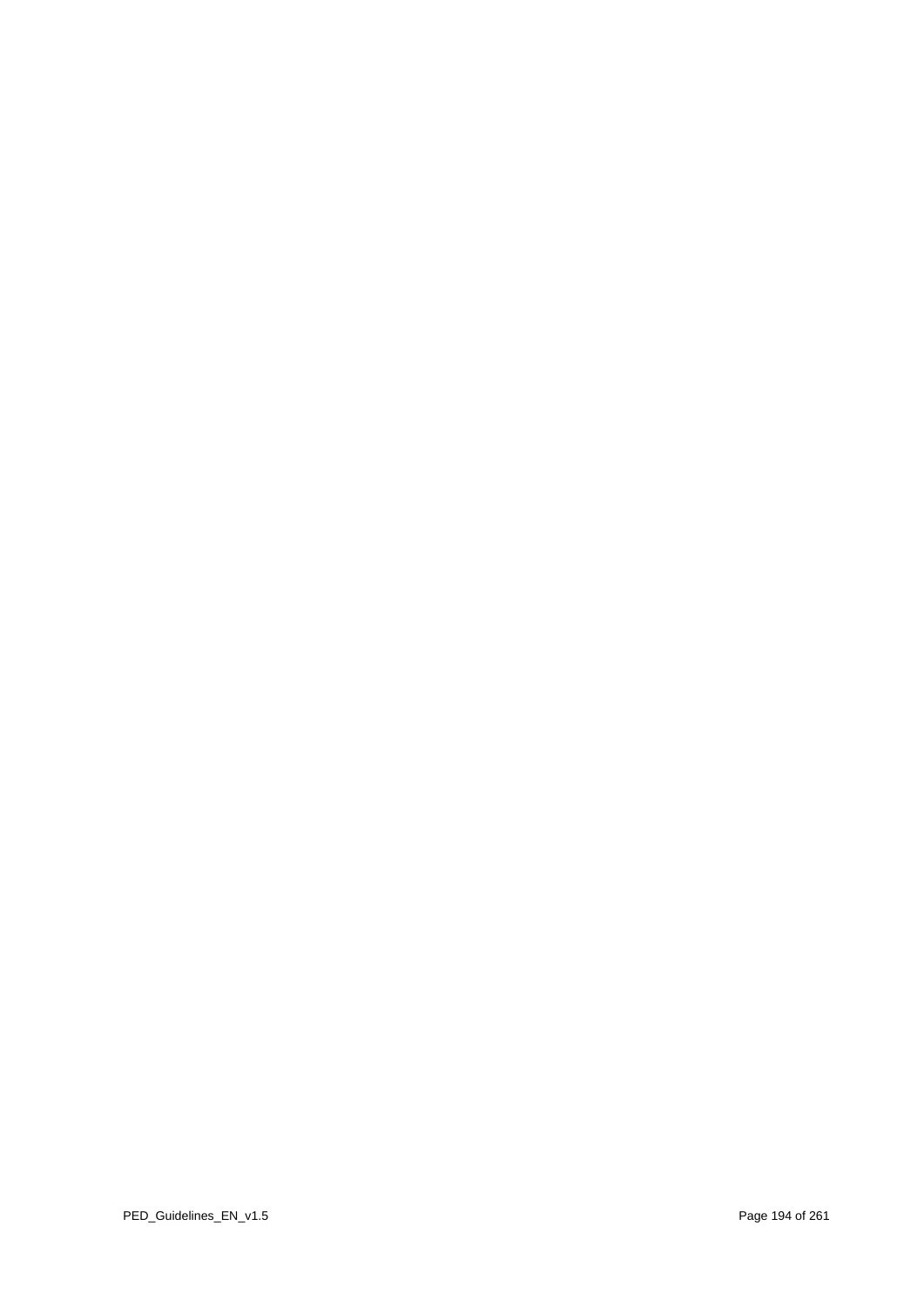# **7.20. Guideline 7/20**

Guideline 7/20 has been withdrawn.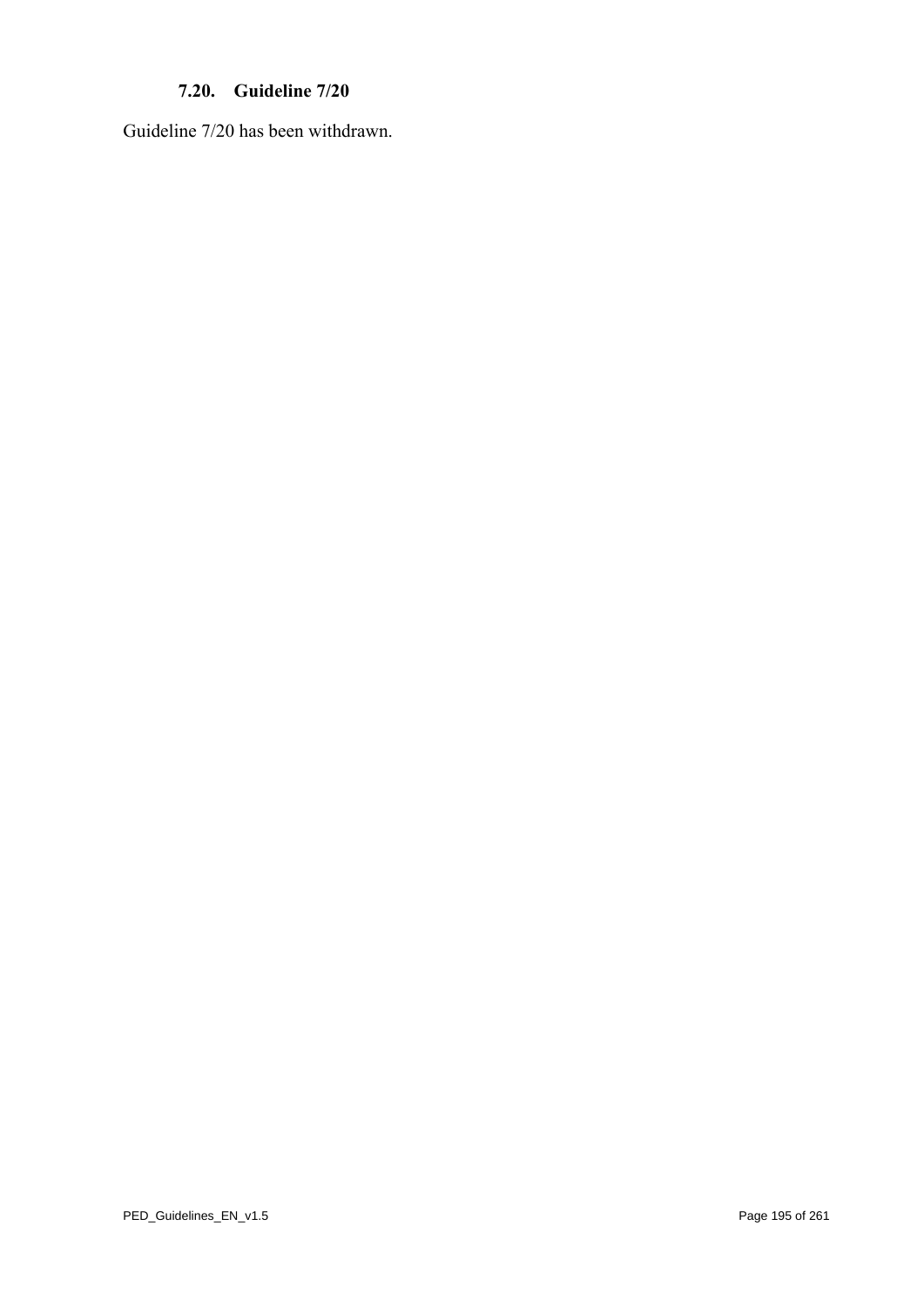# **7.21. Guideline 7/21**

<span id="page-195-0"></span>Guideline related to: Article 11, Annex I section 4.2b

# **Question: May a notified body perform a particular material appraisal at the request of a material manufacturer?**

**Answer:** No.

If the material manufacturer wants to have his material approved by a notified body the proper way to proceed is to request European approval for material in accordance with Article 11, if the material is not covered by a European harmonised standard under the PED and cited in Official Journal of the European Union (OJEU).

- Note 1: See guideline 9/13 for further information regarding PMA.
- Note 2: For further guidance about the process and the content of a PMA refer to the Guiding principles in document PE-03-28 approved by the Working Group Pressure (downloadable from the PED website).

Accepted by WPG on: 2010-09-21 (editorial amendment of version of 2007-04-18) + editorial amendment by WPM on 2010-10-05

Accepted by the Working Group "pressure" on: 2010-11-24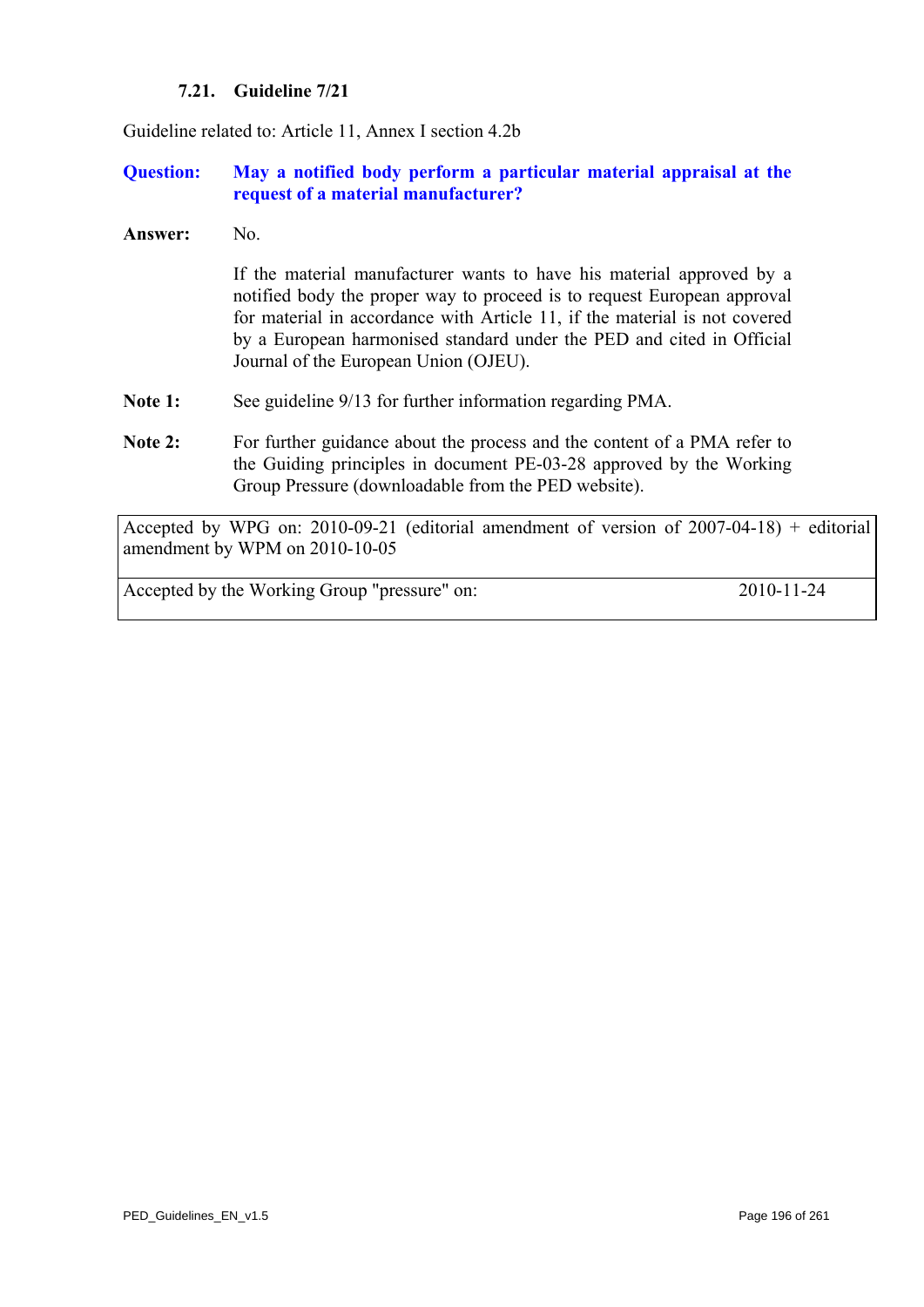#### **7.22. Guideline 7/22**

Guideline related to: Annex I sections 4.1 and 7.5

#### **Question: What is meant by the following two terms:** *Other values,* **and** *other criteria***, in the context of section 7.5?**

**Answer:** *Other criteria* refers to further criteria depending e.g. on the type/dimension/product form and resistance level of steel or mode of operation, which shall be taken into account to prove its toughness and ductility.

> *Other values* refers to those other criteria which can result in more demanding values for elongation or bending rupture energy or specified values for additional properties.

See also guideline 8/6 for the application of section 7.

| Accepted by WPG on:                      | 2003-03-06 |
|------------------------------------------|------------|
| Accepted by Working Group "pressure" on: | 2003-04-28 |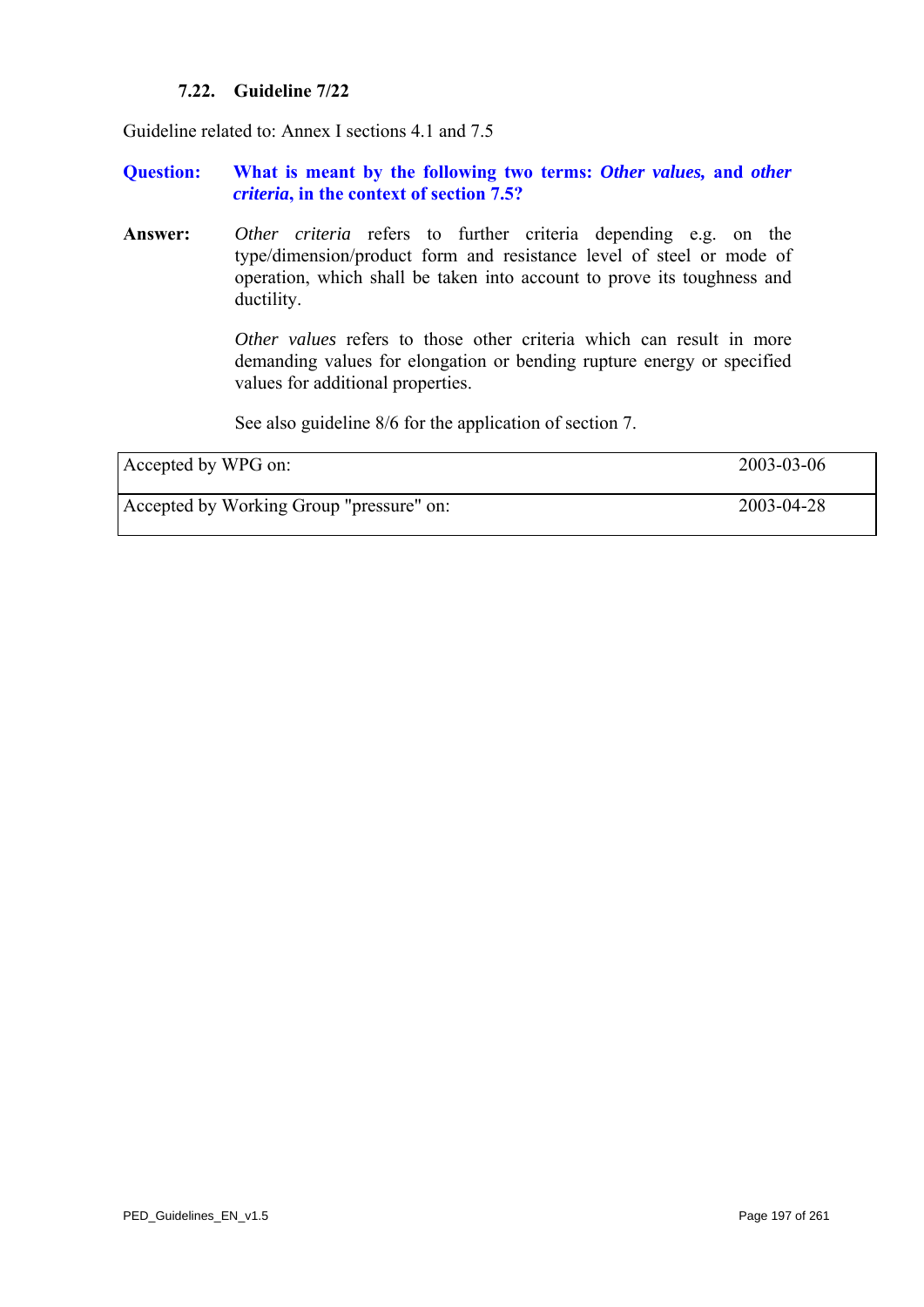# **7.23. Guideline 7/23**

Guideline related to: Annex I section 4

# **Question: With which requirements of Annex I section 4 does the material used for a gasket have to comply?**

**Answer**: The main function of a gasket is to ensure tightness. Its material needs to fulfil only the relevant requirements of 4.1, 4.2 (a) and the first paragraph of 4.3.

| Acceptedby WPG on:                      | 2003-03-06 |
|-----------------------------------------|------------|
| Acceptedby Working Group "pressure" on: | 2003-04-28 |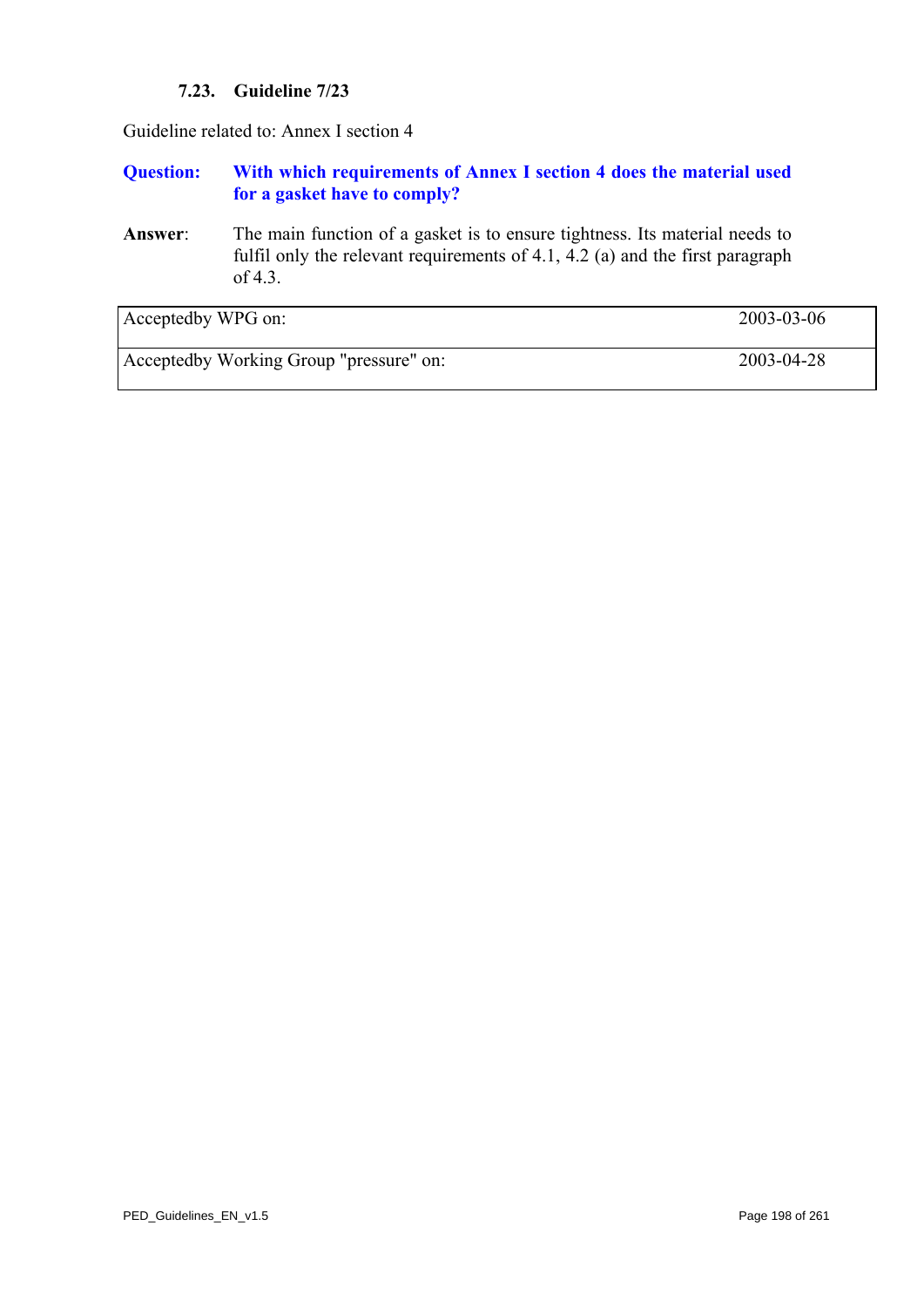# **7.24. Guideline 7/24**

Guideline related to: Annex I, sections 2.2.3 and 4.3

**Question: Annex I section 4.3 of the Pressure Equipment Directive (PED) requires that the material manufacturer must prepare documentation affirming compliance with the specification required by the equipment manufacturer.** 

> **Does this requirement mean that material properties used in the design of the pressure equipment must be based on those affirmed (guaranteed) by the material manufacturer?**

- **Answer:** Yes, the material properties used in design of the equipment, e.g. yield strength and impact properties, must be based on those of the specification which are affirmed by the material manufacturer.
- Note 1: This does not mean that the values of the specification need to be written on the certificate. It is sufficient for the material manufacturer's certificate to make reference to the specification where the appropriate values are included. See also guideline **[7/17](#page-188-0)** for the need of verification testing of specified impact pr[operti](#page-191-0)es.
- Note 2: See also guideline  $7/18$  for the relationship between the essential safety requirements and the properties of the base material.

| Accepted by WPG on:                                                                                                  | 2003-06-19       |
|----------------------------------------------------------------------------------------------------------------------|------------------|
| Accepted by Working Group "pressure" on:<br>editorially amended by WPG on 2003-12-17, confirmed by WGP on 2004-03-17 | $2003 - 11 - 03$ |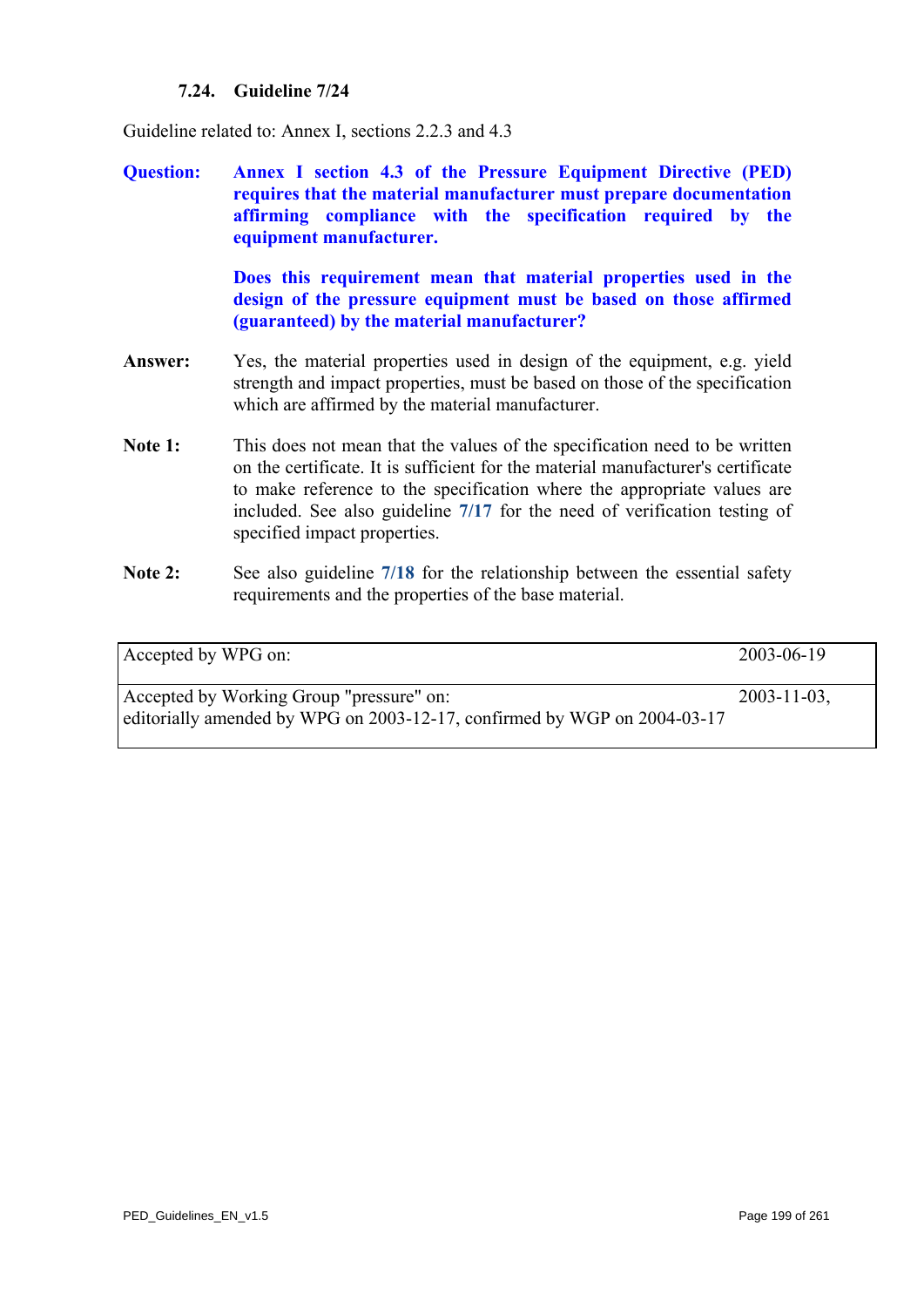#### **7.25. Guideline 7/25**

<span id="page-199-0"></span>Guideline related to: Annex I, sections 3.1.2, 3.1.3 and 4.3

#### **Question: How shall welded tubes be considered for the application of the Pressure Equipment Directive (PED)?**

**Answer:** Continuously machine-welded tubes, i.e. tubes made from coils as starting materials in an automatic process, which are usually heat treated after welding shall be in the terms of certification procedures considered as materials provided the essential safety requirements (ESRs) of Annex I section 4 "Materials" as well as applicable ESRs of Annex I section 3 "Manufacturing" (in particular 3.1.2 and 3.1.3) are fulfilled.

> Further the manufacturer of such tubes shall affirm compliance of the welded tube to the specification.

> In general, the inspection document shall take the form of a certificate of specific product control, where shall be found the references to the competent third party approval of welding procedures and personnel and to the recognised third party approval of non destructive personnel (for categories III and IV).

> When the use of the welded tube is limited to pressure equipment of category I, a statement in the test report confirming that personnel and welding procedures are qualified according to suitable internal operating procedures is sufficient.

> In application of guideline **[7/16](#page-187-0)**, where the welded tube manufacturer has a certified quality system, this system shall properly cover not only the relevant material properties referred to in the tube specifications, but also the manufacturing process of the welded tubes (in particular welding and NDT).

**Note:** This implies that e.g. tubes made from plates are to be considered components, see guideline **[7/19](#page-192-0)**.

| Accepted by WPG on:                      | 2004-04-15 |
|------------------------------------------|------------|
| Accepted by Working Group "pressure" on: | 2004-09-07 |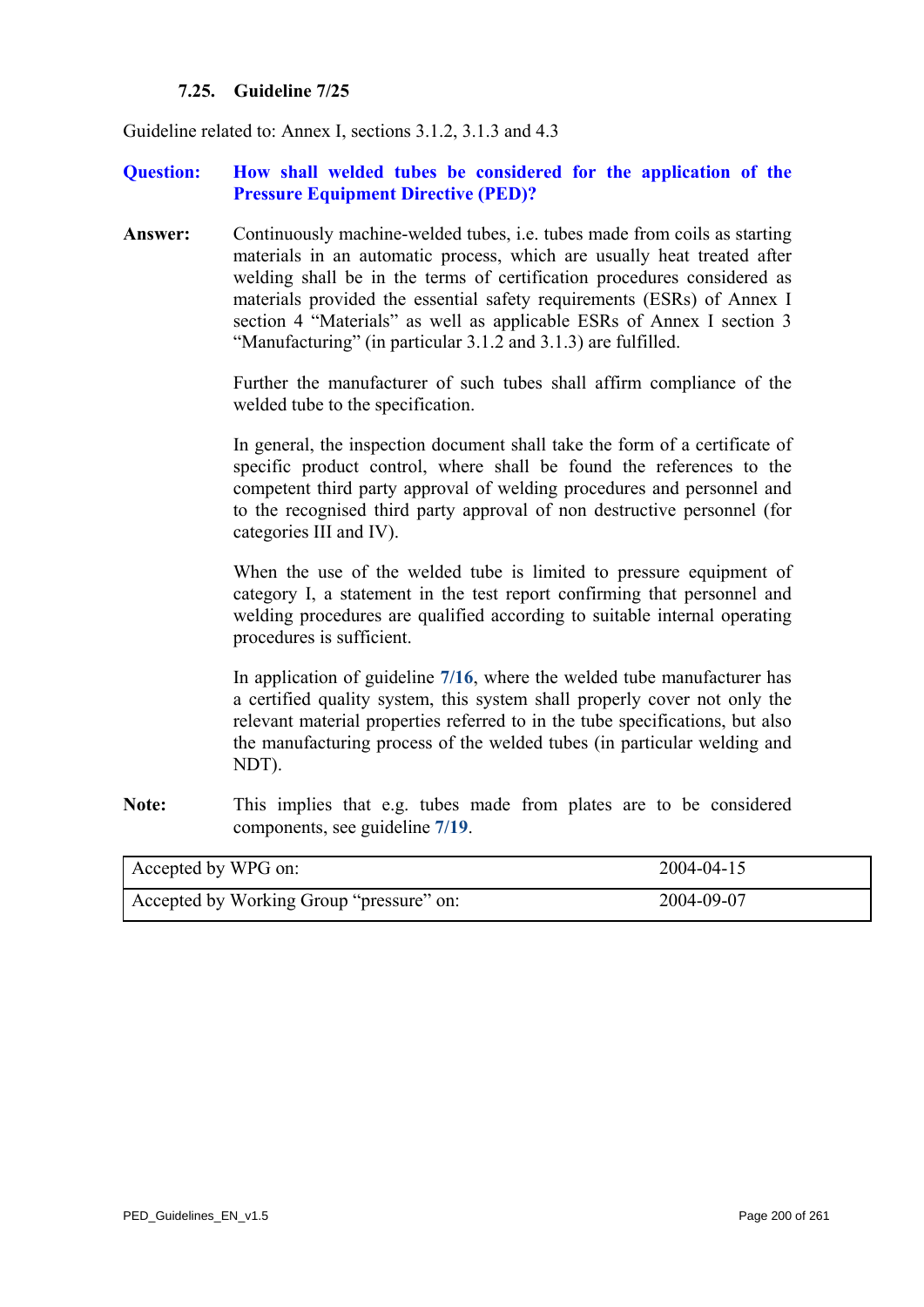#### **7.26. Guideline 7/26**

Guideline related to: Article 1 paragraph 2.9 and Article 11

#### **Question: What type of material may follow the European Approval for Materials (EAM) route?**

**Answer:** An EAM may be issued for a special or novel material grade not included in a European material standard harmonized under the Pressure Equipment Directive (PED). Such a material grade shall have a specification associated with particular chemistry and/or conferring specific mechanical properties or characteristics such as corrosion resistance. These mechanical properties or characteristics shall be supplementary to those in similar harmonised standards. See also PED Guideline **[7/15](#page-186-0)**.

> An EAM is a route to facilitate the use of safe materials in absence of harmonized standards and to encourage material technology development and innovation.

An EAM shall not be issued for:

- 1. a grade of material listed in a current or former national material standard that has a specification covered by a harmonised European material standard.
- 2. a grade of material which was previously included in a European national material standard but which was not included in the harmonised European material standard which has replaced the European national material standard.

In those cases a PMA is to be drawn up, see PED guidelines **[7/21](#page-195-0)** and **[9/13](#page-239-0)**.

- Note 1: A "grade of material" may be designated by use of a material number in accordance with EN 10027-2 in the case of metallic materials.
- **Note 2:** The Pressure Equipment Directive (PED) states that European Approval for Materials (EAMs) shall be withdrawn by the notified body if the type of material is covered by a harmonized standard.

| Accepted by WPM on:                      | 2010-10-05       |
|------------------------------------------|------------------|
| Accepted by Working Group "pressure" on: | $2010 - 11 - 24$ |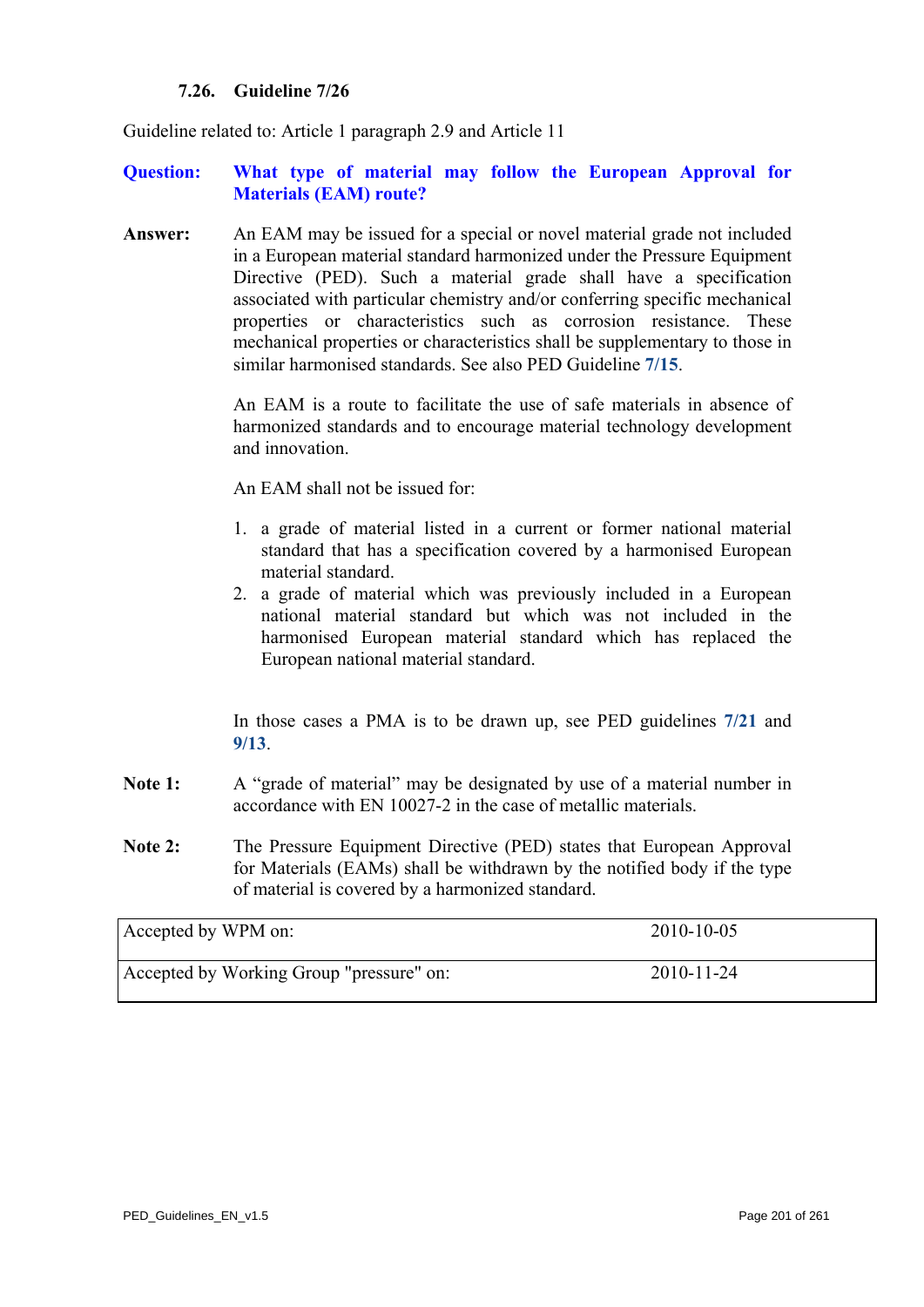# **7.27. Guideline 7/27**

Guideline related to: Annex I section 4.3

- **Question: When an equipment manufacturer receives a certificate type 3.1 according to EN 10204:2004 by the material manufacturer, in pursuance of the third paragraph of section 4.3 of Annex I, what evidence of compliance with these requirements shall be recorded in the technical documentation?**
- **Answer:** The equipment manufacturer shall be able to confirm that the material manufacturer's quality system certificate meets the requirements of the third paragraph of section 4.3 of Annex I (field of validity of the certification, range of validity of certification, establishment of the competent body as a legal entity within the European Community, accreditation).

The equipment manufacturer should keep track of such information which may be requested by the market surveillance authority. To fulfil this requirement the equipment manufacturer should keep in its technical documentation the appropriate quality system certificate of the material manufacturer or other equally objective evidence.

See also Guideline **[7/2](#page-172-0)** and Guideline **[7/16](#page-187-0)**.

| Accepted by WPG on:                                 | $2013 - 01 - 17$ |
|-----------------------------------------------------|------------------|
| Accepted by Working Group "Pressure" on: 2013-03-07 |                  |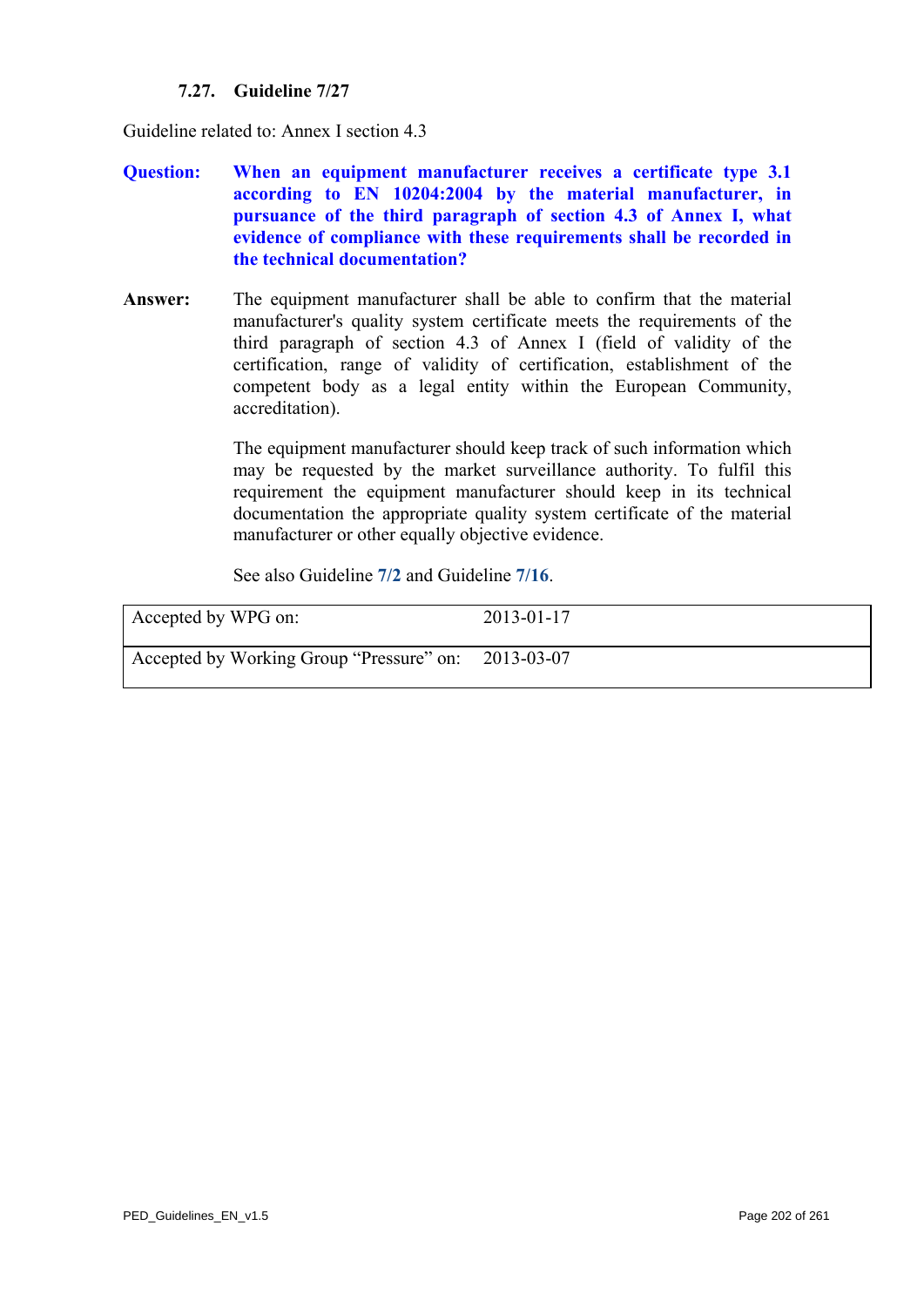# **7.28. Guideline 7/28**

Guideline related to: Annex I section 7.5

- **Question: How to apply Annex I, section 7.5 on the bending rupture energy measured on an ISO V test piece for base materials whose, due to its thickness, the collection of a test piece of section 10 mm x 10 mm is not possible?**
- **Answer:** The value of 27 Joules required on Annex 1, section 7.5, means the use of test piece of section 10 mm x 10 mm and an impact test KV according EN ISO 148-1:2010, Metallic materials – Charpy pendulum impact test – Part 1: Test method.

When a standard size test piece of 10mm x 10mm cannot be obtained, it is recommended to use a sub-sized specimen with a cross section of 7,5mm (7,5mm x 10mm) or 5mm (5mm x 10mm) and to adjust the value of impact test (see EN 13445-2 and EN 13480-2).

When a sub-sized specimen (5mm x 10mm) cannot be obtained due to the dimensions of the material, the verification of the specified 27 Joules is not relevant but the properties of the material are still to be guaranteed by the material manufacturer.

See also Guidelines **[7/17](#page-188-0)** and **[7/13](#page-184-0)**.

| Accepted by WPG on:                      | 2013-04-25       |
|------------------------------------------|------------------|
| Accepted by Working Group "pressure" on: | $2014 - 03 - 20$ |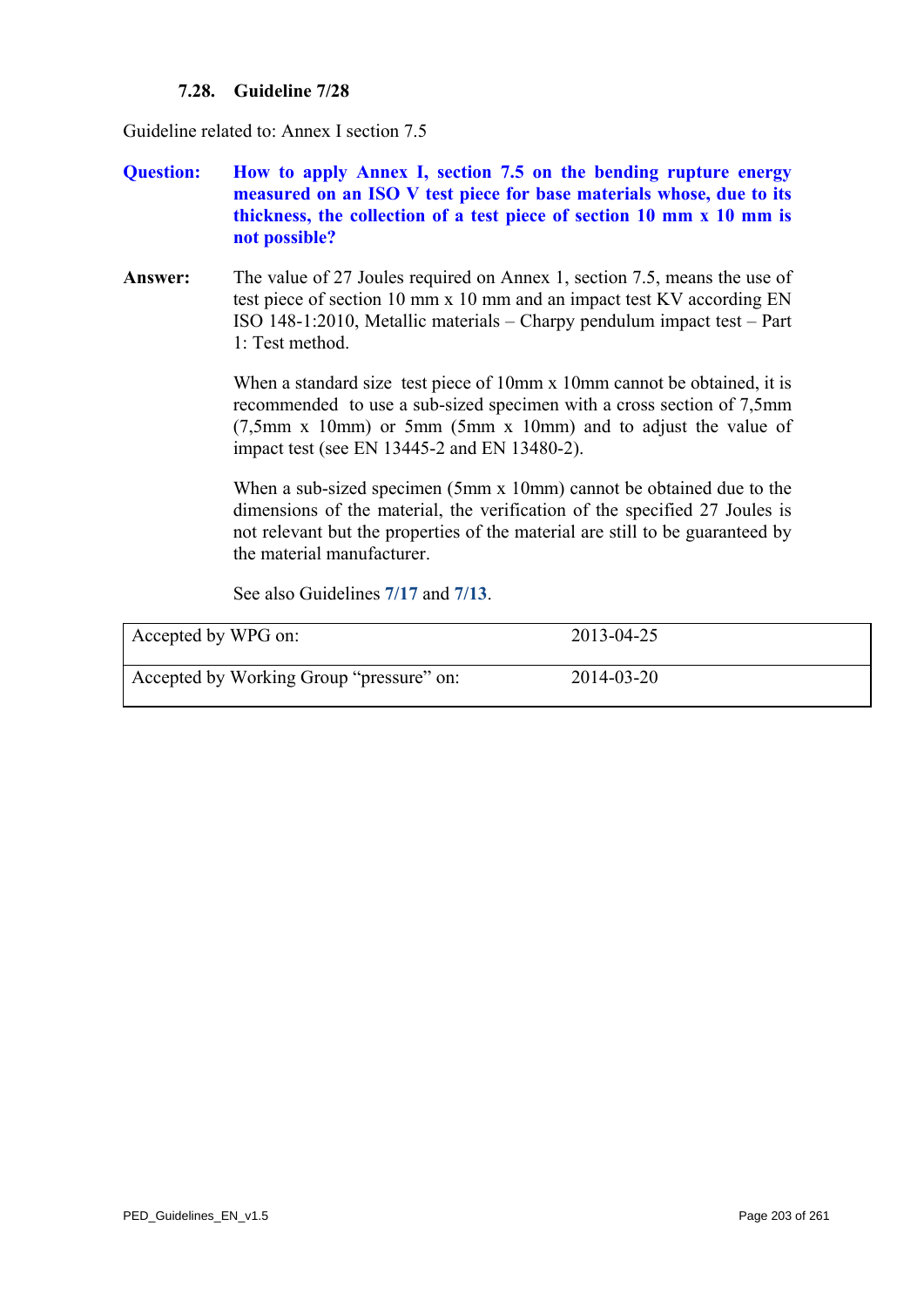# <span id="page-203-0"></span>**7.29. Guideline 7/29 (pending)**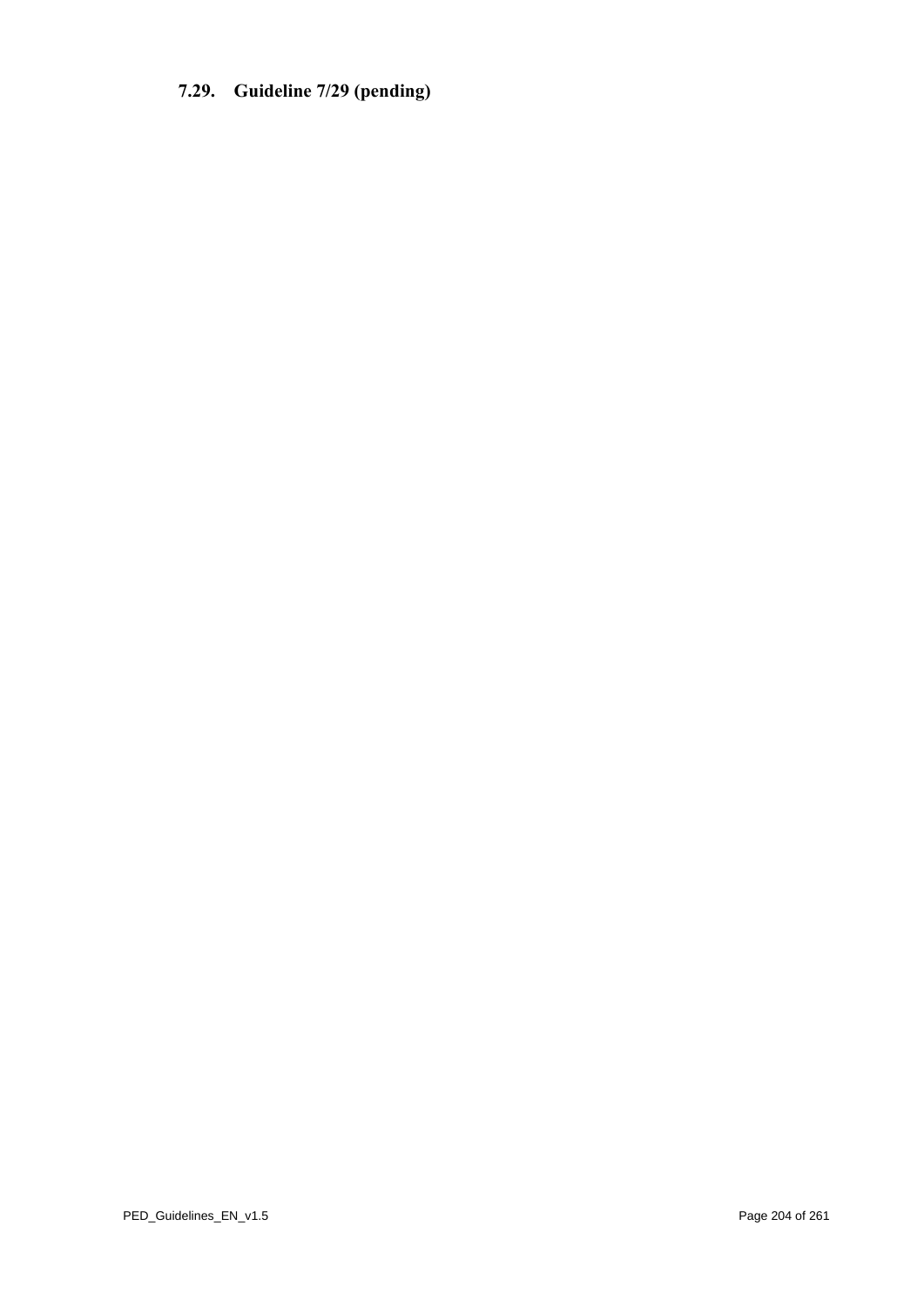# **7.30. Guideline 7/30**

**Guideline related to:** Annex I; section 4.3

**Question: A manufacturer produces material only to a chemical analysis without mechanical testing and without affirmation of compliance to a material specification and/or grade.** 

> **An entity intends to purchase the material and affirm compliance to a material specification by performing the mechanical tests as required by that material specification. There will be no further processing, other than cutting to size. Is this procedure acceptable and may this material be used in pressure equipment under the PED?**

- **Answer:** No, even if the mechanical tests are recorded in an EN 10204 inspection certificate which describes the testing entity as the manufacturer of the material.
- **Reason:** Paragraph 4.3 Annex I of the PED requires the material manufacturer to affirm the compliance with a specification. Any entity who is not involved in the material manufacturing process cannot be considered as a material manufacturer.

| Accepted by WPG on:                      | 2013-09-18 |
|------------------------------------------|------------|
| Accepted by Working Group "pressure" on: | 2014-03-20 |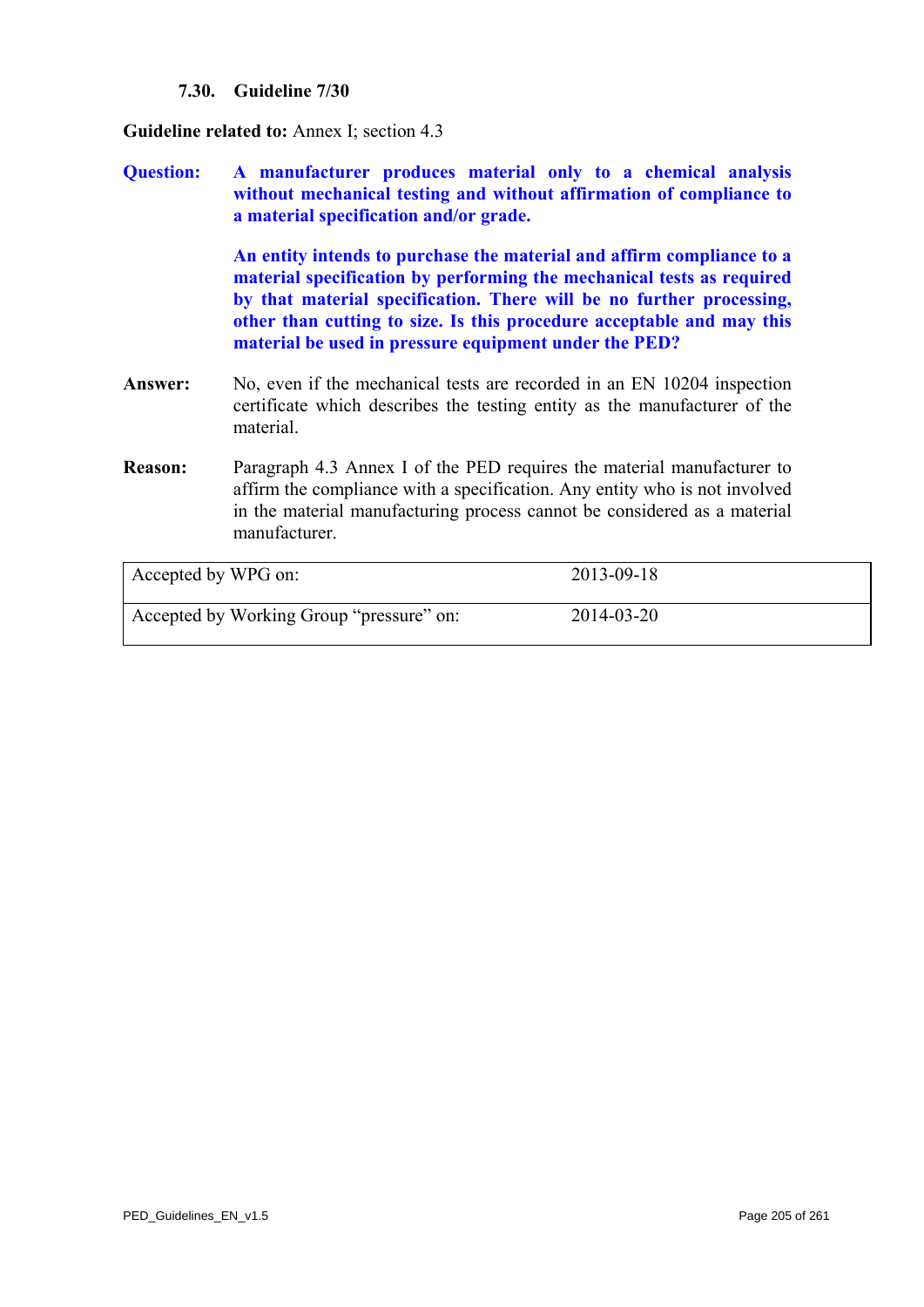# **8. INTERPRETATION OF OTHER ESSENTIAL SAFETY REQUIREMENTS**

| -1             | <b>SCOPE AND EXCLUSIONS OF THE DIRECTIVE</b>                                          |
|----------------|---------------------------------------------------------------------------------------|
| $\overline{2}$ | <b>CLASSIFICATION AND CATEGORIES</b>                                                  |
| 3              | <b>ASSEMBLIES</b>                                                                     |
| $\overline{4}$ | <b>EVALUATION ASSESSMENT PROCEDURES</b>                                               |
| 5              | <b>INTERPRETATION OF THE ESSENTIAL SAFETY REQUIREMENTS ON DESIGN</b>                  |
| 6              | <b>INTERPRETATION OF THE ESSENTIAL SAFETY REQUIREMENTS ON</b><br><b>MANUFACTURING</b> |
| 7              | <b>INTERPRETATION OF THE ESSENTIAL SAFETY REQUIREMENTS ON MATERIALS</b>               |
| 8              | <b>INTERPRETATION OF OTHER ESSENTIAL SAFETY REQUIREMENTS</b>                          |
| 9              | <b>MISCELLANEOUS</b>                                                                  |
| 10             | <b>GENERAL-HORIZONTAL QUESTIONS</b>                                                   |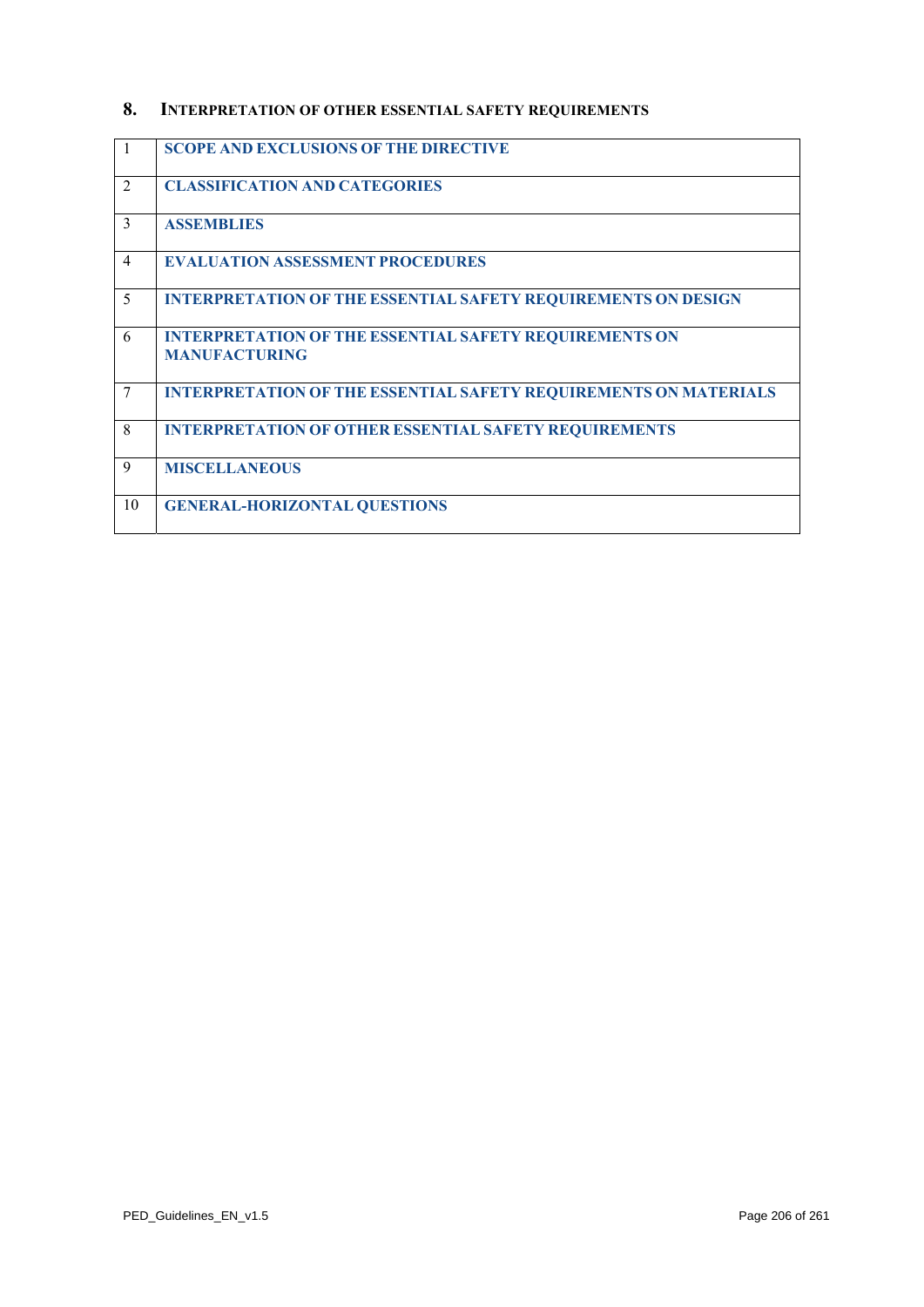# **8.1. Guideline 8/1**

Guideline related to: Symbol for litre

# **Question: In the linguistic versions of the directive the symbol for the unit for volume (litre) is not consistent (big L, small l). Which symbol should be used?**

- **Answer:** The big "L" should be used. This should be taken into account by the Member States when transposing the directive.
- **Reason:** In the field of pressure equipment the symbol for litre is mainly used in connection with numbers. The letter "l" and the figure "1" look often identically so that misunderstandings between figures and the symbol can occur. Often the marking on nameplates is stamped so it is important that the symbol is easy readable.

| Accepted by WPG on:                      | 1998-10-12 |
|------------------------------------------|------------|
| Accepted by Working Group "pressure" on: | 1999-01-29 |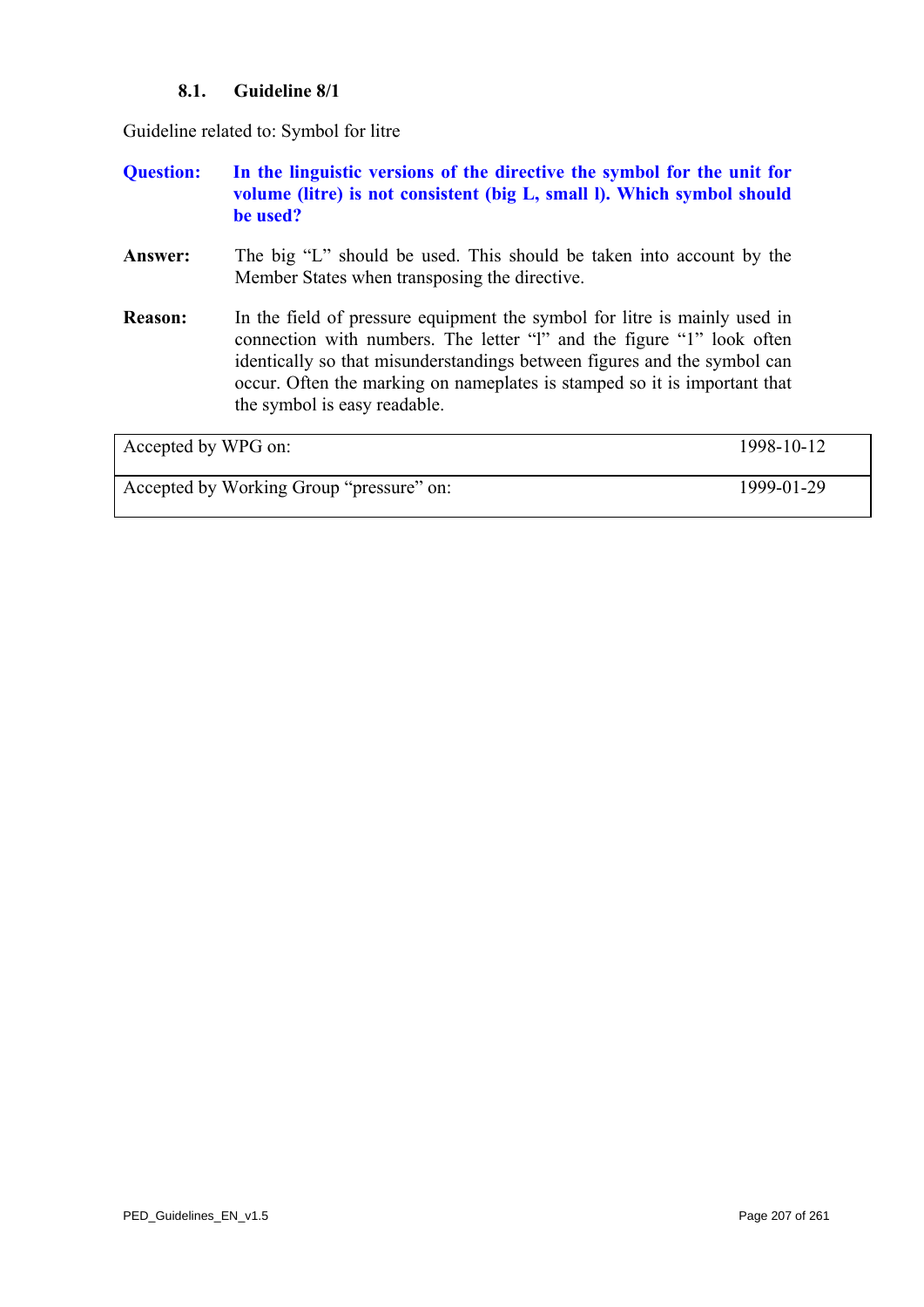# **8.2. Guideline 8/2**

Guideline related to: Annex I, sections 3.2.2 and 7.4

- **Question: Final assessment (Annex I, section 3.2.2) of pressure equipment must include a test for pressure containment at a pressure at least equal, where appropriate, to the value laid down in section 7.4. This section only refers to pressure vessels. Does this mean that 7.4 does not apply to piping, and pressure and safety accessories?**
- **Answer:** In accordance with Annex I, 3.2.2 in the course of the final assessment pressure equipment must be subjected to a test for the pressure containment aspect. As a rule, this test for the pressure containment aspect is supposed to be carried out in the form of a hydrostatic pressure test. Where this is not possible or disadvantageous other procedures are permissible.

The pressure value chosen for carrying out a hydrostatic pressure test must be such as to assure testing the pressure containment aspect of the pressure equipment with due consideration of the determined safety factors without causing a damage to the pressure equipment. Annex I, 7.4 provides additional formulas which may be applied only in due consideration of the above described general criteria (3.2.2). The formulas in Annex I, section 7.4 should be considered for all items of pressure equipment, not only pressure vessels.

| Accepted by WPG on:                      | 1999-07-16 |
|------------------------------------------|------------|
| Accepted by Working Group "pressure" on: | 1999-11-08 |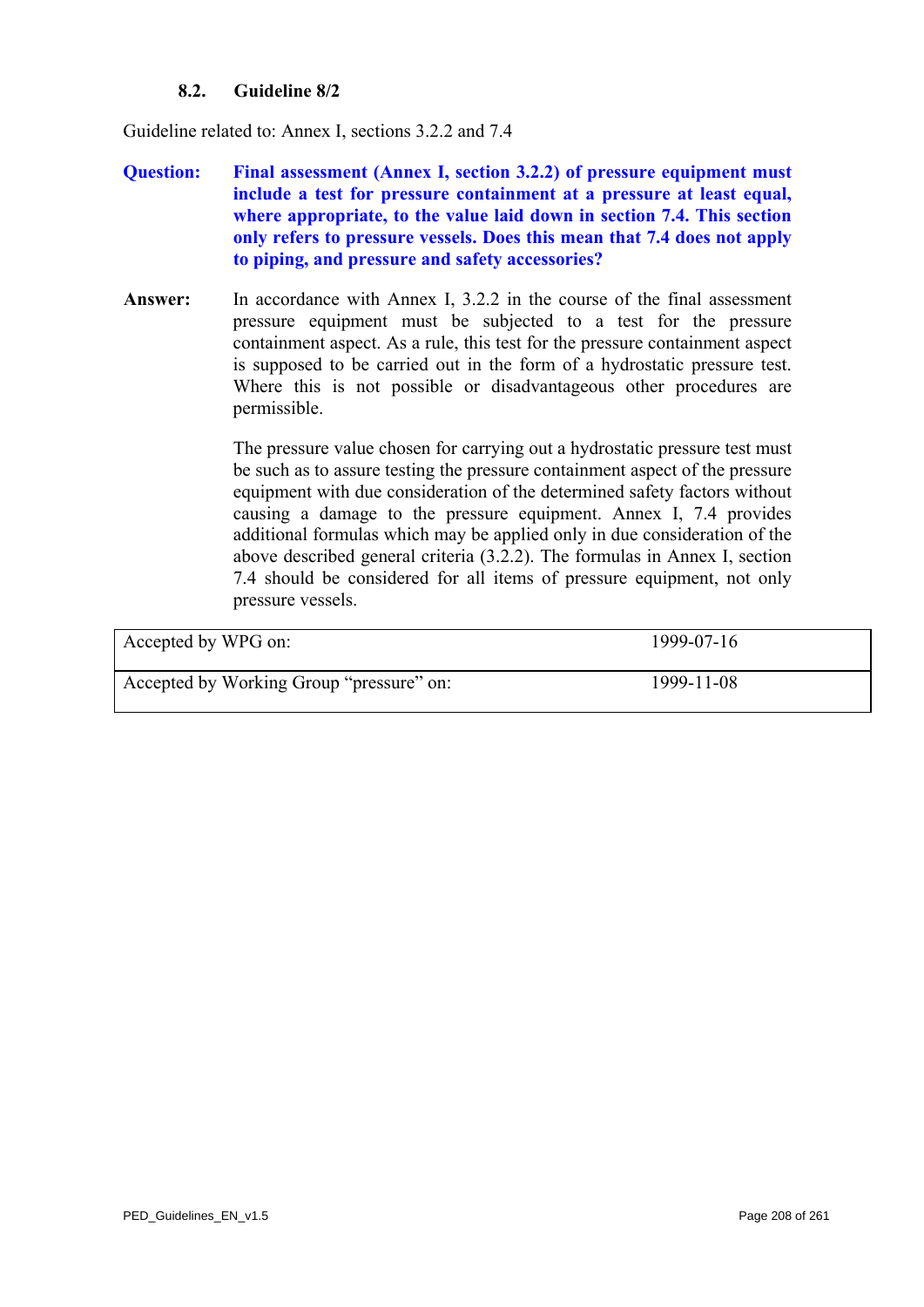#### **8.3. Guideline 8/3**

<span id="page-208-0"></span>Guideline related to: Annex I points 3.3 and 3.4.

#### **Question: What safety information must be given to the user in relation to Annex I points 3.3 and 3.4 ?**

**Answer:** When pressure equipment is placed on the market, the manufacturer is required by the PED to ensure that it is accompanied by instructions for the user containing certain safety information; such information is mandatory. Additional information may be requested by the user or recommended by the manufacturer, and agreed as part of the order or contract; this information is not a PED requirement and therefore is optional. Both types of information are elaborated below.

#### The following are **required by the PED**:

- − Details accompanying the CE mark, per clause 3.3a, 3.3b and 3.3c
- − Operating instructions for mounting, putting into service, use and maintenance, per clause 3.4a, which include as far as relevant to the equipment:
	- o safe operating limits and design basis (includes anticipated operating and assumed design conditions, intended life, design code used, joint coefficients and corrosion allowances)
	- o features of the design relevant to the life of the equipment per clause 2.2.3b last indent
	- o residual hazards not prevented by design or protective measures, that might arise from foreseeable misuse, per clause 1.3, 3.3c, and 3.4c
	- o technical documents, drawings and diagrams necessary for a full understanding of these instructions, as per clause 3.4b
	- o information about replaceable parts, for example per clause 2.7
- Note 1: Where an assembly of pressure equipment includes a number of different PS, it is acceptable not to provide these different PS on the assembly marking but they must be provided by other suitable means for example on an assembly layout diagram accompanying the operating instructions.
- **Note 2:** Without prejudice of clause 3.4a, other information, not required by the PED, may be included by contractual agreement, such as: hazard analysis, material test certificates, detailed design calculations, "as built" drawings, heat treatment records, welding records, NDT results, results of dimensional check, full records of proof test, details and results of special checks, details of any corrective repair or modifications, full documentation of any concessions made.

Accepted by WPG on: 2013-09-18

Accepted by Working Group "pressure" on: 2014-03-20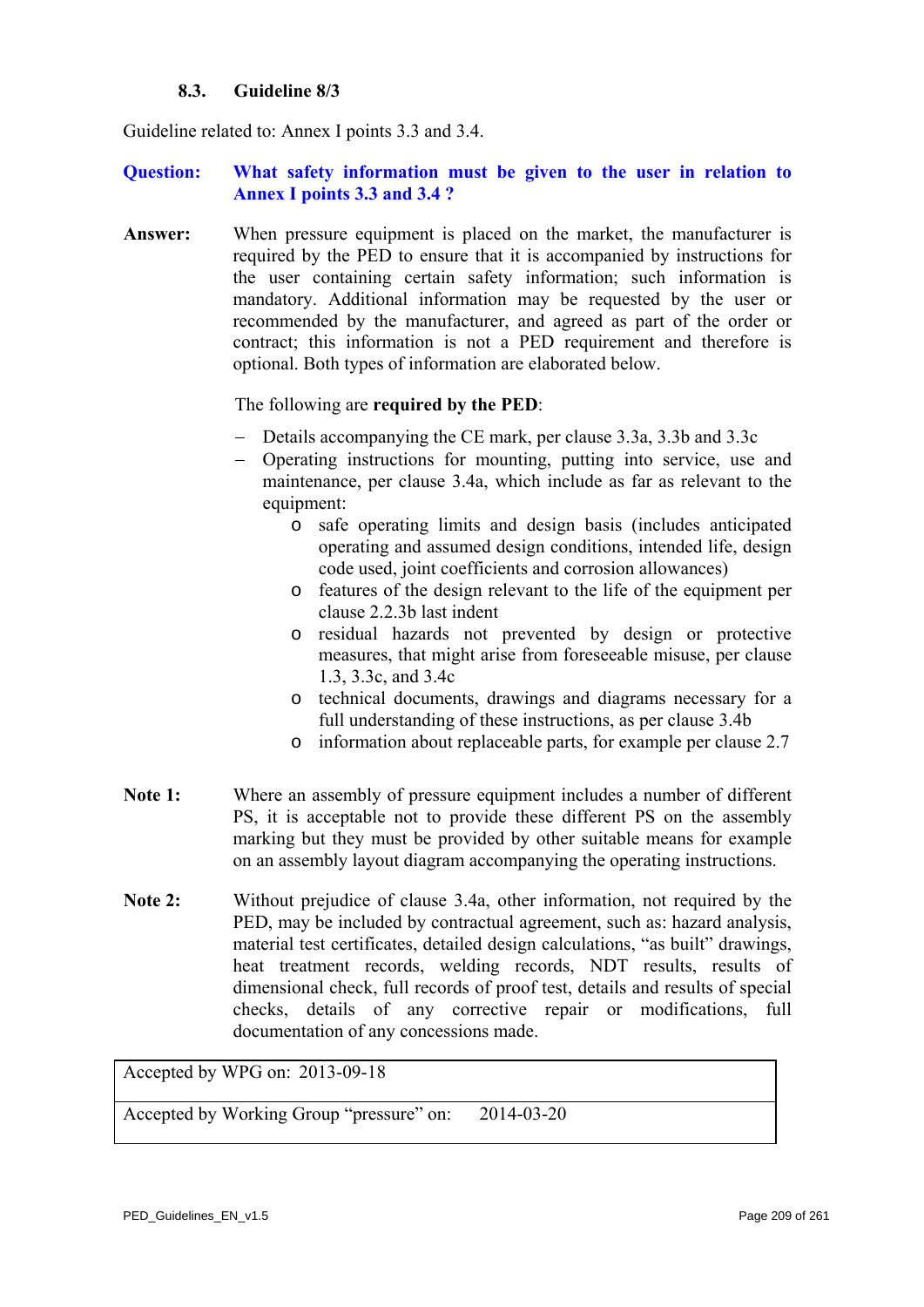#### **8.4. Guideline 8/4**

Guideline related to: Annex I, 2nd and 3rd preliminary observations

#### **Question: What shall be the extent of the hazard analysis specified in the third preliminary observation of Annex I?**

#### **How shall it be documented?**

**Answer:** The hazard analysis shall enable the manufacturer to identify and to determine the potential modes of failure due to loading of pressure equipment which could occur when this equipment is installed and used in reasonably foreseeable operating conditions.

> After the manufacturer has fixed the limits of the equipment, he must complete a hazard analysis which will enable him to identify the essential requirements which are applicable to the equipment.

> The results of this analysis (applicable essential requirements in relation to the foreseeable operating conditions) shall be included in the technical documentation, but the inclusion of full details of the analysis in the documentation is not required by PED.

| Accepted by WPG on:                      | 1999-09-02 |
|------------------------------------------|------------|
| Accepted by Working Group "pressure" on: | 1999-11-08 |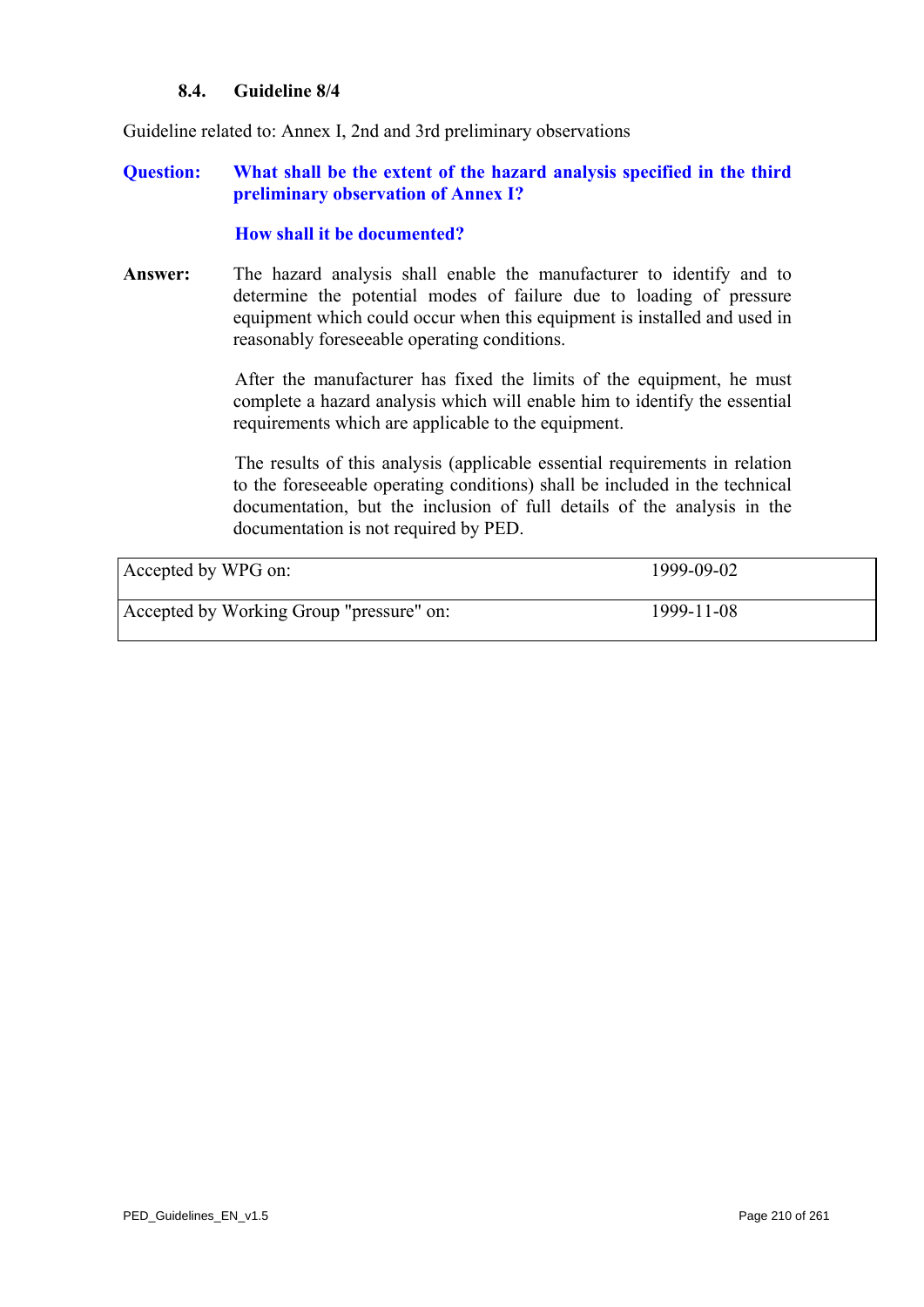# **8.5. Guideline 8/5**

Guideline related to: Annex I, section 3.4

# **Question: Does the strength of the foundations (concrete plates, tightened gravel, piling etc), where the pressure equipment is erected, belong to the details to be considered under PED?**

- **Answer:** The strength of the foundations does not belong to the details to be checked by notified bodies in modules B1, G etc. But the manufacturer, obliged by section 3.4 of Annex I of PED, must give relevant information (support forces etc) so that the body responsible for installation of the pressure equipment can design the grounding (see Annex I, section 2.2.1).
- **Note:** This information should also be made available to the user with 'as built' drawings, see guideline **[8/3](#page-208-0)**.

| Accepted by WPG on:                        | 1999-09-03 |
|--------------------------------------------|------------|
| Accepted by Working Group " pressure " on: | 1999-11-08 |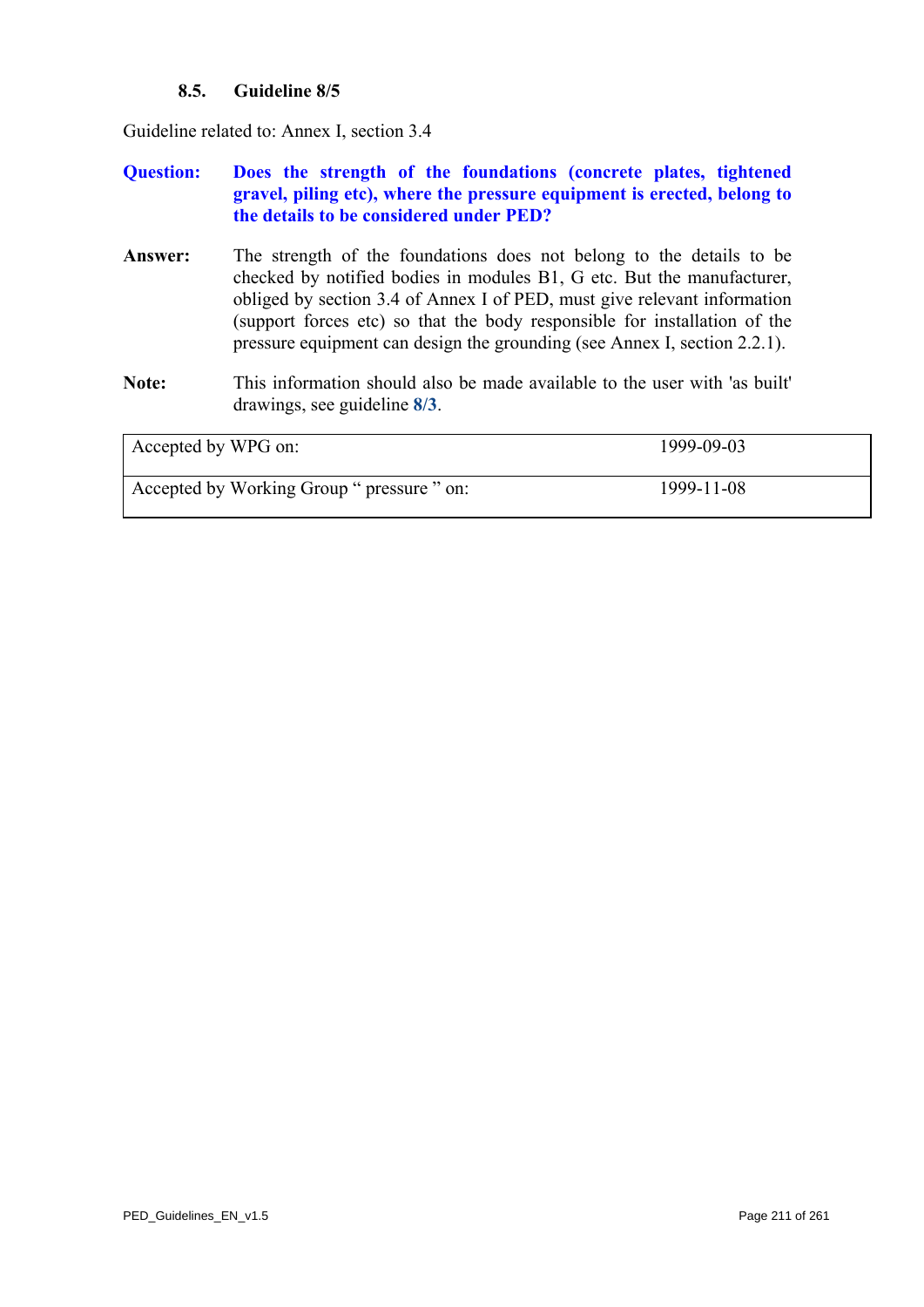#### **8.6. Guideline 8/6**

<span id="page-211-0"></span>Guideline related to: Annex I section 7

# **Question: The first paragraph Annex I section 7 explicitly provides for exceptions to the general rules specified subsequently. How should the achievement of "an equivalent overall level of safety" in such a case be demonstrated?**

**Answer:** The specific quantitative requirements given in section 7 of Annex I are related to particular failure modes. If different values are used, the corresponding failure modes and their combination shall be identified and the measures taken to maintain an equivalent level of safety shall be provided in the technical documentation, with appropriate justifications.

> The achievement of "an equivalent overall level of safety" may be assumed if the measures taken provide adequate safety margins against all relevant failure modes in a consistent manner. Safety margins are adequate, and deviation from a particular value is justified:

- a) by a reduced risk in the respective failure mode, or
- b) by additional means to ensure no increase of the risk.

When using a harmonised standard for pressure equipment which has been published in the Official Journal of the European Communities, no further justification is needed for the quantitative values which have been used as regards Annex I section 7 (refer also to guideline **[7/1](#page-171-0)**).

The requirement to demonstrate an equivalent overall level of safety applies to the product itself, and to the measures taken to meet the essential safety requirements. The use of a "recognised" code is not, in itself, sufficient to demonstrate an equivalent overall level of safety (see also guideline **[9/5](#page-231-0)**).

| Accepted by WPG on:                      | $2002 - 04 - 10$ |  |
|------------------------------------------|------------------|--|
| Accepted by Working Group "pressure" on: | 2002-05-23       |  |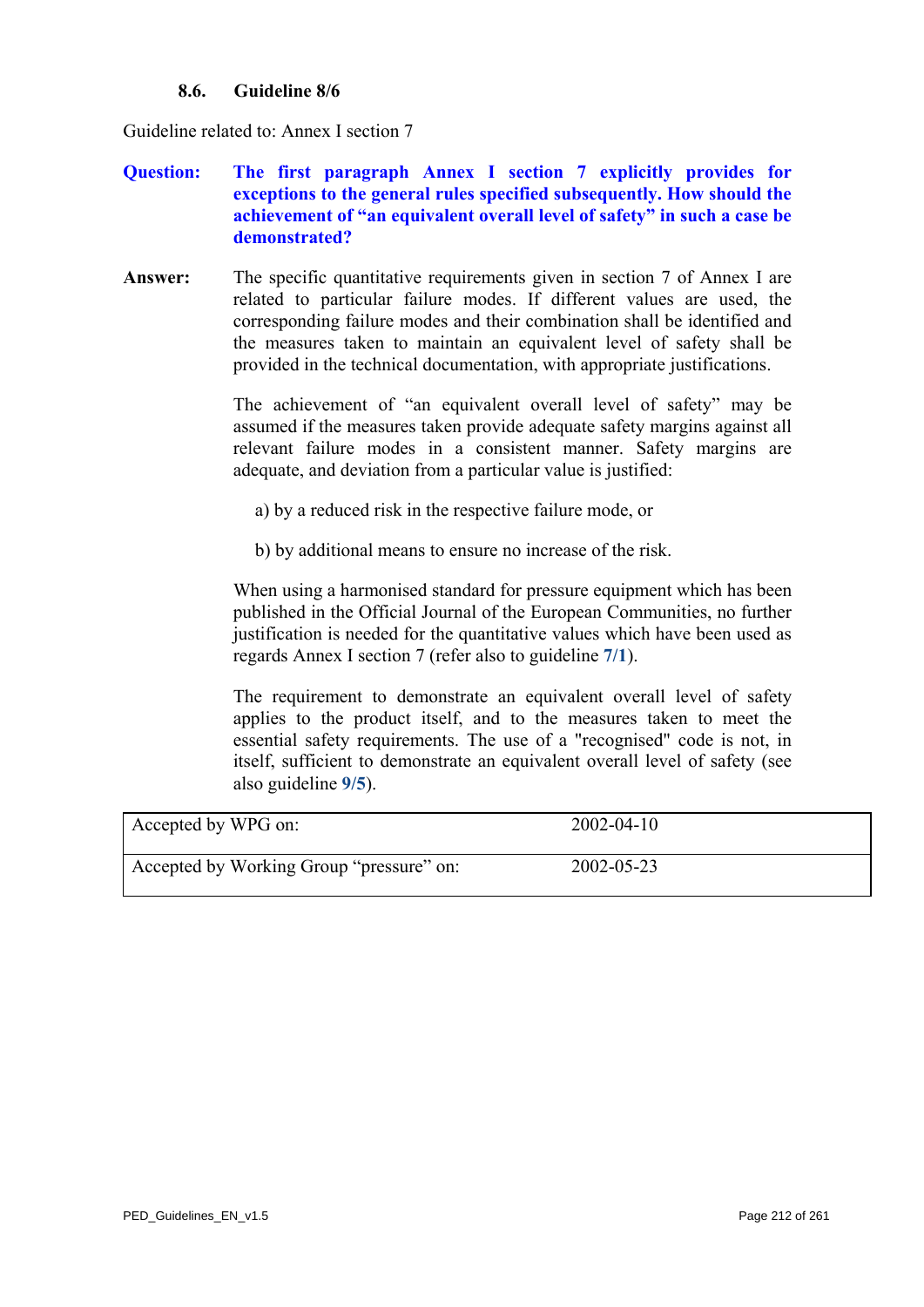# **8.7. Guideline 8/7**

Guideline related to: Article 1 paragraph 2.2, Article 1 paragraph 2.3, Annex I section 1.1, Annex I section 1.3, Annex I section 2.2.1

# **Question: What conditions should be considered to determine the maximum allowable pressure PS of an equipment?**

- **Answer:** All the reasonably foreseeable conditions shall be taken into account, which occur during operation (starting, operation, stop) and standby (storage, transport, maintenance, emptying, blanketing or inerting).
- Note 1: The operating instructions shall identify the reasonably foreseeable hazards arising from misuse which were not possible to eliminate during the design (see Annex I section 1.3).
- Note 2: The maximum allowable pressure is used to determine the test pressure, not vice versa.
- **Note 3:** "Pressure related to atmospheric pressure", as defined in Article 1 paragraph 2.2, is the pressure inside the envelope. It shall not be interpreted as "differential pressure between atmospheric pressure and absolute pressure prevailing inside the equipment" for the purposes of classification.
- **Example:** Blanketing (inerting) at more than 0,5 bar of an equipment which operates at less than 0,5 bar will have the consequence of including the equipment in the scope of the directive, if not otherwise excluded.

| Accepted by WPG on:                      | $2000-11-29$ , editorially amended on $2004-06-15$ |
|------------------------------------------|----------------------------------------------------|
| Accepted by Working Group "pressure" on: | 2001-10-19, confirmed by WGP on 2004-09-07         |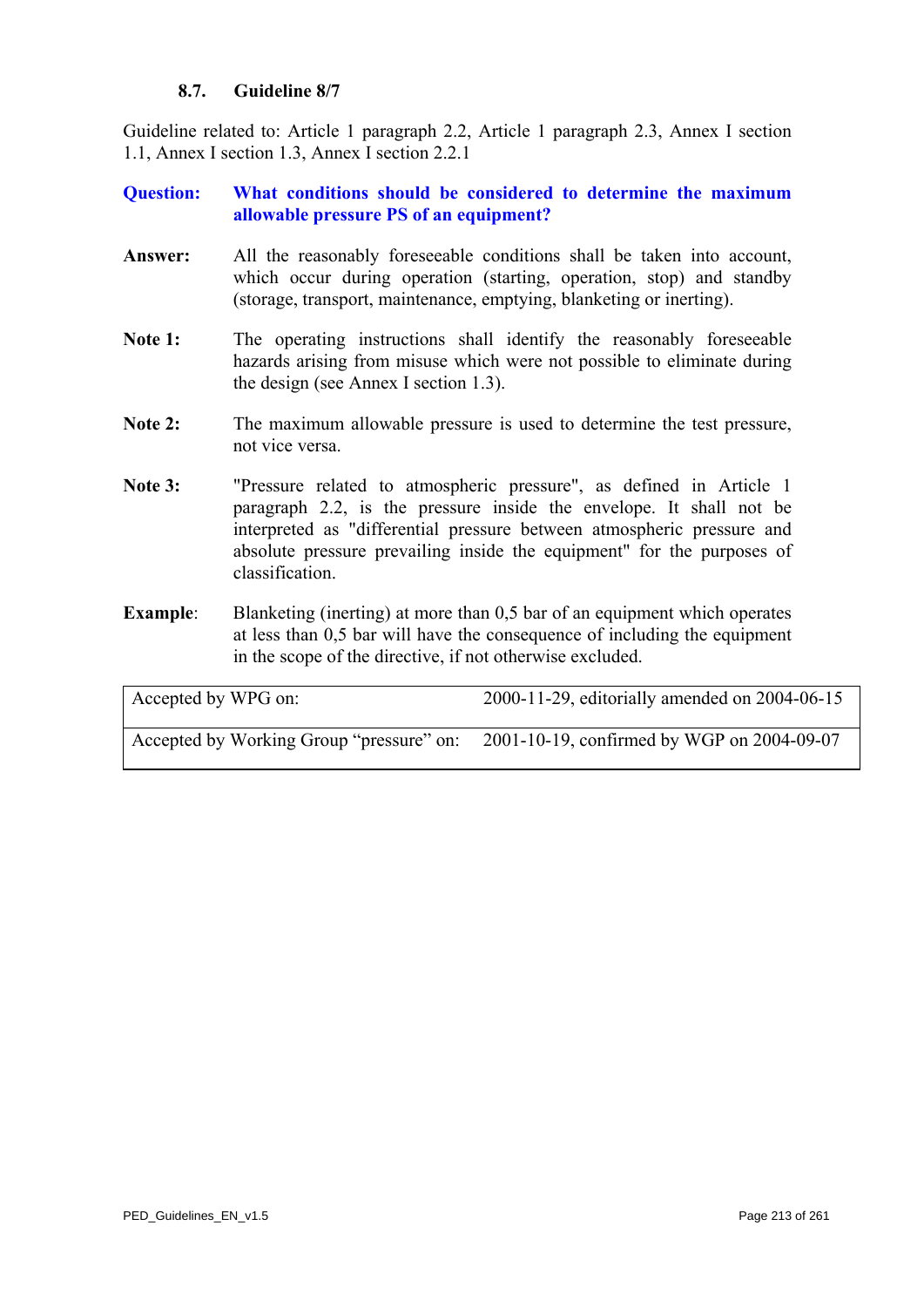#### **8.8. Guideline 8/8**

Guideline related to: Article 9 paragraphs 1 and 2, Annex I, section 3.3 b, last indent

# **Question: What does "product group" mean?**

- **Answer:** "Product group" is not defined in the directive but in the context of Article 9 paragraphs 1 and 2 it shall be taken to mean the "fluid group" which is used for the purposes of classification.
- **Note:** Moreover, for equipment designed for a specific fluid, the manufacturer shall indicate, where necessary, in order to draw the attention of user, the name of the fluid on the equipment and in the operating instructions (annex I section 3.3 b and annex I section 3.4 respectively).

| Accepted by WPG on:                      | $2000 - 11 - 29$ |
|------------------------------------------|------------------|
| Accepted by Working Group "pressure" on: | $2001 - 10 - 19$ |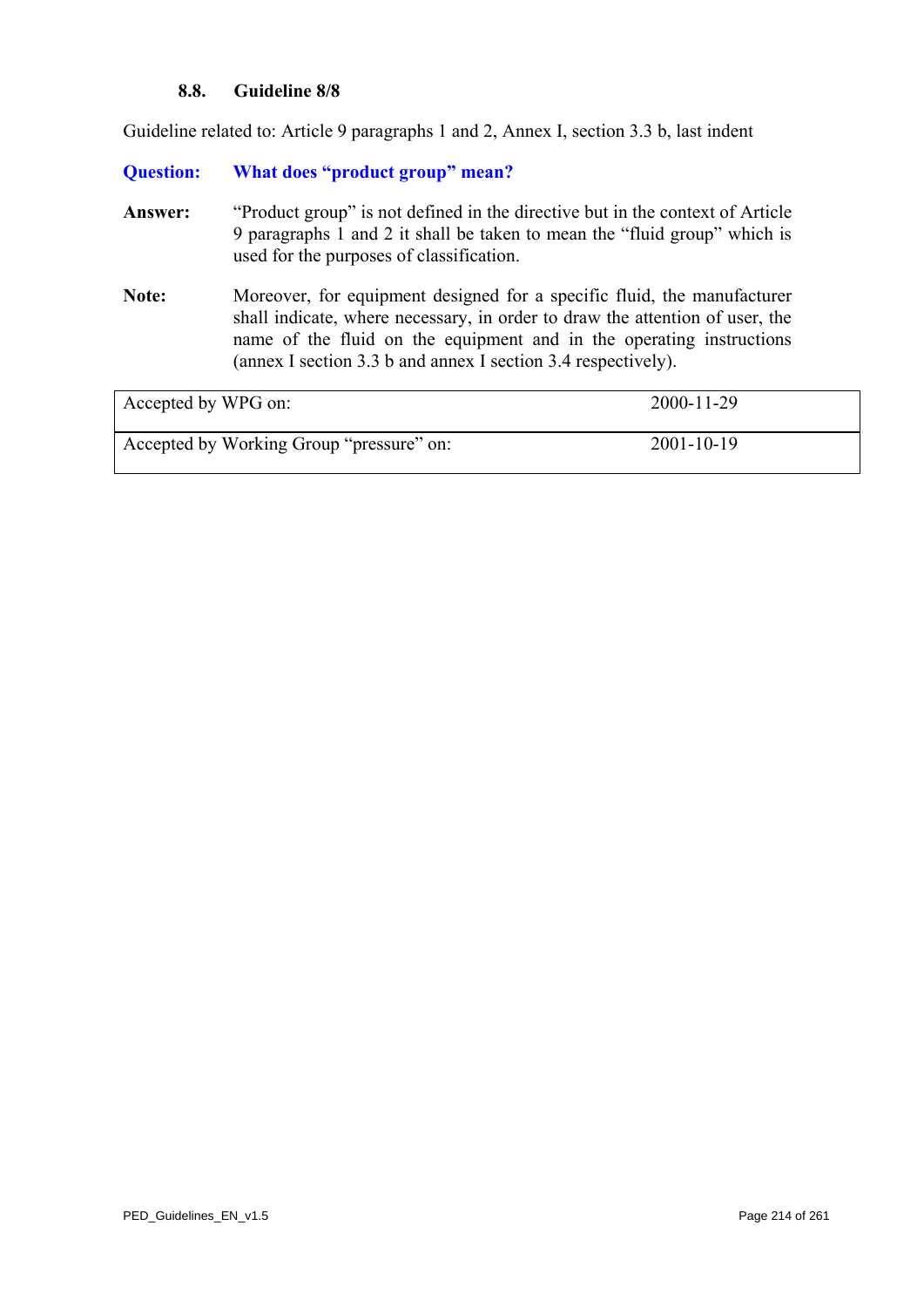#### **8.9. Guideline 8/9**

Guideline related to: Annex I, section 3.3 a)

# **Question: Must an individual serial number always be provided, even if the items of pressure equipment are manufactured in batches or series?**

**Answer:** No.

For items of pressure equipment manufactured in batches or series (such as portable extinguishers or valves) the identification may be limited to the batch or series number. It is not always necessary to provide an individual serial number on each item of pressure equipment.

**Notes:** 1. When a national authority applies the safeguard clause the decision will relate to all products belonging to the same batch or series. Similarly, if a manufacturer withdraws non-compliant or defective products from the market this will relate to all products belonging to the same batch or series.

> 2. It should be noted that some linguistic versions are unclear on this point.

> 3. Sufficient identification shall be possible according to the nature of the equipment.

| Accepted by WPG on:                      | $2001 - 11 - 22$ |
|------------------------------------------|------------------|
| Accepted by Working Group "pressure" on: | 2002-02-28       |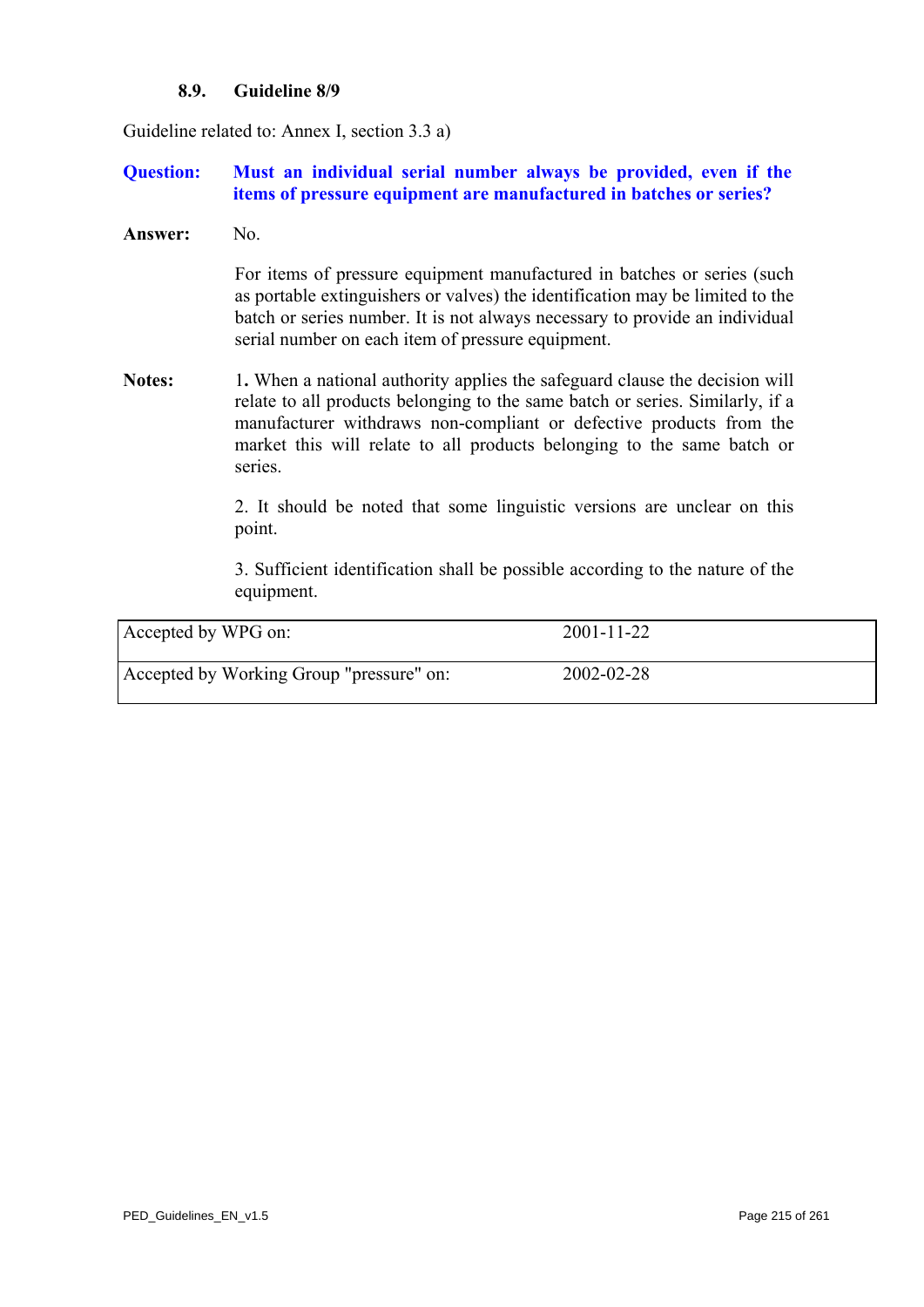#### **8.10. Guideline 8/10**

Guideline related to:Article 3 paragraph 1.2; Annex I section 3.3

#### **Question: Does the directive require a specific format for marking the year of manufacture of pressure cookers?**

#### Answer: No.

The year of manufacture could be for example given as a 4-digit (year of manufacture: yyyy) or limited to 2 digits, associated with the serial number (xxxx/yy).

| Acceptedby WPG on:                      | $2001 - 12 - 18$ |
|-----------------------------------------|------------------|
| Acceptedby Working Group "pressure" on: | 2002-02-28       |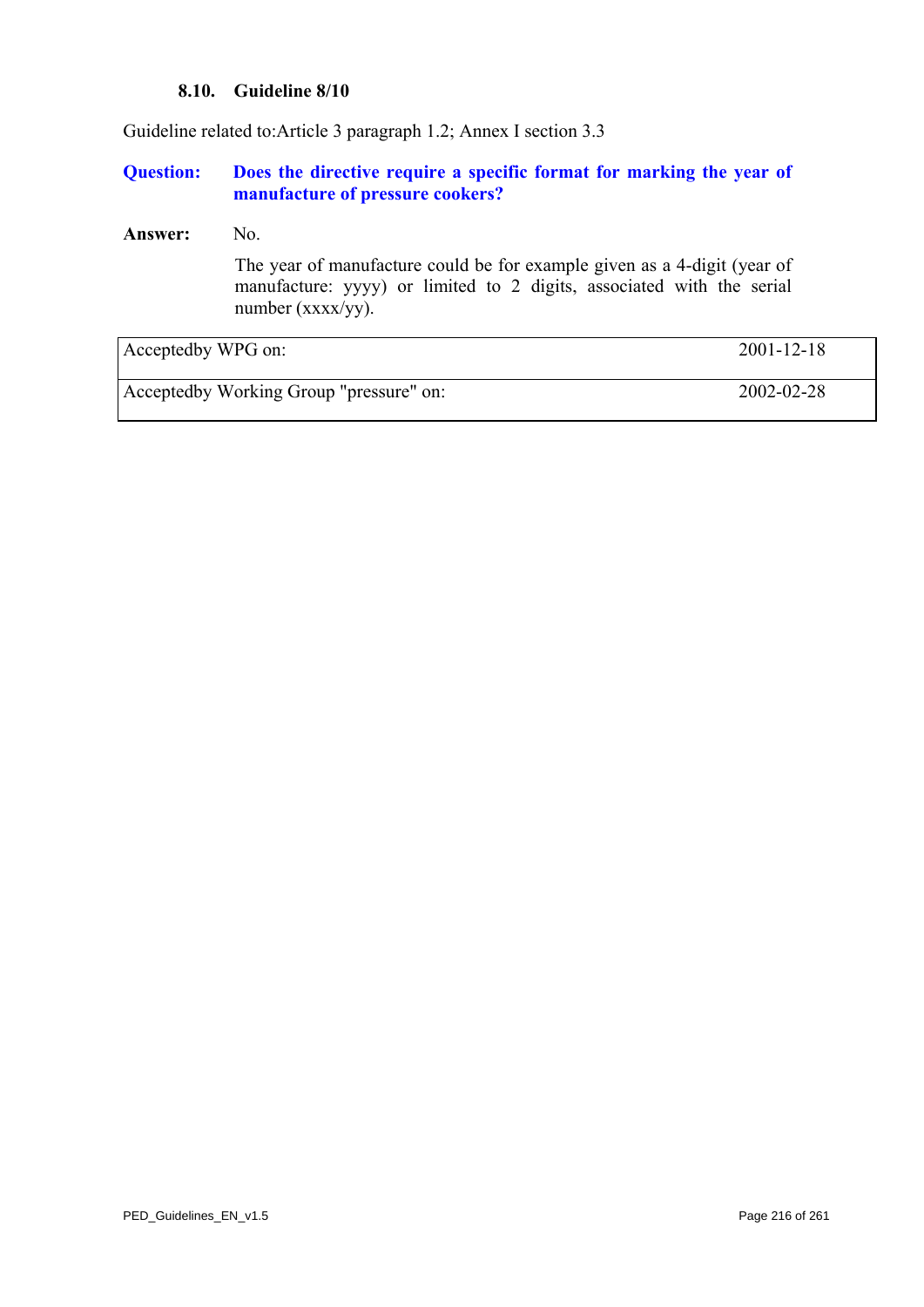### **8.11. Guideline 8/11**

Guideline related to: Annex I, preliminary observation 3

**Question: For products built according to a harmonized standard, is the manufacturer still obliged to perform the hazard analysis required by Annex I preliminary observation 3 of the PED?** 

### **Answer**: Yes.

The manufacturer has

- first to identify the hazards;
- second to determine those essential safety requirements (ESRs) which apply to his product.

Then, a comparison with Annex ZA of an existing harmonized standard will allow him to decide whether this standard fully covers the relevant ESRs for his product.

See also Guideline **[8/4](#page-209-0)**.

| Acceptedby WPG on:                      | 2002-06-18       |
|-----------------------------------------|------------------|
| Acceptedby Working Group "pressure" on: | $2002 - 10 - 03$ |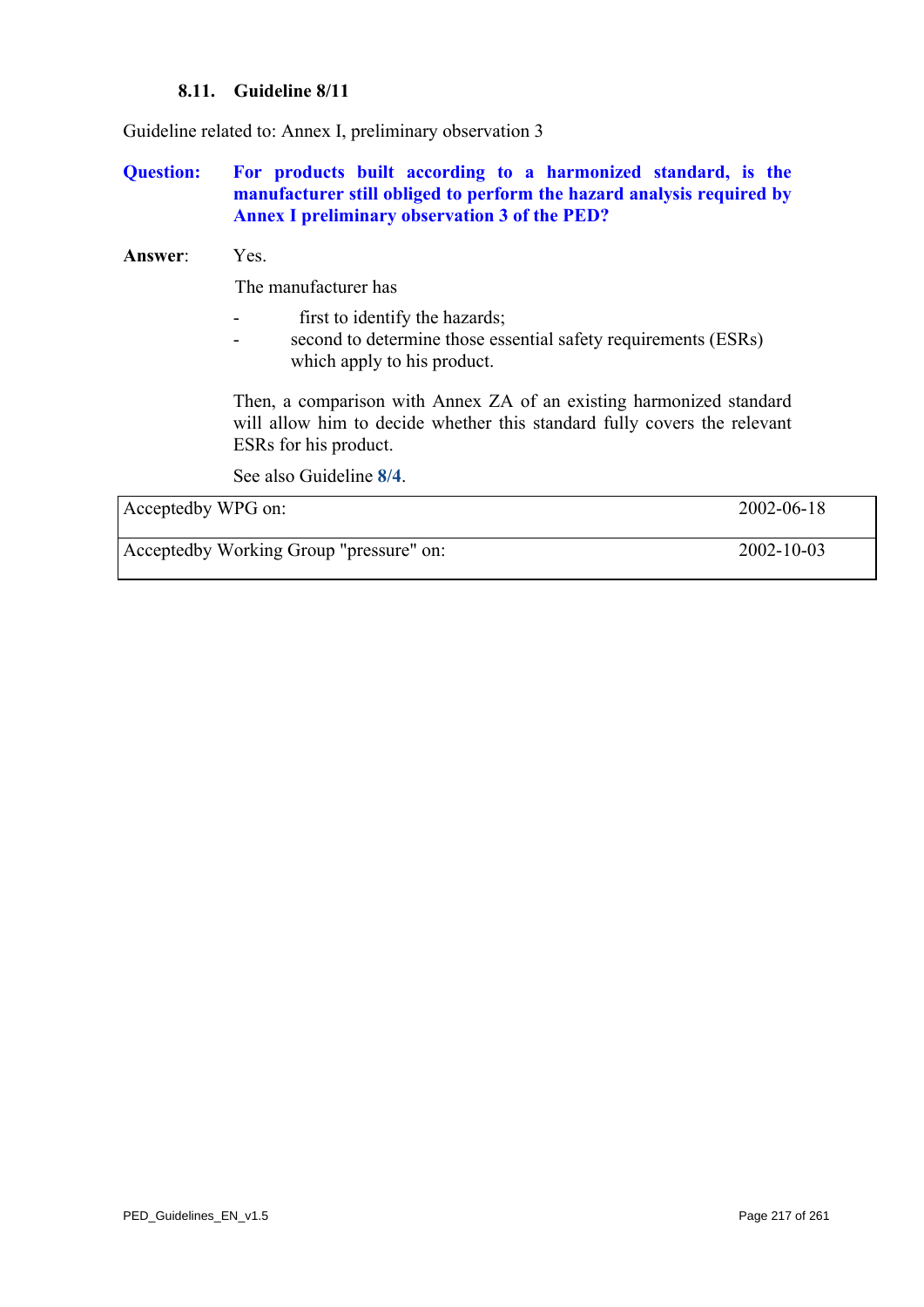### **8.12. Guideline 8/12**

Guideline related to: Annex I, section 3.3

**Question: Which are the essential maximum/minimum allowable limits to be marked according to Annex I section 3.3 a) of Pressure Equipment Directive (PED)?** 

**Answer:** All pressure equipment shall be marked with the maximum allowable pressure PS.

> Depending on the type of pressure equipment, its operating conditions and the results of hazard analysis there may be other essential maximum/minimum allowable limits or combinations thereof, such as

- maximum or minimum allowable temperature;
- maximum or minimum fluid level.
- Note: Further information may be required (see PED Annex I sections 3.3.b and c).

| Accepted by WPG on:                      | $2002 - 11 - 05$ |
|------------------------------------------|------------------|
| Accepted by Working Group "pressure" on: | 2003-01-27       |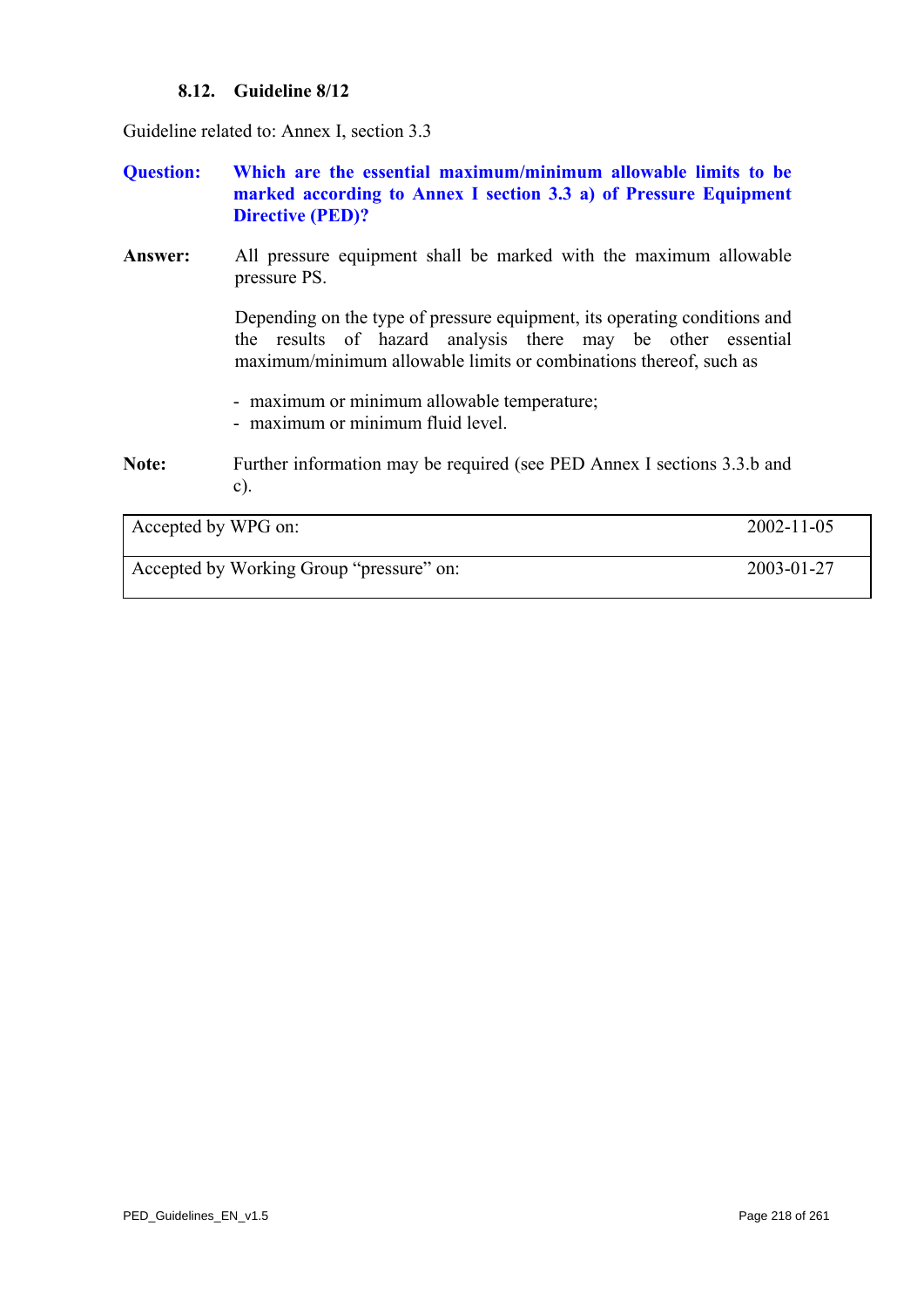### **8.13. Guideline 8/13**

<span id="page-218-0"></span>Guideline related to: Annex I, section 3.3, Annex VI

**Question: Which provisions are to be followed for the CE marking of small pressure accessories and safety accessories, the dimensions of which do not allow fulfilment of the requirements of:**  – **annex I, section 3.3.a) about the minimum information required,**  – **annex VI about the minimum size of the CE marking of 5 mm. Answer:** Where these requirements are a physical impossibility, the marking may be given on a label attached to the accessory. For example if a safety accessory has an external diameter of 8 mm and an internal diameter of 3,7 mm, the whole marking is given on a label. **Reason:** Even though the 2nd indent of the last paragraph of section 3.3 of Annex I refers only to the information under 3.3.b) to be given on a label, in case of technical impossibility it is allowed to give all the information on a label as provided for in the Guide for the New Approach Directives. Accepted by WPG on: 2003-05-14 Accepted by Working Group "pressure" on: 2003-11-03, editorially amended on 2005-06-28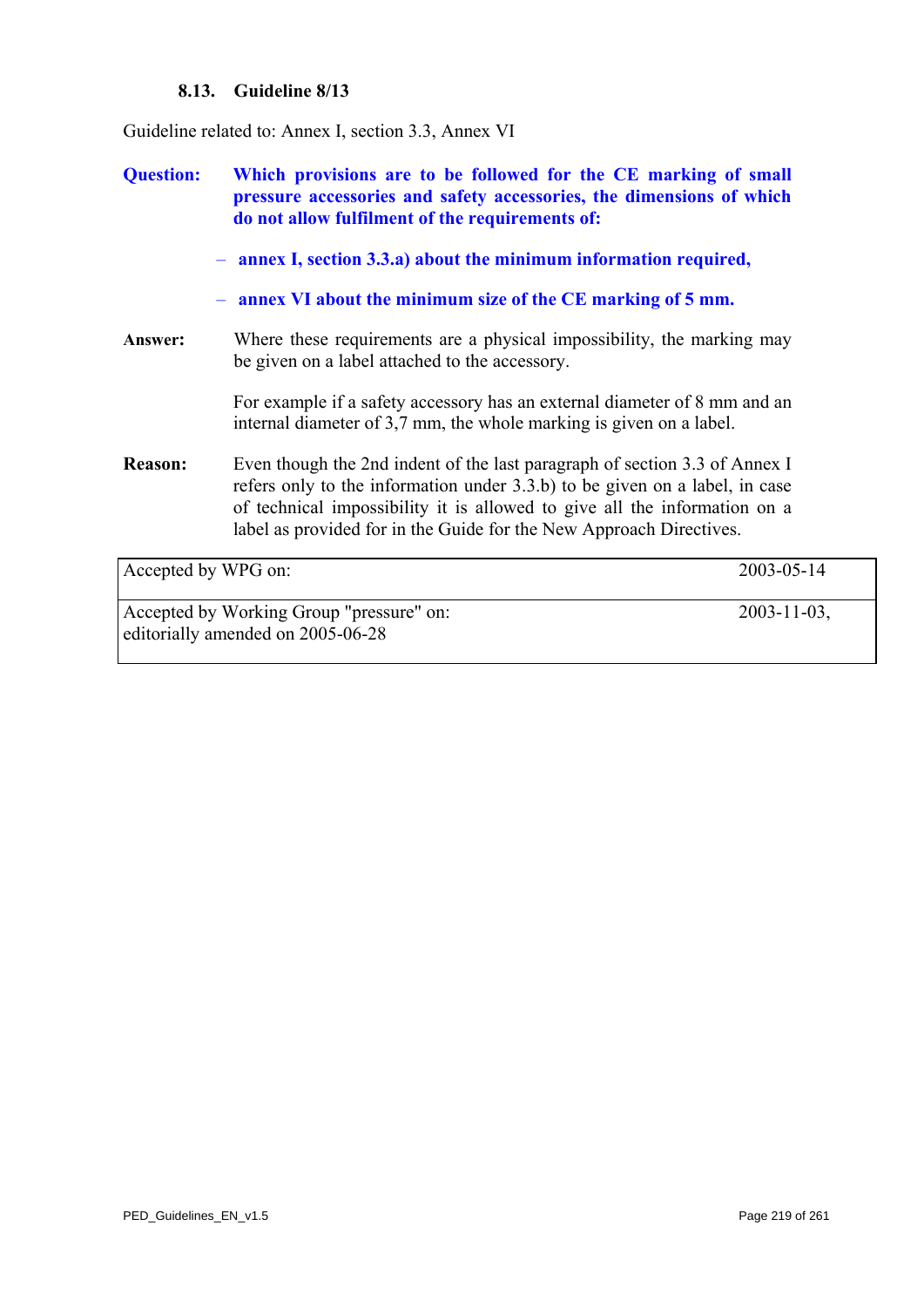### **8.14. Guideline 8/14**

Guideline related to: Annex I section 3.2.2

**Questiqon: Is it possible to undertake statistical proof testing of series-produced safety valves?** 

- Answer: Yes, when the body of the safety valve classified according to Annex II section 3 does not exceed category I and subject it is supported by the hazard analysis.
- **Reason:** The proof test is intended to verify the pressure containment aspect of the item of pressure equipment. The proof test does not address the safety function which is covered by Annex I section 2.11.1.
- Note 1: The safety function of such safety valves needs to be assessed according to category IV (except for safety valves manufactured for specific equipment of category lower than IV).
- Note 2: The same reasoning is not applicable to the other items of pressure equipment which are classified by the PED in a higher category than the category derived from their intrinsic characteristics.

| Accepted by WPG on:                      | $2004 - 12 - 16$ |
|------------------------------------------|------------------|
| Accepted by Working Group "pressure" on: | $2005 - 01 - 19$ |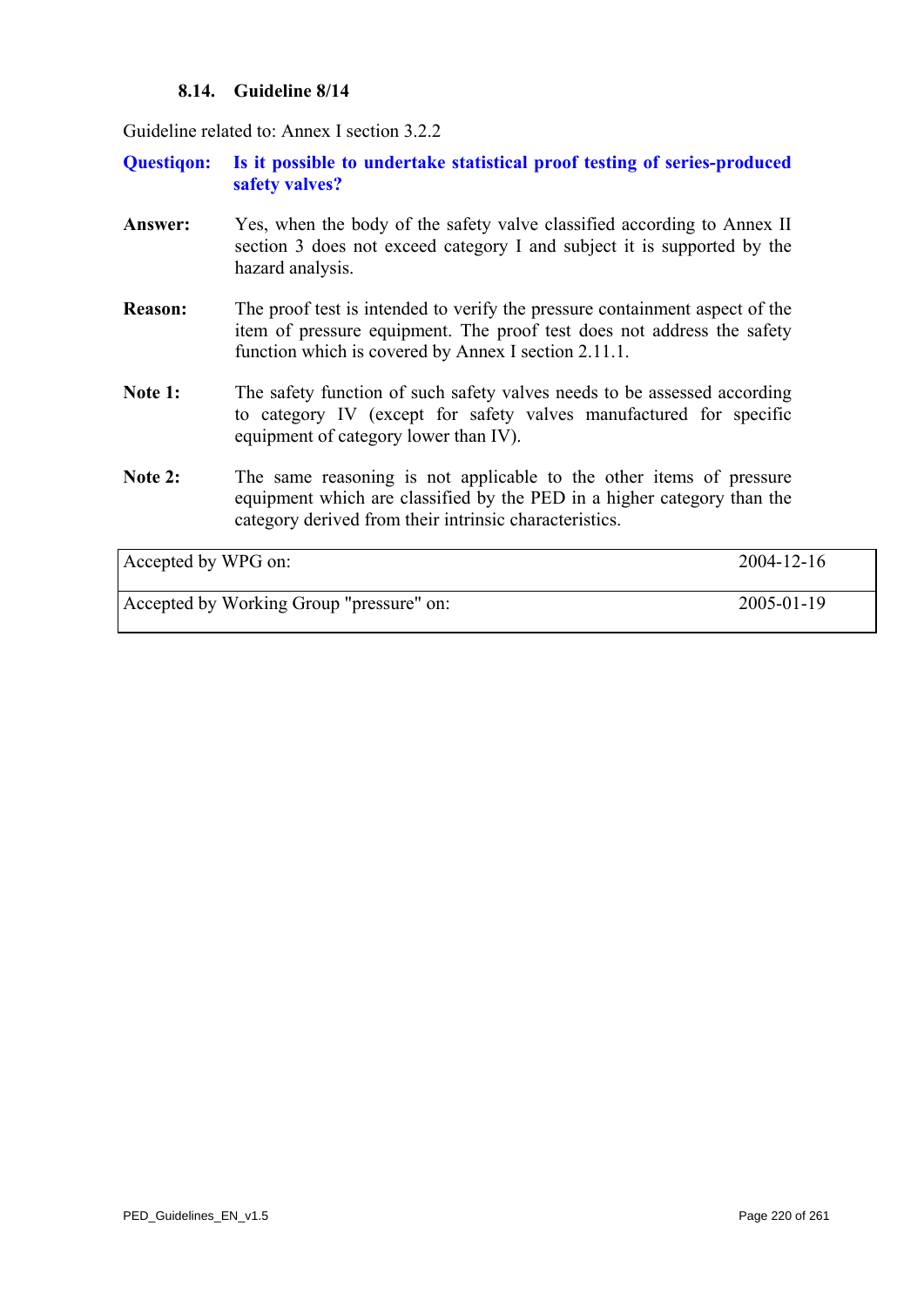# **8.15. Guideline 8/15**

<span id="page-220-0"></span>Guideline related to: Annex I sections 1.1, 1.2, 1.3, 2.9, 2.10, 2.11, 3.4, 5

### **Question: How should the ESRs (essential safety requirements) of Annex I be interpreted in regard of boilers for generating steam or superheated water intended for operation without continuous supervision?**

**Answer:** All the ESRs from Annex I apply if the corresponding hazards exist. The following observations, which are **not necessarily exhaustive**, explain how some of the ESRs can be understood in the context of operation without continuous supervision.

| <b>ESRs</b> | <b>Explanation</b>                                                                                                                                                                                                                                                     |
|-------------|------------------------------------------------------------------------------------------------------------------------------------------------------------------------------------------------------------------------------------------------------------------------|
| 1.1         | The boiler shall be able to operate automatically, and include a control mode "operation"<br>without continuous supervision".                                                                                                                                          |
| 1.3,<br>5a  | The heating system shall be able to operate only if all the boiler safety systems are<br>operational.                                                                                                                                                                  |
| 2.10        | Protection against exceeding allowable limits on pressure, temperature and water level shall<br>be ensured by safety accessories (see also guideline 1/43).                                                                                                            |
| 2.10        | When specific aspects of water quality are subject to rapid variation giving rise to<br>dangerous situations within the period of unattended operation, protection against<br>exceeding such limit shall be ensured by safety accessories.                             |
| 2.10        | Adequate monitoring devices, which enable adequate action to be taken automatically to<br>keep the boiler within the allowable limits, shall be provided.                                                                                                              |
| 2.10        | Warning devices, such as indicators or alarms, which enable the origin of anomalies to be<br>displayed, shall be provided.                                                                                                                                             |
| 2.10        | In the case of failure of the power supply to electrical boilers a safe shutdown or continuous<br>operation of the control circuit of the boiler shall be ensured.                                                                                                     |
| 2.11        | Safety accessories shall be designed to cause a safe shutdown of all or part of the boiler, in<br>case of failure of their power supply.                                                                                                                               |
| 2.11.1      | If for certain operations, the boiler shall be able to operate with some safety accessories<br>neutralised, this shall simultaneously disable the control mode "operation without<br>continuous supervision".                                                          |
| 3.4,<br>1.2 | The instructions for use shall explicitly state that the boiler is designed and equipped to be<br>operated without continuous supervision. It shall inform of residual hazards and special<br>measures to be taken during operation to eliminate them. It shall state: |
|             | - how to test the safety accessories (logic diagram for instance) and what are the<br>recommended intervals for such inspections;                                                                                                                                      |
|             | - the requirements for boiler feedwater;                                                                                                                                                                                                                               |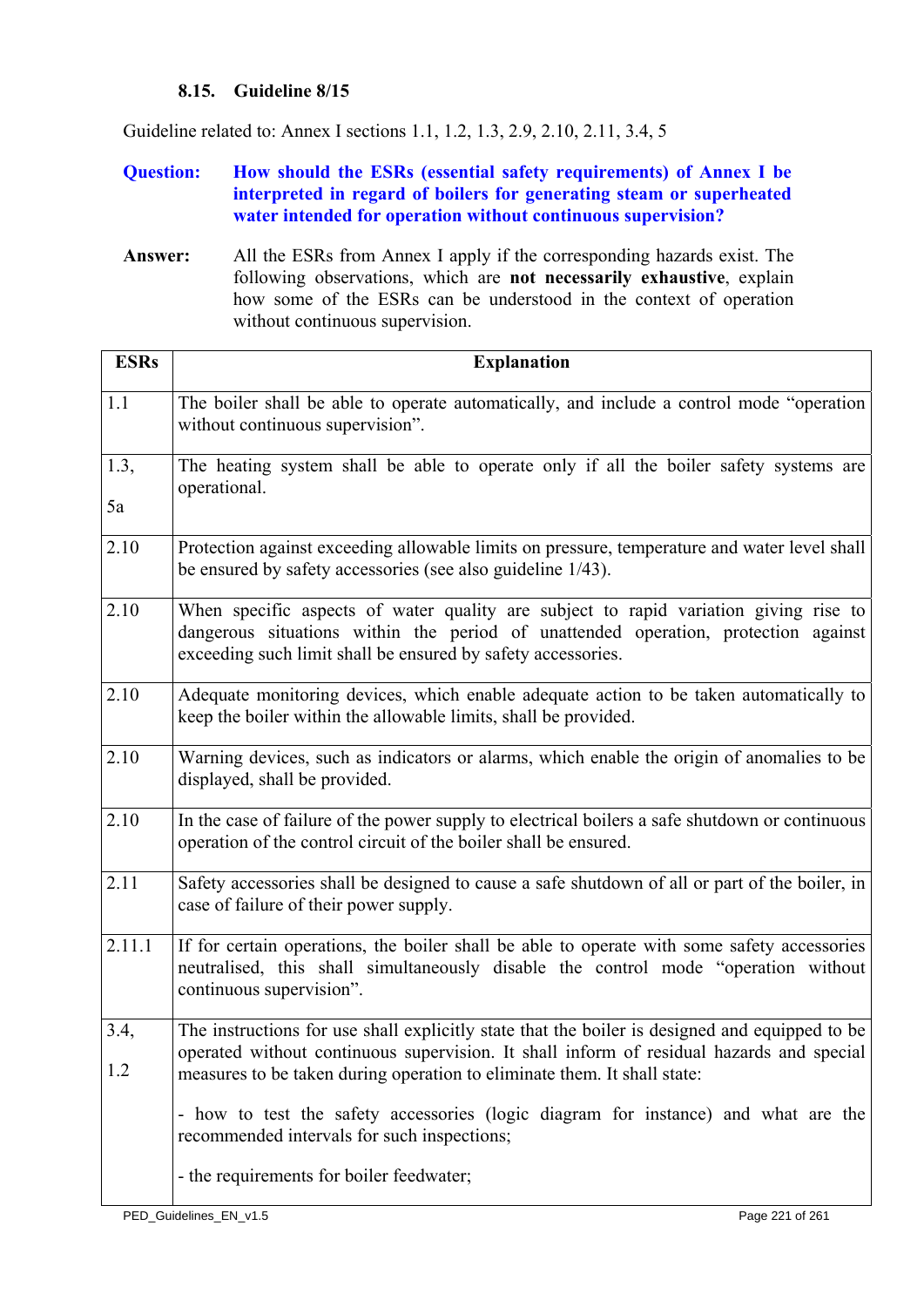|    | - the instructions to restart the boiler, for every stop origin.                                                                             |
|----|----------------------------------------------------------------------------------------------------------------------------------------------|
| 5a | After a boiler shutdown caused by anomaly, the boiler shall not be able to restart<br>automatically.                                         |
| 5d | After shutdown, residual heat shall be safely removed without human intervention.                                                            |
| 5e | After a heating system has been locked in the stop position due to failure in its supply, a<br>manual reset shall be necessary to unlock it. |

The following examples are frequently used requirements to check the function of the safety system periodically as stated in guideline **[9/20](#page-246-0)**. The requirements are related to ESRs section 5 and section 2.11.1 of Annex I:

24 hours operation without continuous supervision is permitted if functional tests of the limiting devices are carried out periodically at adequate intervals.

A functional test carried out by the boiler attendant includes the shut down of the burnervalves, or, when the boiler is fed by solid fuels, the stopping of the conveyor system. This functional test also includes checking of the quality of water. Member states may have specific requirements to allow duration greater than 24 hours, e.g. provision of a device for automatic monitoring of water quality.

| Accepted by WPG on:                      | 2004-02-25       |
|------------------------------------------|------------------|
| Accepted by Working Group "pressure" on: | $2004 - 03 - 18$ |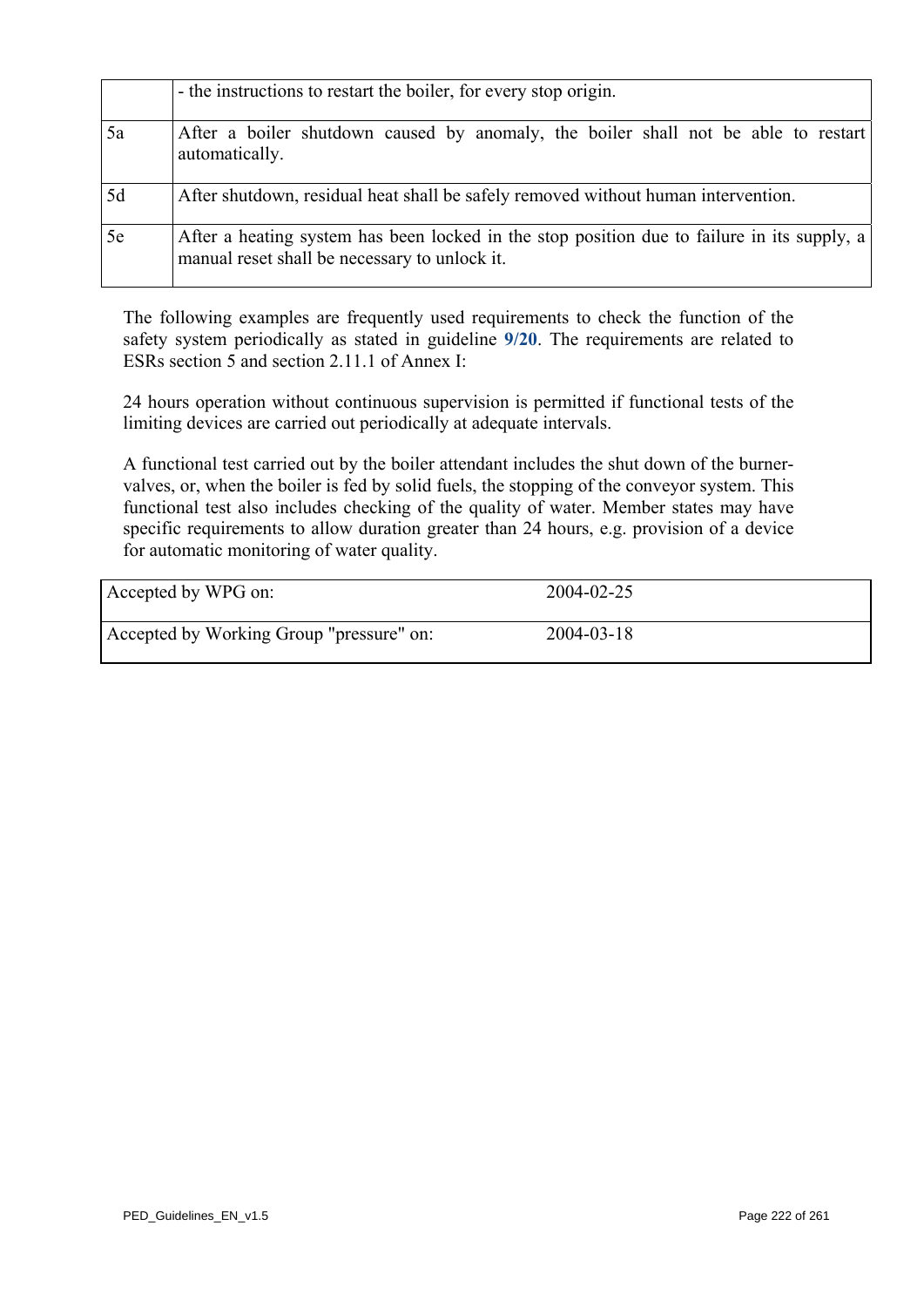### **8.16. Guideline 8/16**

Guideline related to: Annex I sections 3.2.2 and 7.4

- **Question: If the hydrostatic pressure test required by Annex I section 3.2.2 is replaced by a pneumatic pressure test because filling with water is harmful or impractical, what value has to be used for the pressure test?**
- **Answer:** Either the values given in Annex I section 7.4 are to be used for the pneumatic pressure test or the manufacturer has to achieve an equivalent level of safety using other appropriate means.

See guideline **[8/2](#page-207-0)**.

- Note 1: Whether the test is pneumatic or hydrostatic, when the value of the pressure deviates from the value of Annex 1 section 7.4, additional measures must be applied to verify the pressure containment aspect including tightness (see guideline **[5/3](#page-145-0)**).
- Note 2: Attention is drawn to the fact that pneumatic testing can be highly dangerous. Reference should be made to the appropriate national authorities for regulation or guidance on the procedures to be followed.

Accepted by WPG on: 2004-12-16

Accepted by Working Group "pressure" on: 2005-01-19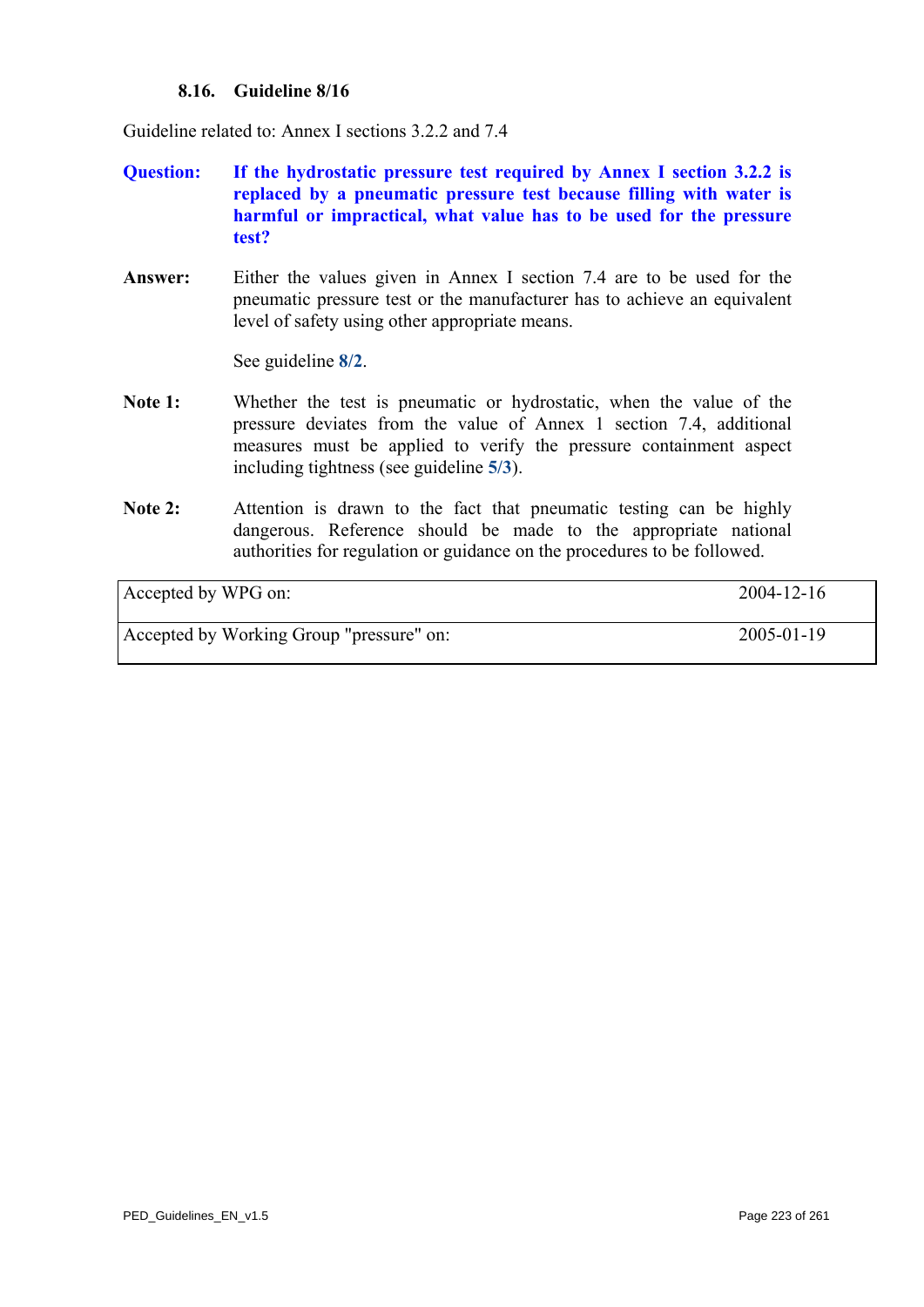### **8.17. Guideline 8/17**

Guideline related to: Article 15 paragraph 2, Annex I section 3.3

**Question: Is it possible to provide the marking and labelling required by Annex I section 3.3 on a sticker?** 

- **Answer:** Yes, provided the sticker is non-removable, indelible, legible and firmly attached to the pressure equipment, for the intended lifetime and foreseeable conditions of use.
- **Note:** When using stickers, account has to be taken of limited durability in practice. For most types of pressure equipment, industrial practice is to use rigid data plates.

See also guideline **[8/13](#page-218-0)**.

| Acceptedby WPG on:                      | 2004-10-06 |
|-----------------------------------------|------------|
| Acceptedby Working Group "pressure" on: | 2005-01-19 |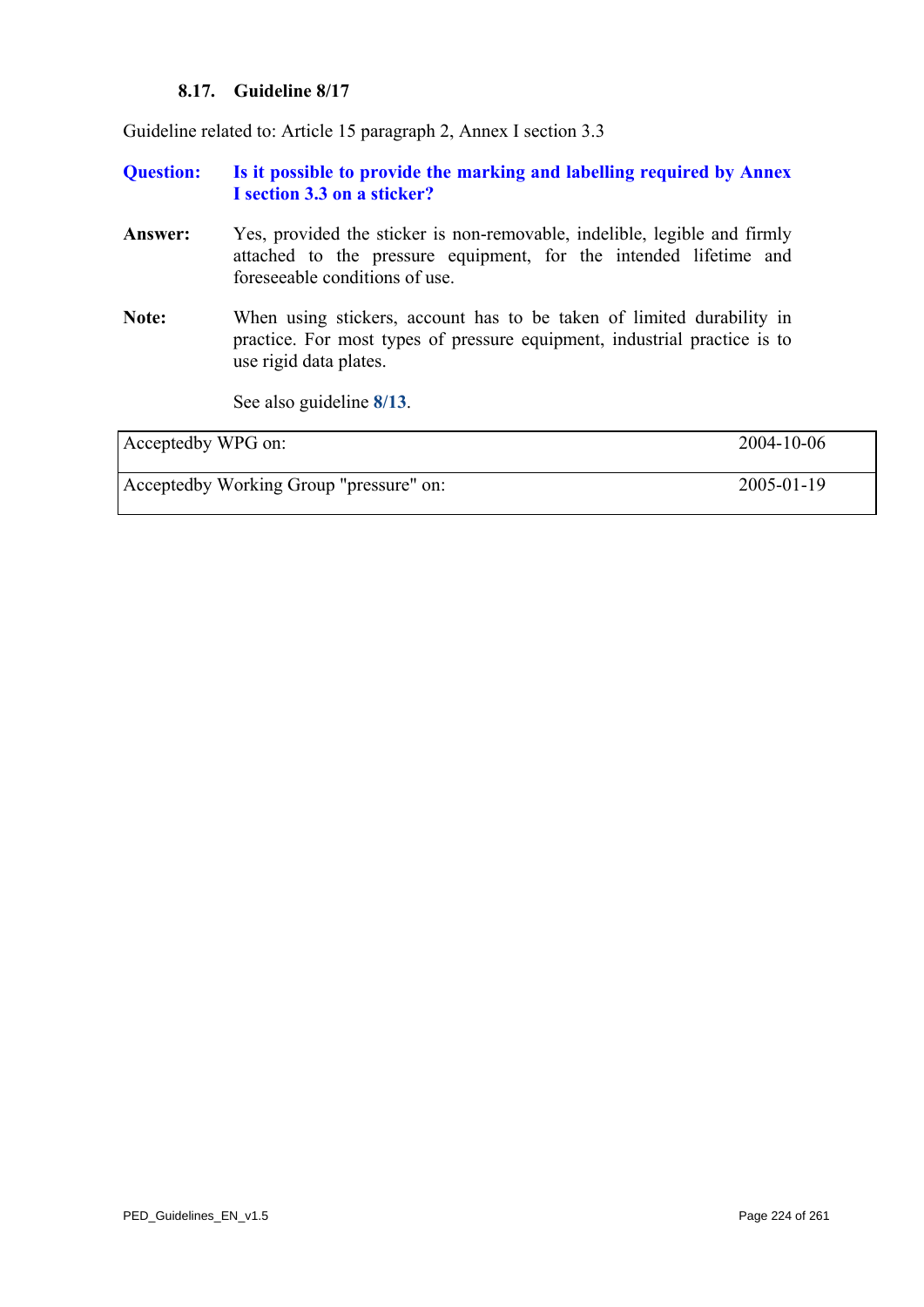# **8.18. Guideline 8/18 (pending)**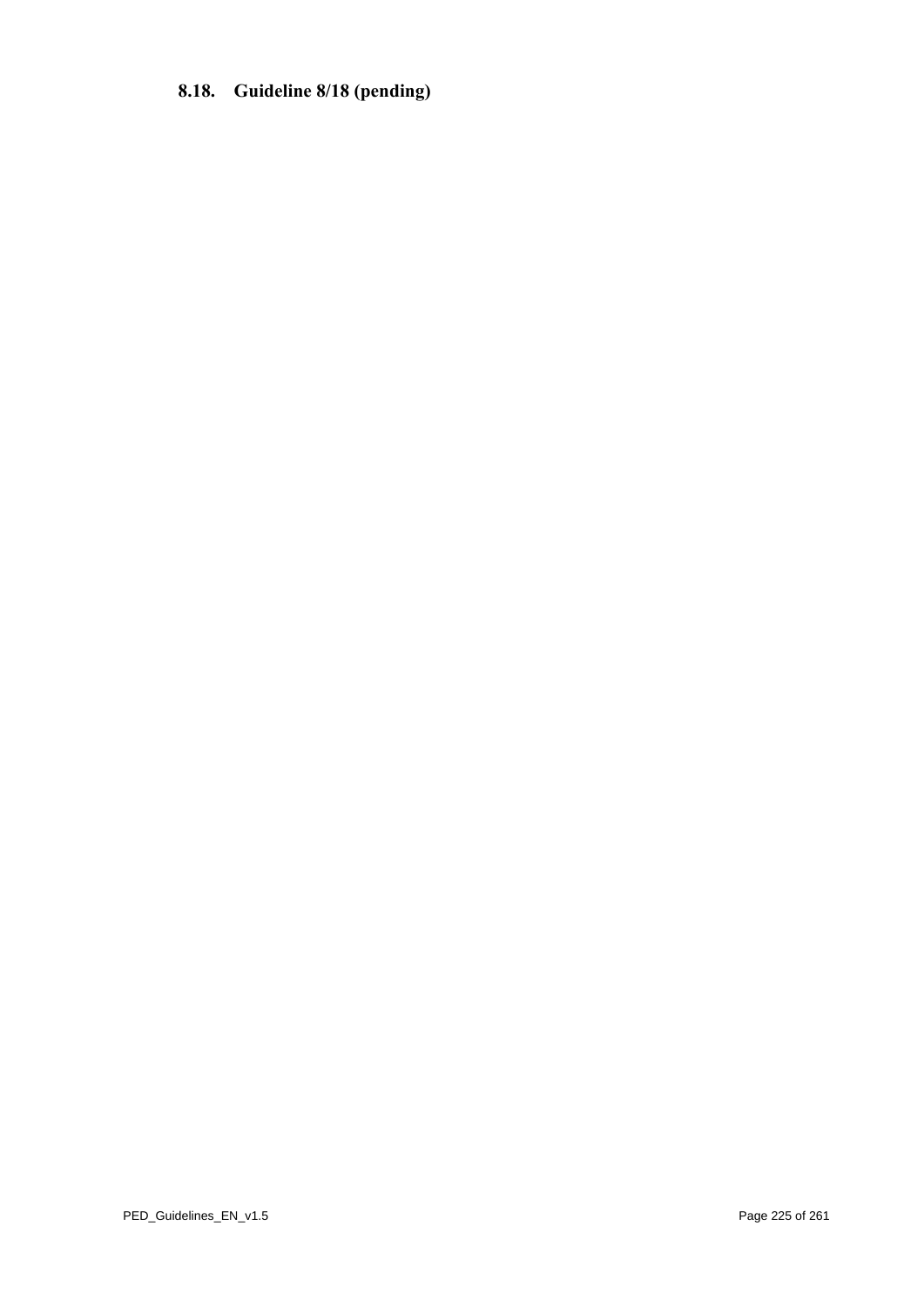#### **8.19. Guideline 8/19**

Guideline related to: Article 15 paragraph 2, Annex I section 3.3 and 3.4

#### **Question: What is the marking information to be put on the constituent parts of pressure equipment intended for domestic use?**

**Answer:** Only the complete pressure equipment can be conformity assessed, and only one CE marking shall be affixed, preferably on the constituent part that is not supposed to be replaced.

> The constituent parts of such pressure equipment, which can be sold separately, as spare parts for instance, should have a marking allowing them to be identified unambiguously. They shall not carry a CE marking additional to the marking of the complete equipment.

> The declaration of conformity and instructions for use shall describe in an appropriate manner the components making up this equipment. The operating instructions for use shall give the list of spare parts (where appropriate); how to identify them, in particular their marking information.

See also Guideline **[1/22](#page-24-0)**, **[1/47](#page-50-0)**, **[4/11](#page-136-0)**

**Note:** An example would be a pressure cooker constituting a body and lid.

<span id="page-225-0"></span>

| Accepted by WPG on:                      | 2011-01-27 |
|------------------------------------------|------------|
| Accepted by Working Group "pressure" on: | 2012-03-06 |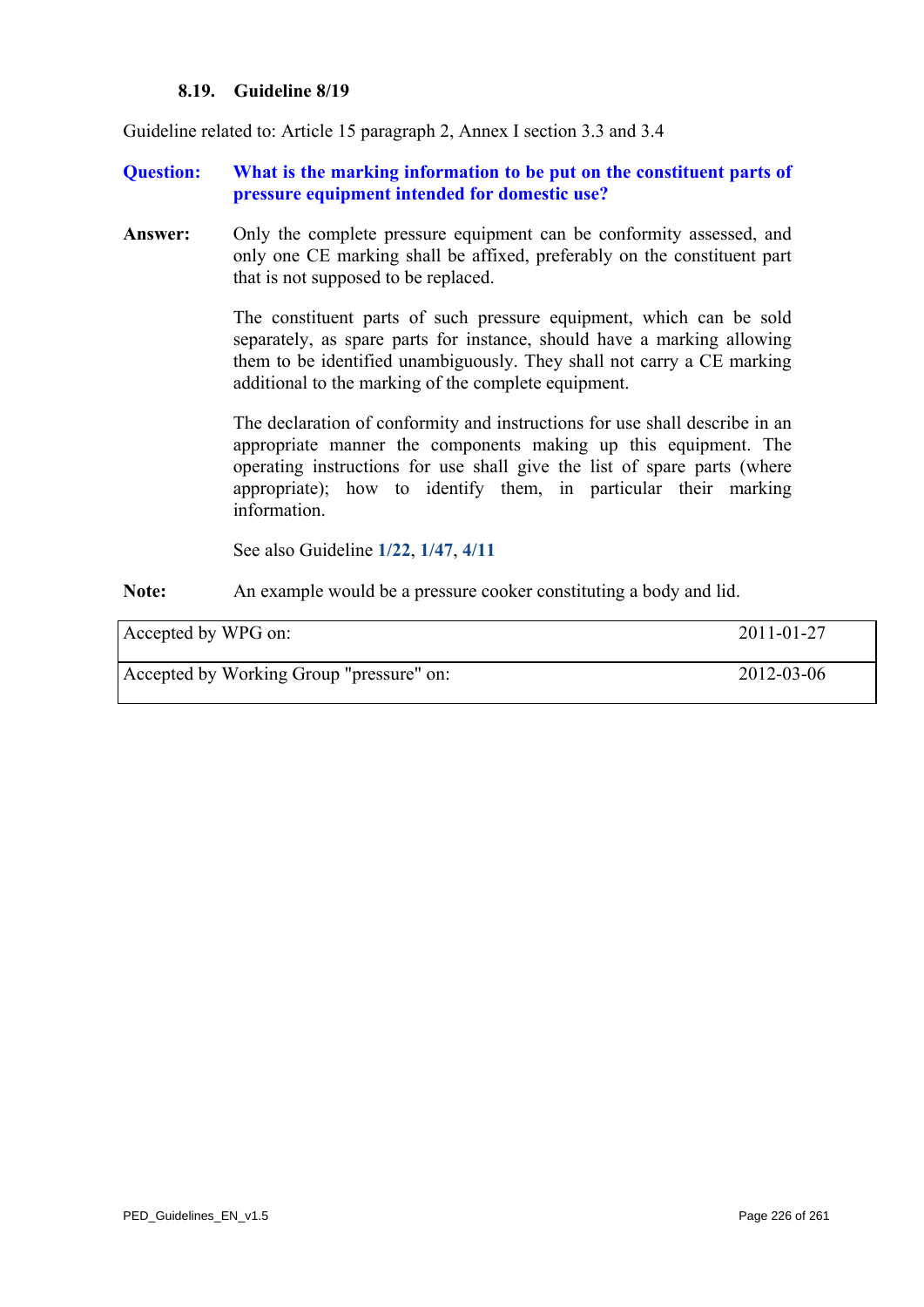### **9. MISCELLANEOUS**

|                | <b>SCOPE AND EXCLUSIONS OF THE DIRECTIVE</b>                                          |
|----------------|---------------------------------------------------------------------------------------|
| $\overline{2}$ | <b>CLASSIFICATION AND CATEGORIES</b>                                                  |
| $\mathcal{E}$  | <b>ASSEMBLIES</b>                                                                     |
| $\overline{4}$ | <b>EVALUATION ASSESSMENT PROCEDURES</b>                                               |
| 5              | <b>INTERPRETATION OF THE ESSENTIAL SAFETY REQUIREMENTS ON DESIGN</b>                  |
| 6              | <b>INTERPRETATION OF THE ESSENTIAL SAFETY REQUIREMENTS ON</b><br><b>MANUFACTURING</b> |
| 7              | <b>INTERPRETATION OF THE ESSENTIAL SAFETY REQUIREMENTS ON MATERIALS</b>               |
| 8              | <b>INTERPRETATION OF OTHER ESSENTIAL SAFETY REQUIREMENTS</b>                          |
| 9              | <b>MISCELLANEOUS</b>                                                                  |
| 10             | <b>GENERAL-HORIZONTAL QUESTIONS</b>                                                   |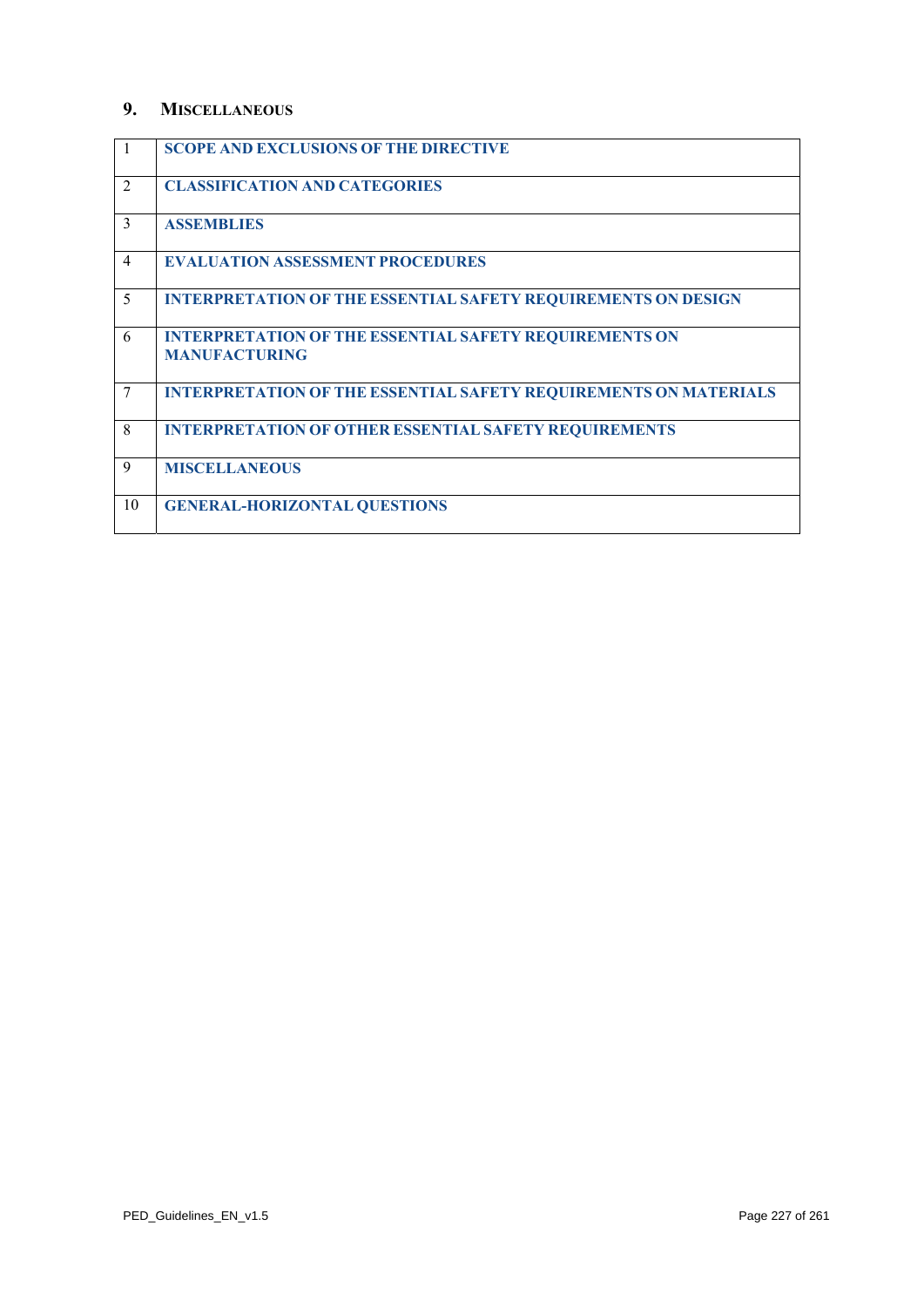### **9.1. Guideline 9/1**

<span id="page-227-0"></span>Guideline related to: Article 3, paragraph 3

## **Question: What is to be understood by "sound engineering practice"?**

Answer: Sound engineering practice" means, without prejudice to article 4, paragraph 1.2, that such pressure equipment is designed taking into account all relevant factors influencing its safety. Furthermore, such equipment is manufactured, verified and delivered with instructions for use in order to ensure its safety during its intended life, when used in foreseeable or reasonably foreseeable conditions. The manufacturer is responsible for the application of sound engineering practice.

| Acceptedby WPG on:                      | 1998-09-18 |
|-----------------------------------------|------------|
| Acceptedby Working Group "pressure" on: | 1999-01-29 |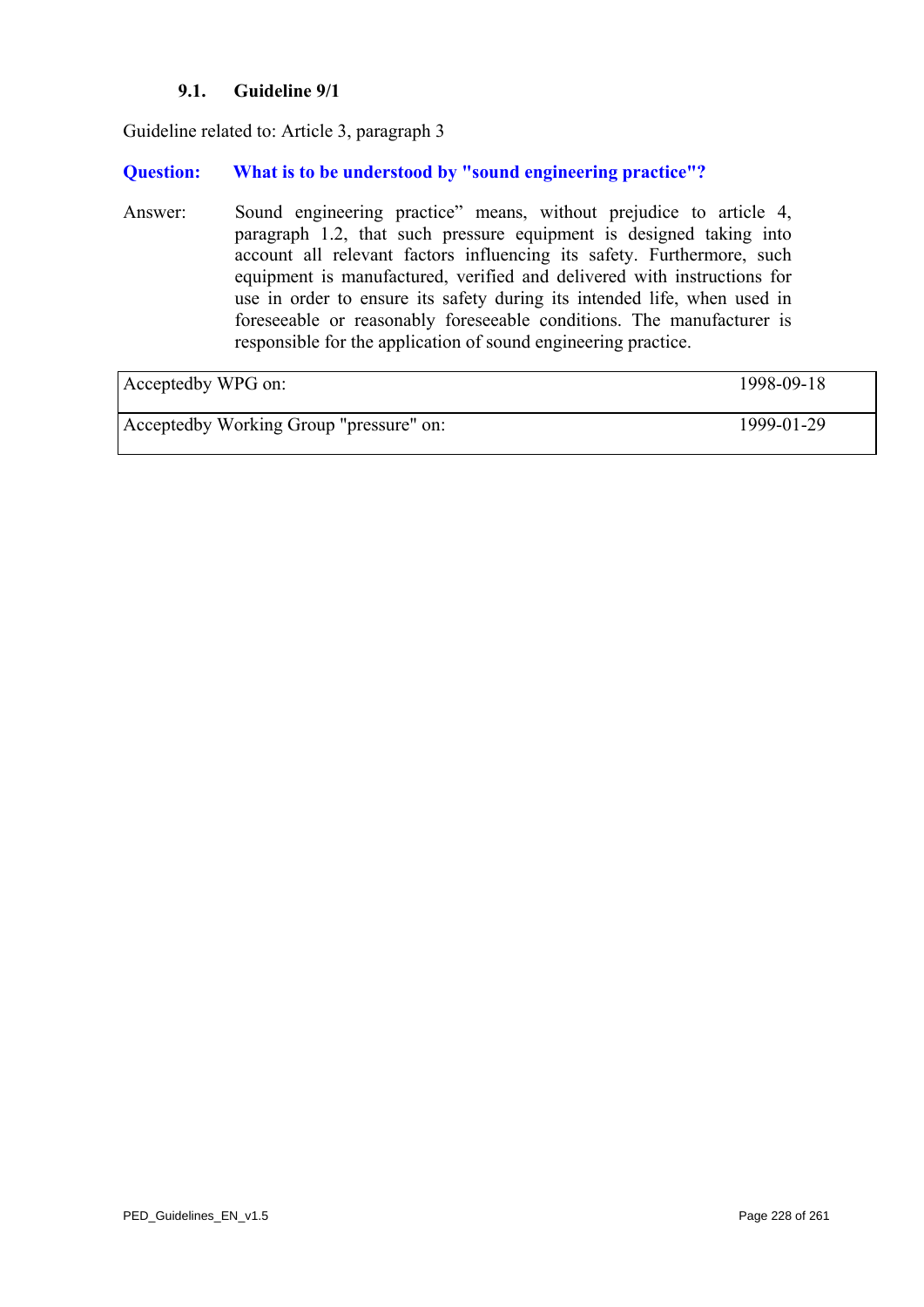# **9.2. Guideline 9/2**

<span id="page-228-0"></span>Guideline related to: Article 11, Paragraph 1

### **Question: What does "material recognised as being safe to use before 29 November 1999" in Article 11, first paragraph mean ?**

Answer: Recognised as being safe to use means a material

- with well-known characteristics, and
- with a well-established history of safe use in the pressure equipment field.

To be approved under Article 11, such a material must fulfil the relevant essential safety requirements of Annex I.

| Accepted by WPG on:                      | 1999-06-10 |
|------------------------------------------|------------|
| Accepted by Working Group "pressure" on: | 1999-11-08 |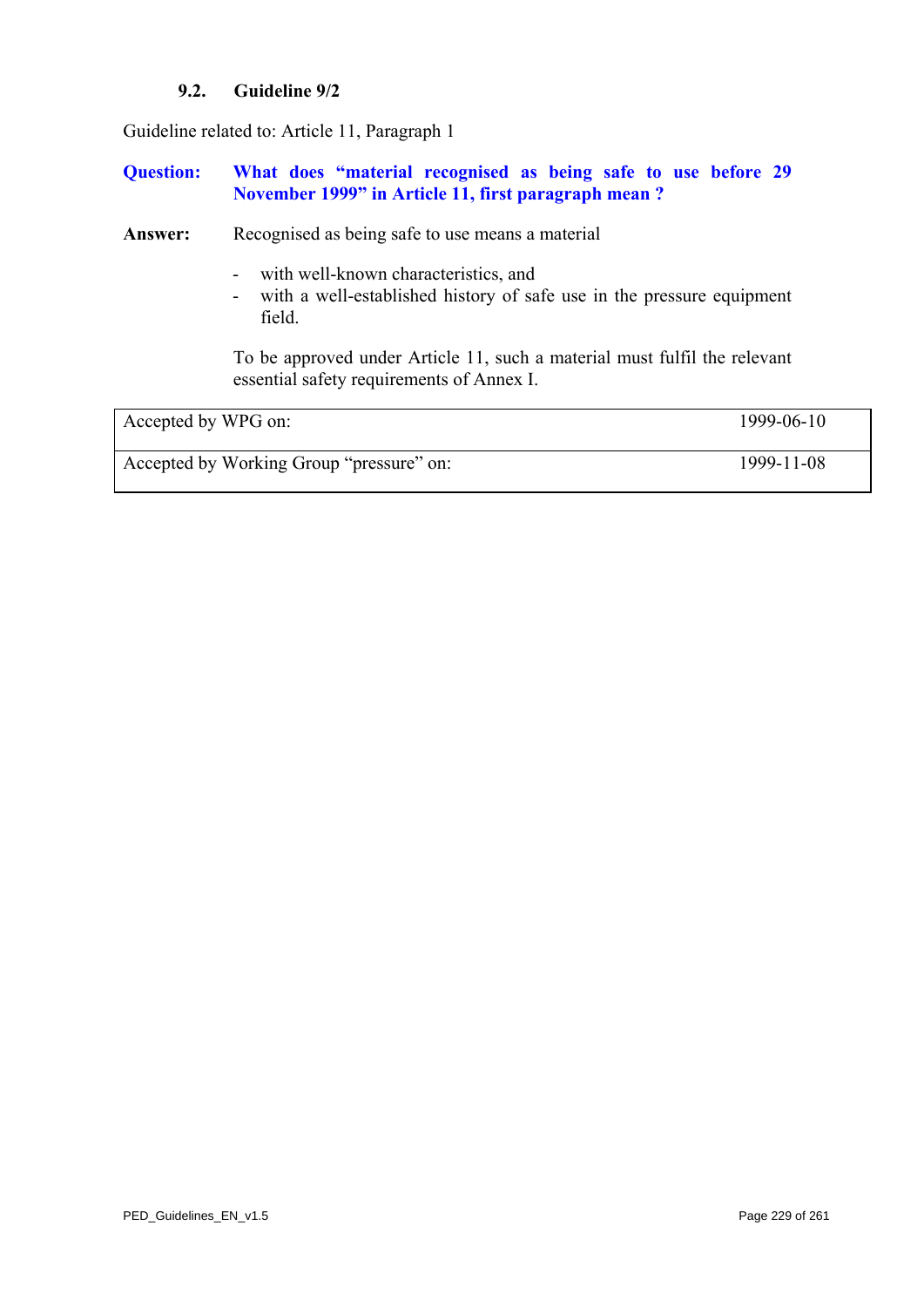# **9.3. Guideline 9/3**

<span id="page-229-0"></span>Guideline related to: Article 11, Paragraph 1

### **Question: Is the approval of a material manufacturer part of the European Approval of Material procedure for "a material recognised as being safe to use before 29 November 1999"?**

**Answer:** No, the purpose of such a European Approval of Material is to certify the conformity of types of materials with the corresponding requirements of the Directive, not to approve a material manufacturer.

| Accepted by WPG on:                      | 1999-02-26 |
|------------------------------------------|------------|
| Accepted by Working Group "pressure" on: | 1999-11-08 |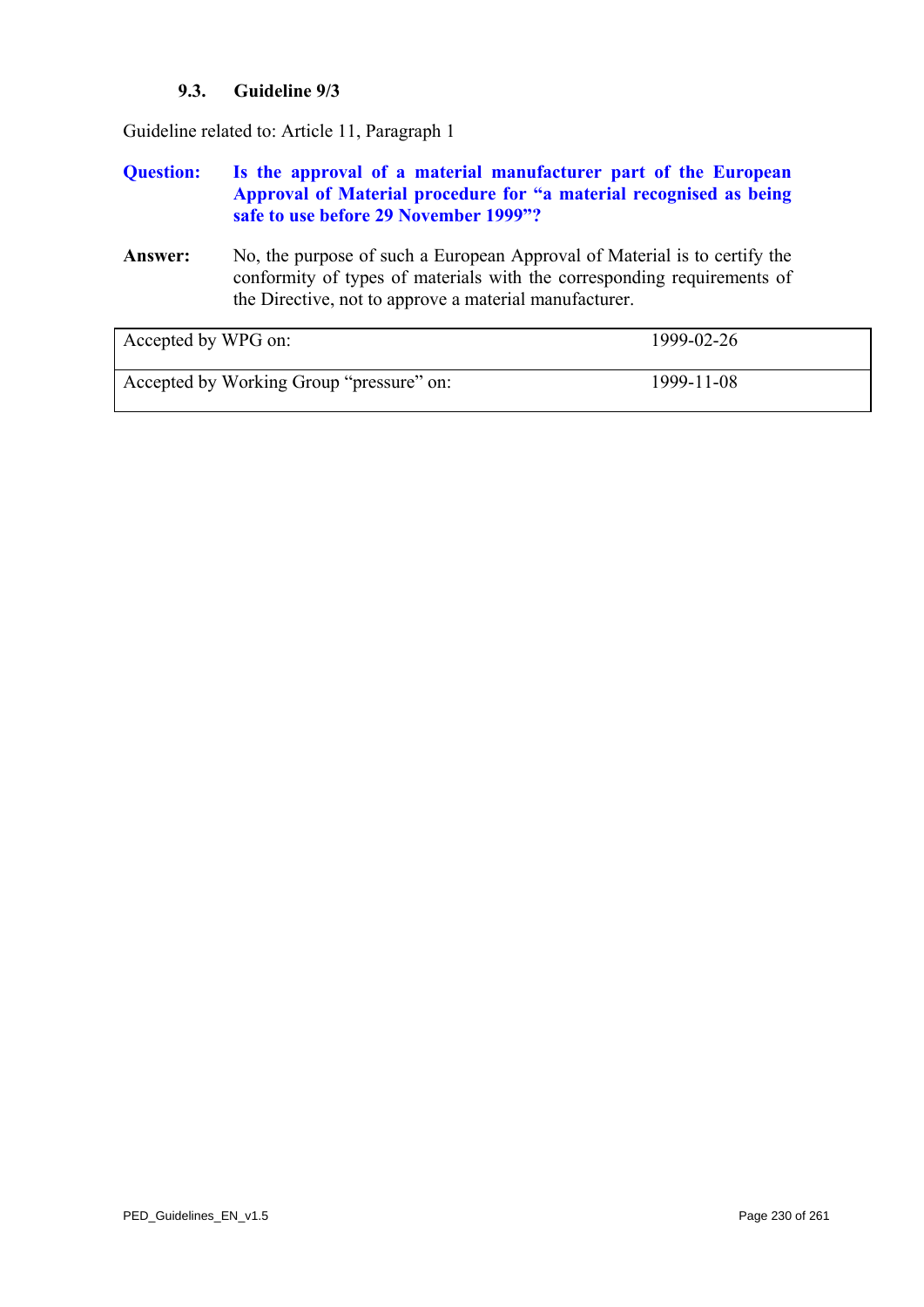### **9.4. Guideline 9/4**

Guideline related to: Article 11, Paragraph 1

### **Question: May a European Approval of Material for a "material recognised as being safe to use before 29 November 1999", be restricted to one or more material manufacturers?**

**Answer:** No, see guideline **[9/3](#page-229-0)**.

**Note:** If a material which is covered by a European Approval of Material is patented, or has a patent pending, this information shall be included in the European Approval of Material.

Accepted by WPG on: 2000-02-17

Accepted by Working Group "pressure" on: 2000-06-29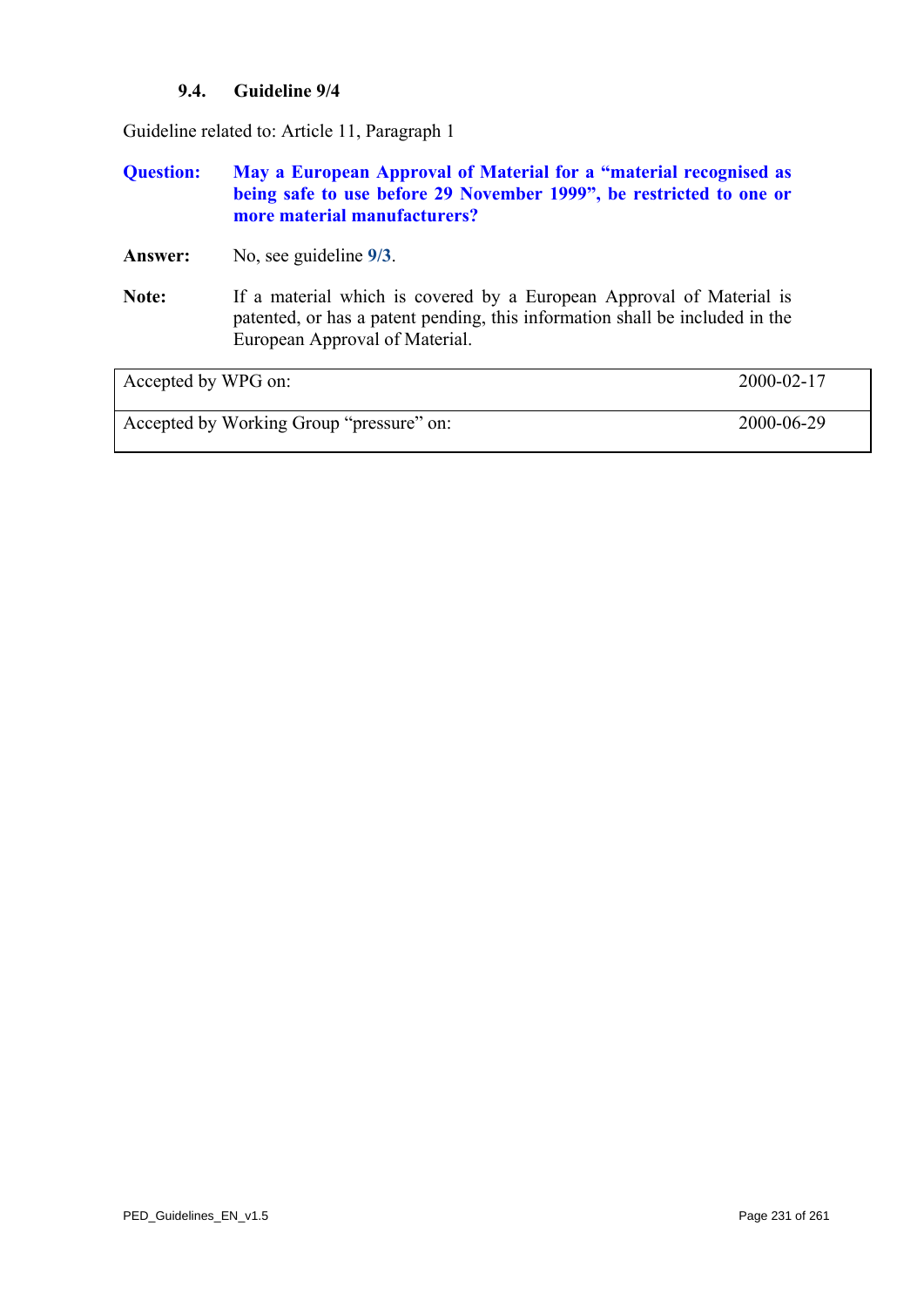## **9.5. Guideline 9/5**

<span id="page-231-0"></span>Guideline related to: Article 5

- **Question: In which conditions is it possible to use a document other than a harmonised standard (national standard, professional code or private technical document) for the design and manufacture of pressure equipment for the application of PED?**
- Answer: 1) The use of the harmonised standard is not mandatory.

2) However, the directive did not include provisions to give presumption of conformity to documents other than harmonised standards.

A manufacturer using another document shall describe in his technical documentation the solutions adopted to meet the essential requirements of the directive.

The notified body (or the user inspectorate) shall validate, if required by the module chosen, these solutions.

3) The technical requirements of the Directive are given in Annex I. When using a national standard, a professional code or a private technical document for fulfilling Annex I, only the technical content of this document is relevant. Further provisions of this document (e.g. about bodies or certification procedures) are not relevant for the application of PED.

**Note:** See also guideline **[9/6](#page-232-0)**.

Accepted by WPG on: 1999-07-15 Accepted by Working Group "pressure" on: 1999-11-08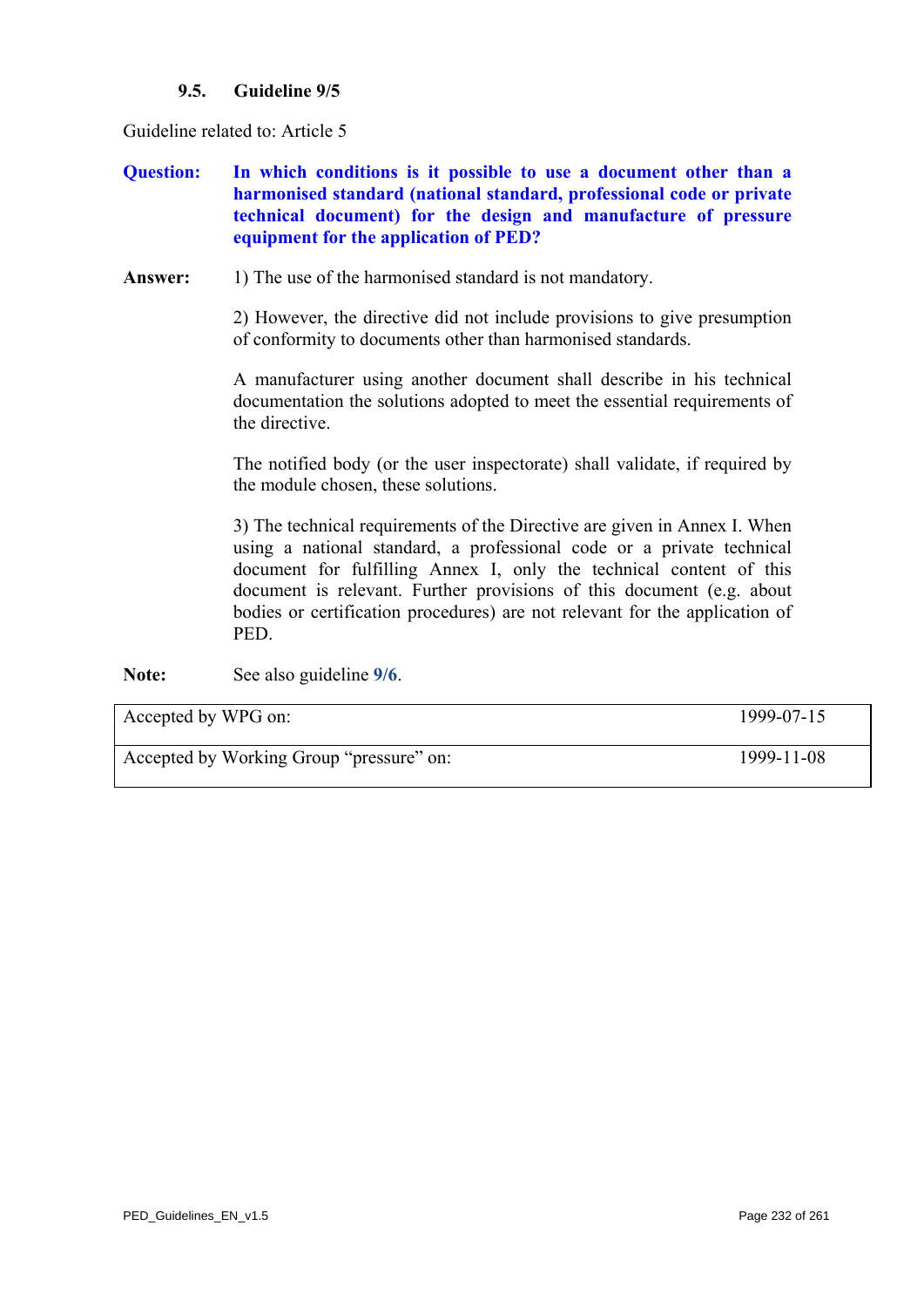### **9.6. Guideline 9/6**

<span id="page-232-0"></span>Guideline related to: Article 5

## **Question: Is it possible to use partially one or more harmonised standards, codes or specifications to design and manufacture a pressure equipment conform to the Pressure Equipment Directive?**

**Answer:** The different parts (design, manufacture, inspection, …) of an harmonised standard, a code or a specification for pressure equipment form a consistent set of documents which should be followed.

> Nevertheless, the partial use of an harmonised standard, a code or a specification is not forbidden.

> In these conditions, the essential requirements covered by the part(s) of harmonised standards, codes or specifications used shall be identified.

> The essential requirements not covered by the part(s) of harmonised standards, codes or specifications shall be subject to an analysis to judge the validity of the adopted solutions.

> Then, if several different parts of harmonised standards, codes or specifications are used, it shall be verified that there are no incompatibility or inconsistency between these parts, particularly for the application data (permissible stress, safety coefficient, extent of the inspection, …).

**Note:** See also guideline **[9/5](#page-231-0)**.

| Accepted by WPG on:                      | 1999-06-10 |
|------------------------------------------|------------|
| Accepted by Working Group "pressure" on: | 1999-11-08 |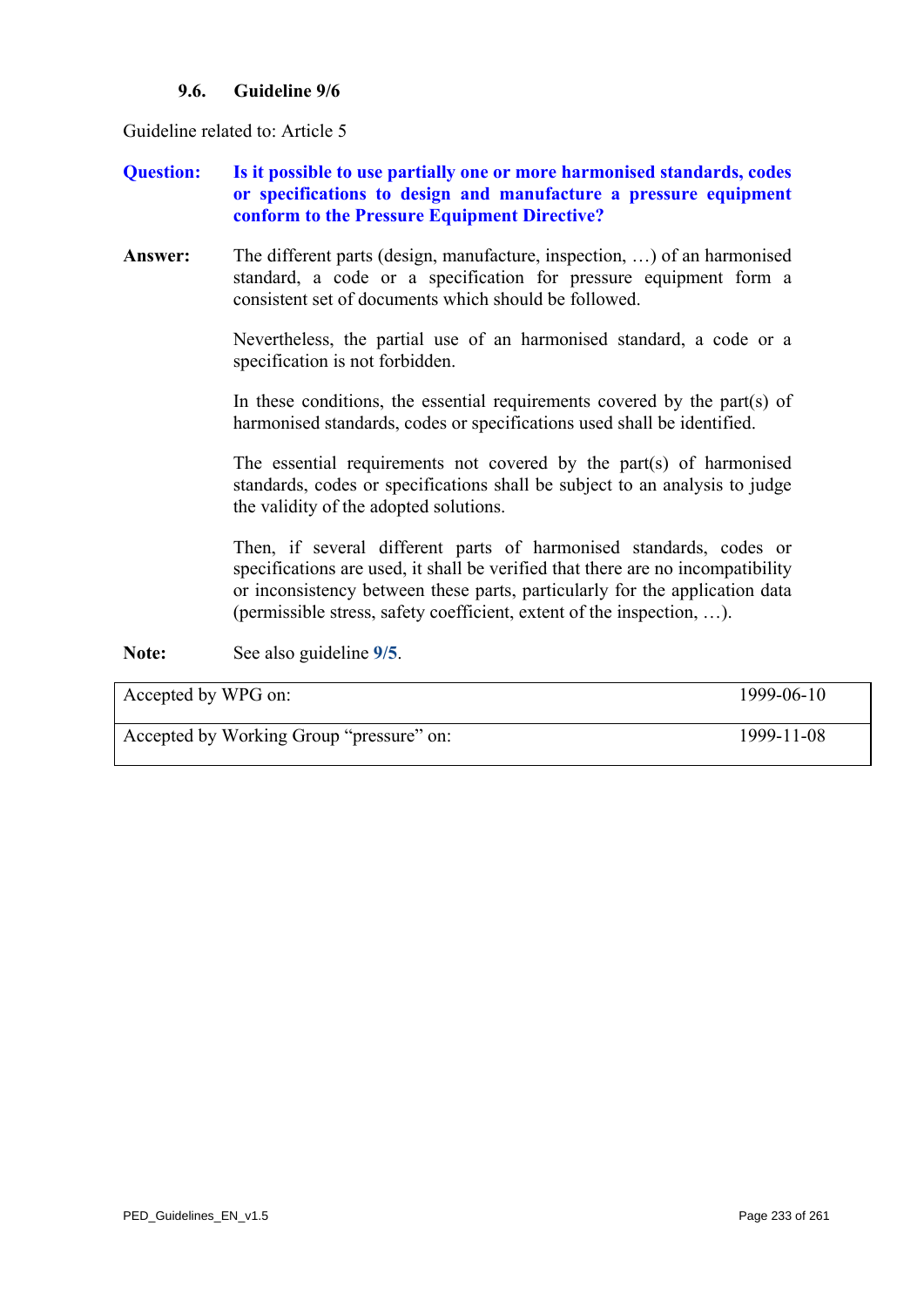### **9.7. Guideline 9/7**

Guideline related to: Article 1 paragraph 2.1.3, Article 3 paragraphs 1.4 and 3

**Question: Under what circumstances shall safety accessories placed on the market not bear the CE marking according to the PED?** 

**Answer:** Safety accessories exclusively manufactured and put on the market for specific pressure equipment or assemblies covered by Article 3 paragraph 3 of the PED shall not bear the CE marking under the PED (but see Note 2).

> Furthermore, safety accessories exclusively intended for equipment not covered by the PED are also not covered by the PED.

> Also safety accessories covered by the PED and assessed by a user inspectorate shall not bear the CE marking.

- Note 1: The specific use shall be clearly mentioned by the manufacturer of the safety accessory in the instructions.
- Note 2: This does not forbid the use of a CE-marked safety accessory on an Article 3 paragraph 3 equipment.

| Accepted by WPG on: |  |
|---------------------|--|
|---------------------|--|

Accepted by Working Group " pressure " on: 2003-11-03

 $2003 - 05 - 14$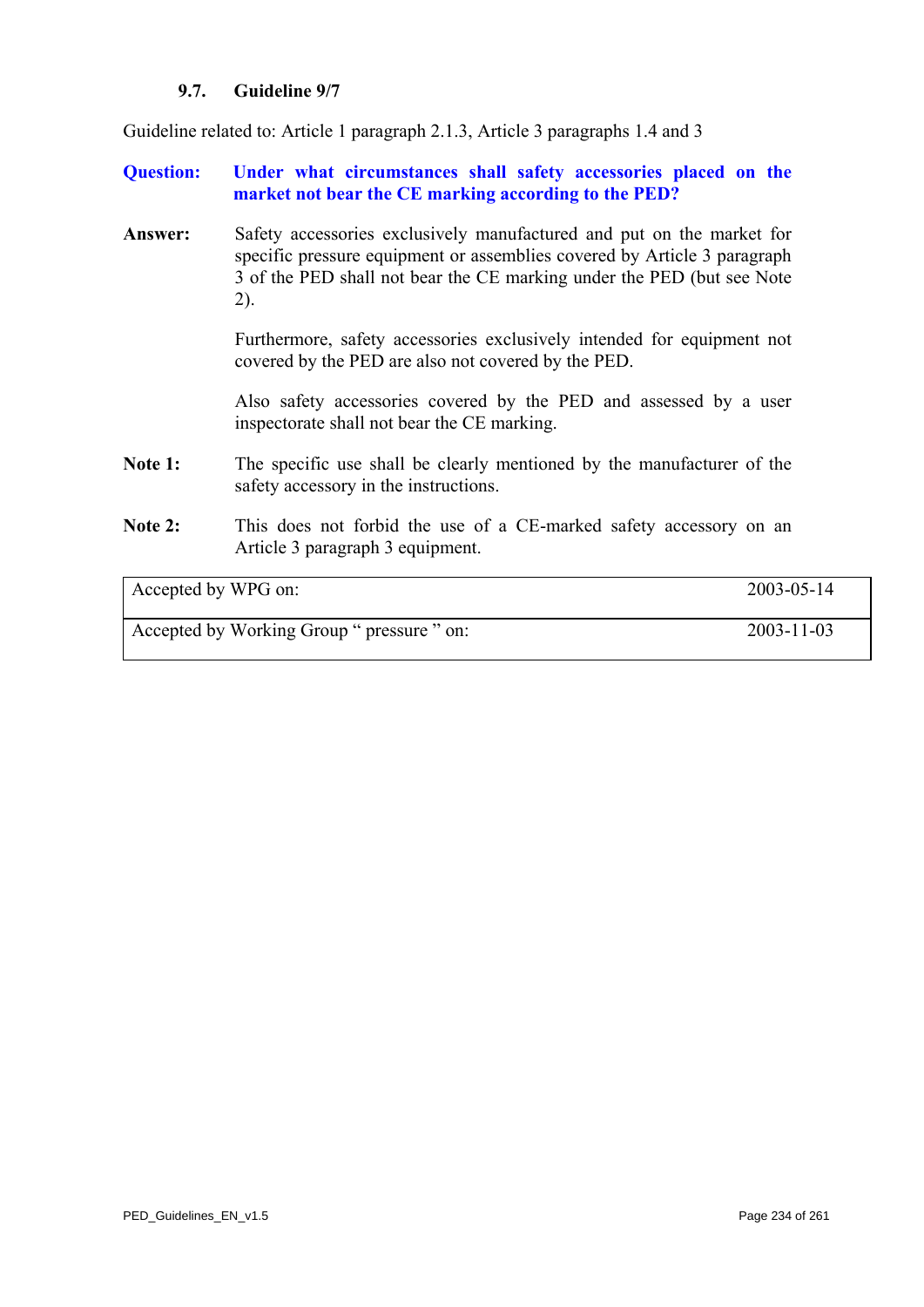### **9.8. Guideline 9/8**

Guideline related to: Article 15.2

# **Question: Conformity with the PED is required for some piping per Article 3.1.3, which are part of an industrial installation. May all such piping for a given installation be covered by a single CE marking?**

**Answer:** Yes, providing the CE marking is prominently displayed and the accompanying documentation supplied by the manufacturer to the user clearly defines the boundary of the installation.

| Accepted by WPG on:                      | 1999-09-03 |
|------------------------------------------|------------|
| Accepted by Working Group "pressure" on: | 1999-11-08 |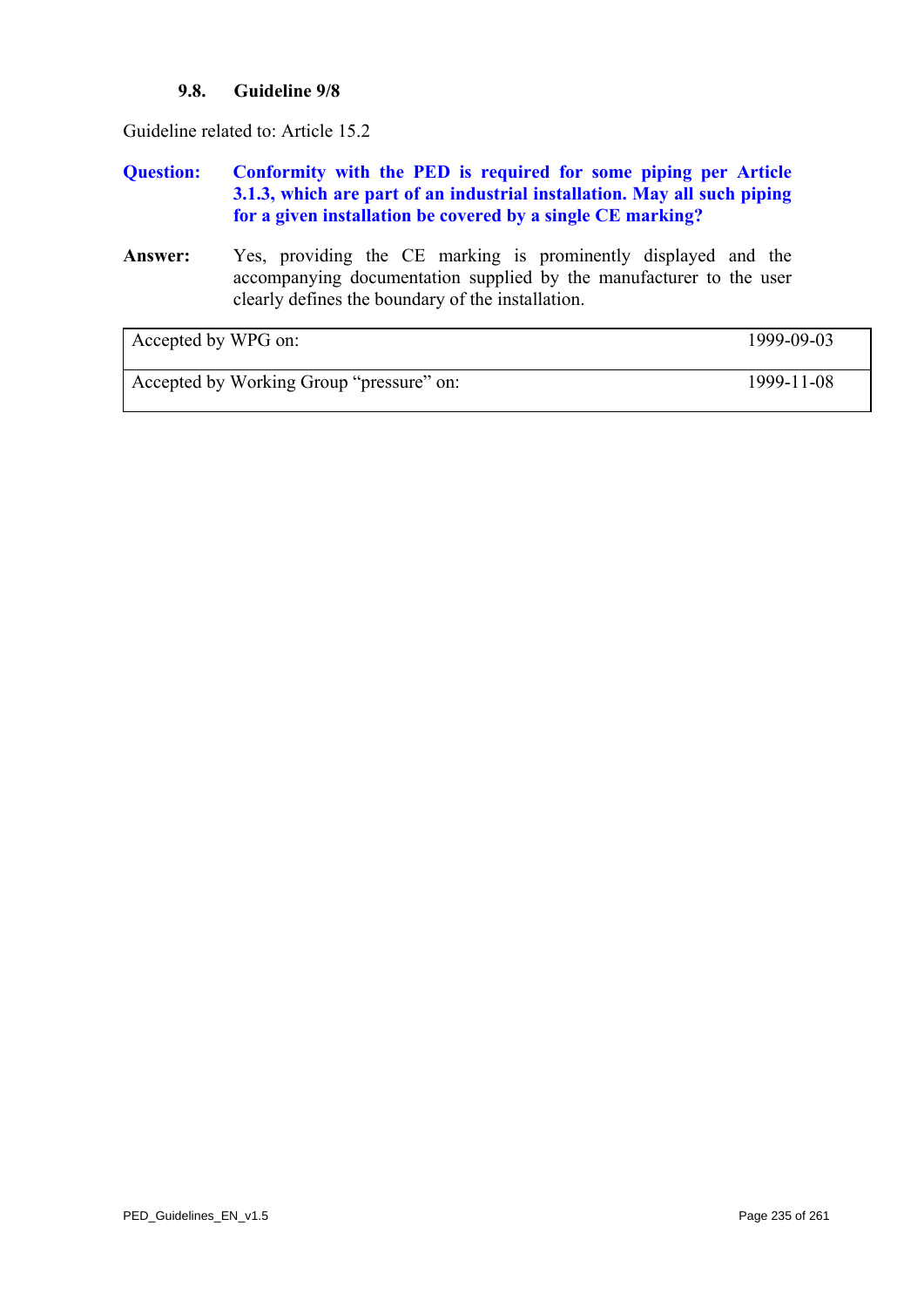### **9.9. Guideline 9/9**

<span id="page-235-0"></span>Guideline related to: Article 3.3

# **Question: If an item of pressure equipment is covered by Article 3.3, and there exists an EN product standard for this type of pressure equipment, does this mean that the EN standard explains the meaning of the sound engineering practice?**

Answer: Not necessarily.

The manufacturer is always responsible for the application of all relevant procedures and techniques, whether they are given in the standard or not, in order to fulfil the requirement of Article 3.3. Standards and other professional codes are useful frame of reference in this context. See also guideline **[9/1](#page-227-0)**.

| Accepted by WPG on:                      | 1999-12-14 |
|------------------------------------------|------------|
| Accepted by Working Group "pressure" on: | 2000-06-29 |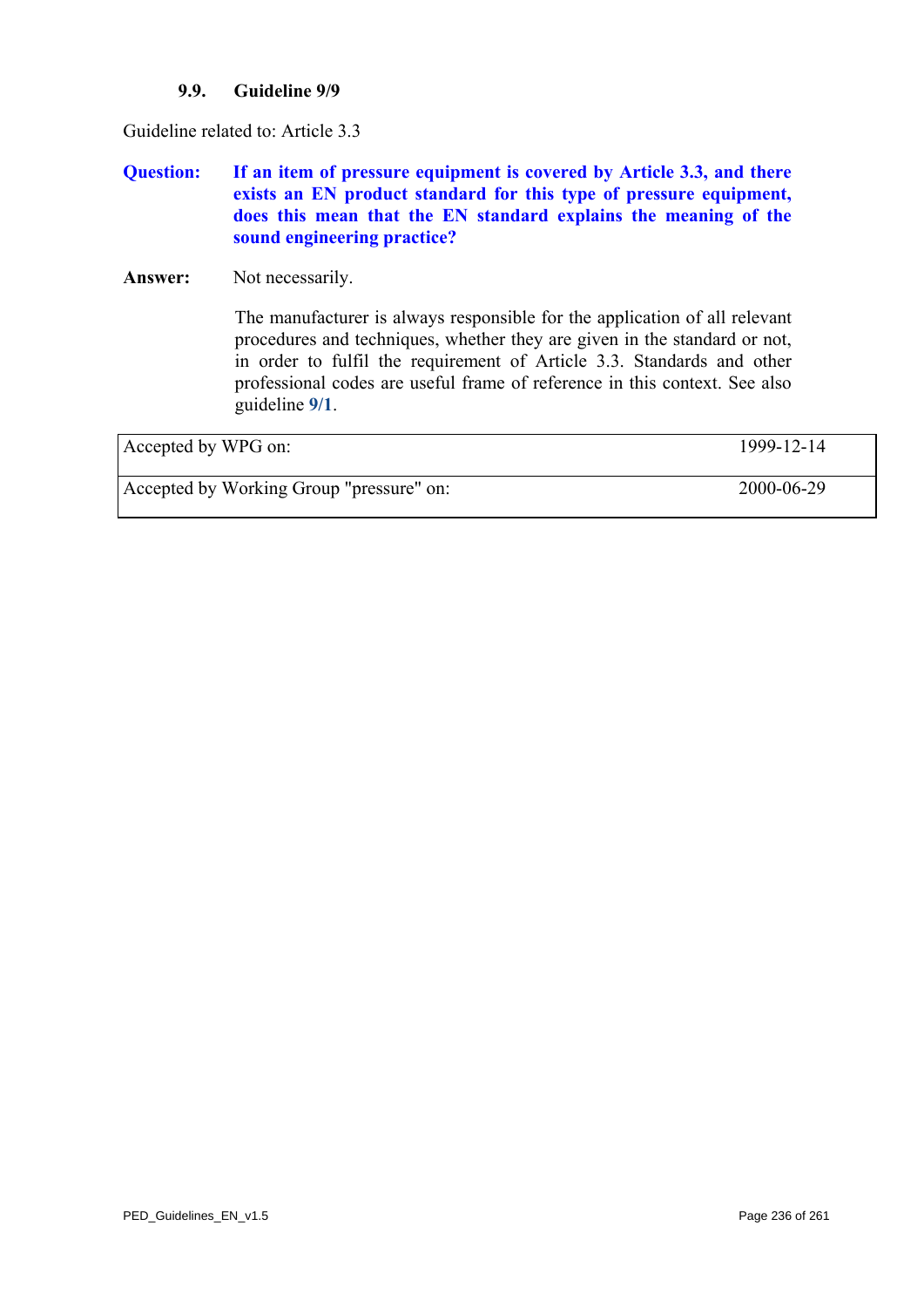#### **9.10. Guideline 9/10**

Guideline related to: Annex I, section 4.2 b, 3<sup>rd</sup> indent, Annex III module B, 4.1 2<sup>nd</sup> indent and module  $B1$ , 4.1  $1<sup>st</sup>$  indent

# **Question: When performing an EC type examination or an EC designexamination by using particular appraisals for materials, are these appraisals applicable to all items of pressure equipment covered by this examination?**

**Answer:** Yes.

| Accepted by WPG on:                      | 1999-12-15 |
|------------------------------------------|------------|
| Accepted by Working Group "pressure" on: | 2000-06-29 |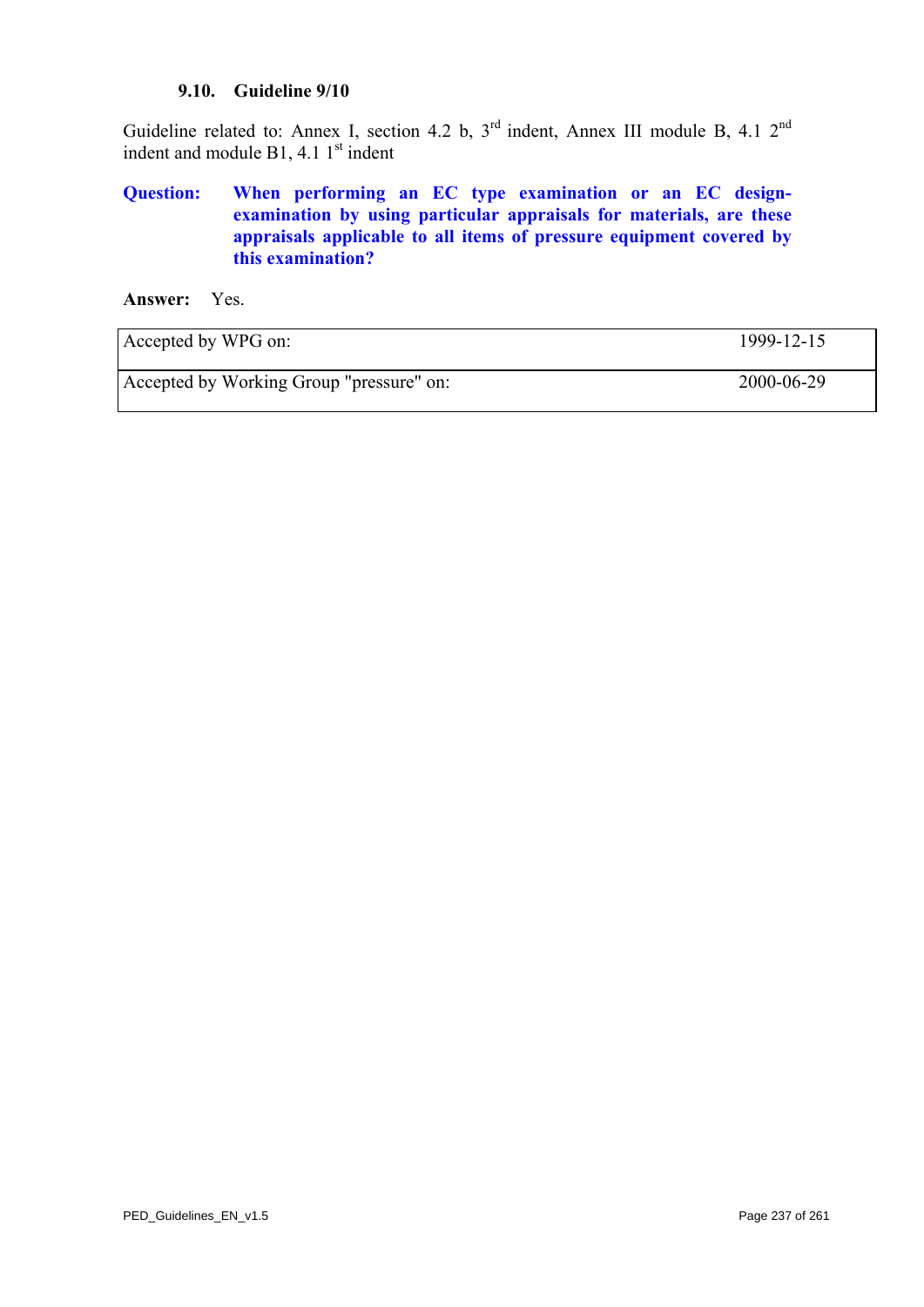### **9.11. Guideline 9/11**

Guideline related to: Annex I, 4.2.b third indent

- **Question: When performing a particular appraisal for materials recognized as being safe to use before 29.11.1999, shall the existing data for these materials be taken into account when assessing the suitability of this material?**
- **Answer:** Yes, and if this data as referred to in Guideline **[9/2](#page-228-0)** is sufficient for the proof of conformity, in principle no additional testing should be performed.

 The manufacturer (and the Notified Body) shall take into account the material properties of the actual deliveries when claiming the history of safe use for a particular material, if its specification has significantly wider limits.

**Reasons:** 1. Even though the PED does not specify the content of a particular material appraisal, the concept of safe history applies similarly as for EAMs.

> 2. It would be incorrect to assume that every batch supplied to the wider specification has equally good properties.

> For example, in many steel specifications, sulphur may be permitted up to 0,030%, but modern steelmaking techniques produce lower sulphur levels consistently less than 0,010%. The good impact toughness associated with the low sulphur content will not be obtained if another batch of steel is supplied at or near 0,030% sulphur.

**Note:** Where such commonly used materials are not covered by harmonised standards or EAM, particular material appraisal is the only other route that remains.

| Accepted by WPG on:                      | $2001 - 11 - 21$ |
|------------------------------------------|------------------|
|                                          |                  |
| Accepted by Working Group "pressure" on: | 2002-02-28       |
|                                          |                  |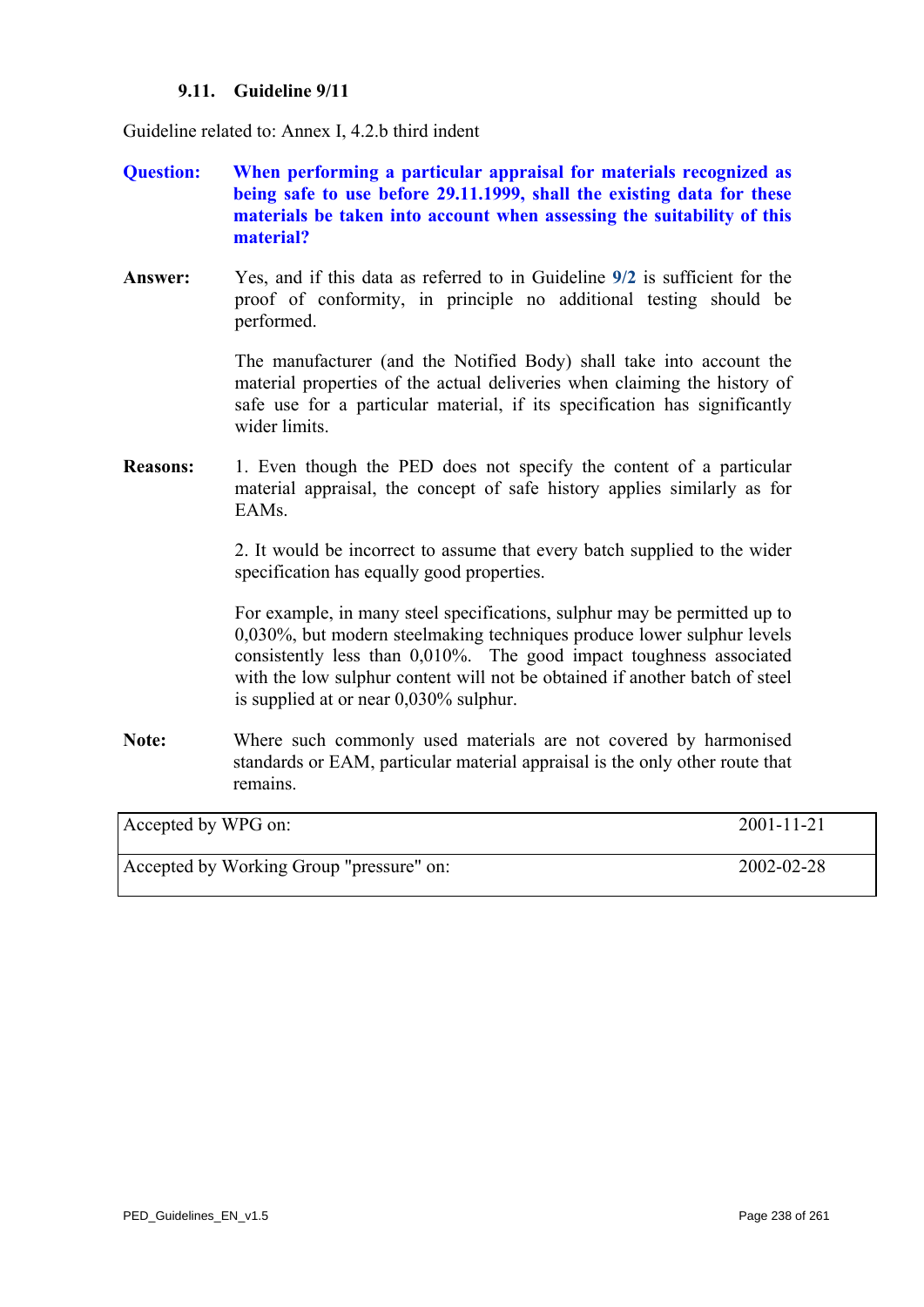### **9.12. Guideline 9/12**

Guideline related to: Article 3.3, Annex I.4

## **Question: Do the requirements of Annex I.4 regarding materials also apply to pressure equipment described in Article 3.3 (Sound engineering practice)?**

Answer: No.

Any pressure equipment covered in Article 3.3 does not have to meet the Essential Safety Requirements of Annex I and consequently does not fall under the regime of the material requirements contained therein.

See also guideline **[9/1](#page-227-0)**.

| Accepted by WPG on:                      | $2000 - 02 - 18$ |
|------------------------------------------|------------------|
| Accepted by Working Group "pressure" on: | 2000-06-29       |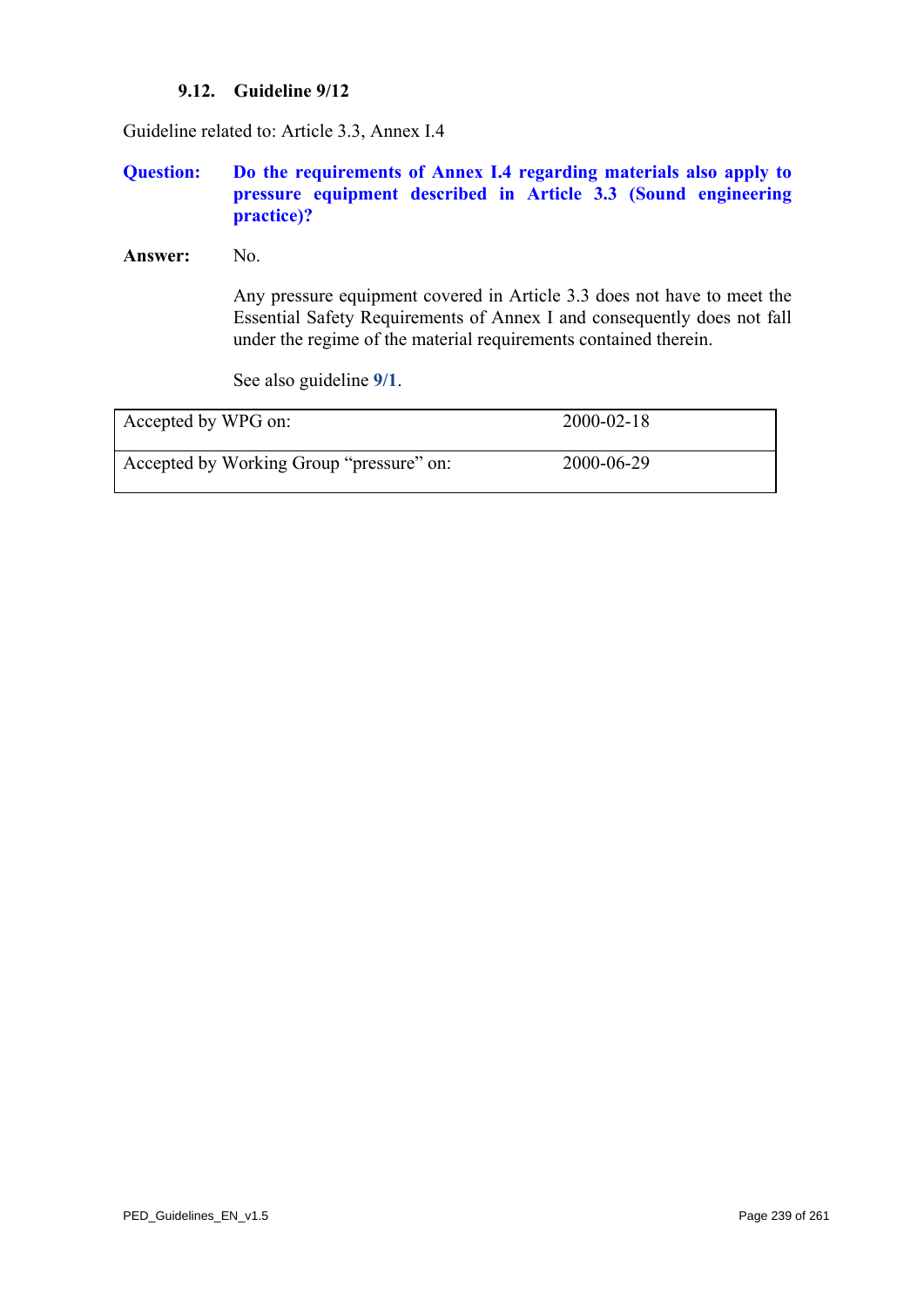#### **9.13. Guideline 9/13**

Guideline related to: Annex I section 4.2b  $3<sup>rd</sup>$  indent, and Annex I section 4.2c

### **Question: What are the formal requirements of a particular material appraisal (PMA)?**

**Answer:** The PMA shall describe the material properties in a manner that is concise, complete and correct for the foreseen application (see also PED Guideline **[7/18](#page-191-0)**). It shall comprise qualitative and quantitative data providing evidence that the relevant Essential Safety Requirements (ESR) of PED Annex I are met.

> The responsibility for drawing up the PMA lays with the pressure equipment manufacturer.

The PMA shall be part of the technical documentation.

The PED only requires a particular appraisal of a PMA by a notified body for pressure equipment in category III and IV.

- Note 1: The PED uses the word "appraisal" in two contexts which are unclear in some linguistic versions: (i) the PMA (which is the material datasheet) and (ii) the appraisal of the PMA.
- Note 2: For further guidance about the process and the content of a PMA refer to the Guiding principles in document PE-03-28 approved by the Working Group Pressure (**[current version](http://ec.europa.eu/enterprise/sectors/pressure-and-gas/files/pe-03-28-guiding-principles-for-the-content-of-pma_en.pdf)** downloadable from the PED website).
- **Note 3:** When European harmonised material standards are available for materials similar to a material grade covered by the PMA, the material characteristics (e.g. rupture energy, elongation after fracture, corrosion resistance,...) included in this European harmonised material standard are to be considered in the PMA. See also PED Guideline **[7/1](#page-171-0)**.

| Accepted by WPG on:                                 | 2012-09-12 |
|-----------------------------------------------------|------------|
| Accepted by Working Group "pressure" on: 2013-03-07 |            |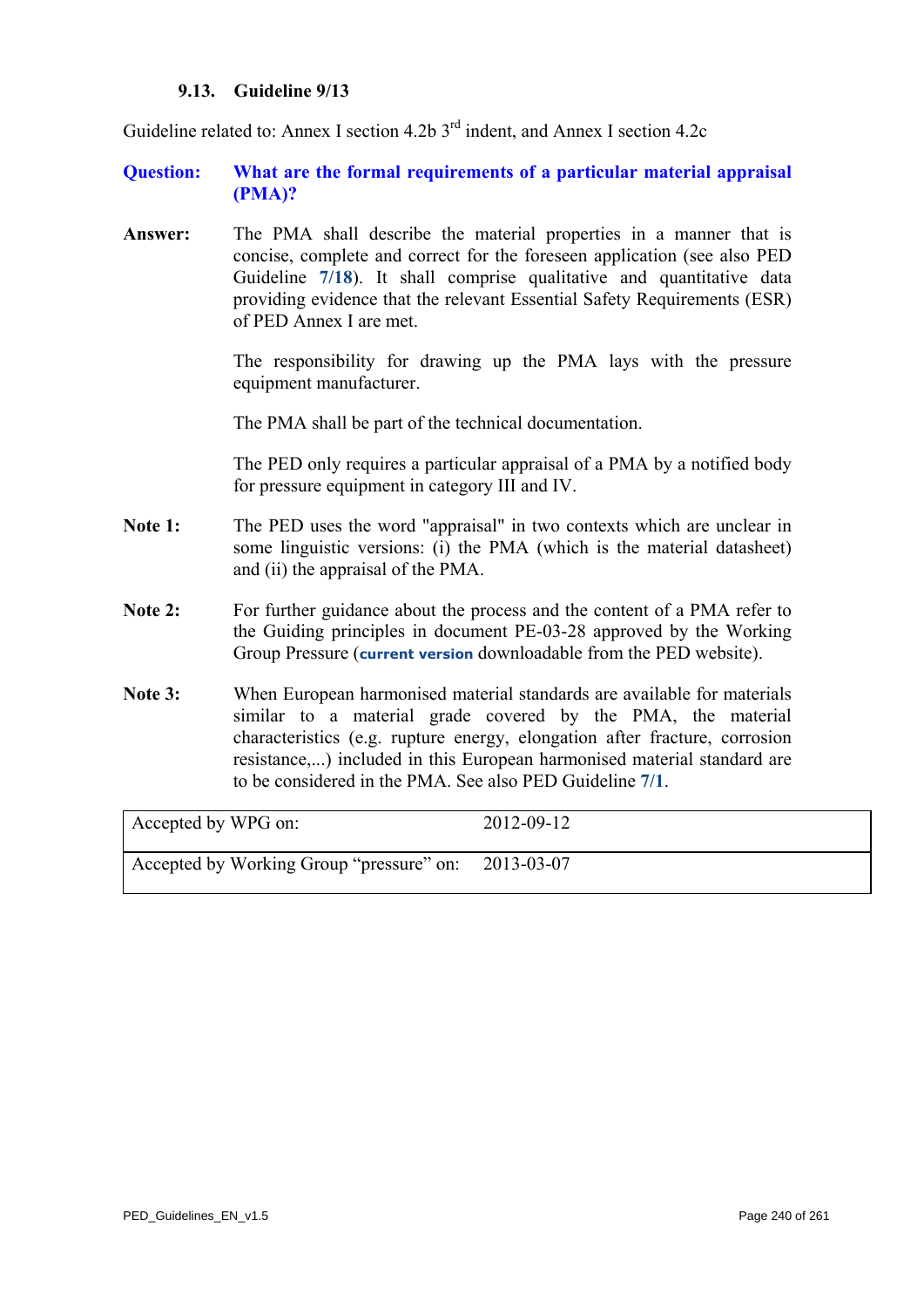#### **9.14. Guideline 9/14**

Guideline related to: Article 14 section 1, Annex I section 4.2

# **Question : May the particular material appraisal (referred in the third indent of 4.2 b) of Annex I) be carried out by a user inspectorate as part of the conformity assessment of pressure equipments based on modules A1, C1, F or G?**

**Answer:** Yes for module G.

Indeed, article 14 indicates that, by way of derogation from the provisions relating to the tasks carried out by the notified bodies, the conformity of pressure equipment can be assessed by a user inspectorate. And so the particular appraisal referred in annex I 4.2 c) can be carried out by a user inspectorate if, in accordance with article 14, it has been appointed for module G.

**Note:** For module A1, the particular appraisal is carried out by the manufacturer. For module C1 and F, the particular appraisal was carried out previously as part of modules for design.

| Accepted by WPG on:                                                        | $2000 - 10 - 03$              |
|----------------------------------------------------------------------------|-------------------------------|
| Accepted by Working Group "pressure" on:<br>amendment by WPG on 2001-01-10 | $2000-11-08$ , with editorial |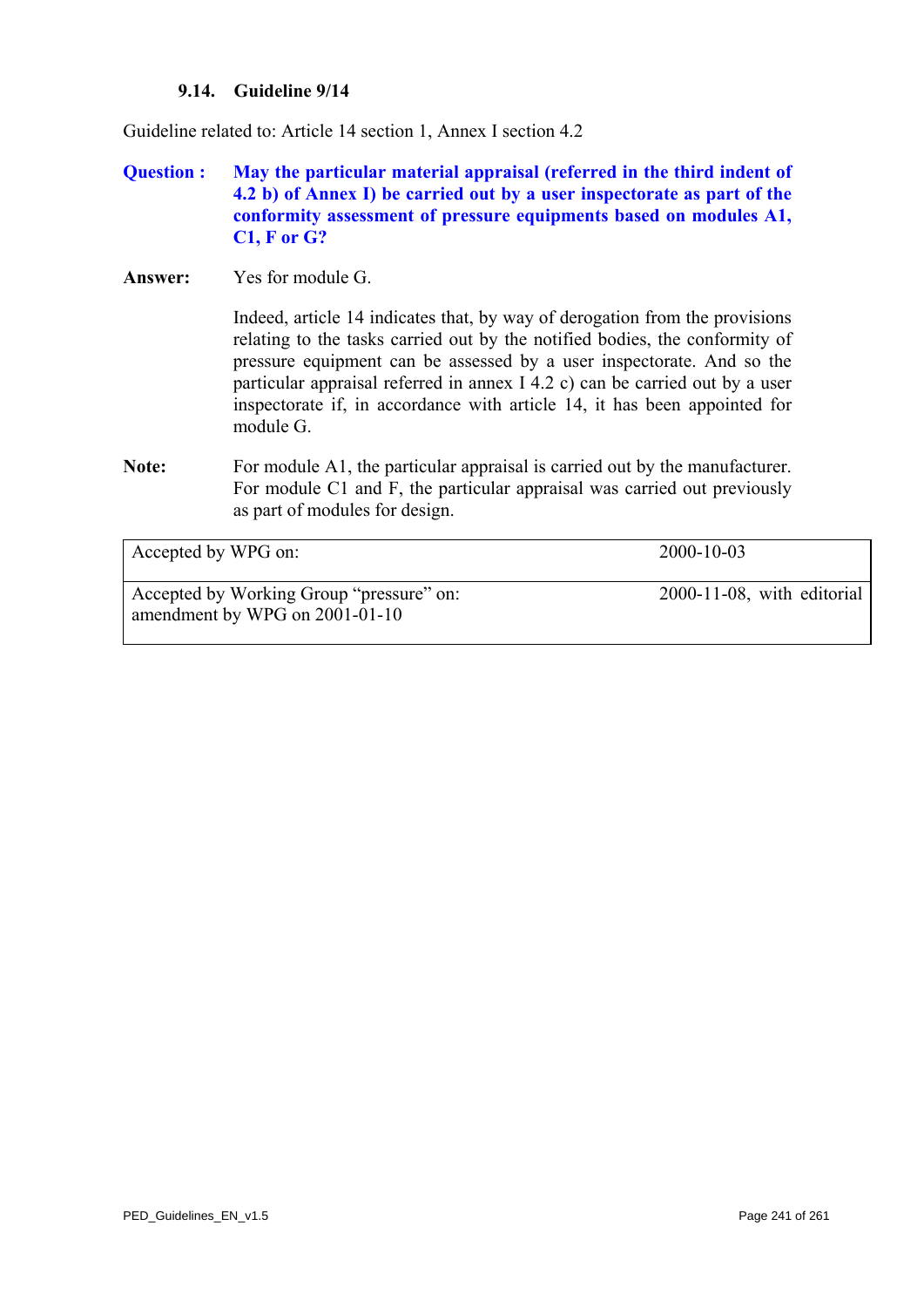### **9.15. Guideline 9/15**

Guideline related to: Article 14

- **Question: A user places an order for Pressure Equipment on a manufacturer in Member State 'A', where the Member State has chosen** *not* **to implement Article 14; but the Pressure Equipment is intended to be put into service as part of an industrial installation in Member State 'B', where Article 14 is implemented. May Member State 'A' refuse to allow the user's inspectorate, which has been authorized according to Art. 14 in another Member State, to operate on its territory, thus preventing the User Inspectorate from undertaking conformity assessment of the Pressure Equipment?**
- **Answer:** No, provided the transfer takes place directly from the manufacturer to the user, and it takes place in Member State 'B' the User Inspectorate may legally undertake the conformity assessment activities in Member State 'A'.
- **Reason**: Article 14, Paragraph 1 says: ".... Member States may authorize *in their territory the placing on the market, and the putting into service* by users, of Pressure Equipment .... which .... has been assessed by a User Inspectorate designated in accordance with the criteria ...."

It is clear that the *putting into service* will take place in Member State 'B' and therefore can be authorized in conformity with the Directive.

| Acceptedby WPG on:                      | $2001 - 01 - 10$ |
|-----------------------------------------|------------------|
| Acceptedby Working Group "pressure" on: | $2001 - 10 - 19$ |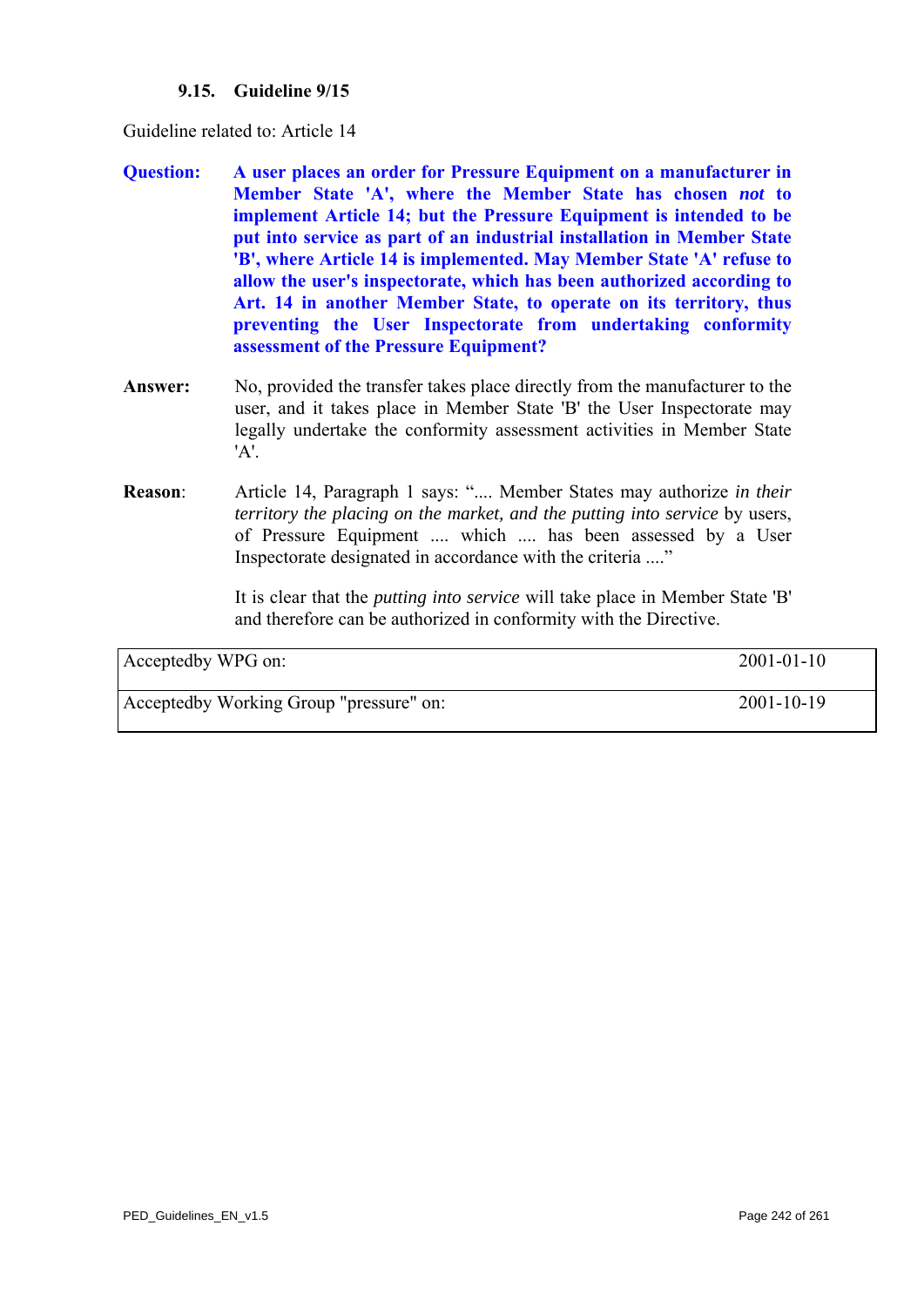#### **9.16. Guideline 9/16**

Guideline related to: Article 4 paragraph 1.1; Article 5 paragraph 1; Annex VII

# **Question: Must a CE-marked item of pressure equipment, or an assembly, be supplied with an EC declaration of conformity, when it is placed on the market?**

**Answer:** The manufacturer of CE-marked pressure equipment or assembly should be aware that the declaration of conformity must be made available for national authorities immediately upon request. Otherwise the presumption of conformity as provided for in Article 5, paragraph 1, is in doubt. For this purpose the manufacturer or his authorised representative established within the Community must draw up a written declaration of conformity and keep a copy of it for a period of ten years after the last pressure equipment has been manufactured.

> However , Article 4, paragraph 1.1 requires that Member States provide free movement for pressure equipment and assemblies which comply with the PED and bear a CE mark, but there is no provision in the PED that an EC declaration of conformity must be mandatorily supplied with the pressure equipment or assembly in order to comply with the PED.

> In addition, the manufacturer should be aware that the declaration of conformity is a helpful document to the distributor or user because it is a summary of design, manufacture and conformity assessment.

> The manufacturer should also be aware that some Member States require that the declaration of conformity is available at the user premises at the time of putting into service and for subsequent in-service inspections of the pressure equipment.

> The manufacturer should also be aware that the EC declaration of conformity is an essential document for the manufacturer of an assembly into which a CE-marked item of pressure equipment is to be integrated.

> It is therefore highly recommended to provide the EC declaration of conformity for all products which are intended to be put into service as such, with the product.

**Note:** The EC declaration of conformity does not need to be a separate document; it may be included in the instructions for use.

| Accepted by WPG on:                                   | $2001 - 05 - 16$ |
|-------------------------------------------------------|------------------|
| Accepted in principle by Working Group "pressure" on: | 2001-06-27       |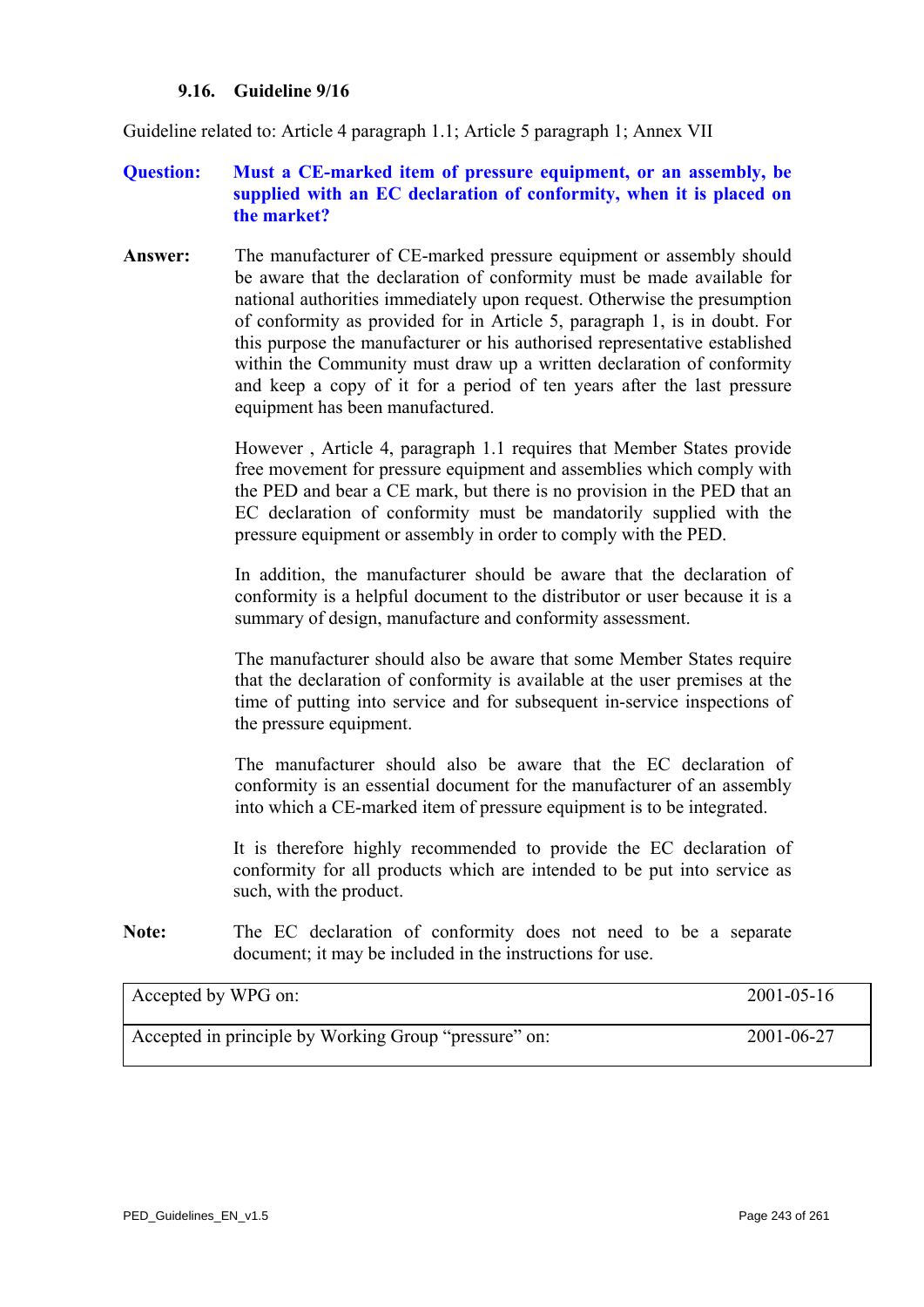### **9.17. Guideline 9/17**

Guideline related to: Article 3 paragraph 3

- **Question: How shall a manufacturer established outside the European Economic Area (EEA) fulfil the requirement of the sound engineering practice (SEP) of a Member State?**
- **Answer:** A manufacturer outside of EEA may choose the SEP of one of the Member States.

SEP from countries outside EEA does not automatically fulfil the requirement of Article 3, paragraph 3.

However, as a general rule, it can be assumed that the SEP of a Member State is met if:

- the product has been legally marketed in one Member State of EEA for many years, or

- the product fulfils technical specifications recognised by one Member State of EEA.

Refer also to guidelines **[9/1](#page-227-0)** and **[9/9](#page-235-0)**.

**Reason:** Article 3 paragraph 3 of PED stipulates mutual recognition of SEP of Member States in order to avoid barriers of trade. The level of safety is assumed to be sufficient in all Member States. So the equipment must in be fact safe.

| Accepted by WPG on:                      | 2001-02-21       |
|------------------------------------------|------------------|
| Accepted by Working Group "pressure" on: | $2001 - 11 - 28$ |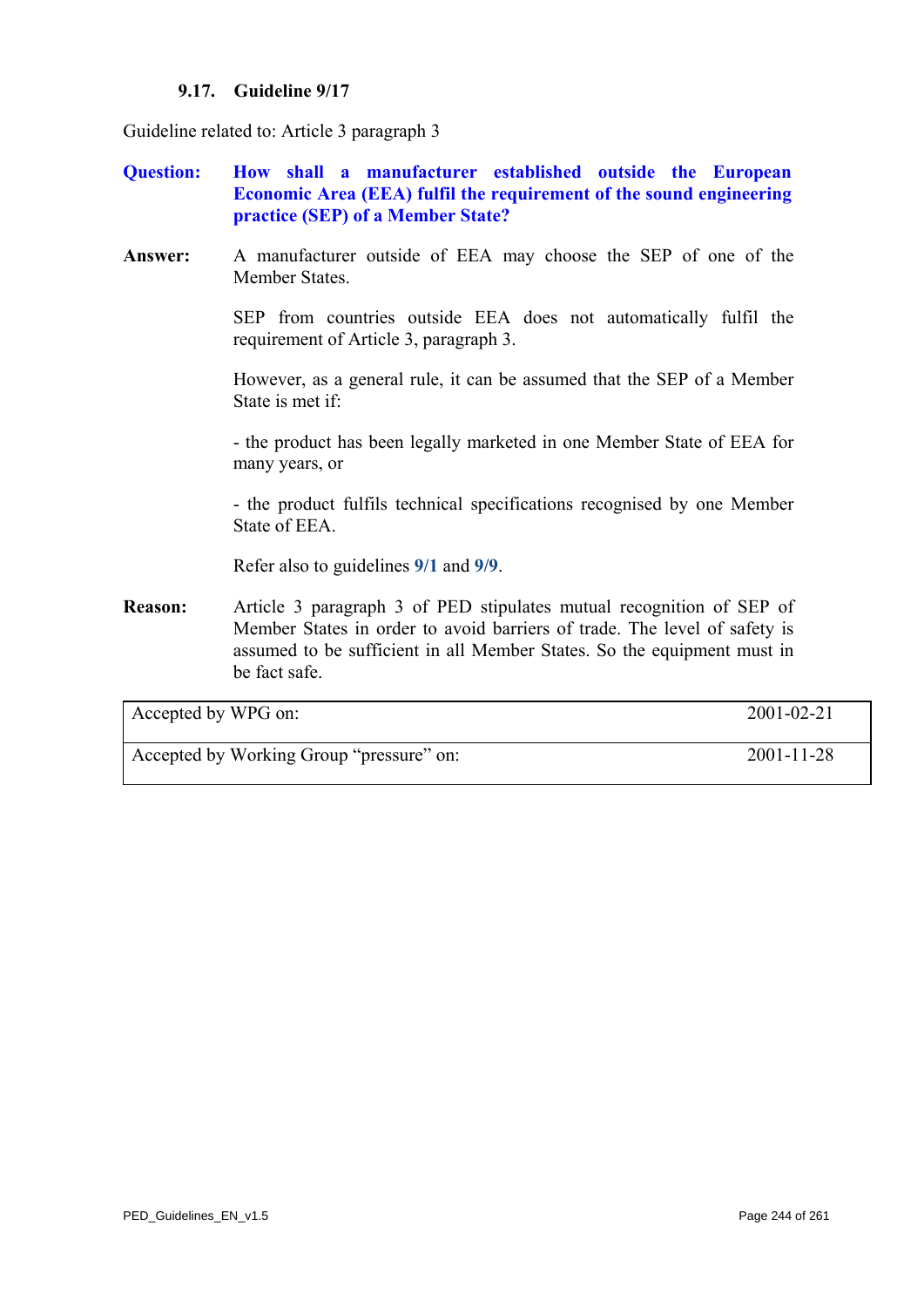### **9.18. Guideline 9/18**

<span id="page-244-0"></span>Guideline related to: Article 4 paragraph 1

- **Question: Article 4.1 of PED provides for free placing on the market or putting into service of CE-marked pressure equipment. Under what circumstances can the application of national regulations (e.g. by public authorities or private authorised bodies) on periodic testing constitute a barrier to trade?**
- **Answer:** Differentiation between in-service inspection periods for similar CEmarked items of pressure equipment for the same purpose should be based on technical reasoning and the conditions of use of the equipment.

Specification of **formal** requirements for:

- the involvement of a specific notified body or bodies,
- the compliance with a specific (e.g. national) design code to the exclusion of other technically justifiable/equivalent solutions would constitute a barrier to trade.

| Acceptedby WPG on:                      | $2003 - 05 - 14$ |
|-----------------------------------------|------------------|
| Acceptedby Working Group "pressure" on: | $2003 - 11 - 03$ |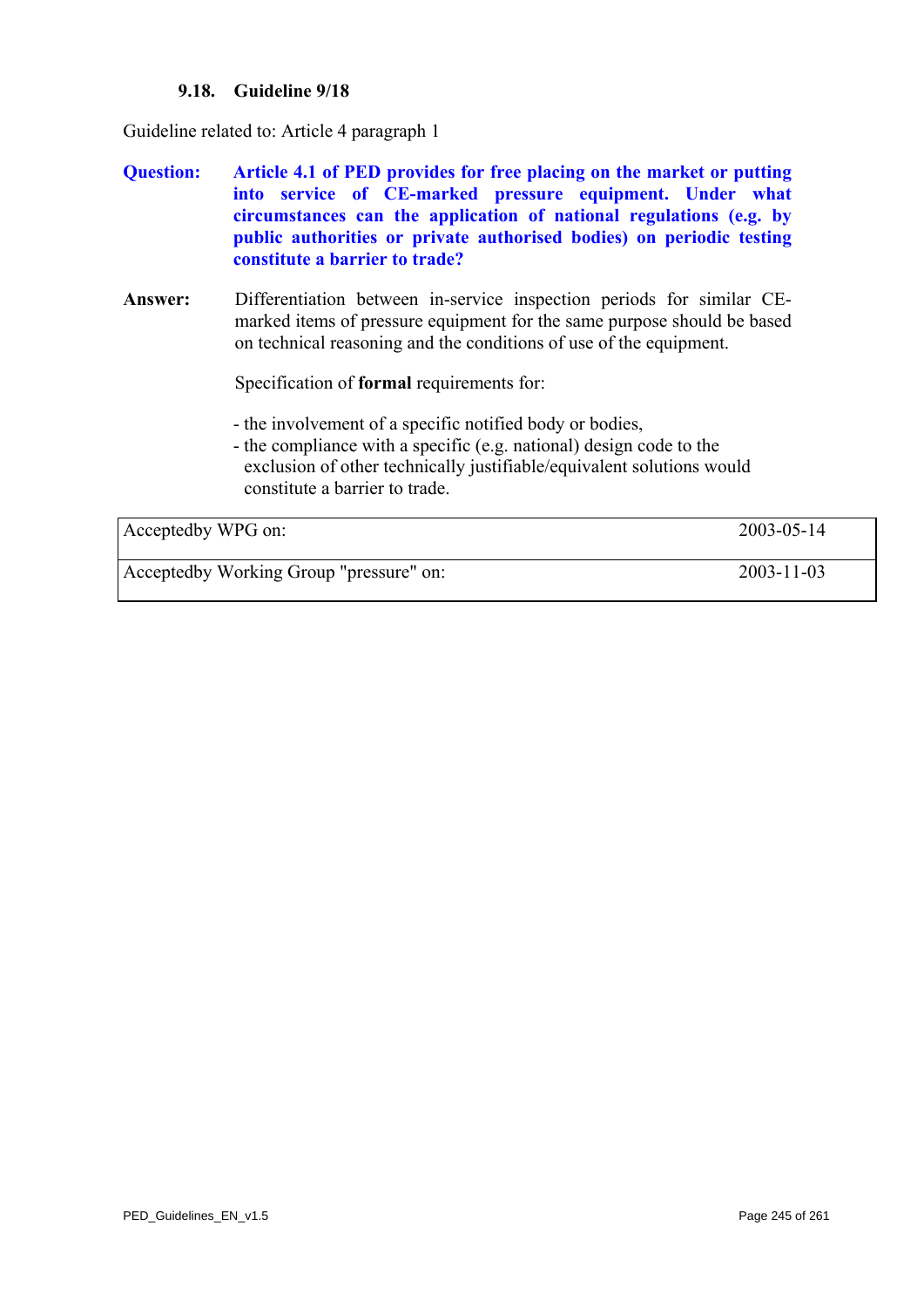#### **9.19. Guideline 9/19**

**Guideline related to:** Article 3, paragraph 3; Article 4, paragraph 1.2

- **Question: What information should be supplied with an item of pressure equipment, or an assembly, which falls under article 3, paragraph 3 (sound engineering practice, SEP) when it is placed on the market, to indicate that it complies with the provisions of article 3, paragraph 3?**
- **Answer:** There are no specific provisions in the directive on how the manufacturer must indicate that such equipment complies with the PED.

Nevertheless, the manufacturer must supply adequate instructions for use, and provide markings to permit identification of the manufacturer or its authorized representative established within the Community.

However, manufacturers should be aware that it is likely to be helpful if they include with the product a reference to the PED indicating that the requirement of sound engineering practice of a Member State (see guideline **[9/1](#page-227-0)**) has been met. This can for example be achieved by a statement included with the instructions of use, by a separate document attached to the equipment, or by an addition to the marking.

**Note:** The manufacturer must not draw up, an EC declaration of conformity, nor affix the CE-mark for such equipment in the context of PED.

| Accepted by WPG on:                      | $2001 - 05 - 16$ |
|------------------------------------------|------------------|
| Accepted by Working Group "pressure" on: | $2001 - 11 - 28$ |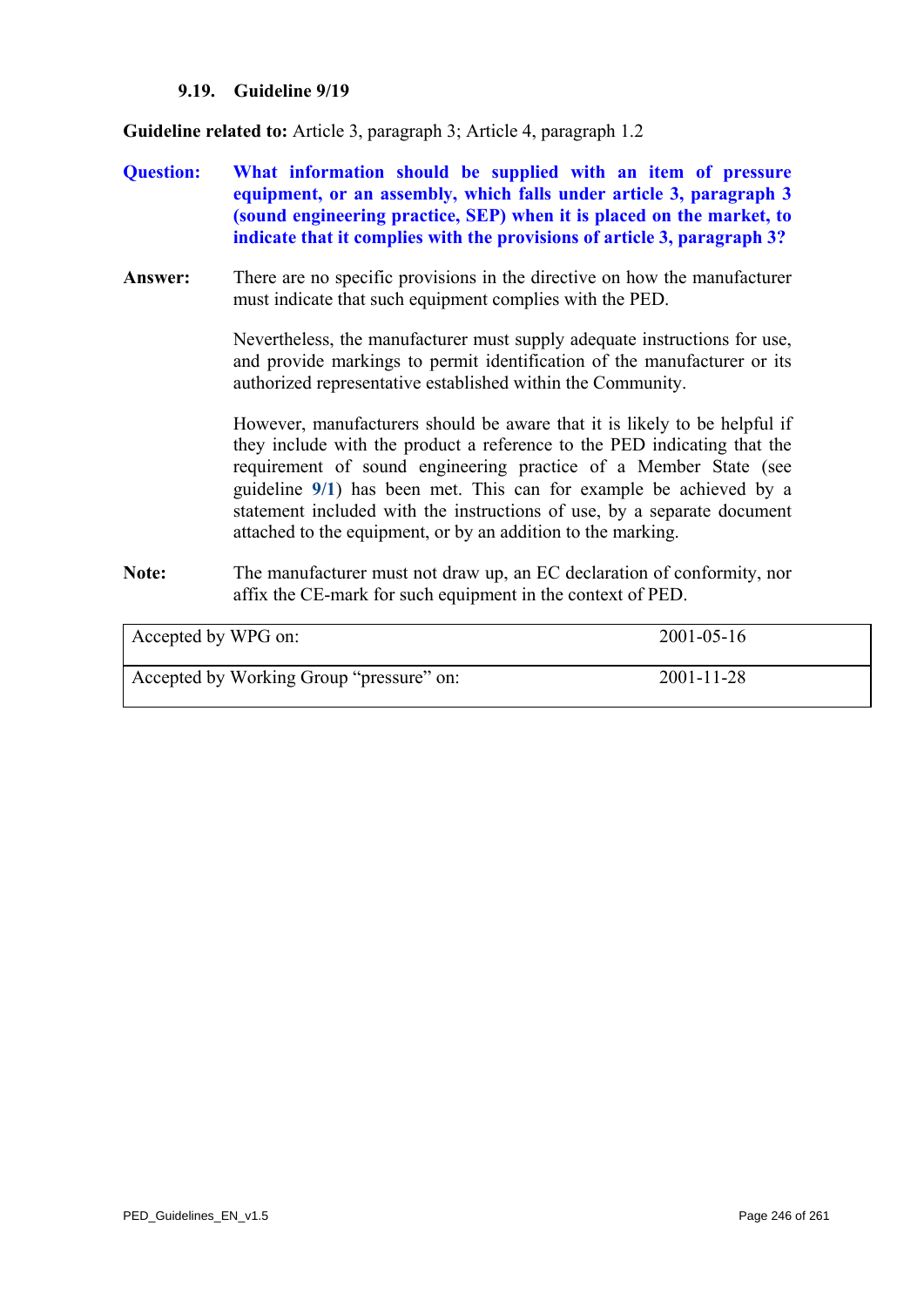#### **9.20. Guideline 9/20**

<span id="page-246-0"></span>Guideline related to: Article 2 paragraph 2, Article 4 paragraph 1.1, Annex I sections 2.3, 2.10b and 2.11.1

# **Question: Are national requirements additional to the Pressure Equipment Directive (PED) for the design, conformity assessment and installation of safety systems of CE-marked boilers for generating steam or superheated water intended for operation without continuous supervision permissible?**

When

- the boiler is intended for operation without continuous supervision

- the specific hazards due to this situation are taken into account in the hazard analysis and design of the assembly and its safety systems

- this assembly meets all relevant provisions of the PED (including a description of the intended operation mode and of the associated safety systems in the instructions for use)

any additional design requirements would constitute a restriction on or impediment to the placing of this product on the market.

National requirements may oblige the user to check the function of the safety system periodically. The requirements shall be based on technical criteria of the design of the safety system in order to guarantee that for similar safety systems the same operational requirements apply.

See also guidelines **[3/4](#page-108-0)**, **[8/3](#page-208-0)** and **[9/18](#page-244-0)**.

**Note:** Guideline **[8/15](#page-220-0)** identifies significant ESRs applicable to boilers intended for operation without continuous supervision.

| Acceptedby WPG on:                      | 2003-06-19                        |
|-----------------------------------------|-----------------------------------|
| Acceptedby Working Group "pressure" on: | 2003-11-03, updated on 2004-03-18 |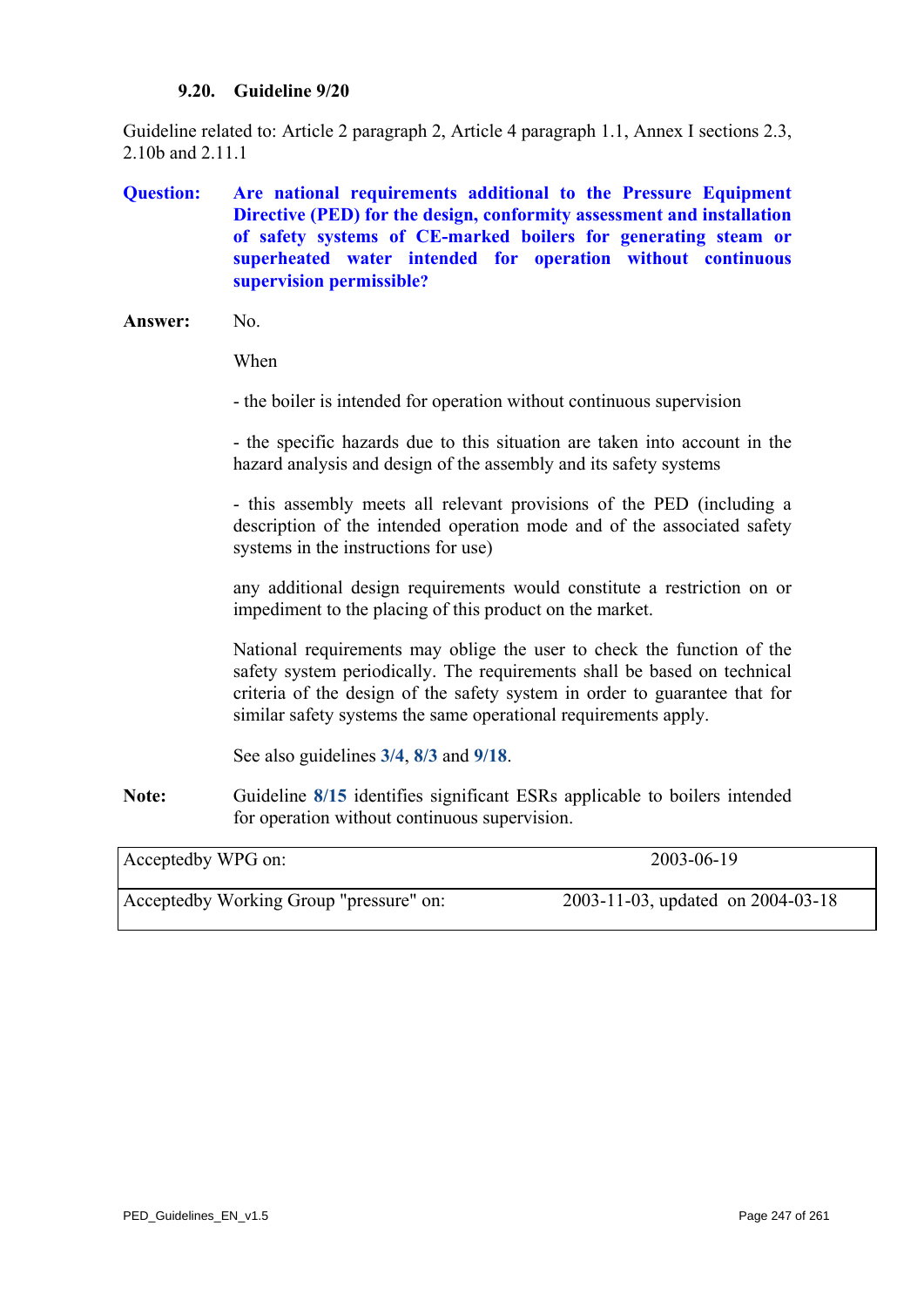### **9.21. Guideline 9/21**

Guideline related to: Article 4, paragraph 2, Annex I sections 3.1, 3.3 and 3.4

- **Question: Article 4 of the Pressure Equipment Directive allows Member States to require the information for pressure equipment described in Annex 1 sections 3.3 and 3.4 to be provided in the language of the country in which the equipment or assembly reaches the final user. If so required, does this impose the task of translating on the manufacturer?**
- **Answer:** The PED allows Member States to require translation and consequently to take restrictive measures if this requirement is not fulfilled. Manufacturers, distributors and importers should be aware of this requirement.

If the national legislation requires the translation, it has to be fulfilled. When the equipment is not placed on the market in the Member State of the final user, the person introducing the equipment in the linguistic area (e.g. the importer, the distributor, the manufacturer of an assembly including such equipment) must ensure the requirement is fulfilled.

For pressure equipment specifically manufactured for a defined end user which is subject to contract between the supplier and user, they can also contractually agree who shall do the translation(s) taking into account the national law.

| Accepted by WPG on:                      | 2003-05-15       |
|------------------------------------------|------------------|
| Accepted by Working Group "pressure" on: | $2003 - 11 - 03$ |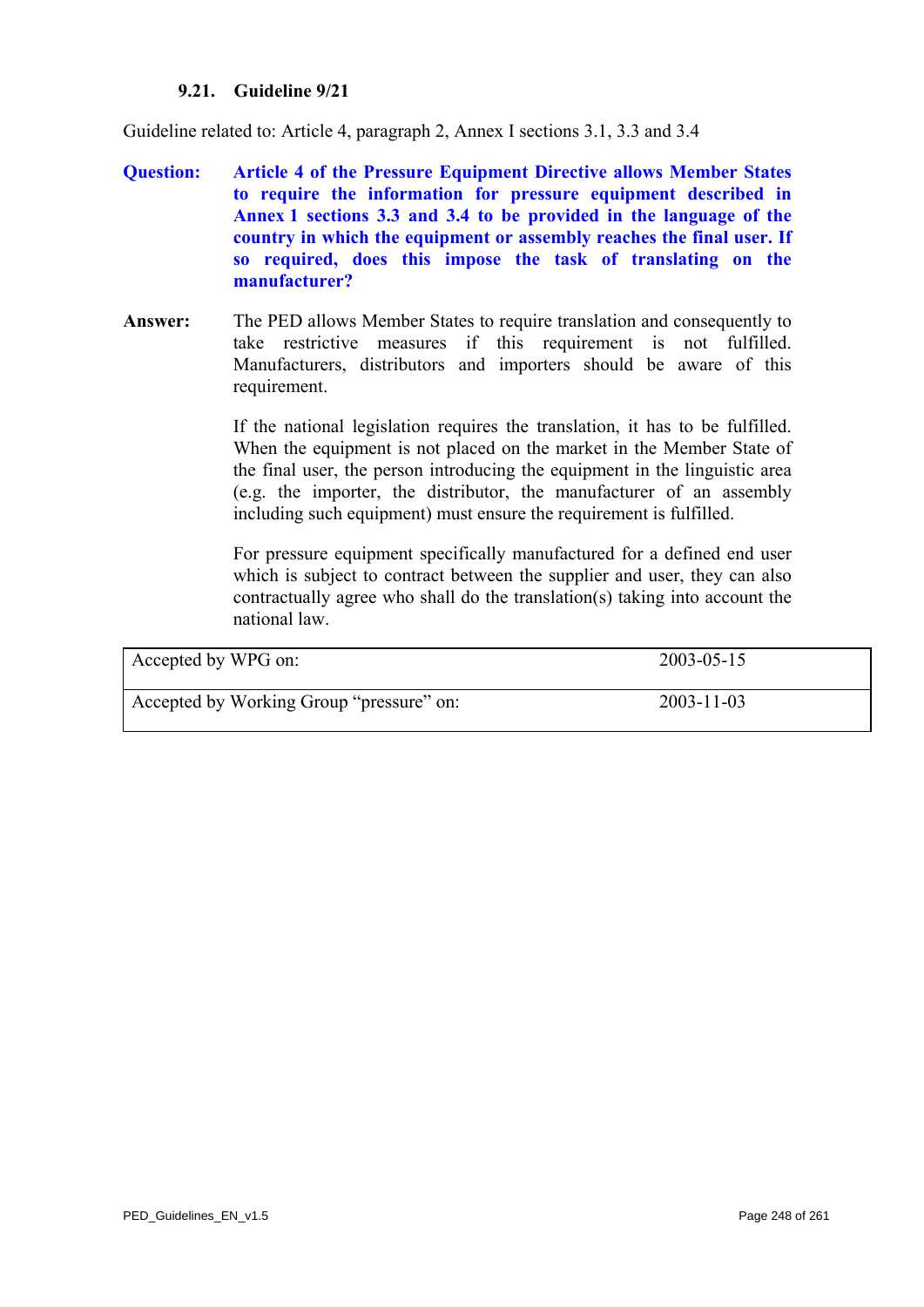## **9.22. Guideline 9/22**

Guideline related to: Article 10 paragraph 4, Annex VII

**Question: In which language must the EC declaration of conformity be written?** 

**Answer:** The EC declaration of conformity shall be drawn up in one of the official languages of the European Union, as chosen by the manufacturer or agreed by contract with the client.

> See the guide to the implementation of directives based on New approach and Global approach § 5.4.

**Note:** In the process of the market surveillance, a national authority may request a translation of the EC declaration of conformity into its official language (see the guide to the implementation of directives based on New approach and Global approach § 8.2).

| Accepted by WPG on:                      | $2003 - 11 - 13$ |
|------------------------------------------|------------------|
| Accepted by Working Group "pressure" on: | $2004 - 03 - 18$ |

Reservation from Belgium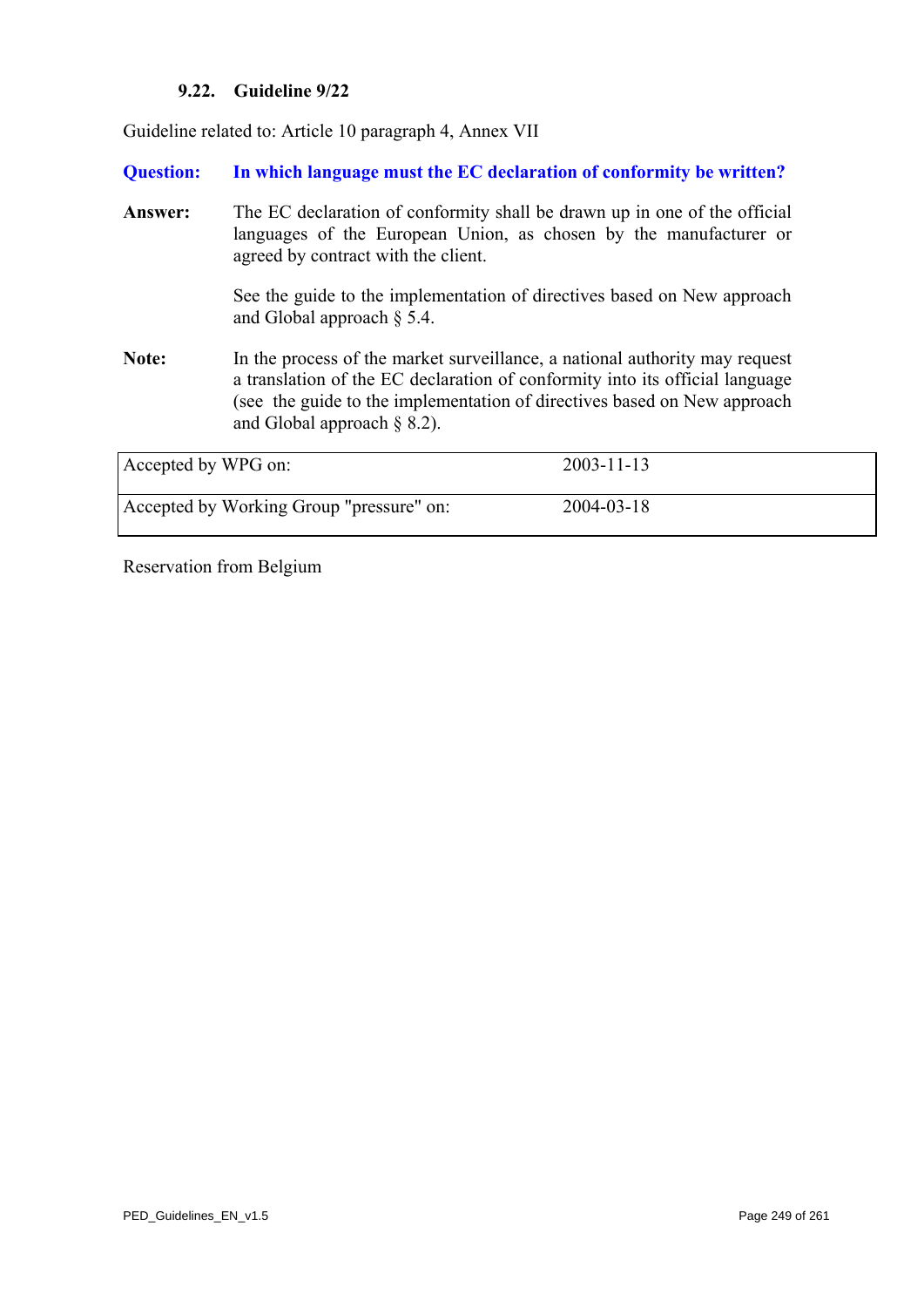### **9.23. Guideline 9/23**

Guideline related to: Article 4 paragraph 1, article 5 paragraph 1

# **Question: What aspects must not be assessed during inspections under national legislation before putting into service products falling in the scope of the Pressure Equipment Directive (PED)?**

**Answer:** Pressure equipment and assemblies bearing the CE mark and the EC declaration of conformity are presumed to conform with the requirements of the PED. Therefore, during inspections **under national legislation** of such products, performed before putting into service, it is not permissible that:

> the fulfilment of essential requirements of the PED, e.g. integrity of welds or the sustainability of the design, is assessed again.

> - product-related documentation (other than operating instructions and the EC declaration of conformity) is required to be provided by the user or manufacturer.

- Note 1: The said inspections may e.g. verify whether the pressure equipment or assemblies have suffered from transport damage, whether their integration in the surrounding environment and/or their joining to the rest of the installation has been performed correctly according to national legislation or whether the operators have sufficient expertise.
- **Note 2:** Any re-assessment of essential safety requirements already covered by the conformity assessment of the PED would be illicit double testing and constitute an impediment of the putting into service of equipment complying with the PED.
- **Note 3:** This guideline does not address market surveillance activities, under the responsibility of public authorities, by application of Article 2.
- **Note 4:** See also guidelines **[1/3](#page-3-0)** and **[8/3](#page-208-0)**.

| Accepted by WPG on:                      | 2004-02-24 |
|------------------------------------------|------------|
| Accepted by Working Group "pressure" on: | 2004-03-18 |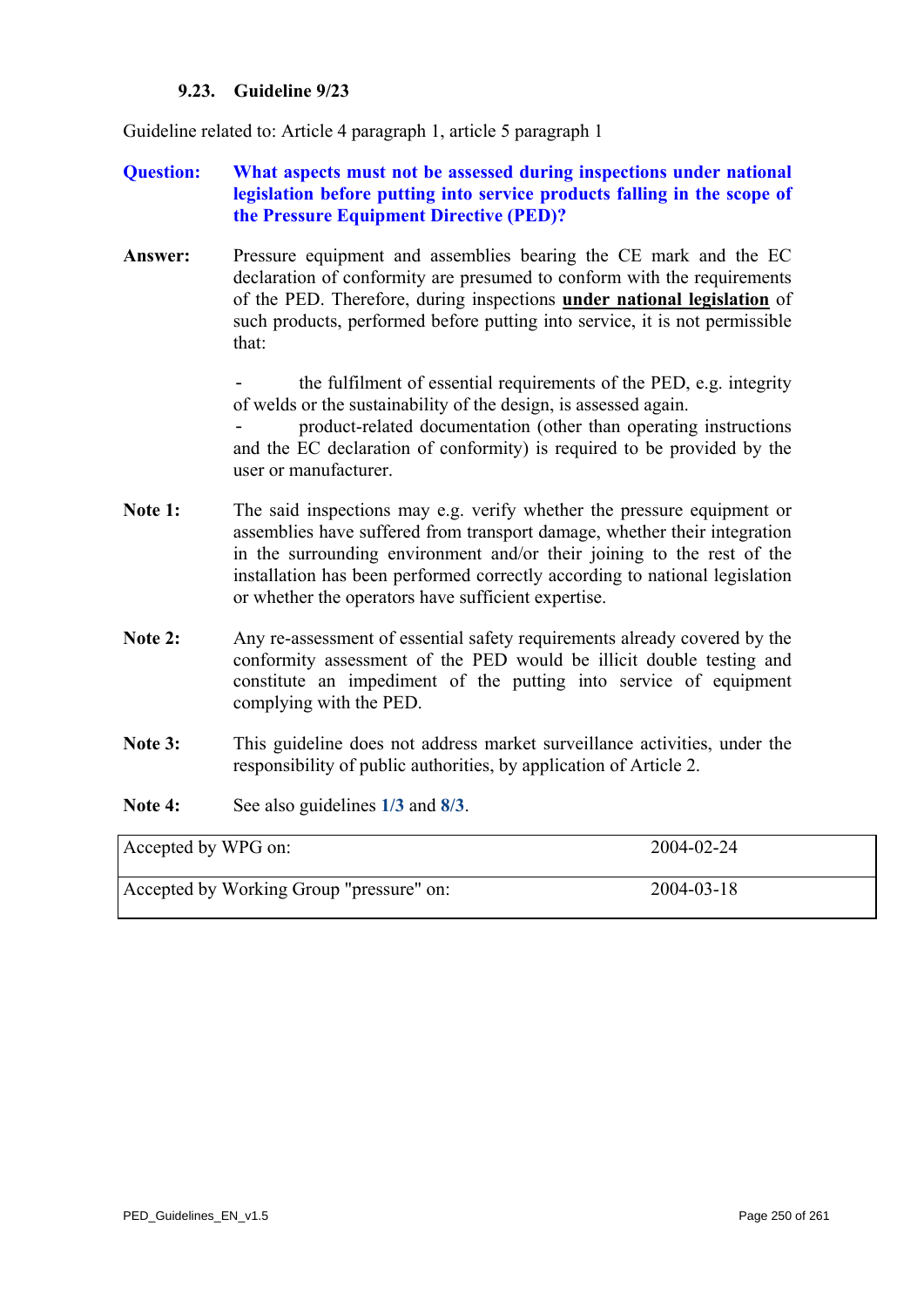### **9.24. Guideline 9/24**

Guideline related to: Article 1, article 2 paragraph 2, article 3, article 4 paragraph 1, article 5 paragraph 1

- **Question: What additional requirements for the design, manufacture and assessment of pressure equipment and assemblies covered by the Pressure Equipment Directive (PED) containing explosive/ inflammable fluids are allowed in national regulations in addition to the requirements of the PED?**
- **Answer: (**1**)** All technical (design, manufacturing, conformity assessment) requirements addressing hazards related to pressure are covered by the PED. Any additional national requirements related to pressure would constitute an impediment of the free movement of products falling into the scope of the PED and are not permissible. The following are examples of non-permissible additional requirements:

Specific requirements for protection against the release of the fluid

Specific requirements for materials due to the nature of the fluid

• Specific requirements to avoid explosions/fires triggered by pressure (e.g. local heating due to pressure energy converted into thermal energy)

These aspects shall have been taken into account by the manufacturer as part of the hazard analysis.

(2) The PED does not consider the prevention of and protection against explosions/inflammations, which are not triggered by pressure (e.g. electrostatic ignition of an explosive fluid, etc.). These hazards may be addressed by national legislation, unless it is covered by other European legislation (e.g. ATEX Directive).

- **Note 1:** This question is of particular relevance for national legislation on LPG, natural gas and hydrogen installations.
- Note 2: The PED provisions on risk analysis and categories for conformity assessment take into account the explosive/inflammable nature of the fluid.
- Note 3: However, national requirements can address installation conditions of the pressure equipment or assembly, e.g. in order to protect operators, environment or the pressure equipment / assembly itself.

<span id="page-250-0"></span>

| Accepted by WPG on:                      | 2004-02-25 |
|------------------------------------------|------------|
| Accepted by Working Group "pressure" on: | 2004-03-18 |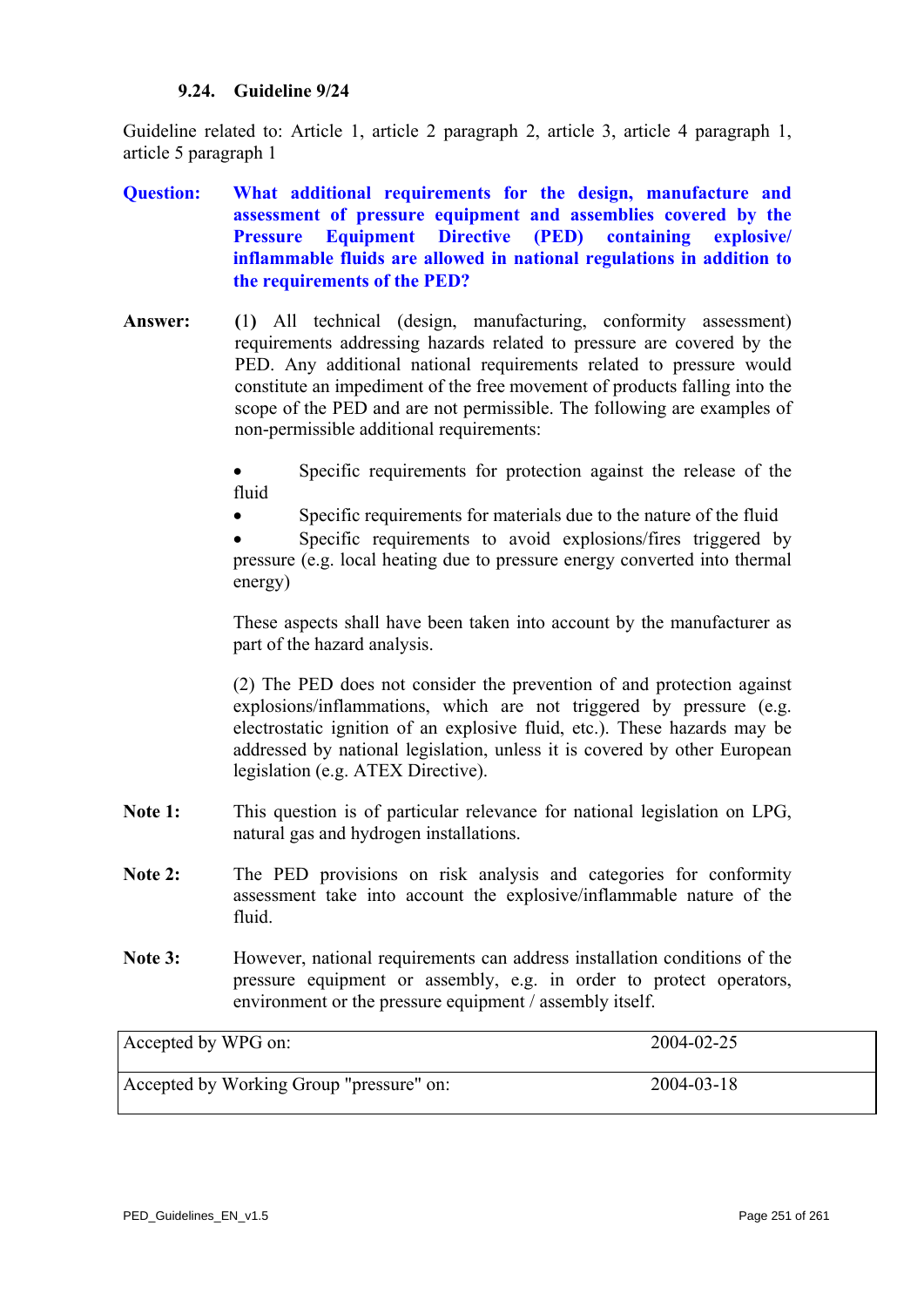# **10. GENERAL-HORIZONTAL QUESTIONS**

| $\mathbf{1}$   | <b>SCOPE AND EXCLUSIONS OF THE DIRECTIVE</b>                                          |
|----------------|---------------------------------------------------------------------------------------|
| 2              | <b>CLASSIFICATION AND CATEGORIES</b>                                                  |
| 3              | <b>ASSEMBLIES</b>                                                                     |
| $\overline{4}$ | <b>EVALUATION ASSESSMENT PROCEDURES</b>                                               |
| 5              | <b>INTERPRETATION OF THE ESSENTIAL SAFETY REQUIREMENTS ON DESIGN</b>                  |
| 6              | <b>INTERPRETATION OF THE ESSENTIAL SAFETY REQUIREMENTS ON</b><br><b>MANUFACTURING</b> |
| 7              | <b>INTERPRETATION OF THE ESSENTIAL SAFETY REQUIREMENTS ON MATERIALS</b>               |
| 8              | <b>INTERPRETATION OF OTHER ESSENTIAL SAFETY REQUIREMENTS</b>                          |
| 9              | <b>MISCELLANEOUS</b>                                                                  |
| 10             | <b>GENERAL-HORIZONTAL QUESTIONS</b>                                                   |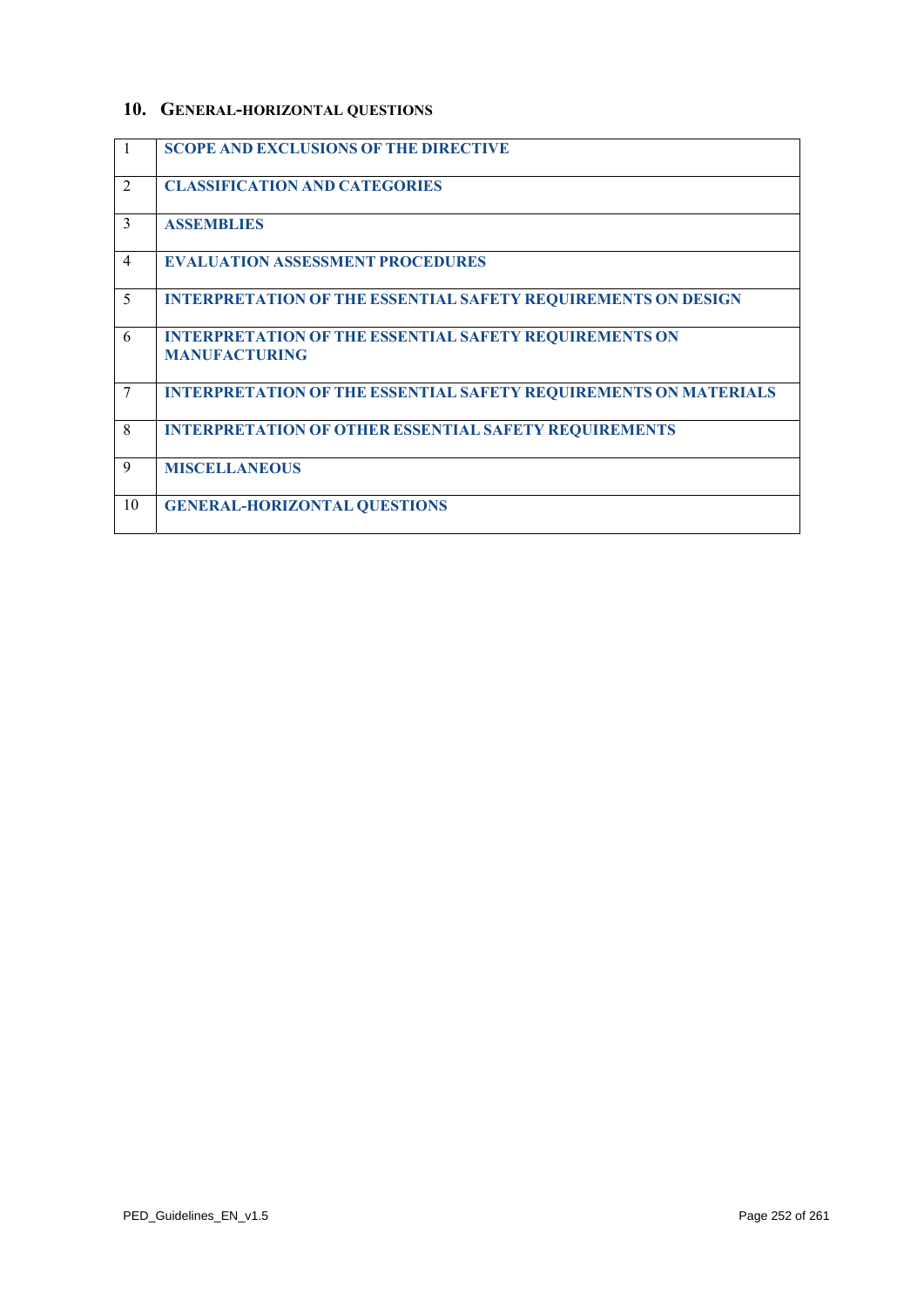#### **10.1. Guideline 10/1**

Guideline related to: Horizontal guidelines

**Question: Must the pressure equipment directive be applied to used pressure equipment imported from outside the European Economic Area?** 

**Answer:** Yes.

**Reason:** Blue guide, point 2.1 "Products submitted to directives";

Blue guide, point 7.2 "Products to be CE-marked"

Accepted by WPG on:

Accepted by Working Group "pressure" on: 1999-01-28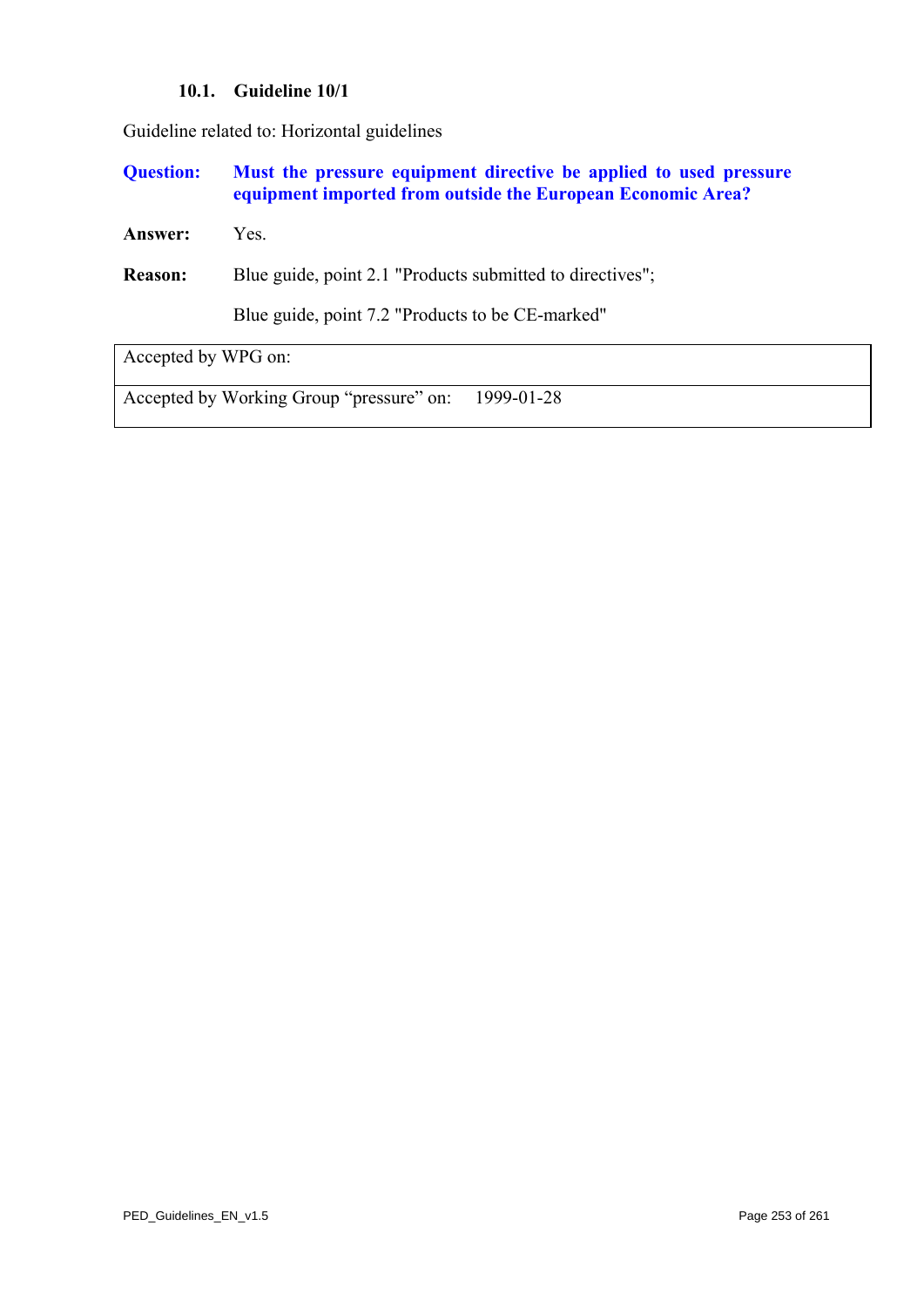# **10.2. Guideline 10/2**

Guideline related to: Horizontal guidelines

# **Question: Must the pressure equipment directive be applied to used pressure equipment imported from another country of the European Economic Area (EEA), if it was not manufactured under the regime to PED?**

Answer: No, but national legislation of the receiving country will apply.

**Reason:** Guide to the Implementation of Directives Based on New Approach and Global Approach, point 2 "Scope of New Approach directives" (footnote 20 to be noted) and point 9.1 "The agreement on the European Economic Area".

| Accepted by WPG on:                  | 1999-01-28                                                                                |
|--------------------------------------|-------------------------------------------------------------------------------------------|
|                                      | Accepted by Working Group "pressure" on: 1999-01-28, editorially amended on 2005-03-16 by |
| WPG, confirmed on 2005-06-28 by WGP. |                                                                                           |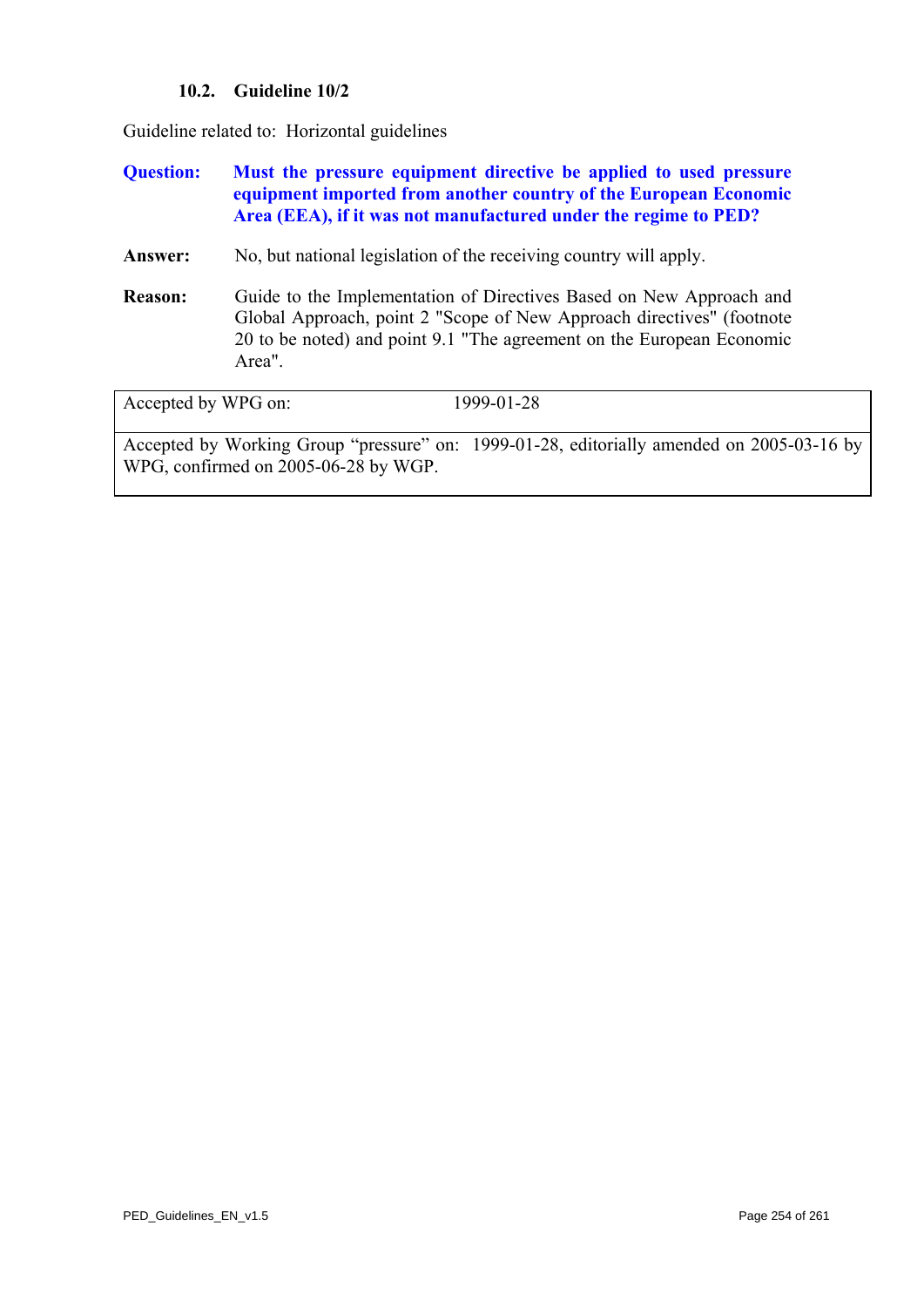# **10.3. Guideline 10/3**

Guideline related to: Article 20, section 3

- **Question: Article 20, section 3 states that the transition period extends up to and includes 29 May 2002. If a manufacturer intends to place pressure equipment or assemblies on the market according to pre-PED national Regulations during the transition period, what conditions must be met?**
- Answer: 1. A necessary condition is that all manufacturing and conformity assessment operations required by the pre-PED national Regulations have been completed on or before 29 May 2002.

2. In addition, given that one of the purposes of including a transition period in the Directive is to provide time for manufacturers to reduce stocks, items of pre-PED pressure equipment must be physically transferred to the customer or distribution chain on or before 29 May 2002, unless the transfer of ownership has occurred before this date.

**Supplementary points:** Provided the conditions in 1 and 2 have been met, there are no restrictions on the subsequent sale of pre-PED pressure equipment (through a distribution chain for example) or when such equipment is eventually put into service within the respective Member state.

> If a manufacturer retains some stocks of pre-PED pressure equipment or assemblies after 29 May 2002, then they can only be subsequently placed on the market if they are shown to be in compliance with the PED (This is not necessary if the items are intended for export to a country outside the Community). For subsequent use of such an item of pressure equipment in an assembly, refer to guideline **[3/11](#page-115-0)**.

| Accepted by WPG on:                      | 2000-10-02       |
|------------------------------------------|------------------|
|                                          |                  |
| Accepted by Working Group "pressure" on: | $2000 - 11 - 08$ |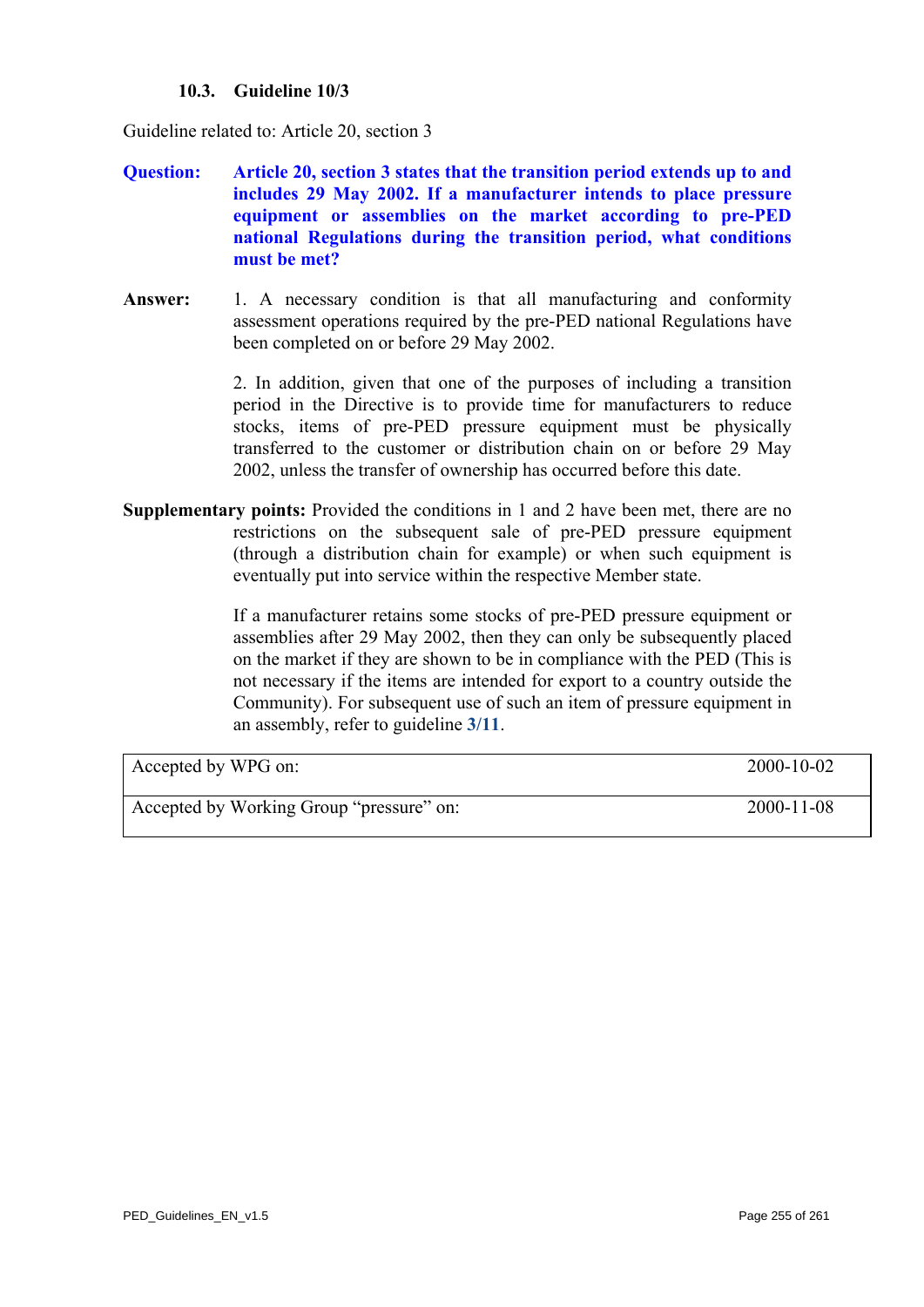# **10.4. Guideline 10/4**

Guideline related to: Article 1 paragraph 2.1.5, Article 3 paragraph.2.2

# **Question: When an assembly is built by a subsidiary or affiliated company of the final user, is such an assembly covered by the PED?**

#### **Answer:** Yes.

As the subsidiary or affiliate company is a separate legal entity – even if it is part of the same industrial group – the assembly is transferred between the two companies and hence is placed on the market. The subsidiary or affiliate company is to be considered the manufacturer.

**Note**: If the subsidiary or affiliate company acts under the overall responsibility of the user (as an installer or sub-contractor), the PED does not apply to this "installation" (see guideline **[3/2](#page-106-0)**).

| Accepted by WPG on:                      | 2001-08-31       |
|------------------------------------------|------------------|
| Accepted by Working Group "pressure" on: | $2001 - 11 - 28$ |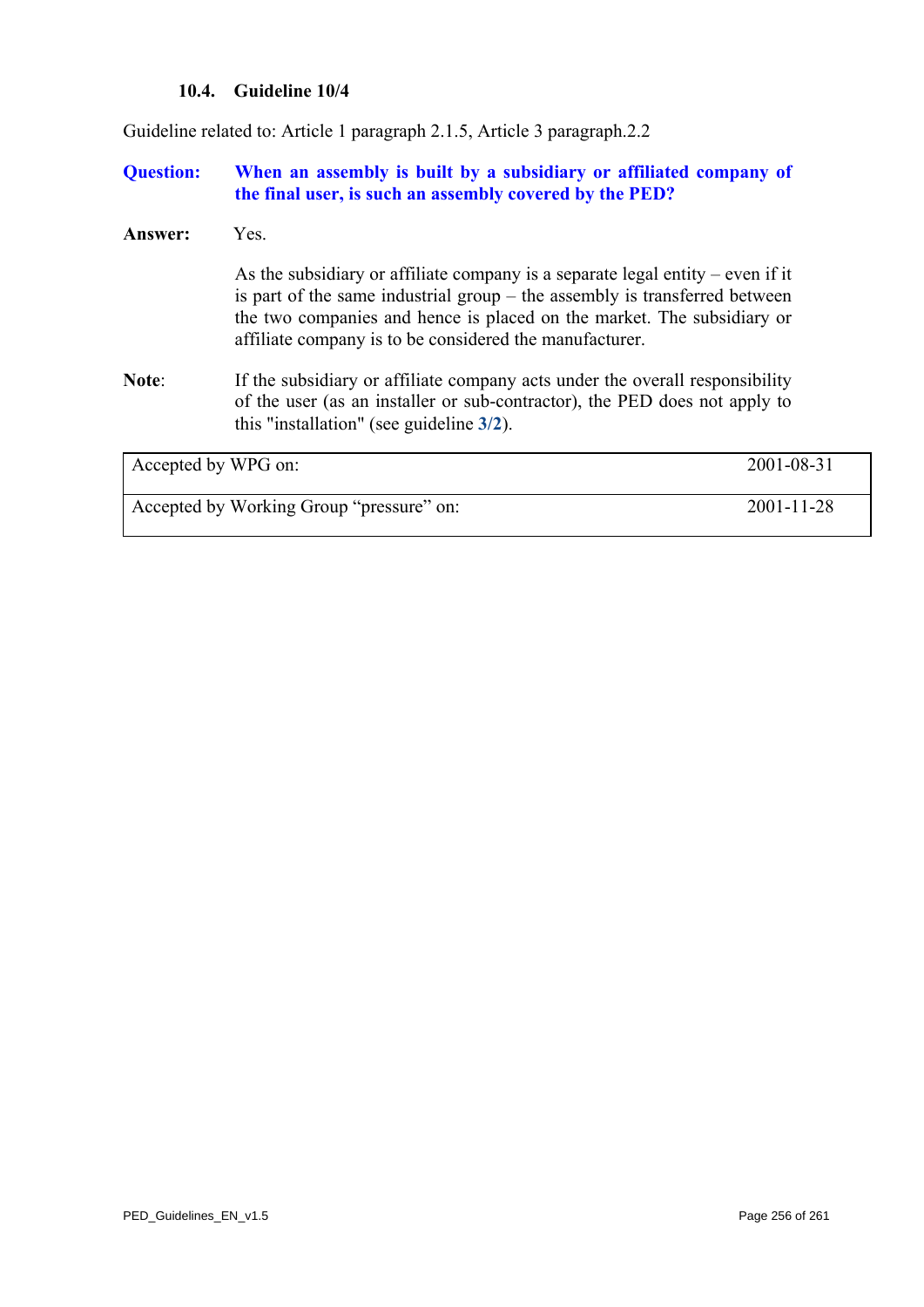## **10.5. Guideline 10/5**

Guideline related to: Article 5 and recitals 16 & 17

# **Question: Harmonized standards frequently use normative references to other EN and non-EN standards. Do these referenced standards also confer presumption of conformity to the ESRs?**

**Answer:** It depends on the type of reference:

1. When a reference (which is contained in a part of a standard which provides presumption of conformity) to a particular, limited section of another standard, is used as a particular description in the harmonized standard, then the presumption of conformity extends to this reference.

In exceptional cases, an entire standard can be used as a particular description in the harmonized standard (test standards for instance).

In both cases, the referenced standards shall be dated. If it is not dated, the version valid at the time of publication of the standard containing the reference shall be used.

It should be noted, that the presumption of conformity is not valid for the referenced parts or standards independently, but only when applied in the context of the harmonized standard containing the references.

- 2. Other references, such as:
- references contained in an informative part,
- references with no direct relevance to harmonized normative parts,
- references to informative parts/documents,
- reference to pre-standards (ENV), technical specifications (TS); or other deliverables such as Technical reports (TR) or CEN workshop agreements (CWA),
- references to non EN standards, non ISO/IEC standards which do not comply with the applicable CEN/CENELEC rules (see note 1), do not confer this presumption of conformity.

It should also be noted that the entire reference list, which typically is given as clause 2 of EN standards, does not in itself confer presumption of conformity.

**Note 1:** Applicable CEN/CENELEC rules require the following:

- ensure that no suitable CEN, CENELEC, ETSI, ISO or IEC documents are available and confirm that there is a necessity to refer to a document other than those developed by CEN, CENELEC, ETSI, ISO and IEC;
- confirm that it is impractical to include the relevant text in full;
- justify the need for making reference to a document other than those developed by CEN, CENELEC, ETSI, ISO and IEC;
- ensure and confirm that the referenced document shall: - have wide acceptance;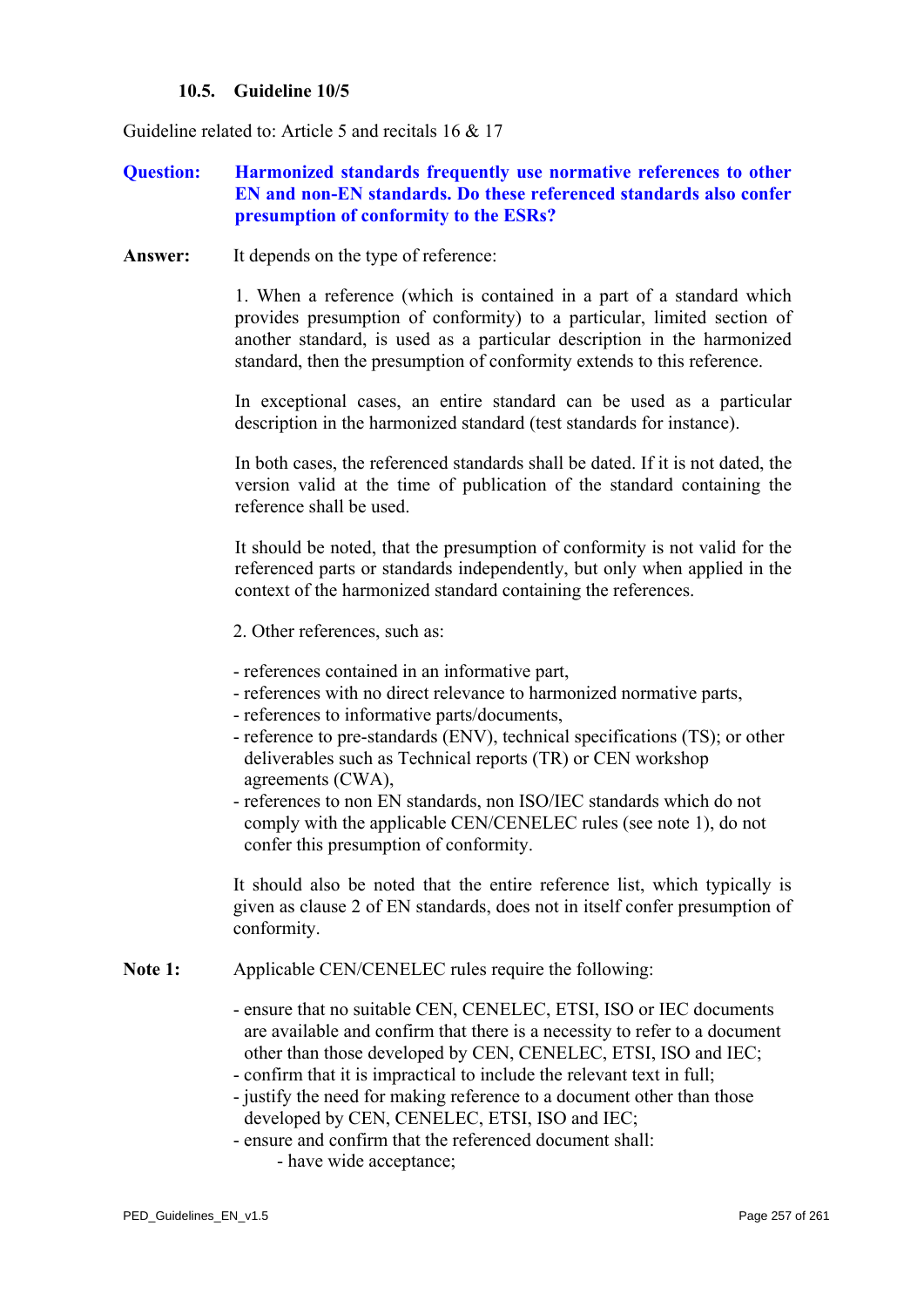|                     | - not be in contradiction with the European legislation, nor create                                                                                                                                 |  |
|---------------------|-----------------------------------------------------------------------------------------------------------------------------------------------------------------------------------------------------|--|
|                     | regulatory problems when the EN is implemented by                                                                                                                                                   |  |
|                     | CEN/CENELEC members;                                                                                                                                                                                |  |
|                     | - have been prepared in accordance with the principles set in the                                                                                                                                   |  |
|                     | ISO/IEC Guide 59 - Code of Practice for Standardization - (with                                                                                                                                     |  |
|                     | the definitions of EN 45020) and in the ISO/IEC Directives;                                                                                                                                         |  |
|                     | - have clearance in respect of possible IPR (Intellectual Property                                                                                                                                  |  |
|                     | Rights) issues as prescribed in CEN/CENELEC Memorandum 8;                                                                                                                                           |  |
|                     | - not be a draft, but shall be an adopted document with an identified<br>and dated issue;                                                                                                           |  |
|                     | - be publicly available in official CEN/CENELEC languages, at<br>least in English.                                                                                                                  |  |
| Note 2:             | For a harmonized standard whose reference is published in the OJEC, the<br>annex ZA gives the relation between the ESR's covered by the standard<br>and the corresponding clauses of this standard. |  |
| Accepted by WPG on: | 2001-08-30                                                                                                                                                                                          |  |

| Accepted by WPG on:                      | 2001-08-30 |
|------------------------------------------|------------|
| Accepted by Working Group "pressure" on: | 2001-11-29 |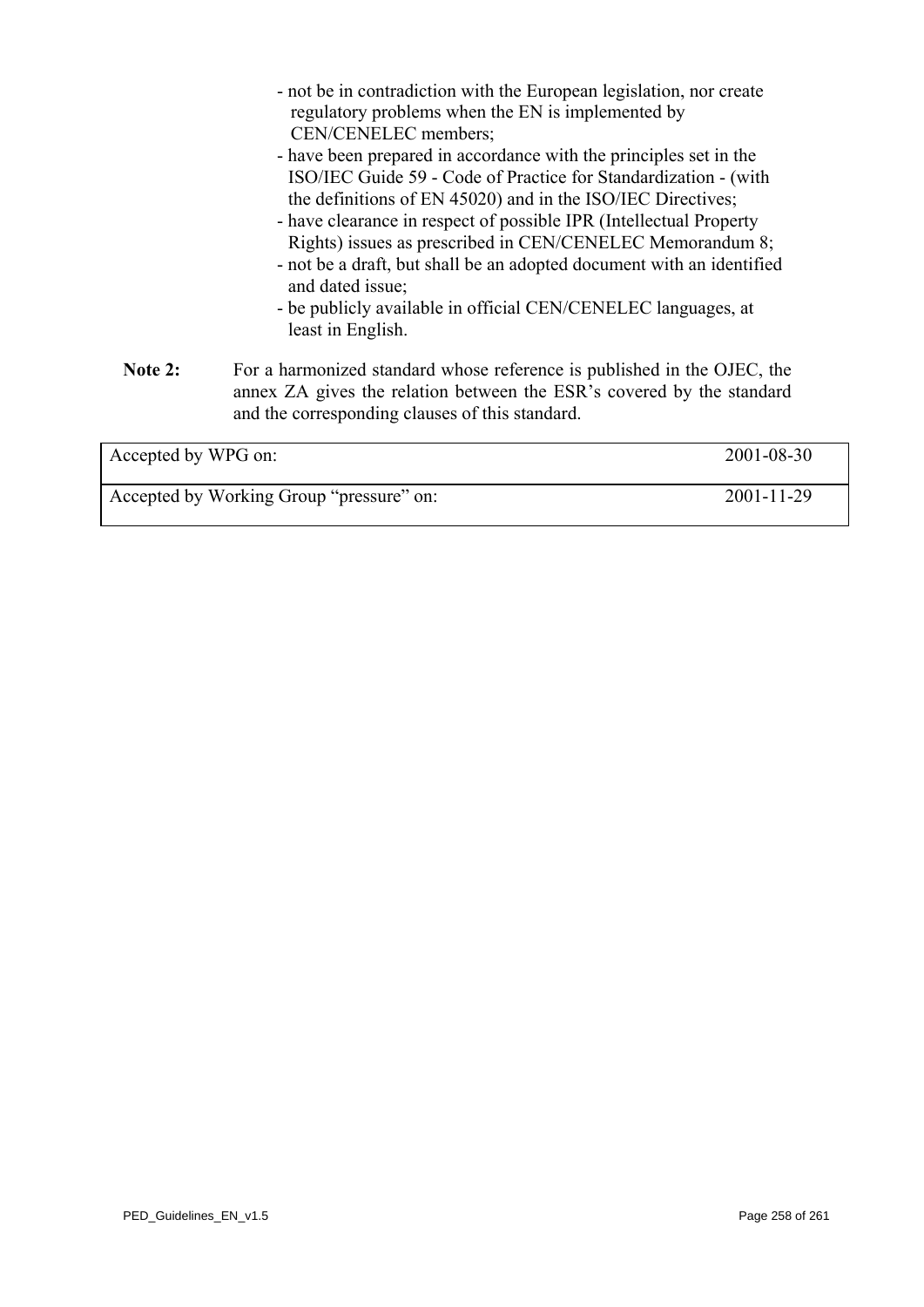# **10.6. Guideline 10/6**

Guideline related to: Annex VII

**Question: What is the information to be given in the Declaration of Conformity in order to comply with indents 8 and 9 of Annex VII?** 

**Answer:** The harmonised standard or specification referred to is the governing document(s) embracing all aspects of materials, design, manufacture and testing of the item of pressure equipment or assembly.

> If the governing document is an internal specification or a published technical code, this information shall also be given.

> However, as regards conditions related to the use of such documents, see also guidelines **[9/5](#page-231-0)** and **[9/6](#page-232-0)** particularly.

**Reason**: According to paragraph 5.4 of the "Guide to implementation of directives based on New Approach and Global Approach", the standards or other documents (such as published technical codes and internal specifications) used should be described in a precise, complete and clearly defined way; It is not requested to give the complete list of the standards used in combination with the governing document.

| Accepted by WPG on:                          | 2005-07-05 |
|----------------------------------------------|------------|
| Accepted by the Working Group "pressure" on: | 2006-03-31 |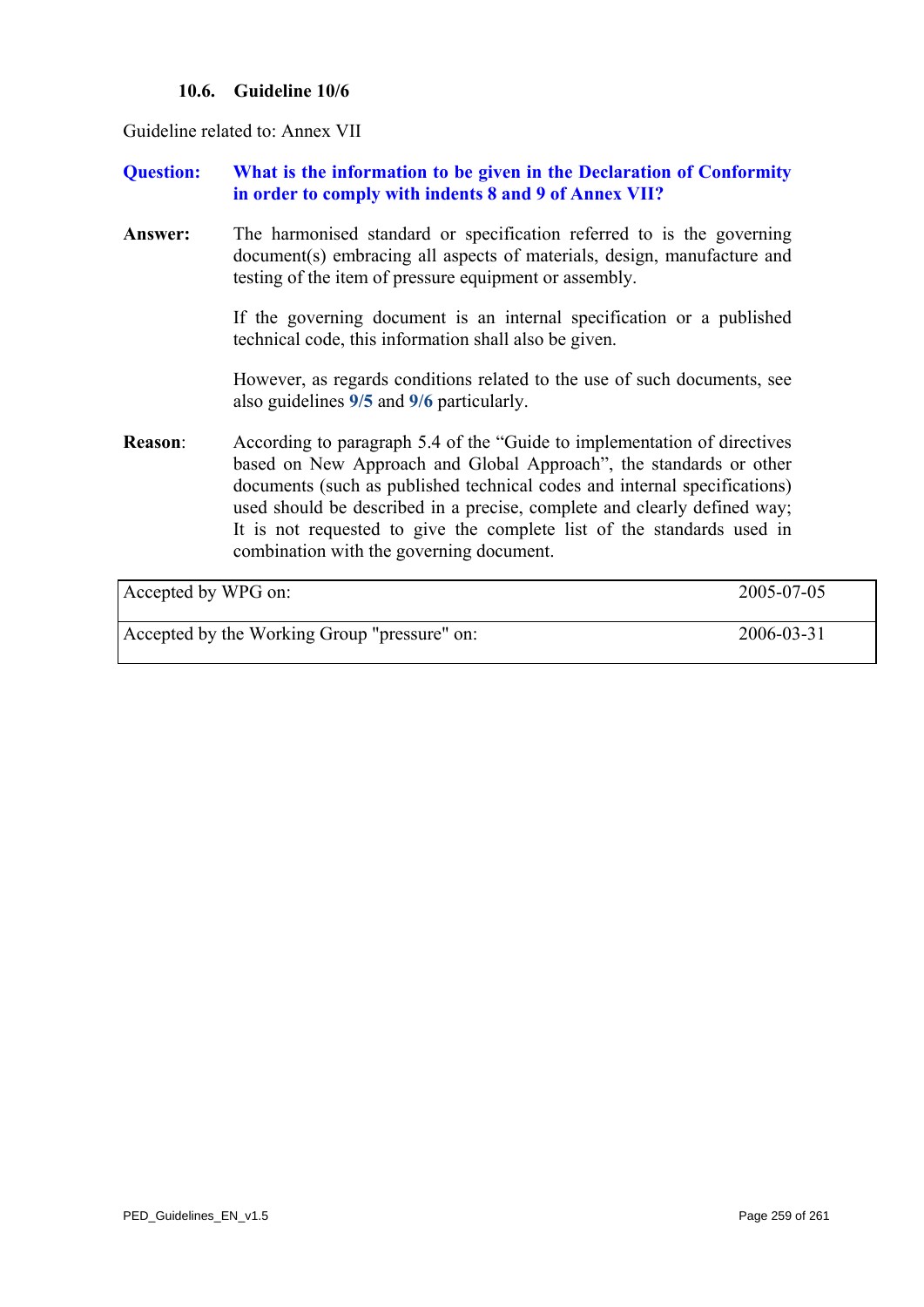## **10.7. Guideline 10/7**

Guideline related to: Annex III, modules D, D1, E, E1, H and H1

**Question: In Annex III, for modules D, D1, E, E1, H and H1, specific documentation is required to be retained for a period of 10 years after the last date of manufacture.** 

> **The text specifically requires that 'documentation concerning the quality system' be retained. Does this also include quality records such as material certificates, test reports etc?**

#### **Answer:** Yes.

The provisions concerning the retention of records shall be described in the manufacturer's quality system documentation. The description of technical documentation, in section 3 of module A, should act as the guiding principle for the other modules. This includes results of examinations, test reports, material certificates, etc. and has to be kept by the manufacturer, or his authorised representative, for 10 years after the last of the pressure equipment has been manufactured.

See also the Guide to the Implementation of Directives based on New Approach and Global Approach, sub-clause 5.3.

| Accepted by WPG on:                      | 2003-03-06 |
|------------------------------------------|------------|
| Accepted by Working Group "pressure" on: | 2003-04-28 |